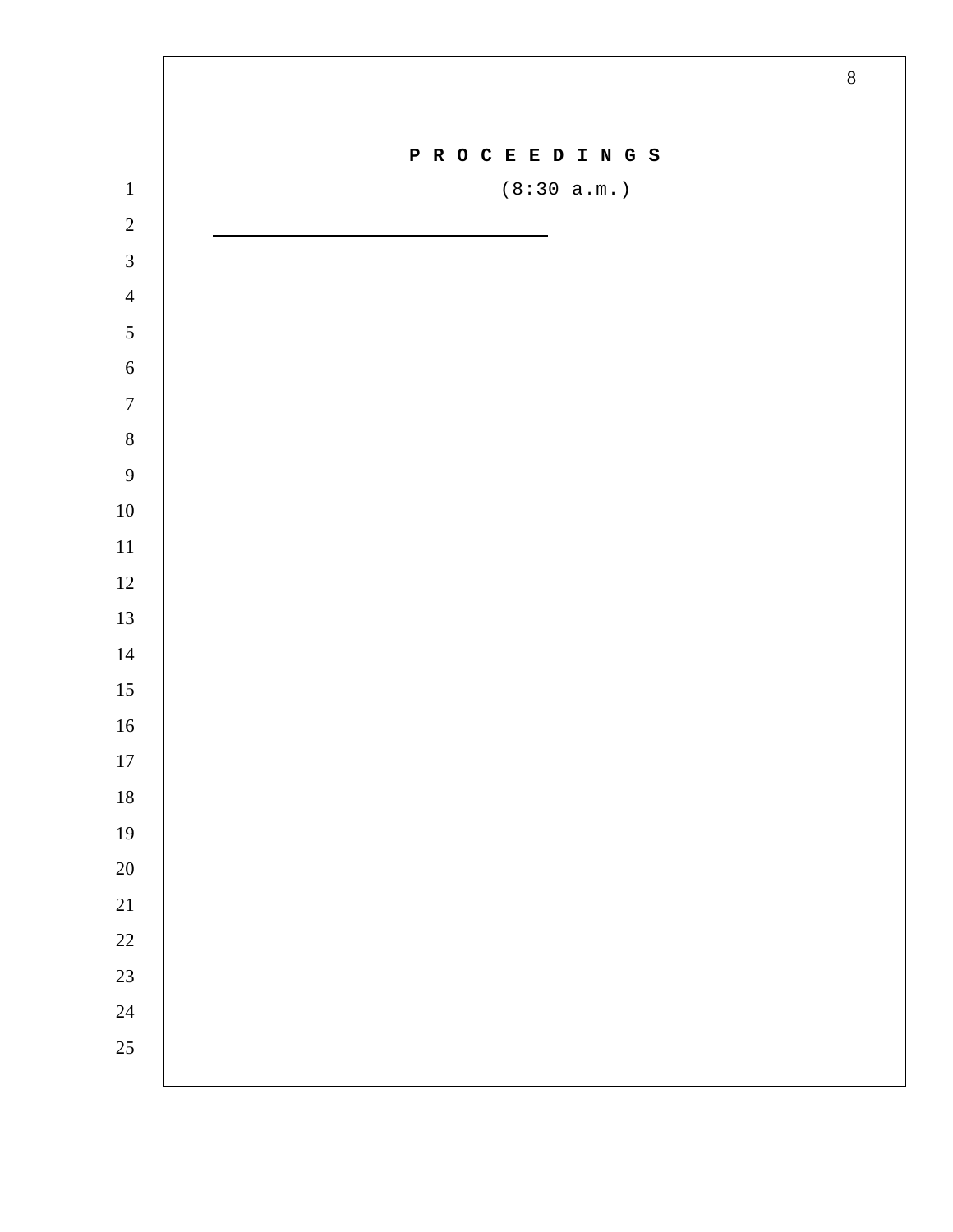1 2 3 4 5 6 7 8 9 10 11 12 13 14 15 16 17 18 19 20 21 22 23 24 25 though, of professionalism that's been attained speaks well to the parties involved. I think it also serves the petitioners and the claimants very well. So I think there's an awful lot to feel good about, and I thank you all for that and look forward to today.  **DR. ZIEMER:** Okay. Thank you very much, Lew, for those comments. **NBS SEC:**  As we get underway here we have two -- two SEC petitions, one involving what was then the National Bureau of Standards, an agency which does not exist under that name any longer; and then the other one is Linde Ceramics. And I think to begin with we'll call on Mr. Elliott from NIOSH to kind of kick off the discussion here for us and then we'll go directly into the petition.  **MR. ELLIOTT:** Thank you, Mr. Chairman. As a way of introduction for these two SEC petition evaluation reports, let me open with -- one of these is labeled as an 8314. Well, they're both 8314. In both cases, the National Bureau of Standards and the early years at Linde, we've identified that we could not do dose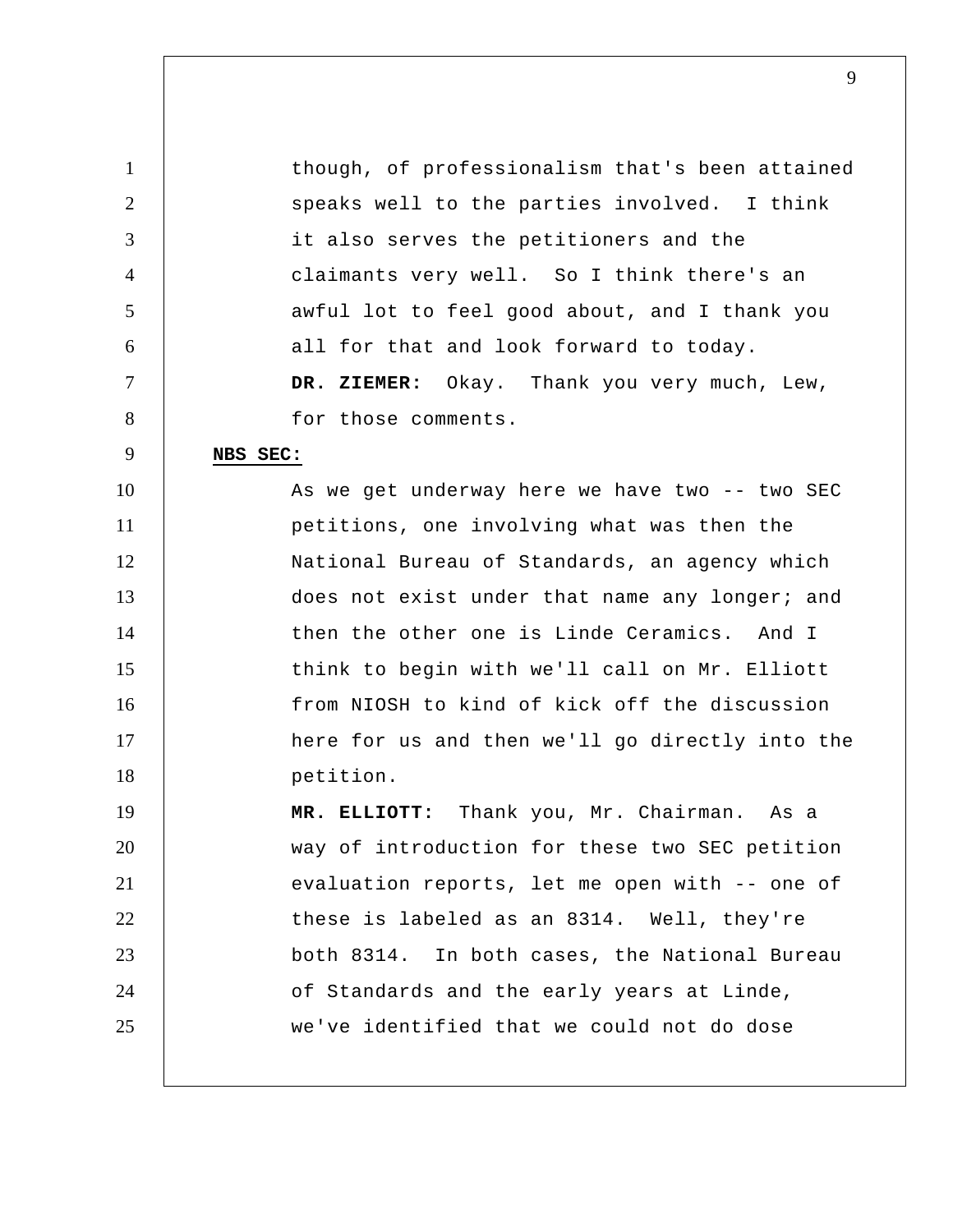1 2 3 4 5 6 7 8 9 10 11 12 13 14 15 16 17 18 19 20 21 22 23 24 25 reconstruction, and you'll hear that from Dr. Neton and Mr. Hinnefeld as they present those evaluation reports to you. With regard to the National Bureau of Standards, there are some deliberations going on about this particular site and its listing as a covered facility. So those deliberations are going on as you take this up in your deliberation in this forum. The Department of Labor and the Department of Energy are currently -- have evaluated whether it should be presented as a covered site on the list of covered facilities. It was inaccurately listed as an AWE, atomic weapons employer, facility. And as you can, I think, logically understand, it's a -- it was part of the Department of Commerce. It was a federal agency. It still is a federal agency with a different name, and the building that they worked in was a federal building. So DOE and DOL are working through trying to determine how this site either fits in or does not fit in as a covered facility. I was notified last week by the Department of Labor that this issue existed. The site has been listed from the very start as a covered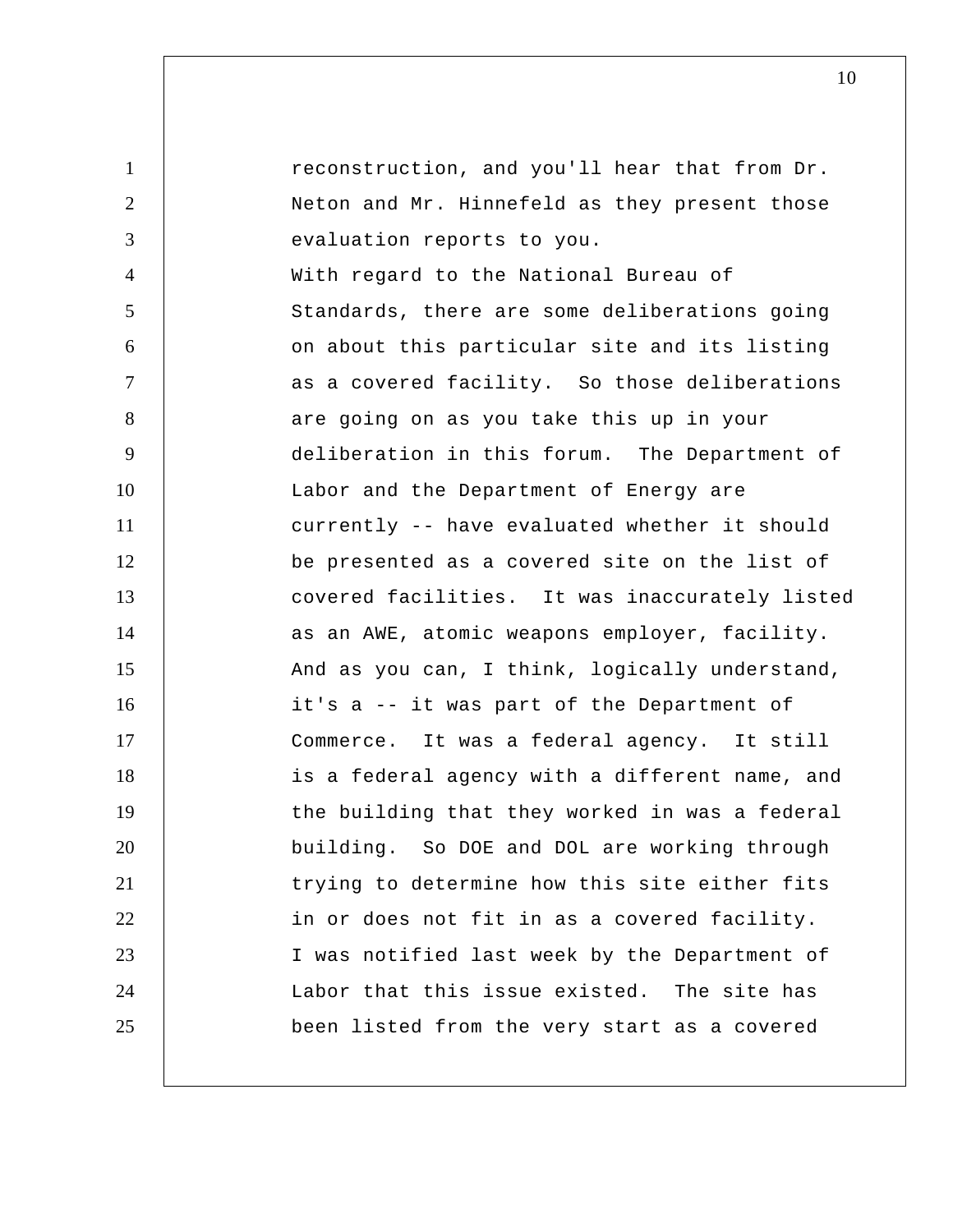1 2 3 4 5 6 7 8 9 10 11 12 13 14 15 16 17 18 19 20 21 22 23 24 25 facility as an AWE. There's been an ongoing review of the covered facility lists by the Department of Energy in conjunction with (unintelligible) supporting interpretation and input by the Department of Labor for a number of sites, like arsenals, that are under review to either be de-listed or remain on the list. I can't answer any questions more than that. Mrs. Virginia Bond is here as the petitioner for the National Bureau of Standards, and you'll hear her presentation. Mr. Jeff Kotsch is here from the Department of Labor and he is here willing, I think and hope, to answer any questions you might have on the current status. There is a process of establishing this covered facility list. That is the responsibility of the Department of Energy. Department of Labor has some -- some interest in that and they also have some oversight and some responsibilities, as well, as far as the time frame of the covered periods. Right now it's my understanding there is -- a *Federal Register*  notice has to be published by the Department of Energy to de-list a site. I understand and I've seen -- I understand that DOL has that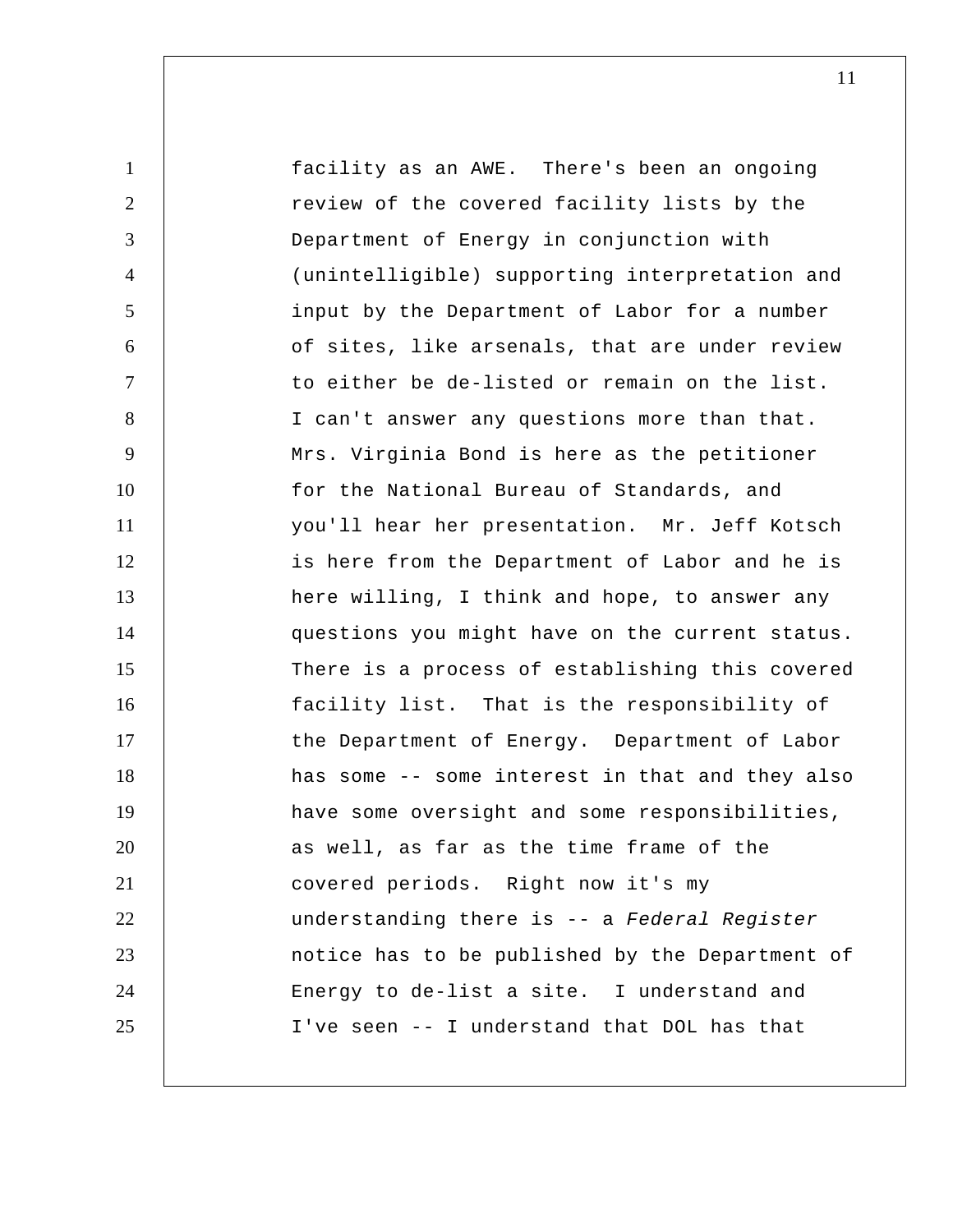| $\mathbf{1}$   | Federal Register notice draft from DOE and are    |
|----------------|---------------------------------------------------|
| 2              | reviewing it and preparing comments on it.        |
| 3              | It's not clear to me -- I do not have an          |
| $\overline{4}$ | understanding of when that will be published --   |
| 5              | that Federal Register notice will be published    |
| 6              | and when the action -- and what the action will   |
| $\overline{7}$ | be in the end. So I would just encourage you      |
| 8              | to hear out the evaluation report, hear out the   |
| 9              | petitioner, have your deliberation and make       |
| 10             | your decision, and we'll take it from there.      |
| 11             | DR. ZIEMER: Thank you, Larry, and $I - - I$ think |
| 12             | what -- then what you're telling us is that the   |
| 13             | status of this site we should in a sense not      |
| 14             | pay attention to in our deliberations. Right      |
| 15             | now it is a listed site and we can proceed on     |
| 16             | that basis to make a determination, that our      |
| 17             | determination probably should not be influenced   |
| 18             | by whether or not we think it will or will not    |
| 19             | remain on the list. Is that correct?              |
| 20             | MR. ELLIOTT: That is correct. That's my           |
| 21             | understanding. We have no formal notification     |
| 22             | to provide you that this site has been de-        |
| 23             | listed, so we --                                  |
| 24             | DR. ZIEMER: Right, so (unintelligible) is on      |
| 25             | the list, this is a valid petition --             |
|                |                                                   |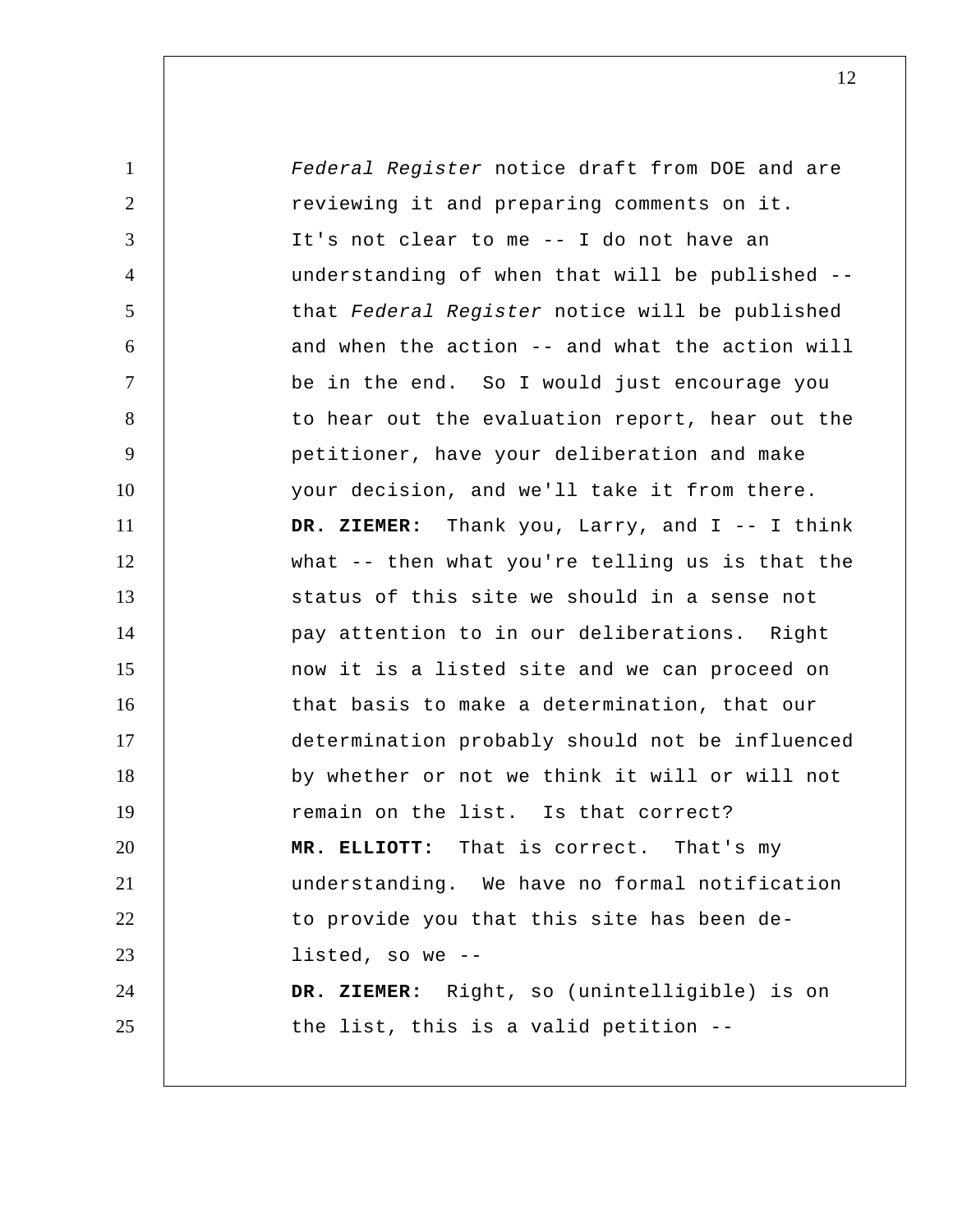1 2 3 4 5 6 7 8 9 10 11 12 13 14 15 16 17 18 19 20 21 22 23 24 25  **MR. ELLIOTT:** The advice that we have --  **DR. ZIEMER:** -- and deserves the same treatment (unintelligible) --  **MR. ELLIOTT:** The advice that we have is to proceed as -- in normal fashion and provide - from your deliberation provide to the Secretary your recommendation --  **DR. ZIEMER:** Thank you.  **MR. ELLIOTT:** -- and then it will be handled from that point on.  **DR. ZIEMER:** And Board members, any questions on that part of the issue? (No responses) **NIOSH PRESENTATION, DR. JIM NETON**  Okay, thank you. Then -- then we will proceed with the National Bureau of Standards SEC petition, and the NIOSH evaluation will be presented by Dr. Neton. **THE COURT REPORTER:** Do we have a handout for you? **DR. NETON:** Should be. I believe there are handouts available.  **DR. WADE:** I have one I can give you. **THE COURT REPORTER:** Oh, okay. **DR. NETON:** I admit they may have arrived here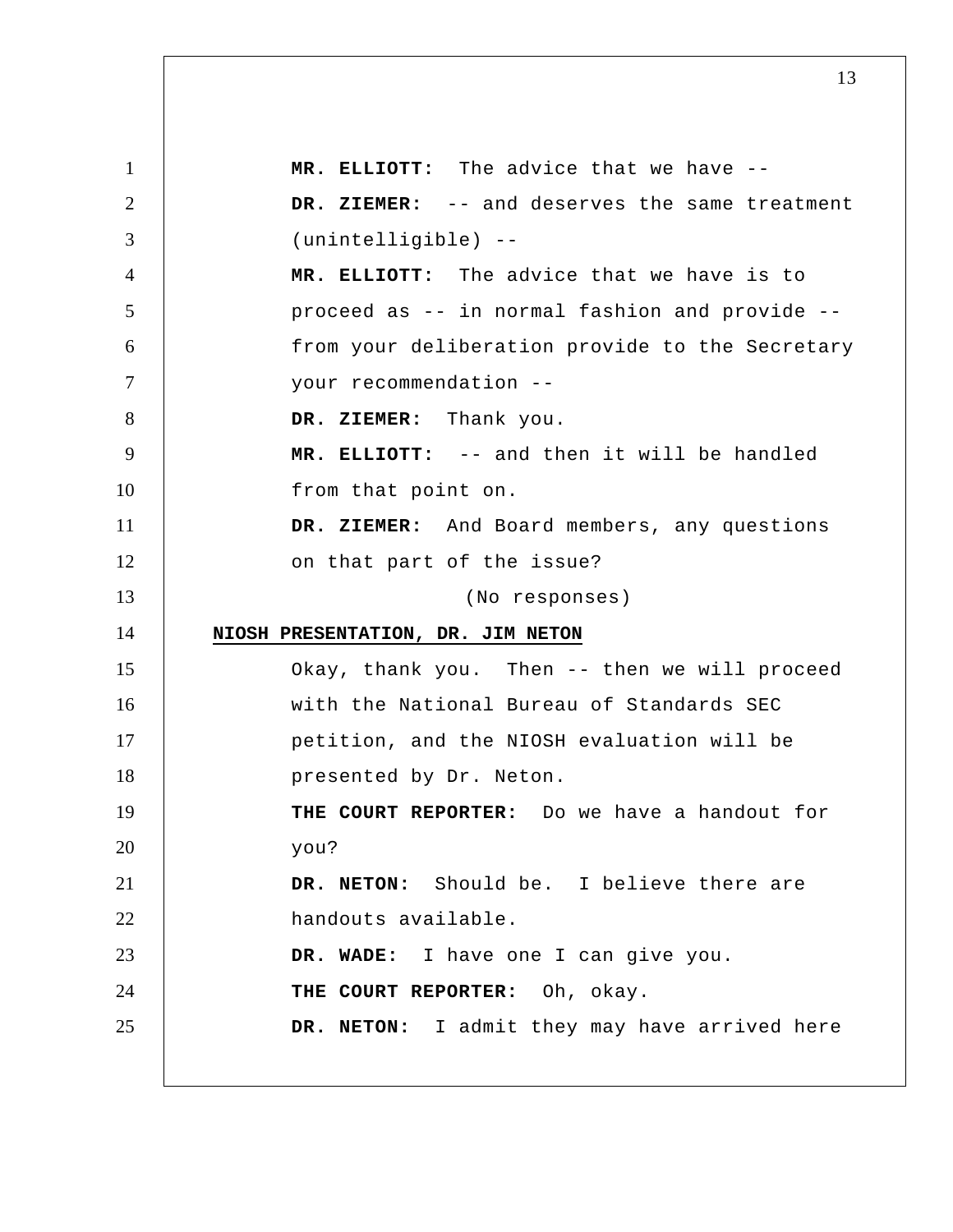on Saturday or such, but they are -- they are here.

1

2

3

4

5

6

7

8

9

10

It's my pleasure to present to you NIOSH's evaluation of an SEC petition we received from the National Bureau of Standards. The Board has seen a number of these petition evaluation reports by now, so the format that you'll see has become somewhat standard, and you should be familiar with the flow of the information as I present it.

11 12 13 14 15 16 17 18 19 20 21 22 23 24 25 This petition was submitted to NIOSH on behalf of a class of employees. It was SEC petition number 0034. It was received for evaluation by NIOSH on May 9th of this year. The definition of the proposed class was all physicists that worked at the National Bureau of Standards which, as Dr. Ziemer pointed out, is now known as the National Institute of Standards and Technology -- all physicists who worked in the Radioactivity Lab in the East Building, and specifically the East Building is located on Van Ness Street in Washington, D.C. And the proposed covered employment period was from 1943 through 1952. As you know, once a petition meets certain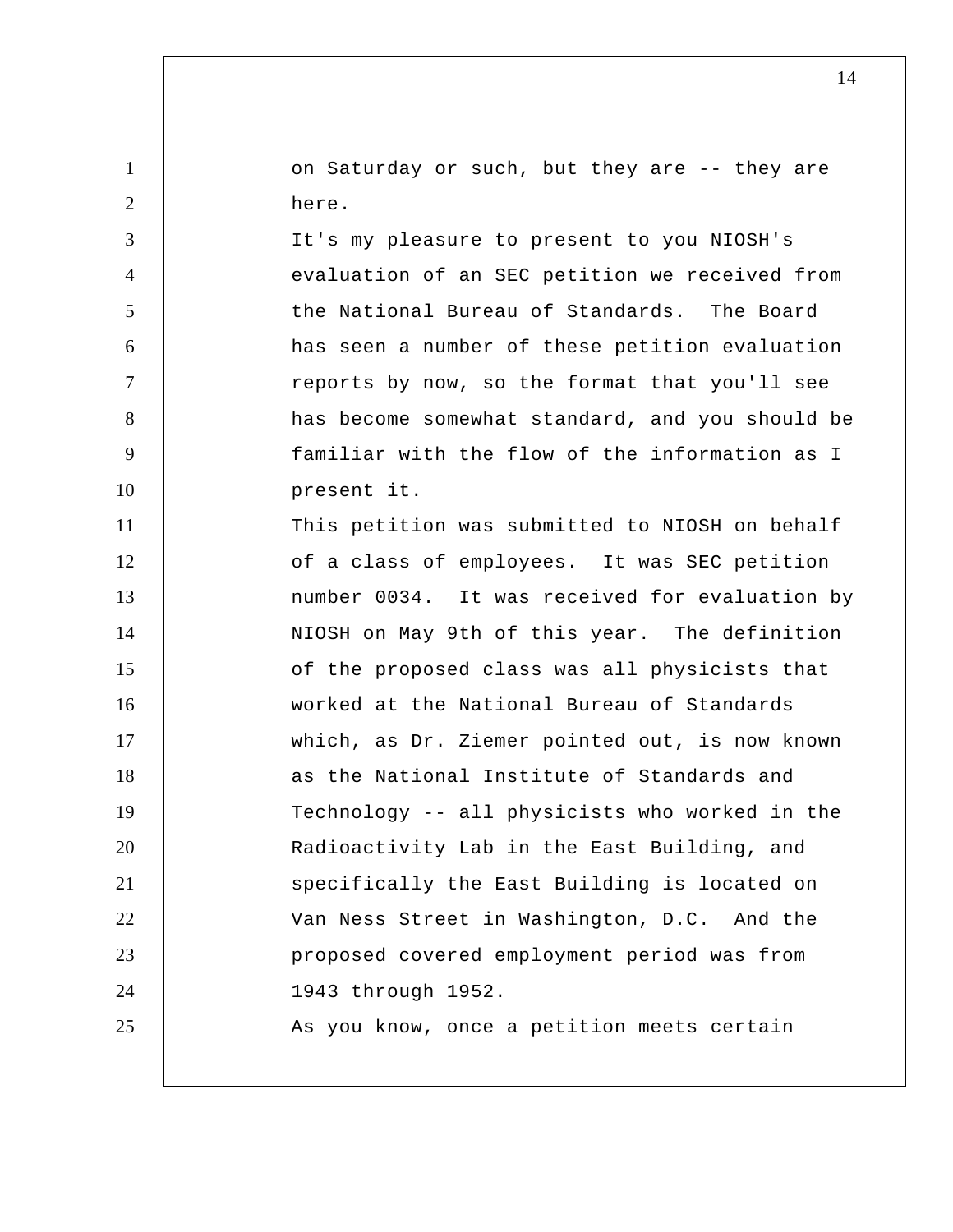1 2 3 4 5 6 7 8 9 10 11 12 13 14 15 16 17 18 19 20 21 22 23 24 25 criteria that are defined in our regulation, it has to be qualified. A petition, when it comes in, has to meet certain qualification parameters. And just in general, to remind you, those are -- a couple of those key parameters are the petitioner must be a member of the proposed class or they must -- it must be a labor organization representing that class or must be -- a person's authorized to speak on behalf of that class. And also the proposed class definition needs to be provided, and the basis for their belief that the records are inadequate to estimate dose. We looked at all those in the context of this petition, and it was qualified by NIOSH on June 27th of this year. Again, in accordance with the flow and the regulations, this is sort of a process description of where we ended up, we're required to notify the petitioner and publish a notice in the *Federal Register*, which occurred on July 14th. NIOSH is required then to take that qualified petition and evaluate it against the guidelines in Part 83.13 and provide a summary report to the Advisory Board of our findings. That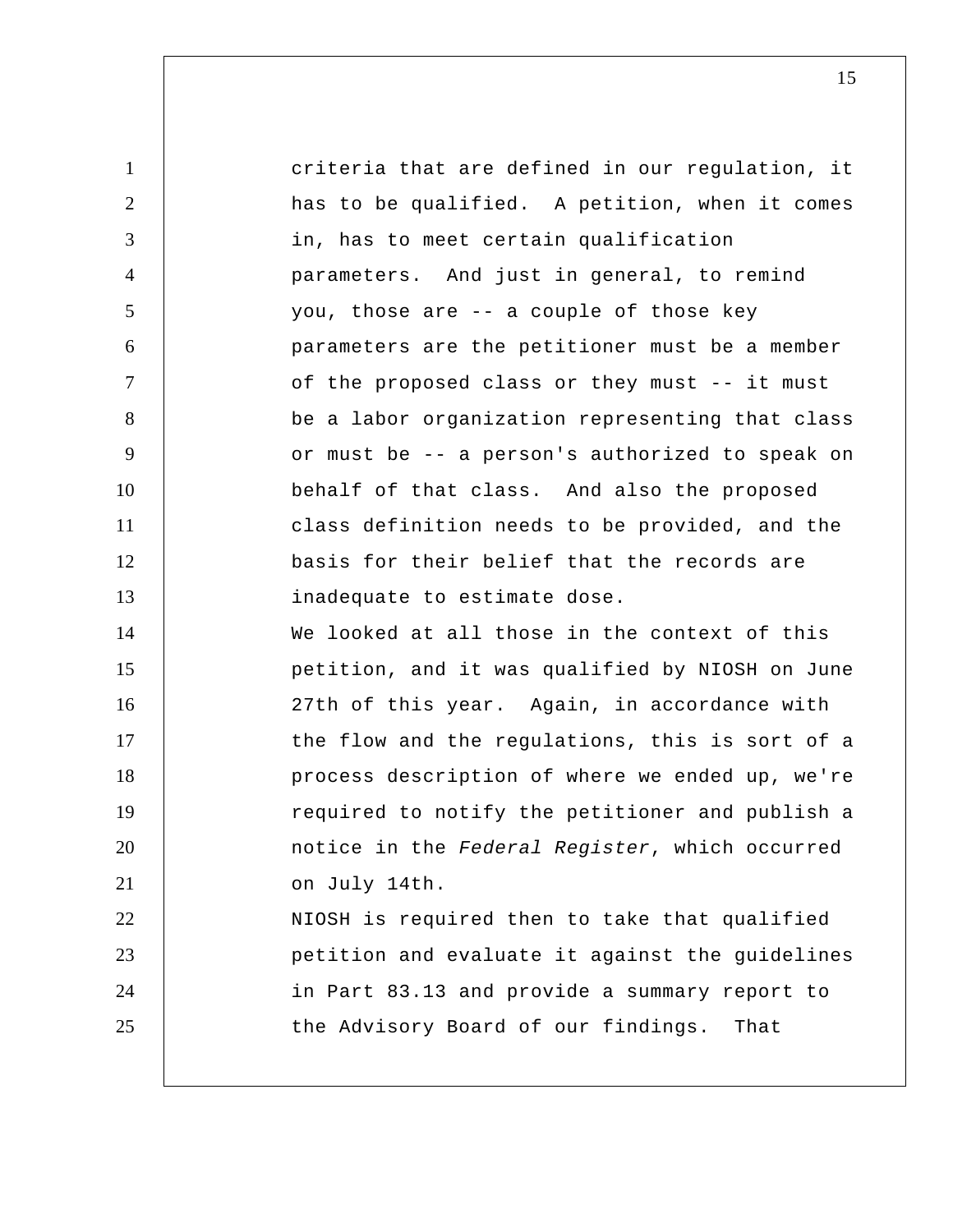1 2 3 4 5 6 7 8 9 10 11 12 13 14 15 16 17 18 19 20 21 22 23 24 25 report was sent to the petitioners on the 14th of September, and also provided to the Advisory Board on that same date. As part of the evaluation process, of course, you're all familiar with this so-called twopronged test now. There's two -- two tests that need to be passed for a petition to be granted. One is, is it feasible to estimate the level of radiation dose with sufficient accuracy, and that's to individual members of the class. And if we can't estimate with sufficient accuracy any cancer in that group, that says we can't do it with sufficient accuracy. And secondly, if that's true, is there a reasonable likelihood that the radiation dose may have endangered the health of the workers. Let me talk a little bit about the evaluation process, what did NIOSH look at when we were trying to determine if we could reconstruct dose with sufficient accuracy. We identified and reviewed all data sources available to us to look to see if we could come up with any means of bounding -- that is, put an upper limit on the dose received by any of these --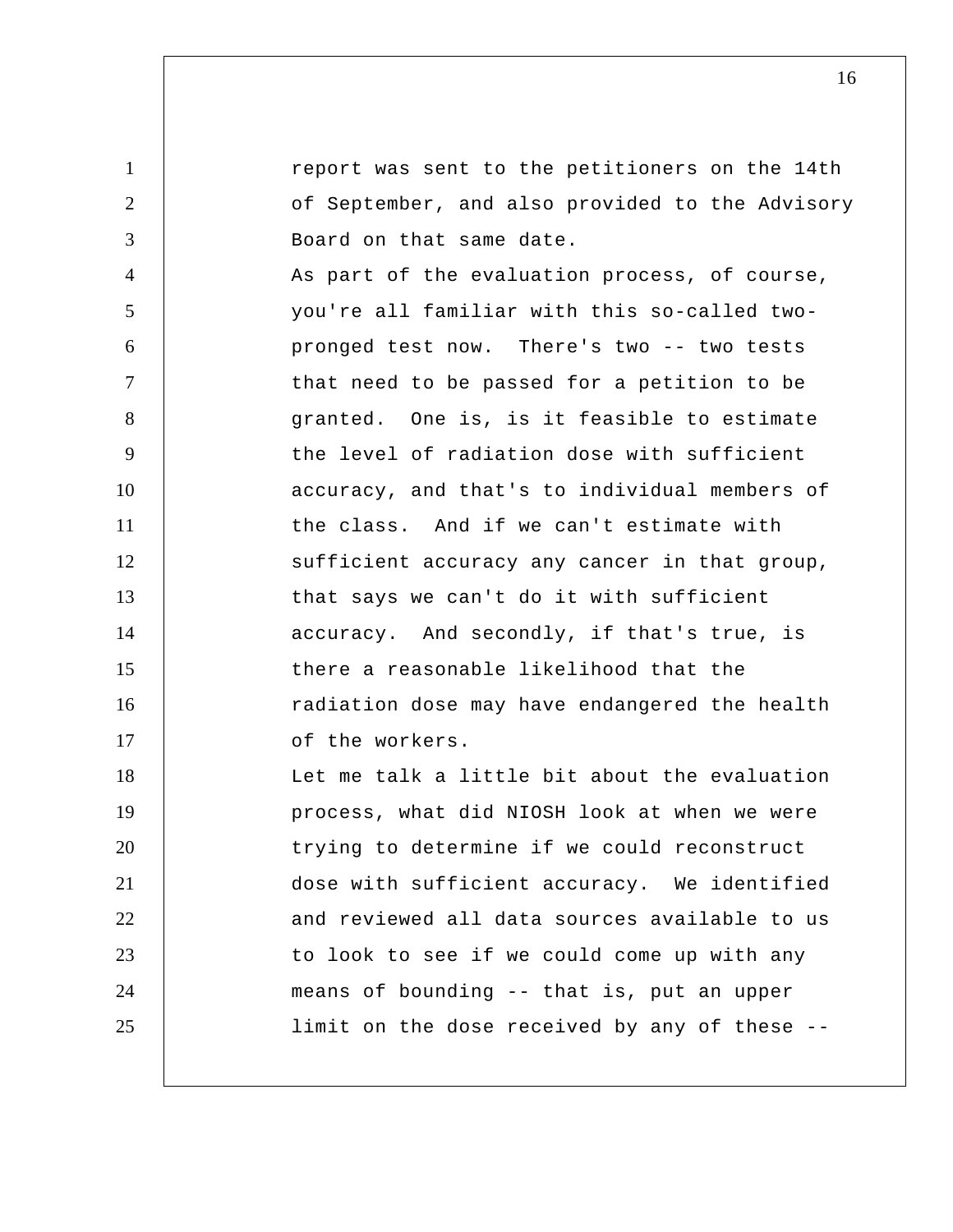| $\mathbf{1}$   | member of this proposed class. And in            |
|----------------|--------------------------------------------------|
| 2              | particular we're looking for information such    |
| 3              | as personnel monitoring data, air monitoring     |
| $\overline{4}$ | data, radiation source material. That's          |
| 5              | consistent with our hierarchical approach for    |
| 6              | doing dose reconstructions. That is, we'll       |
| $\tau$         | first preferentially look for personnel data.    |
| 8              | If we believe it to be valid monitoring data,    |
| 9              | we'll assume that that is the best data we have  |
| 10             | to reconstruct dose. But then -- our process     |
| 11             | allows us to look at air monitoring data, area   |
| 12             | monitoring, TLDs; and third, process; and then   |
| 13             | source term -- I mean how much material was      |
| 14             | there.                                           |
| 15             | So we search for all of those types of pieces    |
| 16             | of information in a number of various            |
| 17             | resources. We looked at the NIOSH dose           |
| 18             | reconstruction database. We looked at the ORAU   |
| 19             | research database. We went to the National       |
| 20             | Institute of Standards and Technology,           |
| 21             | requested information from their library.<br>Not |
| 22             | shown on this slide is we also went and          |
| 23             | contacted the health physics department that     |
| 24             | currently exists at the National Institute of    |
| 25             | Standards and Technology requesting records.     |
|                |                                                  |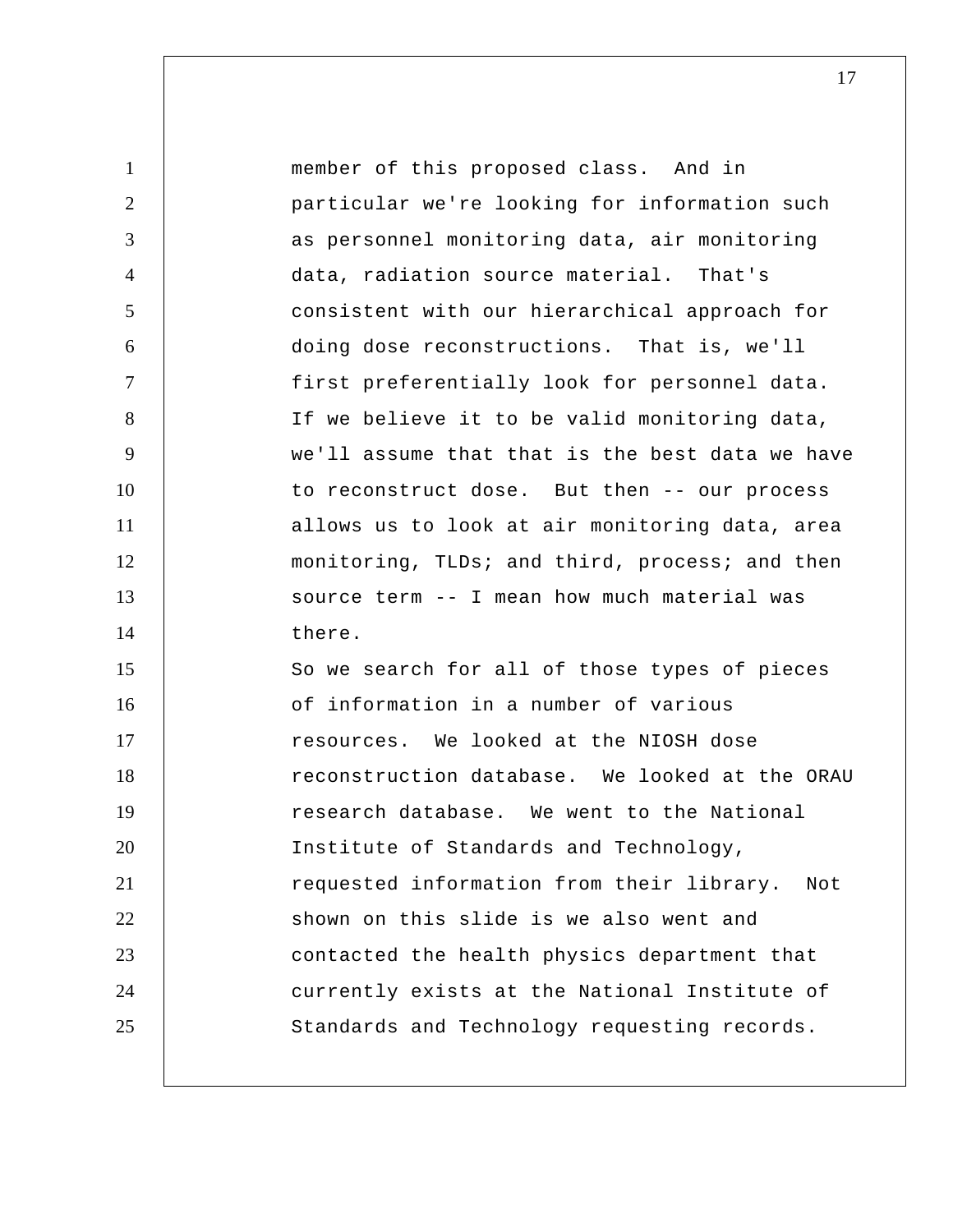1 2 3 4 5 6 7 8 9 10 11 12 13 14 15 16 17 18 19 20 21 22 23 24 25 We spoke to the chief health physicist of the staff. And the bottom line is we could not find any monitoring records for any of these sources that would indicate the levels of - potential levels of exposure to these workers. I have to qualify that a little bit. I'm getting ahead of myself a little bit. There - there is some decontamination survey information I'll speak to later. I might say that the dose reconstruction database -- normally what we would do is look for individuals who have filed a claim, and then we have in our possession where we're attempting to do dose reconstruction. In this particular instance we only have one claim that fits this class definition. We've looked through the data in that claim, and again we could find no information that was informative about the types of radiation exposures incurred by members of this class. The dose reconstruction database, again, I just mentioned that. We looked for evidence of internal/external records, any personal monitoring data, and none were found, so that was not useful to us.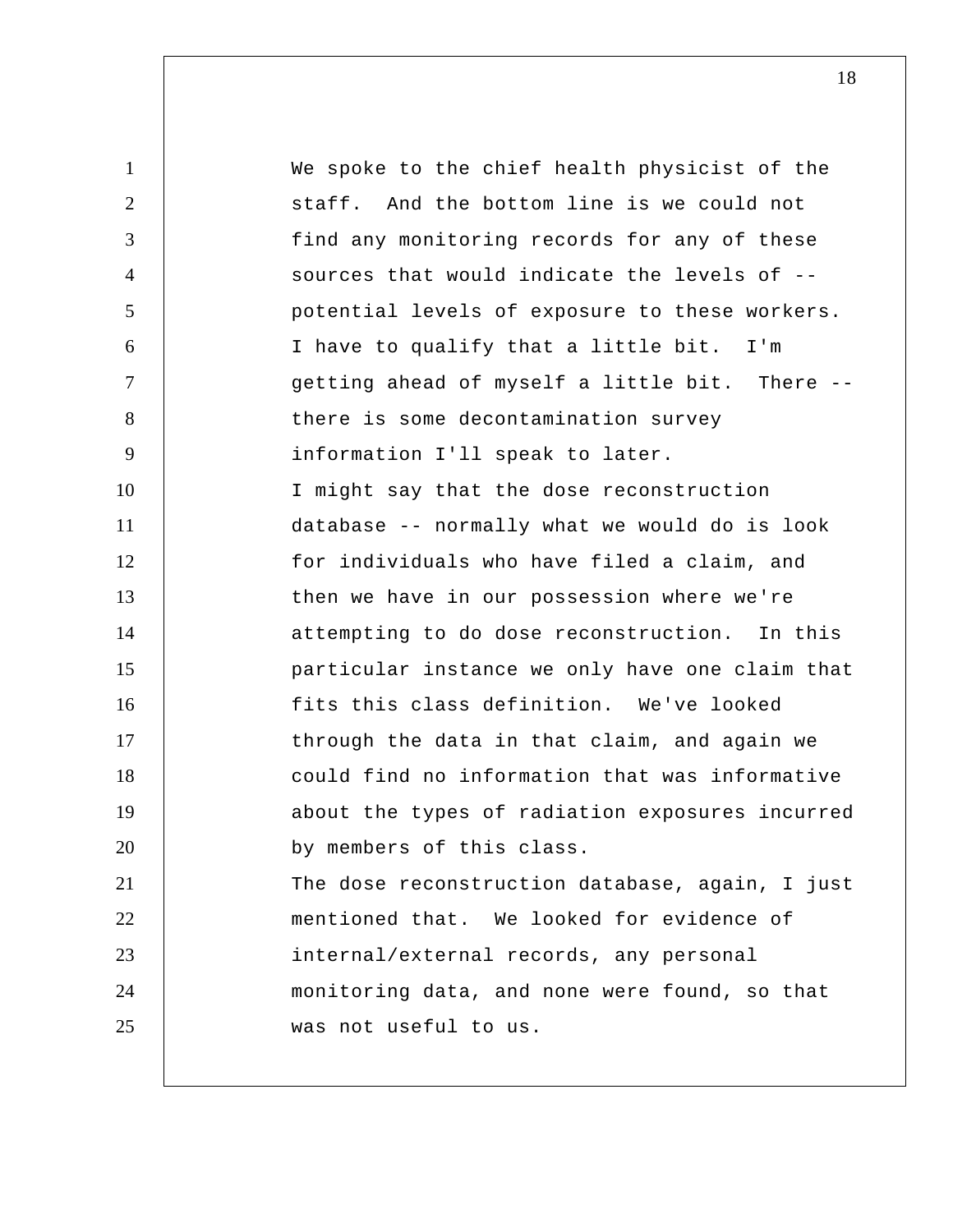| $\mathbf{1}$   | Then we looked at a site research database.     |
|----------------|-------------------------------------------------|
| $\overline{2}$ | Site research databases, as the Board knows, we |
| 3              | -- we travel -- ORAU and our -- we have travels |
| 4              | around the country searching repositories for   |
| 5              | records -- known repositories of records for    |
| 6              | DOE exposure information. And in that context,  |
| $\overline{7}$ | we identified seven documents that were         |
| 8              | relevant to the National Bureau of Standards.   |
| 9              | But these documents were sparse. They had       |
| 10             | histories of activities performed. In other     |
| 11             | words, we could tell that there was an          |
| 12             | analytical laboratory. They analyzed samples,   |
| 13             | worked with radium, kind of got a feel for the  |
| 14             | types of materials they worked with, but no     |
| 15             | real evidence of any type of air samples or     |
| 16             | personnel monitoring devices or even the        |
| 17             | relative total magnitude of the source term     |
| 18             | that these folks could have been exposed to.    |
| 19             | Of note, though, and I just mentioned this      |
| 20             | briefly before, is that there were two surveys  |
| 21             | related to decontamination -- two documents     |
| 22             | related to decontamination of this particular   |
| 23             | facility. One was a 1952 document that spoke    |
| 24             | to a decontamination that was performed of the  |
| 25             | laboratory when the National Bureau of          |
|                |                                                 |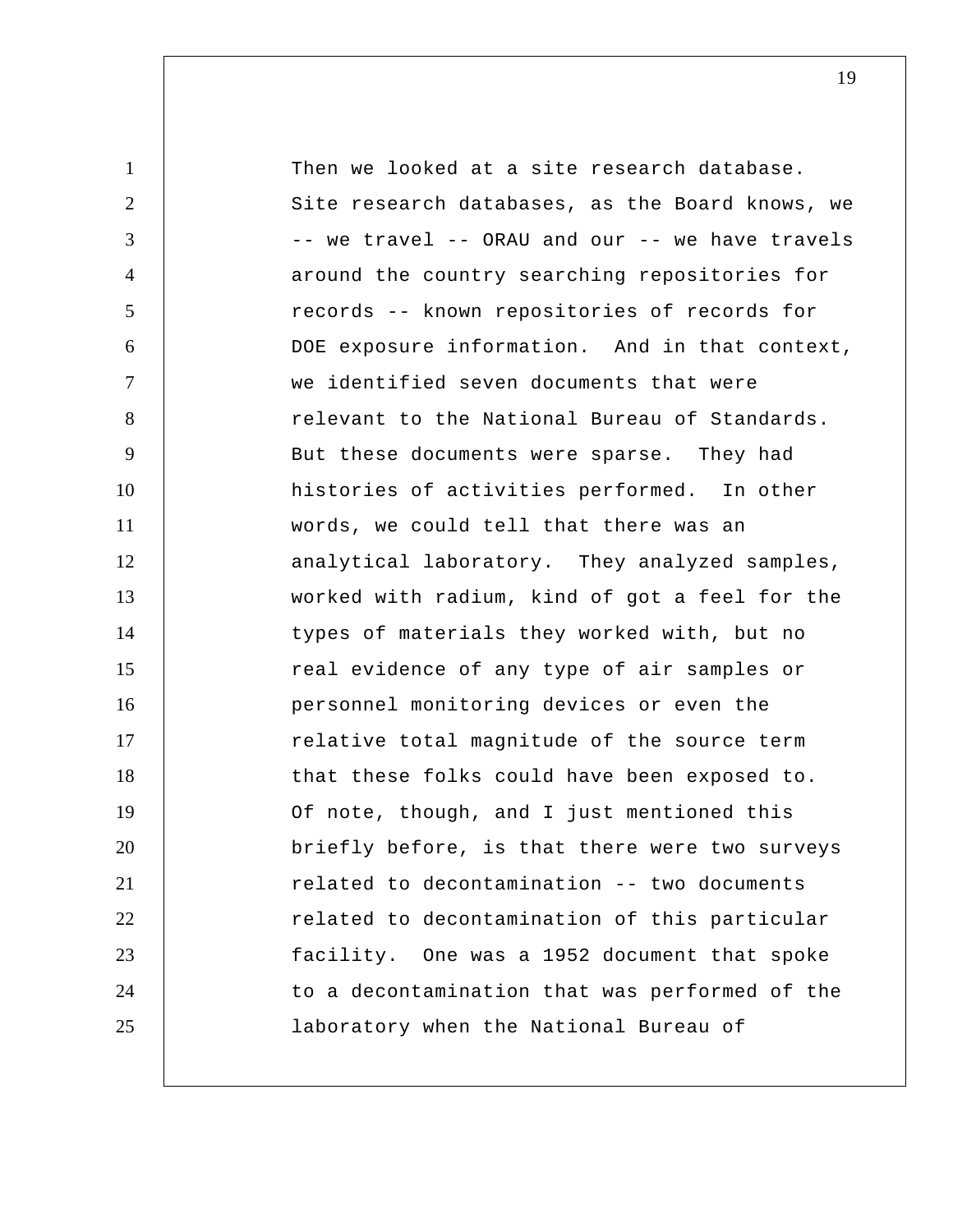1 2 3 4 5 6 7 8 9 10 11 12 13 14 15 16 17 18 19 20 21 22 23 24 25 Standards moved from Van Ness Street in Washington to Gaithersburg, Maryland. Unfortunately, there was no information related to the types of -- the amount of contamination found. It just alluded to the fact that there was a decontamination performed, so that was not informative other than the fact that there was some contamination present there. The facility was -- they moved out of that facility and four of the rooms were locked, and nothing happened at this facility that we could tell until 1968 when it was being transferred to the District of Columbia for another use. And the District of Columbia and the National Bureau of Standards combined to do a decontamination of the laboratory at that point, 1968. The surveys conducted at that point found evidence of significant contamination in these four rooms that were locked. In addition the contamination was found to have spread down the hallway. It was in the air ducts and the vent fans, and in an auditorium. The levels were fairly significant, as I mentioned. The data were not recorded in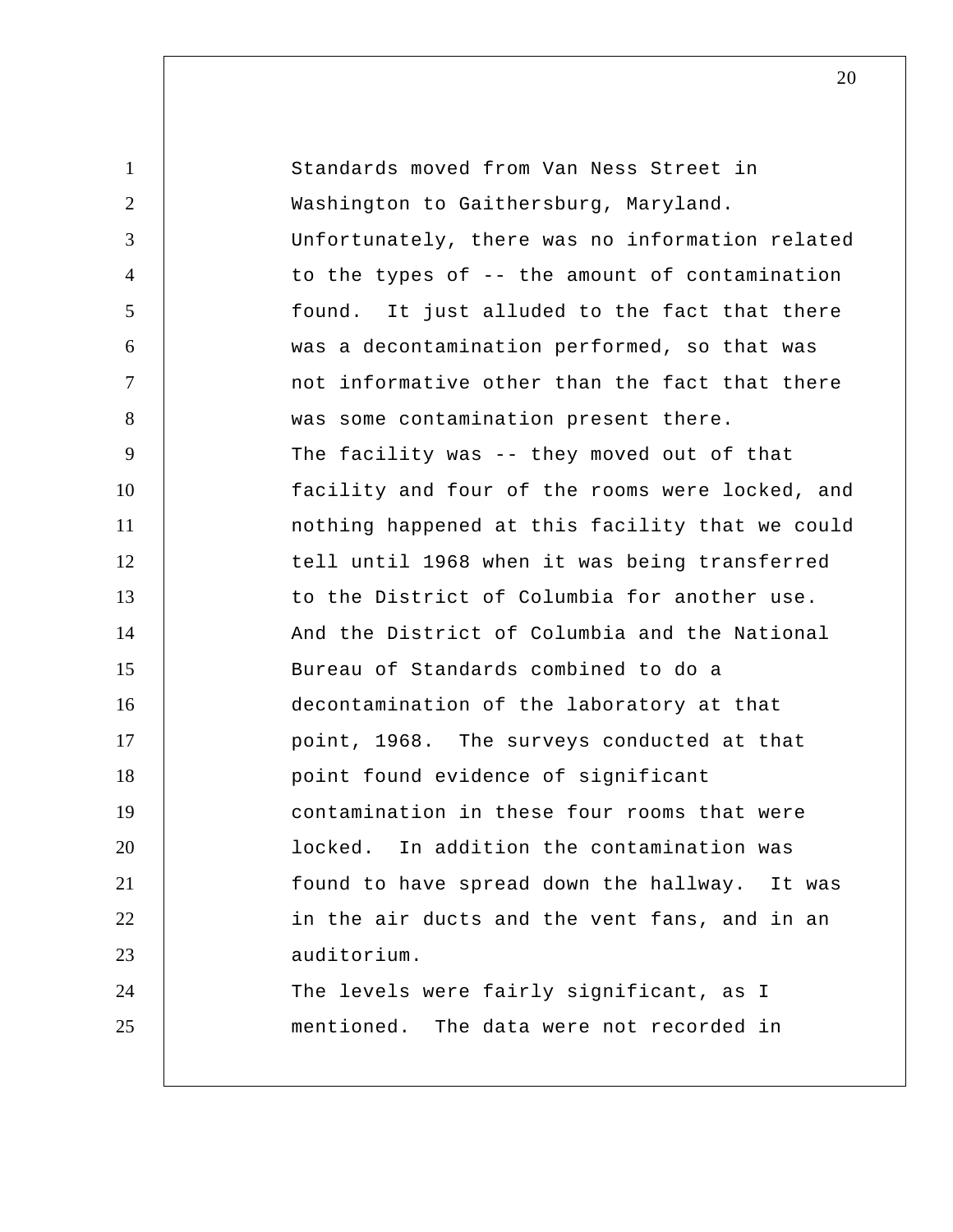| $\mathbf{1}$   | disintegrations per minute, but counts per      |
|----------------|-------------------------------------------------|
| 2              | minute. But even at that, I believe that they   |
| 3              | were in the 100,000 to 200,000 counts per       |
| $\overline{4}$ | minute -- very, very significant levels of      |
| 5              | contamination. The exposure rates ranged as     |
| 6              | high as 20 MR per hour in some of these rooms,  |
| $\tau$         | and radon levels were measured in the vicinity  |
| 8              | of around 8 picocuries per liter.               |
| 9              | Most of this -- although I don't think that the |
| 10             | contamination surveys spoke to the contaminant  |
| 11             | itself, it's -- it can be inferred pretty       |
| 12             | easily that most of this is probably related to |
| 13             | radium because of the high radon levels, the    |
| 14             | gamma doses and the high levels of alpha        |
| 15             | contamination. The National Bureau of           |
| 16             | Standards, during this time period, was         |
| 17             | responsible for handling medical sources of     |
| 18             | radium and -- and calibrating them and working  |
| 19             | with those sources.                             |
| 20             | Again, we contacted this library and this one   |
| 21             | document that was found was applicable to the   |
| 22             | class, but again, it had no -- no information   |
| 23             | relative -- relevant to reconstructing doses or |
| 24             | putting upper bounds on them.                   |
| 25             | The petitioner supplied a number of documents   |
|                |                                                 |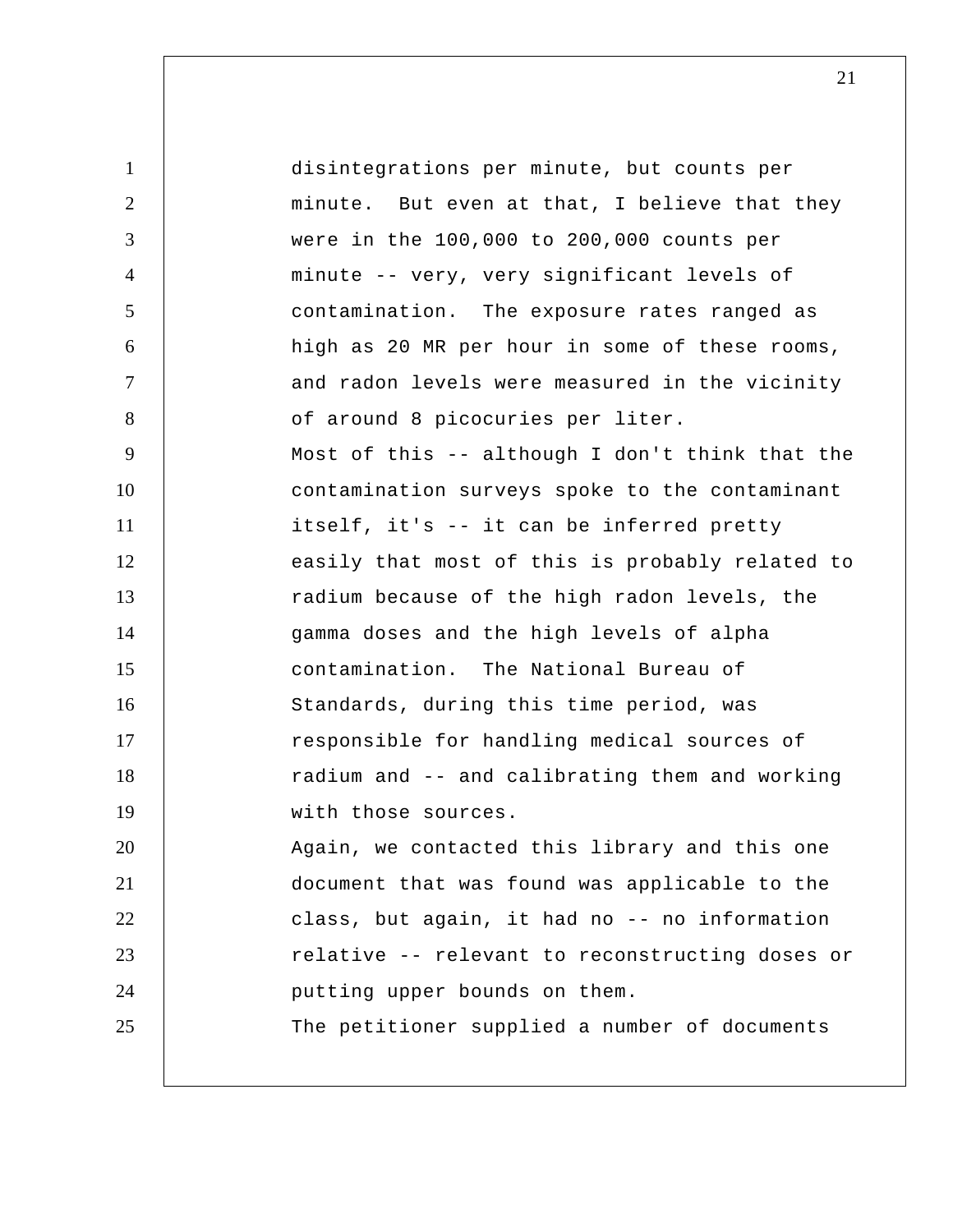1 2 3 4 5 6 7 8 9 10 11 12 13 14 15 16 17 18 19 20 21 22 23 24 25 and affidavits -- one affidavit and a number of documents, I believe. In total there were 55 documents provided; 40 of these documents were mostly related to newspaper accounts, descriptions of processes, were not really necessarily informative about the site. Fourteen of them, though, spoke to process - you know, what happened there, what type of materials. But again, nothing related to exposure information, nothing that could be used for -- nothing of exposure information that could be used to reconstruct doses. So based on the discussion we just had, the evaluation report was revised, because we felt that since this contamination was significant and had spread outside the laboratories where the physicists would be working, we revised the class definition to say -- to cover all atomic weapons employees who worked in the building number two at the NBS facility on Van Ness Street. We just felt that we couldn't parse the information sufficiently to make -- to determine whether it was physicists or anyone - - because the hallway was contaminated, the laboratory was contaminated, the exhaust fans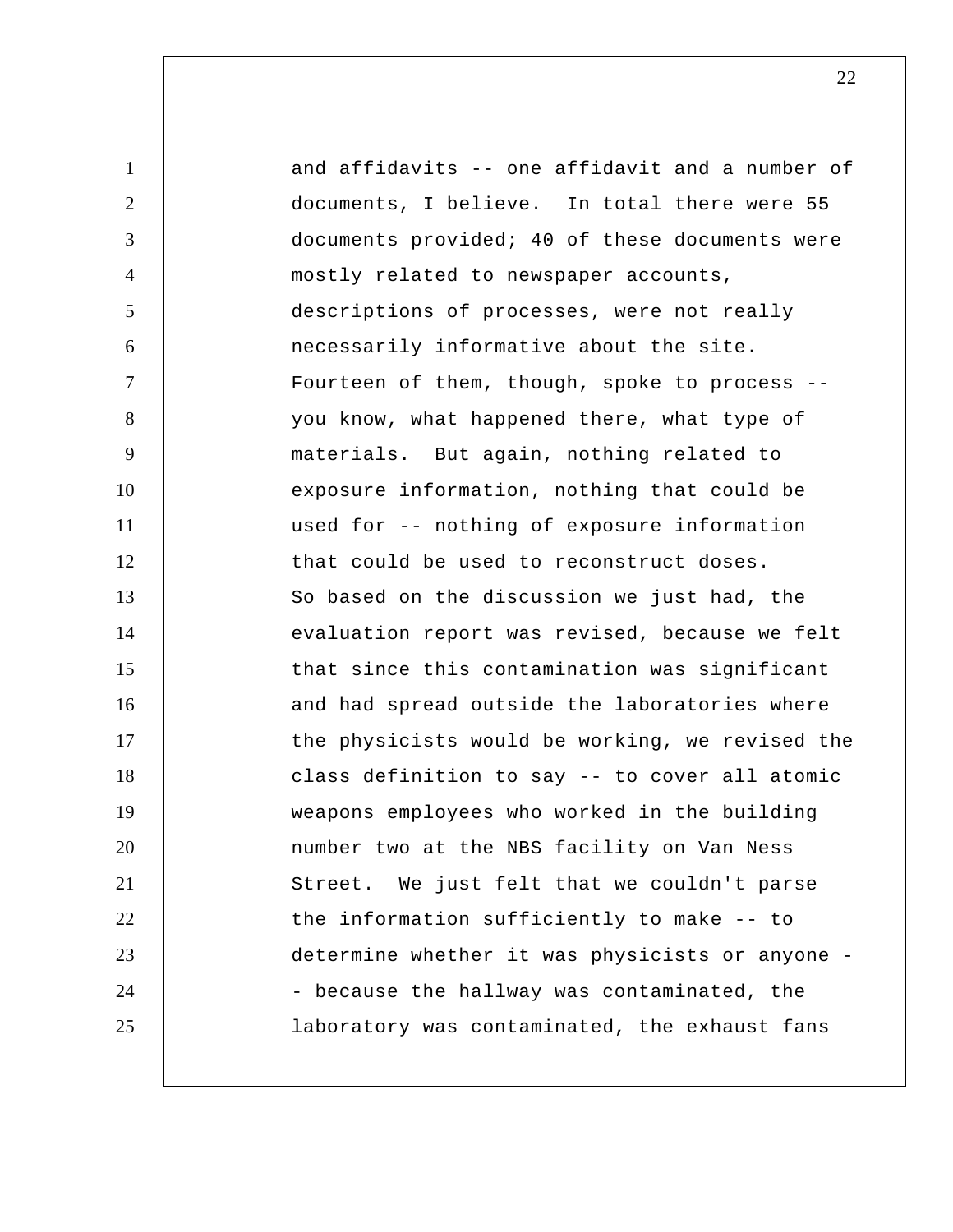were contaminated.

2 3 4 5 6 7 8 9 10 11 12 13 14 15 16 17 18 19 20 21 22 23 24 25 This speaks a little more to the process description of what -- what the National Bureau of Standards worked with. A number of radiological activities were performed there in support of pilot studies for uranium processing; many measurements related to identifying, quantifying, purifying uranium. They were developing techniques for the thermal diffusion and separation of isotopes of uranium. There's evidence of thorium handling. We do have an indication that they were authorized to possess around five pounds of thorium, which is a significant source term of thorium, if any of you are familiar with the health physics practices of thorium. They developed a number of analytical procedures -- quality control measurements, that sort of thing. I had mentioned that these radium standards were probably responsible for the widespread contamination of the facility. These standards were shipped in ampules in the early days of development of sealed sources. There's an affidavit I think that discussed these sources' actual rupturing, the buildup of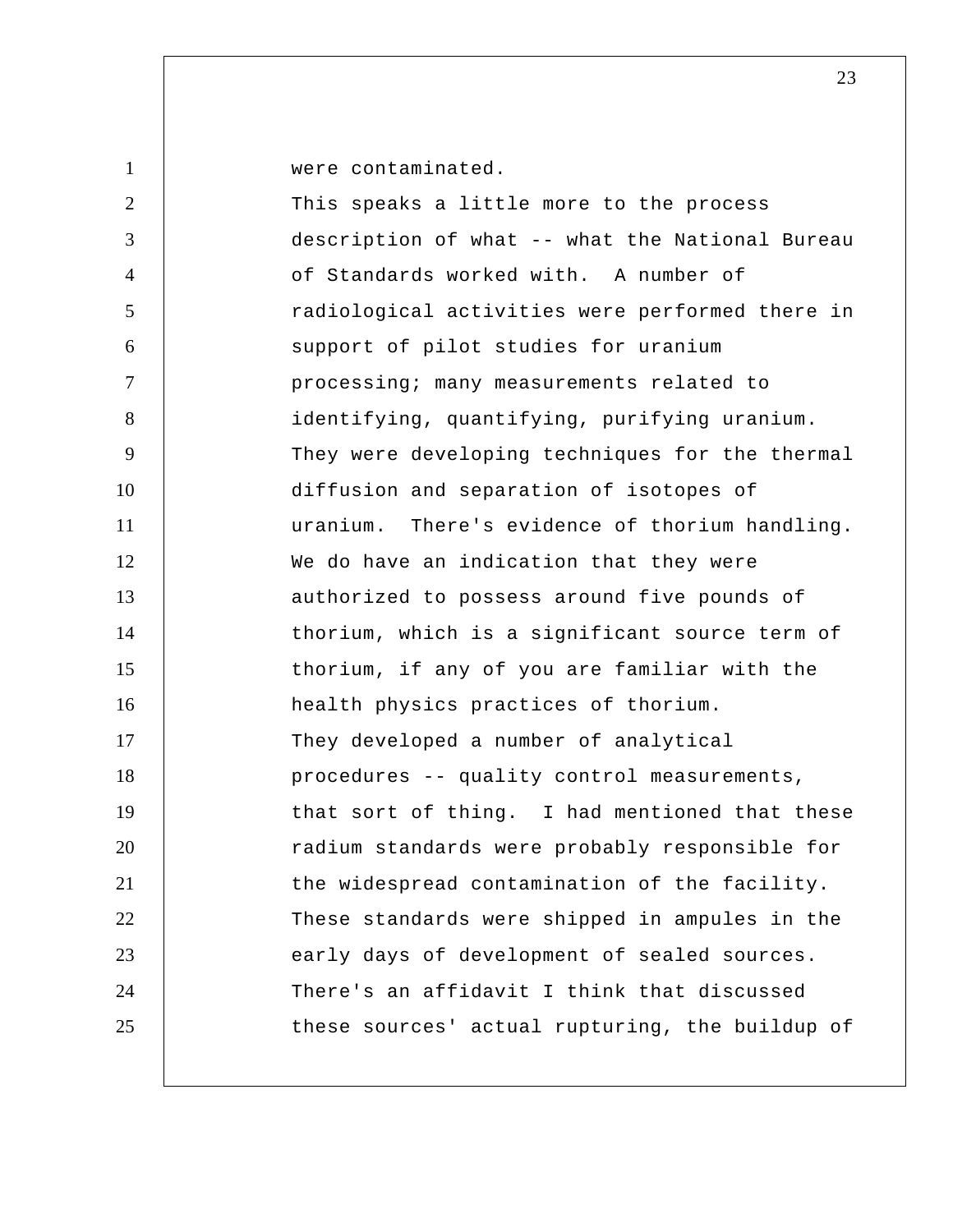| $\mathbf{1}$   | the gas pressures. These are very hot medical   |
|----------------|-------------------------------------------------|
| $\overline{2}$ | type sources -- the sources' rupturing, and in  |
| 3              | fact there is one account of the physicist      |
| $\overline{4}$ | venting these sources outside the laboratory    |
| 5              | window, which could account for it being        |
| 6              | redistributed within the laboratory.            |
| $\tau$         | The other thing of note is these activities     |
| 8              | were highly confidential and secret during      |
| 9              | their early days of the pre-war. Workers were   |
| 10             | not informed of the types of materials they     |
| 11             | were working with. It was sort of on a need-    |
| 12             | to-know basis. And in fact, the streets around  |
| 13             | the NBS facility during this time period were   |
| 14             | completely cordoned off and blocked from public |
| 15             | access.                                         |
| 16             | So our conclusion is that we lack sufficient    |
| 17             | monitoring, process or source information to    |
| 18             | estimate internal or external doses to this     |
| 19             | class of employees. We have no film badge       |
| 20             | data.                                           |
| 21             | I did mention -- I forgot to mention that there |
| 22             | was a potential source term for neutron         |
| 23             | exposures. The NBS was involved in developing   |
| 24             | -- ironically enough -- guidance for protection |
| 25             | against neutron exposures during this time      |
|                |                                                 |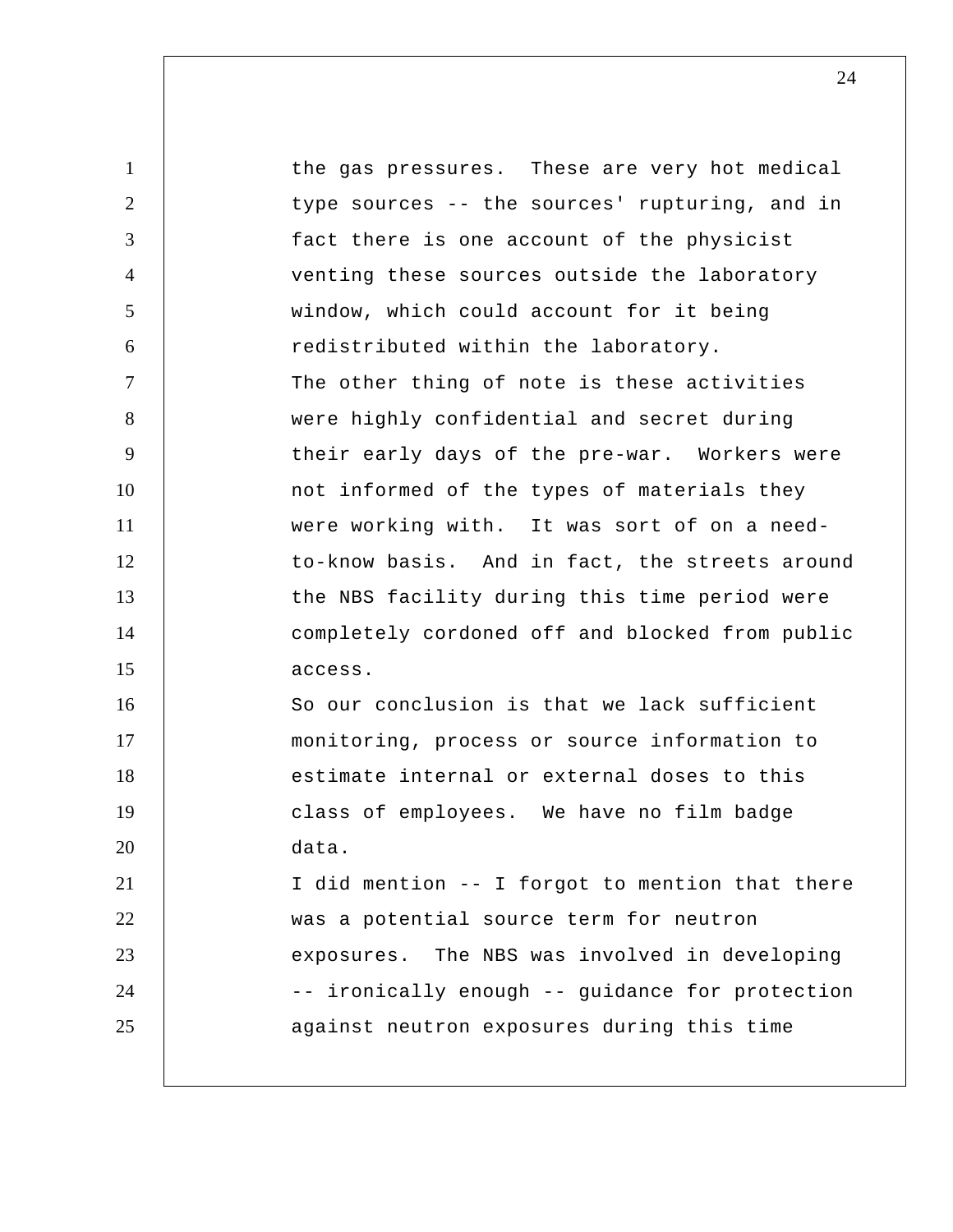1 2 3 4 5 6 7 8 9 10 11 12 13 14 15 16 17 18 19 20 21 22 23 24 25 period. So if they're working with neutron exposures, we have no information as to what the levels may have been to these workers. So again, we lack monitoring, process or source information to do internal or external doses to the class. And again, we find substantial evidence that the contamination had spread beyond the radiological laboratories. Regarding health endangerment, again, we cannot reconstruct dose. The key issue here then is were these acute, high level exposures that could have occurred such as in a nuclear criticality accident, or were these indeed chronic exposures to radiation over a period of time. Based on our review of what processes and what -- what the practices were with handling these sources, we believe they accumulated substantial chronic exposures to episodic intakes so that in fact the 250-day aggregate requirement for determining health endangerment would apply in this case. So again, the proposed class is all atomic weapons employees working in building two at the National Bureau of Standards on Van Ness Street for the period 1943 to '52. And our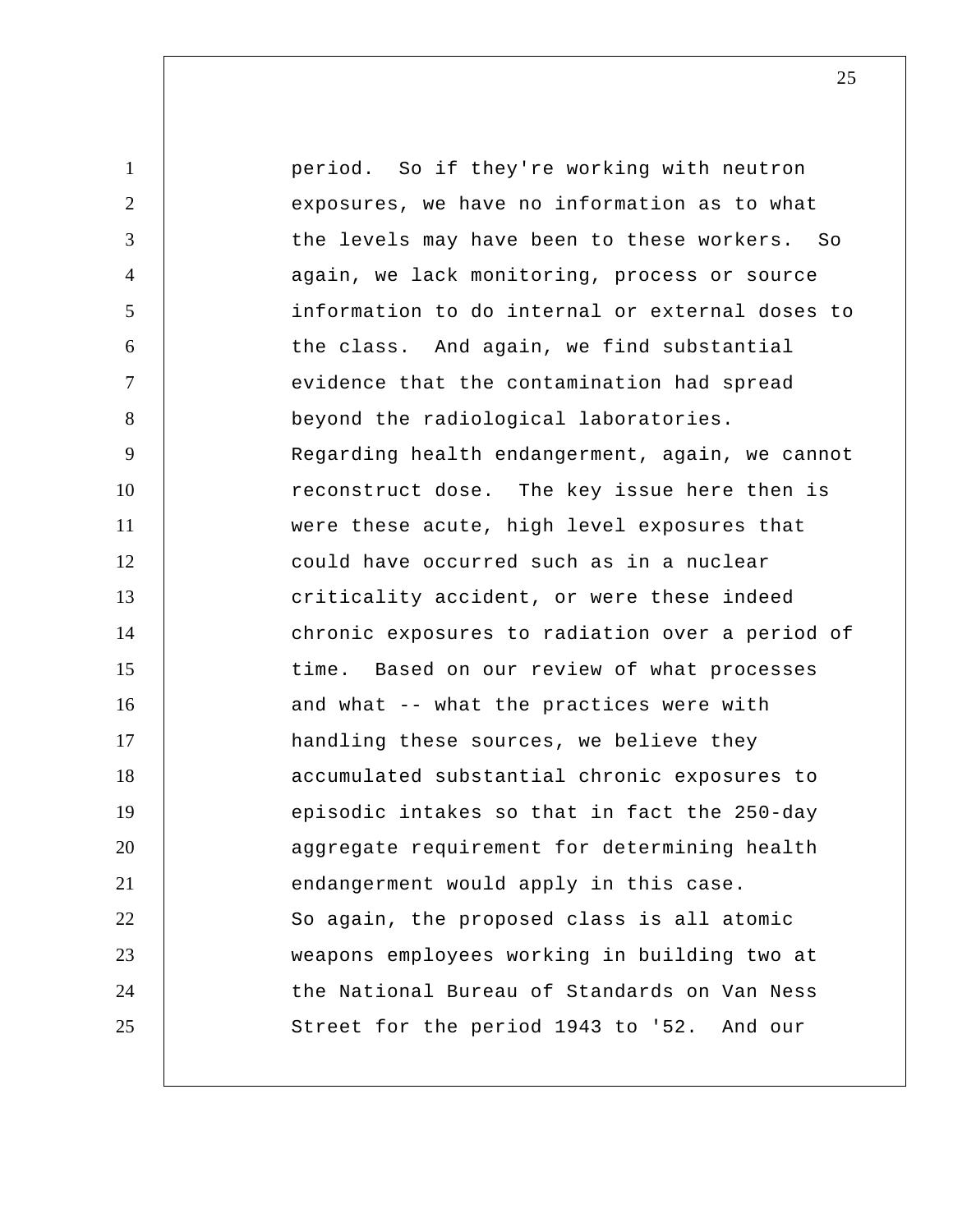1 2 3 4 5 6 7 8 9 10 11 12 13 14 15 16 17 18 19 20 21 22 23 24 25 final slide is it's infeasible for us to reconstruct doses at this facilities and health was endangered. And that's my -- end of my formal remarks.  **DR. ZIEMER:** Thank you, Jim. Larry, you have additional comments on --  **MR. ELLIOTT:** I would, just before the Board starts its -- any questions about this, I'd go back to this last -- this slide on the proposed class definition. We're going to have to change our evaluation report, and I would suggest that anything that comes forward from the Board not use atomic weapons employer, use National Bureau of Standards employee, because this is obviously not an AWE, but we -- you know, you want to I think couch your definition correctly here.  **DR. ZIEMER:** So in that slide and in related documentation, instead of the words "atomic weapons employees who worked at building two" it would be "NBS employees who worked at building two" -- is that what you're - everybody catch that one? Thank you. Let me ask, Board members, do you have any questions for Dr. Neton on this evaluation?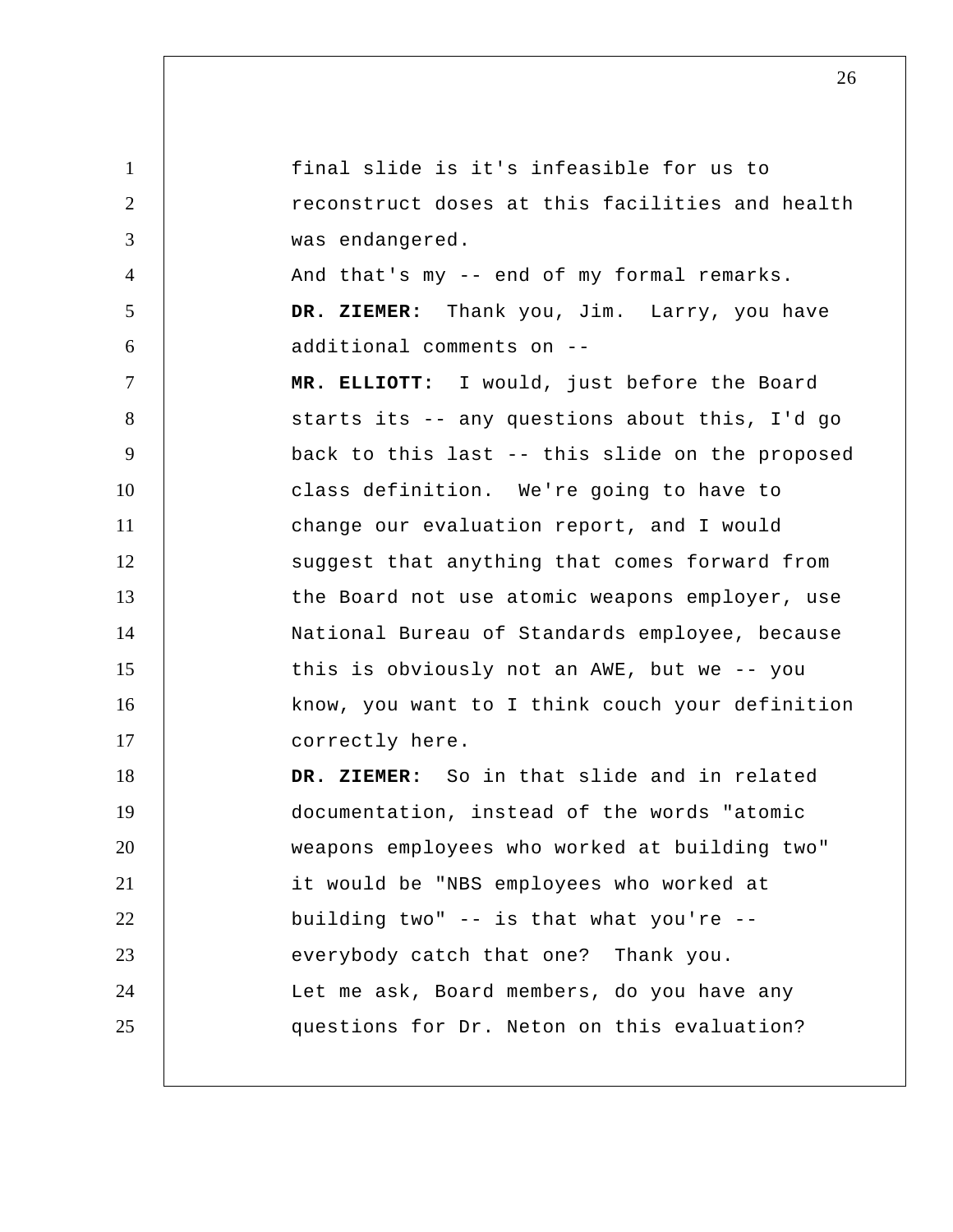1 2 3 4 5 6 7 8 9 10 11 12 13 14 15 16 17 18 19 20 21 22 23 24 25 (No responses) **PETITIONER PRESENTATION, MRS. VIRGINIA BOND**  Thank you. Next we will hear from the petitioners. We're pleased to have Virginia and John Bond here today -- welcome. And Virginia, you may take the podium and make your presentation.  **MS. BOND:** Good morning, Dr. Ziemer and members of the Board. I want to thank you for allowing me to appear before you personally to request your approval of Special Exposure Cohort status for the National Bureau of Standards site. My name is Virginia Bond. My husband John and I have traveled from our home in Mill Creek, Washington so that I can speak as the personal representative of my mom, Elizabeth L. Brown. She is the surviving spouse of my dad, Burrell W. Brown, Sr. My brother Burrell W. Brown, Jr. would have joined us today, but since our mother is 91 we make a point not to ever be out of the area at the same time. He and my mother are listening by telephone this morning, as are many family members, friends and supporters. Thank you for making that service available. A little over a week ago I began drafting this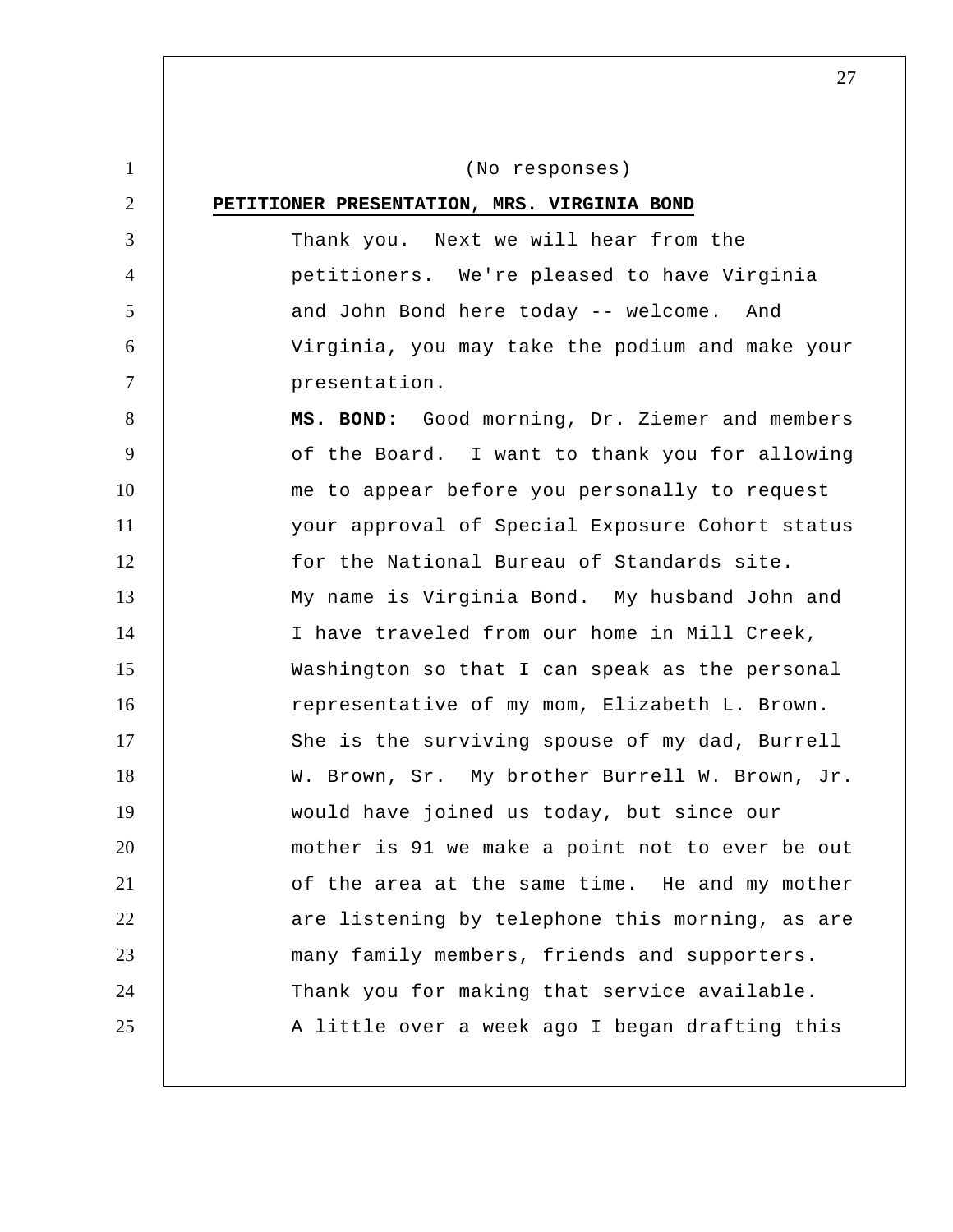| $\mathbf{1}$   | presentation. I understood that I needed to     |
|----------------|-------------------------------------------------|
| $\overline{2}$ | explain to you the history of the site, what my |
| 3              | father did there, and why I felt NIOSH could    |
| $\overline{4}$ | not reconstruct the dose. I dragged out the     |
| 5              | many boxes I've collected over the years and    |
| 6              | started sorting through the papers. Which       |
| $\tau$         | ones, I pondered, will convince the Board to    |
| 8              | agree with NIOSH's assessment and to recommend  |
| 9              | that the National Bureau of Standards become a  |
| 10             | member of the Special Exposure Cohort.          |
| 11             | I will get to that in a few minutes, but first  |
| 12             | I must address what I consider to be a          |
| 13             | completely despicable maneuver on the part of   |
| 14             | the Department of Energy and the Department of  |
| 15             | Labor. You've heard a little about this         |
| 16             | already.                                        |
| 17             | Last Wednesday Mr. Larry Elliott informed me    |
| 18             | that DOL had requested that this petition be    |
| 19             | taken off today's agenda. The reason they       |
| 20             | wanted it removed was the Department of Energy  |
| 21             | decided that the Bureau of Standards never      |
| 22             | should have been approved as a covered facility |
| 23             | in the first place.                             |
| 24             | The National Bureau of Standards has been on    |
| 25             | the list as a covered facility for over four    |
|                |                                                 |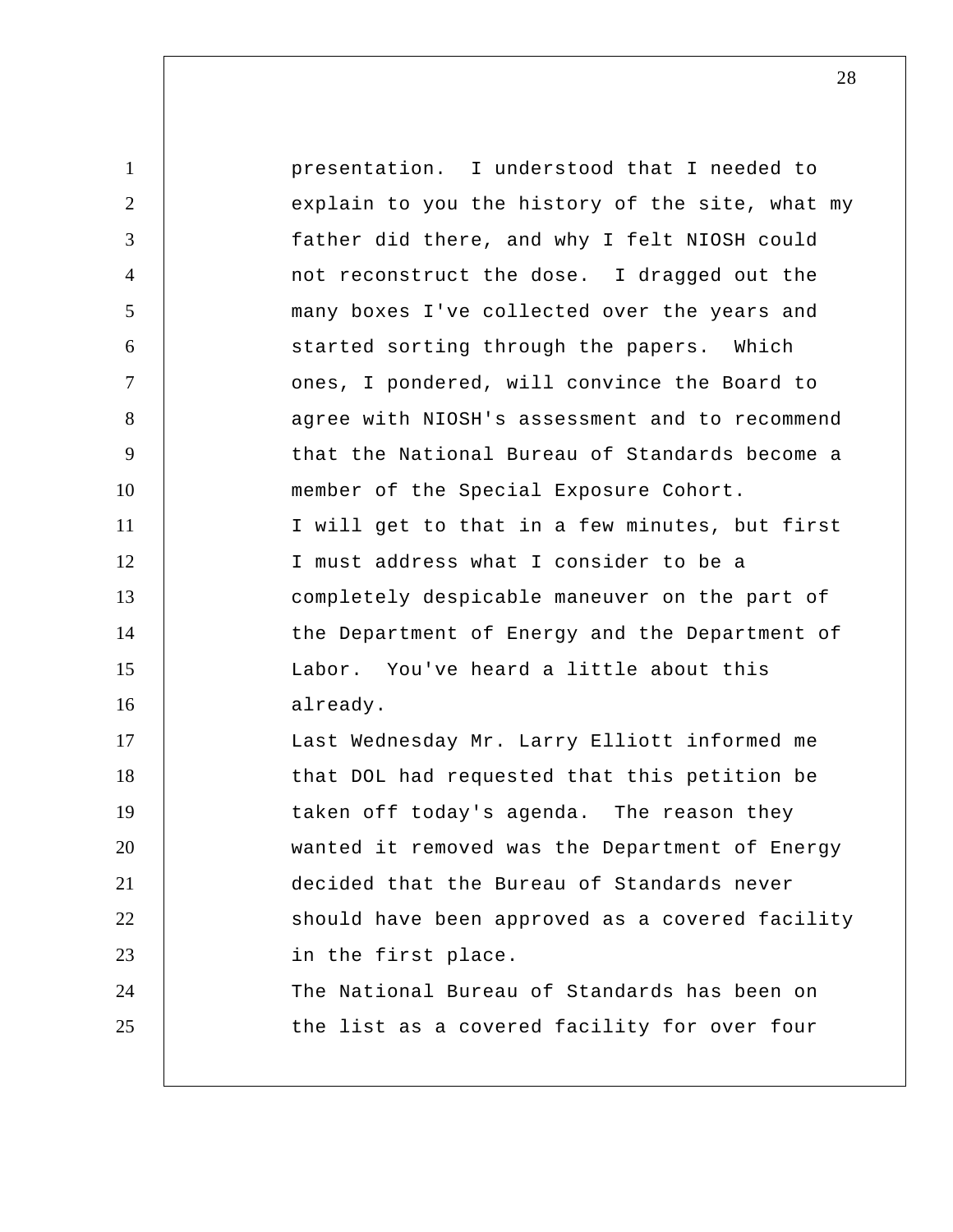1 2 3 4 5 6 7 8 9 10 11 12 13 14 15 16 17 18 19 20 21 22 23 24 25 years. The Department of Labor accepted the claims four years ago and forwarded them to NIOSH for dose reconstruction. One week before your deliberations on this petition these two agencies decided to correct their mistake. This appears to be similar to what the Department of Energy did with the Iowa Army Ammunition Plant (IAAP) petition. Members of the Board, this action is cruel and unconscionable. The reason the Department of Energy has decided to de-list the Bureau of Standards is because it is a U.S. government agency, and the law exempts employees of certain U.S. governm-- government agencies from this compensation program. This does not seem quite fair or just. A compassionate Congress passed EEOICPA to correct the past wrongs of nuclear weapons production. My father, Burrell W. Brown, Sr., was involved in the development of the first atomic bomb. He died a horrible death as a result of working with radioactive materials without protective gear, let alone health monitoring. My dad worked in the Radioactivity Lab of the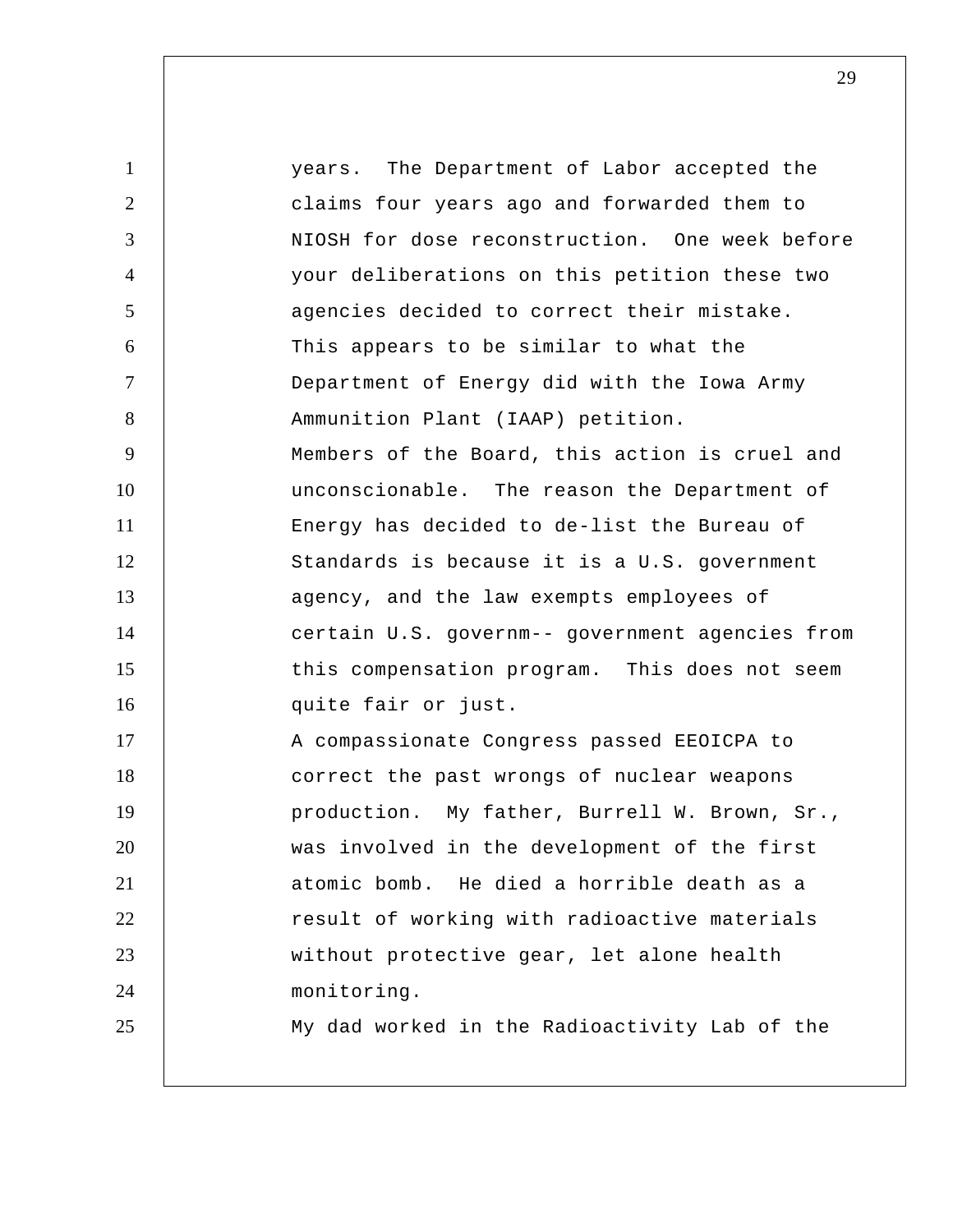| $\mathbf{1}$   | National Bureau of Standards from 1931 until   |
|----------------|------------------------------------------------|
| $\overline{2}$ | May of 1948. He was only 20 years old when he  |
| 3              | started his career with the Bureau of          |
| $\overline{4}$ | Standards. There are many records available    |
| 5              | that identify the National Bureau of Standards |
| 6              | as being a crucial part of the Manhattan       |
| $\overline{7}$ | Project. As the documents I have submitted and |
| 8              | the research done by NIOSH clearly proves,     |
| 9              | there is no doubt that the Bureau of Standards |
| 10             | employees were exposed to high levels of AEC   |
| 11             | and DOE radioactive materials relevant to      |
| 12             | nuclear weapons production.                    |
| 13             | The documents listing the levels of radiation  |
| 14             | found in the National Bureau of Standards      |
| 15             | buildings are in the packets I supplied today. |
| 16             | I think you will be shocked at the levels. In  |
| 17             | addition to those records, included in my SEC  |
| 18             | petition is an affidavit from Dr. Rosalind     |
| 19             | Mendell, who worked in the Radioactivity Lab   |
| 20             | with my dad from 1944 until 1946. I quote Dr.  |
| 21             | Mendell (Reading) I was hired by Leon Curtiss  |
| 22             | of the National Bureau of Standards to do work |
| 23             | on the alpha spectroscopy of "W metal". Such   |
| 24             | was the degree of secrecy or classification of |
| 25             | the Manhattan Project in our area.<br>In       |
|                |                                                |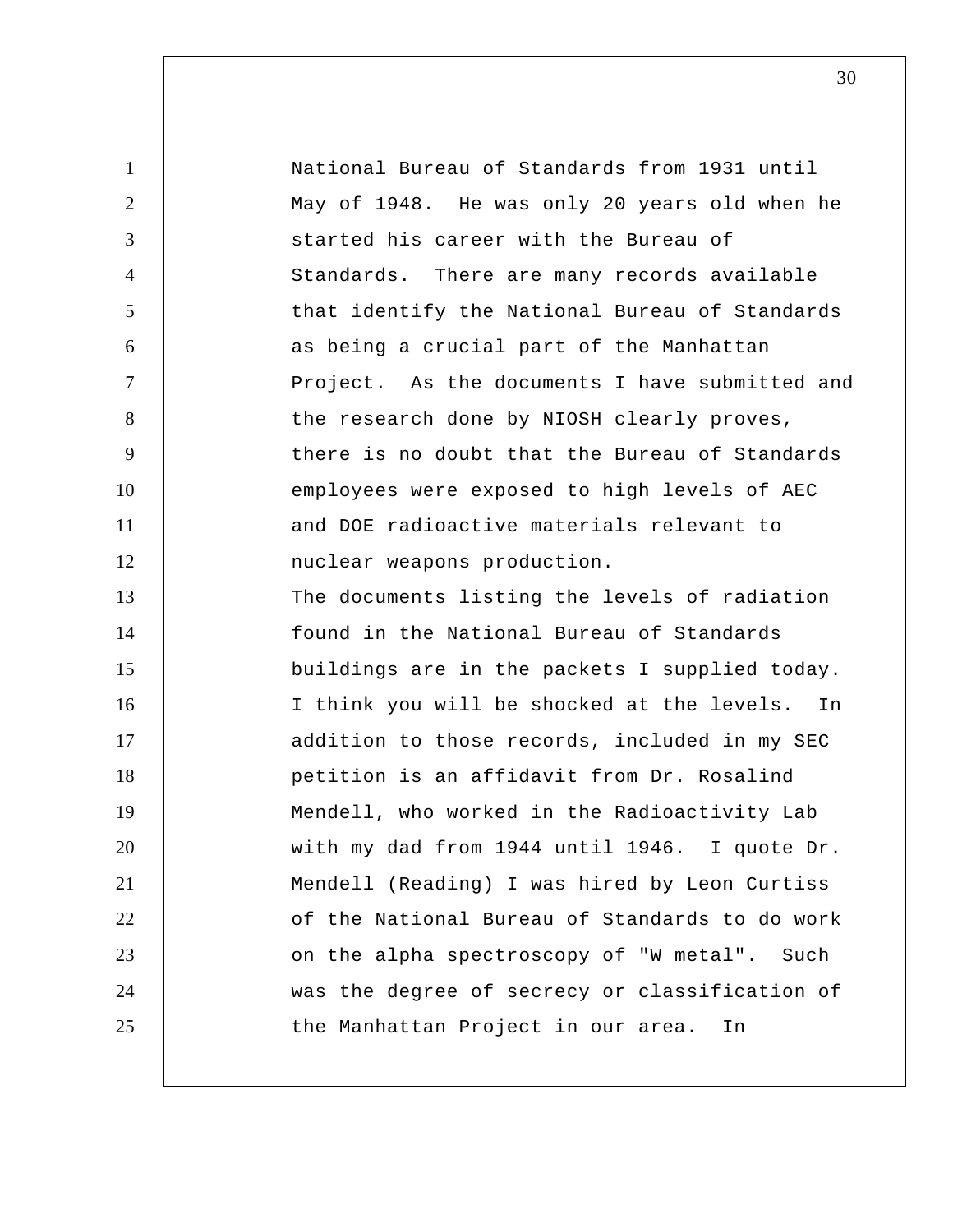| principle, I was not kept informed about the    |
|-------------------------------------------------|
| nature of my research. I knew that I was        |
| working on a project involving artificially-    |
| induced fission of uranium only because I knew  |
| the energy of alpha particles for U-235 and U-  |
| 238, because I could see the occasional huge    |
| pulses from natural fission of uranium, and     |
| because I was measuring the gradual enrichment  |
| of U-235 alpha particles relative to those from |
| $U - 238$ .                                     |
| You have a copy of her affidavit in her packet, |
| also.                                           |
| I also have a document which I quote.           |
| (Reading) Mr. Burrell W. Brown of this section  |
| informs me that he holds a low number in the    |
| selective service lists and may receive a       |
| questionnaire at any time. Mr. Brown is         |
| engaged in research on problems in              |
| radioactivity concerned with national defense,  |
| of a confidential nature, which would be        |
| seriously delayed if he were called away for a  |
| This work involves studies of nuclear<br>year.  |
| fission as a source of atomic energy, and       |
|                                                 |
| requires the use of highly specialized          |
|                                                 |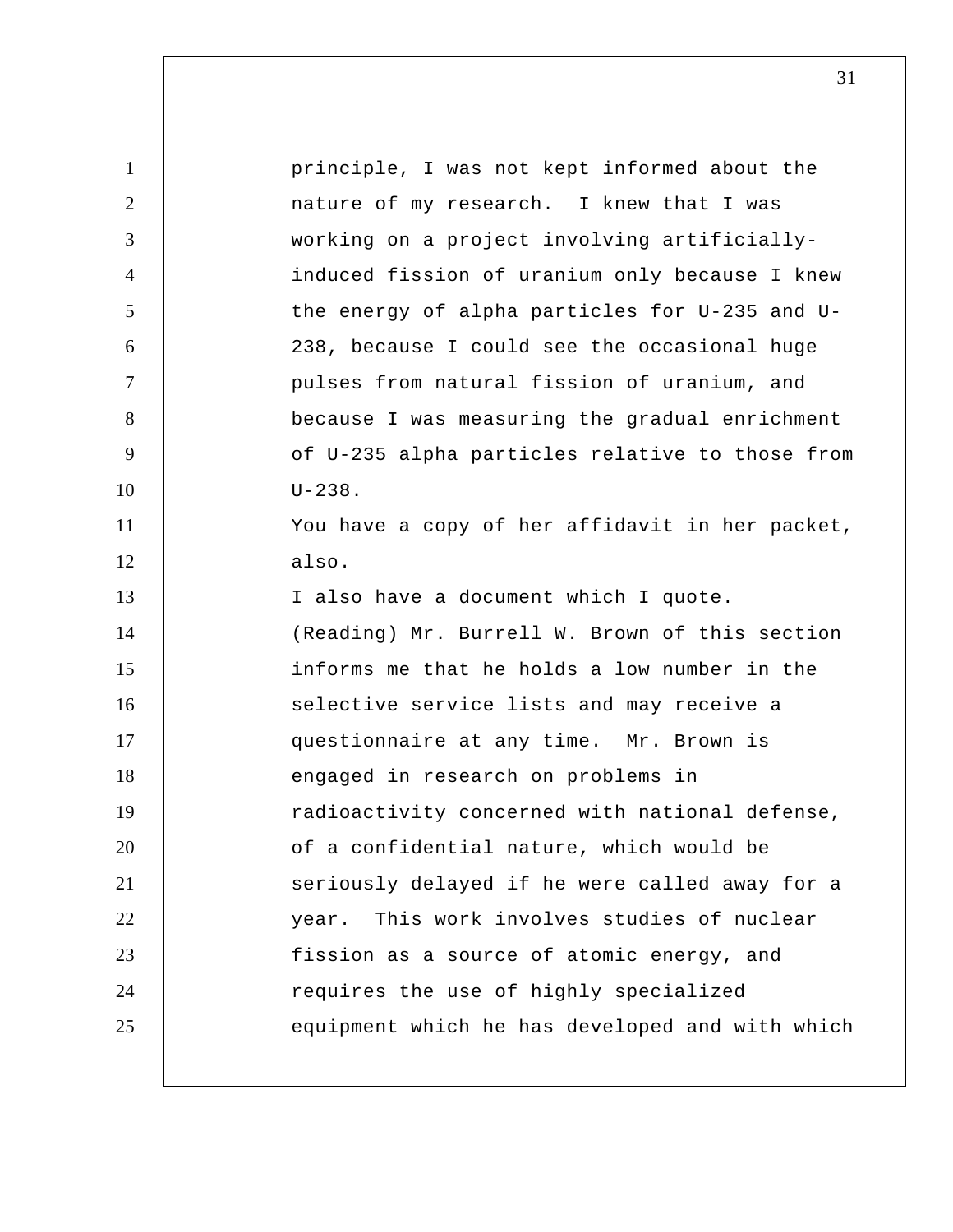1 2 3 4 5 6 7 8 9 10 11 12 13 14 15 16 17 18 19 20 21 22 23 24 25 he alone is familiar. It would be difficult to replace him, and it would require at least a year to train a man to attain the desired proficiency in the conduct of these investigations. It therefore appears that the national defense is best served by retaining him in his present work. You also have a copy of this letter in your packet. At the onset of World War II my dad felt called to join the Army. But he was told if he did so he would be stationed right back at the National Bureau of Standards, doing the exact same job, but reduced in rank from his P3 to PFC. Obviously he didn't join the Army. My mother tells of trips with my father to the Radioactivity Lab in the middle of the night to check on experiments. She said at one time he was checking on experiments being done with a garbage can-like container filled with water and positioned on -- there were several of them, positioned on their sides. My dad's responsibilities included being available 24 hours a day, seven days a week, to monitor experiments being conducted in his lab.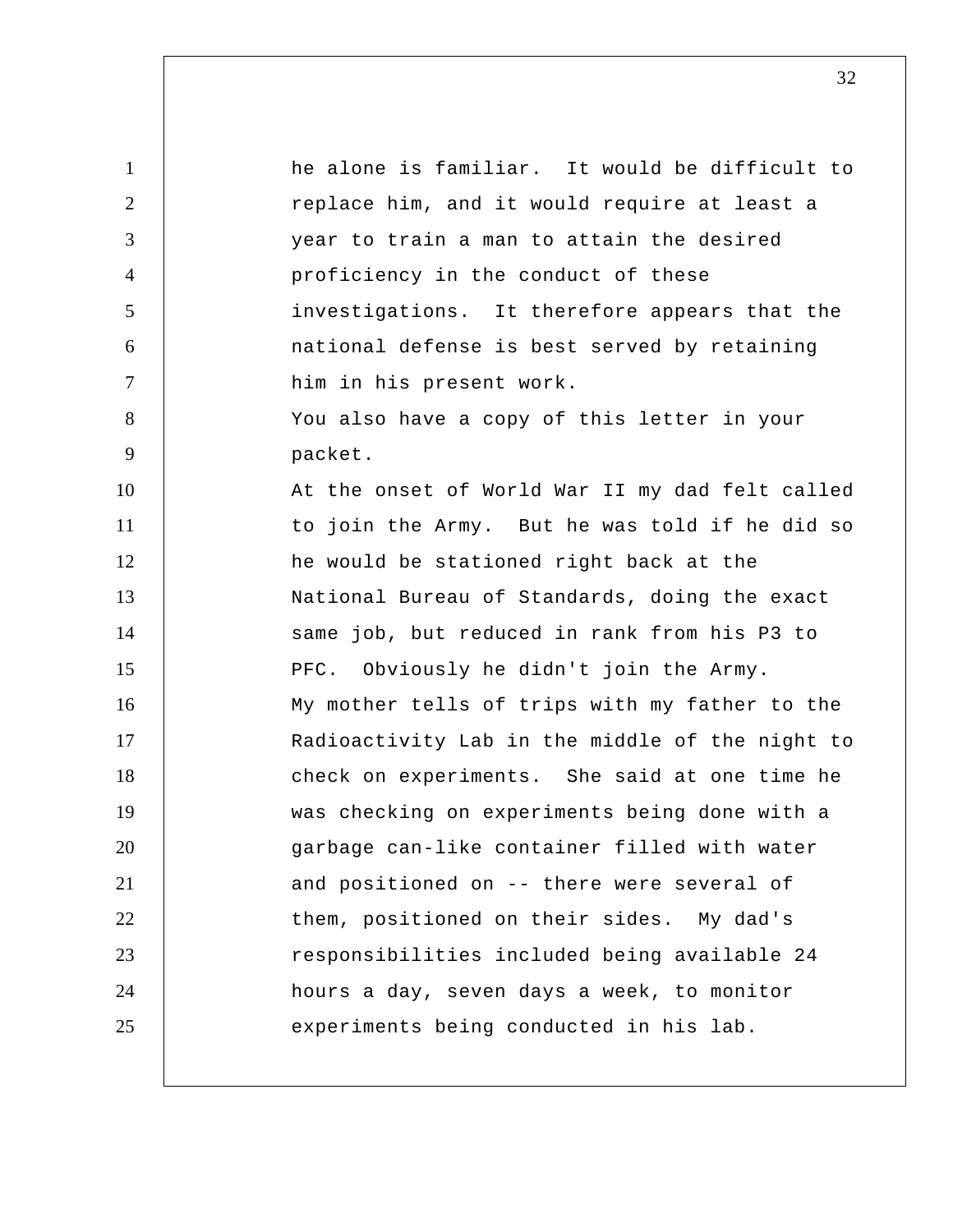1 2 3 4 5 6 7 8 9 10 11 12 13 14 15 16 17 18 19 20 21 22 23 24 25 Soon however the level of security was increased, and not only was my mom not allowed on these night trips, but even the streets around the Bureau of Standards were blocked off and traffic was no longer allowed into the secure area. Information on this change is readily available. My father, Burrell W. Brown, Sr., meets the requirements set forth in the EEOICPA statutes. I believe I have proof, and the fact that NIOSH is recommending approval of my SEC proves that they believe, he worked on the Manhattan Project. My dad was exposed to radioactive materials during his work, developed myelofibrosis with myeloid metaplasia, a cancer verified by the Department of Labor as being an approved cancer. NIOSH has now come to the conclusion that they cannot do a dosage reconstruction. I've included many articles in your packet showing that the National Bureau of Standards was an important part of the Manhattan Project. My father's work was seen as so sacred and he was so valuable that he was not allowed to join the Army when the United States entered World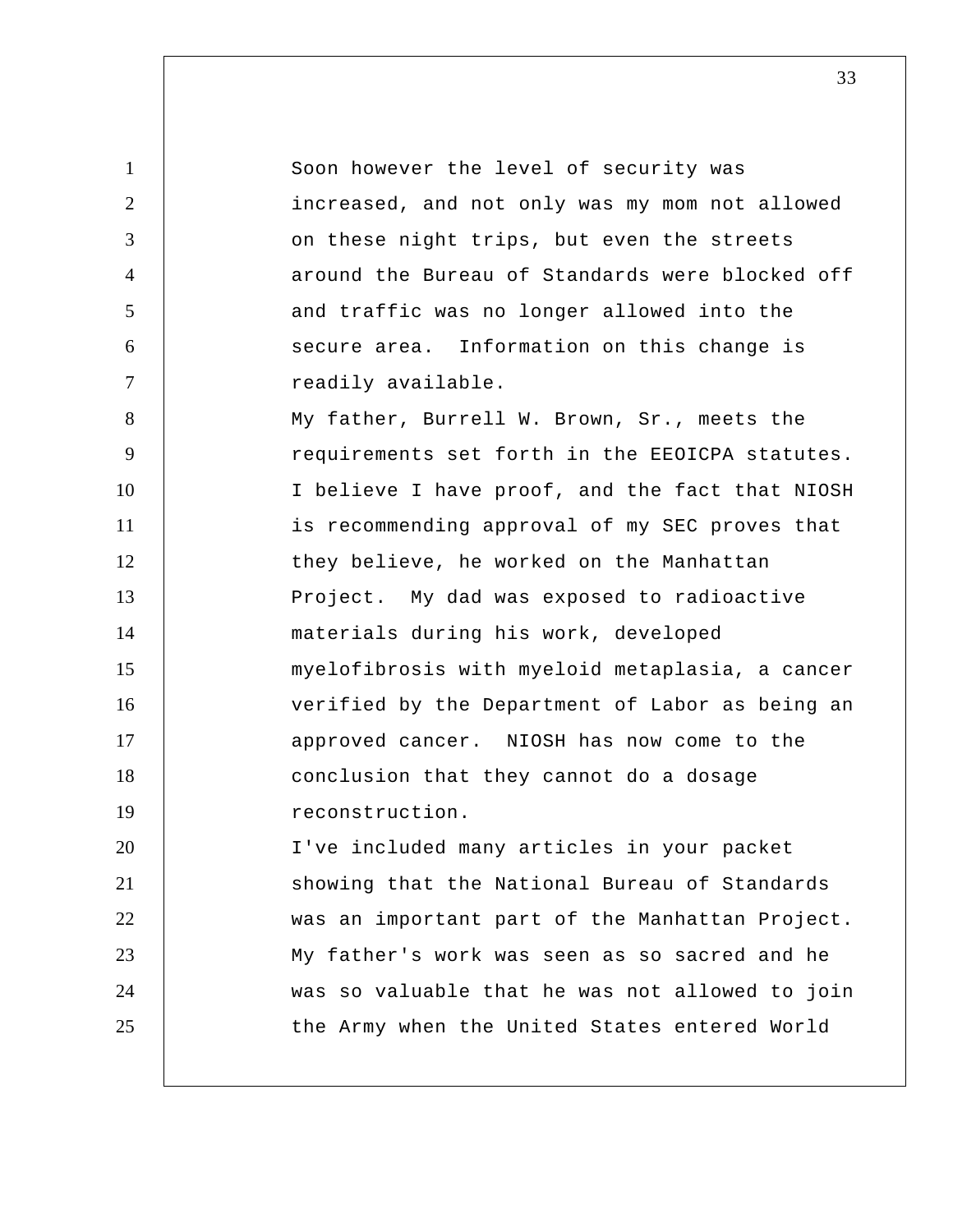1 2 3 4 5 6 7 8 9 10 11 12 13 14 15 16 17 18 19 20 21 22 23 24 25 War II. Among his treasured memorabilia is a gold pin recognizing his distinguished service to the Department of Energy, DOE. Dr. Leon Curtiss, who was my dad's immediate supervisor and a prominent Manhattan Project leader, delivered the results of my father's work to other scientists in Chicago and Oak Ridge. Some things just don't add up here. It seems to me that there is more to this story that has been kept secret besides the development of the world's first atomic bomb. Additionally I received further information this weekend on the role of the National Bureau of Standards with the Manhattan Project. President Roosevelt approved the formation of a National Defense Research Committee in 1940. This committee was made up of a group of scientists responsible for researching nuclear capabilities for bombs, and thus was a predecessor agency of the Department of Energy. The head of the Uranium Committee was Lyman Briggs, Director of the National Bureau of Standards. In December of 1930 the National Defense Research Committee (NDRC) entered into an agreement with the National Bureau of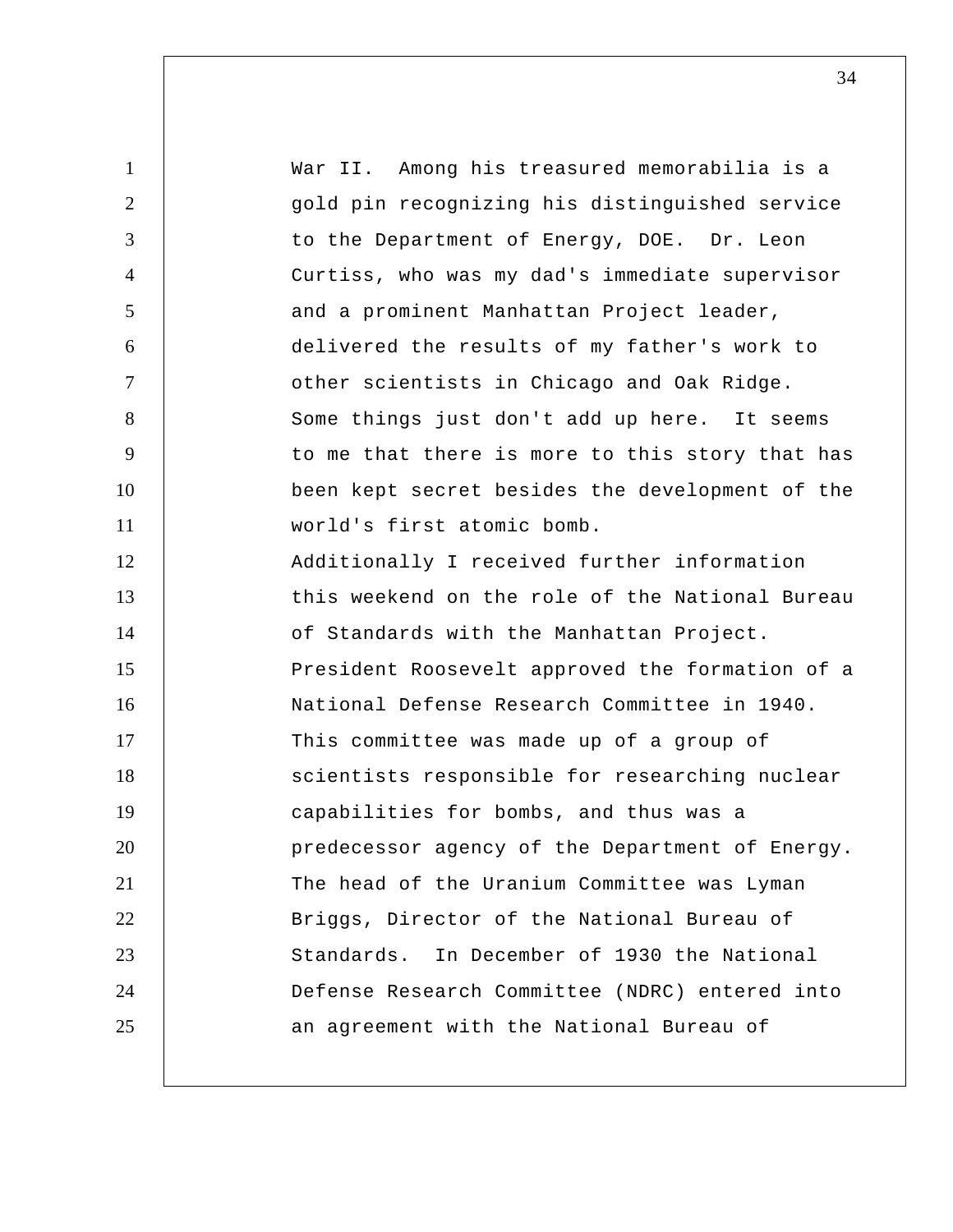1 2 3 4 5 6 7 8 9 10 11 12 13 14 15 16 17 18 19 20 21 22 23 24 25 Standards for the research and development of proximity fuses and other related articles for rockets, bombs, and mortar shells. At the time, the National Bureau of Standards operated one of the premier scientific research facilities in the government on this campus in the District of Columbia. It can be argued that because of this contract the National Bureau of Standards was also a predecessor of the Department of Energy. I would like to elaborate on my father's collaboration over several years with Dr. Leon Curtiss and other well-known scientists. Burrell W. Brown, Sr. not only worked for Dr. Curtiss, he was also a colleague in the publication of scientific research articles related to radiation. Included among them are the following: Curtiss, L.F. and Brown, B.W. (1946). An arrangement with small solid angle for measurement of beta rays. *Journal of Research of the National Bureau of Standards*, Volume 37, August 1946. Brown, B.W. and Curtiss, L.F. (1945). Thinwalled aluminum beta-ray tube counters. *Journal of Research of the National Bureau of*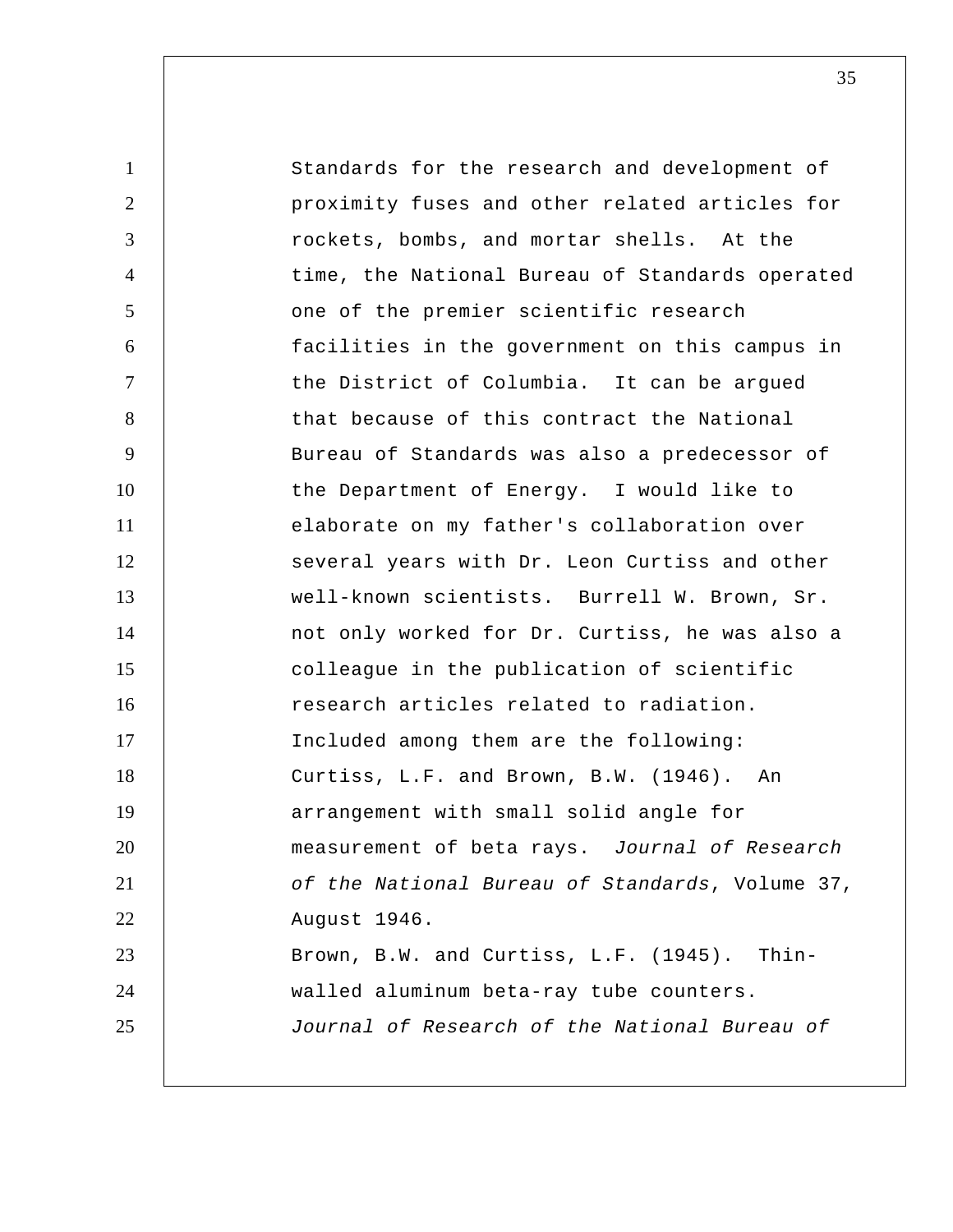| $\mathbf{1}$   | Standards, Volume 35, August 1945.                |
|----------------|---------------------------------------------------|
| 2              | Curtiss, L.F. and Brown, B.W. (1945).             |
| 3              | Frequency meter for use with Geiger-Muller        |
| $\overline{4}$ | Counter. Journal of Research of the National      |
| $\mathfrak{S}$ | Bureau of Standards, Volume 34, January 1945.     |
| 6              | Curtiss, L.F., Astin, A.V., Stockmann, L.L. and   |
| $\tau$         | Brown, B.W. (1939). Cosmic-ray observations in    |
| 8              | the stratosphere with high-speed encounters.      |
| 9              | Journal of the National Bureau of Standards,      |
| 10             | Volume 23, January 1939.                          |
| 11             | Curtiss, L.F., Astin, A.V., Stockmann, L.L. and   |
| 12             | Brown, B.W. (1939). An improved radio             |
| 13             | meteorographic (sic) on the Olland principle.     |
| 14             | Journal of the National Bureau of Standards,      |
| 15             | Volume 22, January 1939.                          |
| 16             | In addition there are pictures and newspaper      |
| 17             | articles that document my dad's collaboration     |
| 18             | with Dr. Curtiss. I am holding copies in my       |
| 19             | If Dr. Curtiss, Astin and Stockmann were<br>hand. |
| 20             | integral to the Department of Energy and the      |
| 21             | Manhattan Project, so indeed was Burrell W.       |
| 22             | Brown, Sr.                                        |
| 23             | These articles and pictures are also included     |
| 24             | in your packet.                                   |
| 25             | It is fitting that I am speaking to you this      |
|                |                                                   |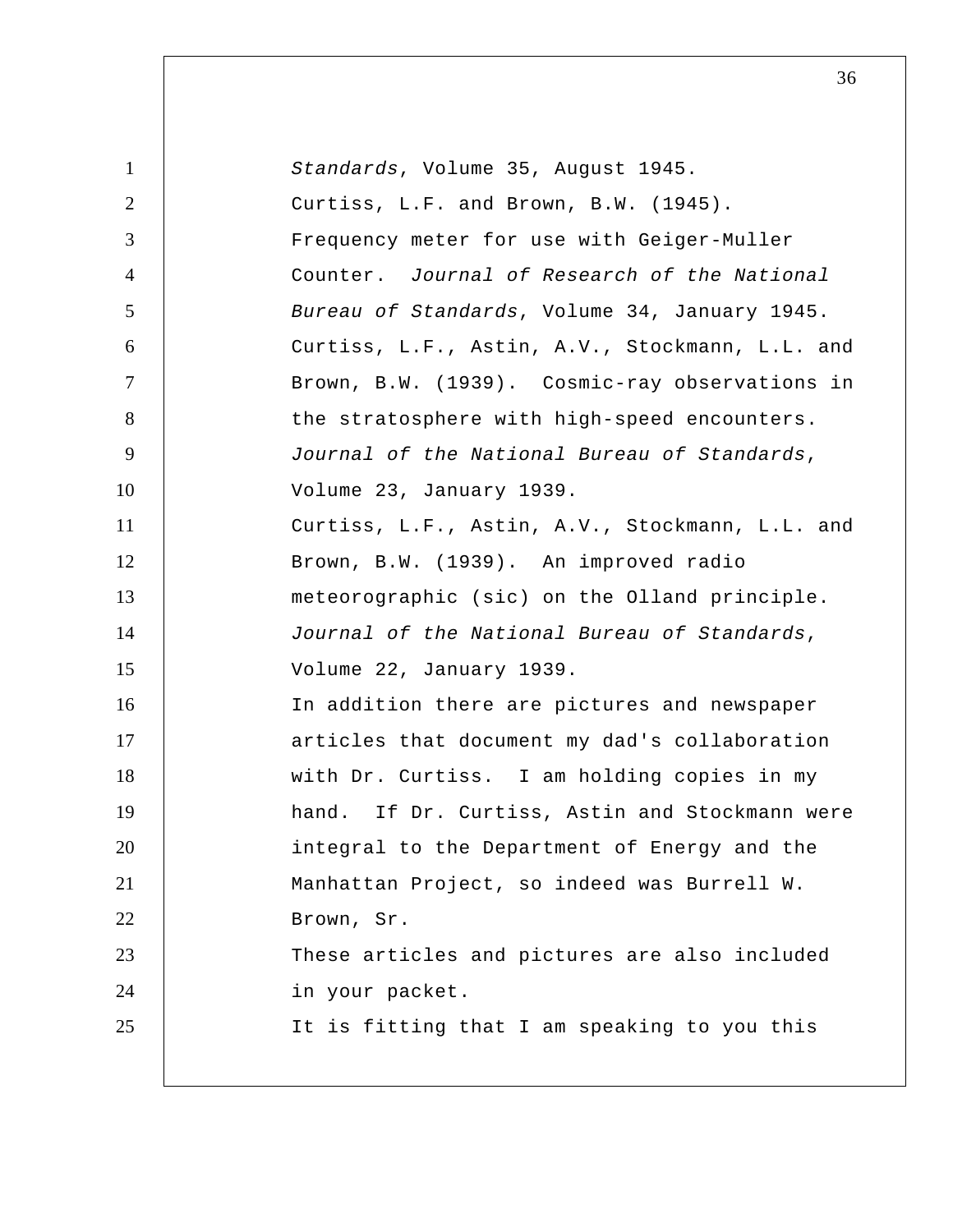1 2 3 4 5 6 7 8 9 10 11 12 13 14 15 16 17 18 19 20 21 22 23 24 25 week. My mom turned 91 yesterday, October 18th. She has been a widow for the last 18 and a half years. My dad would have celebrated his 95th birthday last Sunday, October 16th. His sisters lived well into their nineties. He should be here today to speak to you. He would have been able to answer your questions. But that is the reason we're here, isn't it? The important role he played in the Manhattan Project and the service he performed for our country cost him his life. Which department signed his paychecks should not be the focus. You, as Board members, have an opportunity and responsibility to help ensure that justice is served in this case. If this claim is not paid due to an oversight, it would be a glaring and inexcusable statement of inequity. I hadn't intended to ask you too many questions today, but I do have a couple that have surfaced because of the actions of the Department of Energy and Department of Labor employees this last week. What happens to my petition and my claim if the National Bureau of Standards is de-listed? What appeal mechanism do I have if my claim is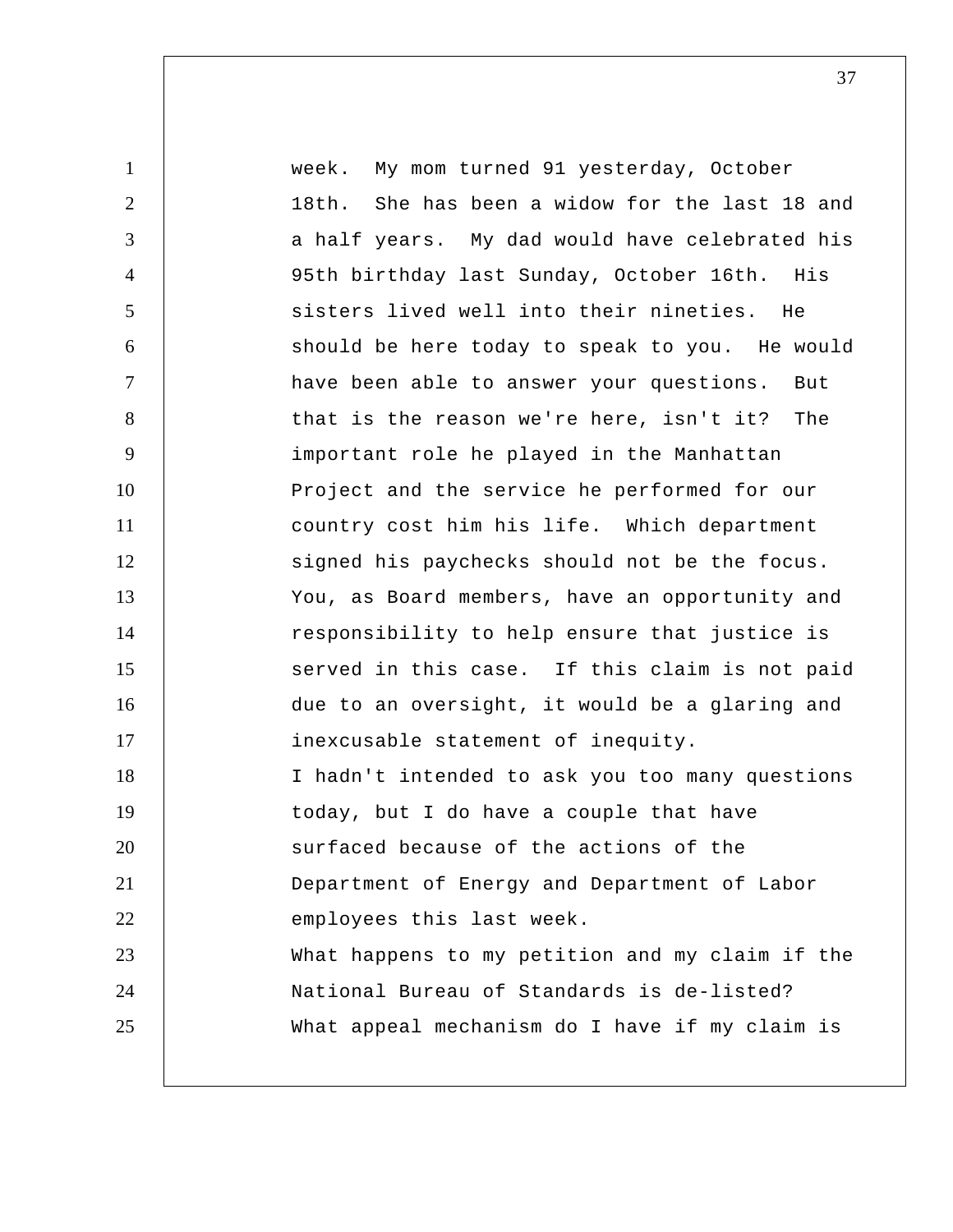denied due to de-listing of the National Bureau of Standards?

1

2

3 4 5 6 7 8 9 10 11 12 13 14 15 16 17 18 19 20 21 22 23 24 25 How will the DOL adjudicate my claim if the National Bureau of Standards is de-listed? Members of the Board, I respectfully request that you accept NIOSH's recommendation and approve this petition and also recommend to the Secretary of Health and Human Services that the National Bureau of Standards become a member of the Special Exposure Cohort. I also respectfully request that you expedite your decision. Please do not delay your decision based on whether or not the National Bureau of Standards is a covered facility. It was covered four years ago. It was covered when DOL accepted my claim. And it was covered when NIOSH accepted and approved my petition. I ask that you deliberate the merits of this petition, not the eleventh-hour changes by the Department of Energy and the Department of Labor. Thank you.  **DR. ZIEMER:** Thank you very much, Virginia, for that presentation. Are there any others that are going to speak for your petition? For example, John, are you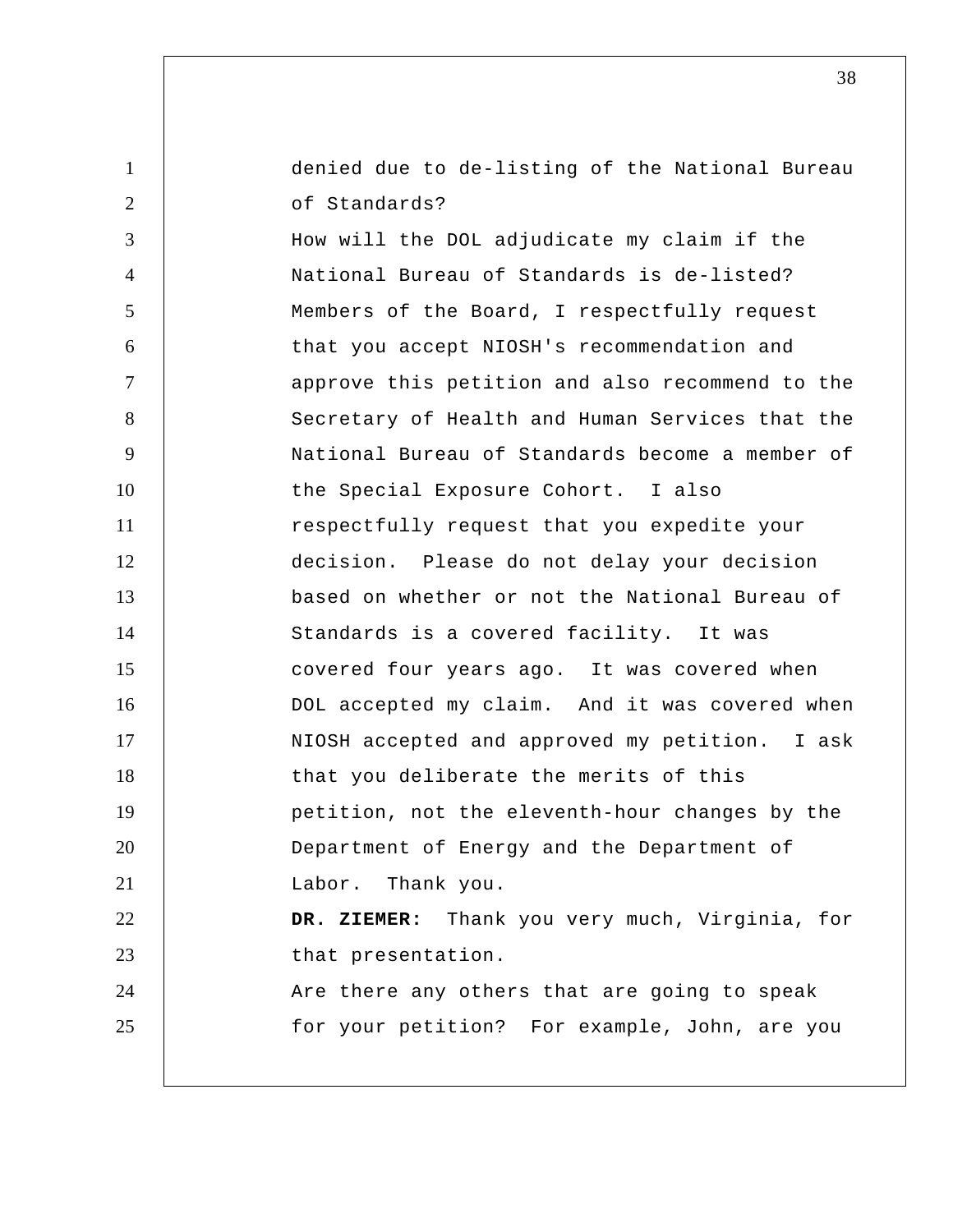1 2 3 4 5 6 7 8 9 10 11 12 13 14 15 16 17 18 19 20 21 22 23 24 25 -- you're not. Okay, I just wanted to give you that  $-$  **MS. BOND:** Oh, no.  **DR. ZIEMER:** -- opportunity. Okay, putting him on the spot. If you would remain there just a moment --  **MS. BOND:** Oh, sure. **BOARD DISCUSSION AND DECISION DR. ZIEMER:** -- I want to ask if -- well, first on the three questions you asked --  **MS. BOND:** Yes.  **DR. ZIEMER:** -- I don't think I know the answer to those. I doubt if our Board members do, but I'm wondering if either NIOSH or Department of Labor representatives know the answers to what happens to the petition if NBS is de-listed; what appeal mechanism do they have and how would DOE (sic) adjudicate the claim if it's de-listed. I don't know if we know the answers to those today. I think -- you'd certainly hope we don't have to ever know the answers to those, but do we know that information now?  **MR. ELLIOTT:** I think DOL has to answer those questions. NIOSH is not responsible for answering those questions in this regard, so I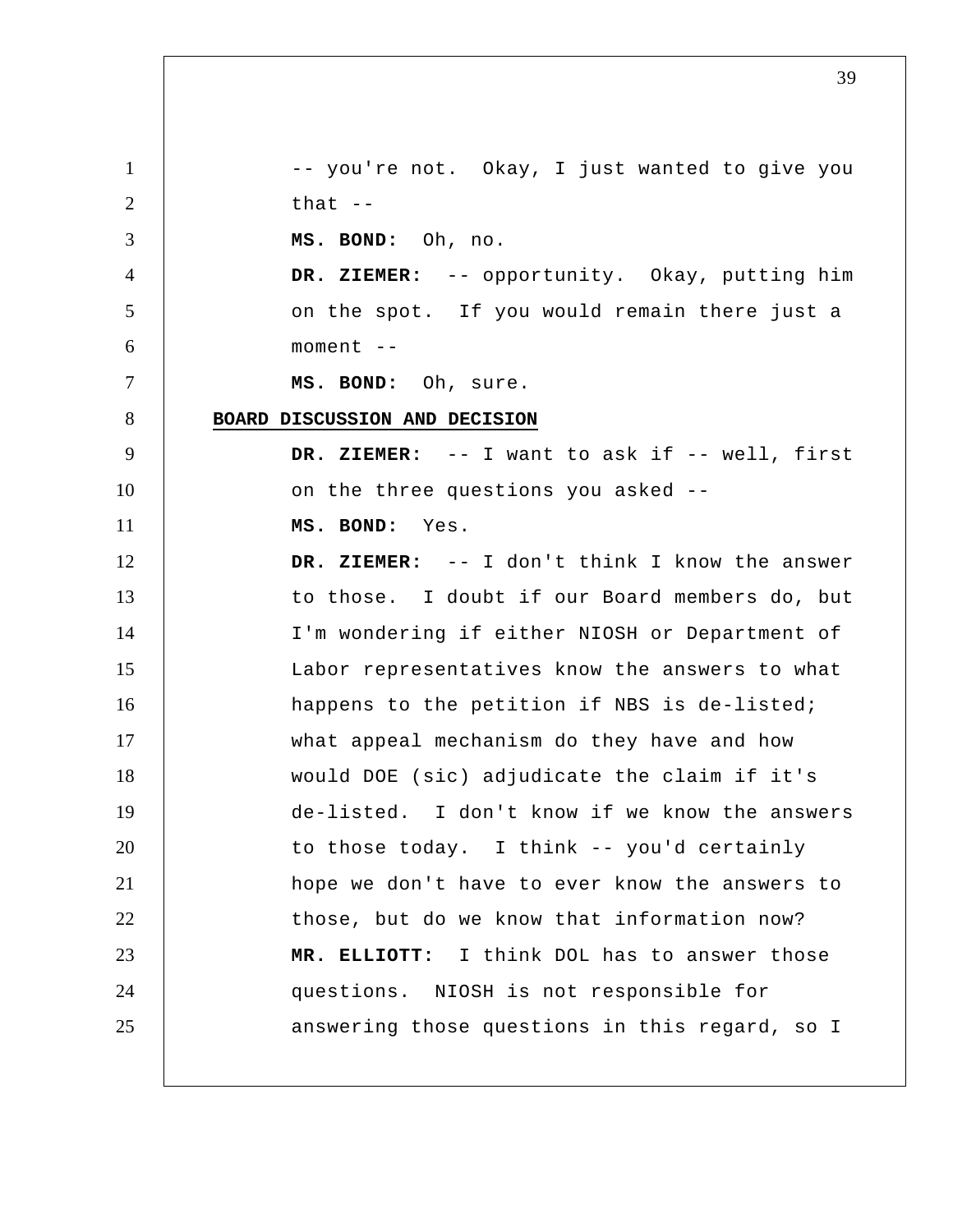$don't --$ 

1

2 3 4 5 6 7 8 9 10 11 12 13 14 15 16 17 18 19 20 21 22 23 24 25  **DR. ZIEMER:** Jeff, you probably don't at this point know the answer, either, but... Jeff is here from DOL.  **MR. KOTSCH:** Yeah, Jeff Kotsch, Department of Labor. I -- first of all, I wouldn't know the answer to the first question 'cause I'm not a claims examiner for the case. There is an appeal process for all claimants that allows, at the recommended decision stage if it's denied -- or the -- the claimant has the -- the option to object, present additional evidence that they feel could be used by then the Final Adjudication Branch to review that and -- as they render their final decision, so that's the, you know, standard process for that. And even beyond --  **DR. ZIEMER:** Would that apply in such a case as she defined here where --  **MR. KOTSCH:** It would apply for all DOL decisions.  **DR. ZIEMER:** Okay.  **MR. KOTSCH:** So does that -- that at least answers the last two.  **DR. ZIEMER:** There is a formal appeal process,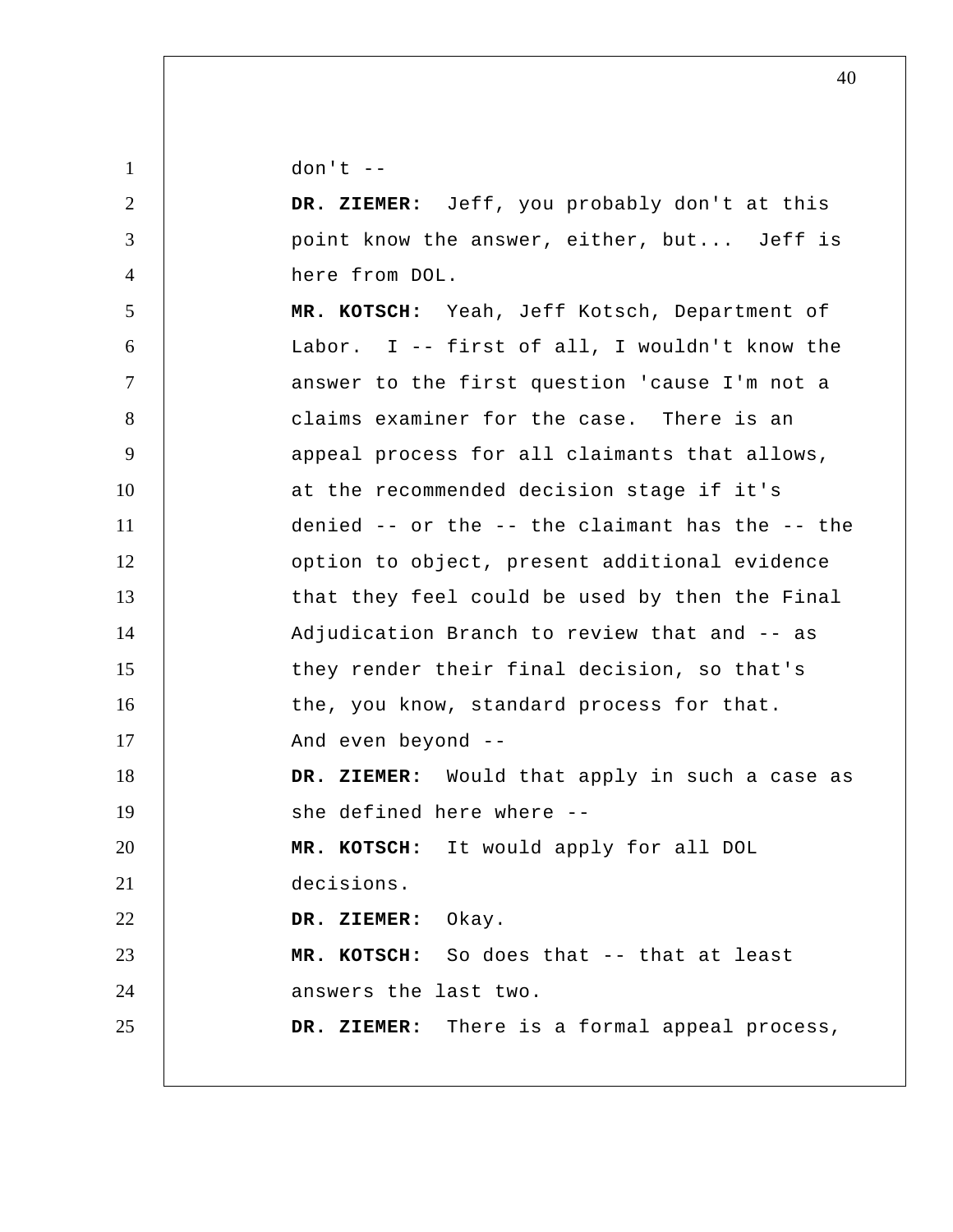though.

1

| $\overline{2}$ | MR. KOTSCH: Yeah, even after the final          |
|----------------|-------------------------------------------------|
| $\mathfrak{Z}$ | decision there is a -- there are additional     |
| $\overline{4}$ | layers of what they call reconsideration or     |
| 5 <sup>5</sup> | even reopening requests if -- if the claimant   |
| 6              | were to have additional evidence that they feel |
| $\overline{7}$ | still was not addressed. They could bring that  |
| 8              | forward.                                        |
| 9              | DR. ZIEMER: So in a sense, that answers two     |
| 10             | and three here, they both -- there -- there is  |
| 11             | a process then.                                 |
| 12             | MR. KOTSCH:<br>Yes.                             |
| 13             | DR. ZIEMER: Okay. Thank you. Now let me ask,    |
| 14             | Board members, do you have any questions for    |
| 15             | Virginia on this information that's been        |
| 16             | presented? And you should have in your packet   |
| 17             | all the documents that were referred to,        |
| 18             | including the -- the various publications, the  |
| 19             | newspaper articles and related materials are    |
| 20             | all there. And we thank you for providing all   |
| 21             | of that information. Thank you very much.       |
| 22             | DR. WADE: I'd like to speak for the record      |
| 23             | very briefly, if I could.                       |
| 24             | DR. ZIEMER: Yes.                                |
| 25             | DR. WADE: Again, I -- I am not authorized to    |
|                |                                                 |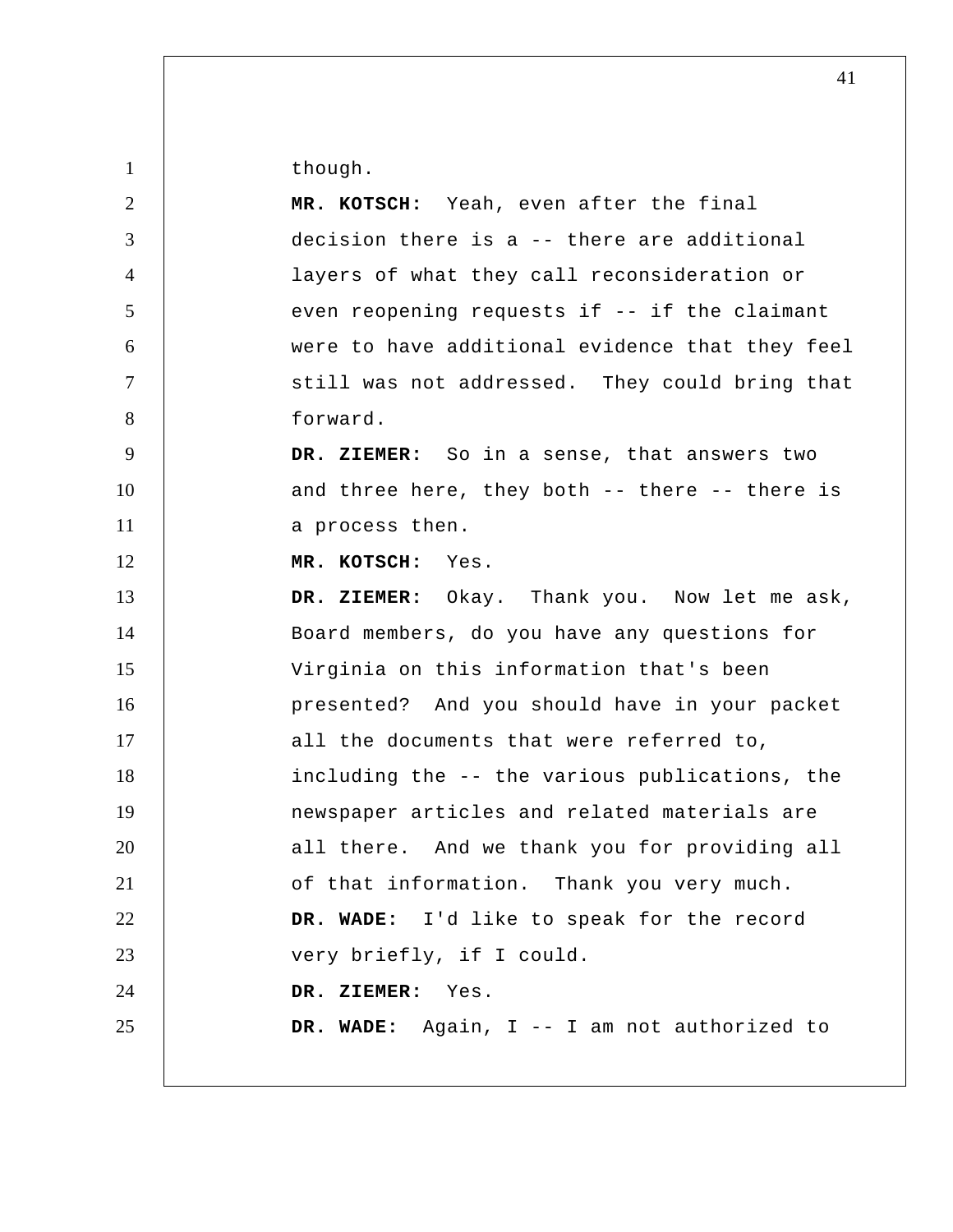1 2 3 4 5 6 7 8 9 10 11 12 13 14 15 16 17 18 19 20 21 22 23 24 25 speak for the Department of Labor. I would only offer the observation that, you know, based upon the discussions I've been privy to, I don't think there's any attempt to exclude this claim. I think the agencies, DOL and DOE, are just trying to get their procedures correct, and I'd like that on the record. I think we need to proceed according to the information in front of us, but I wouldn't want the record to -- to not contain at least my belief that this is not an attempt to exclude anyone. It's simply an attempt to make sure the procedures are right and correctly followed.  **DR. ZIEMER:** Okay. Thank you. Board members, this petition now is open for discussion or for action.  **MR. PRESLEY:** Mr. Chairman?  **DR. ZIEMER:** Yes.  **MR. PRESLEY:** I would like to take the action that we accept the NBSB (sic) employees who worked in Building 2 at the National Bureau of Standards, Van Ness Street in Washington, D.C. from 1942 through 1952 as an SEC site.  **DR. ZIEMER:** Okay --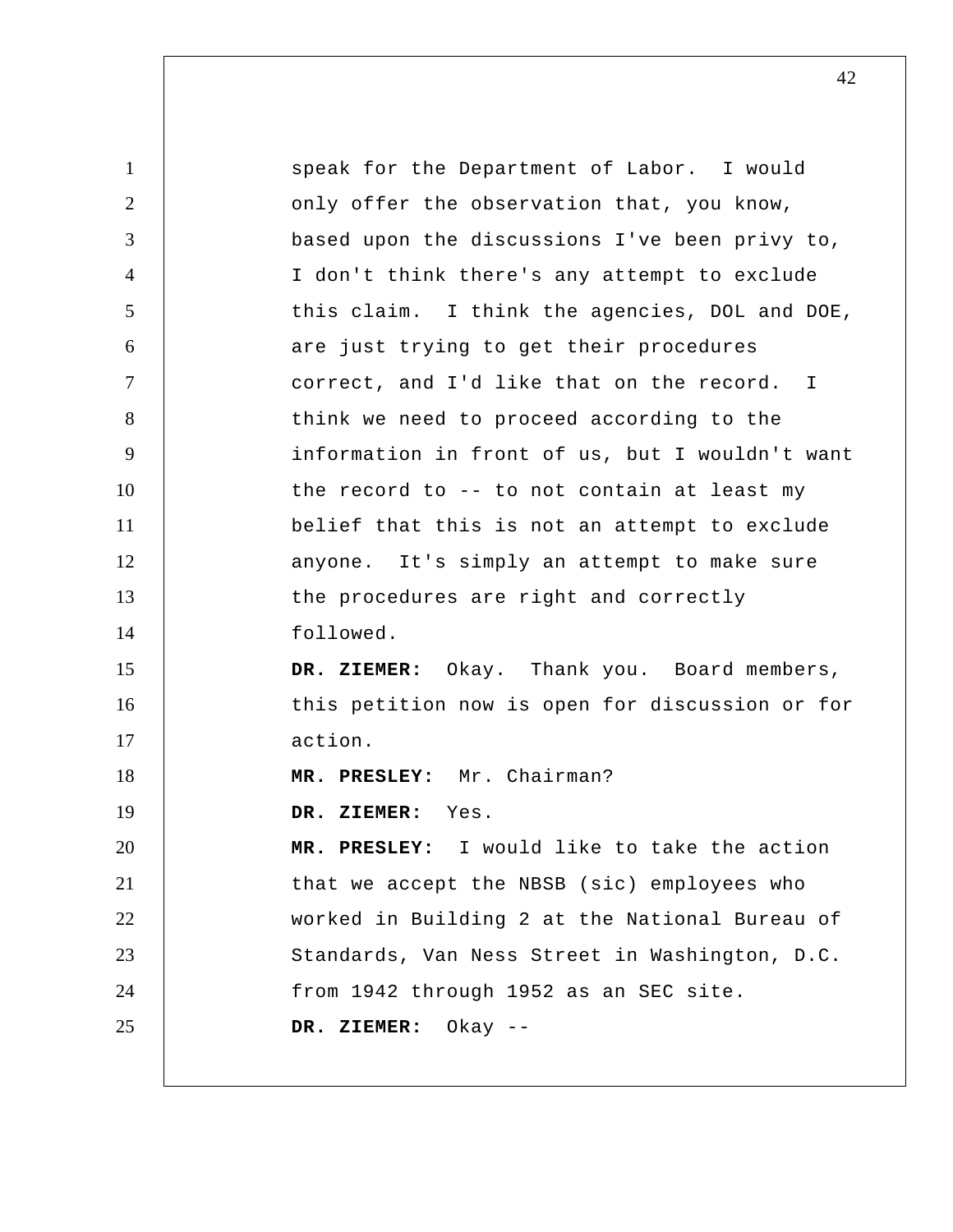1 2 3 4 5 6 7 8 9 10 11 12 13 14 15 16 17 18 19 20 21 22 23 24 25  **MS. MUNN:** I second that.  **DR. MELIUS:** Yeah, can --  **DR. ZIEMER:** Motion made and seconded that the petition be recommended for approval. Discussion? Jim.  **DR. MELIUS:** I'd like to offer a friendly amendment --  **DR. ZIEMER:** Friendly --  **DR. MELIUS:** -- to be a complete -- a little bit more complete motion in the form of a letter in our usual style, if that's --  **DR. ZIEMER:** I think this will --  **DR. MELIUS:** Well, let me -- DR. ZIEMER: -- (unintelligible).  **DR. MELIUS:** Obviously we can do that, and I was hoping to have copies made already. We had a little technical difficulties getting it transferred, but we should be able to shortly. But let me read this and a lot of this language will be familiar to the other members of the Board who've heard this... (Reading) The Board recommends that the following letter be transmitted to the Secretary of Health and Human Services within 21 days. Should the Chair become aware of any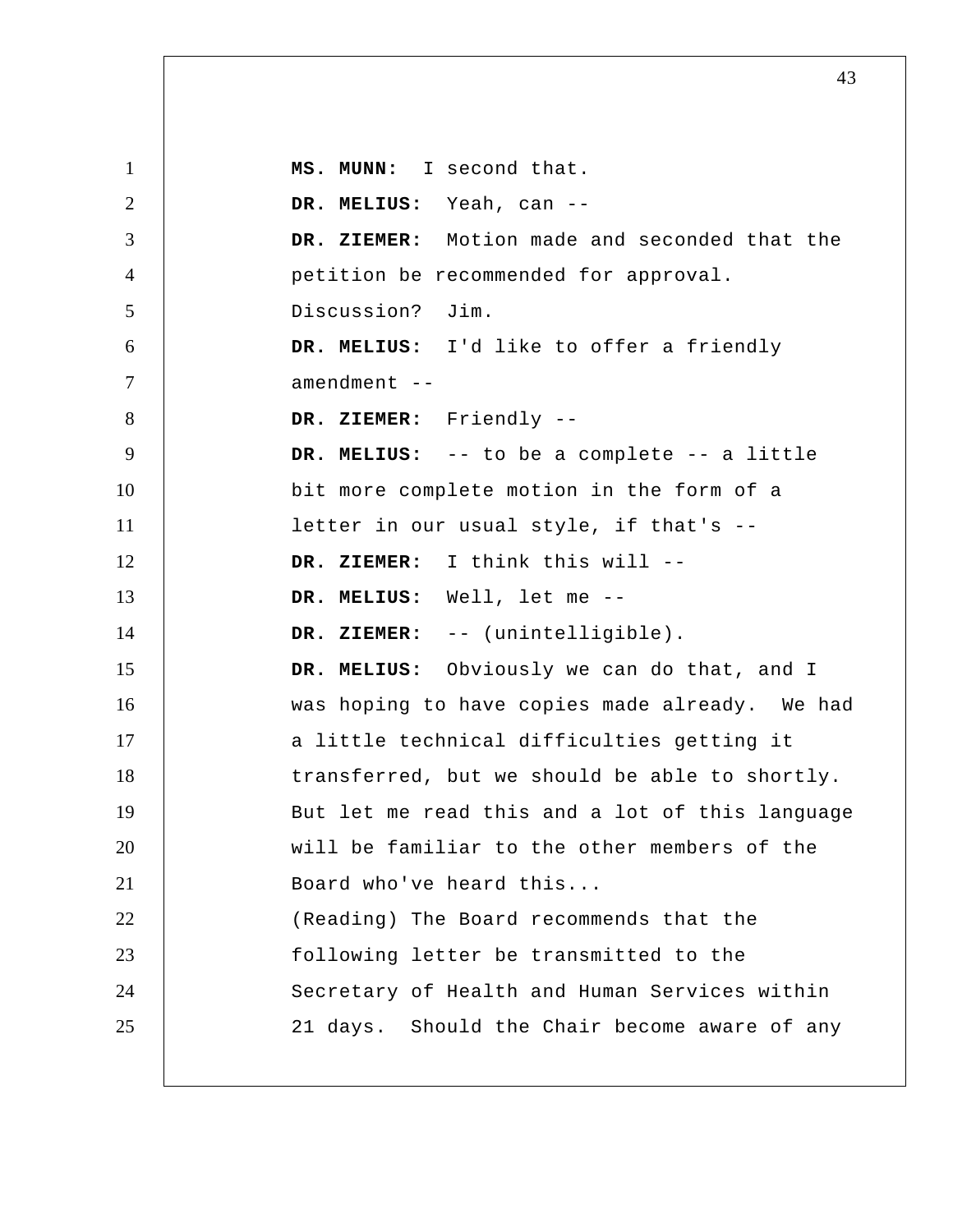1 2 3 4 5 6 7 8 9 10 11 12 13 14 15 16 17 18 19 20 21 22 23 24 25 issue that, in his judgment, would preclude the transmittal of this letter within that time period, the Board requests that he promptly informs the Board of the delay and the reasons for this delay, and that he immediately works with NIOSH to schedule emergency meeting of the Board to discuss this issue. Letter. (Reading) The Advisory Board on Radiation and Worker Health (the Board) has evaluated SEC Petition 00034 concerning workers in Building Number 2 at the National Bureau of Standards in Washington, D.C. under the statutory requirements established by EEOICPA and incorporated into  $42$  CFR  $83.13(c)(1)$  and  $42$ CFR Section 83.13(c)(3). The Board respectfully recommends that a Special Exposure Cohort be accorded to all National Bureau of Standards employees who worked in Building Number 2 at this facility from 1943 to 1952 and who were employed for a number of work days aggregating at least 250 work days occurring under this employment or in combination with work days of employment occurring within the parameters, excluding aggregate work requirements established for other classes of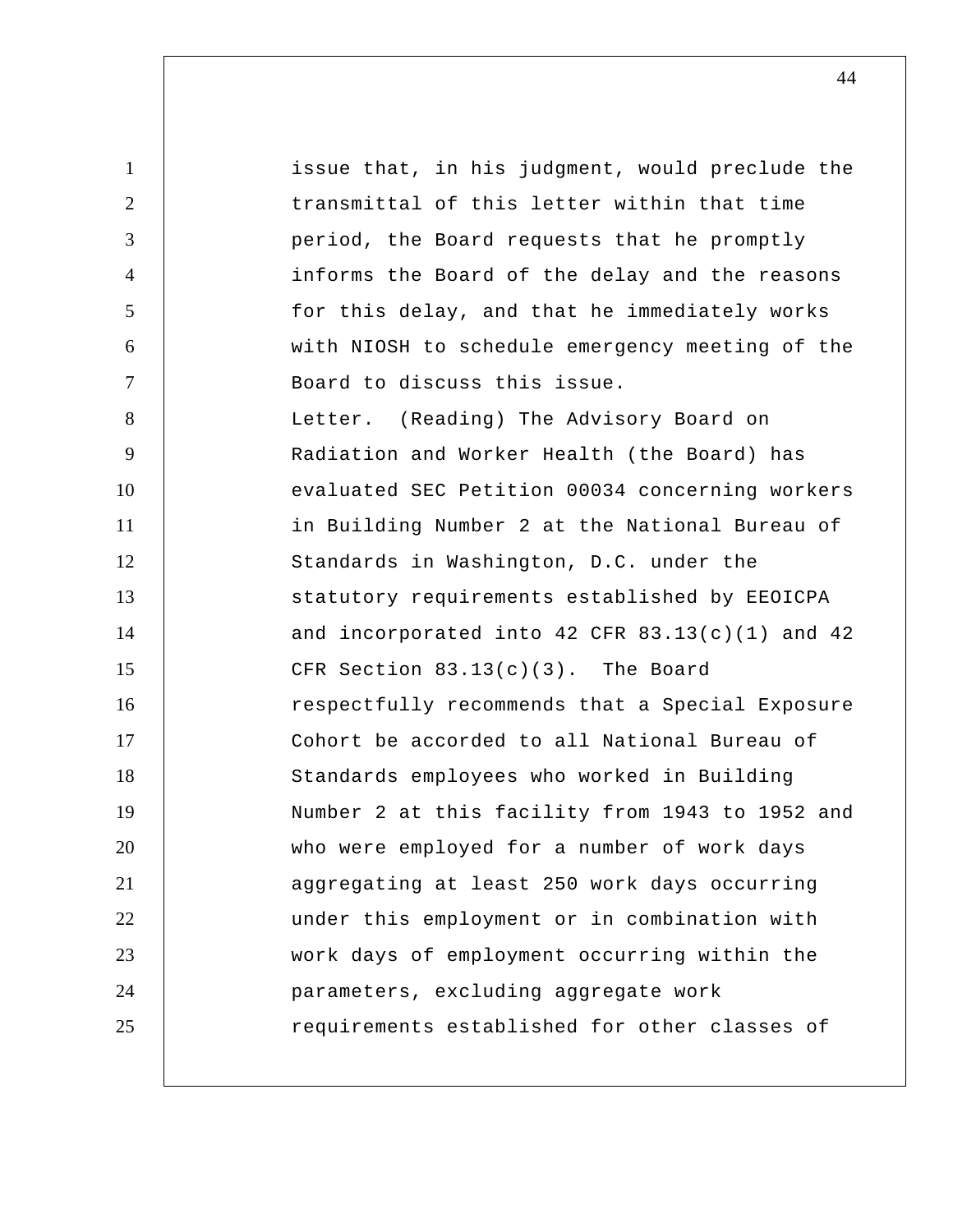| $\mathbf{1}$   |       | employees included in the SEC.                  |
|----------------|-------|-------------------------------------------------|
| $\overline{2}$ |       | This recommendation is based on the following   |
| 3              |       | factors:                                        |
| $\overline{4}$ | $1$ . | These workers were employed at a facility that  |
| 5              |       | handled substantial amounts of radioactive      |
| 6              |       | materials during the early time period for the  |
| $\tau$         |       | production of nuclear weapons.                  |
| 8              | $2$ . | NIOSH was unable to find any personal area      |
| 9              |       | monitoring data or other data that would be     |
| 10             |       | useful for individual dose reconstruction for   |
| 11             |       | these workers. However, available data          |
| 12             |       | indicate that these workers may have            |
| 13             |       | accumulated substantial chronic exposures       |
| 14             |       | through episodic intakes of radionucleides      |
| 15             |       | (sic), combined with external exposures to      |
| 16             |       | gamma, beta, and neutron radiation.             |
| 17             |       | Furthermore, radiological contamination in the  |
| 18             |       | building extended beyond the laboratories in    |
| 19             |       | which the physicists worked.                    |
| 20             | $3$ . | NIOSH has determined that the health of         |
| 21             |       | employees at this facility may have been        |
| 22             |       | endangered by their radiation exposures.<br>The |
| 23             |       | Board concurs.                                  |
| 24             |       | Based on these considerations, the Board        |
| 25             |       | recommends that this Special Exposure Cohort    |
|                |       |                                                 |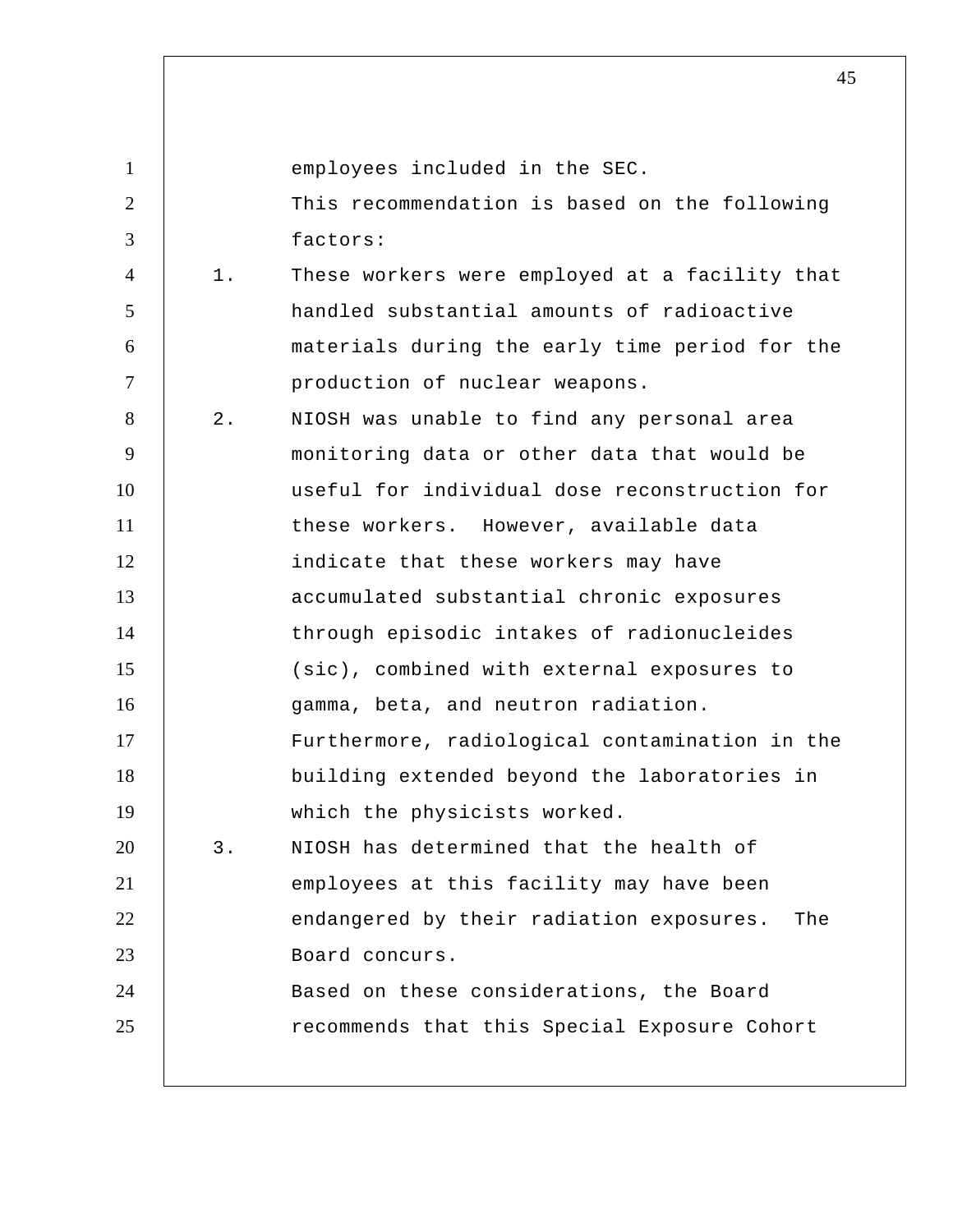1 2 3 4 5 6 7 8 9 10 11 12 13 14 15 16 17 18 19 20 21 22 23 24 25 petition be granted. Enclosed is supporting documentation from the Advisory Board meeting held October 19th, 2005 in Knoxville, Tennessee. This documentation includes transcripts of public comments on the petition, copies of the petition and the NIOSH review thereof, and related documents distributed by NIOSH and the petitioners.  **DR. ZIEMER:** This proposed friendly amendment would put the motion in the form of the letter that we normally do transmit. Do you accept --  **MR. PRESLEY:** I accept that.  **DR. ZIEMER:** Does the seconder accept that --  **MS. MUNN:** Yes.  **DR. ZIEMER:** -- language as a friendly amendment? Then we have before us this motion as read by Jim. You all recognize the language, which is very similar in format to letters of -- SEC petitions that we have used in the past. Is there discussion on this motion? (No responses) Any speaking against the motion? (No responses) Any speaking for the motion?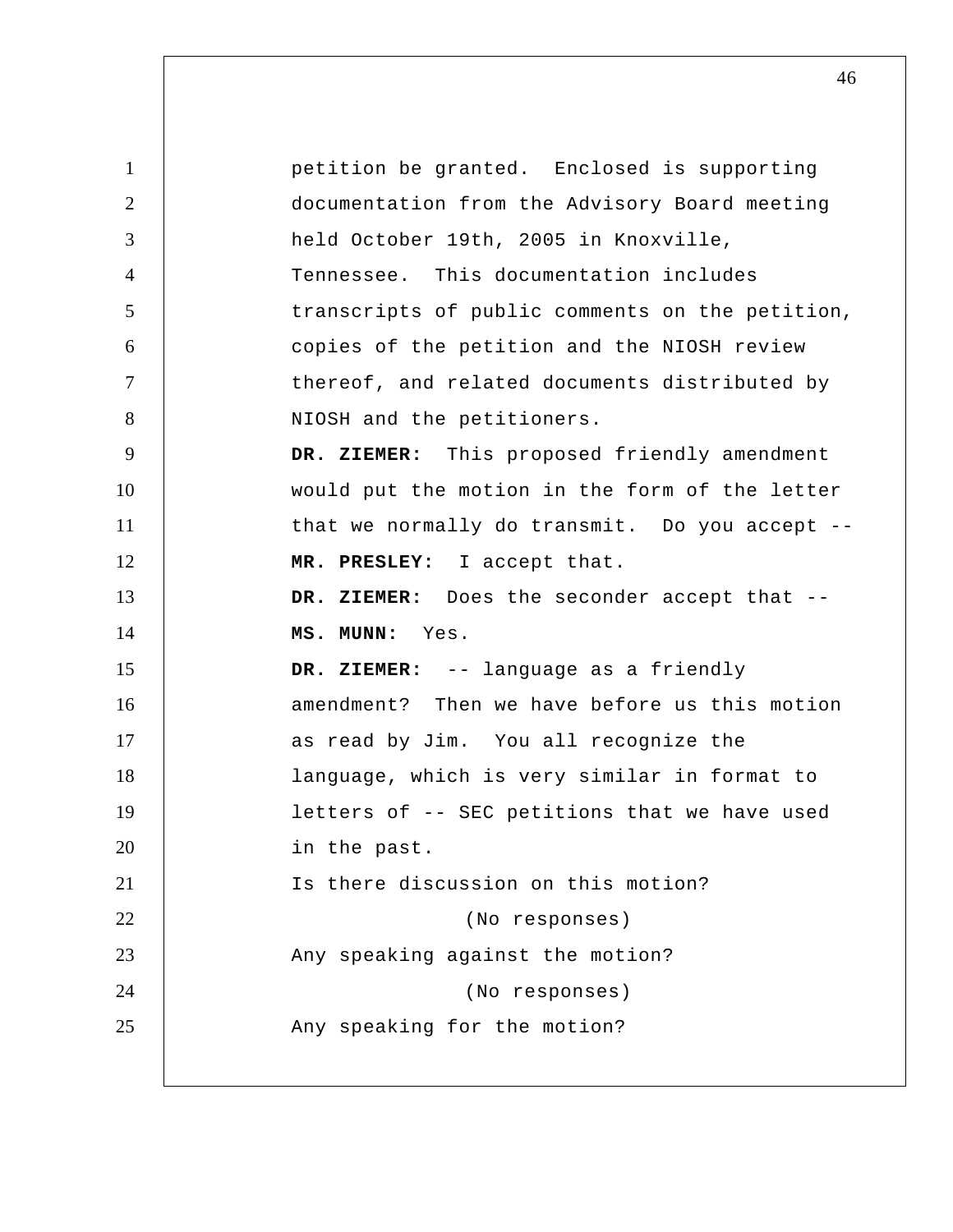5 10 15 20 25 1 2 3 4 6 7 8 9 11 12 13 14 16 17 18 19 21 22 23 24 (No responses) The Chair senses that there is sentiment to proceed. If so, all in favor of this motion please raise your right hand. (Affirmative responses) Any opposed? (No responses) It appears to be unanimous. No abstentions? (No responses) The motion carries. Thank you very much. Thank you, Virginia. **83.14 SEC: NIOSH PRESENTATION, MR. STUART HINNEFELD**  Next we have Linde Ceramics -- let's see, make sure we -- are we due for a break?  **DR. WADE:** No. I would criticize the Board, we're a minute off-schedule now, so work a little harder.  **DR. ZIEMER:** Stu Hinnefeld from NIOSH will present the petition evaluation for Linde Ceramics. You should have a hand-out, as well as the evaluation report.  **MR. HINNEFELD:** Good morning. At your last meeting in St. Louis I discussed very briefly and handed out a hand-out about procedures to follow when we determine that it's not feasible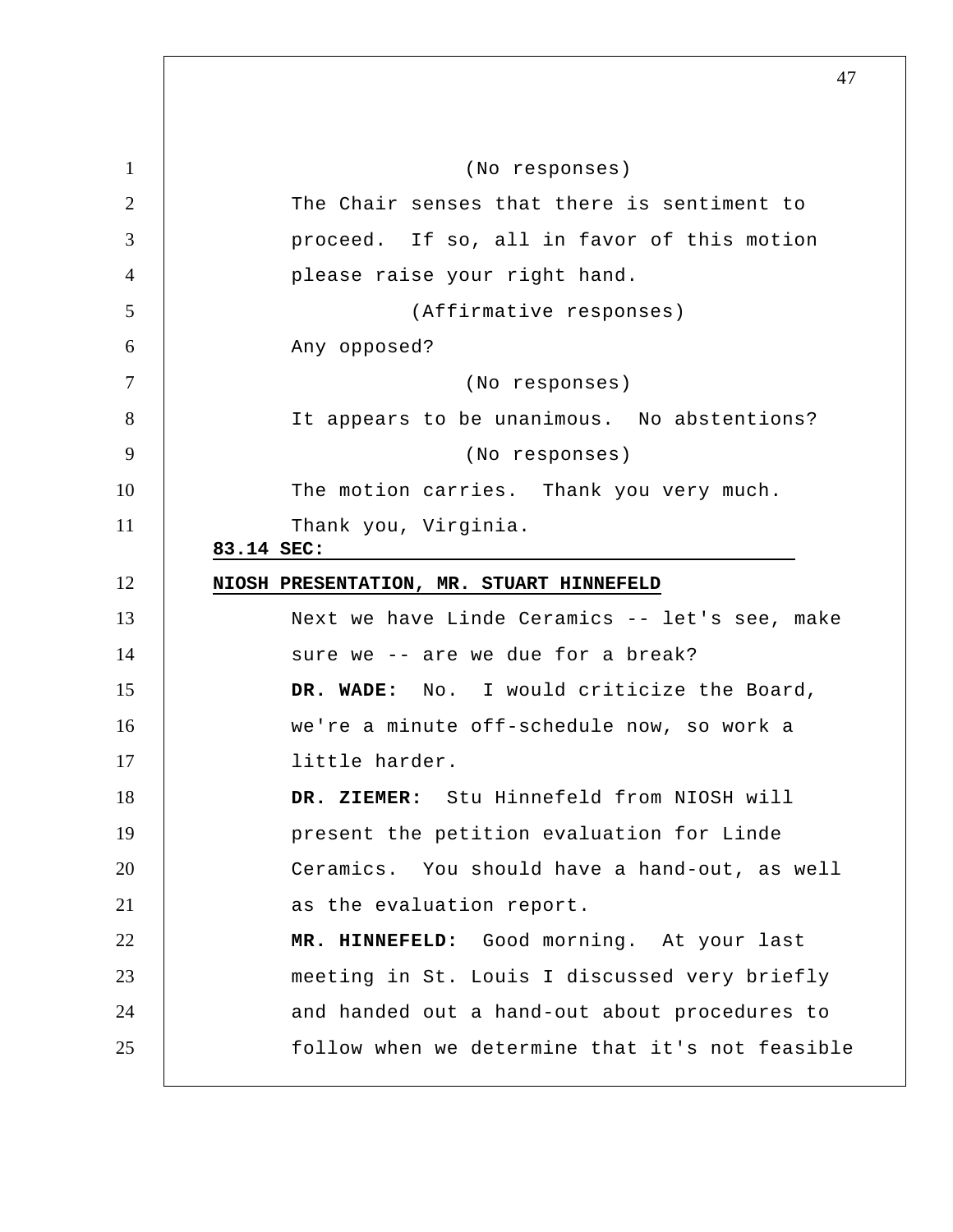1 2 3 4 5 6 7 8 9 10 11 12 13 14 15 16 17 18 19 20 21 22 23 24 25 to do a dose reconstruction. And I said that we hoped to bring a case like that to you at the next meeting, and this is the case. It did work out the way we had hoped, and so we have a case where -- a situation where we have determined that it's not feasible to do dose reconstruction and we've proceeded down the 83.14 pathway for SEC determination. The site involved is the Linde Ceramics Plant, and it includes the Tonawanda laboratory. This is the site in Tonawanda, New York -- several buildings associated with that site. I think all of our SEC presentations have to have this two-pronged test slide in here, and I couldn't think of a good place to put it so I put it up front. Jim went through the twopronged test. We all -- I won't run back through that. We all know what the two-pronged test is. Linde Ceramics Plant refers to several buildings in Tonawanda, New York. They produced uranium materials for Manhattan Engineering District clearly from 1942 through 1946. There was a stand-by period that started in the fall of 1946, and then production --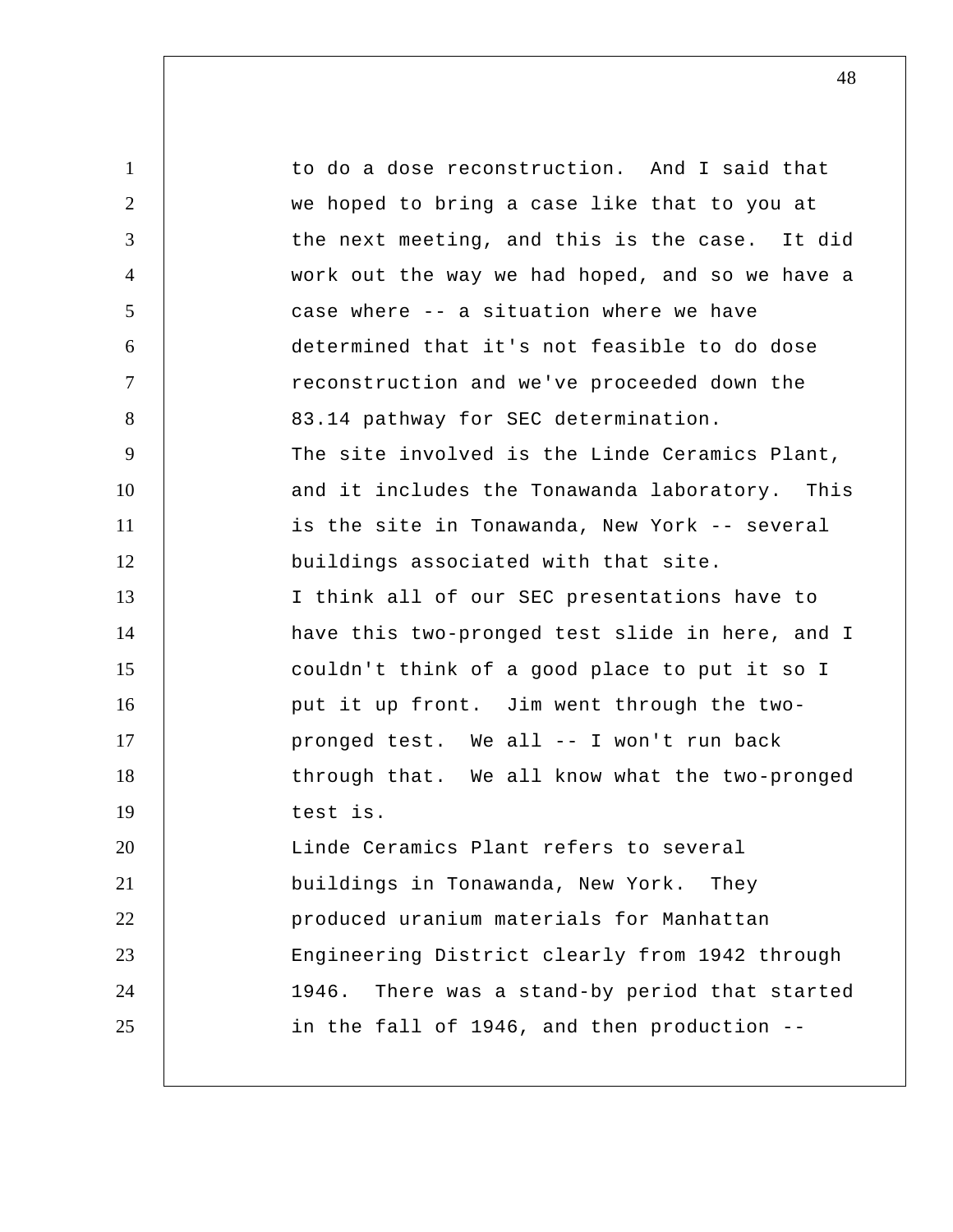1 2 3 4 5 6 7 8 9 10 11 12 13 14 15 16 17 18 19 20 21 22 23 24 25 some portion of that production resumed in the fall of 1947, around November of 1947. Clearly one of the early uranium production sites that assisted in the War effort. There were actually -- the-- referred to a three-step production process, so the production process is referred to in three steps. They're outlined on this slide. One was to take ore and ore-like feed materials to a  $U_3O_8$  compound. Then to convert the  $U_3O_8$ compound to  $UO_2$ , they had to go through  $UO_3$  to get to  $UO_2$ . And then once they had the  $UO_2$ , then they converted that to UF4. All three of these operations -- all three of these processes were in operation from '42 to '46, and research into these -- how to better do these were done at the Tonawanda laboratory during that period, as well. So this was a very -- a varied uranium production facility, and they did handle ore, including African ores which are relatively high in radium -- actually pretty high in radium. Following the shut-down from '46 to '47, when production resumed in 1947 in November, only step three was resumed. So step three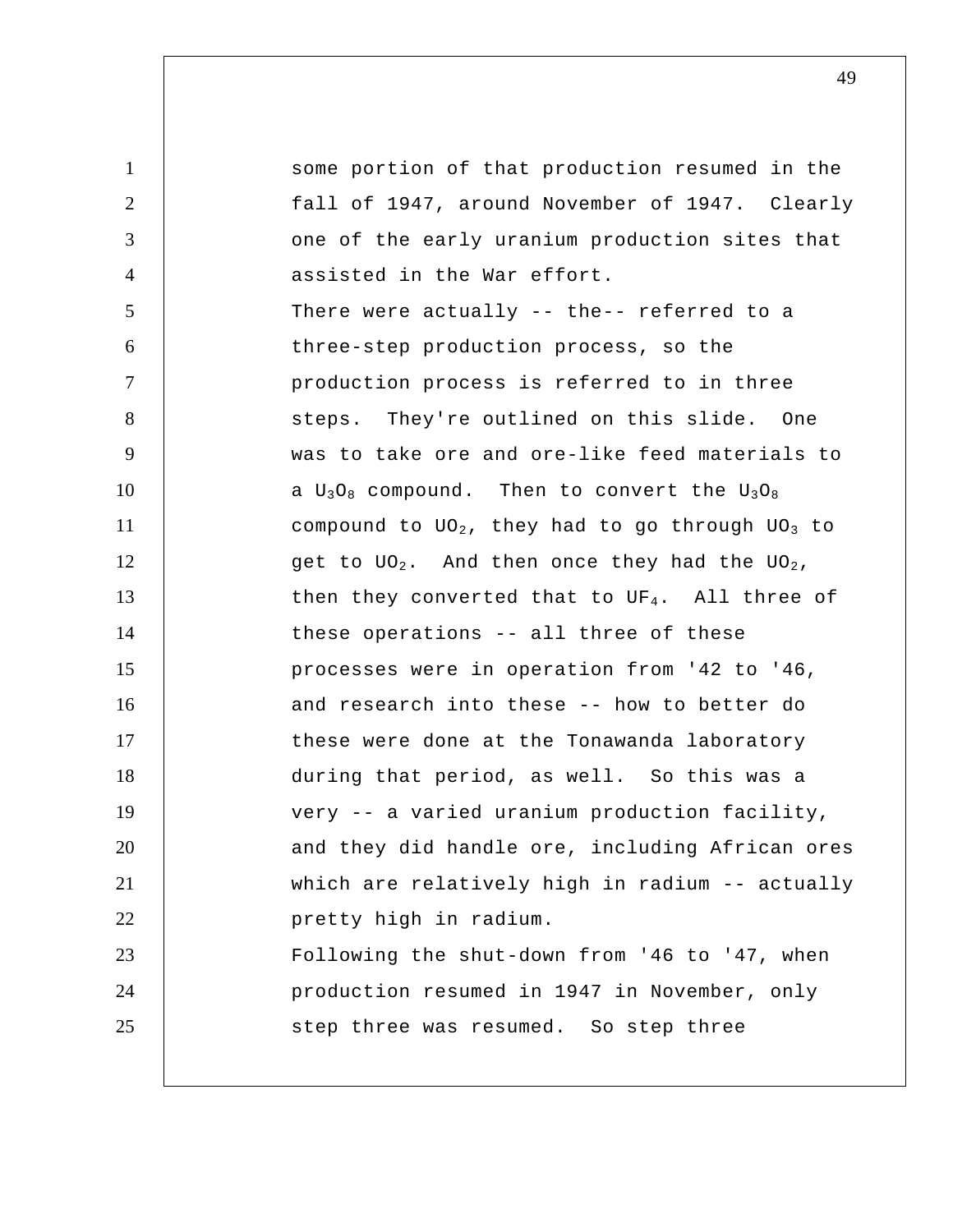1 2 3 4 5 6 7 8 9 10 11 12 13 14 15 16 17 18 19 20 21 22 23 24 25 continued from '47 to '49. There was a period of time when the plants were essentially cleaned and decontaminated -- that was a multiyear period of time -- for them to be turned over to Linde. These were actually MED-owned plants when they were built. Linde took ownership of them, because they were on their property, in the early '50's. And then there was future FUSRAP remediation in the '70's and '80's. So that's the period of time for the entire site, but we're really here to just talk about the '42 to '47 period. The information available for performing dose reconstructions at Linde is we do have urinalysis on -- we have several samples on a number of workers. Those samples started in November of 1947. Prior to that time we don't find any radiological bioassay. There was an air monitoring program established. This is through HASL and the Environmental Measurements Laboratory -- again, in late 1947 -- where they do time motion studies, time-weighted average, the typical air -- air monitoring analysis that we see from HASL, but that again started in 1947.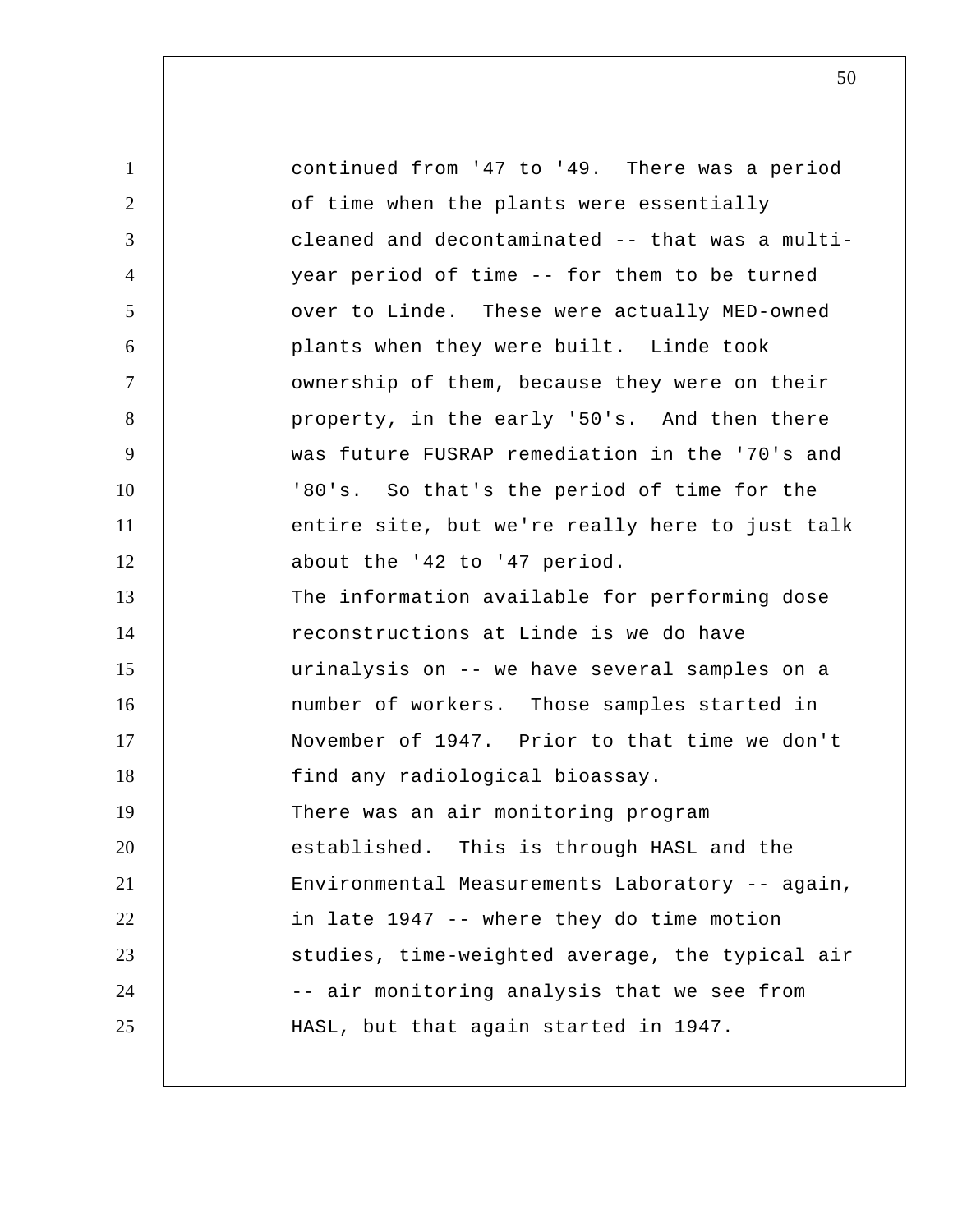1 2 3 4 5 6 7 8 9 10 11 12 13 14 15 16 17 18 19 20 21 22 23 24 25 There are some isolated samples from the earlier period that are -- they seem to be total airborne mass samples. The results are given in milligrams per cubic meter. They're collected on glass tubes. We have a very fragmentary description of the analytical technique, nothing that we're particularly familiar with, and there's not very many of them. And we don't have a lot of confidence that they reflect very well on what exposure may have been during that early period. The work activities that are described in the documents we have available to us, we did the typical document search in arriving at this conclusion that Jim described in his, the data that has been captured by our various datacapture activities and provided by the Department of Energy at the initiation. And whatever we can find, we've -- we've actually got a pretty decent store of information on what they did. We have quite a number of documents we reviewed. We have a pretty good description of activities. There are many, many manual activities. Ore arrived in burlap bags and was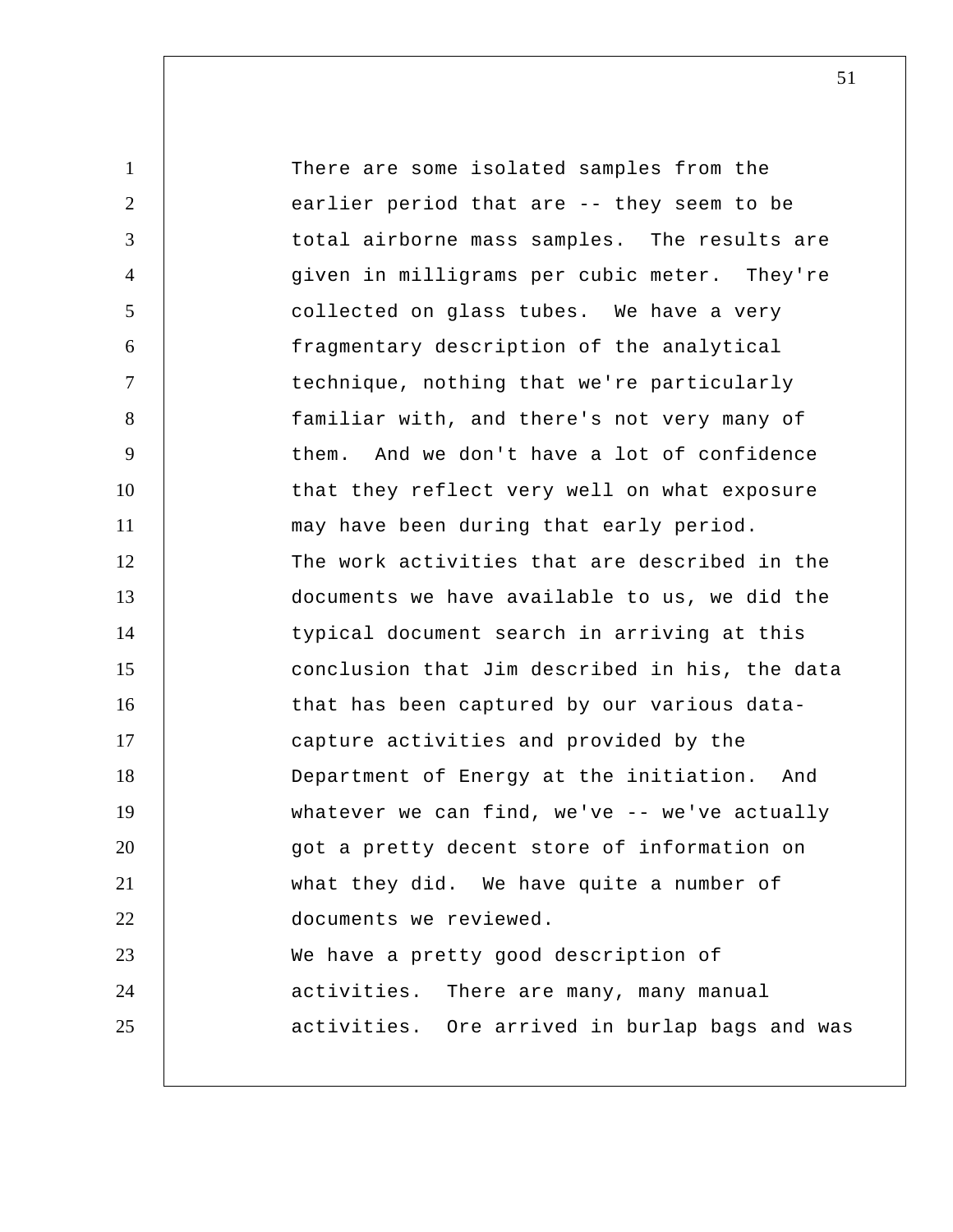| $\mathbf{1}$   | stored on-site in burlap bags. People moved        |
|----------------|----------------------------------------------------|
| $\overline{2}$ | things by -- by hand, essentially -- hand-         |
| 3              | shoveled or hand-troweled or scooped materials     |
| $\overline{4}$ | into various vessels, hand-scooped materials       |
| 5              | into oven trays to be heated and in the            |
| 6              | fluorination furnaces, so there was a lot of       |
| $\tau$         | manual handling and potential for significant      |
| 8              | internal exposure.                                 |
| 9              | We do have radiation surveys from quite early      |
| 10             | on, and we -- and they seem to be consistent       |
| 11             | with a plant of this type and the materials        |
| 12             | they had there. So we have radiation surveys       |
| 13             | of external radiation from early on, and then      |
| 14             | we have some film badge data that actually         |
| 15             | started later, in the post-'47 period. So we       |
| 16             | do have some information that we feel provides     |
| 17             | us some information about potential external       |
| 18             | exposures during this period.                      |
| 19             | And we actually do have a pretty good              |
| 20             | description of the medical monitoring program      |
| 21             | which defined the frequency of $-$ - of exam $-$ - |
| 22             | medical exam and type of medical exam that         |
| 23             | should be used to monitor the employees who are    |
| 24             | going to be working at this plant during the       |
| 25             | early period.                                      |
|                |                                                    |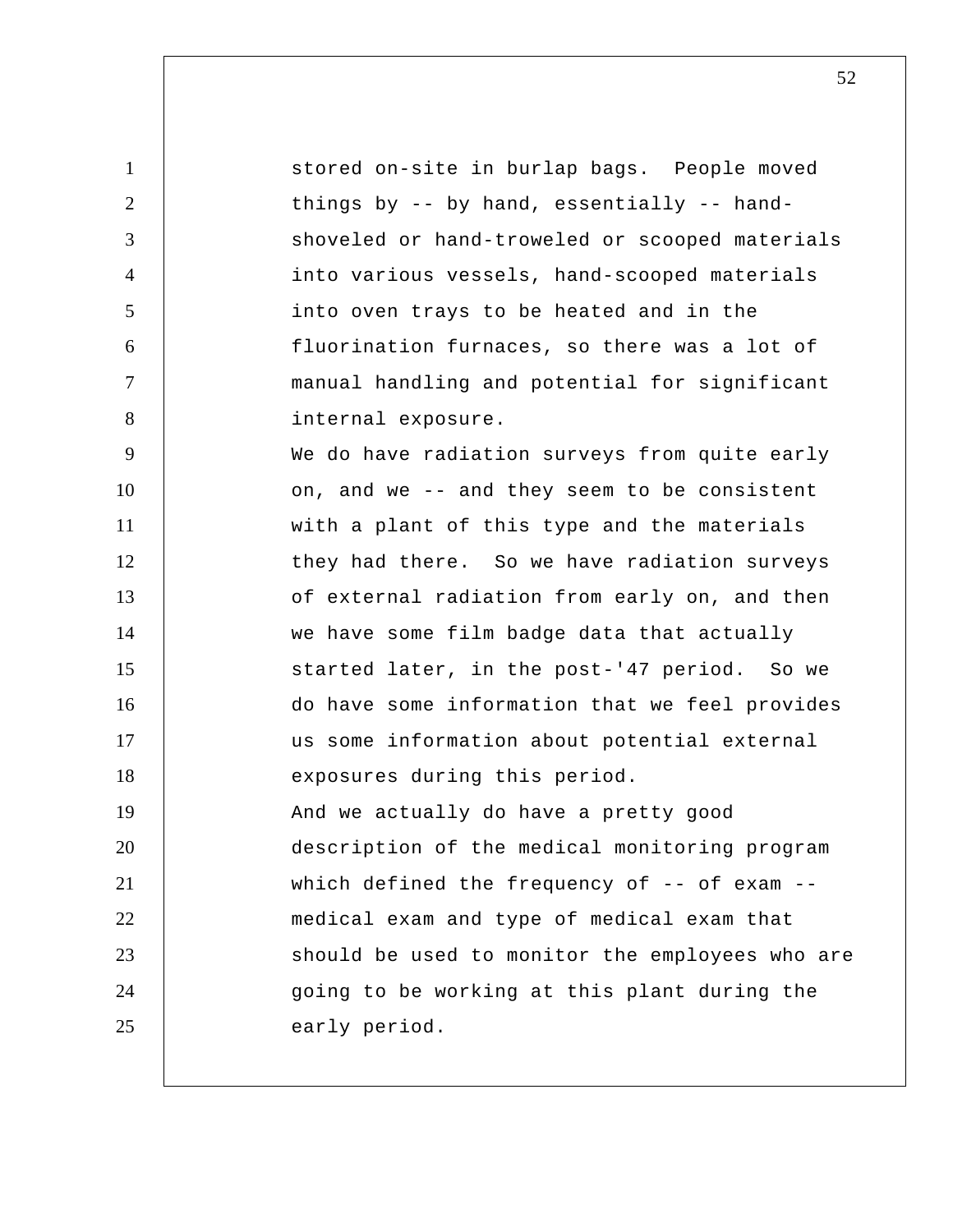1 2 3 4 5 6 7 8 9 10 11 12 13 14 15 16 17 18 19 20 21 22 23 24 25 Our process on this was that we gathered this information in our data capture information and various sources in order to prepare a Linde site profile. That profile was completed earlier this year. And based upon the relative lack of information for these 1942 to 1947 years, we marked as "reserved" the internal dose portions -- you know, how do you do -- how do you do an internal dose reconstruction for Linde. Those sections are reserved in this site profile, meaning that at the time of publication we didn't have a method to do it. And subsequently we've determined that we don't think we're going to find a way to do that. And so in our additional evaluation we've decided that the information for -- available to us in that period is insufficient to support reconstruction of internal doses from the '42 to 1947 period, and the doses that result from that. So once we had reached that conclusion that it was infeasible to do dose reconstructions during this period, we -- we notified a particular claimant from this population who had worked in that period that we had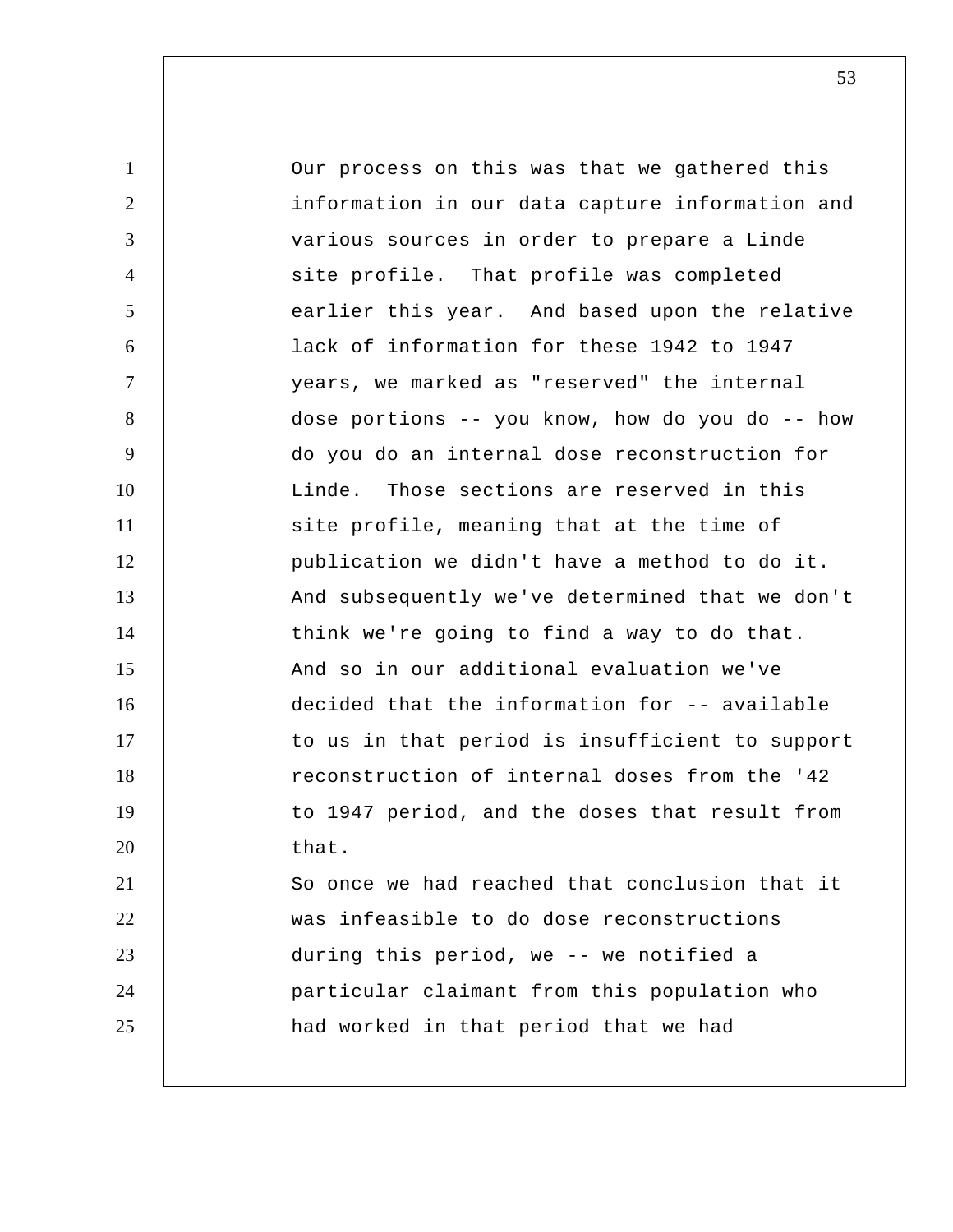1 2 3 4 5 6 7 8 9 10 11 12 13 14 15 16 17 18 19 20 21 22 23 24 25 determined that dose reconstruction's unfeasible. This puts us on the 83.14 path for SEC. We sent the individual that letter, and we included a blank SEC petition Form A, which is a short-form petition, which is essentially sign here and send it back. And -- because they -- you know, we had essentially already arrived at the conclusion that it's infeasible for us to do the dose reconstruction. So that petition then was returned to us on September 29th, and we prepared a petition evaluation report, the basis for which we already determined, and presented it to -- and it was sent to the Board I believe about a week ago, about like that. Our conclusions on this is that we have determined that we lack sufficient monitoring, process or source information to provide -- to estimate the internal radiation doses to Linde Ceramic employees for the period of October 1942 to October 1947. And we believe we do have sufficient information to estimate external and medical exposures during that period.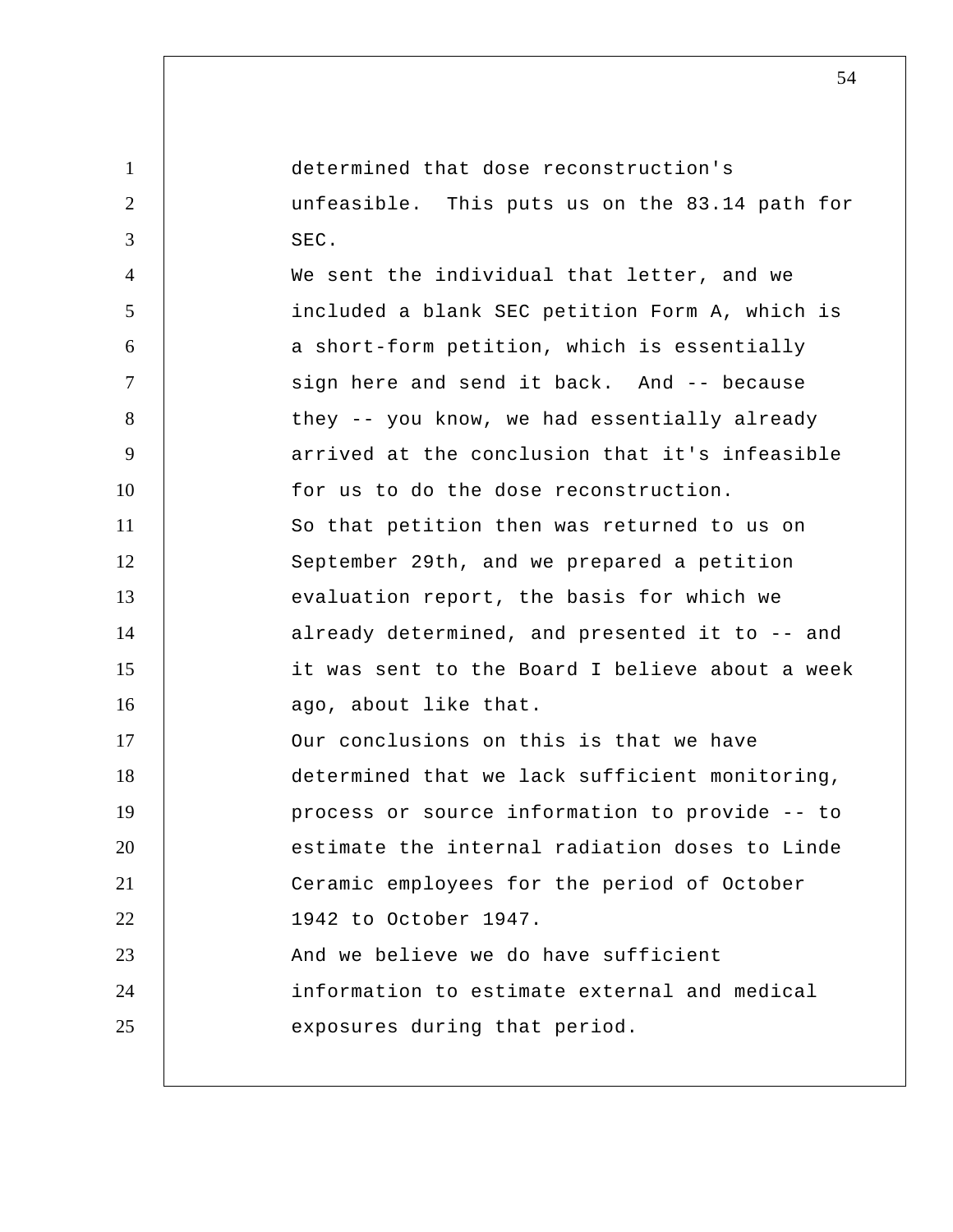1 2 3 4 5 6 7 8 9 10 11 12 13 14 15 16 17 18 19 20 21 22 23 24 25 We did not identify a particular acute event, such as criticality, that would -- that might have occurred that would cause -- just presence to lead to health endangerment, but we clearly believe there is a potential for significant chronic exposure, internal exposure, that does lead to a potential health endangerment. So we believe the health endangerment is present for the site. And so for the period 1942 to 1947, we estimate that -- we find that it is not feasible for us to do dose reconstruction (unintelligible) that period, specifically the internal dose reconstruction during that period and that the health was endangered for the class of people that worked there. The class definition I neglected to bring up with me. I believe it's all AWE employees who worked at Linde Ceramics from October 1942 through October 1947. **BOARD DISCUSSION AND DECISION DR. ZIEMER:** Okay. Thank you very much, Stu. Let me ask a couple of questions and we'll open the floor to other Board members, as well. Do I understand correctly that you were not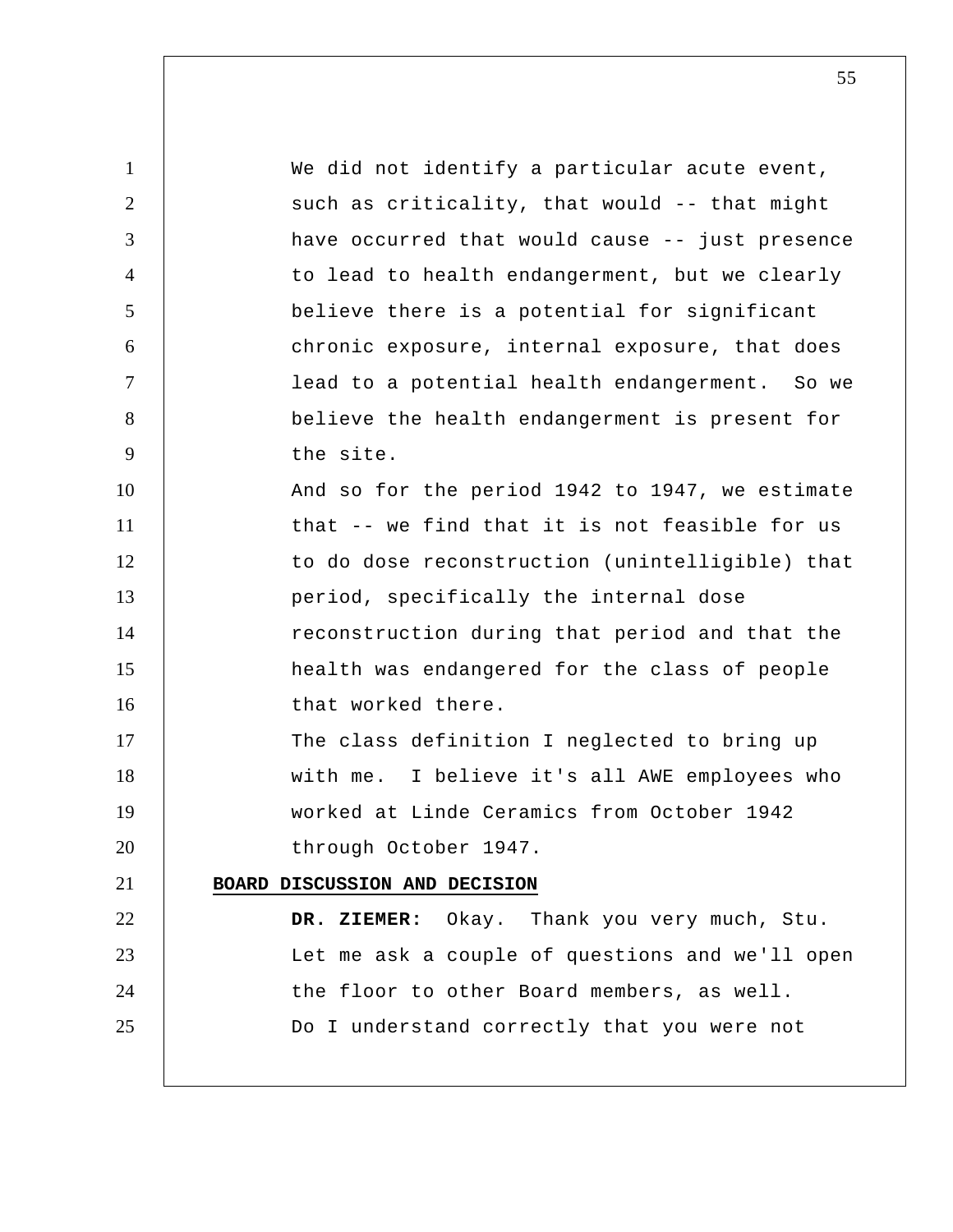1 2 3 4 5 6 7 8 9 10 11 12 13 14 15 16 17 18 19 20 21 22 23 24 25 able to find any inventory information on amounts of material being processed there? You say there's no process or source information?  **MR. HINNEFELD:** Well, know what the mat-- we know what the material was.  **DR. ZIEMER:** Right.  **MR. HINNEFELD:** I don't know that we know definitively how much was there or --  **DR. ZIEMER:** How much.  **MR. HINNEFELD:** -- production numbers. Even knowing the production numbers and having - with the description of the processes that were involved, the manual nature of the processes, I think we'd be hard-pressed to provide a bounding estimate on what the exposures might have been.  **DR. ZIEMER:** And then my second question is, in -- in some cases, and perhaps Bethlehem Steel is an example, you have used another somewhat similar facility to infer things like air concentrations and so on, such as the Simonds Saw data. Are there any other -- I assume you've looked to see if there's other plants that were sufficiently similar to Linde Ceramics that might serve as a -- a substitute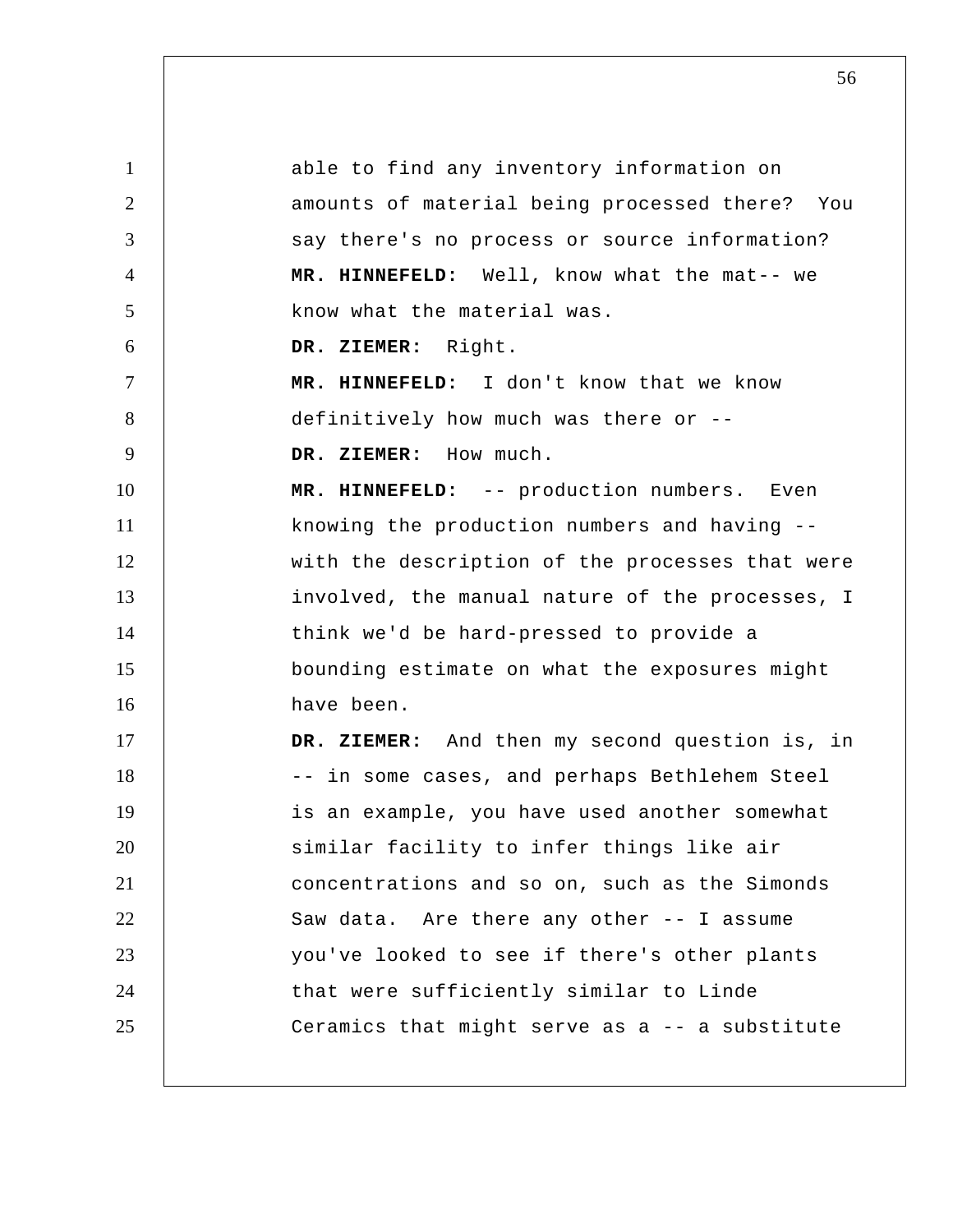1 2 3 4 5 6 7 8 9 10 11 12 13 14 15 16 17 18 19 20 21 22 23 24 25 or a model for -- for bounding the --  **MR. HINNEFELD:** One -- one that the Board's fairly familiar with that would be fairly similar would be Mallinckrodt St. Louis site, 'cause many of the same activities -- the handling of the African ores and the conversion of uranium compounds from one to another occurred at that site, as well.  **DR. ZIEMER:** Uh-huh.  **MR. HINNEFELD:** And we also reached a conclusion early on in response to a petition from Mallinckrodt that from '42 to '47 it was not feasible to do --  **DR. ZIEMER:** Right.  **MR. HINNEFELD:** -- dose reconstruction there, as well.  **DR. ZIEMER:** So that is the one that is most like this facility is --  **MR. HINNEFELD:** Certainly as far as the ones that have been discussed in front of the Board, that would be the one most like it.  **DR. ZIEMER:** Okay. Thank you. Other questions, Board members? Yes, Dr. Melius.  **DR. MELIUS:** I have -- it's more to do with the process. This would not -- this action would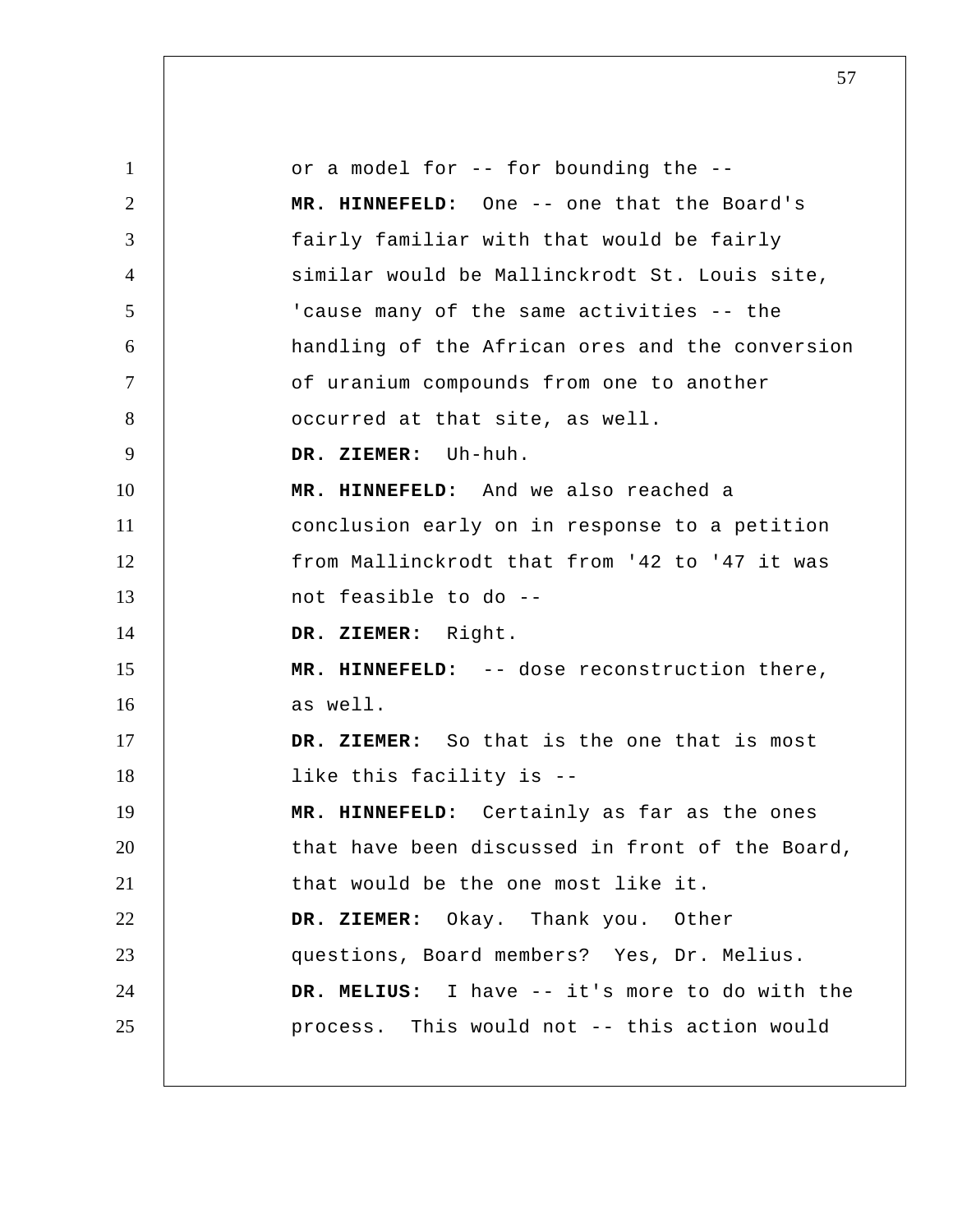1 2 3 4 5 6 7 8 9 10 11 12 13 14 15 16  $17$  --18 19 20 21 22 23 24 25 not preclude the -- a petitioner from submitting a petition regarding later time periods. We're -- we're sort of focusing on what, you know, can't be done, not really coming to any sort of assessment of -- from '47 on.  **MR. HINNEFELD:** That is correct. Our assessment at this date is that we -- we concluded it's not feasible to do it up to '47. There has not been a petition submitted from this site other than the one that was submitted in response to our letter that we can't do the -- your dose reconstruction.  **DR. MELIUS:** I guess -- does the petitioner understand that? I guess the -- and -- I assume he does 'cause I know him and I know he  **MR. ELLIOTT:** I hope he does. We worked really hard with this gentleman and his family, and I think he understands this -- this set of circumstances. And yes, the answer is -- to your earlier question is, as Stu answered it, this does not preclude a petition coming forward for the remaining years beyond '47.  **DR. MELIUS:** I just think that's important to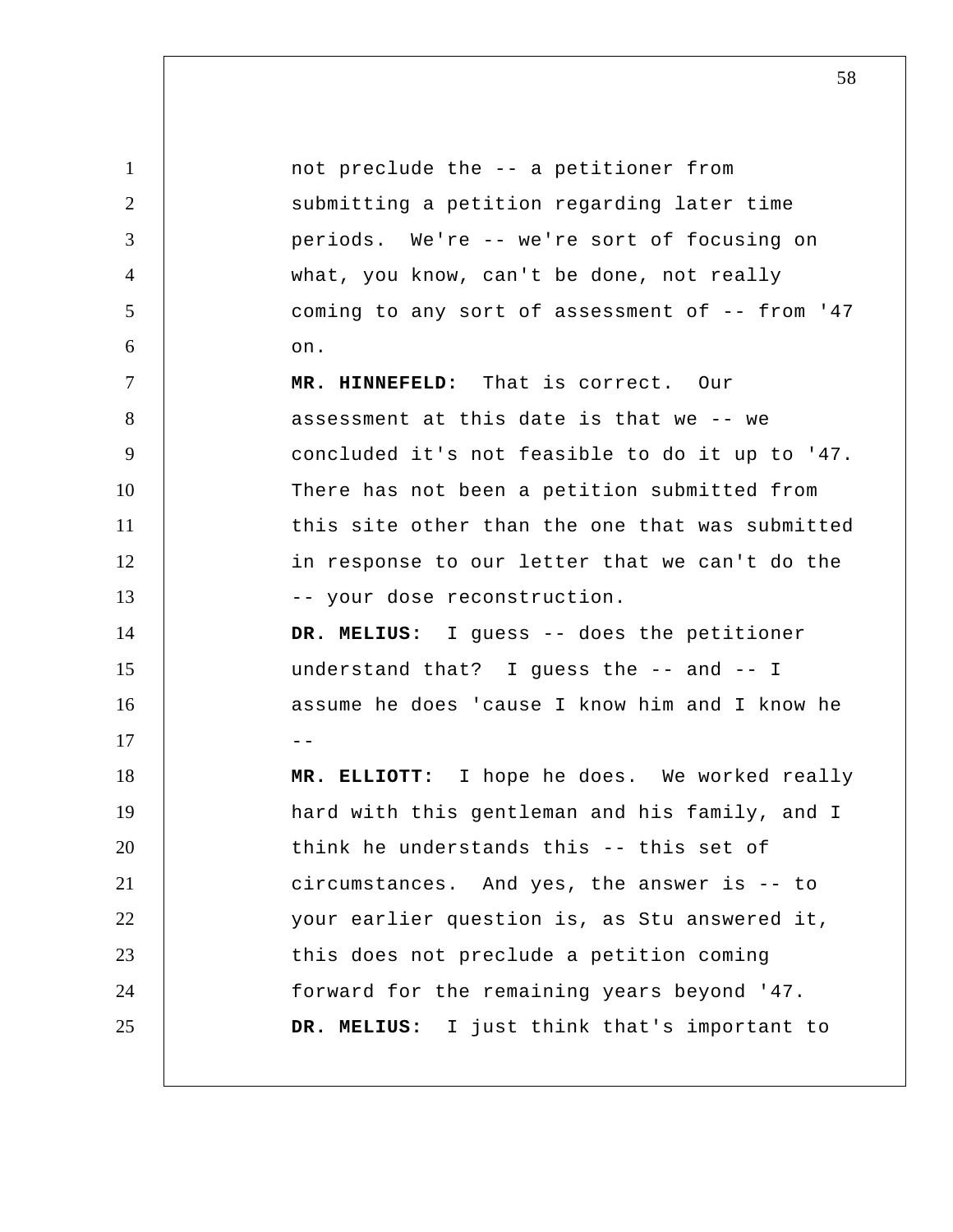1 2 3 4 5 6 7 8 9 10 11 12 13 14 15 16 17 18 19 20 21 22 23 24 25 have on the record so, should we have to --  **MR. ELLIOTT:** Right.  **DR. MELIUS:** -- encounter it, that's --  **DR. ZIEMER:** Other comments or questions? Okay, then -- the -- for the petitioners, do we have a presentation?  **MR. ELLIOTT:** I believe they're on the line, but I don't believe they have anything they want to offer.  **DR. ZIEMER:** Okay. We do have the -- Board members I believe have the petition information. Board members, are there -- you have any questions on the material, as far as the petition itself is concerned? If not, this petition is open for discussion or for action. Wanda Munn.  **MS. MUNN:** Since NIOSH is unable to make any determination in this case, I move that we accept this petition as an SEC and I'm sure Dr. Melius has the appropriate words for that.  **DR. ZIEMER:** She's already ready for the friendly amendment, but is there a second to the motion?  **MR. PRESLEY:** I'll second.  **DR. ZIEMER:** And it's seconded. And Jim, are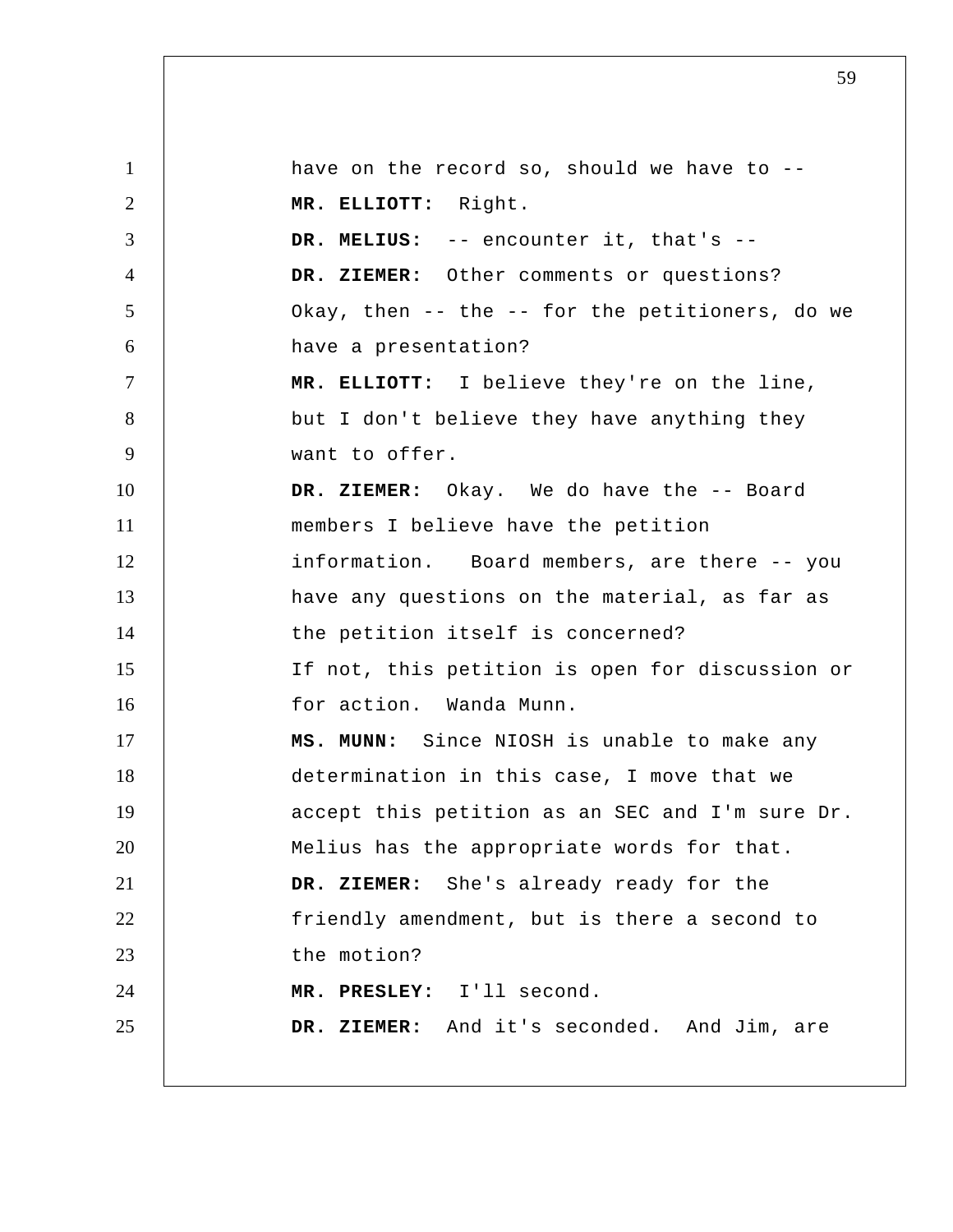you prepared to provide suitable wording for this?

1

2

3

4

5

6

 **DR. MELIUS:** Yes, I am. I was -- I was going to hand my computer to Wanda and let her --  **DR. ZIEMER:** If you would read the official motion then.

7 8 9 10 11 12 13 14 15 16 17 18 19 20 21 22 23 24 25  **DR. MELIUS:** Okay. And everyone will forgive me for getting this lengthy document onto the record again, which will sound repetitive. (Reading) The Board recommends that the following letter be transmitted to the Secretary of Health and Human Services within 21 days. Should the Chair become aware of any issue that, in his judgment, would preclude the transmittal of this letter within that time period, the Board requests that he promptly informs the Board of the delay and the reasons for this delay, and that he immediately works with NIOSH to schedule an emergency meeting of the Board to discuss this issue. The letter. (Reading) The Advisory Board on Radiation and Worker Health (the Board) has evaluated SEC Petition 00044 concerning workers at the Linde Ceramics Plant in Niagara Falls, New York under the statutory requirements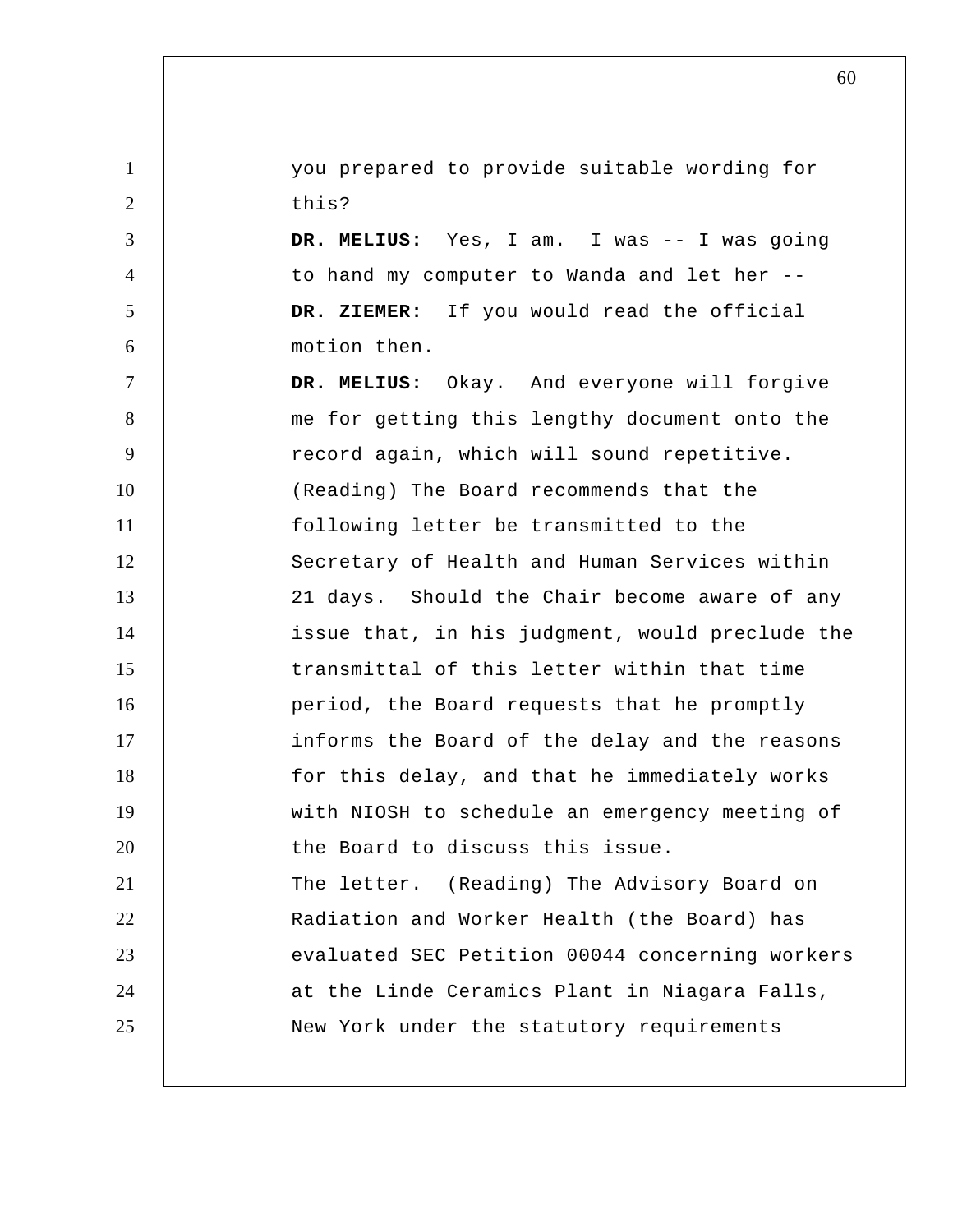| $\mathbf{1}$   |       | established by EEOICPA and incorporated into 42   |
|----------------|-------|---------------------------------------------------|
| $\overline{2}$ |       | CFR Section $83.13(c)(1)$ and $42$ CFR Section    |
| 3              |       | 83.13(c)(3). The Board respectfully recommends    |
| $\overline{4}$ |       | that a Special Exposure Cohort be accorded to     |
| 5              |       | all atomics weapons employees who worked at the   |
| 6              |       | Linde Ceramics Plant from October 1st, 1942       |
| $\tau$         |       | through October 31st, 1947 and whom were          |
| 8              |       | employed for a number of work days aggregating    |
| 9              |       | at least 250 work days occurring under this       |
| 10             |       | employment or in combination with work days of    |
| 11             |       | employment occurring within the parameters        |
| 12             |       | (excluding the aggregate work requirements)       |
| 13             |       | established for other classes of employees        |
| 14             |       | included in the SEC.                              |
| 15             |       | This recommendation is based on the following     |
| 16             |       | factors:                                          |
| 17             | $1$ . | These workers were employed at a facility that    |
| 18             |       | processed substantial amounts of radioactive      |
| 19             |       | materials during the early time period for the    |
| 20             |       | production of nuclear weapons.                    |
| 21             | $2$ . | Monitoring for internal dosimetry was not         |
| 22             |       | implemented at this facility until November,      |
| 23             |       | 1947.<br>The other monitoring, process and source |
| 24             |       | information available for this facility is not    |
| 25             |       | sufficient for estimating internal radiation      |
|                |       |                                                   |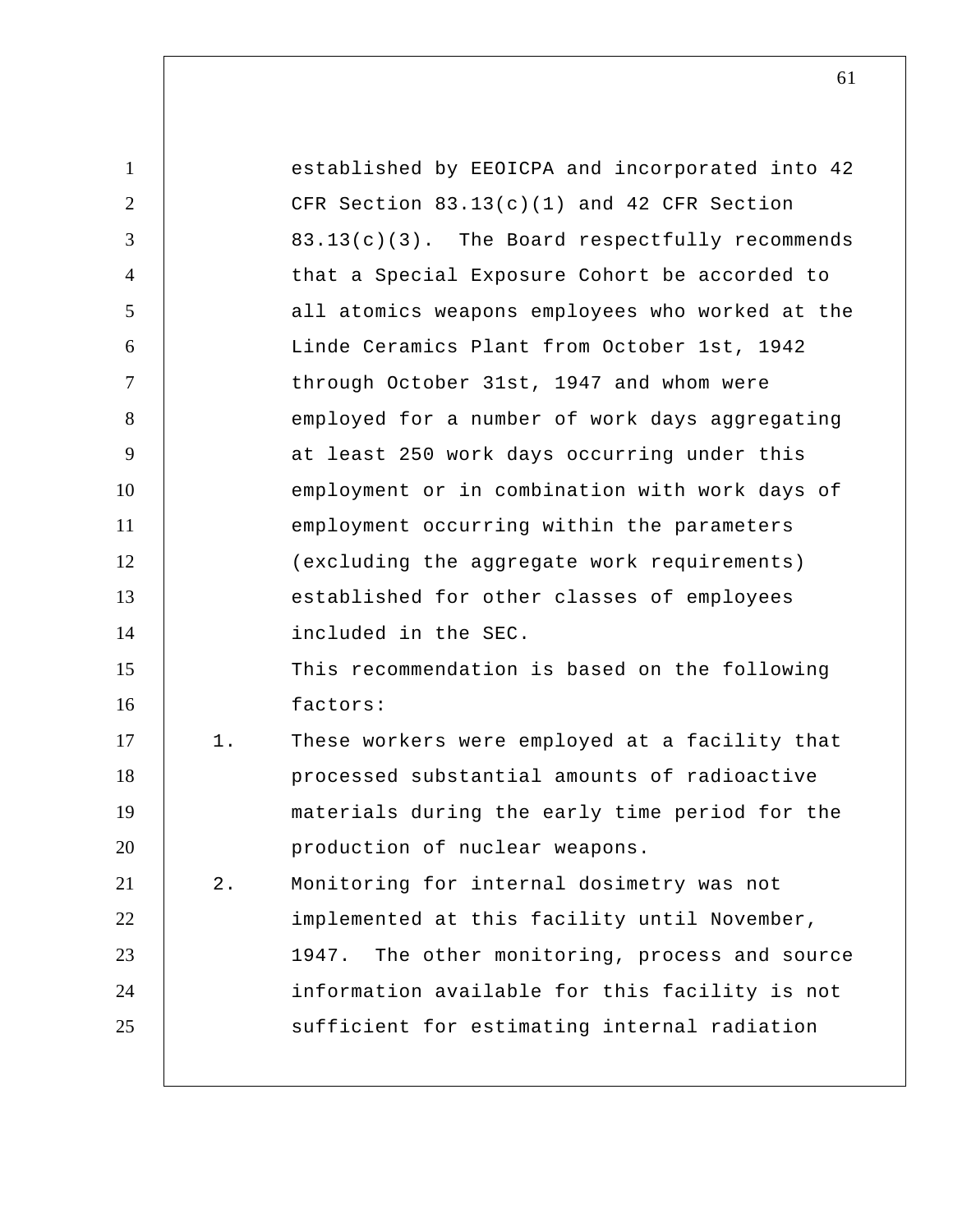1 2 3 4 5 6 7 8 9 10 11 12 13 14 15 16 17 18 19 20 21 22 23 24 25 exposures in order to conduct individual dose reconstructions for workers at this facility during the earlier time period. 3. NIOSH has determined that the health of employees at this facility may have been endangered by their radiation exposures. The Board concurs. Based on these considerations, the Board recommends that this Special Exposure Cohort petition be granted. Enclosed is the supporting documentation from the Advisory Board meeting held October 19th, 2005 in Knoxville, Tennessee. This documentation includes transcripts of public comments on the petition, copies of the petition and the NIOSH review thereof, and related documents distributed by NIOSH and the petitioners. If any of these item-- we don't need to - that's it.  **DR. ZIEMER:** Thank you. And the seconder accepts that as the motion, I assume. Let me ask for clarification on the one statement about no monitoring being done until whatever date you specified. Is that accurate or do we need to modify that. I think I heard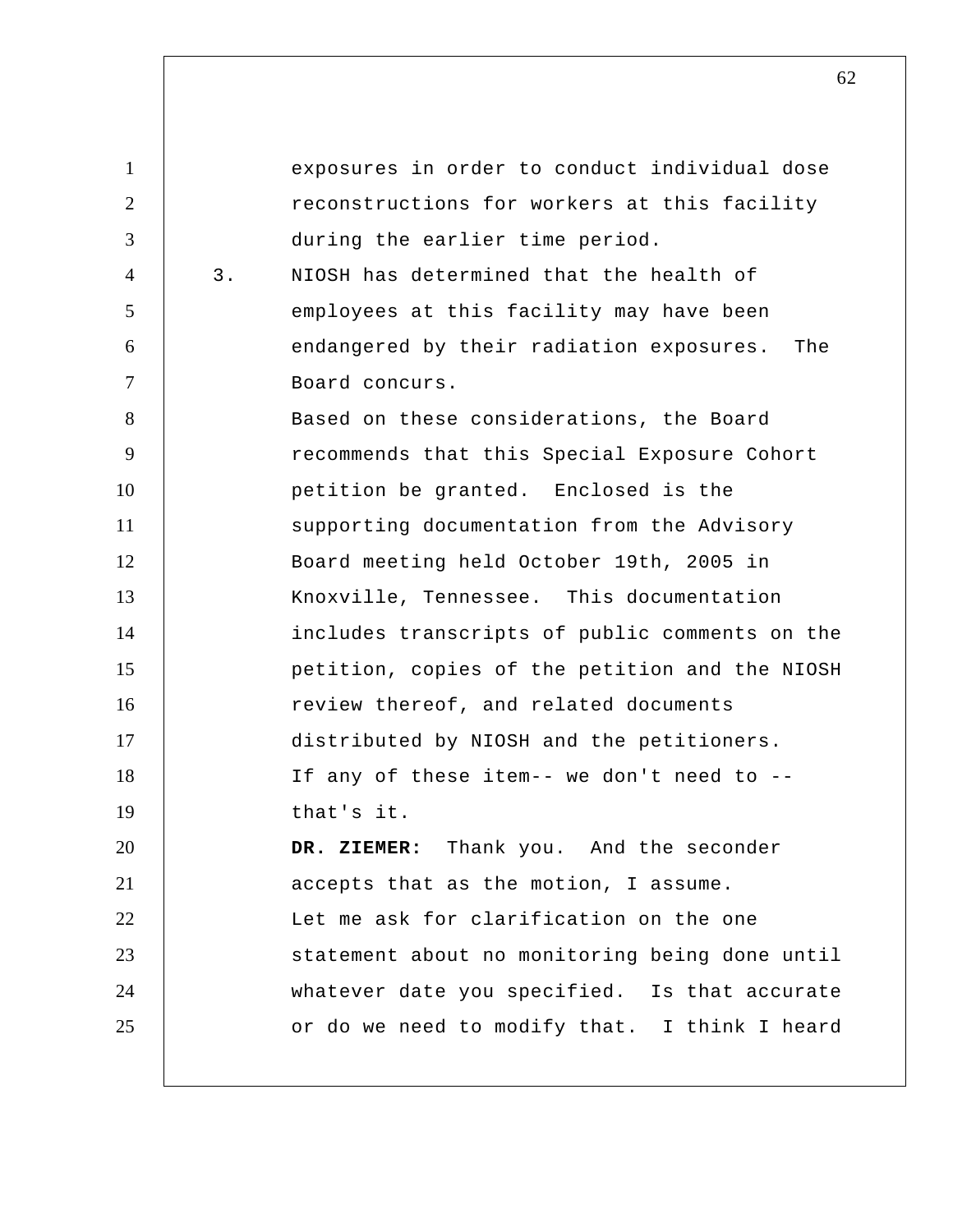| $\mathbf{1}$   | you say there was some monitoring --            |
|----------------|-------------------------------------------------|
| $\overline{2}$ | MR. HINNEFELD: There were -- there were some    |
| 3              | isolated air samples, but there was no          |
| $\overline{4}$ | monitoring. It started in November              |
| 5              | DR. ZIEMER: I want to make sure we have an      |
| 6              | accurate statement on the monitoring.           |
| $\tau$         | DR. MELIUS: Yeah, I -- let me -- let me read    |
| 8              | it back and just make sure we're -- what you    |
| 9              | said is that monitoring for internal dosimetry  |
| 10             | was not implemented at this facility until      |
| 11             | November of 1947. The other monitoring,         |
| 12             | process and source information available for    |
| 13             | this facility is not sufficient. So I was       |
| 14             | trying to capture that issue, that there was -- |
| 15             | MR. HINNEFELD: I'm sure that's                  |
| 16             | (unintelligible) --                             |
| 17             | DR. MELIUS: I'm not saying there wasn't any     |
| 18             | other monitoring, but that it wasn't suffi--    |
| 19             | that other -- I think I'm accurate about the    |
| 20             | internal dosimetry.                             |
| 21             | DR. ZIEMER: I wanted to make sure that date     |
| 22             | was correct and that -- okay. Any other         |
| 23             | comments on this motion?                        |
| 24             | DR. MELIUS: And I actually have also a legal    |
| 25             | question for Liz. Do we need to site any other  |
|                |                                                 |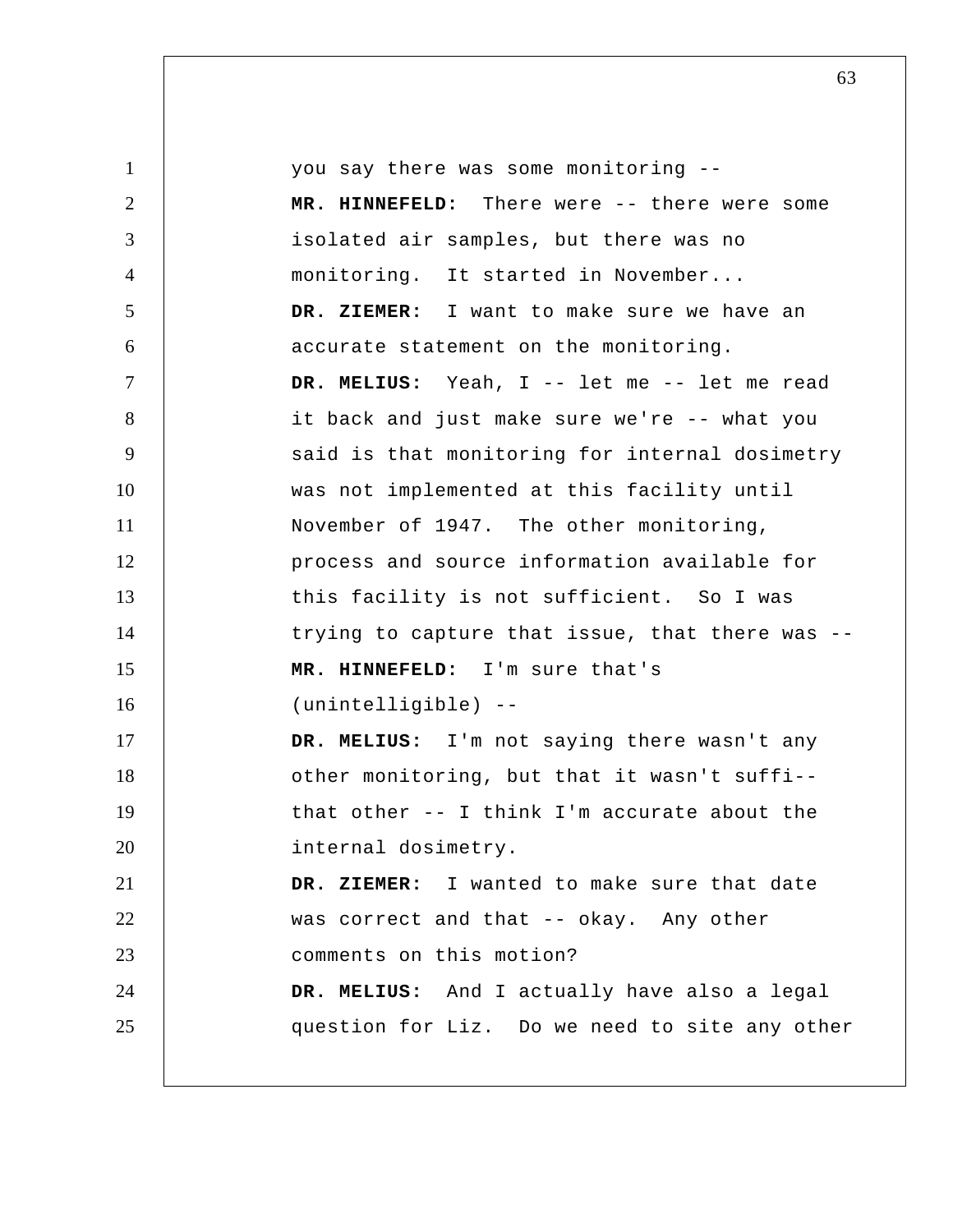1 2 3 4 5 6 7 8 9 10 11 12 13 14 15 16 17 18 19 20 21 22 23 24 25 -- we've used the usual citation, and I'm not sure there isn't a separate part of the regulations or -- yeah, yeah.  **DR. ZIEMER:** And also I'm not sure we had a public comment on this petition. Did we have any?  **MS. MUNN:** I did not hear any.  **DR. ZIEMER:** There's a reference made to providing the public comment.  **DR. MELIUS:** Oh, okay, okay. We're --  **MS. MUNN:** Public comment. A question was --  **MR. GRIFFON:** (Unintelligible) a question. I don't know in the past if we've included a statement that indicates, as the recommendation does from NIOSH, that external doses can be calculated for this time period. Do we need to -- I mean I know you said that internal cannot be. Do -- we've -- we've remained silent on that or  $-$  **DR. MELIUS:** Yeah, my sense was that we would - - you know...  **DR. ZIEMER:** It's kind of a moot point, I guess, if you can't --  **DR. MELIUS:** Yeah, they still can't do internal dose reconstruction. I think that's covered,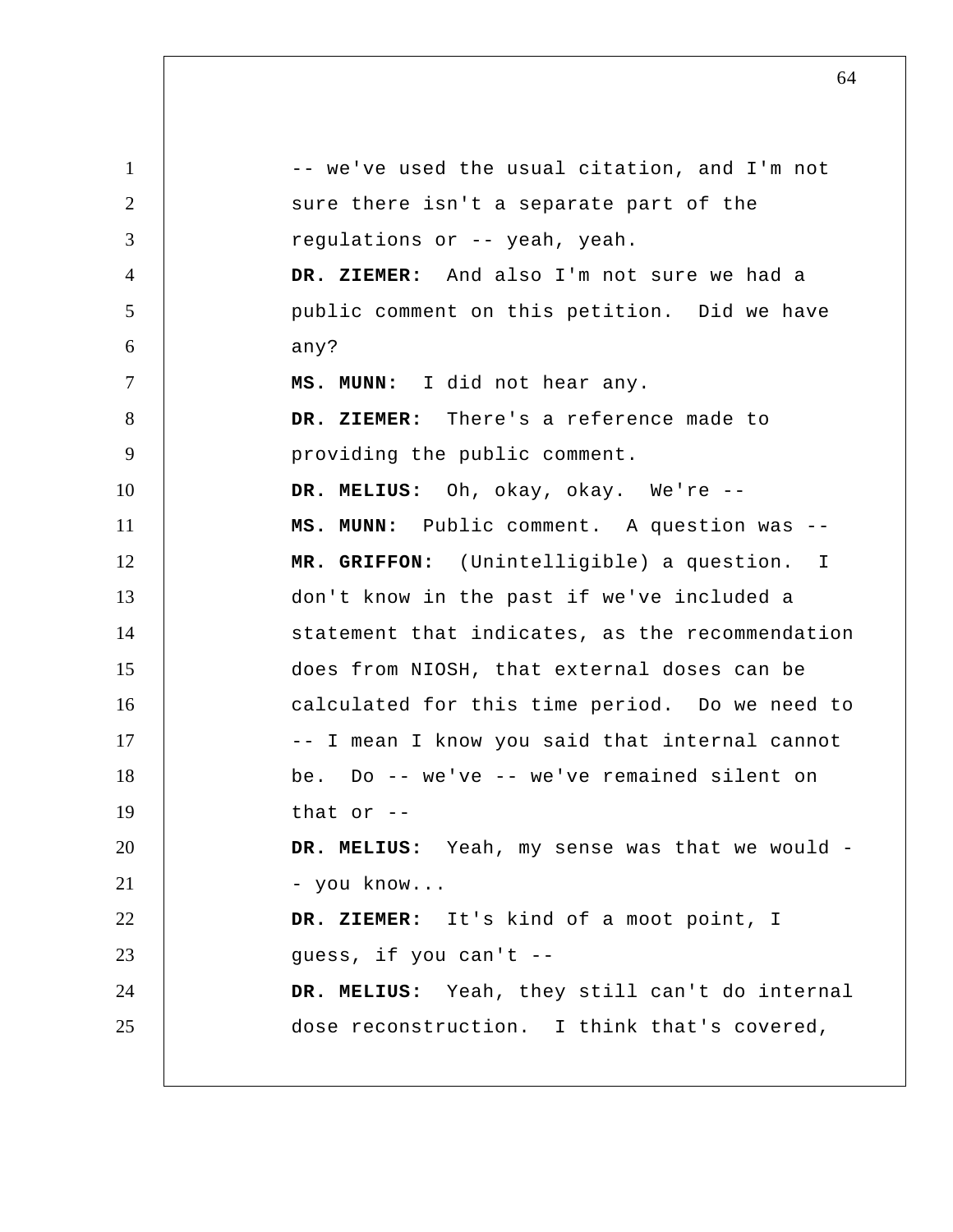yeah.

| $\overline{2}$ | MR. GRIFFON: And we say that we accept NIOSH's  |
|----------------|-------------------------------------------------|
| 3              | recommendation, right, and so that -- that's    |
| $\overline{4}$ | defined that way.                               |
| 5              | DR. MELIUS: Yeah.                               |
| 6              | MR. GRIFFON: Okay.                              |
| $\tau$         | DR. MELIUS: Yeah.                               |
| 8              | DR. ZIEMER: We could, if you want to consider   |
| 9              | including that, Mark, we could consider saying  |
| 10             | something like although external doses --       |
| 11             | although it may be possible to -- to            |
| 12             | reconstruct external doses, the internal doses  |
| 13             | cannot be, or something to that --              |
| 14             | DR. MELIUS: Well, I thought I'd captured that   |
| 15             | indirectly, and let me read the whole sentence. |
| 16             | (Reading) The other monitoring, process and     |
| 17             | source information available for this facility  |
| 18             | is not sufficient for estimating internal       |
| 19             | radiation exposures in order to conduct         |
| 20             | individual dose reconstructions.                |
| 21             | MR. GRIFFON: Yeah, that's                       |
| 22             | DR. MELIUS: So it brings it back to individual  |
| 23             |                                                 |
| 24             | MR. GRIFFON: Yeah, that's                       |
| 25             | DR. MELIUS: It's just a little awkward to say   |
|                |                                                 |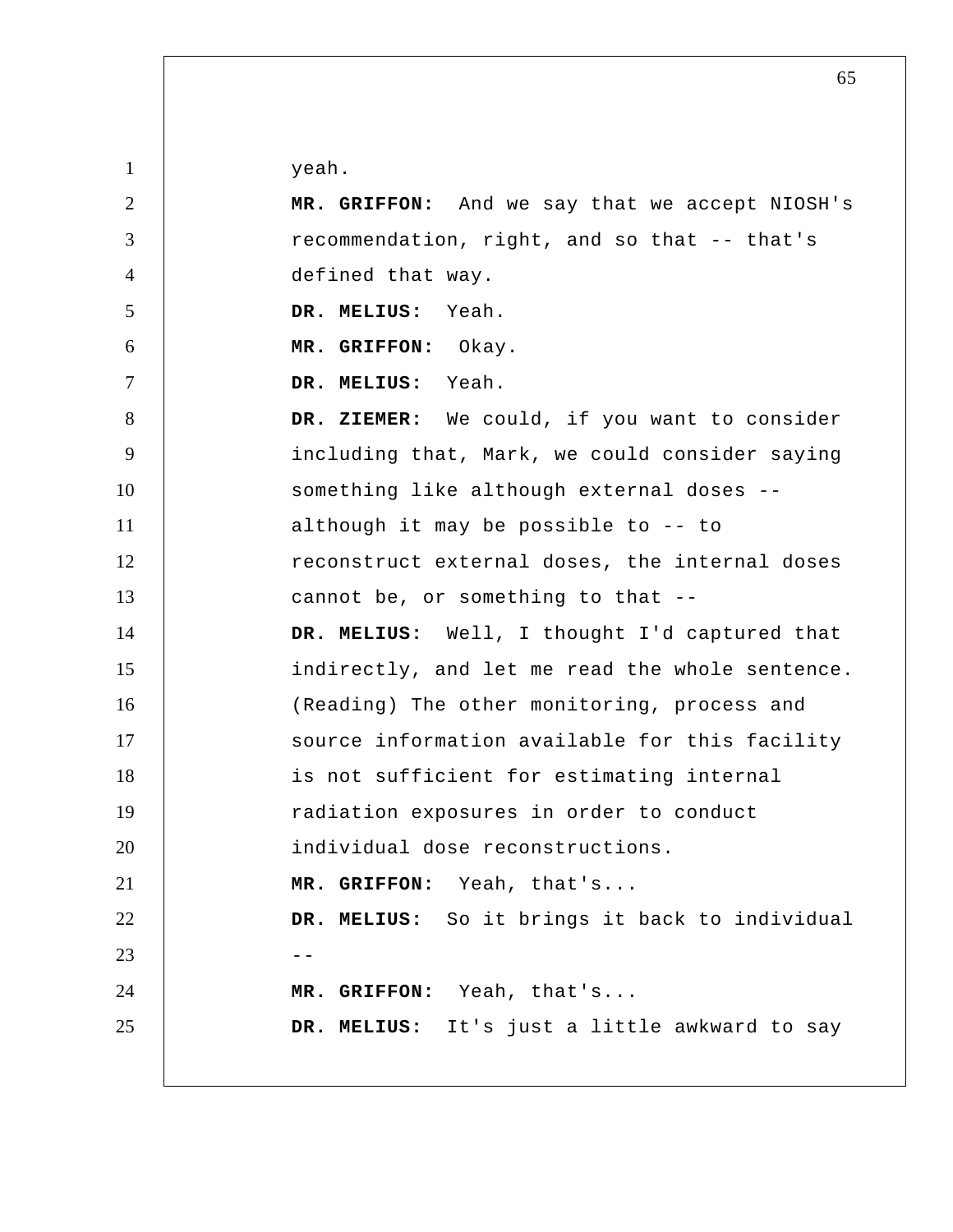1 2 3 4 5 6 7 8 9 10 11 12 13 14 15 16 17 18 19 20 21 22 23 24 25 well, it is -- external's okay, you know --  **MR. GRIFFON:** I agree, yeah.  **DR. MELIUS:** Yeah.  **DR. ZIEMER:** Okay. I guess maybe -- I don't know if counsel can help us. Do we need a statement in there about the public comment, since we had none on this --  **DR. MELIUS:** Or just say transcripts are --  **DR. ZIEMER:** -- or would you rather have it in there anyway, or just transcripts of the meeting would be sufficient. We don't have to say anything about the public comment. If it's agreeable, why don't we just delete that, since there wasn't any. Any other comments? Are you ready to vote on this petition? (No responses) Okay. All in favor of recommending approval of this SEC cohort, say aye? (Affirmative responses) Any opposed, no? (No responses) Any abstentions? (No responses) It is so ordered, and the motion carries.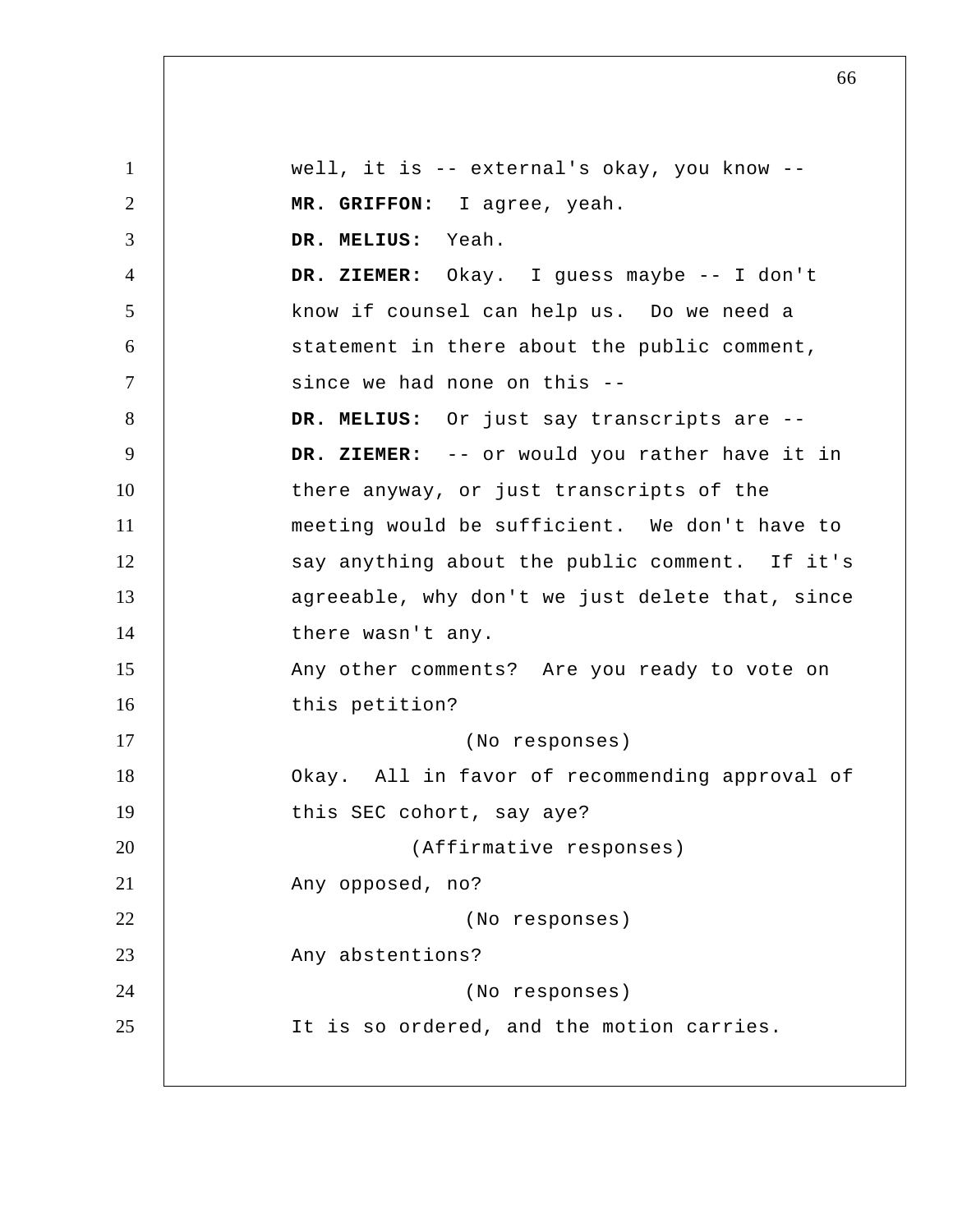1 2 3 4 5 6 7 8 9 10 11 12 13 14 15 16 17 18 19 20 21 22 23 24 25 Thank you. And thank you, Stu.  **DR. WADE:** I'd ask Stu -- could you stay up for a minute, Stu?  **DR. ZIEMER:** Yeah.  **DR. WADE:** I mean while we have a few minutes, I wouldn't mind just talking about what we might expect to see relative to this process in the future, and get the Board to have a bit of a dialogue with you as to whether they'd like to see this done in a different way than we've done it or -- so Stu, I'd assume we will continue to -- to look to identify these targets of opportunity and bring them, as appropriate, to the Board?  **MR. HINNEFELD:** Yes.  **DR. WADE:** Any speculation as to volume or frequency or...  **MR. HINNEFELD:** Well, it would -- it would certainly be speculation. I think easily half -- half a dozen.  **DR. ZIEMER:** Of this type?  **MR. HINNEFELD:** Yeah.  **DR. ZIEMER:** Over the next year?  **MR. HINNEFELD:** It'll probably be a year or more, maybe, to get through that many. Maybe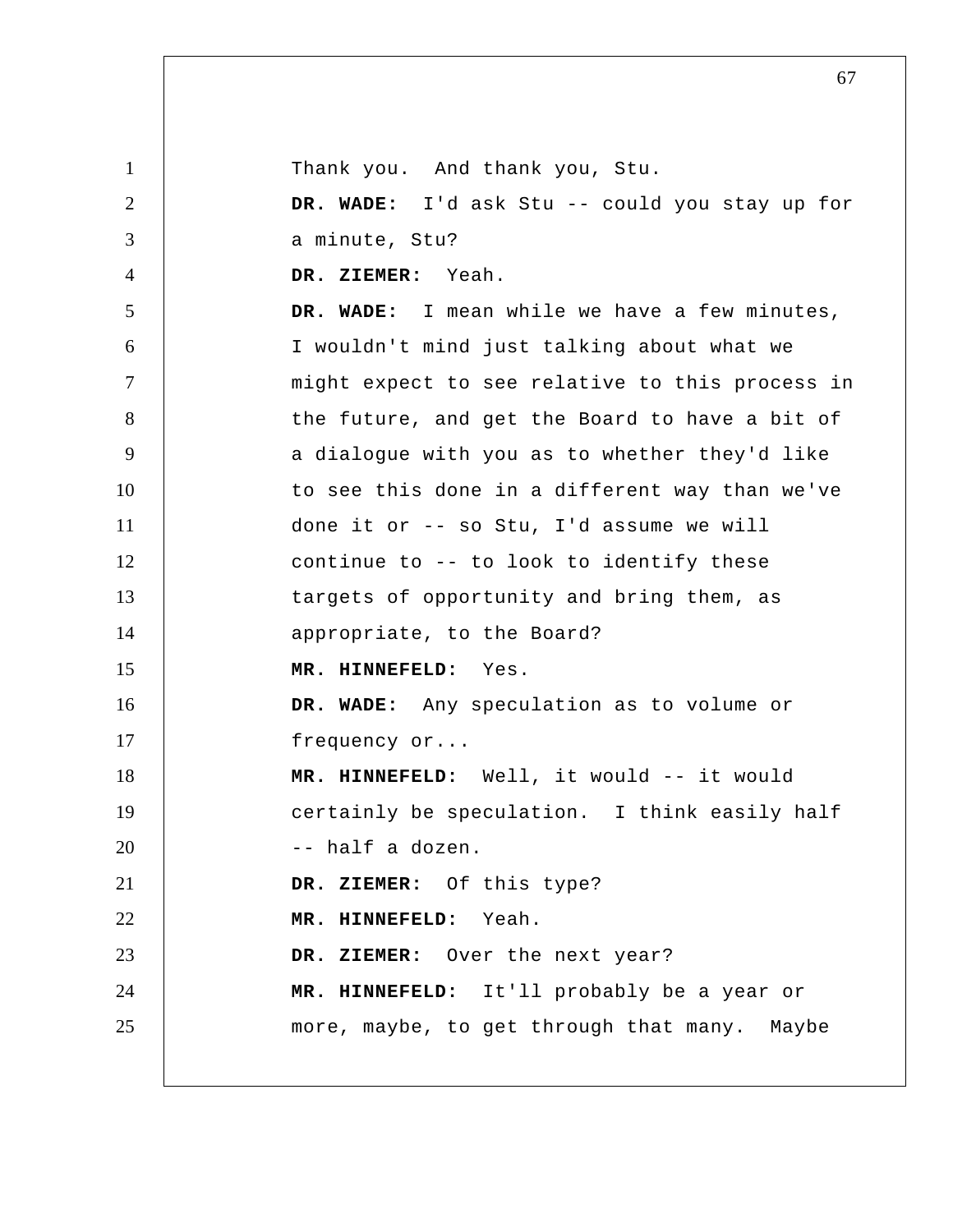many --

| $\overline{2}$ | DR. WADE: I'm not -- I'm not looking for --     |
|----------------|-------------------------------------------------|
| 3              | MR. HINNEFELD: -- sites with very limited       |
| $\overline{4}$ | information and a limited number of claims over |
| 5              | the next year --                                |
| 6              | DR. WADE: I just wanted to let the Board know   |
| $\tau$         | that $--$                                       |
| 8              | MR. HINNEFELD: -- or about a year from now.     |
| 9              | DR. WADE: -- this is a process. And again, I    |
| 10             | think we would -- NIOSH would intend to         |
| 11             | approach it the way we've done here. I don't    |
| 12             | know if the Board has any suggestions for us or |
| 13             | -- it could become time-consuming, and yet I    |
| 14             | think we just have to do this.                  |
| 15             | DR. MELIUS: Well, I guess my question would be  |
| 16             | to what extent can we make it not time-consu--  |
| 17             | as not time-consuming and is -- are we better   |
| 18             | sort of bundling them -- (unintelligible) hold  |
| 19             | up -- (unintelligible) keep it transparent. We  |
| 20             | don't want to hold up, you know, settlement of  |
| 21             | some of these claims. I mean would the Secre-   |
| 22             | is it better to process these through in -- in  |
| 23             | a -- sort of in a bunch, you know, to the       |
| 24             | Secretary or --                                 |
| 25             | MR. HINNEFELD: There is a potential for a       |
|                |                                                 |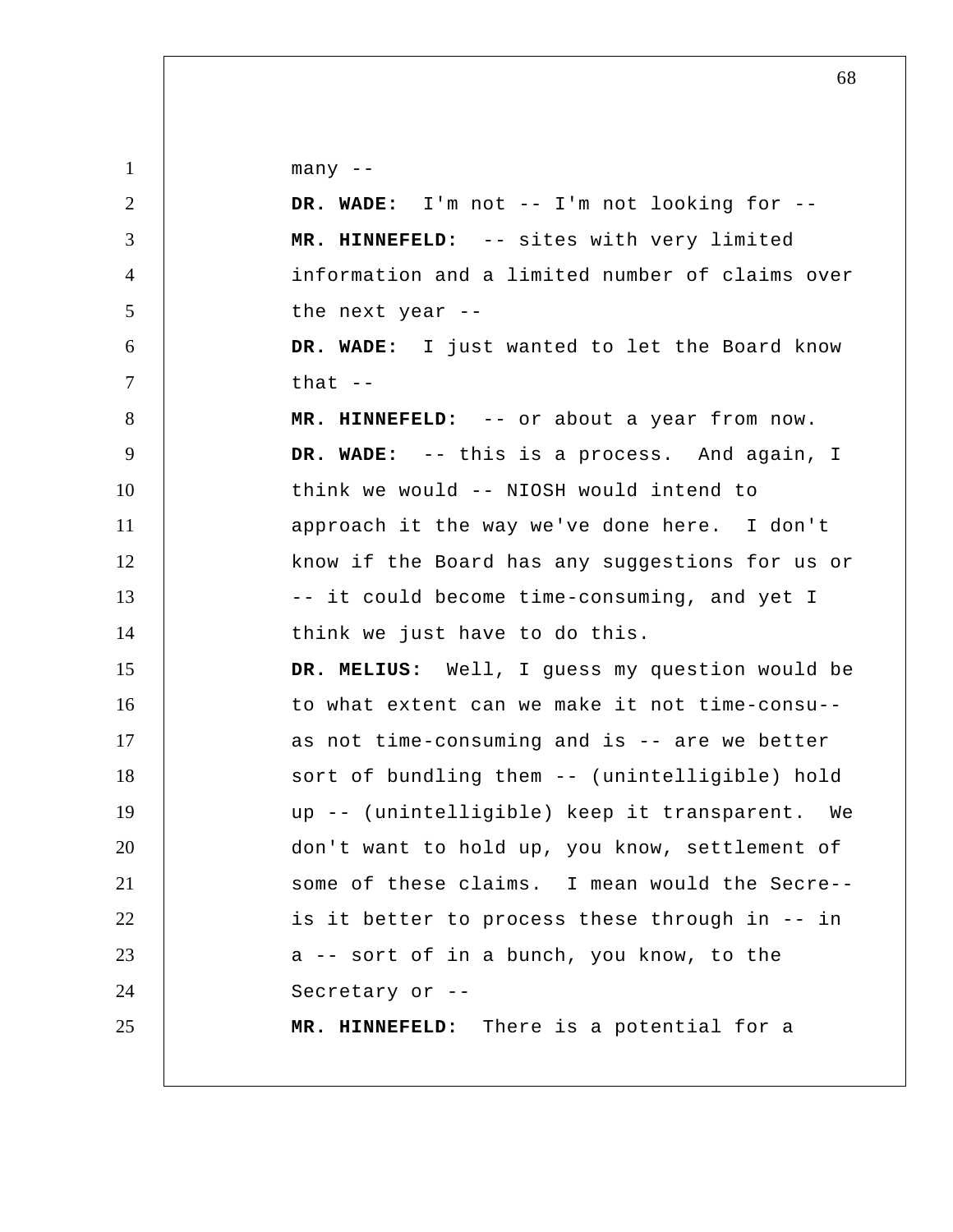bundle --

| $\overline{2}$ | DR. MELIUS: A bundle, okay.                     |
|----------------|-------------------------------------------------|
| 3              | DR. ZIEMER: On the other hand --                |
| $\overline{4}$ | MR. HINNEFELD: -- (unintelligible).             |
| 5              | DR. ZIEMER: -- you don't necessarily want to    |
| 6              | delay some waiting for others. And frankly,     |
| $\tau$         | these types are not that time-consuming for us  |
| 8              | as a Board, as I see it. I mean this is not     |
| 9              | like Bethlehem or -- well, Bethlehem we didn't  |
| 10             | have an SEC, but certainly not like             |
| 11             | Mallinckrodt. The volume of paperwork for       |
| 12             | these two was relatively low compared to most   |
| 13             | things we get, and -- and certainly meeting     |
| 14             | time was not excessive. Larry?                  |
| 15             | MR. ELLIOTT: I just want to speak to bundling.  |
| 16             | We're certainly interested in that approach     |
| 17             | where it makes sense. But I think you need to   |
| 18             | recognize we -- we want to recognize, as you've |
| 19             | seen in these two examples that have been       |
| 20             | before you today, they're different. And in     |
| 21             | one we say we can't reconstruct any dose        |
| 22             | whatsoever, and in this one we're saying we     |
| 23             | hope we would be able to attempt reconstructing |
| 24             | external dose, perhaps for skin cancers.<br>SO  |
| 25             | you know, the bundling approach may be fine and |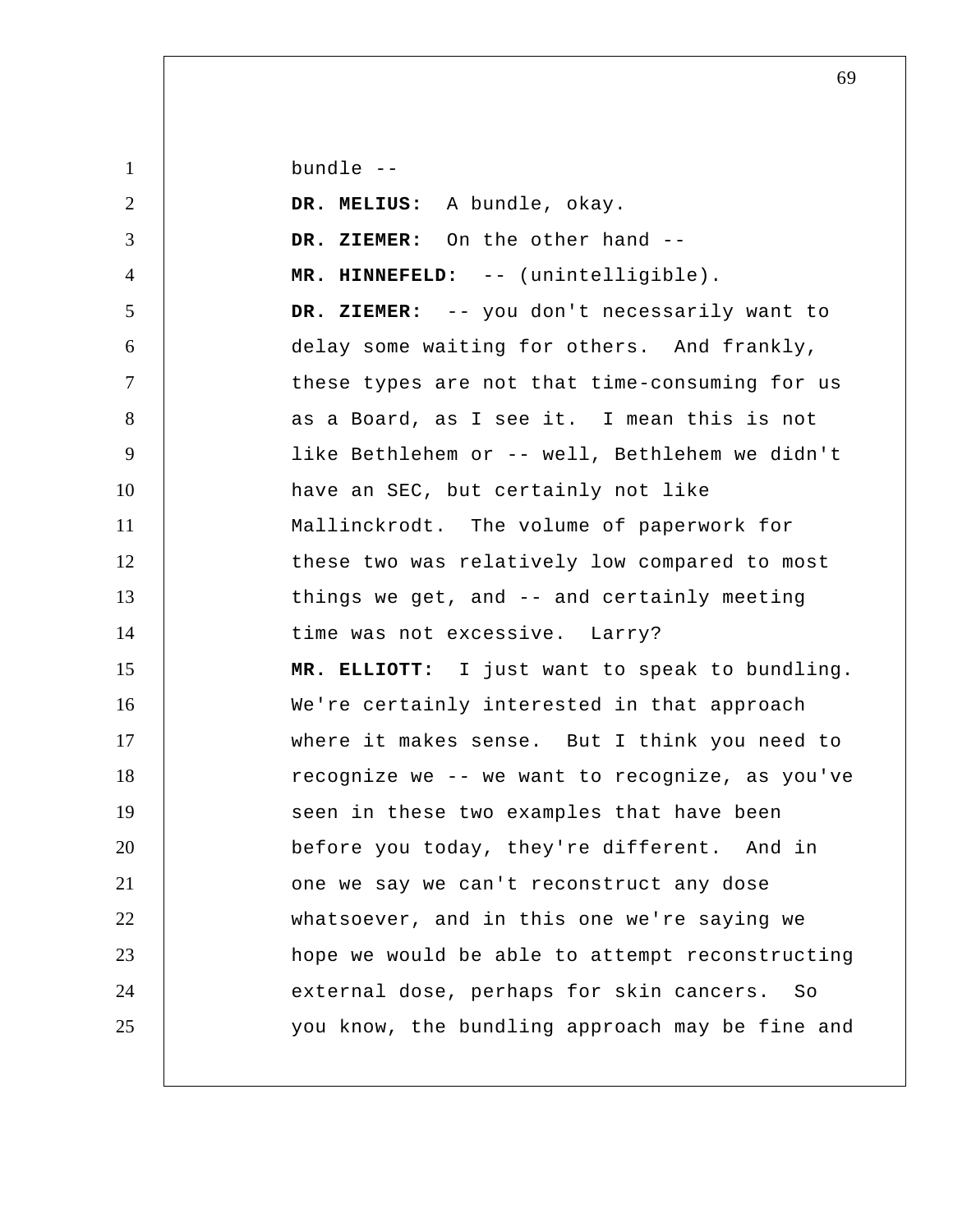1 2 3 4 5 6 7 8 9 10 11 12 13 14 15 16 17 18 19 20 21 22 23 24 25 I may provide an efficiency, but we need to be very careful in how we treat what we bundle. don't want to lose any opportunity here for - for helping claimants with a non-presumptive case.  **DR. MELIUS:** Yeah.  **DR. ZIEMER:** Roy?  **DR. DEHART:** I think, as well, it's important for the record, and because of that we pretty well have to cover some of this material. But it's certainly an efficient way of doing it. We -- we give the claimant an opportunity to speak, we're hearing NIOSH's report, we've had an opportunity to review the document and events, and we move very quickly.  **DR. ZIEMER:** Wanda?  **MS. MUNN:** It's probably wise for us to be extremely sensitive to the individual nature of these claims, whether they are small and relatively direct or not. It appears, if we are to believe our own immediate past history, that as long as NIOSH indicates that it's not possible for them to do the dose reconstruction, that there is no dissention on the Board with accepting that. The only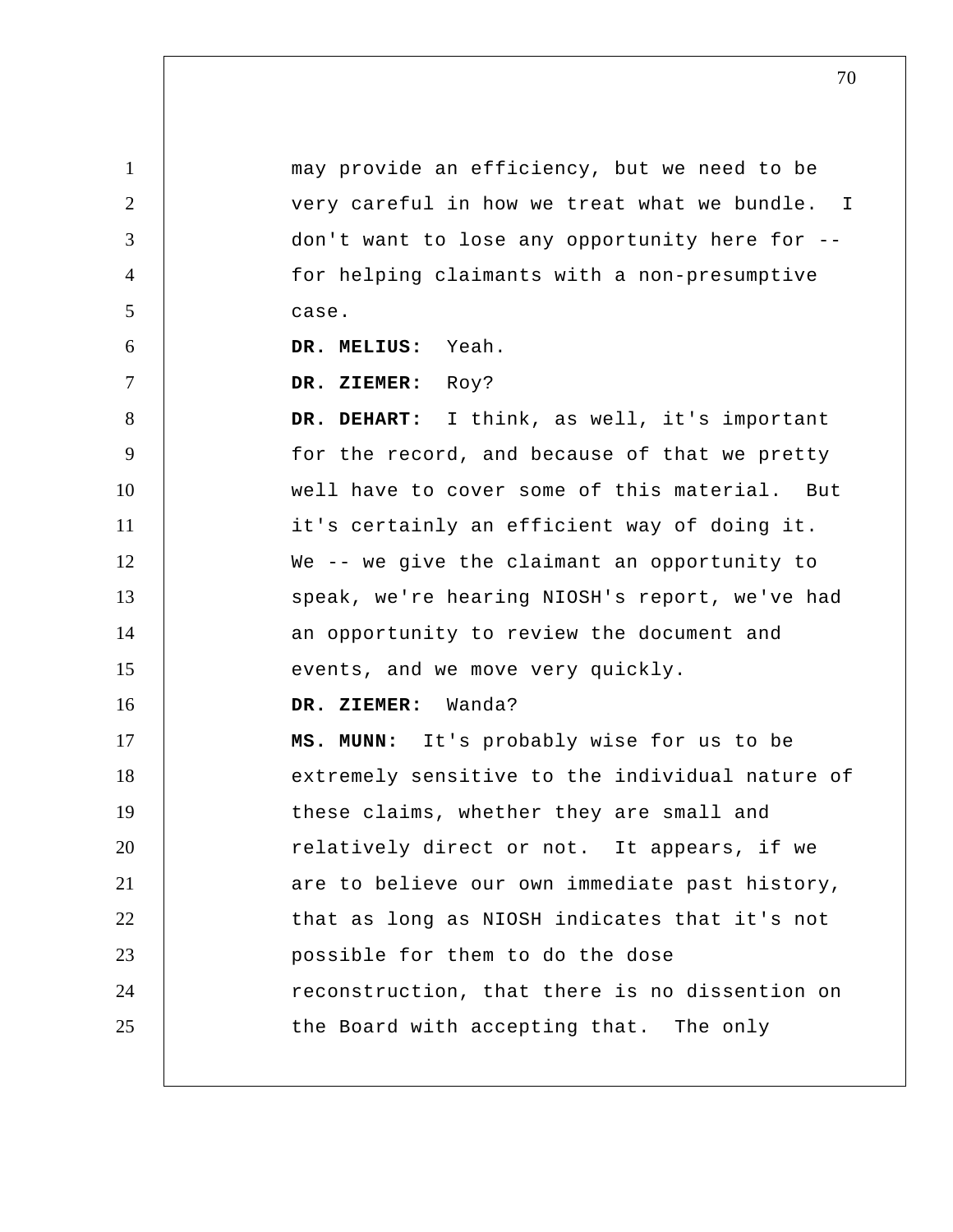1 2 3 4 5 6 7 8 9 10 11 12 13 14 15 16 17 18 19 20 21 22 23 24 25 dissention seems to appear when NIOSH says they can do so and members of the Board do not believe that's the case. Bundling cannot be perceived, in light of what we've seen today, as being an enormous timesaver. On the other hand, there's some merit to thinking about it. It just doesn't seem wise to break down the process in such a way that the individual case does not get at least the amount of hearing that each one got here today.  **DR. ZIEMER:** Thank you. Robert?  **MR. PRESLEY:** Stu, do we -- do you think are going to have any -- the time we have our telephone conference in December -- ready to go?  **MR. HINNEFELD:** No, I don't believe we'll have any more than these.  **MR. PRESLEY:** So we're looking at -- at the January meeting somewhere?  **MR. HINNEFELD:** If then, I --  **DR. ZIEMER:** At the earliest.  **MR. PRESLEY:** At the earliest.  **MR. HINNEFELD:** The process -- you know, once we determine that we have a class of cases, or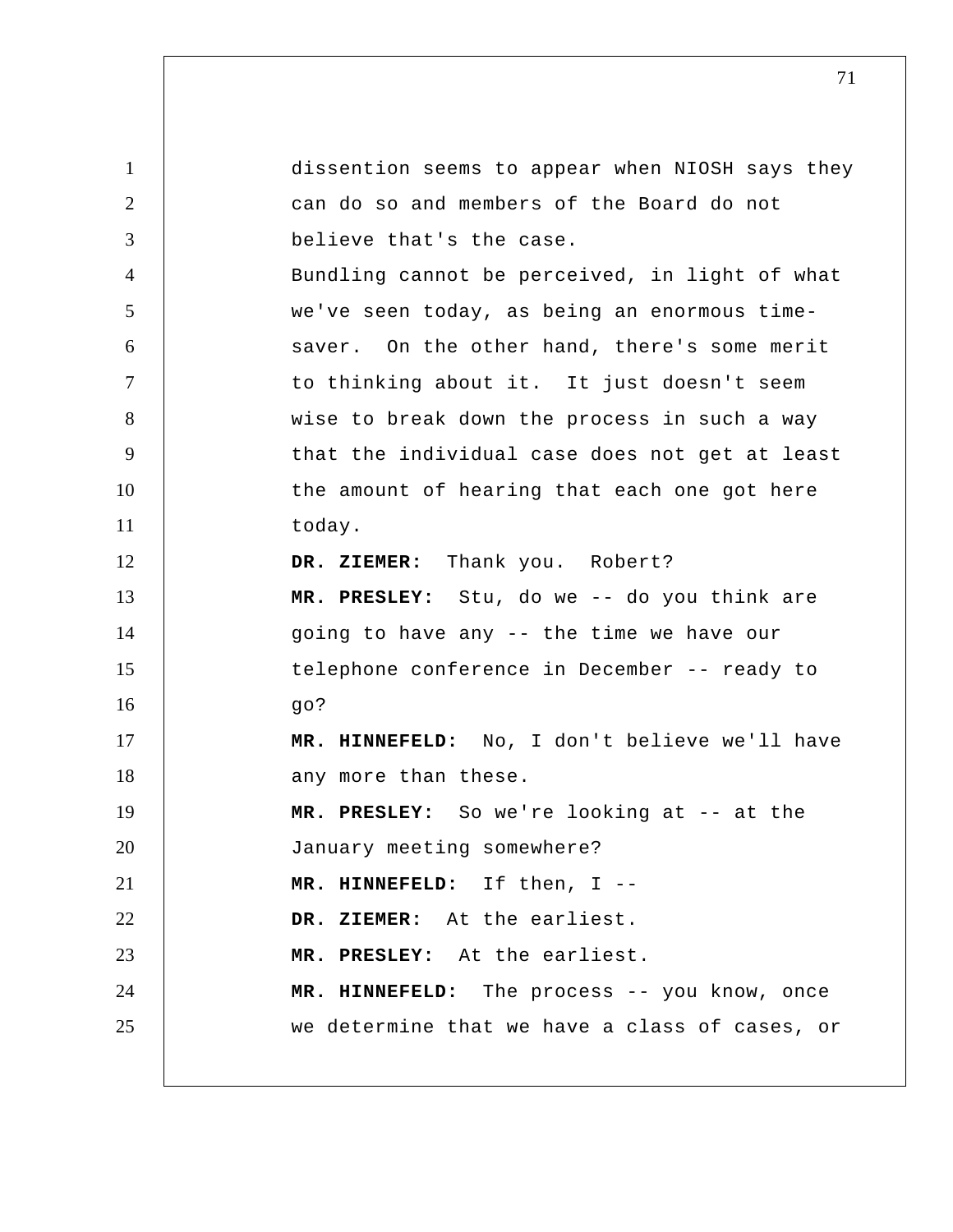1 2 3 4 5 6 7 8 9 10 11 12 13 14 15 16 17 18 19 20 21 22 23 24 25 a case, that we can't do dose reconstruction, that requires notification to the claimant - you know, conversation with the claimant and a letter exchange, having them sign the Form A petition and send it back. So we're not at all down that pathway I think on any other population right now, so I don't think -- I don't know that we'll have any more in January.  **MR. PRESLEY:** Okay.  **DR. ZIEMER:** Well, Stu, it seems to me that one of the issues that NIOSH has had to deal with, and maybe -- and with your contractor, and I don't have a good feel for this, but one -- how do you decide in a case like Linde that you have come awfully close to exhausting the record search? Or -- or are you able to determine, from the records that exist, that in fact there are not any records out there? In other words, it's clear that they didn't do monitoring or it's obvious -- we don't have to search for monitoring records because we already know from other things that they didn't do in -- they didn't do urinalysis, for example. And maybe you can give us -- use Linde as an example. How did you decide that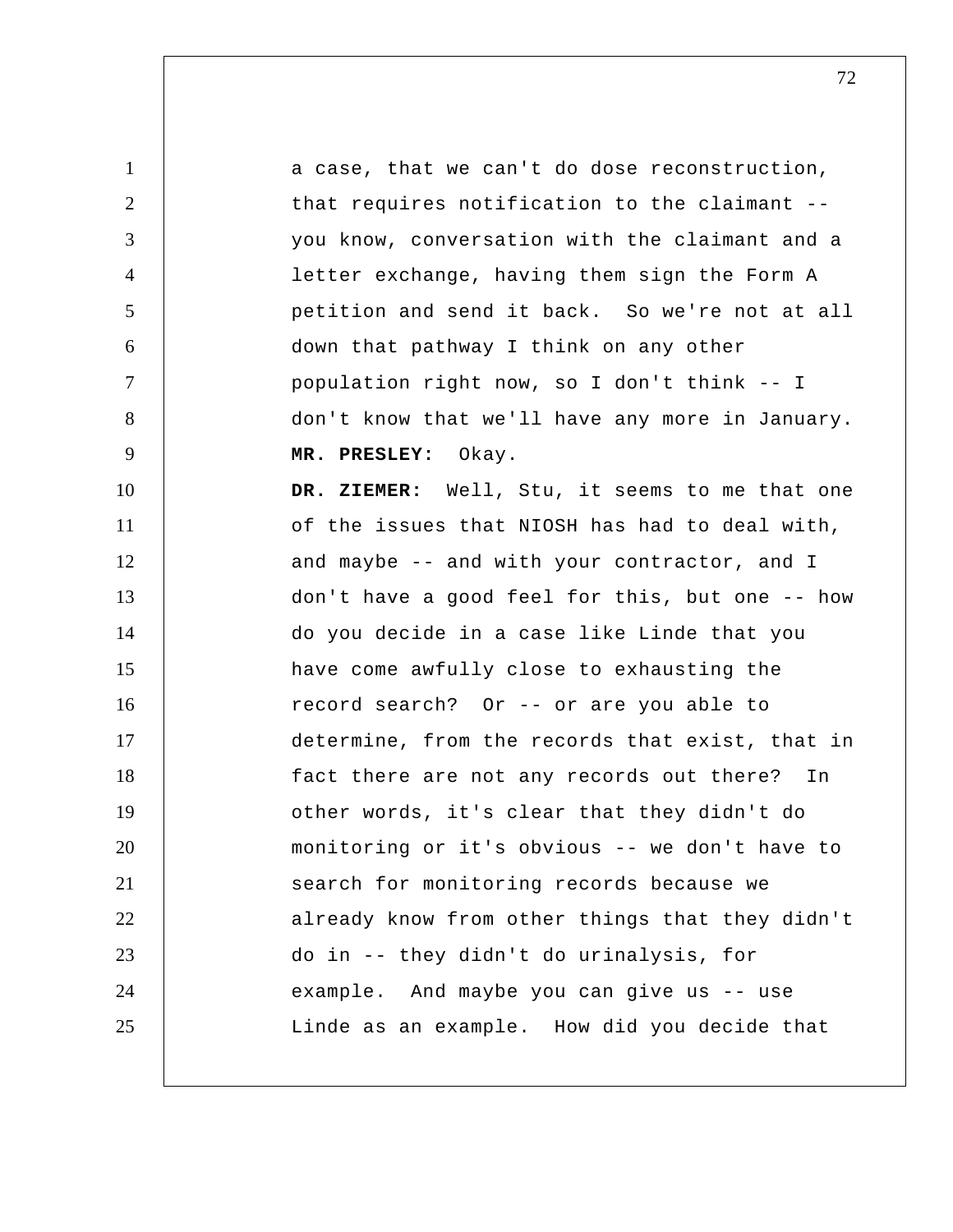1 2 for Linde and how would you decide it for other cases --

 **MR. HINNEFELD:** Well --

3

4

5

6  **DR. ZIEMER:** -- 'cause that's sort of the - sort of one of the issues, have you in fact exhausted the records search.

7 8 9 10 11 12 13 14 15 16 17 18 19 20 21 22 23 24 25  **MR. HINNEFELD:** I'll say this, with pretty good confidence, is that the records capture people, you know, that we have working for our contractor have reconnoitered, at least, very many -- very many repositories, and at least have some idea about what they're liable to find at various repositories, whether it's actually been retrieved yet or not. So we are -- we think that we are pretty well set in terms of knowing what might be out there. And if we have a site where we have no additional leads and we have collected a lot of information and no additional leads, and it leaves us with this -- this gap in the data, then we're pretty confident the -- you know, I guess theoretically if you look long enough and hard enough, you may actually find something archived, but we're at a point where we feel like it's time to stop and -- and do that.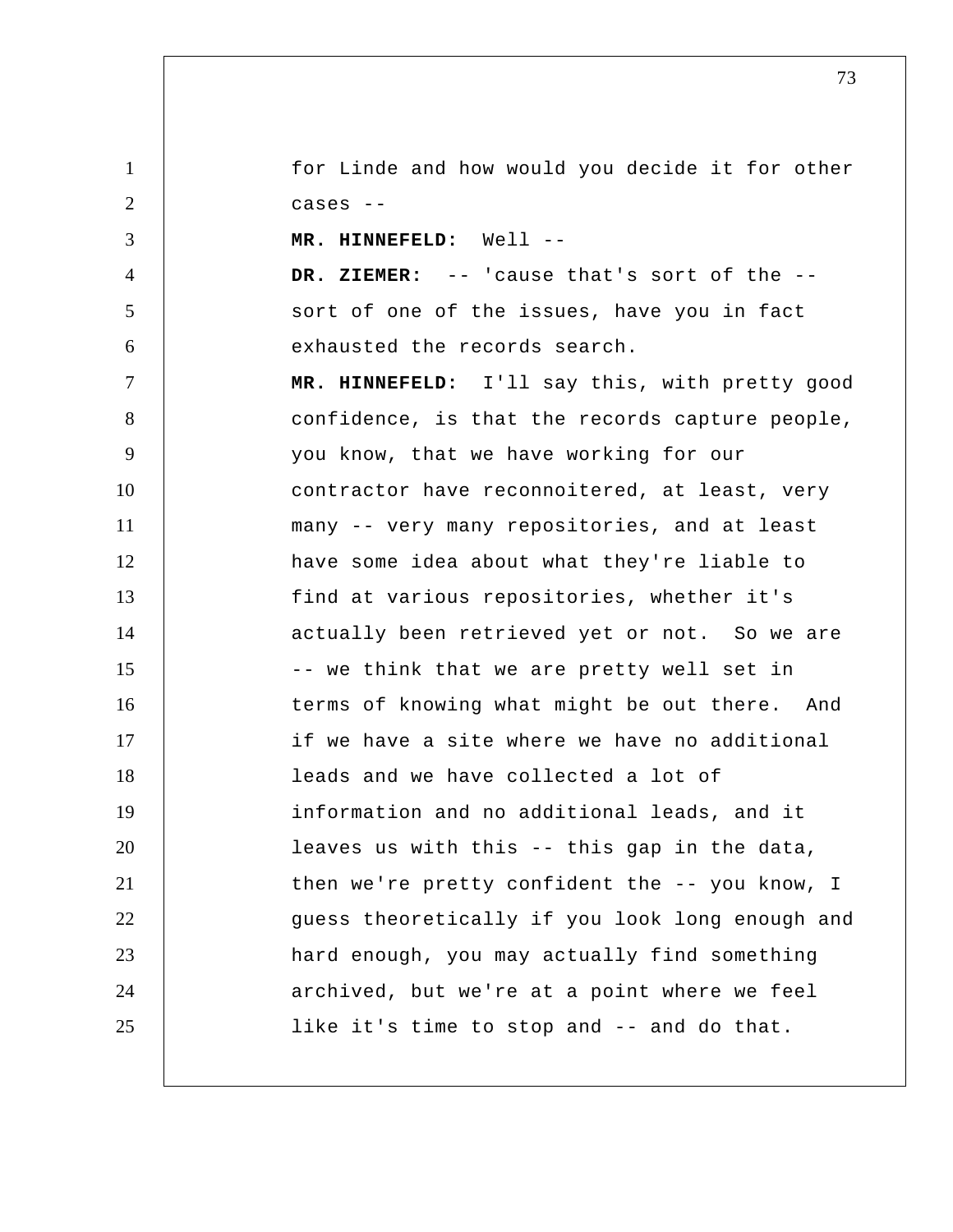1 2 3 4 5 6 7 8 9 10 11 12 13 14 15 16 17 18 19 20 21 22 23 24 25 There's a category -- you know, there's a population of sites that we would expect research to be done in a year, just because - some contracting arrangements we have, we expect research to be done in a year on a broad category of sites with not very many claims from them. So when I was saying there is an opportunity for a bundle, that is I think the best opportunity for a bundle of these cases that -- research is done, you know, this - based on this contractual arrangement, these - research on these is done and we make the decision now on a number of these, so that is a good opportunity for a bundle, and that'll happen about a year from now probably.  **DR. ZIEMER:** Uh-huh.  **DR. MELIUS:** I have one other -- I have another question.  **DR. ZIEMER:** Fine, then we'll have -- Rich Toohey has a comment. Go ahead, Jim.  **DR. MELIUS:** Well, if you're speaking to Stu's, go ahead -- go ahead. I -- mine's sort of separate.  **DR. TOOHEY:** Are we on? **UNIDENTIFIED:** (Off microphone) Yeah.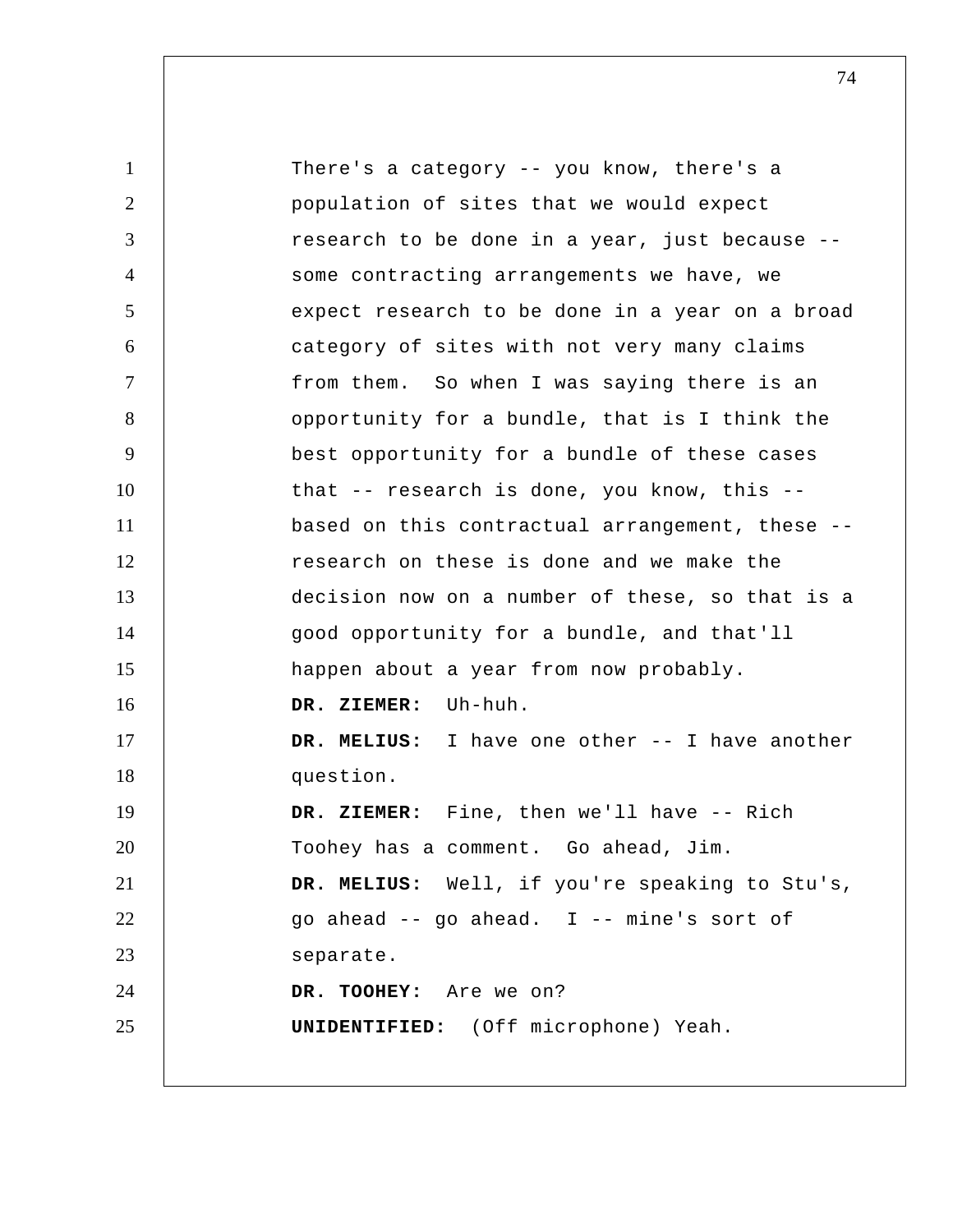1 2 3 4 5 6 7 8 9 10 11 12 13 14 15 16 17 18 19 20 21 22 23 24 25  **DR. TOOHEY:** Okay. Dick Toohey, ORAU. I just want to mention one -- one of the key indexes or indicators we use that data might be available are actually the log books from Health and Safety Lab where all the air samples, many of the urine samples were actually analyzed.  **DR. ZIEMER:** Right. DR. TOOHEY: So -- and we have all those records. So if, looking at that, we see there's data available from a site --  **DR. ZIEMER:** Right.  **DR. TOOHEY:** -- we feel pretty good. If there's no record in the HASL records of measurements from the site, we haven't found it in any search effort, so we figure well, that's it.  **DR. ZIEMER:** Right. Okay, good.  **DR. MELIUS:** Yeah, I'd like to ask a sort of a different type of question, and that's related to how do you -- like, for example, with Linde -- intend to publicize this decision? We're pretty far away from Niagara Falls. There's people from -- representing workers at that facility have shown up at a number of our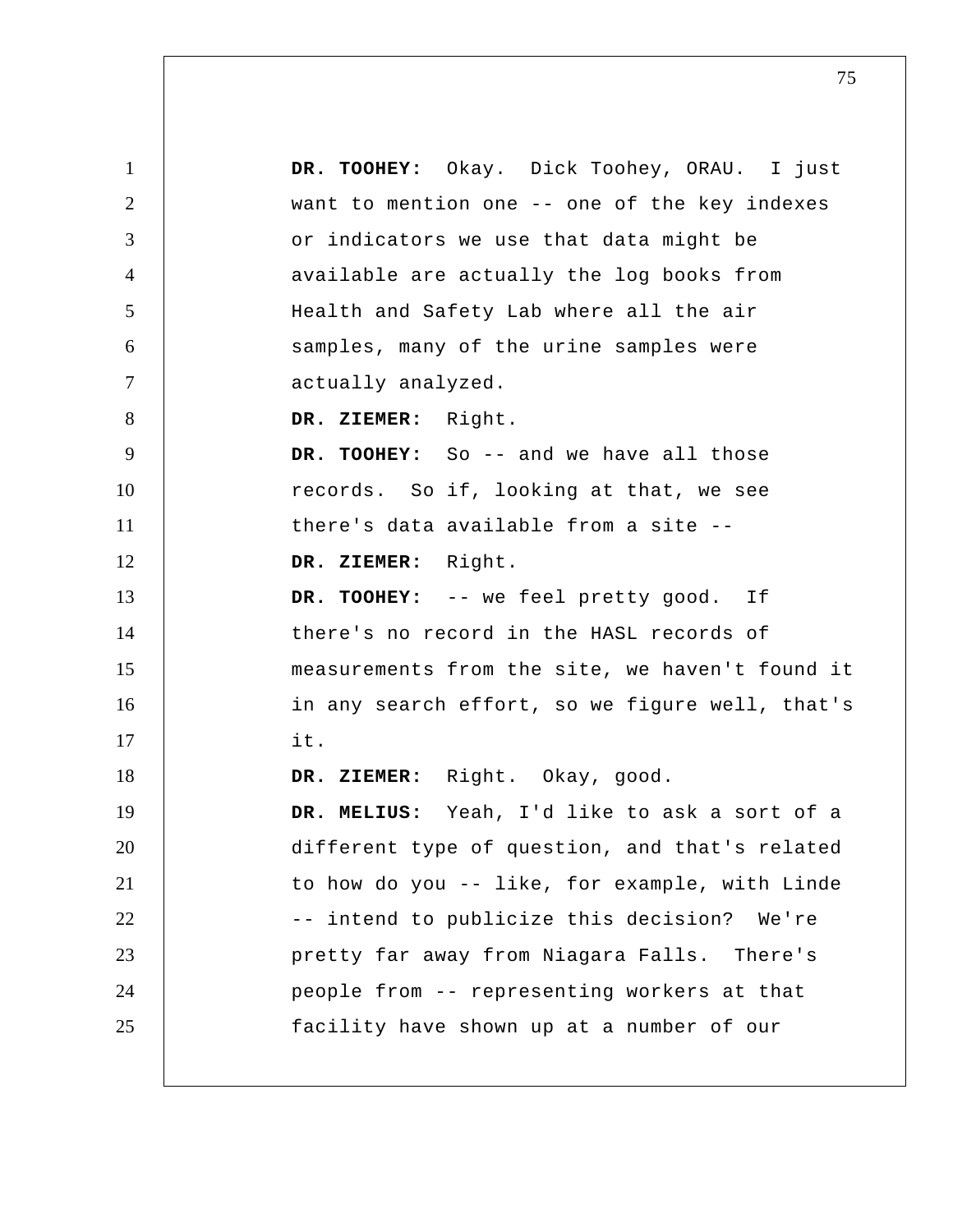| $\mathbf{1}$   | public meetings on Bethlehem, actually, and --    |
|----------------|---------------------------------------------------|
| $\overline{2}$ | and spoken, so there's some amount of interest.   |
| 3              | And I think $--$ I think there's $--$ be some     |
| $\overline{4}$ | benefit to some positive publicity on this to -   |
| 5              | - for claimants that, you know, may be eligible   |
| 6              | and are not aware of it. I mean there -- it is    |
| $\tau$         | also probably going to generate other claims      |
| 8              | and other time periods, but -- and you know, so   |
| 9              | be it, I think. I think it's good. But I          |
| 10             | think it would be good for the program, where     |
| 11             | you're being proactive, to go out and -- and      |
| 12             | make sure that -- that people know about that.    |
| 13             | Now the National Bureau of Standards I think is   |
| 14             | a little bit different situation, but --          |
| 15             | MR. ELLIOTT: Yeah, there weren't that many        |
| 16             | people that worked at NBS, so --                  |
| 17             | DR. MELIUS: Right, right, Linde --                |
| 18             | MR. ELLIOTT: Ten to 12, is our understanding,     |
| 19             | and we only had one claim --                      |
| 20             | DR. MELIUS: Right.                                |
| 21             | MR. ELLIOTT: -- and that was Mrs. Bond's          |
| 22             | father's. But I appreciate your question and I    |
| 23             | agree wholeheartedly that we need to exert a      |
| 24             | coordinated campaign here to notify people.<br>We |
| 25             | will do that on an individual basis, of course,   |
|                |                                                   |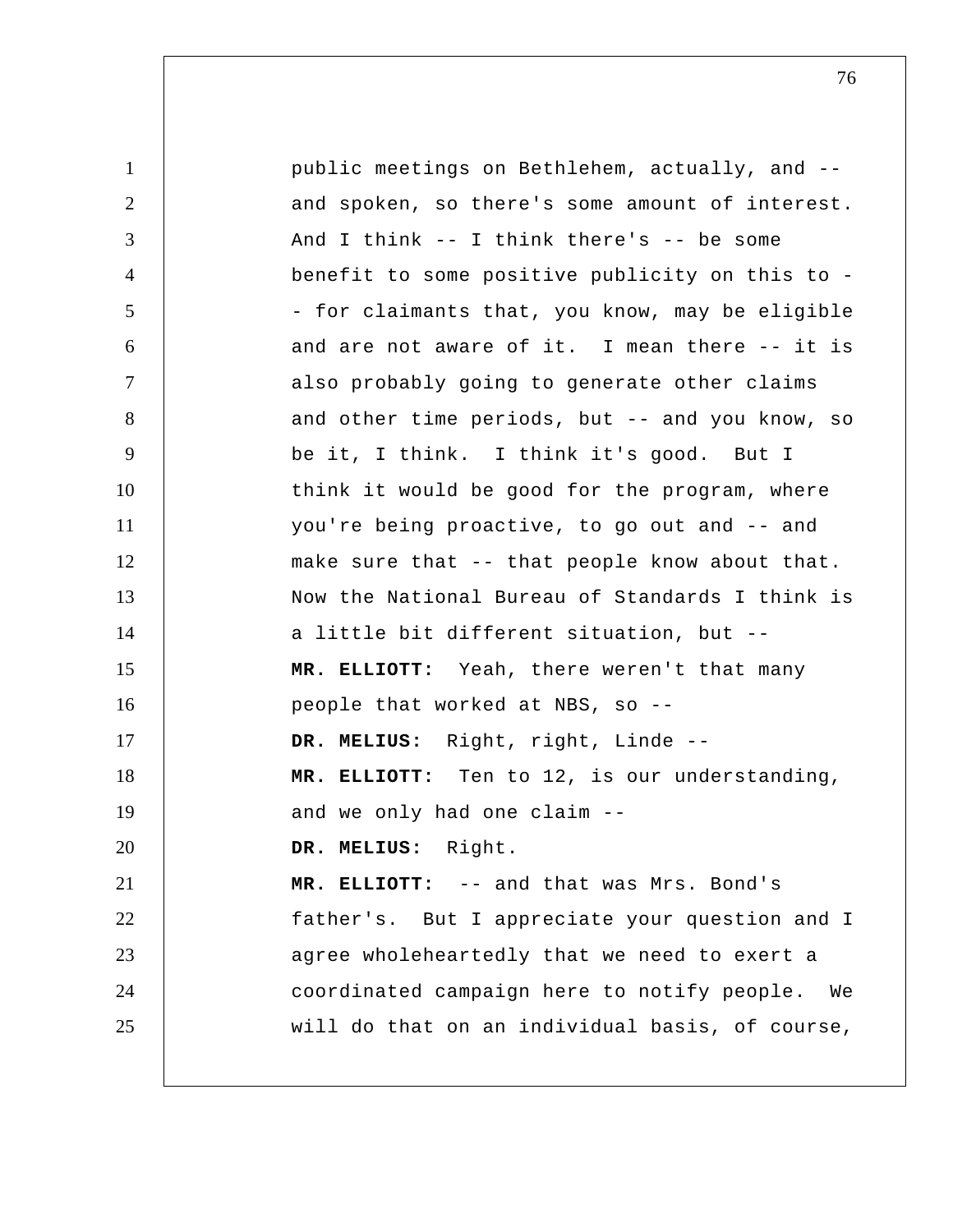1 2 3 4 5 6 7 8 9 10 11 12 13 14 15 16 17 18 19 20 21 22 23 24 25 as we do with all of the classes that are being added. We notify each of the claimants, for claims that we have in our hands, that their claim fits into the class and is being returned to the Department of Labor for a determination of eligibility and adjudication under that class definition. We will use our worker outreach program because the site profile, as you noticed, was developed back in -- earlier this year. We need to engage those folks and send them back out into the field with that site profile and use that opportunity to tell the -- tell the audience that we have established a class and our site profile covers the later years. We want your input, we want your comment about that. We want to hear your thoughts about our ability to do dose reconstruction or your thoughts about our inability to do dose reconstruction. We will notify the Congressional delegation, of course, about this class being added. I think -- I think we're going to have to work with DOL, as well, if they have another town hall meeting scheduled, or something like that. If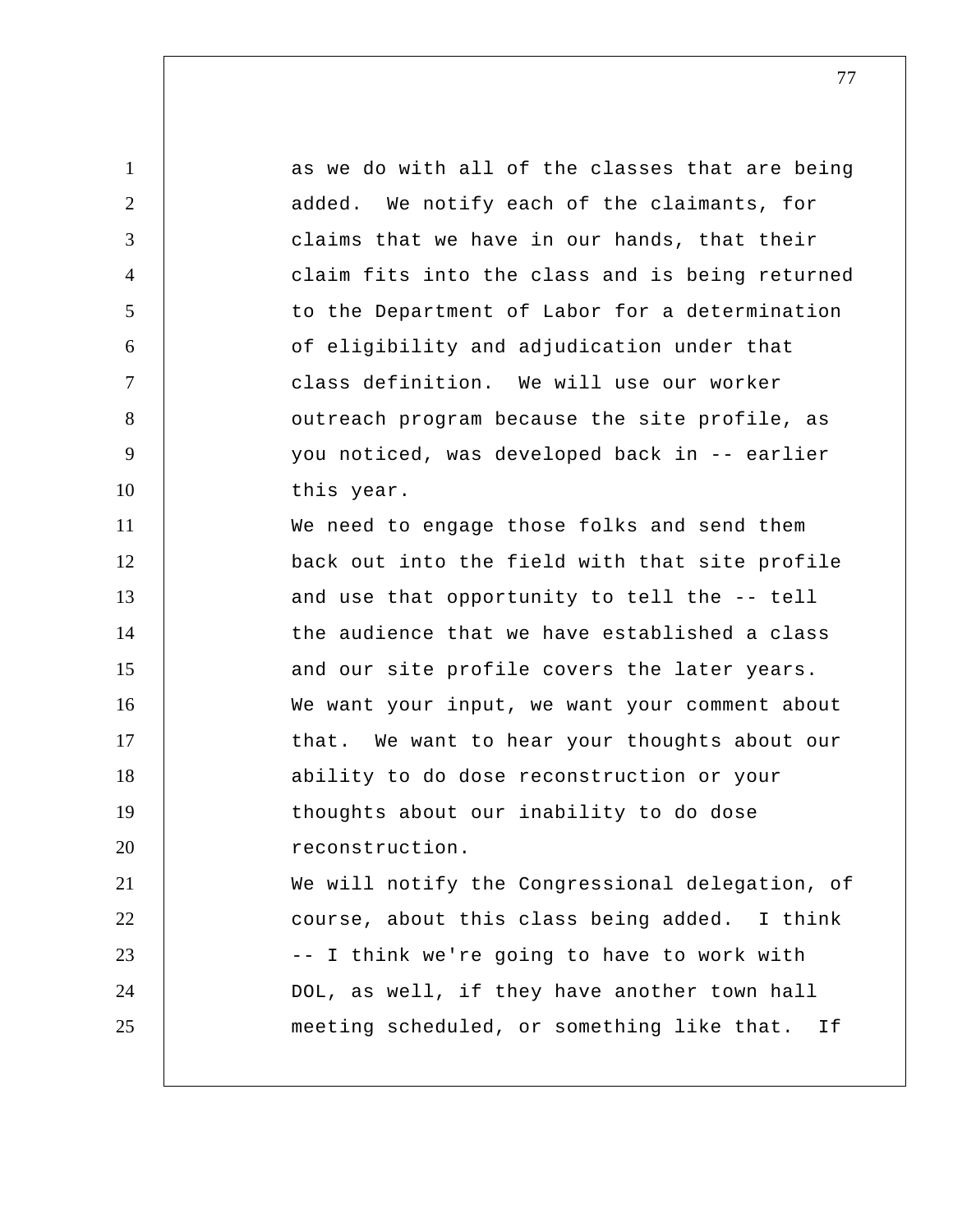1 2 3 4 5 6 7 8 9 10 11 12 13 14 15 16 17 18 19 20 21 22 23 24 25 there's not, then we may need a town hall meeting, as well, to go up into that part of the country and -- and let people know that this class exists now and what we're doing in that regard.  **DR. MELIUS:** Okay, good.  **DR. WADE:** If I could have one final comment. I know this Board is painfully aware of the criticism that's been brought to the program of people waiting for years for their dose reconstructions to be completed. I think this is a very positive development, the mechanism that is now available to try and deal with this issue. So I applaud the NIOSH program bringing this forward and I think it was worth the Board spending some time talking about it and developing a little bit of an understanding and appreciation. But I think this is a very positive development, and thank you.  **DR. ZIEMER:** We're now scheduled for a break, so we'll recess till 10:30. Thank you very much. (Whereupon, a recess was taken from 10:00 a.m. to 10:30 a.m.)  **DR. ZIEMER:** We're ready to call the session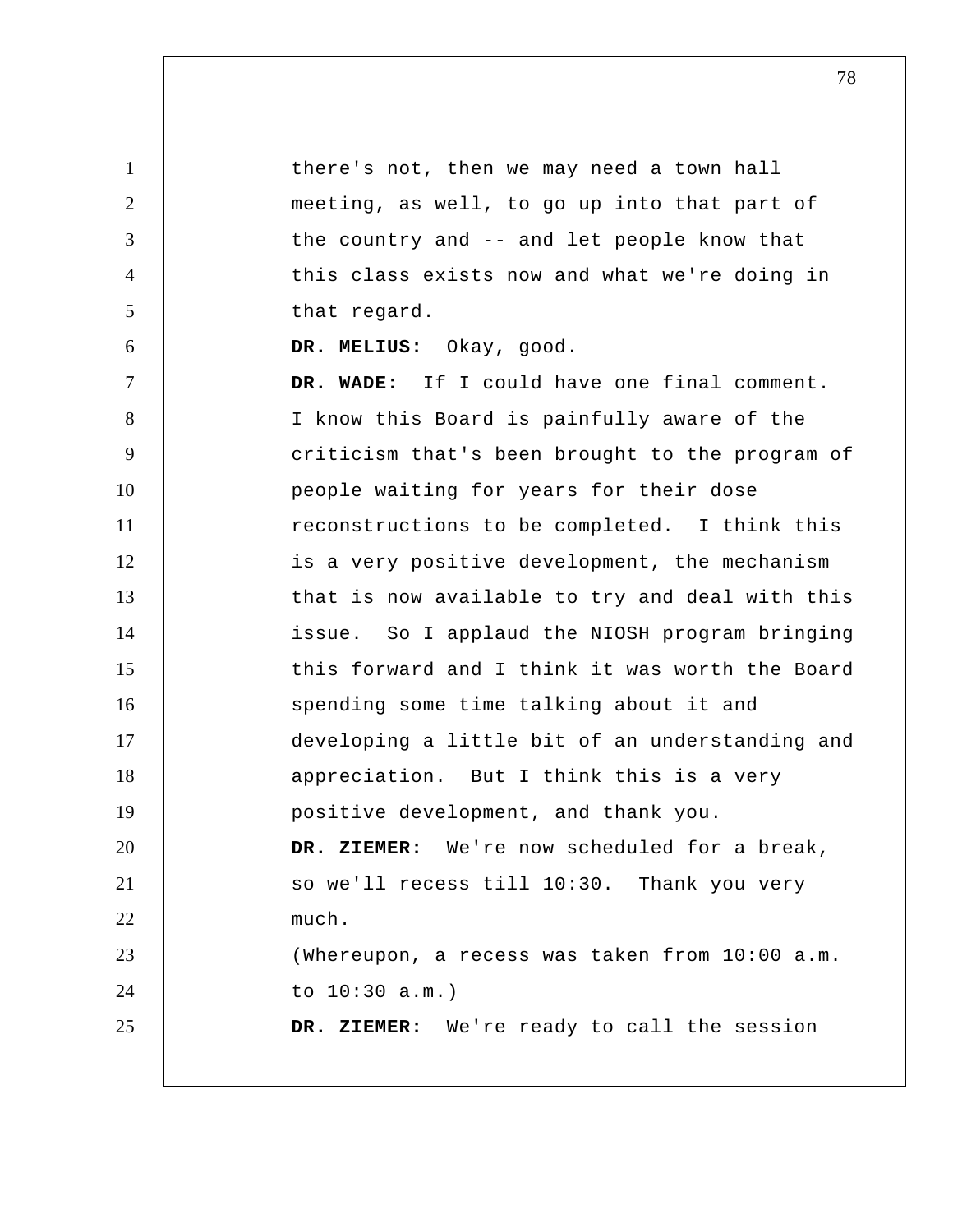back to order, if you'd please take your seats.  **MR. ELLIOTT:** Dr. Ziemer, if I -- if I might interrupt right now, there was a blue folder left on a chair here. It's got a BEIR VII report in the front. I just wanted to know hadn't claimed it for -- okay. Now I'm going to ask -- Jim, will you get this lady behind you a copy of this? Thank you. Sorry for interrupting.

## 10 **PUBLIC COMMENT**

1

2

3

4

5

6

7

8

9

11 12 13 14 15 16 17 18 19 20 21 22 23 24 25  **DR. ZIEMER:** Okay. Thank you. You may have noticed that we actually didn't schedule on today's schedule a public comment session. However, we have an individual who -- who drove up from North Carolina for today's meeting, anticipating participating in the public comment session. So we do want to accommodate that, and so without objection, I'd like to have a brief public comment time and allow Sherry Floyd from North Carolina to address the Board. And Sherry, if you would approach the mike, we'd be pleased to hear from you at this time. **MS. FLOYD:** Hello, Board. My name is Sherry Floyd. I'm from Murphy, North Carolina, and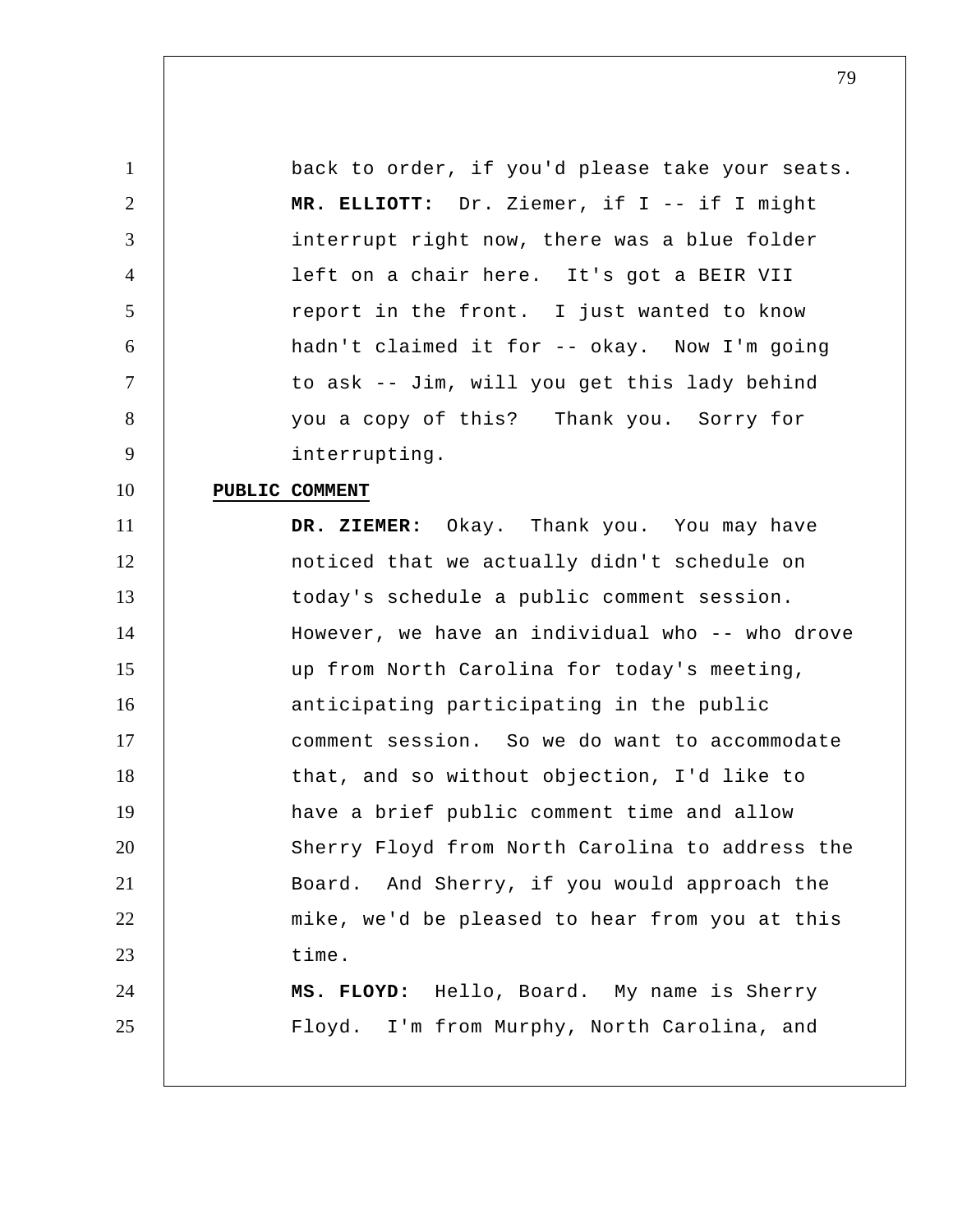1 2 3 4 5 6 7 8 9 10 11 12 13 14 15 16 17 18 19 20 21 22 23 24 25 this is my daddy, Clyde Floyd. He worked at Savannah River Plant for 35 years. He died of melanoma in May of 2001. And my situation's unique in that he was no longer married to the woman he lived with for 25 years while working there. He married a woman the last two years of his life. This woman took all the money that he had left for me in a trust fund. And I filed a claim as a dependent under my father. My claim was denied and (unintelligible). The unique part of my situation is I was never sent a letter with a final decision. It went to an old address. I missed out on all the appeals processes. And if it wasn't for Terry Berry, I wouldn't have gotten a hearing that's coming up next month. But I did want to thank y'all for approving his claim and trying to help the families. I know you have good intentions. But you need to know this is not the '50's. The men are not still married to the women for 20 or 30 years. There's several wives probably in between. And one woman has ripped my heart out. But losing my daddy was the worst, but I did want to let y'all know. Thank you for letting me speak.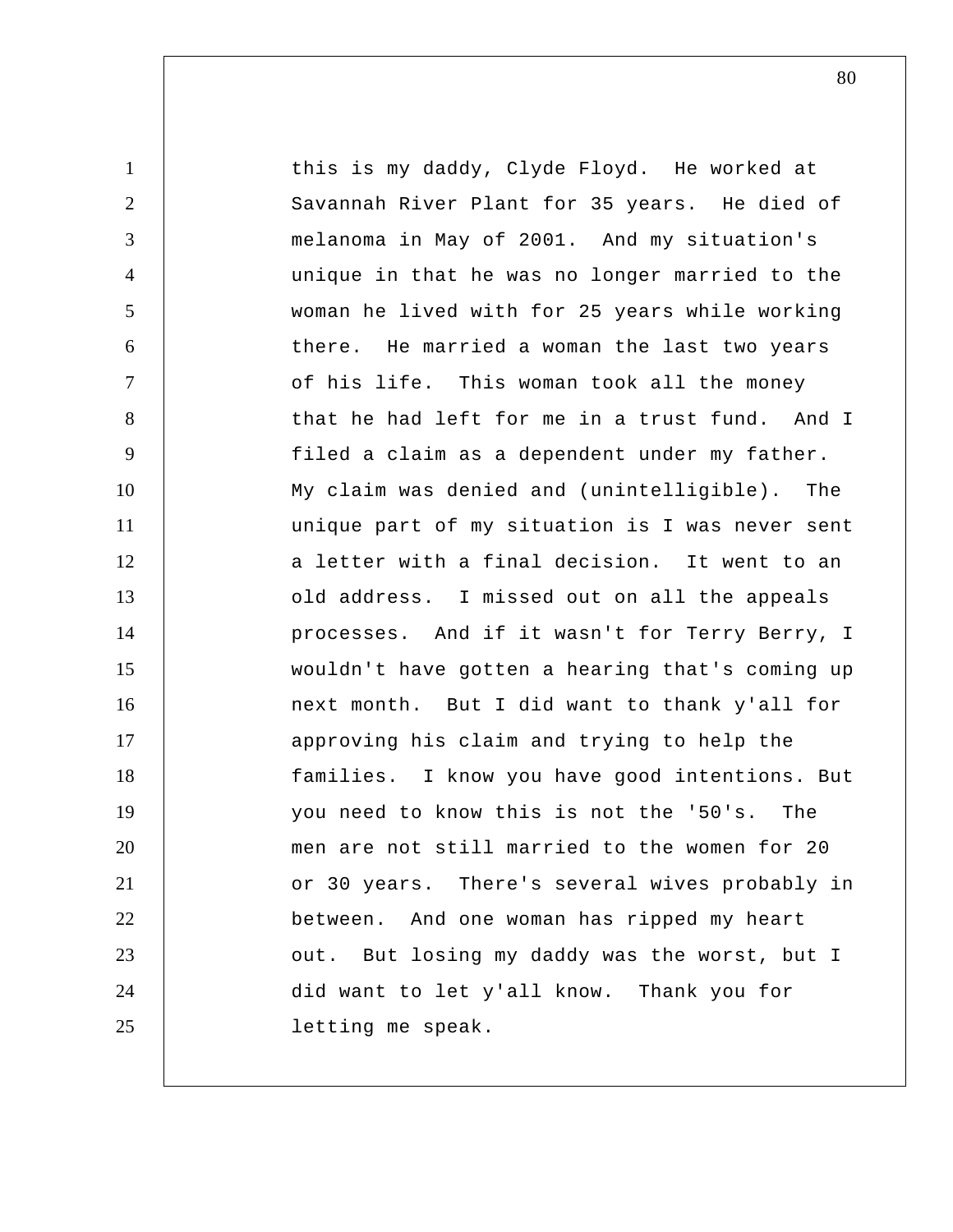| $\mathbf{1}$   | DR. ZIEMER: Okay. Thank you very much for       |
|----------------|-------------------------------------------------|
| $\overline{2}$ | sharing that with the Board.                    |
| 3              | While we're in an official public comment       |
| $\overline{4}$ | period, I do want to, if there are others who   |
| 5              | came today anticipating that opportunity, we do |
| 6              | want to open that opportunity as well to any    |
| $\overline{7}$ | others who -- of the public who have comments   |
| 8              | for the Board today. Are there any others?      |
| 9              | (No responses)                                  |
| 10             | <b>GIBSON COMMENT</b>                           |
| 11             | If not, we will return to our agenda. Before    |
| 12             | we actually go into the scientific issues --    |
| 13             | and Jim is already -- Jim Neton is on his way   |
| 14             | to the podium, but one of the Board members has |
| 15             | requested the opportunity to make a comment     |
| 16             | before we begin this session. That's Mike       |
| 17             | Gibson. Mike, if you'll take the floor at this  |
| 18             | point and share with us the item you have.      |
| 19             | MR. GIBSON:<br>Yeah. Yesterday I -- during the  |
| 20             | program process -- status report I brought up   |
| 21             | the fact that I had heard that sometimes        |
| 22             | claimants and sometimes their survivors are     |
| 23             | asked to provide documentation and medical      |
| 24             | information about their claim. And I was able   |
| 25             | to get a copy of that letter last night, and I  |
|                |                                                 |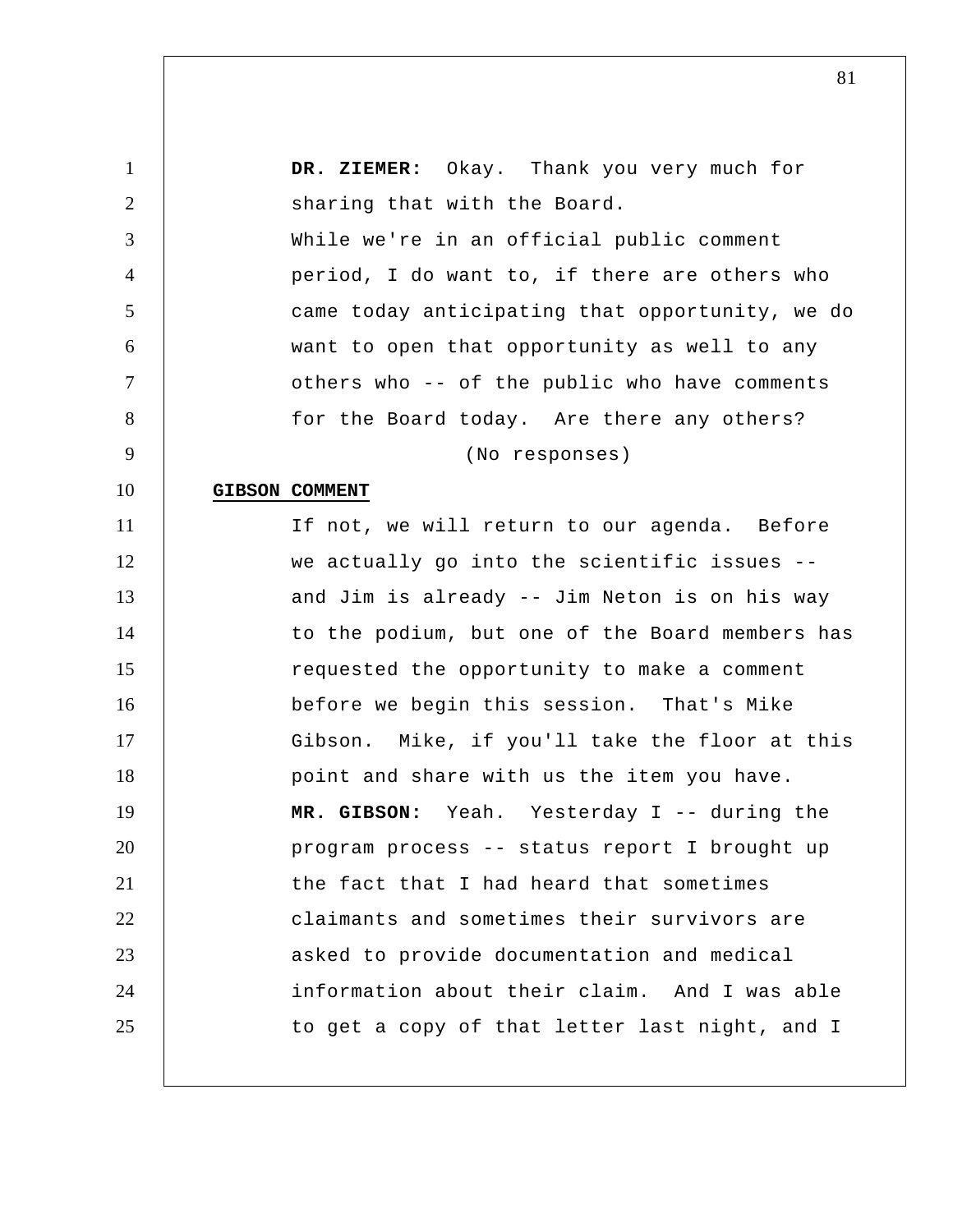1 2 3 4 5 6 7 8 9 10 11 12 13 14 15 16 17 18 19 20 21 22 23 24 25 just want to read some generic narrative out of the letter that I think will demonstrate why people are getting frustrated. And then after I read that, if counsel wants to make sure it's been redacted properly, we can make copies of it. But it is a letter from the Department of Labor and it says (Reading) This letter is to inform you that your husband's (blank) claimed under the Energy Employees Occupational Illness Compensation Program Act, Part B, has been forwarded to NIOSH. While we await the completion of your dose reconstruction, we will continue to develop your claim under E. It says (Reading) We have asked the Department of Energy to confirm the types of toxic substances that (blank) may have been exposed to at the facility. We ask that you provide additional evidence so we can make a decision on your claim. Then it says (Reading) Please list by name the toxic substances you believe caused or contributed to the claimed conditions. Please describe the nature, extent, frequency of harmful work exposures. You may also submit evidence to establish hazardous employment at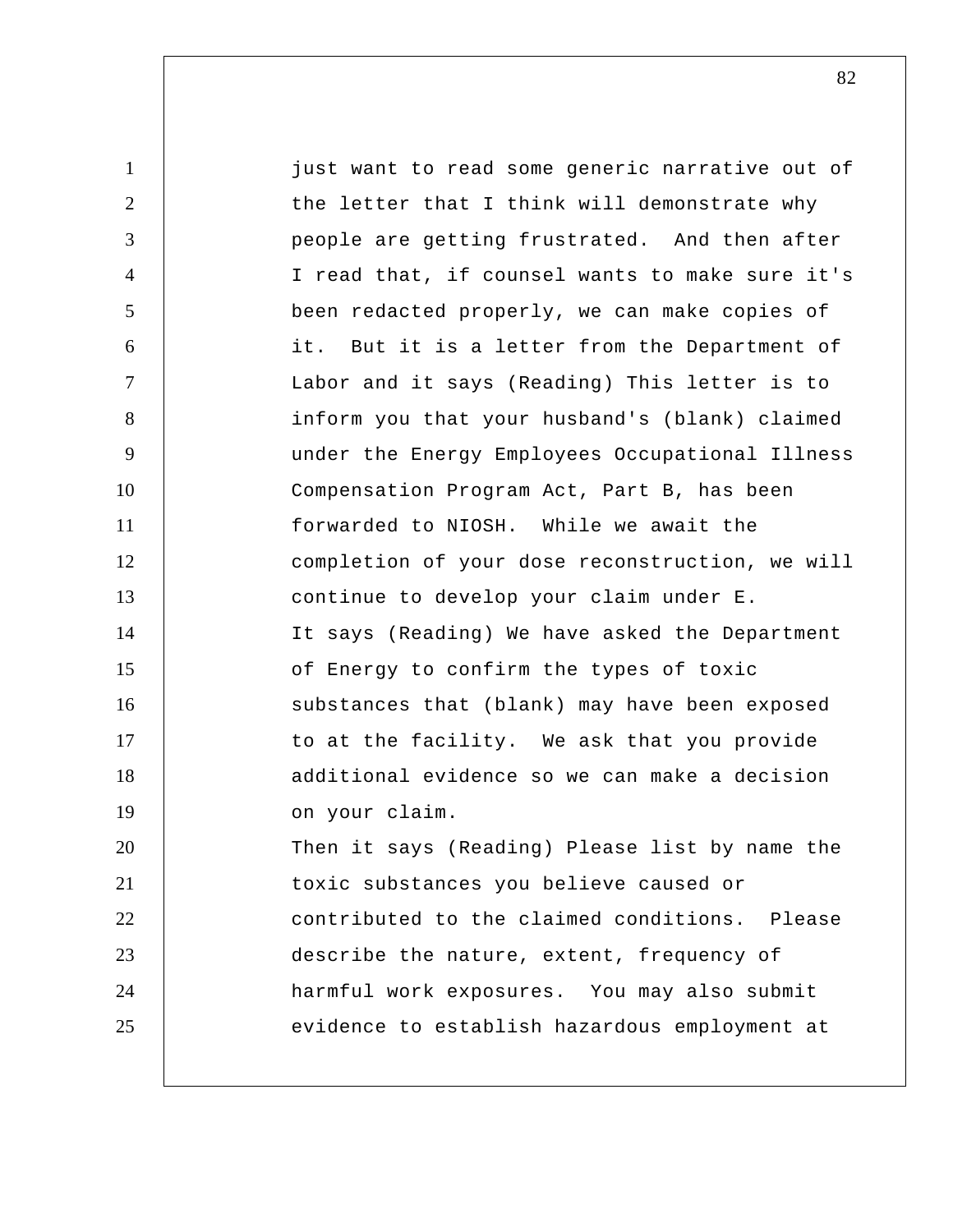1 2 3 4 5 6 7 8 9 10 11 12 13 14 15 16 17 18 19 20 21 22 23 24 25 the exposures -- at the (blank) site. Please specify the exact nature of the claimed conditions, when the condition first was onset. Please submit a detailed report from (blank's) treating physician. The doctor should give an opinion with medical justification on the connection, if any, between the toxic employment exposures to the claimed conditions. The narrative medical report should contain a complex history, social, family, work, medical, exam findings, test results, diagnosis, date of diagnosis, course of treatment and a wellrationalized opinion as to whether, how and why the employment exposures caused or contributed to the claimed condition. The physician should discuss the nature and extent of causal relationship; i.e., direct causation, permanent or temporary aggravation between the claimed condition and the harmful work exposure you reported. Now I -- my question to the Department of Labor, I guess, is how -- well, you know, there's -- and then the last page, (Reading) When we need the information. Please provide the requested information within 30 days from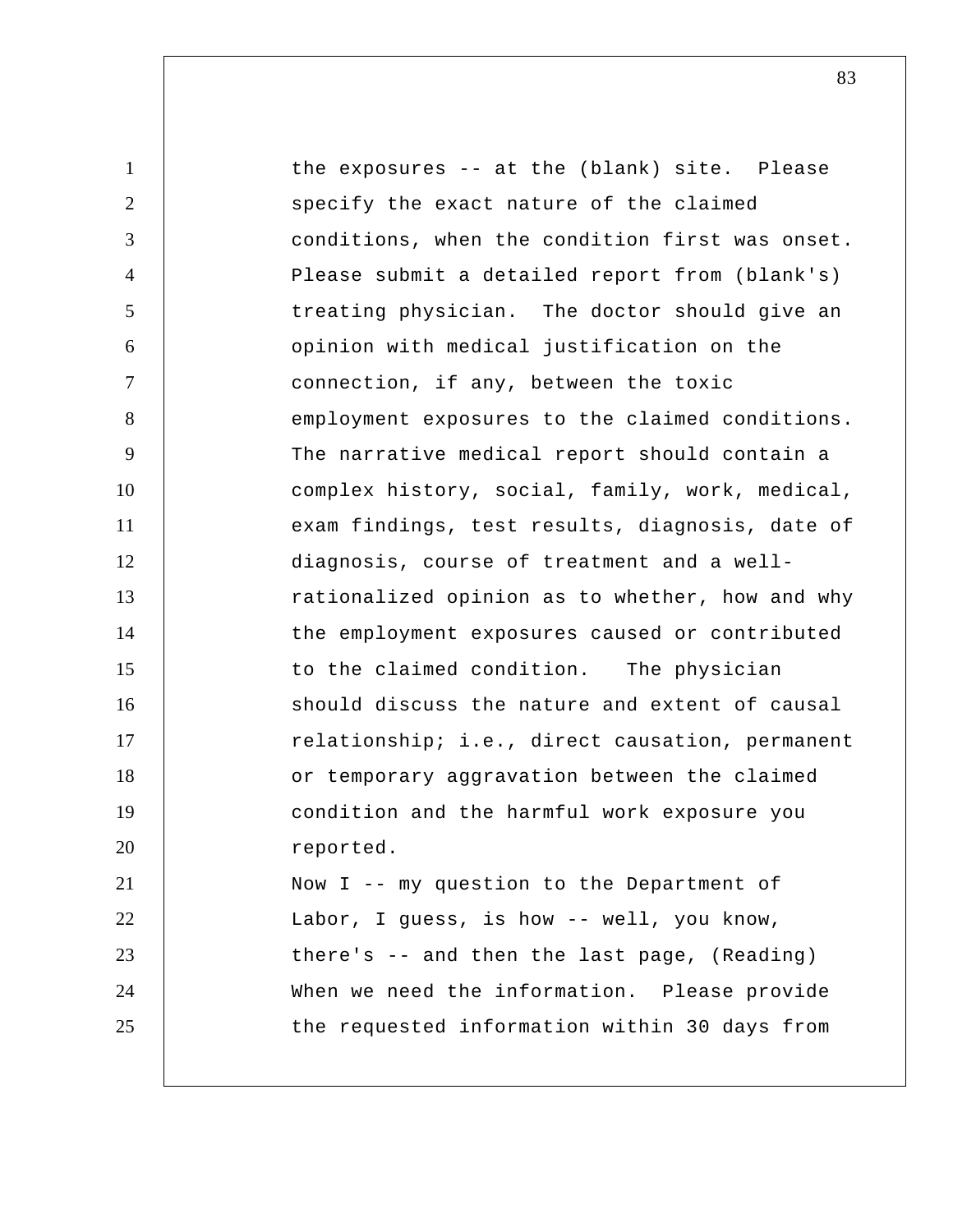1 2 3 4 5 6 7 8 9 10 11 12 13 14 15 16 17 18 19 20 21 22 23 24 25 the date of this letter. As the claimant, it is your responsibility to submit the evidence needed to establish a claim under EEOICPA. I just personally feel that that is just unreasonable to -- to expect that of a survivor when, just as the lady spoke before, the survivor -- the surviving spouse may not even been the -- the spouse that the person was married to when they were employed there. And number two, as most of you know, with a Q clearance you shouldn't discuss what you've been working with. So how is this claimantfriendly? I think this shows why people get frustrated and -- and give up on their complaints. And I think this could really be reworked to be a lot more friendly to the claimants and/or survivors, and so if the Department of Labor would like to comment on --  **DR. ZIEMER:** Is this a standard Part E letter? I -- Jeff, do you know if that's a standard letter that goes out under Part E?  **MR. KOTSCH:** Jeff Kotsch, Department of Labor. I have to admit that I'm not that intimately involved with Part E as I am with Part B as a health physicist. But I assume that this is a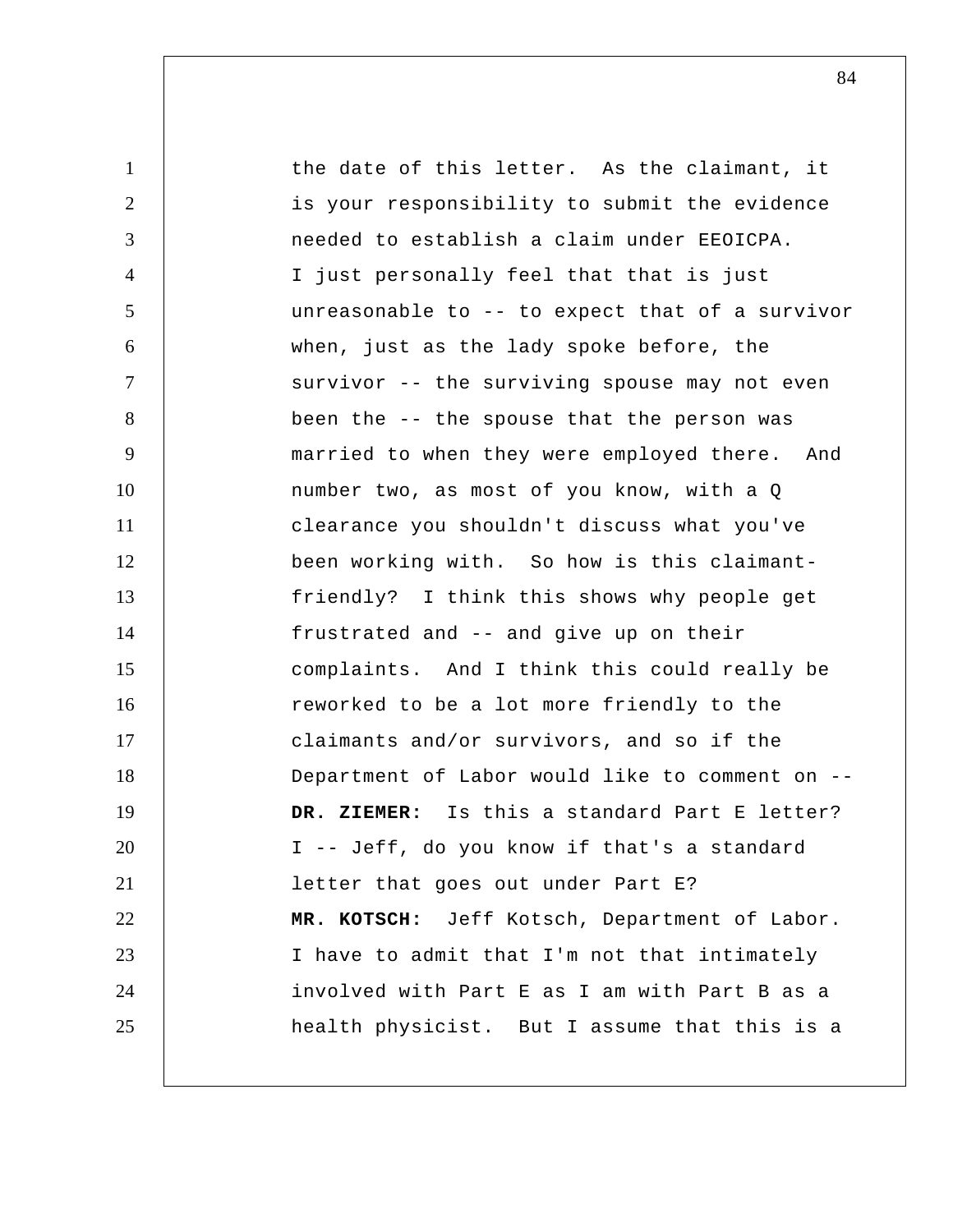1 2 3 4 5 6 7 8 9 10 11 12 13 14 15 16 17 18 19 20 21 22 23 24 25 standard letter. I'll take it back to my management that the -- I know that sometimes our wording of letters -- it seems like we - you know, much beyond the scope of what people can provide, so I'll have to check with them and, you know, (unintelligible) --  **DR. ZIEMER:** Yeah. In this case the issue of burden of -- who -- who does the burden rest on. Certainly in our part of the program we expect -- we don't expect the -- the claimant to come up with all that information. It appears here that the burden is placed on - clearly on the claimant to --  **MR. KOTSCH:** Well, even in Part B the burden for medical and employment is -- it at least starts initially with the claimant and then, you know, we provide or we attempt to provide assistance through the Resource Centers and through other mechanisms, the centers to protect workers rights and things like that.  **DR. ZIEMER:** Right, but certainly this listing of all the compounds and related things seems to go a bit beyond that --  **MR. KOTSCH:** That may be -- that may not quite be reasonable for a survivor. Hopefully an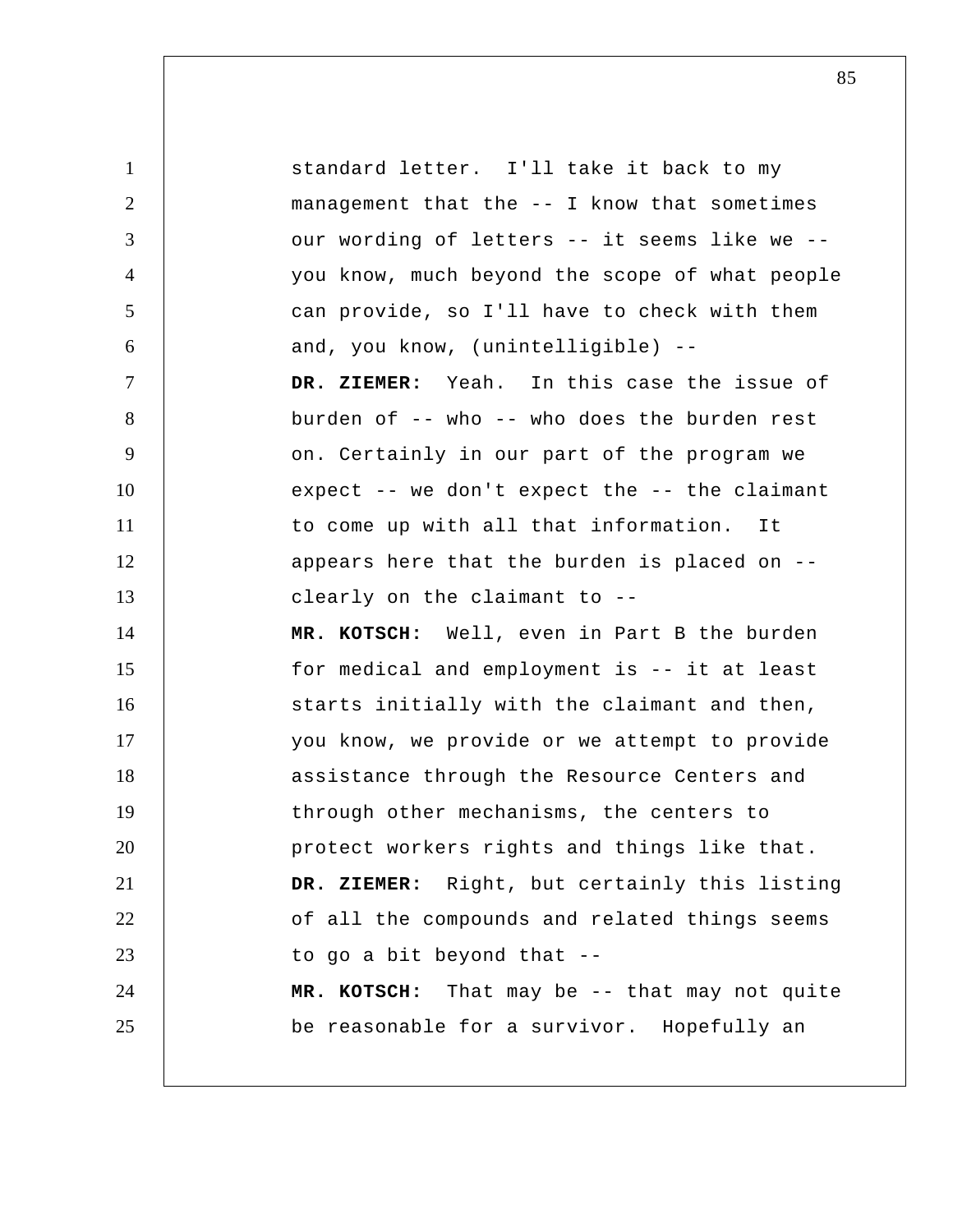1 2 3 4 5 6 7 8 9 10 11 12 13 14 15 16 17 18 19 20 21 22 23 24 25 employee would have some recollection of what things he might have been exposed to. Plus we have a general feel for -- at the DOE 'cause this -- Part E is just DOE sites. We have a general feel for what toxic materials are at the sites.  **MR. GIBSON:** This -- this letter was to a survivor.  **MR. KOTSCH:** Yes, I mean it's probably -- it may not quite be appropriate for the survivor as persons, you know -- perhaps an employee who's still alive.  **DR. ZIEMER:** I don't know the extent to which this is directly in our purview, but certainly there is, insofar as there's a relationship between these programs, and we certainly end up getting coupled with the Part E activities frequently, it would seem that perhaps -- if - if it's the sentiment of this Board, that it would be appropriate to ask that that be addressed in some way --  **MR. KOTSCH:** I will take the comment back.  **DR. ZIEMER:** -- and perhaps you could report back to us --  **MR. KOTSCH:** Okay.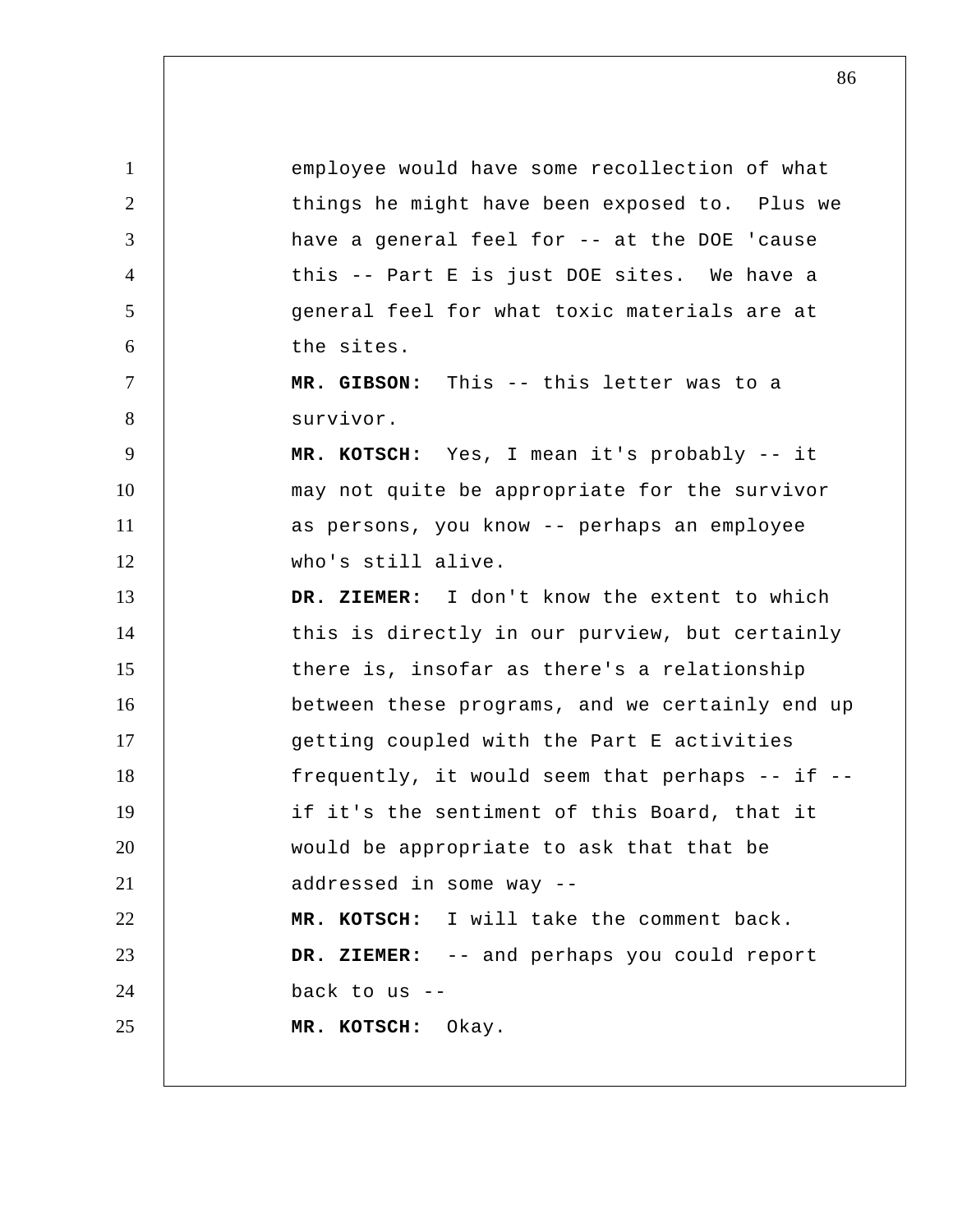| $\mathbf{1}$   | DR. ZIEMER: -- the nature of how this is        |
|----------------|-------------------------------------------------|
| $\overline{2}$ | handled, what the -- what the real burden is on |
| 3              | the survivor to come up with information which, |
| $\overline{4}$ | as Mike indicated, is often classified at the   |
| 5              | front end, anyway.                              |
| 6              | MR. KOTSCH: Right.                              |
| $\tau$         | DR. ZIEMER: You know, I don't know if other     |
| 8              | Board members have comments on this issue or -- |
| 9              | DR. MELIUS: Yeah, I --                          |
| 10             | DR. ZIEMER: -- suggestions, and -- yes, Jim.    |
| 11             | DR. MELIUS: Can I -- can I -- well, one is I    |
| 12             | think it's important to realize that the        |
| 13             | Subtitle E program is a very traditional        |
| 14             | workers compensation program, and so it's sort  |
| 15             | of modeled on what's expected of someone in a - |
| 16             | - filing any other sort of workers compensation |
| 17             | claim, and occupational disease claims have     |
| 18             | always been difficult to assemble the           |
| 19             | information for and so forth, for a variety of  |
| 20             | reasons. The Department of Labor is -- has --   |
| 21             | my understanding, it has taken some steps to    |
| 22             | try to develop some of the background           |
| 23             | documentation that will facilitate the handling |
| 24             | of claims and so forth and doing that. And I    |
| 25             | participated in a workshop -- can't remember if |
|                |                                                 |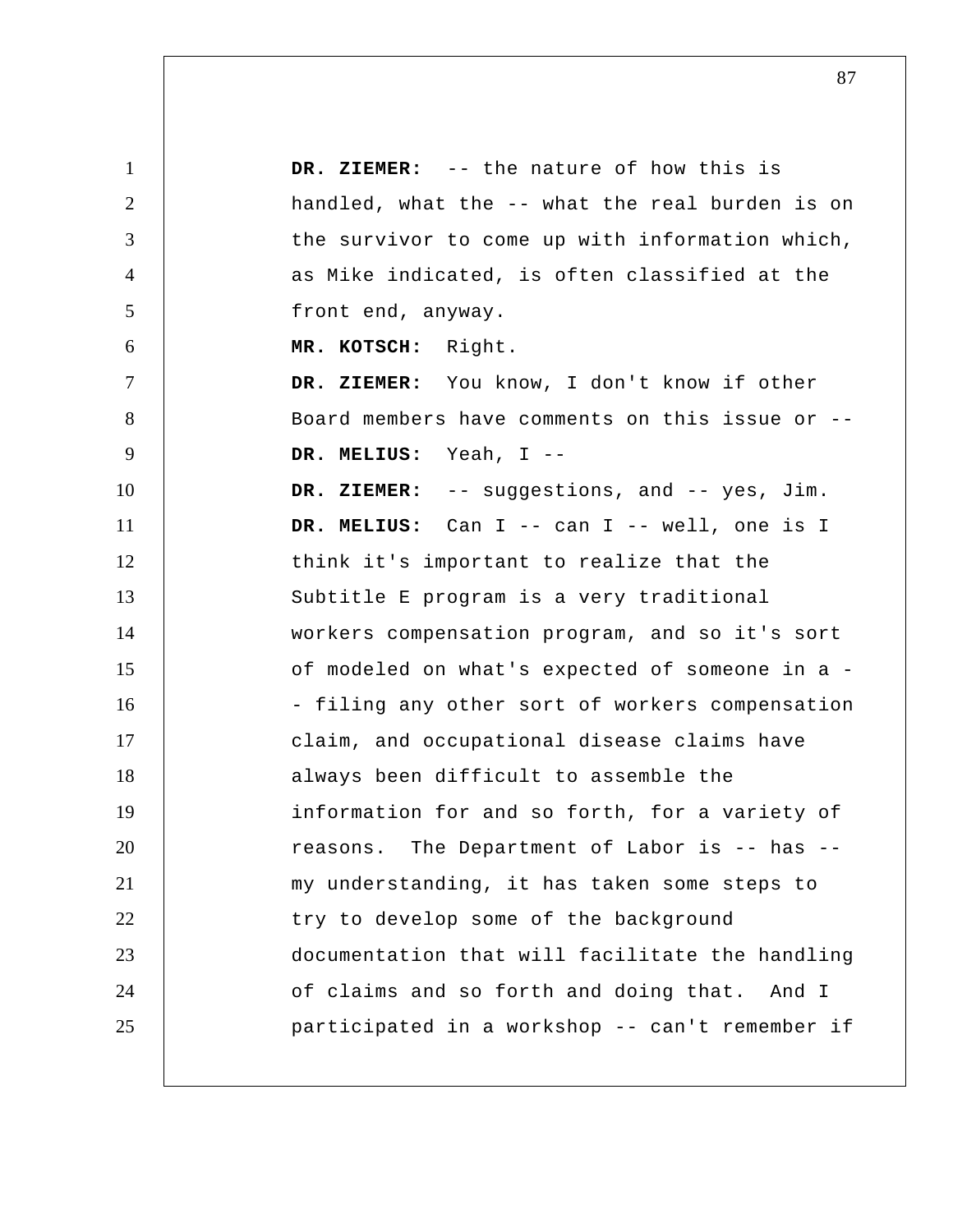| $\mathbf{1}$ | you -- were you there, Mark, or -- now I can't  |
|--------------|-------------------------------------------------|
| 2            | remember -- with the Department of Energy, and  |
| 3            | I think Jim Neton -- you were part of that,     |
| 4            | also -- to try to develop sort of site profile  |
| 5            | kinds of information and so forth that would -- |
| 6            | would facilitate this and -- and so forth. So   |
| $\tau$       | I think recognize the problem.                  |
| 8            | On the other hand, it's also the -- what's      |
| 9            | requested in the letter also goes back to       |
| 10           | what's in their interim final regulations, and  |
| 11           | (unintelligible) organization -- other          |
| 12           | organizations I know have submitted comments on |
| 13           | those interim final regulations, pointing out   |
| 14           | the difficulty of assembling a lot of that      |
| 15           | information and the burden it'll put on both    |
| 16           | survivors, as well as people who -- who worked  |
| 17           | at these facilities to bring together all --    |
| 18           | all -- be able to access and get -- get all     |
| 19           | that information. And so where they -- where    |
| 20           | the Department of Labor goes with this, I --    |
| 21           | you know, where they draw the bounds, we'll     |
| 22           | have to wait and see. But it $--$ it $--$       |
| 23           | certainly the points Mike brings -- brings up   |
| 24           | are -- are very appropriate, and I certainly do |
| 25           | worry for what -- particularly people that      |
|              |                                                 |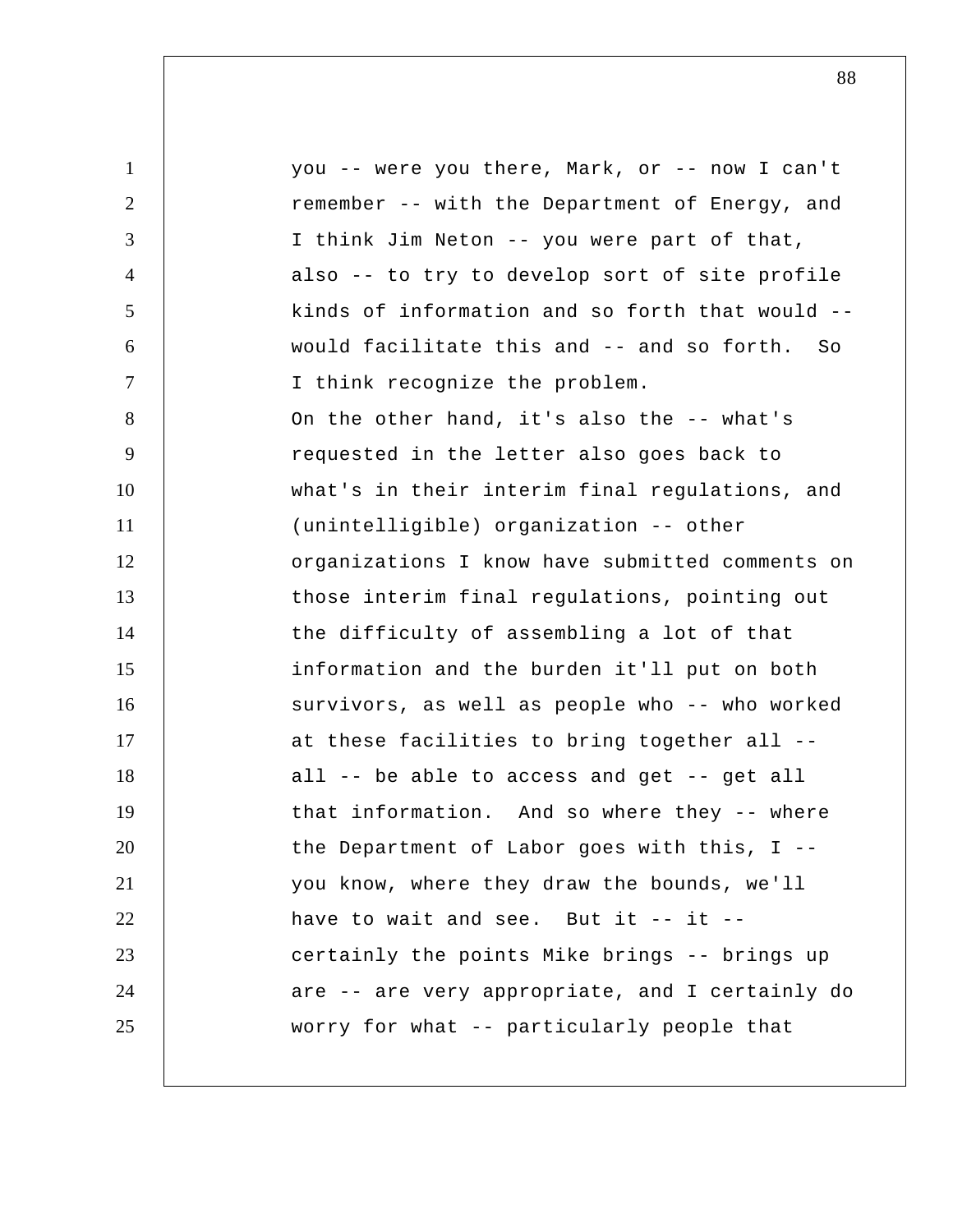1 2 3 4 5 6 7 8 9 10 11 12 13 14 15 16 17 18 19 20 21 22 23 24 25 won't have -- be able to sort of take advantage of what's done under the OCAS part of the program where there are the site profiles and other information 'cause the site profiles don't cover the chemical exposures and so forth. And a lot of this will have to do - and -- and again, what we talked about, you know, how do you determine disability for someone going back -- or an impairment going back 20 years. And so it's a lot of difficulties with this program.  **DR. ZIEMER:** And Roy, you've had some experience with this kind of thing. You have some comments for us?  **DR. DEHART:** When the original Part D was under the Department of Energy, I did serve as a - as a consultant and early on an evaluator of the medical documentation. Jim's absolutely right. This is a worker compensation claim situation, and even in the best of circumstances it is often very, very difficult. We're not dealing, in this case, with a loss of limb or musculoskeletal problems which tend to be common worker compensation issues that are more definitive and defining. We're dealing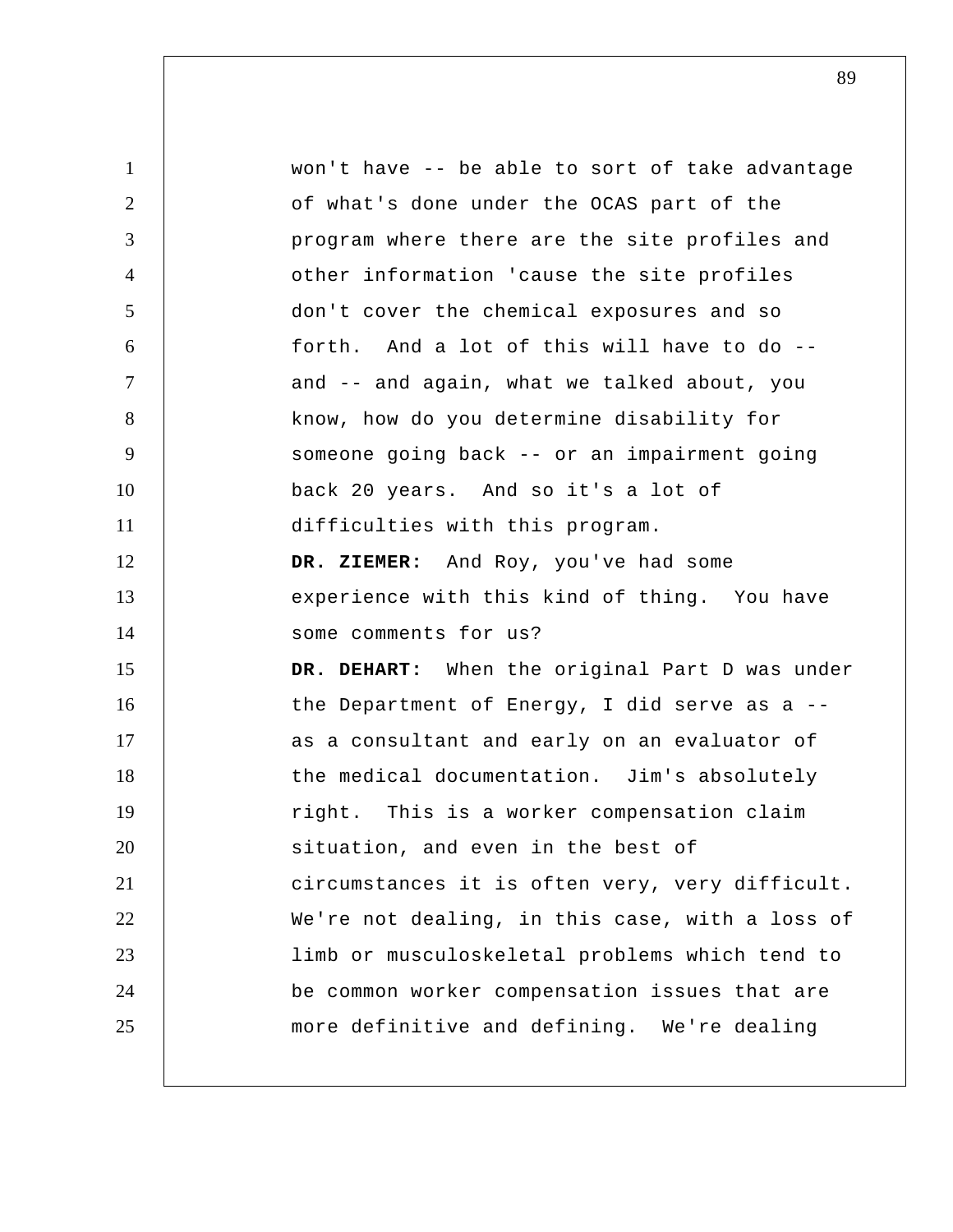1 2 3 4 5 6 7 8 9 10 11 12 13 14 15 16 17 18 19 20 21 22 23 24 25 with heart attack, stroke, metabolic diseases such as diabetes, ulcer diseases, liver diseases. These are the general complaints that they're getting and they're trying to tie that to the kinds of exposures or the work stress that the worker sustained while employed. The more medical records that are available, the easier it is for an evaluator -- or in this case, generally not a physician, a claims manager -- to make a recommendation. I totally agree that it is beyond the capability of many of the people making the claims to be able to provide the information in detail. But I think it needs to be requested, if available. I would also suggest that possibly they would be willing to consider -- and I don't know that they do in Part E -- affidavits in lieu of medical records. That would ease the burden if that were possible, but I don't -- I don't know if that is currently allowed in that -- in that process. I can tell you that I reviewed documents on claims under Part D that would be 600 to 1,000 pages, with all the medical records from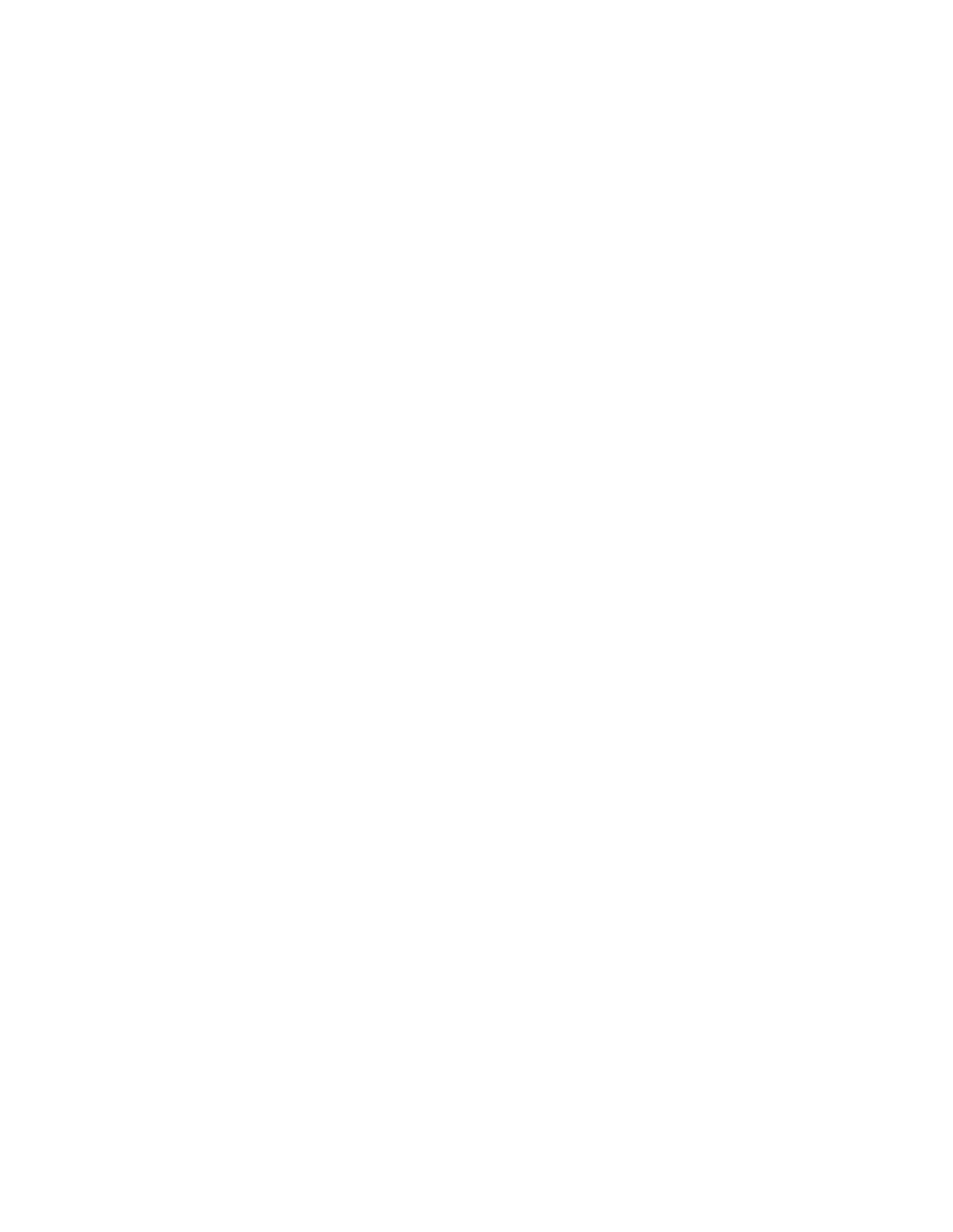| $\mathbf{1}$   | association.                                      |
|----------------|---------------------------------------------------|
| $\overline{2}$ | Next opinion, from Dr. David Ozonoff, who is a    |
| 3              | physician, a professor of environmental health    |
| 4              | at Boston University, states that the argument    |
| 5              | for continued exclusions are weak and lacking     |
| 6              | foundation. And he does support including CLL     |
| $\overline{7}$ | as a radiogenic cancer and against continuing     |
| 8              | to exclude it. Actually he believes the           |
| 9              | practice to be an arbitrary exclusion.            |
| 10             | And finally, the opinion -- or next opinion of    |
| 11             | Dr. David Richardson, who many of you may be      |
| 12             | familiar with. We've used Dr. Richardson in       |
| 13             | the past for other -- other issues, such as the   |
| 14             | lung cancer risk model that we're going to talk   |
| 15             | about in a little bit. Dr. Richardson's           |
| 16             | opinion is the available evidence does not        |
| 17             | provide sufficient grounds for continuing to      |
| 18             | regard CLL as non-radiogenic.                     |
| 19             | And finally, the fifth opinion, is from Dr.       |
| 20             | Lydia Zablotska, who's assistant professor of     |
| 21             | clinical epidemi-- did I go forward?<br>I'm sorry |
| 22             | -- is Dr. Zablotska's opinion. Her opinion is     |
| 23             | that from an epidemiologic perspective it is      |
| 24             | not possible to prove that there is no risk.      |
| 25             | It is only possible to say that we do not have    |
|                |                                                   |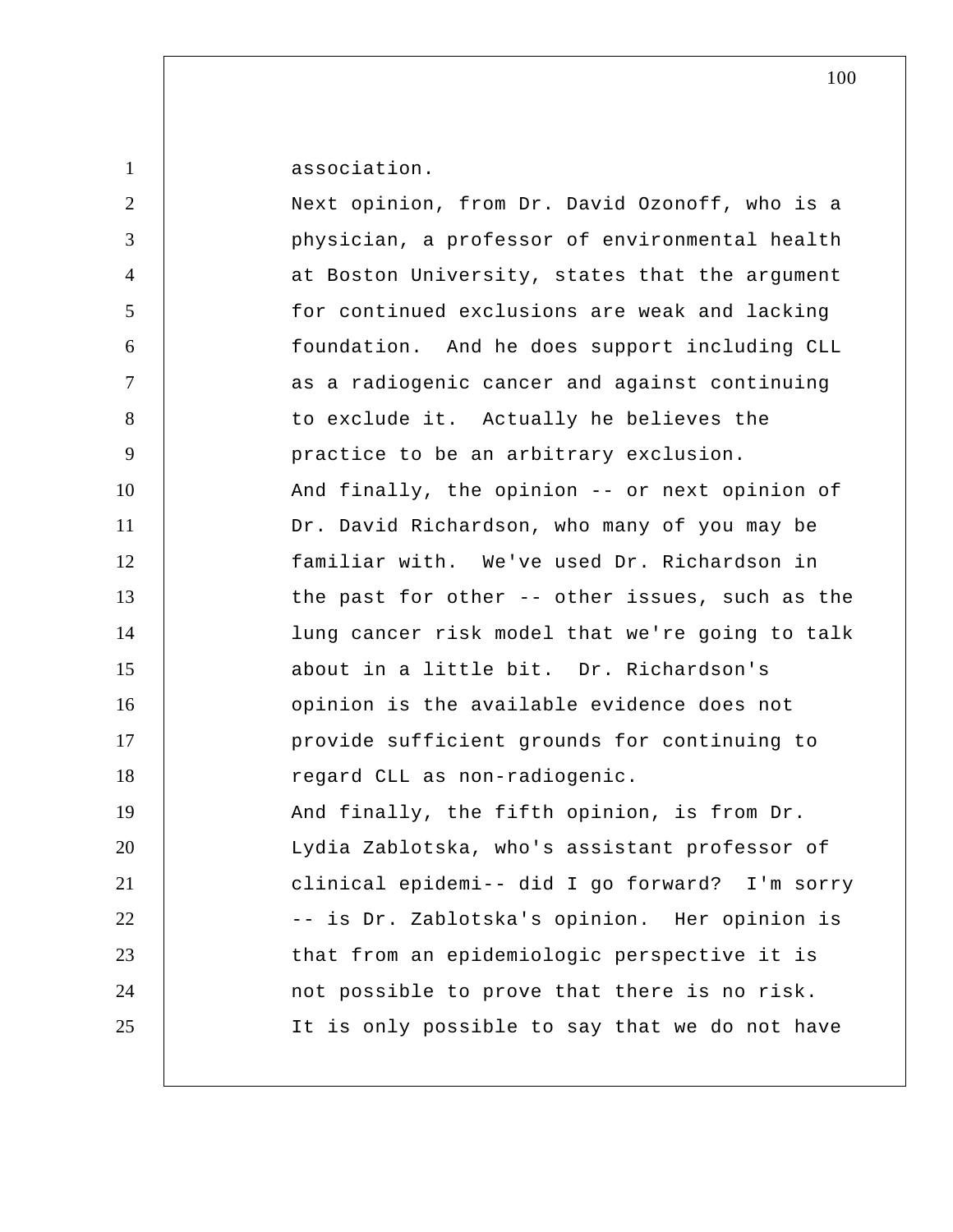| $\mathbf{1}$   | solid scientific evidence.                      |
|----------------|-------------------------------------------------|
| 2              | So that's sort of in the middle of the -- of    |
| 3              | the opinions.                                   |
| $\overline{4}$ | So essentially what we have here is three of    |
| 5              | five outside experts recruited by OCAS argue    |
| 6              | against excluding CLL and one is sort of in the |
| $\overline{7}$ | middle ground.                                  |
| 8              | This is a preliminary report. While we've got   |
| 9              | these expert opinions in-house, we've got the   |
| 10             | HERB ongoing research activities. So right now  |
| 11             | we're still in a pre-decisional status on this. |
| 12             | We have not made a determination, but I would   |
| 13             | say that we are in parallel processing. We're   |
| 14             | not pre-deciding whether it should or should    |
| 15             | not be covered. But one also needs to have a    |
| 16             | risk model to use, so we're in parallel trying  |
| 17             | to develop a risk model, and that would have to |
| 18             | be in place if we were to decide that CLL was a |
| 19             | covered cancer. And we'd be happy to report     |
| 20             | more fully when we've made a decision on this   |
| 21             | issue.                                          |
| 22             | I think at that point I'll open up the question |
| 23             |                                                 |
| 24             | DR. ZIEMER: Okay, so before we go on to         |
| 25             | lymphomas then, discussion on the CLL issue --  |
|                |                                                 |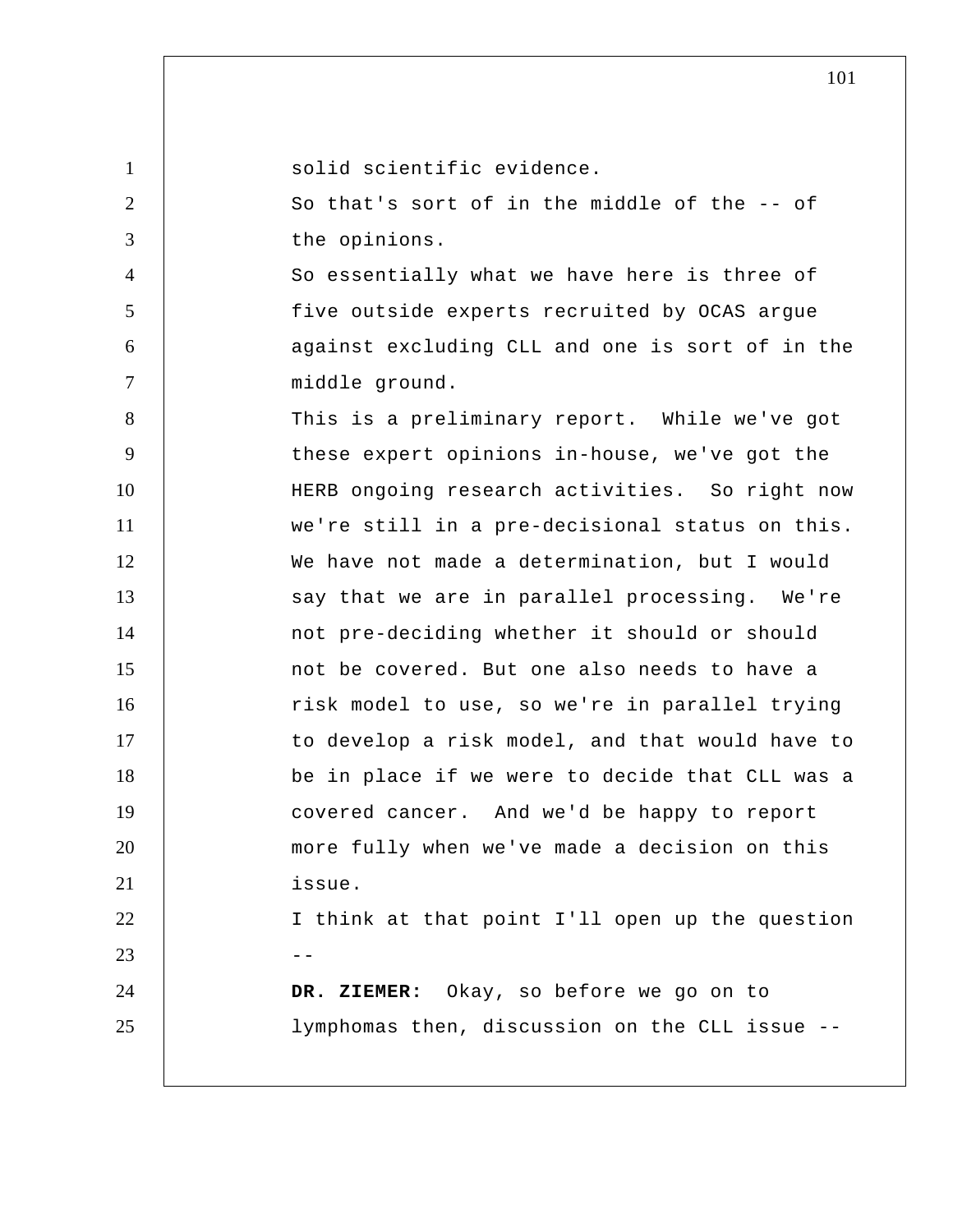1 2 3 4 5 6 7 8 9 10 11 12 13 14 15 16 17 18 19 20 21 22 23 24 25 again indicating it's essentially still open as far as the agency's concerned. Roy DeHart.  **DR. DEHART:** Jim, do you have any idea what the number is of -- of current claimants that would have chronic lymphocytic leukemia? **DR. NETON:** No, those are not forwarded to us by the Department of Labor. They're excluded from -- from coming over to us, so I really don't know. I --  **DR. DEHART:** You don't even see them then. **DR. NETON:** No, we don't -- we did early on. There was a -- they were coming over there erroneously. I mean they were passing us on and we sent some back, but you know, there were -- there were not a large number at that point. But I really couldn't speculate as to what the total number is.  **DR. DEHART:** Is someone maintaining a log of those claimants in case there is a reversal? **DR. NETON:** I'm sure the Department of Labor would know which cases have been denied based on the fact that CLL is an uncovered condition. And if there were a reversal, we would -- we would be able to reconstruct that and notify claimants, I'm sure.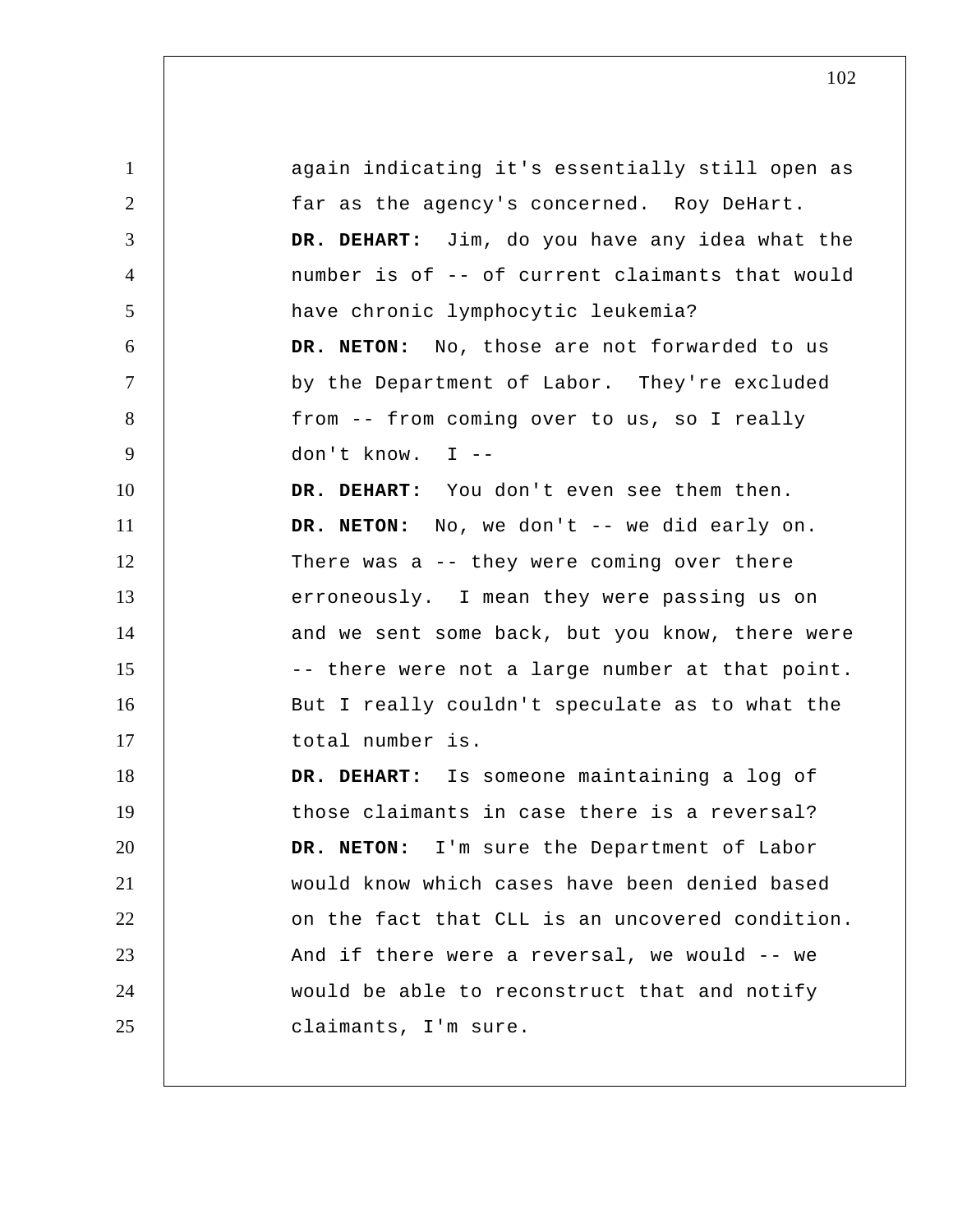1 2 3 4 5 6 7 8 9 10 11 12 13 14 15 16 17 18 19 20 21 22 23 24 25  **DR. MELIUS:** Yeah, I --  **DR. ZIEMER:** Jim.  **DR. MELIUS:** Yeah. This -- this situation's a little bit different than some of the other issues we're considering 'cause CLL's excluded in the law, so it's not like a decision we can make and -- or recommendation that we can make and that it -- IREP gets changed. It would have to -- require a legislative change. However, having said that, I would urge you to -- I think to take the same approach that you did in the lung cancer case. I thought the documentation that you sent us for that was very -- was excellent. It was very useful to - - to have because it sort of laid out the options and what the implications were -- were of those options. I think in this case that whatever decision or -- you know, you make or however you want to frame that, I think it would be useful to have the background saying well, what -- what really would be the implication, what would be involved in adding CLL to the IREP risk model and what does it really mean, because I -- the risk's going to be low. I mean that -- in --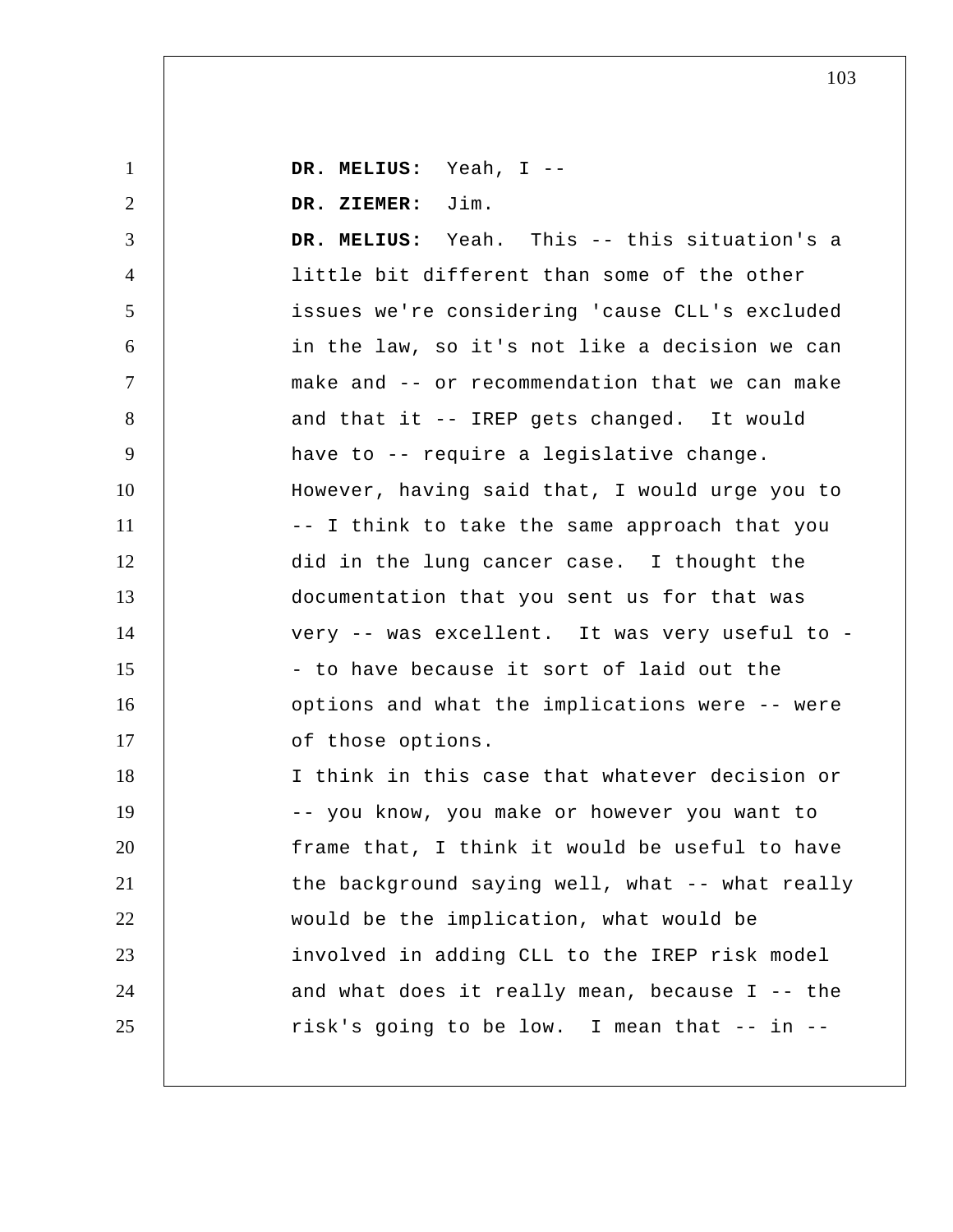| $\mathbf{1}$   | no matter how you, you know, cut it and so, you   |
|----------------|---------------------------------------------------|
| $\overline{2}$ | know, what is the -- really the meaningfulness    |
| 3              | of that -- and it may not even be possible to     |
| $\overline{4}$ | add it, I mean in sort of a scientifically-       |
| 5              | defensible way given what's known. And then --    |
| 6              | but I think laying that out and whether you       |
| $\tau$         | want the Board to endorse that in some way or     |
| 8              | whatever is -- is fine, it's really up to you.    |
| 9              | This is a little different situation, as I        |
| 10             | said.                                             |
| 11             | But secondly, I -- but I also urge you in doing   |
| 12             | -- if you do do that is then also talk about --   |
| 13             | lay out what you are doing to address the issue   |
| 14             | in terms of, you know, research and so forth,     |
| 15             | to the extent that's appropriate, really since    |
| 16             | Congress has already asked you to give some       |
| 17             | prior-- priority to that issue. But I think       |
| 18             | having that kind of document available would      |
| 19             | really be helpful 'cause claimants with CLL are   |
| 20             | going to continue to, you know, be concerned      |
| 21             | and -- and I think we really do need something    |
| 22             | that's $-$ lays out what $-$ what is $-$ how much |
| 23             | -- what would it really mean, what effect would   |
| 24             | it have even if you, you know, decide to          |
| 25             | include it in the IREP model, or is it even       |
|                |                                                   |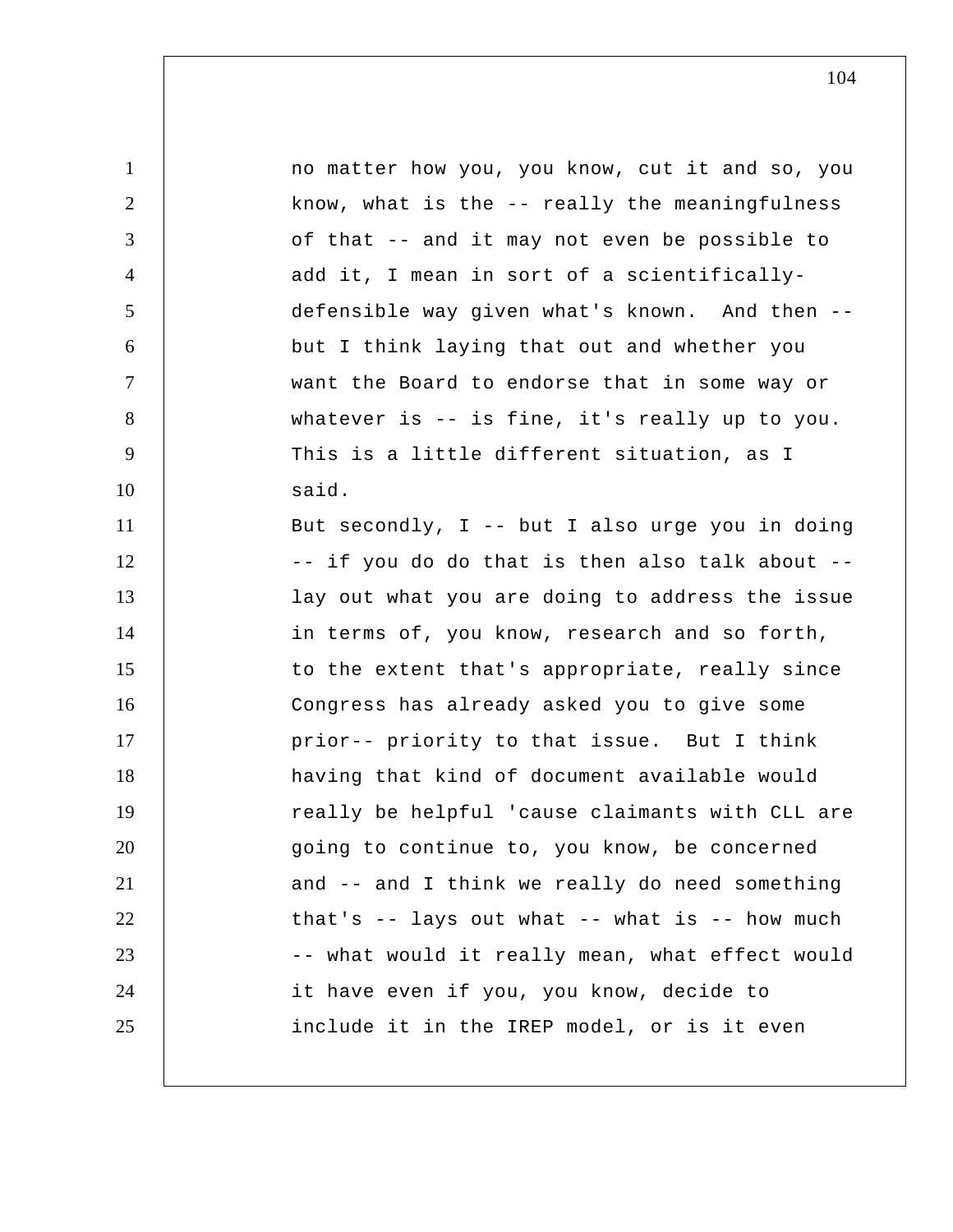1 2 3 4 5 6 7 8 9 10 11 12 13 14 15 16 17 18 19 20 21 22 23 24 25 possible to do so. And then -- you know, and it's -- you know, first or -- or lastly, you know, is it really justifiable to do so and -- I also think that for the credibility of the program, it's also important because there are strong differences of opinion sort of expressed there and sort of, you know, just an assumption that it's not related and therefore you shouldn't even consider it. Well, I think you can lay out a good sound document, I think it would be helpful. **DR. NETON:** I definitely agree. The reason we're taking such a measured approach here is that this will require rule-making. It wouldn't be a -- it's not a legislative issue. It's in our rule. Liz maybe can speak -- speak to that.  **DR. ZIEMER:** Yeah, Liz, you want to address that? Is this legislative or rule -- **MS. HOMOKI-TITUS:** No, it's not in EEOICPA that CLL is excluded. It's actually in the dose reconstruction rule --  **DR. MELIUS:** The rule -- **MS. HOMOKI-TITUS:** -- so it wouldn't require a change by Congress. It would require a rule-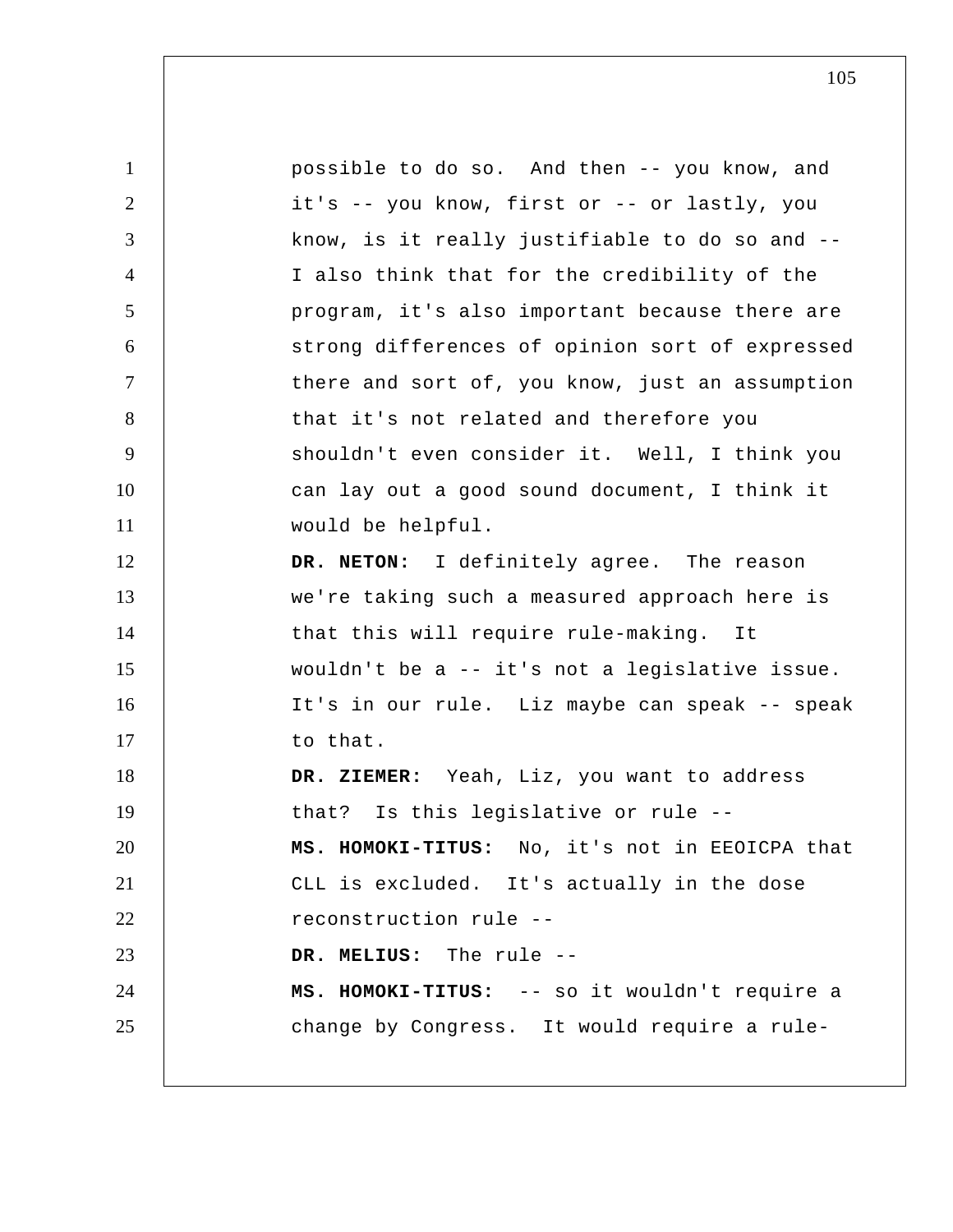making by HHS.

1

2 3 4 5 6 7 8 9 10 11 12 13 14 15 16 17 18 19 20 21 22 23 24 25  **DR. MELIUS:** Oh, okay. **DR. NETON:** And certainly going through rulemaking we'll --  **DR. MELIUS:** Yes. **DR. NETON:** -- this thing will be vetted very thoroughly before we make any changes.  **DR. ZIEMER:** But aside from that issue, if - if you did go to rule-making, basically that allows consideration of it. But I think you kind of put your finger on the issue, that even so, the -- the risk value is going to be very slow -- very low. If it wasn't, you wouldn't have this issue to -- **DR. NETON:** Right.  **DR. ZIEMER:** -- start with. And the fact that in a sense the experts are split on this accentuates the fact that the risk is so low you can't really -- really ascertain whether it is there or not. So how would you go about actually establishing a risk number that could be used, for example, in IREP, if you took care of the a priori exclusion to start with?  **MR. ELLIOTT:** Well, that is the challenge for us right now, but -- and I appreciate the well-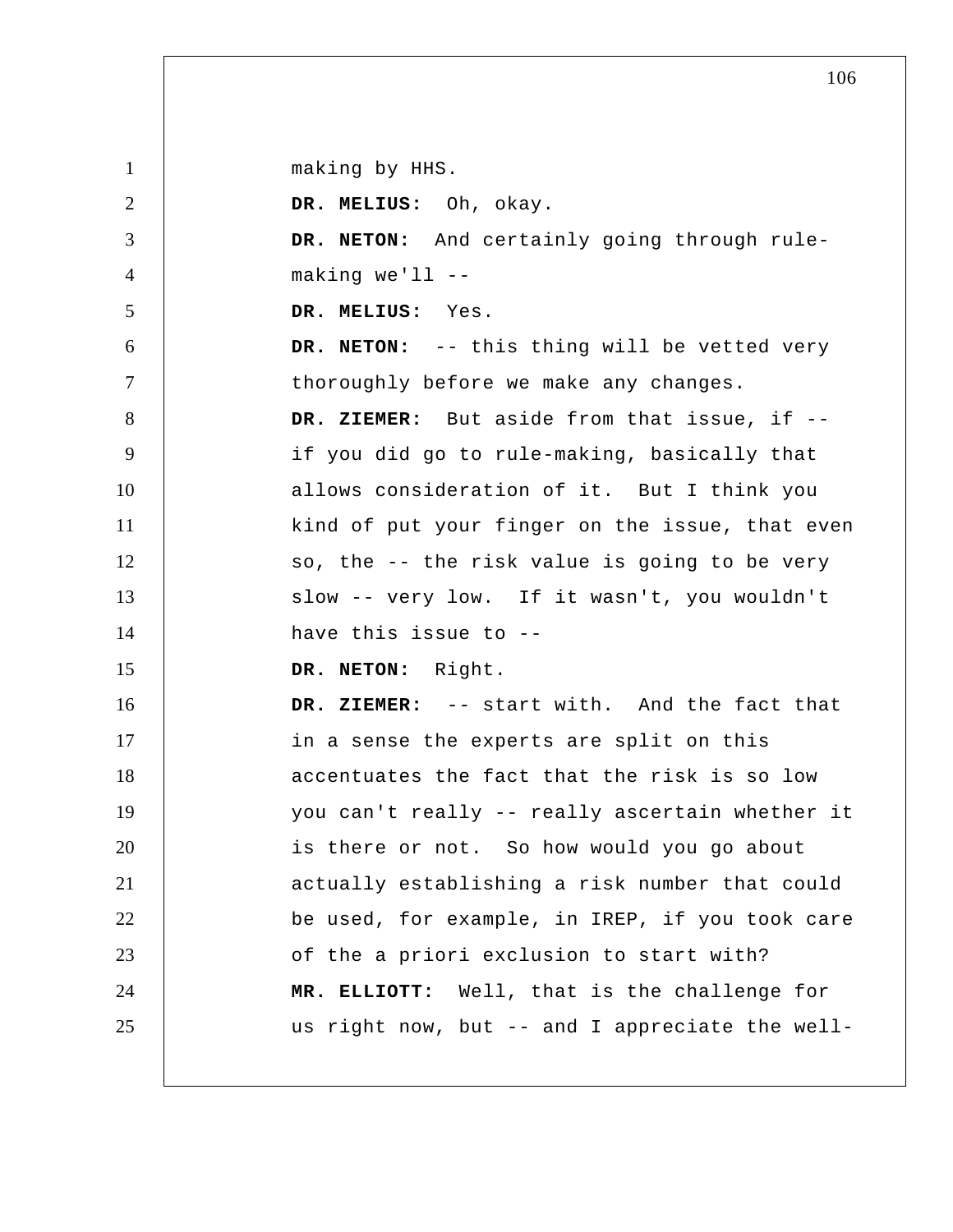1 2 3 4 5 6 7 8 9 10 11 12 13 14 15 16 17 18 19 20 21 22 23 24 25 made points from Dr. Melius on this. But I would add this for your consideration. There are other cancers that we included in our -- in the IREP, like prostate, that's not recognized as a radiogenic cancer. But yet we were able to come up with a risk model, albeit it's - the risk coefficients are very, very low there, so I would just posit that, that -- you know, if we can do that, there must be some way we can come up with some sort of risk model for CLL, and that's the challenge that I've placed before the science team. So that's what we're working on.  **DR. ZIEMER:** So they're -- even as we speak, they're looking at -- are they looking at at this point -- **DR. NETON:** Yes.  **DR. ZIEMER:** -- as to how -- how to construct that risk model and -- **DR. NETON:** Right.  **DR. ZIEMER:** -- are we going to hear about that at this point or -- **DR. NETON:** No.  **DR. ZIEMER:** -- no. There's not -- **DR. NETON:** We're not -- we're not far enough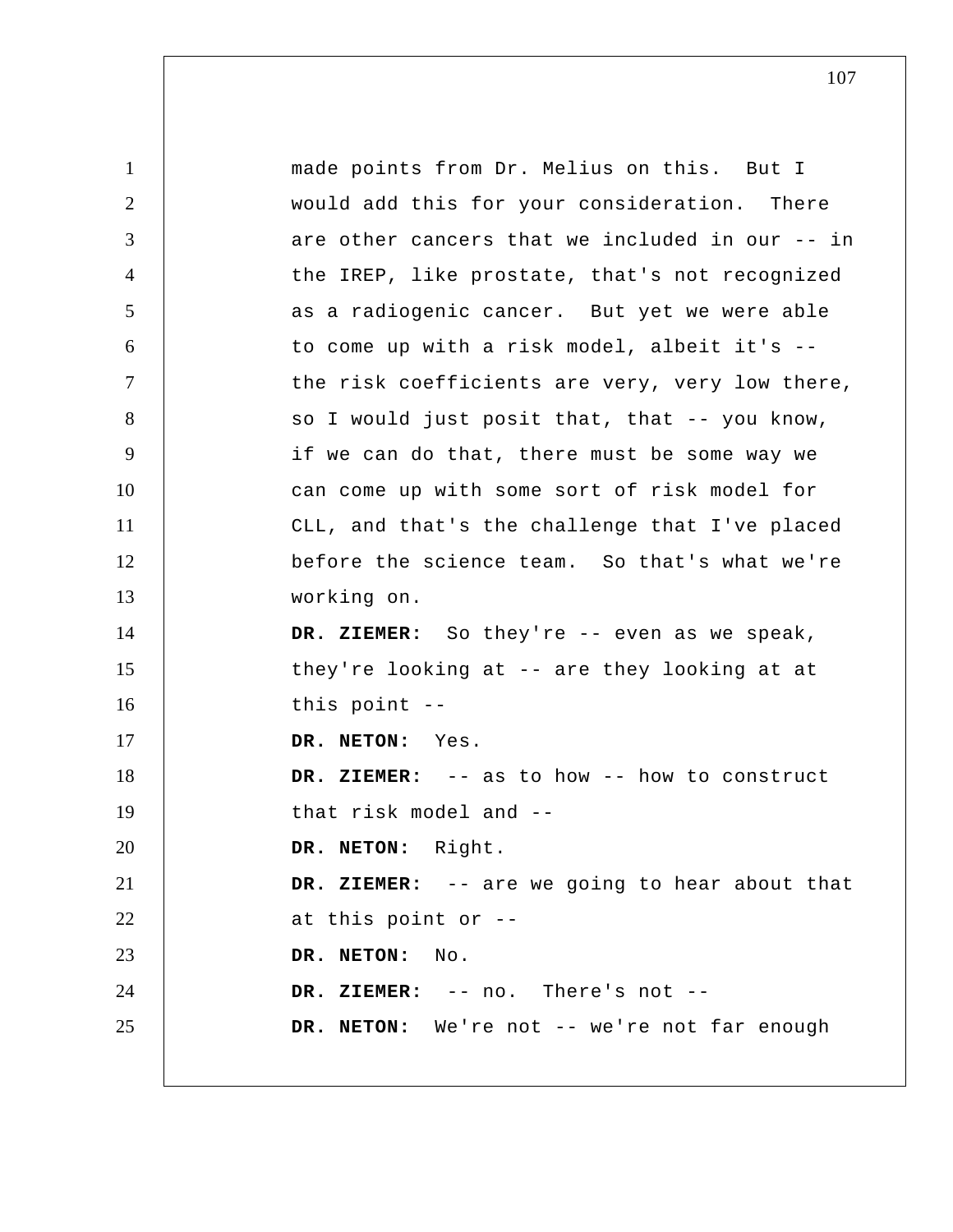down the line on that.

1

2 3 4 5 6 7 8 9 10 11 12 13 14 15 16 17 18 19 20 21 22 23 24 25  **DR. WADE:** Are you willing, Jim, to talk about a time frame when the Board would likely hear as to whether you're successful? I assume if you can't develop a risk model, then the question's moot. But if you can, then the question's open. **DR. NETON:** Right. I'm reluctant to give a time frame at this point. It is very preliminary. Chronic lymphocytic leukemia -- I feel like Stu, it would be very speculative on my part to -- to make a judgment there. CLL has characteristics of both leukemia and lymphoma, and the model is somehow going to have to address that. We are working with SENES/Oak Ridge, our friends over there, to help us in this endeavor. But I really couldn't speculate at this point.  **DR. MELIUS:** Yeah, but --  **DR. ZIEMER:** Another comment, Jim?  **DR. MELIUS:** I would just elaborate that -- not to say not to take those steps or not to look into what extent you can do it, but as compared to prostate and some of the other cancers, I mean there is a fair amount of scientific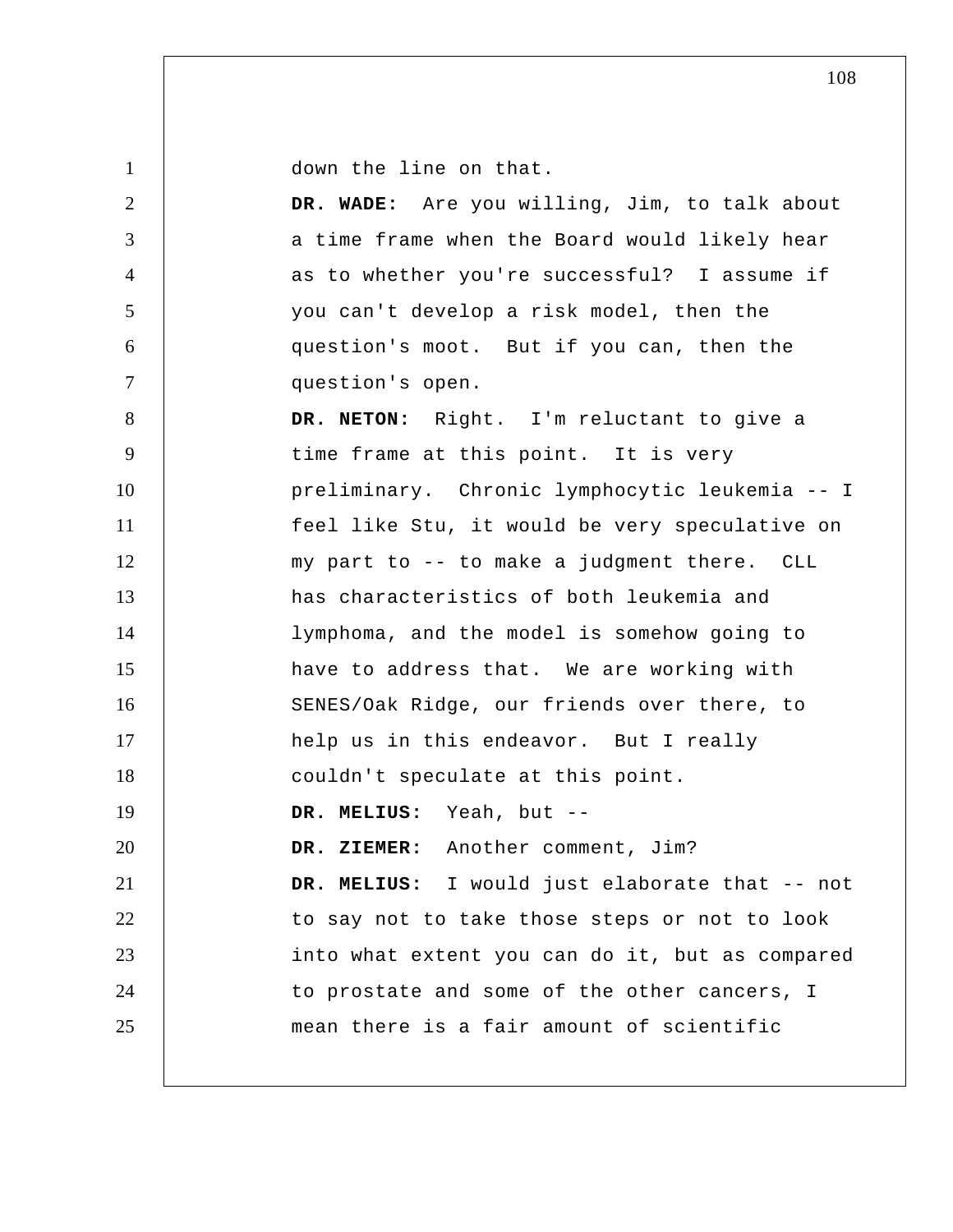| $\mathbf{1}$   | scrutiny that more scientists (unintelligible)  |
|----------------|-------------------------------------------------|
| 2              | put to the CLL issue in terms of studies        |
| 3              | because other leukemias are so radiogenic and   |
| $\overline{4}$ | just this one stands out. And so it's -- I      |
| 5              | think it's a different type of -- of issue in   |
| 6              | some ways and I think you have to be sensitive  |
| $\tau$         | to that and, again, to maintain sort of the     |
| 8              | scientific credibility of what you do. Again,   |
| 9              | I think laying out sort of the options and not  |
| 10             | -- not to not pursue what you're doing, but I   |
| 11             | think it has to be thought about, you know,     |
| 12             | where's the scientific basis for that and is it |
| 13             | feasible to do and then, you know, what are the |
| 14             | -- what would be the implications of -- of      |
| 15             | that.                                           |
| 16             | DR. NETON: This would be -- a very good         |
| 17             | comment. I agree with that. This would be       |
| 18             | very precedent-setting. There -- to my          |
| 19             | knowledge, there's no other compensation        |
| 20             | program that considers CLL in a radiation       |
| 21             | compensation arena.                             |
| 22             | DR. ZIEMER: Other comments on CLL?              |
| 23             | DR. WADE: Just before Jim goes on, one of the   |
| 24             | things that, you know, it would be good for the |
| 25             | Board to speak to NIOSH on on science issue --  |
|                |                                                 |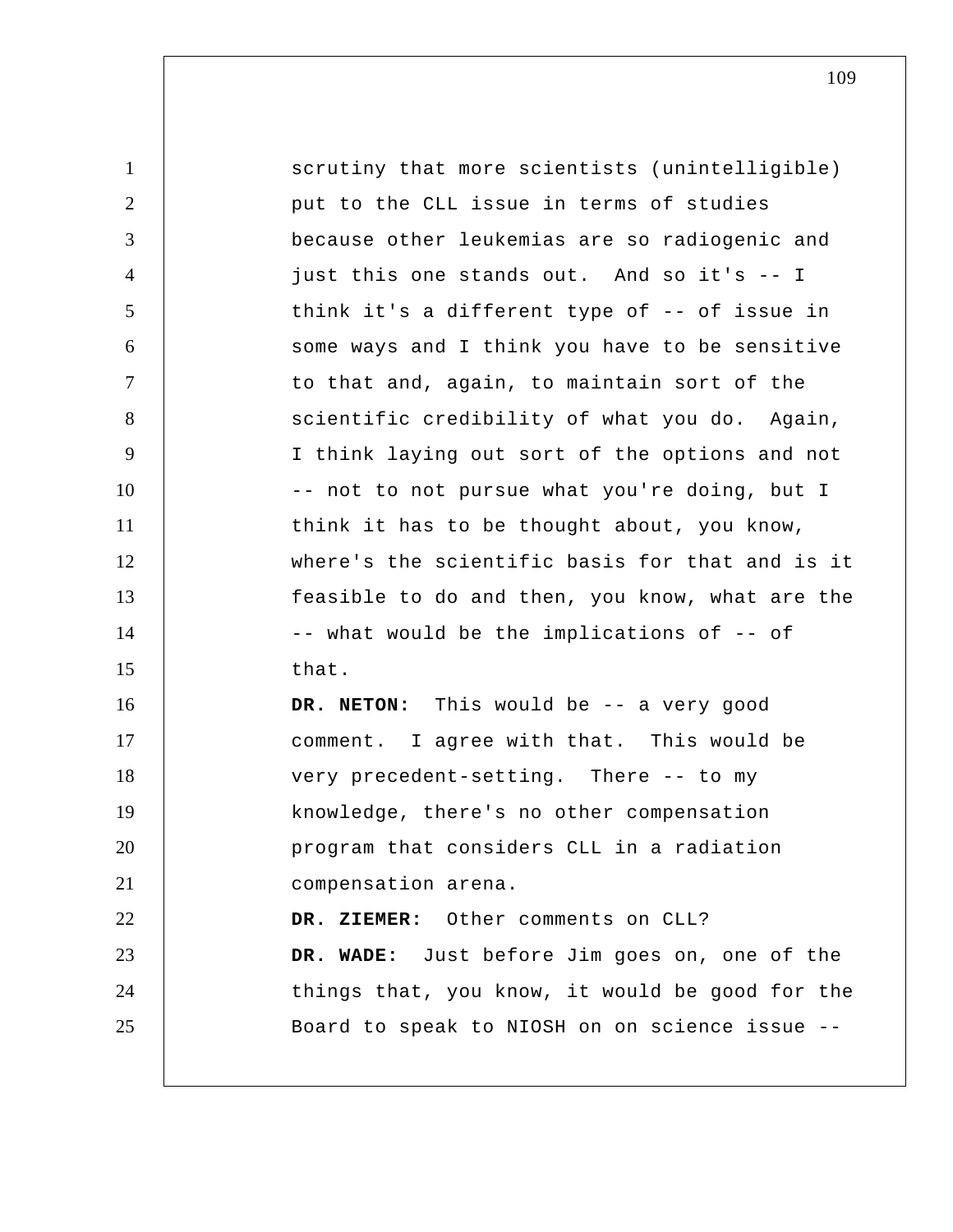| $\mathbf{1}$   | science issues in general is priority. So I      |
|----------------|--------------------------------------------------|
| $\overline{2}$ | think when we finish these, we -- we could have  |
| 3              | a discussion giving some sense of priority to    |
| $\overline{4}$ | NIOSH on these issues.                           |
| 5              | DR. NETON: Good point. I didn't bring with me    |
| 6              | the $--$                                         |
| 7              | DR. ZIEMER: There is an existing priority list   |
| 8              |                                                  |
| 9              | DR. NETON: Right.                                |
| 10             | DR. ZIEMER: -- on scientific issues. Of          |
| 11             | course that could change as we learn more.       |
| 12             | DR. NETON: I'm sorry, I probably should have     |
| 13             | started off with that list, and I didn't. I      |
| 14             | apologize for that. That would have been         |
| 15             | instructive to do that.                          |
| 16             | DR. ZIEMER: Well, let's proceed then with        |
| 17             | lymphoma, Jim.                                   |
| 18             | LYMPHOMA RISK MODEL                              |
| 19             | DR. NETON:<br>Okay. Lymphoma is not -- was not   |
| 20             | really on the scientific issue radar screen.     |
| 21             | It's something that NIOSH self-identified in     |
| 22             | our continuing effort to use the best available  |
| 23             | science to do these dose reconstructions.<br>And |
| 24             | if I can get to the slide -- it has to do with   |
| 25             | the target organ selection. It has nothing to    |
|                |                                                  |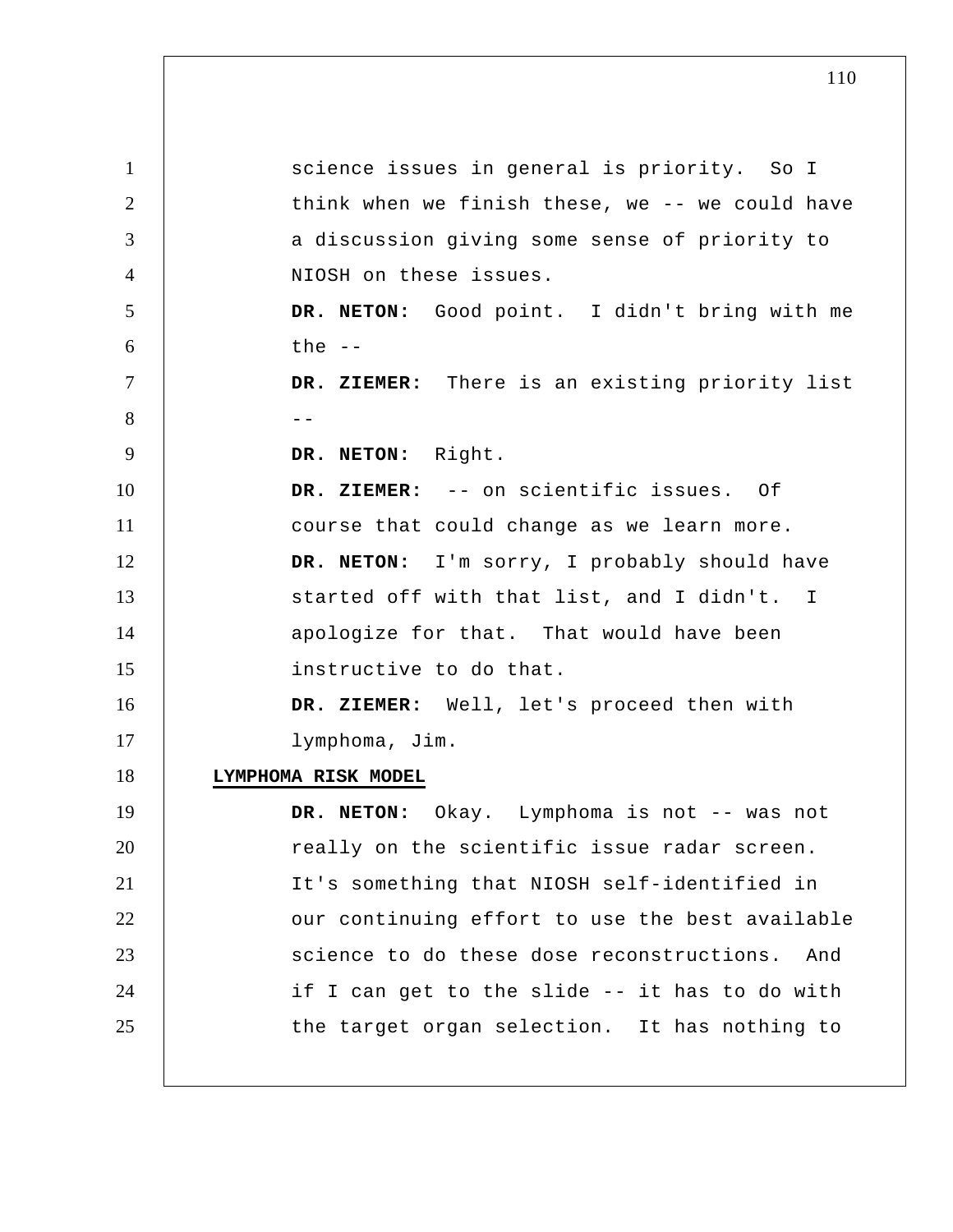1 2 3 4 5 6 7 8 9 10 11 12 13 14 15 16 17 18 19 20 21 22 23 24 25 do with the lymphoma risk model, it has to do with when one is presented with a case of lymphoma and a health physicist receives the packet, what is the relevant organ to reconstruct the dose for. I mean where - where is that dose relevant. And it turns out that -- on the surface it seems like a very simple issue, and it has turned out, as most things in this program, to be much more complex than one could imagine. And I've learned more about lymphoma biology than I ever thought I would in going through this. And I give Brant Ulsh a lot of credit here. He is -- he has been the main driver behind researching this issue. So like I said, we initiated a re-examination of the internal and external dosimetry target organs for lymphatic/hematopoietic cancers. What -- what we had done in the past was if we were presented with a lymphoma and it was - there was a diagnosis that -- a biopsy was taken, we would use that site of biopsy as the organ in which the lymphoma occurred. It turns out that's good in some cases, it's bad in other cases, and let me just tell you the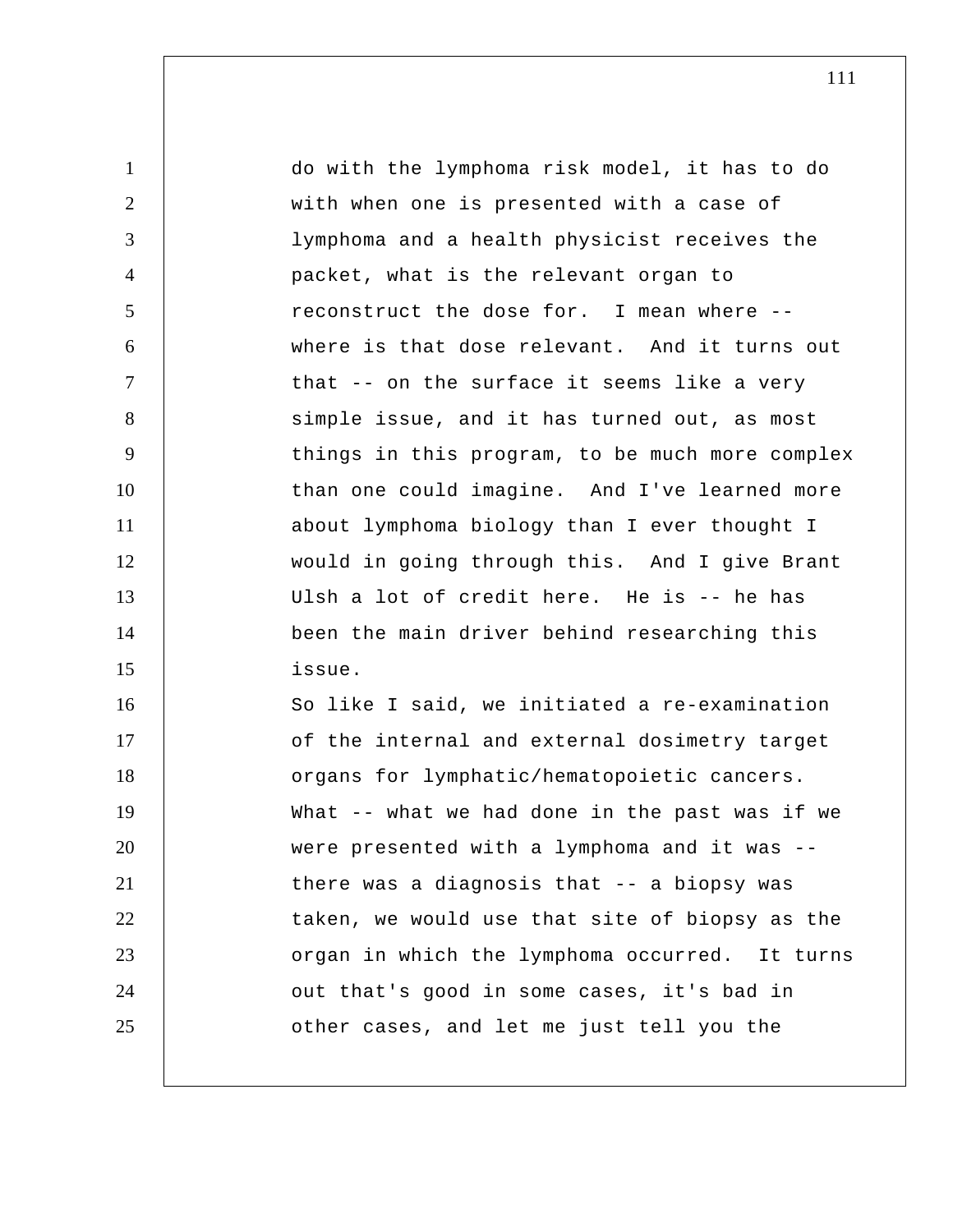1 2 3 4 5 6 7 8 9 10 11 12 13 14 15 16 17 18 19 20 21 22 23 24 25 story. And our goal was to ensure target organ was correctly reflecting the best science. So we actually went out and obtained an expert opinion from a board-certified clinical hematologist on this, as well as an expert opinion from a dosimetrist who's on the ICRP committee, so we kind of have both issues covered, is this the right organ, and then are we doing the dosimetry right. So it turns out that there's two types of lymphomas. There is one that we call -- we will call structural lymphoma, and that really is a lymphoma that involves the cells that make up the lymph nodes themselves. These are just structural lymphocyte cells that make up the lymph system that develop a cancer, and it turn out that the site of occurrence of those organs -- of those cancers is instructive as to when - - where the -- where the relevant radiation damage would have occurred. These types of lymphomas would be Hodgkin's Disease, reticular sarcoma and lymphosarcoma. So I have a listing here of the ICD-9 codes, international classification of disease, revision 9 codings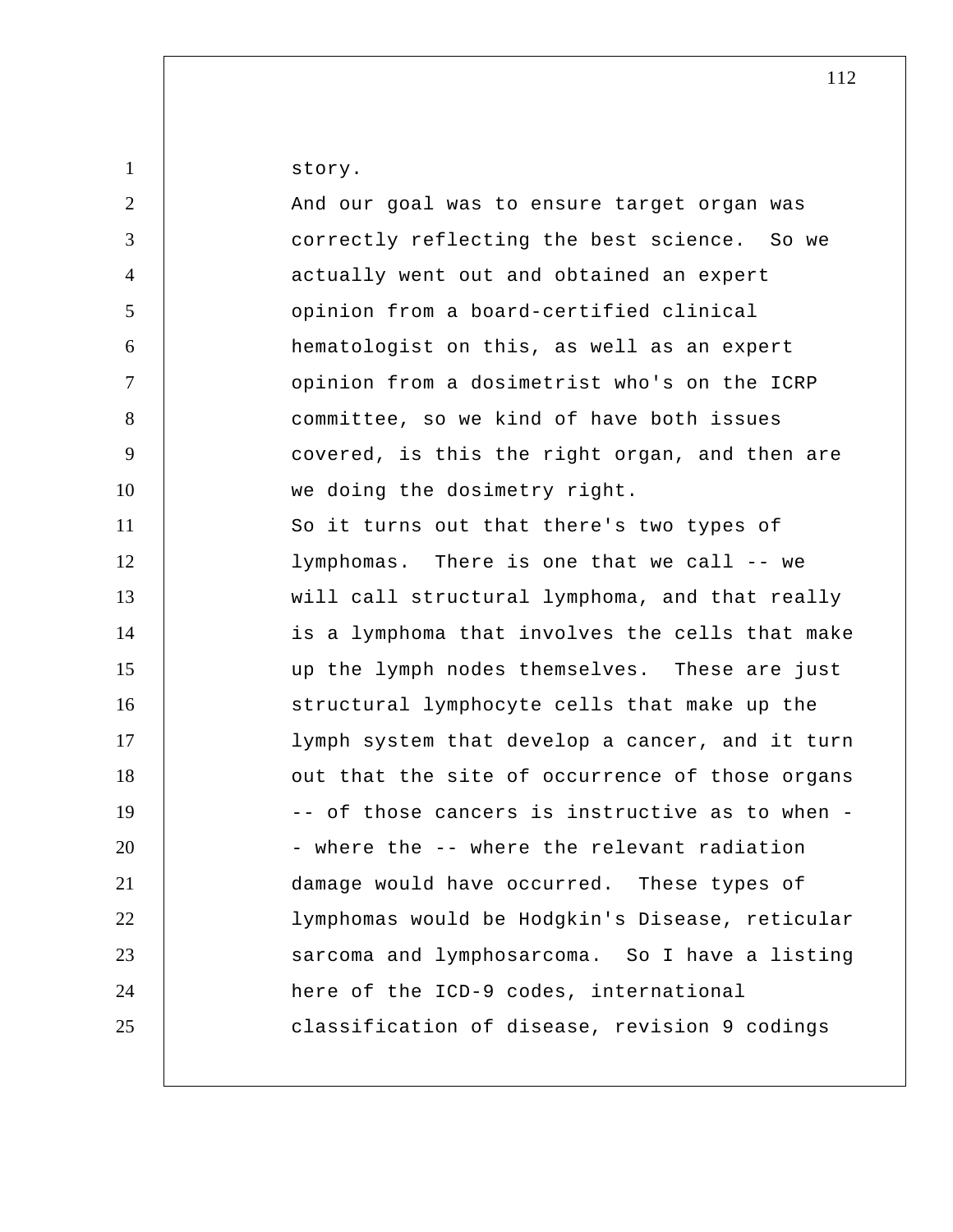1 2 3 4 5 6 7 8 9 10 11 12 13 14 15 16 17 18 19 20 21 22 23 24 25 for these -- what we call structural lymphomas. And they're all the 200 series, and so when we have a diagnosis that said that this lymphoma was diagnosed in the abdomen or the pelvic area or the spleen, it gives us a clue as to where we should be dose -- organ we should be reconstructing. So for instance, in the -- if it was diagnosed in the spleen, we would do an internal dose reconstruction for the spleen. This HNMO stands for highest non-metabolic organ, and what that means is we have no idea that this material concentrates anywhere in particular, so we will assign it the dose of the highest organ that doesn't concentrate this radioactive material. In some locations, like the axilla, this would be the thoracic lymph nodes that are very near the axilla; thoracic lymph nodes again; in the head the extra-thoracic lymph nodes. So we have -- it gives us a clue as to where we should be reconstructing the dose for these structural lymph nodes -- structural lymphomas. In the external area it's the same thing. We know in general the location of the origin of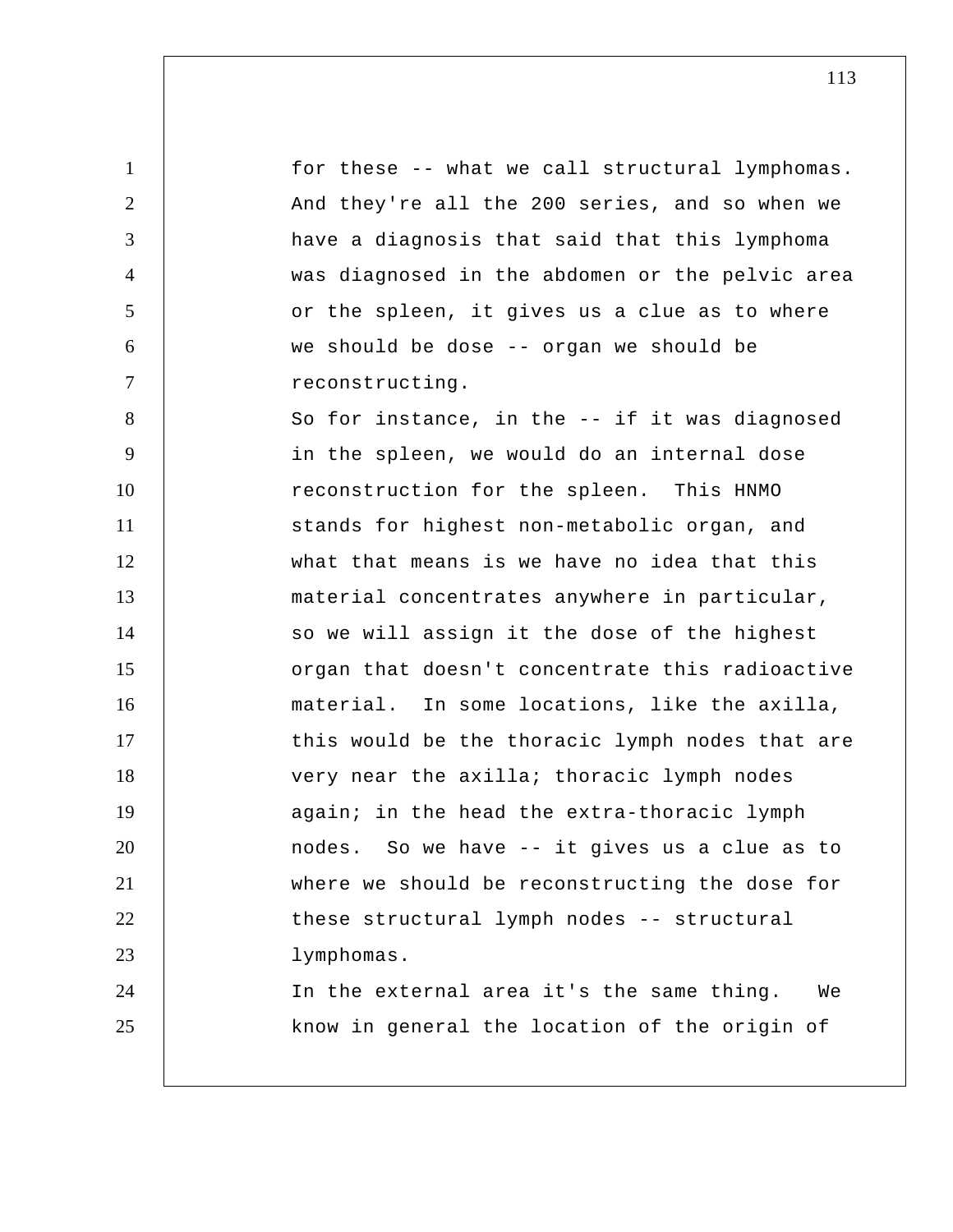1 2 3 4 5 6 7 8 9 10 11 12 13 14 15 16 17 18 19 20 21 22 23 24 25 the damage, and so we will assign an external dose accordingly. It's a little confusing when you see here why one would use -- let's say, for instance, a stomach for the spleen, and this actually happens to be a point of confusion among many claimants. This has to do with the fact that when we convert a badge dose, a film badge dose to an organ dose, the ICRP models do not give us the dose for every - - the conversion factor for every single organ in the body, so we pick what we would call a surrogate organ that is the organ closest to that -- to that particular organ. So for instance, we would use the ICRP conversion factor from film badge dose to stomach to calculate the dose to the spleen. I hope I haven't confused everybody, but that -- that's been our practice and  $I$  -- and where -- where the organs don't match up perfectly, we try to pick one that would actually be a slight overestimate of the dose. Okay, the picture gets a little murkier when you start talking about B and T cell lymphocytes. These are lymphomas that involve these actual circulating lymphocytes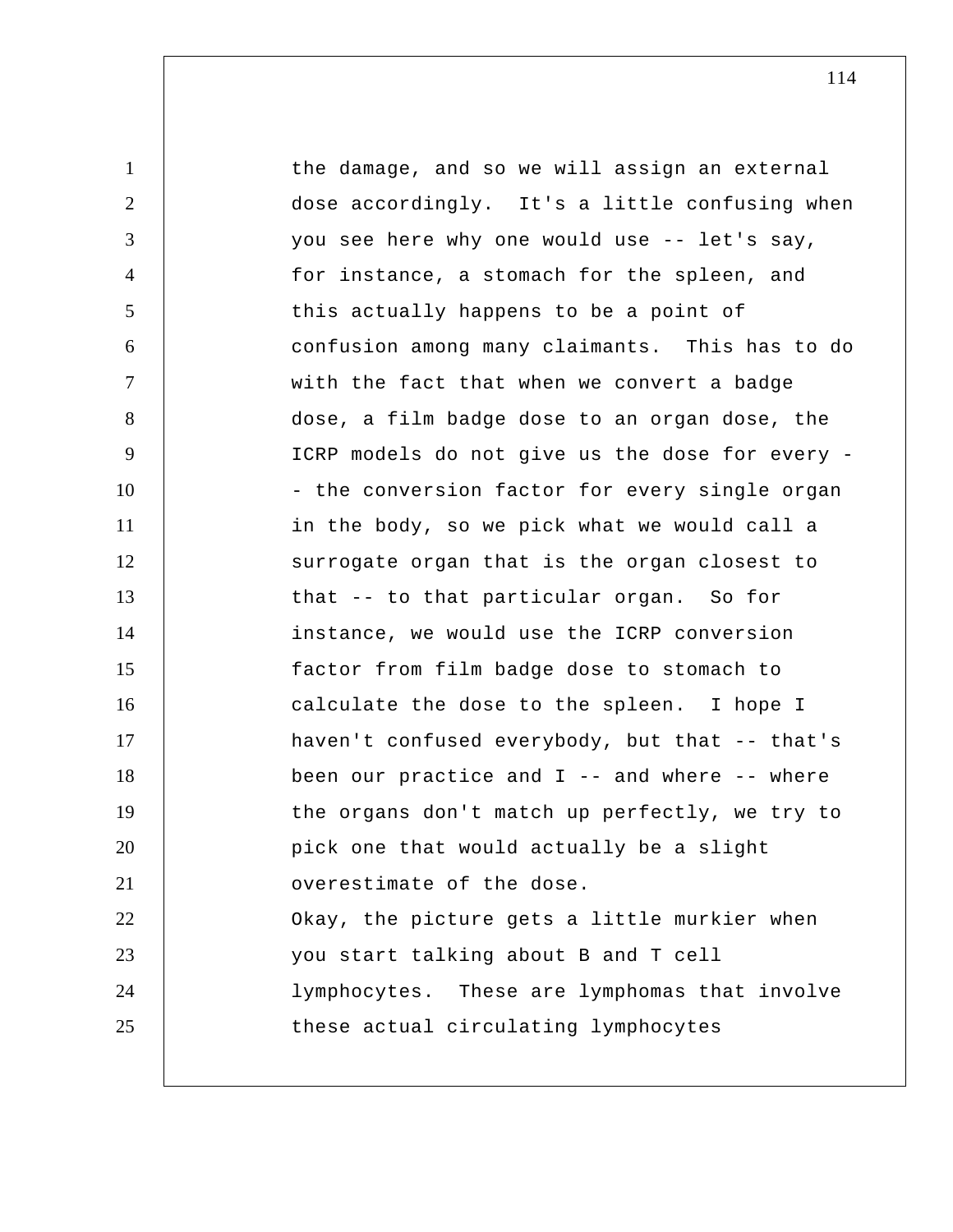| $\mathbf{1}$   | themselves. These circulating lymphocytes can   |
|----------------|-------------------------------------------------|
| $\overline{2}$ | become malignant and settle in the lymphatic    |
| 3              | system, and essentially develop tumors          |
| $\overline{4}$ | themselves. What'll happen oftentimes, as we    |
| 5              | found out, is a physician will go take a biopsy |
| 6              | in a -- in a lymph node that is most            |
| $\tau$         | convenient. And when they take the biopsy       |
| 8              | sample, they will use that to diagnose          |
| 9              | lymphoma. That in no way is informative about   |
| 10             | where the lymphoma started. Since these same -  |
| 11             | - these lymphocytes are continually             |
| 12             | circulating, we really have no a priori         |
| 13             | knowledge as to where they were when the        |
| 14             | radiation damage occurred. This is most         |
| 15             | significant in the internal dose calculation,   |
| 16             | 'cause if you have no knowledge, then you --    |
| 17             | you know, you -- you have to speculate as to    |
| 18             | where -- where the damage may have occurred.    |
| 19             | So what we've done is we said if we don't know  |
| 20             | and one has a lymphoma that is a -- a cancer of |
| 21             | a -- that started with a cancer of a            |
| 22             | circulating lymphocyte and we know that the     |
| 23             | lymphocytes reside predominantly in the lymph   |
| 24             | system -- I mean they are in peripheral blood,  |
| 25             | but most of them are in the lymph system -- we  |
|                |                                                 |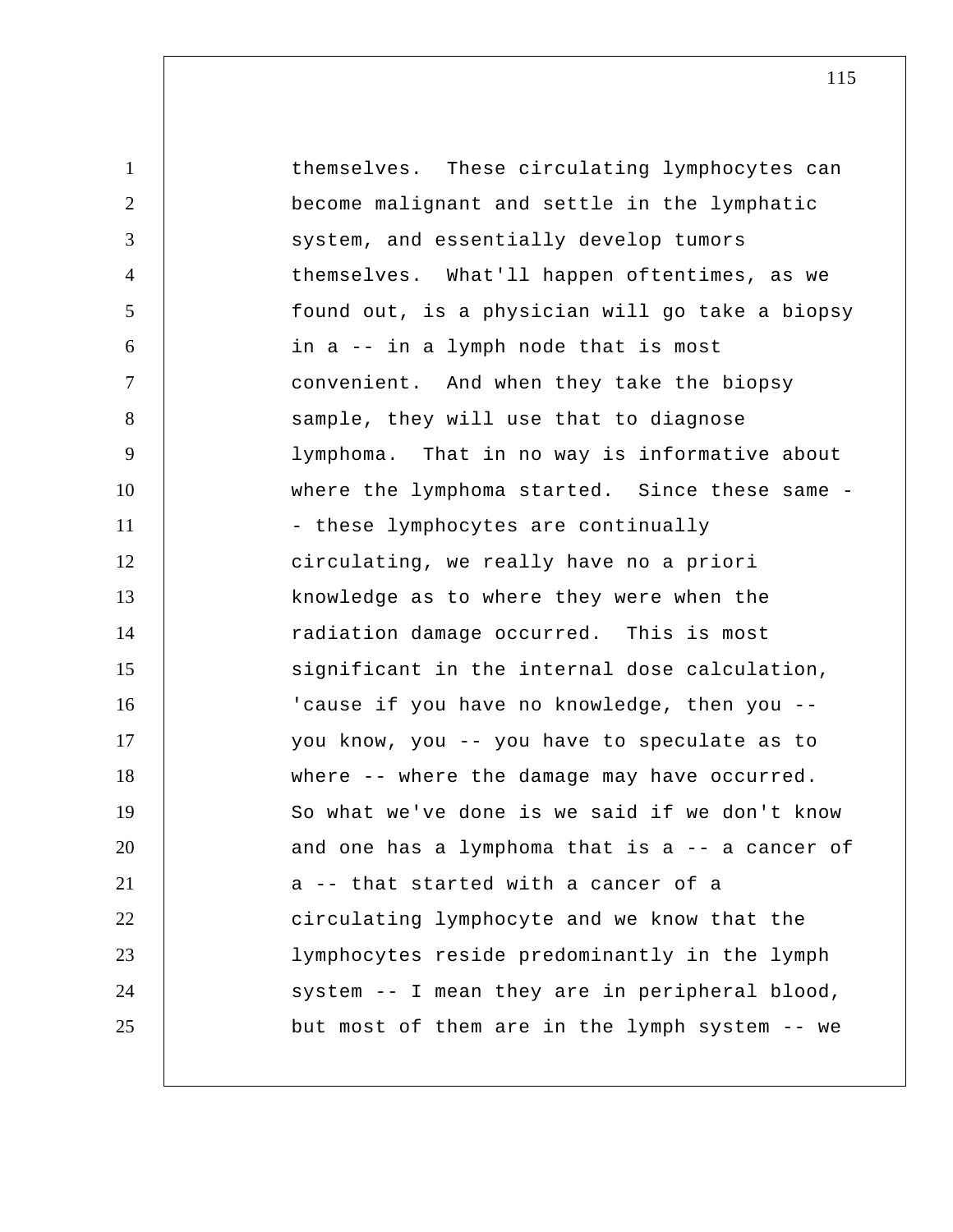| $\mathbf{1}$   | will pick the highest lymph node. Well, it      |
|----------------|-------------------------------------------------|
| $\overline{2}$ | turns out we -- most -- in most cases,          |
| 3              | inhalation exposure is the route of entry that  |
| $\overline{4}$ | gives you the highest dose. And when you do     |
| 5              | that, there are the thoracic lymph nodes that   |
| 6              | drain the lung region, and those are the lymph  |
| $\overline{7}$ | nodes that become most heavily irradiated.      |
| 8              | So we are proposing a new procedure that I have |
| 9              | on my desk that I'm ready to sign any minute to |
| 10             | re-evaluate all lymphomas and use the thoracic  |
| 11             | lymph node as the organ to be reconstructed for |
| 12             | internal dose. This will make a huge            |
| 13             | difference. I think we have about 500           |
| 14             | lymphomas that we've evaluated. As I indicated  |
| 15             | earlier, almost all those were done using the   |
| 16             | highest non-metabolic organ. The thoracic       |
| 17             | lymph nodes are a very small mass of tissue,    |
| 18             | maybe 30 grams of tissue, and they clear all of |
| 19             | the radioactivity that's inhaled in the lungs.  |
| 20             | So the doses to these organs is -- is going to  |
| 21             | be pretty large, so the $-$ it's $-$ it's the   |
| 22             | first time I think that we're likely to change  |
| 23             | a -- change a dose reconstruction concept that  |
| 24             | will result in a large change in the number of  |
| 25             | compensable claims that have heretofore been    |
|                |                                                 |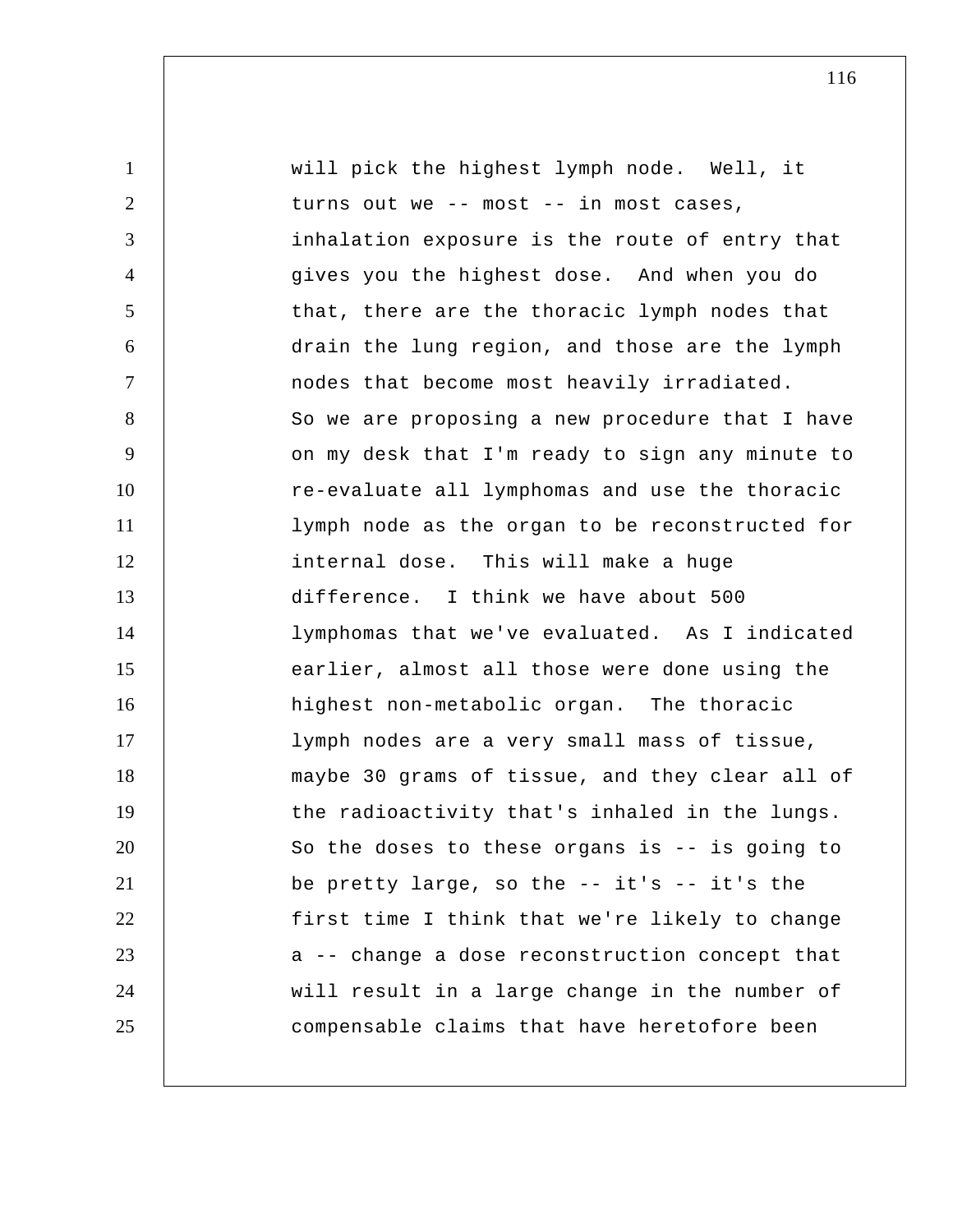denied.

1

| $\overline{2}$ | In the external region we'll pick the highest   |
|----------------|-------------------------------------------------|
| 3              | organ that is -- that -- the highest organ,     |
| $\overline{4}$ | whether it's the lung or the thymus. It has a   |
| 5              | difference between -- T cells and B cells stand |
| 6              | for bone and thymus lymphocytes. The site of    |
| $\tau$         | origin for those lymphocytes is relevant, so    |
| 8              | we'll just pick the -- whether it's the thymus  |
| 9              | or the lung. If it's a B cell -- let's see, if  |
| 10             | it's a T cell lymphocyte, we'll pick the        |
| 11             | thymus. If it's a bone lymphocyte we'll pick    |
| 12             | the lung. If it's indeterminate, we'll pick     |
| 13             | the thymus, which tends to give you the highest |
| 14             | external dose.                                  |
|                |                                                 |
| 15             | These are pretty trivial corrections compared   |
| 16             | to what we're doing over here in the internal   |
| 17             | arena. These -- these doses are going to go up  |
| 18             | orders of magnitude. This -- this is likely to  |
| 19             | change by percentage points.                    |
| 20             | There's a couple of odds and ends that just     |
| 21             | didn't fit the model, and this is where the     |
| 22             | devil's in the details and Brant has done a lot |
| 23             | of work in all these various ICD-9 codes.       |
| 24             | There's a disease called mycosis fungoides -- I |
| 25             | hope I'm pronouncing that right, for our        |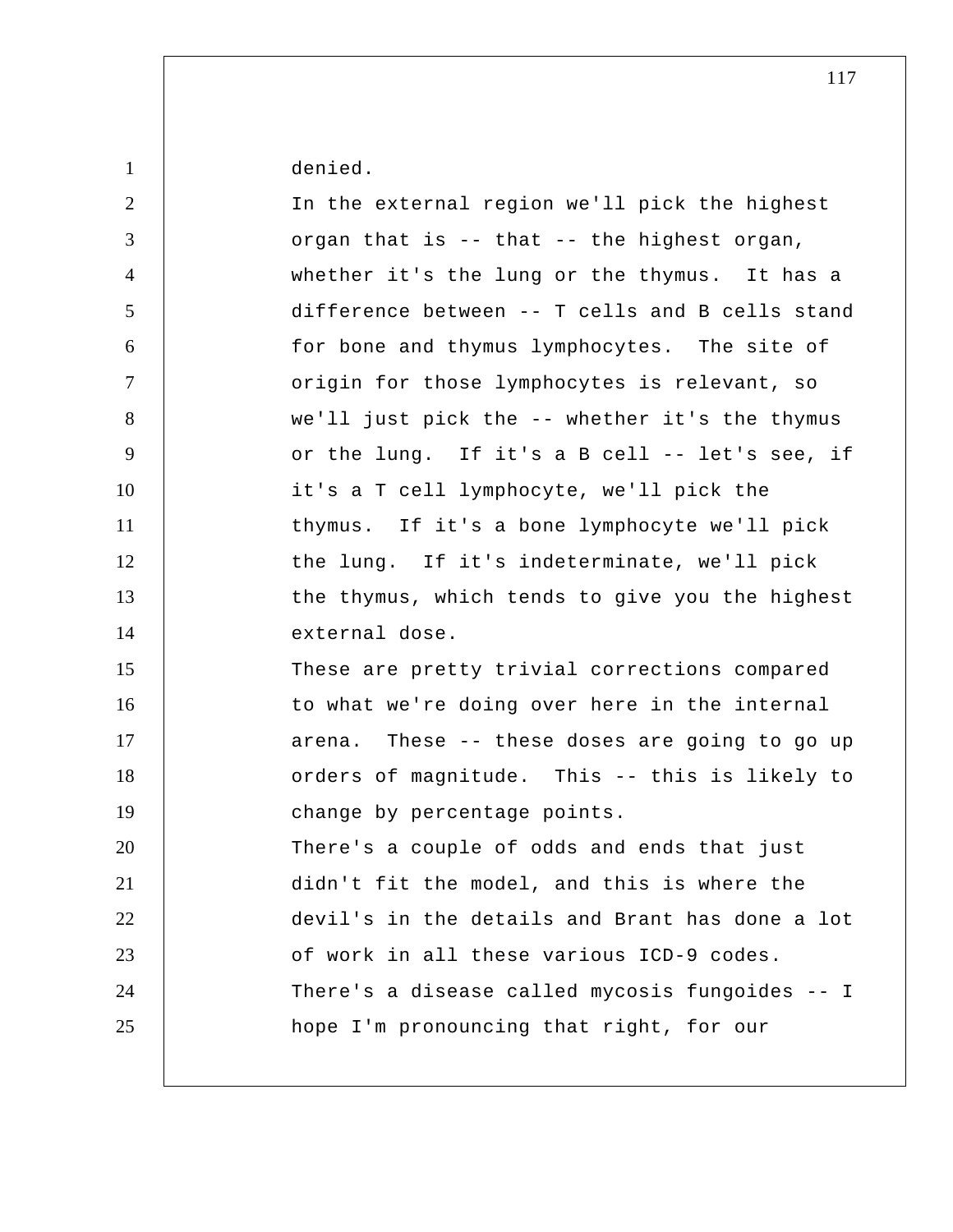| $\mathbf{1}$   | medical folks that are here -- and it's         |
|----------------|-------------------------------------------------|
| 2              | actually a -- involves the skin and it's a      |
| 3              | lymphocytic and -- cancer that's associated     |
| $\overline{4}$ | with the skin. So in this particular ICD-9      |
| 5              | code we would use the skin dose from an         |
| 6              | internal dose calculation perspective, and use  |
| $\tau$         | the external skin -- skin dose to the external  |
| 8              | -- the external dose to the skin, as well.      |
| 9              | While we were looking through this we decided   |
| 10             | well, let's just take a look at leukemia and    |
| 11             | multiple myeloma and make sure we're on the     |
| 12             | right page with that, and -- and fortunately we |
| 13             | were. And the external and internal dose is     |
| 14             | relevant. We calculated the bone marrow, which  |
| 15             | has been our practice all along, and so we're   |
| 16             | still comfortable with that. We're just going   |
| 17             | to proceed that way.                            |
| 18             | The final note here, hairy cell leukemia is     |
| 19             | listed as leukemia by nomenclature, but it is a |
| 20             | lymphoma under the ICD-9 code, so that's        |
| 21             | another minor exception.                        |
| 22             | So I think with this analysis we've got the     |
| 23             | waterfront covered now on lymphomas. We're      |
| 24             | eager to go back and start re-reviewing these   |
| 25             | It becomes a little more complicated,<br>cases. |
|                |                                                 |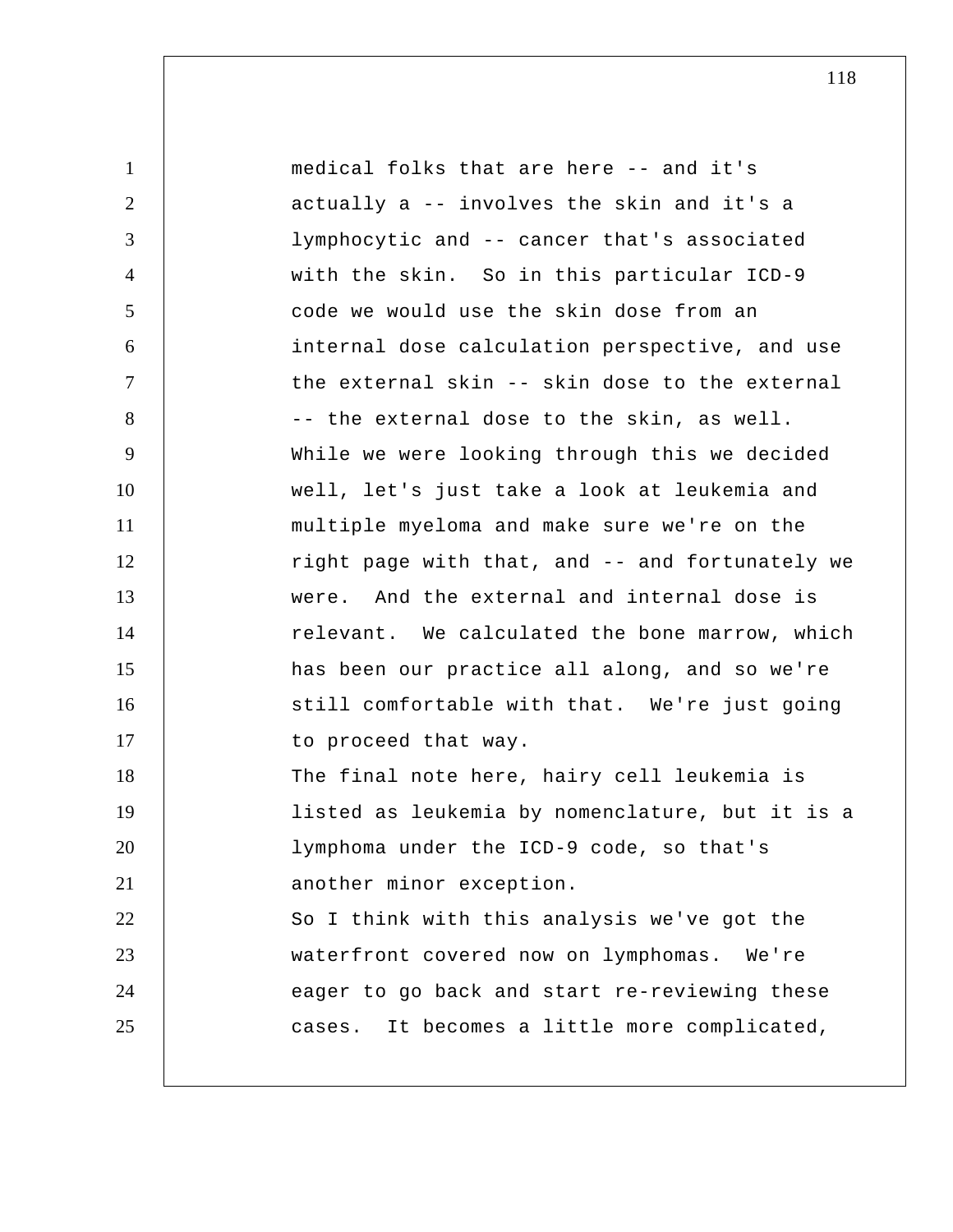| $\mathbf{1}$   | again, than you'd think because many of these   |
|----------------|-------------------------------------------------|
| $\overline{2}$ | lymphomas were -- were evaluated under the      |
| 3              | efficiency process. So we've given some very    |
| $\overline{4}$ | large doses and demonstrated the PC is less     |
| 5              | than 50 percent. So now it will require us to   |
| 6              | go back to the drawing board and do a more      |
| $\tau$         | detailed dose reconstruction to determine what  |
| 8              | -- what the relevant dose is. It may not be as  |
| 9              | bad as we think, though, because of the -- it   |
| 10             | doesn't take much inhalation dose to get those  |
| 11             | 30 grams of lymph tissue irradiated to a pretty |
| 12             | large extent, particularly when you're dealing  |
| 13             | -- this is most relevant to alpha -- inhalation |
| 14             | of alpha-emitting radionuclides.                |
| 15             | Okay. And -- and as I suggested, we're          |
| 16             | currently re-examining our past lymphoma cases  |
| 17             | and we'll be sending notices to the Department  |
| 18             | of Labor as -- as we process them.              |
| 19             | I've been a little long-winded on that, but I   |
| 20             | think I've got the message. Are there any       |
| 21             | questions?                                      |
| 22             | DR. ZIEMER: Let's take some questions. Jim,     |
| 23             | do -- have you in the past and do you still     |
| 24             | distinguish between structural and B/T          |
| 25             | lymphomas? So is this only applied to the B/Ts  |
|                |                                                 |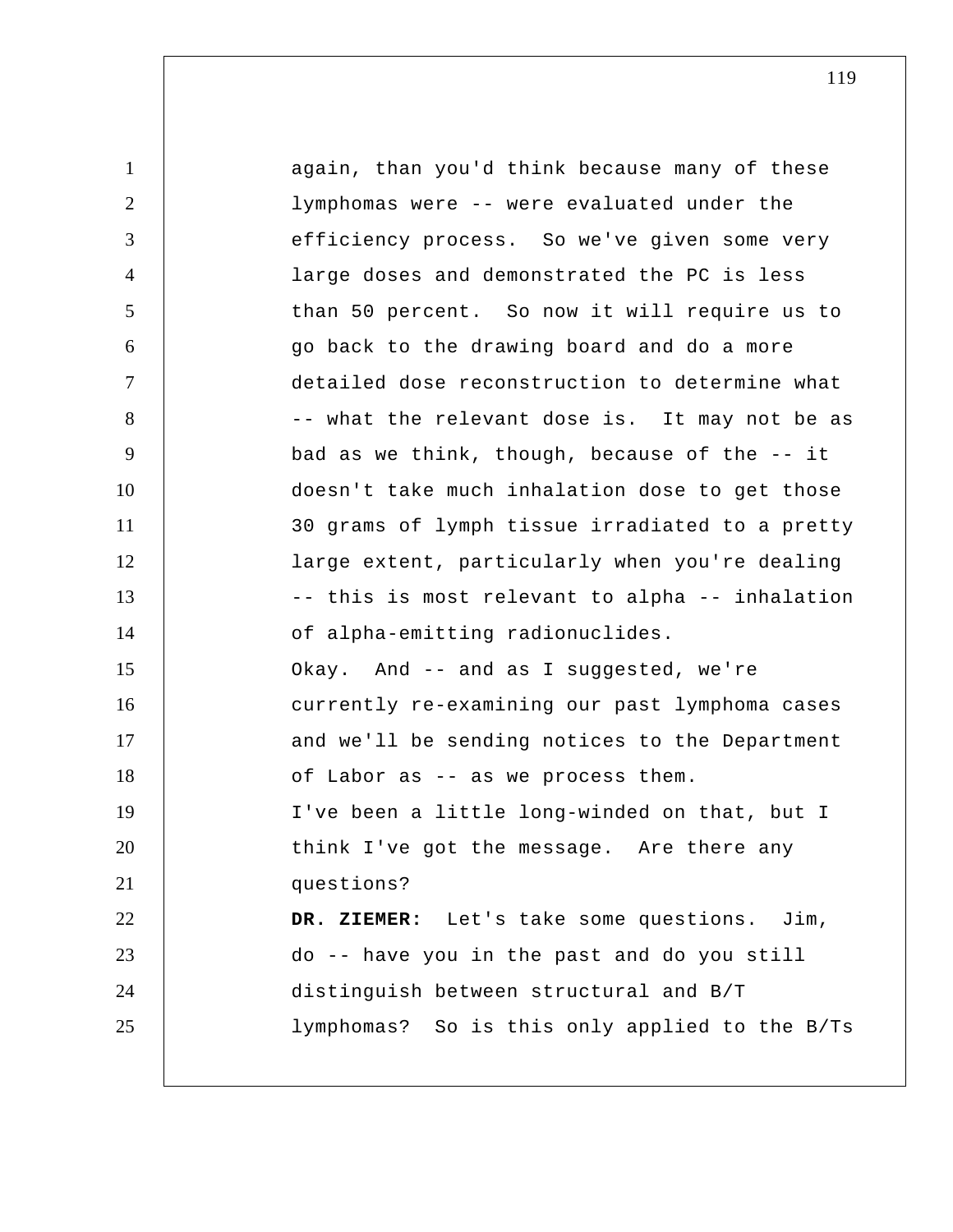| $\mathbf{1}$   | that $-$                                           |
|----------------|----------------------------------------------------|
| $\overline{2}$ | DR. NETON: Yeah, it's the -- it's the              |
| 3              | circulating lymphomas. We've -- I think we've      |
| $\overline{4}$ | been -- and Brant, help me out here, I think       |
| 5              | we've been okay with the -- with the Hodgkin's     |
| 6              | lymphomas. We've been doing the right organ        |
| $\overline{7}$ | calculation for those. It's --                     |
| 8              | DR. ZIEMER: So the --                              |
| 9              | DR. NETON: -- (unintelligible) practice to use     |
| 10             | the site $-$                                       |
| 11             | DR. ZIEMER: So the diagnoses do provide that       |
| 12             | level of distinction --                            |
| 13             | DR. NETON: Right.                                  |
| 14             | DR. ZIEMER: $--$ in $--$ at the front end, so $--$ |
| 15             | DR. NETON: Correct.                                |
| 16             | DR. ZIEMER: Okay. Okay, Wanda and Jim.             |
| 17             | MS. MUNN: Actually Jim was first.                  |
| 18             | DR. ZIEMER: Jim and Wanda.                         |
| 19             | (Pause)                                            |
| 20             | MS. MUNN: I think I missed something. What         |
| 21             | was -- what's the rationale for changing from      |
| 22             | the highest non-metabolic organ to the             |
| 23             | lung/thymus?                                       |
| 24             | DR. NETON: Well, the highest non-metabolic         |
| 25             | organ was for the internal exposures.              |
|                |                                                    |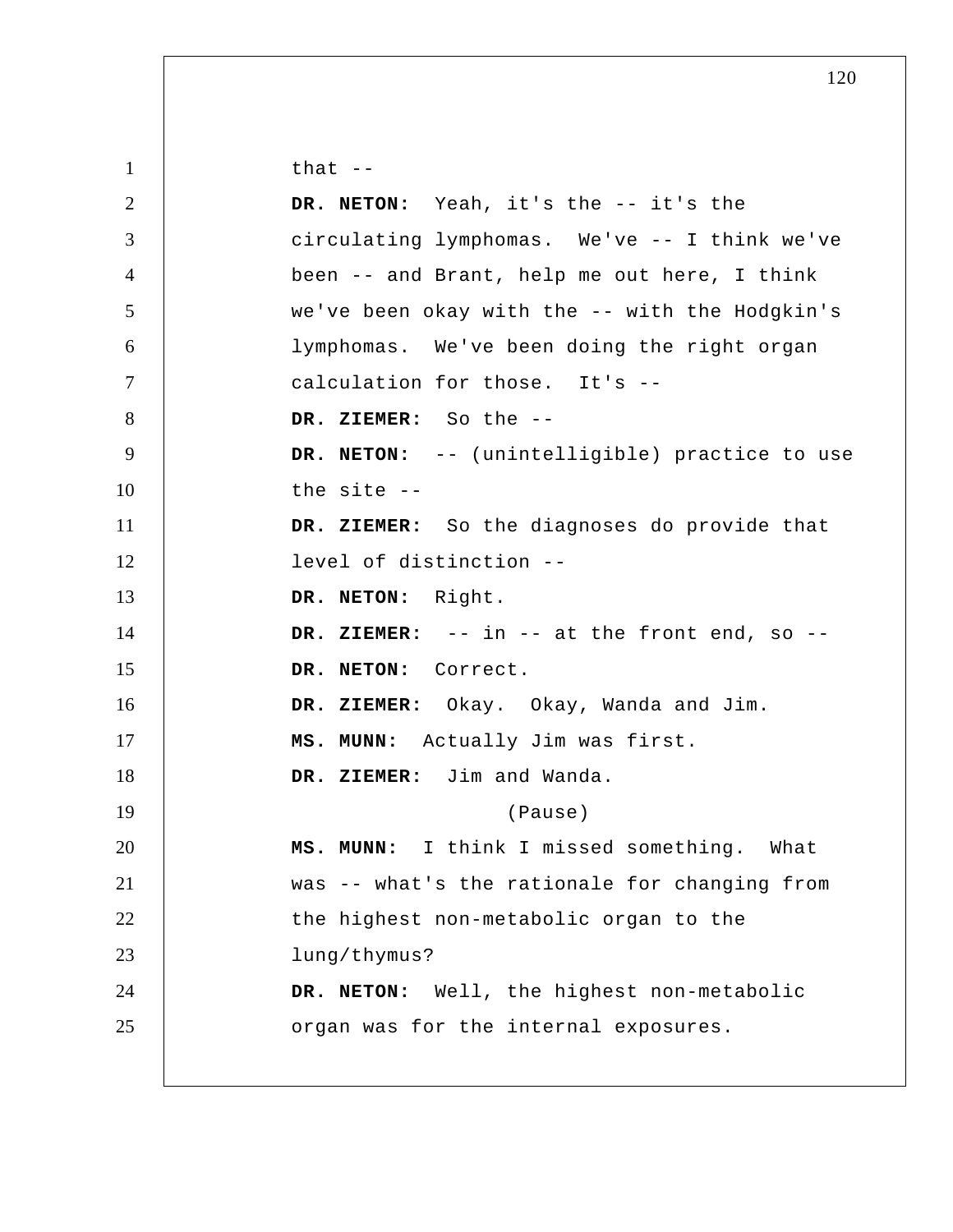**MS. MUNN:** Right.

| $\overline{2}$ | And we believe that the site of --<br>DR. NETON: |
|----------------|--------------------------------------------------|
| 3              | the site of diagnosis was relevant or the site   |
| $\overline{4}$ | of diagnosis was informative about where the     |
| 5              | lymphoma originated. And since the site of       |
| 6              | diagnosis was in the general lymph system, we    |
| $\tau$         | just picked -- and the lymph system is not       |
| 8              | specifically modeled by the ICRP, we assigned    |
| 9              | it the dose -- the highest dose to what's        |
| 10             | typically called "other soft tissue" and just    |
| 11             | used that value in the calculation. Since --     |
| 12             | since we believe that the site of diagnosis was  |
| 13             | not the thoracic lymph nodes. See, if we had a   |
| 14             | site of diagnosis that said that the lymphoma    |
| 15             | was diagnosed in the thoracic lymph nodes, we    |
| 16             | would have done that calculation.                |
| 17             | Uh-huh.<br>MS. MUNN:                             |
| 18             | DR. NETON: But typically what they do is         |
| 19             | they'll take a biopsy punch of the axillary      |
| 20             | lymph nodes or some -- someplace else and say    |
| 21             | here's where we found the lymphoma. So we --     |
| 22             | we believe that to be the site of origin.<br>So  |
| 23             | we did not know what the dose to those lymph     |
| 24             | nodes were, but we knew that ICRP modeled all    |
| 25             | soft tissue, so we would just pick the highest   |
|                |                                                  |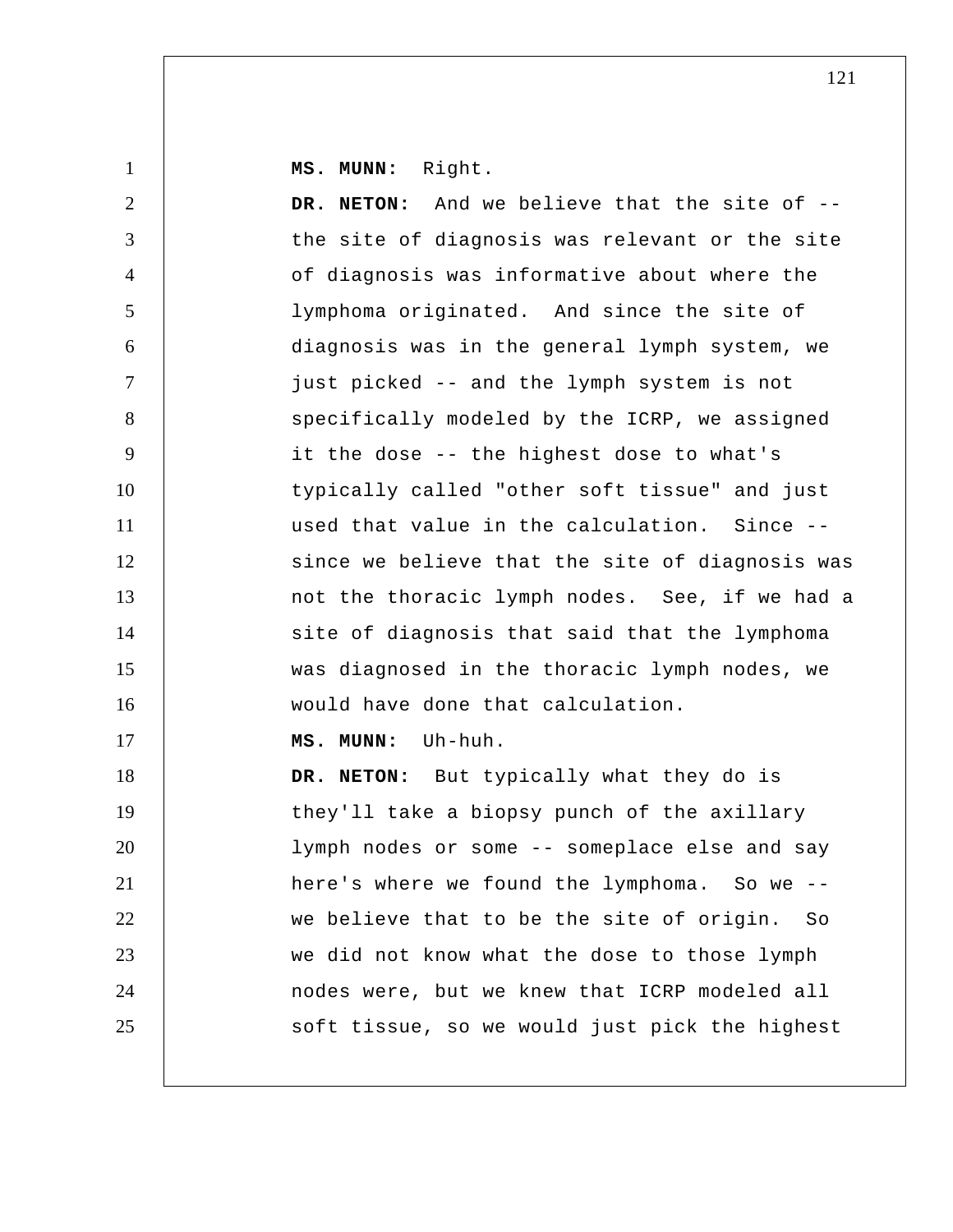1 2 3 4 5 6 7 8 9 10 11 12 13 14 15 16 17 18 19 20 21 22 23 24 25 other soft tissue that we could find to assign that dose. Am  $I$  -- am  $I$  -- **MS. MUNN:** That sounds reasonable to me, but what I think I hear you saying now is since the lymph system is so pervasive that you have no faith in which organ is the highest nonmetabolic organ, and therefore you're going to choose the highest of all potential internal organs; i.e., the lung. **DR. NETON:** No, it's a little bit different than that. What we're saying is that the - the cancer of the circulating lymphocytes could have occurred -- the lymphocytes circulate throughout the body.  **MS. MUNN:** I understand. **DR. NETON:** So the radiation damage to that lymphocyte could have occurred anywhere where it was circulating.  **MS. MUNN:** Uh-huh. **DR. NETON:** Given that, we have no idea in what organ the lymphocyte was when the radiation damage happened. Given that, we will pick then the highest lymph node exposure and assume that that's where the damage occurred, which in - in almost all cases will be the thoracic lymph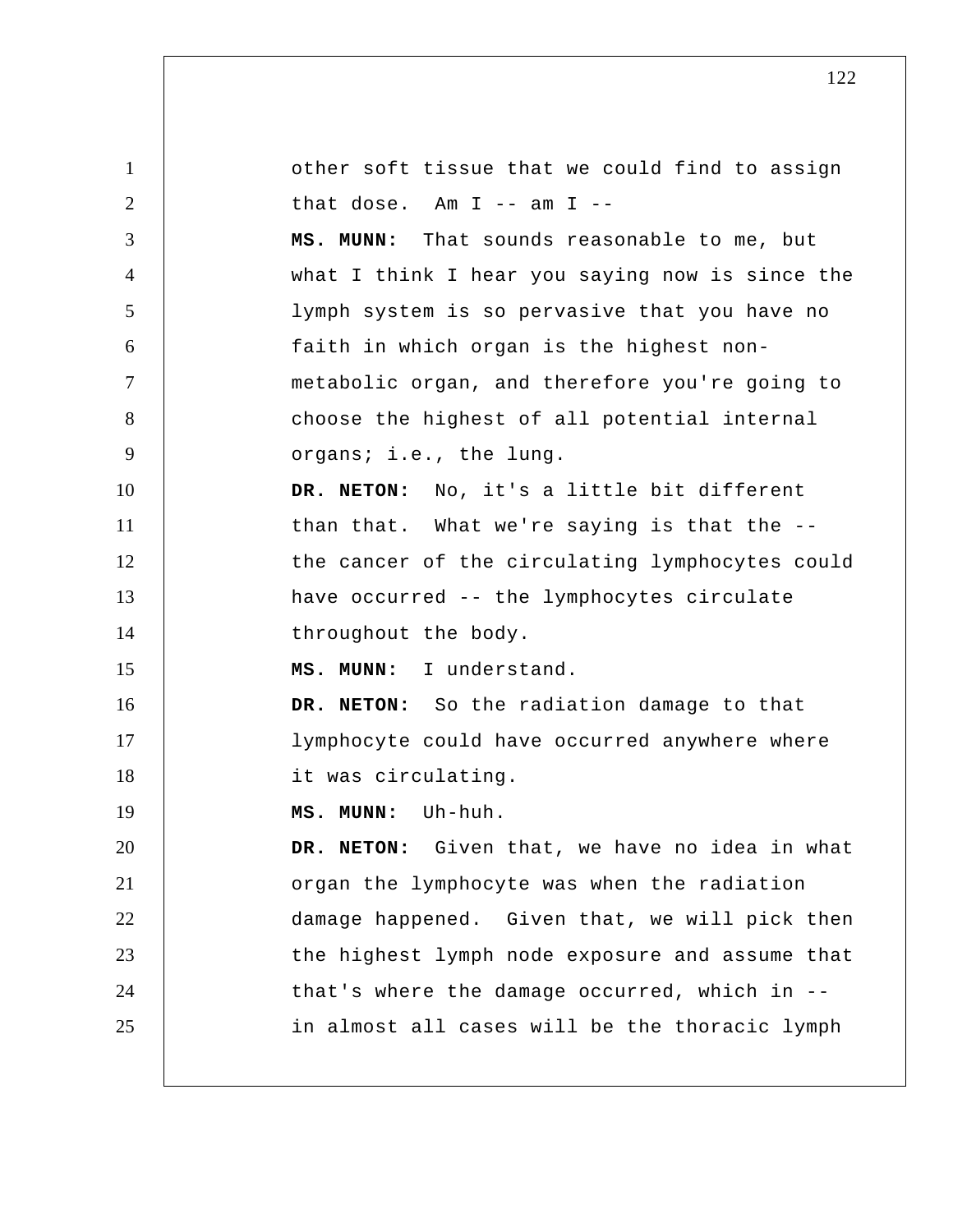nodes.

| $\overline{2}$   | MS. MUNN: Well, I can see that would certainly   |
|------------------|--------------------------------------------------|
| 3                | be claimant-friendly. My concern is always       |
| $\overline{4}$   | whether the claimant-friendly issue is           |
| 5                | overriding the known science. And what you're    |
| 6                | telling me is you -- the model that you're       |
| $\tau$           | working from doesn't really give you that        |
| 8                | option. Right?                                   |
| $\boldsymbol{9}$ | DR. NETON: Right, well, we --                    |
| 10               | MS. MUNN: Essentially.                           |
| 11               | DR. NETON: We looked at a few options. One       |
| 12               | was to take a weighted average of where the      |
| 13               | lymphocytes reside on a time-weighted basis. I   |
| 14               | mean we had -- believe it or not, the ICRP       |
| 15               | models get down to that level.                   |
| 16               | MS. MUNN: Uh-huh.                                |
| 17               | DR. NETON: But the values were so uncertain,     |
| 18               | and by the time we would put uncertainties       |
| 19               | about those, I thought it was much more          |
| 20               | defensible just to pick the highest              |
| 21               | (unintelligible) the highest lymph node value    |
| 22               | itself.                                          |
| 23               | When the bars get out there so far,<br>MS. MUNN: |
| 24               | there's no point --                              |
| 25               | DR. NETON: That's exactly right.                 |
|                  |                                                  |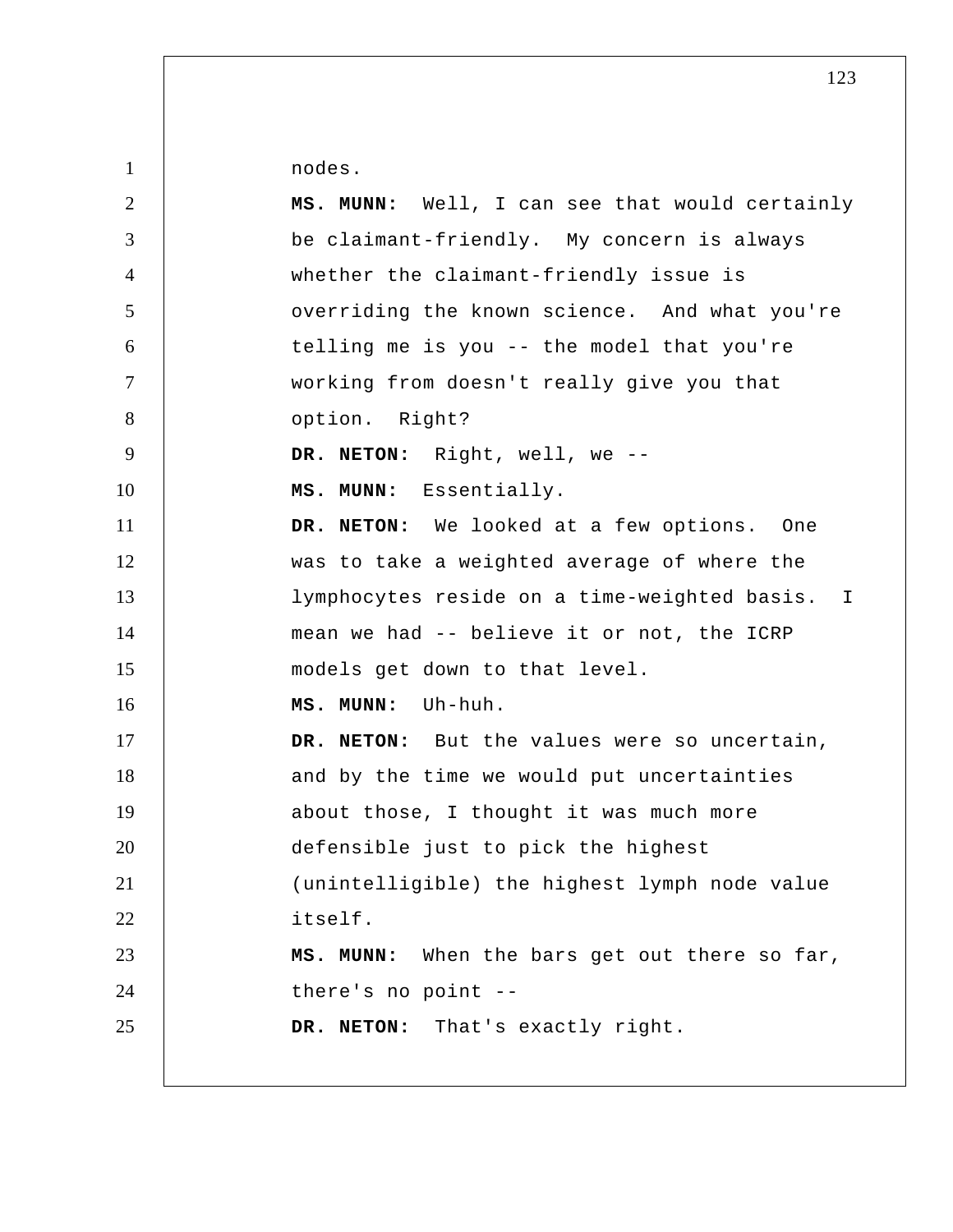| $\mathbf{1}$   | MS. MUNN: -- in dealing with it, yeah.          |
|----------------|-------------------------------------------------|
| $\overline{2}$ | MR. ELLIOTT: I'd like to provide maybe a point  |
| 3              | of clarification that answers your question, if |
| $\overline{4}$ | I could, from a simple lay person's             |
| 5              | interpretation here. What we're saying is that  |
| 6              | the -- the organ of diagnosis does not lead to  |
| $\tau$         | -- to understanding of the organ of origin.     |
| 8              | MS. MUNN: I understand that.                    |
| 9              | MR. ELLIOTT: Okay? And so we're picking what    |
| 10             | we think is the highest organ of origin to use  |
| 11             | in reconstructing the dose against that.        |
| 12             | DR. ZIEMER: Since you can't otherwise           |
| 13             | (unintelligible) --                             |
| 14             | MR. ELLIOTT: Since we can't otherwise, right.   |
| 15             | MS. MUNN: Yeah.                                 |
| 16             | DR. NETON: That's exactly right.                |
| 17             | DR. ZIEMER: Jim.                                |
| 18             | DR. MELIUS: Yeah, that's a good point. I have   |
| 19             | one caution and then a procedural question.     |
| 20             | The caution would be that the nomenclature and  |
| 21             | classification for lymphomas have changed over  |
| 22             | time, as well as the way that they are          |
| 23             | diagnosed -- the diagnostic information.<br>And |
| 24             | you may have difficulty with older cases in     |
| 25             | particular converting them to this scheme.      |
|                |                                                 |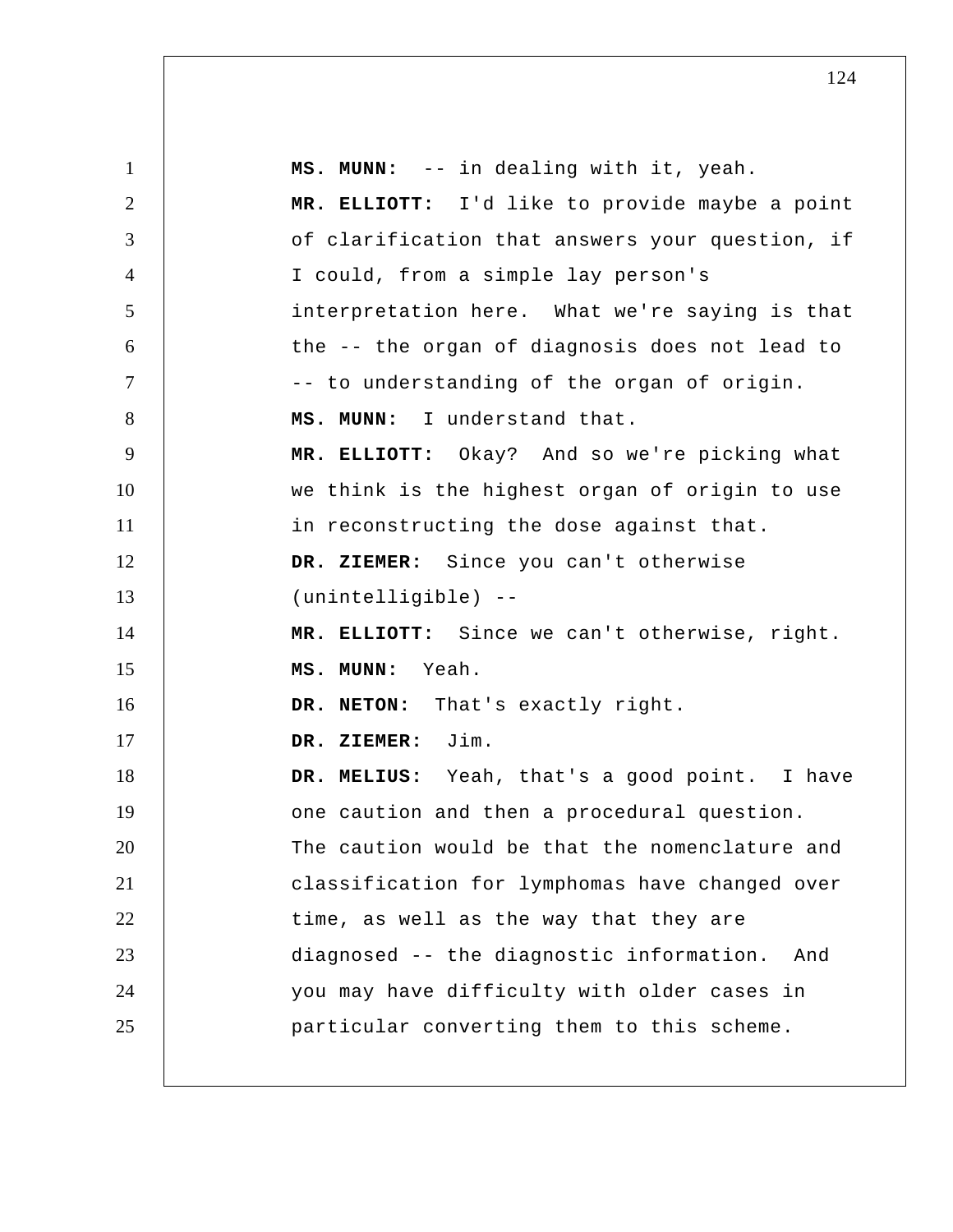| $\mathbf{1}$   | They -- they -- in terms of the available       |
|----------------|-------------------------------------------------|
| $\overline{2}$ | information and -- and the way that they're --  |
| 3              | they're classified in the medical records. And  |
| $\overline{4}$ | you're going to have to give some thought to    |
| 5              | that. $I - - I'm trying -- I'm trying to think$ |
| 6              | in my mind, going back through the older        |
| $\overline{7}$ | classification systems for lymphoma, how it --  |
| 8              | whether -- to what extent it will impact. But   |
| 9              | I think it will because I think some of the     |
| 10             | systemic lymphomas that you're referring to     |
| 11             | here are going to be classified anatomically in |
| 12             | some of the older nomenclatures. And that's     |
| 13             | what you're -- you're going to see. And some    |
| 14             | of the newer methods now to determine that they |
| 15             | are a certain systemic lymphoma just weren't -- |
| 16             | the tests just weren't available 20 years ago   |
| 17             | or even, some of them, ten years ago. So I --   |
| 18             | Roy may have some additional comments on that.  |
| 19             | My -- I don't think it's insurmountable, but    |
| 20             | there will be some uncertainty on that.         |
| 21             | Procedurally, I'm a little concerned that we're |
| 22             | making a -- you are, you know, offering up a    |
| 23             | very significant change, it's going to have     |
| 24             | significant impact, in terms of your dose       |
| 25             | reconstruction methods. And that we're being    |
|                |                                                 |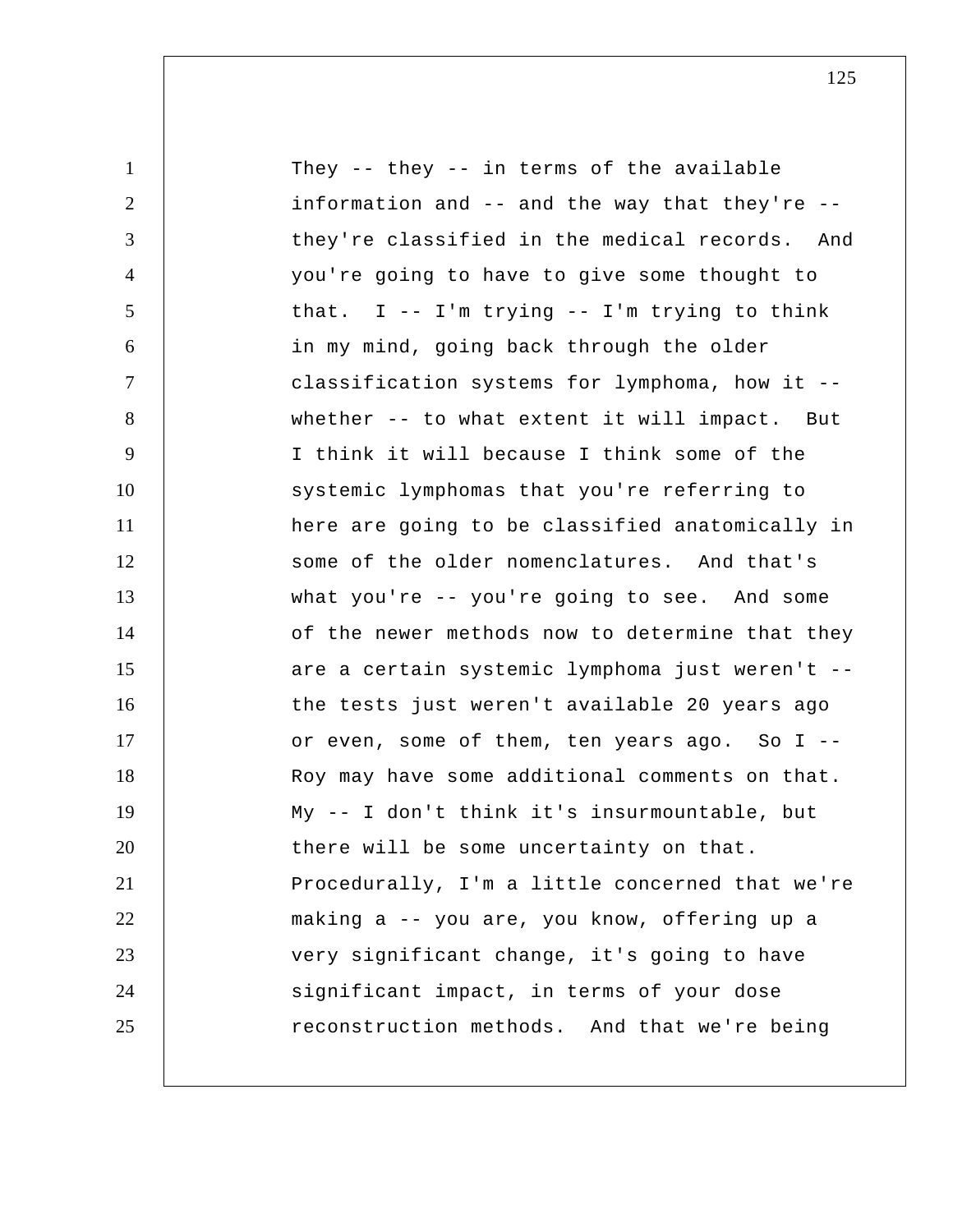| $\mathbf{1}$   | asked to approve that based on a small number   |
|----------------|-------------------------------------------------|
| $\overline{2}$ | of slides -- presentation, without a document   |
| 3              | to refer to. And I would even question -- and   |
| $\overline{4}$ | this goes back since -- to our beginnings as a  |
| 5              | advisory board -- as to whether this shouldn't  |
| 6              | be federal -- noticed in the Federal Register.  |
| $\tau$         | I recall, and I don't recall specifically, but  |
| 8              | we had talked about a -- that significant       |
| 9              | changes would be noticed and public would have  |
| 10             | an opportunity to -- to comment on them.<br>I'm |
| 11             | personally in favor -- by doing it. I think it  |
| 12             | is justified, but I am -- even I can say I'm    |
| 13             | not quite sure what I'm approving of because I  |
| 14             | don't -- you haven't even written out the       |
| 15             | classi-- all the classifications here and --    |
| 16             | and looked at some of these issues, so I'd like |
| 17             | some comment on the procedural issues.          |
| 18             | DR. NETON: Well, I'd like to address your       |
| 19             | first comment, which is that the uncertainty    |
| 20             | about classification of lymphomas. We -- I'm    |
| 21             | aware -- I've become aware of that, and it's    |
| 22             | certainly a big issue. However, that -- the     |
| 23             | responsibility for that codification lies with  |
| 24             | the Department of Labor. We take whatever ICD-  |
| 25             | 9 code is delivered and we'll use it. I'm not   |
|                |                                                 |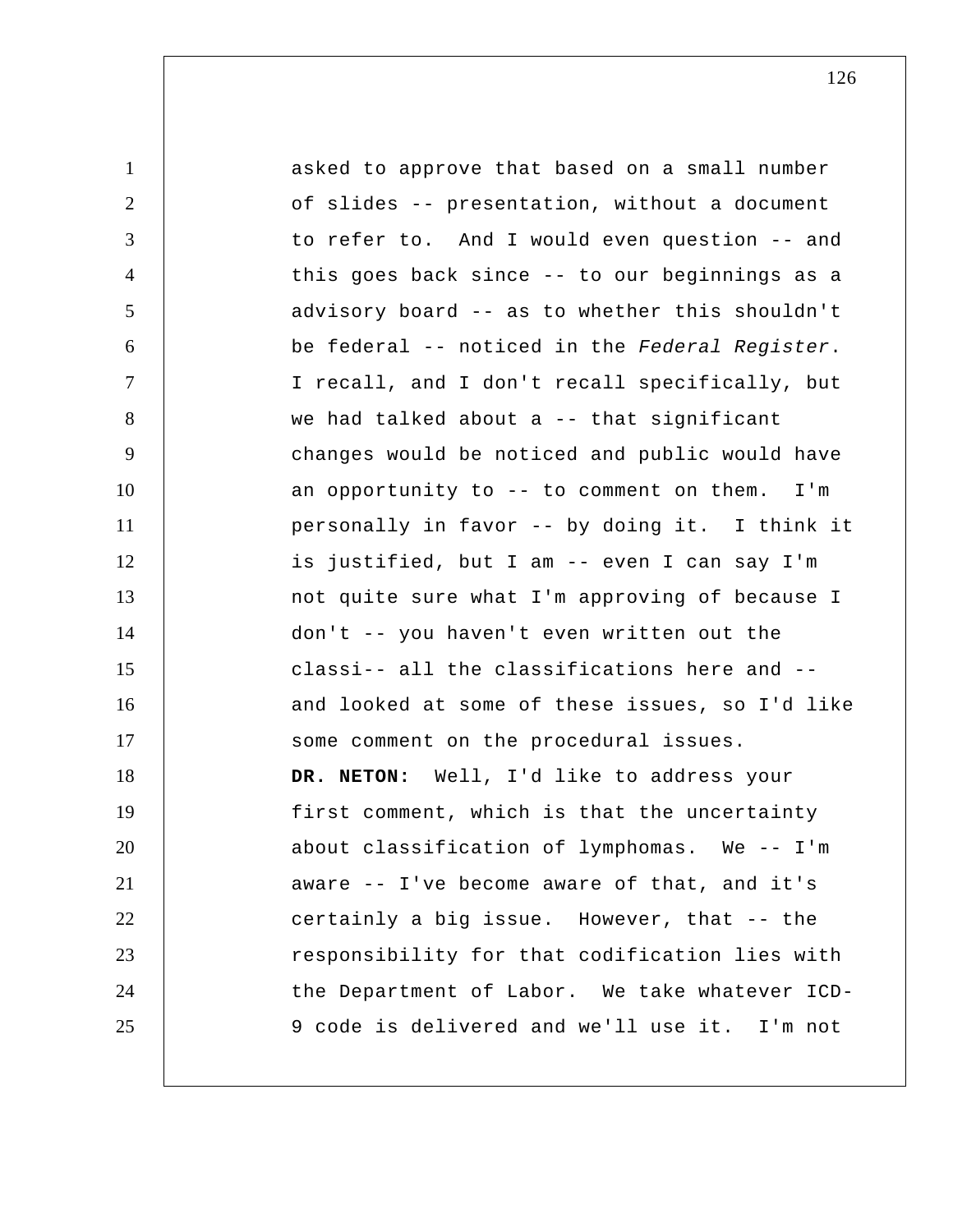1 2 3 4 5 6 7 8 9 10 11 12 13 14 15 16 17 18 19 20 21 22 23 24 25 saying that makes it better, I'm just saying that we need to make sure that the Department of Labor is very aware of this and --  **DR. MELIUS:** Yeah, and I -- I think they may need some documentation that helps them do this, and I think you should have -- you have some responsibility getting that to them, parti-- particularly to these older cases, which a lot of these will be, from survivors and -- it's been significant change. I can't, from the top of my head, sort of -- I don't think it'll affect a lot of cases, but I think it -- there'll be a significant number that will be impacted -- there'll be some uncertainty about and how to fit them into the classification. I believe there are even regional differences, particularly before cancer registries became common, that you'll find in older medical records in terms of when -- like hematologists or whoever -- physicians were trained and where they were trained in terms of what -- what some of these tumors are called.  **DR. ZIEMER:** Roy, can you speak to that point? Roy DeHart, you want to speak to the point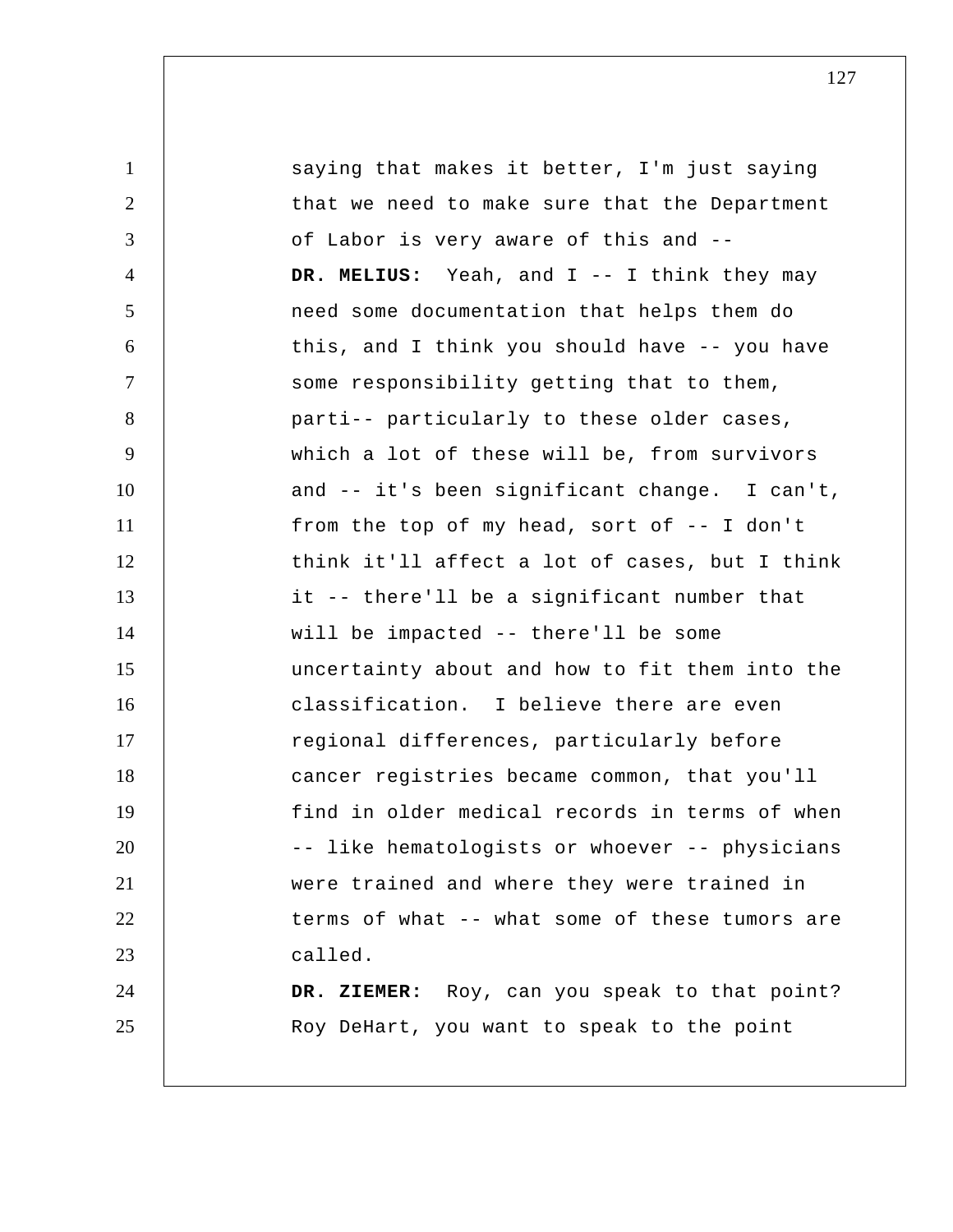there?

1

| DR. DEHART: Jim, I was really surprised that    |
|-------------------------------------------------|
| you're getting significant anatomical location. |
| In reviewing medical documentation over recent  |
| years where lymphoma was the issue, the 200 or  |
| the 202, usually the codings that I see are .00 |
| -- in other words, non-specific. And to find    |
| that we have them pretty well distributed body- |
| wise is a surprise, particularly when you've    |
| got states that do not have cancer registries,  |
| where they really don't hassle the doctors to   |
| be very, very precise in their coding. Do you   |
| recall whether the majority of these lymphomas  |
| are in fact anatomically specified?             |
| DR. NETON: I don't know that, and I'm sorry if  |
| I meant -- I didn't mean to imply that we had   |
| that level of knowledge. If we do know, you     |
| know, beyond .00, we would apply it. But maybe  |
| Russ Henshaw is -- is slightly more familiar    |
| with what's been coded and he can help me out   |
| here. Russ, please?                             |
| MR. HENSHAW: Yes, Russ Henshaw. I don't -- I    |
|                                                 |
| don't know the exact percentage, Dr. Melius,    |
| but some time ago we asked the Department of    |
|                                                 |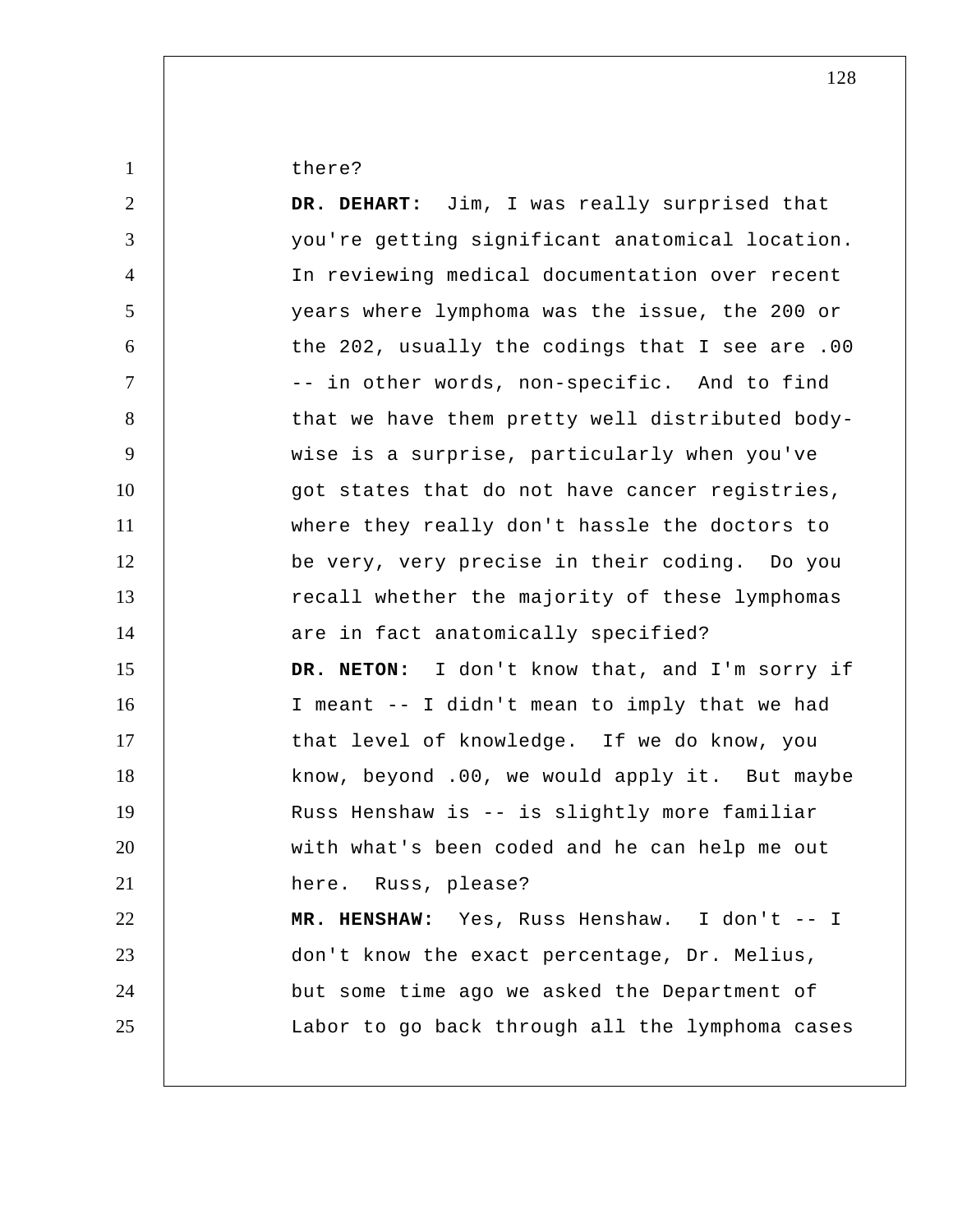1 2 3 4 5 6 7 8 9 10 11 12 13 14 15 16 17 18 19 20 21 22 23 24 25 and assign the fifth digits whenever possible. And they actually spent several days doing that for the coding, and so we have a fairly large percentage of cases with that degree of information. I don't know the percentage.  **DR. MELIUS:** I would be -- I'd be very cautious on this. I don't know what information the Department of Labor had, but this is not an easy task to do, particularly for these older - - older cases, and -- I mean I've reviewed records also on -- series of lymphomas ranging over a time period, and sometimes it -- it's - you have to go pretty deep into the medical records to -- to be able to understand what's happening.  **DR. ZIEMER:** Russ, are these cases that might originally have been specified as double-zeroes and you've asked them to go back and --  **MR. HENSHAW:** Either --  **DR. ZIEMER:** -- differentiate and --  **MR. HENSHAW:** Yes, either double-zero or simply no digits beyond the first three.  **DR. ZIEMER:** In which case the physician involved wouldn't have made the differentiation; it's someone else that has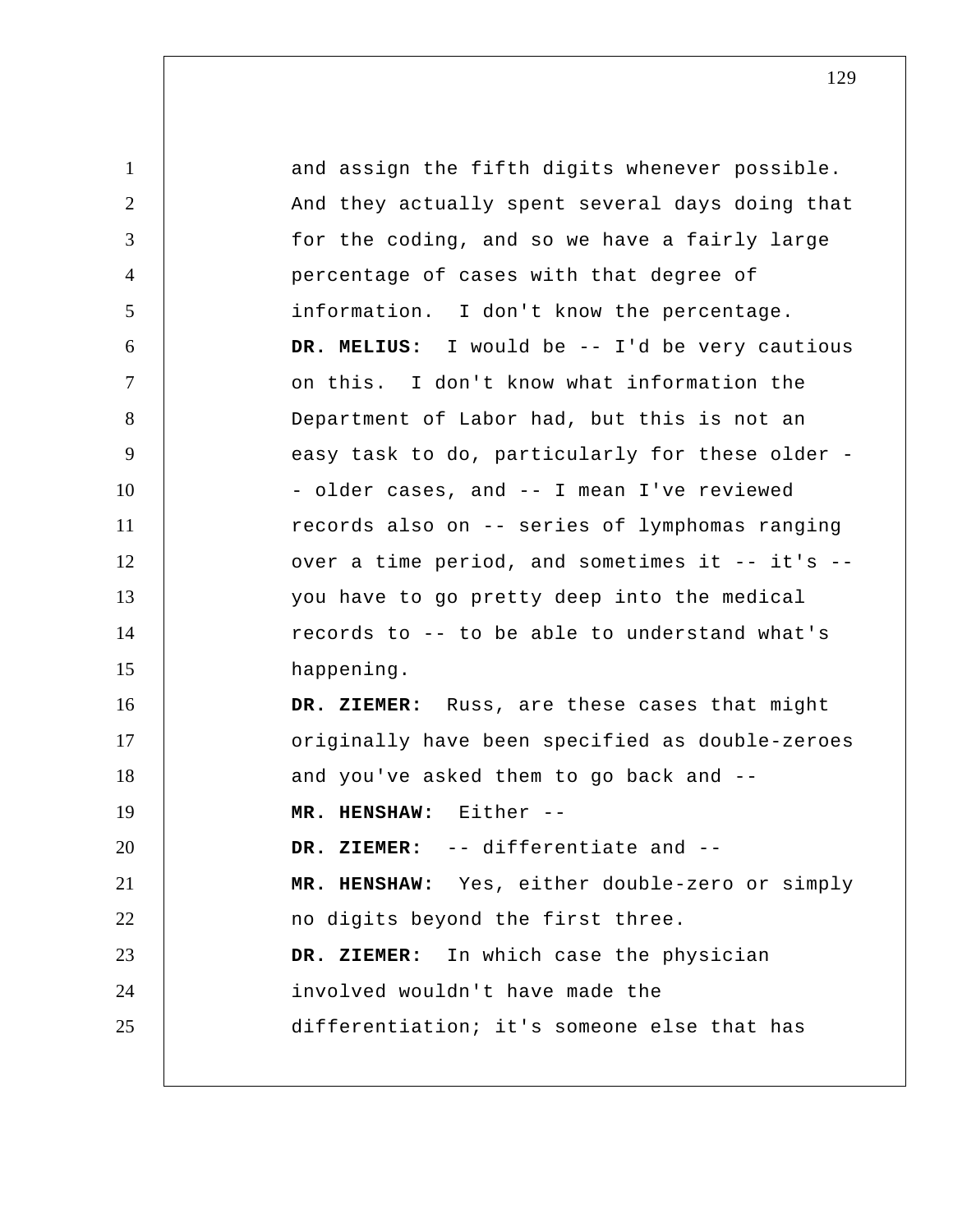looked at the --

| 2              | MR. HENSHAW: Well, typically what -- the        |
|----------------|-------------------------------------------------|
| 3              | process that was followed was to review all the |
| $\overline{4}$ | medical records, and in some cases that's       |
| 5              | several hundred pages per claim. And first      |
| 6              | look at the pathology report and see if the     |
| $\tau$         | information can be derived from that or just    |
| 8              | really all the pages of medical information.    |
| 9              | But -- but again, the digit assigned was the    |
| 10             | site of the biopsy, not necessarily the site of |
| 11             | origin, the site of radiation injury.           |
| 12             | DR. NETON: We tend to have a lot of medical     |
| 13             | records on these folks. I mean a couple of      |
| 14             | hundred pages, like Russ said, is not unusual.  |
| 15             | And Labor has gone back and we've spent, as you |
| 16             | can tell, a lot of time looking through, trying |
| 17             | to refine this. But I totally understand what   |
| 18             | you're saying --                                |
| 19             | DR. MELIUS: Yeah, again, I'm not criticizing    |
| 20             | exactly what was done 'cause I don't know the   |
| 21             | detail, but I'm just saying it's not an easy    |
| 22             | task. And I'm sure if you have some cases from  |
| 23             | the '50's or something, I'd be surprised how    |
| 24             | much level of detail would be available. It's   |
| 25             | an issue we've talked about in terms of missing |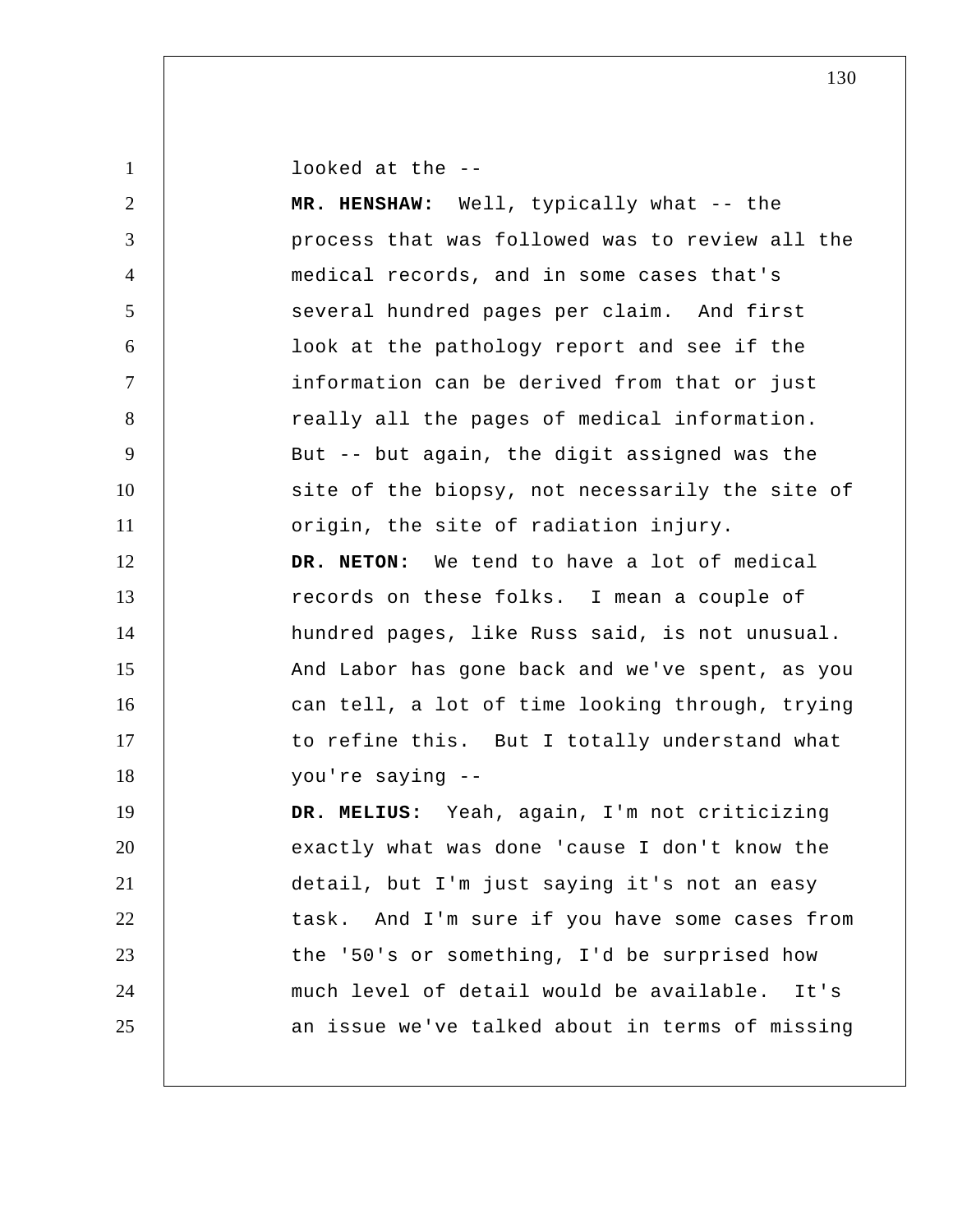| $\mathbf{1}$   | records. But the way it was diagnosed in those  |
|----------------|-------------------------------------------------|
| $\overline{2}$ | days was very different.                        |
| 3              | DR. ZIEMER: But I'm confused then, if they are  |
| $\overline{4}$ | simply using that -- for example, if the -- if  |
| $\mathfrak{S}$ | it's spleen, for example, do they still -- are  |
| 6              | they able to distinguish whether it's a 200 or  |
| $\tau$         | a 202?                                          |
| 8              | DR. NETON: That's the crux of the issue.        |
| $\overline{9}$ | Really the site of diagnosis is not that        |
| 10             | important because we will default to -- well,   |
| 11             | for the circulating ones it's not important     |
| 12             | because we're going to always assume the        |
| 13             | thoracic lymph nodes, but for the non-Hodgkin's |
| 14             | -- or for the Hodgkin's type lymphomas, that's  |
| 15             | going to be important and --                    |
| 16             | DR. ZIEMER: Well, let me back up and ask it in  |
| 17             | a different way, maybe ask Roy, when you said   |
| 18             | they tended to use the double-zero or, you      |
| 19             | know, just generally unspecified, do they still |
| 20             | distinguish between the 200 and 202             |
| 21             | classification or                               |
| 22             | DR. DEHART: Normally they would, yes.           |
| 23             | DR. ZIEMER: They would. So we -- if it's a      |
| 24             | 202, then it doesn't matter.                    |
| 25             | MR. HENSHAW: Right, I just (unintelligible) in  |
|                |                                                 |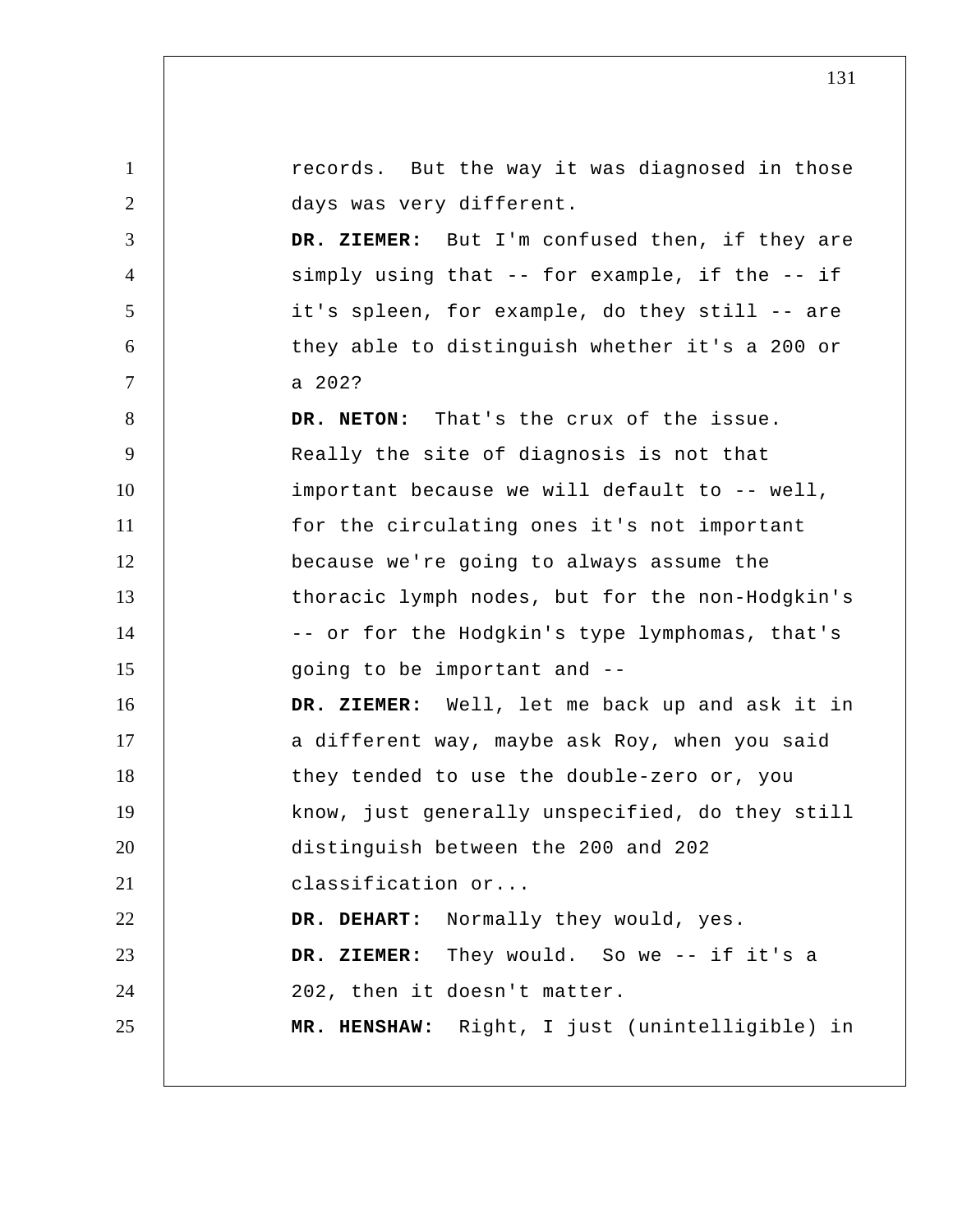1 2 3 4 5 6 7 8 9 10 11 12 13 14 15 16 17 18 19 20 21 22 23 24 25 many cases also the information is conflicting in these records, or just simply absent, so many of the claims are coded as diffuse, which is, you know, not helpful for this situation. **DR. NETON:** And we would certainly adopt a conservative default value in that case.  **DR. ZIEMER:** What is -- what -- is NIOSH asking for action at this point, or are you just reporting? **DR. NETON:** Well, that's -- that speaks to Dr. Melius's second point, which I was going to address. I'm not sure this requires rulemaking. I think -- I think, Dr. Melius, you're -- you're thinking about changes to the risk models, which is where, you know, rule-making may -- may be necessary. This is really a just -- not just, but it is a change to a dose reconstruction practice of selecting a target organ.  **DR. MELIUS:** I'm not talking about rule-making here. I'm talking about opportunity for public comment, public notification -- **DR. NETON:** Right.  **DR. MELIUS:** -- and, you know, presentation. That  $-$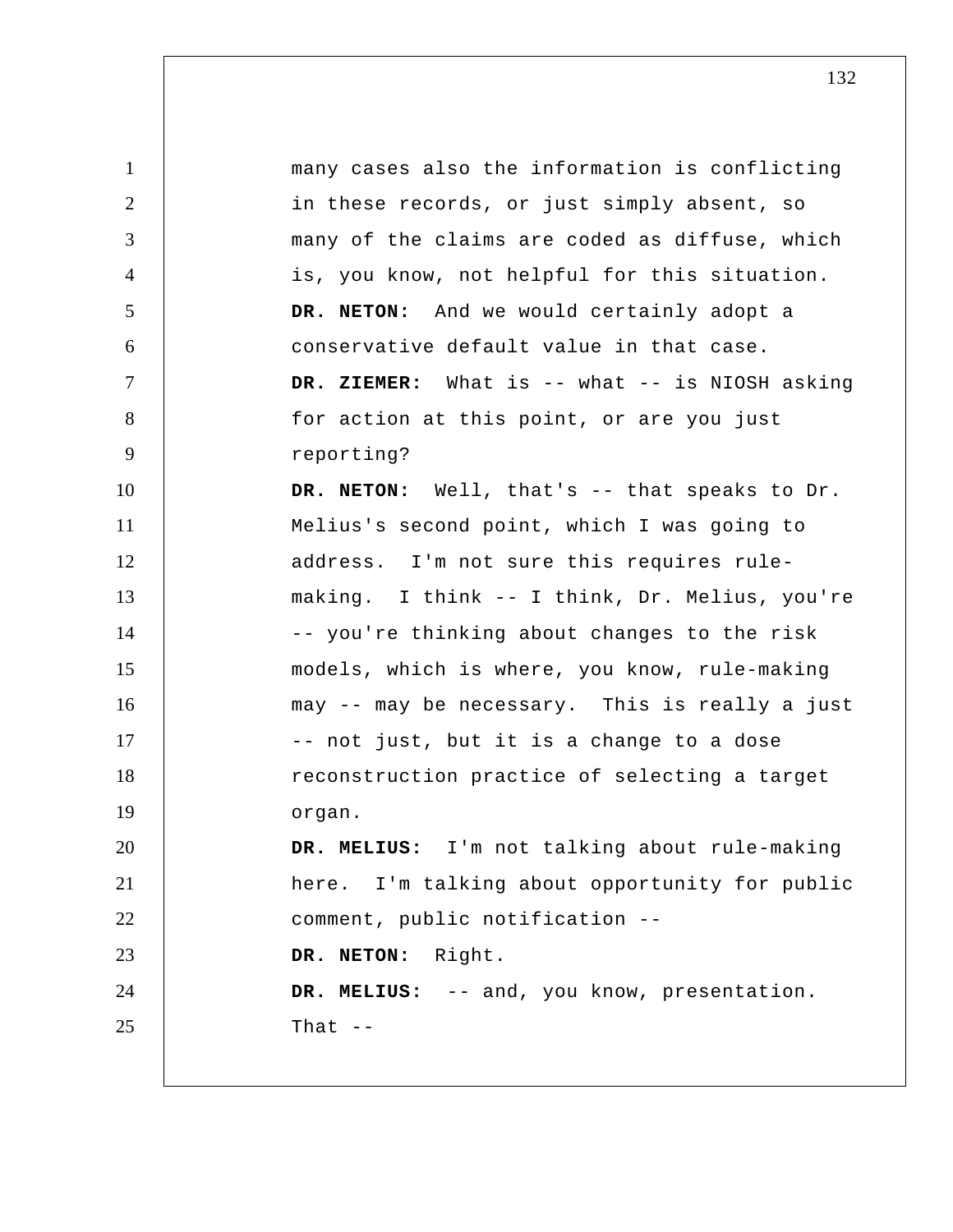**DR. NETON:** Right.

1

2 3 4 5 6 7 8 9 10 11 12 13 14 15 16 17 18 19 20 21 22 23 24 25  **DR. MELIUS:** -- I believe we had another option, short of rule-making, when we originally approved the regulations and we were concerned that the -- they were so general, and given the time frame and so forth, the need to get the program going, we -- I think we all agreed to that. But as things needed to be filled in, that if they would have a significant effect either in the -- dealing with the IREP model or in terms of the dose reconstruction, that we would provide some sort of public -- time for public comment, as well as -- you know, in the notification for that. Now my memory could be faulty. It's a number of years ago, but it's come up periodically and we have -- have discussed it here, and -- and - -  **DR. ZIEMER:** I know we've had the discussion on the IREP model itself. What we're hearing here, though, is the IREP doesn't change. It's just the -- you're using a different target organ. **DR. NETON:** Right.  **MR. ELLIOTT:** Well, we have to go back to our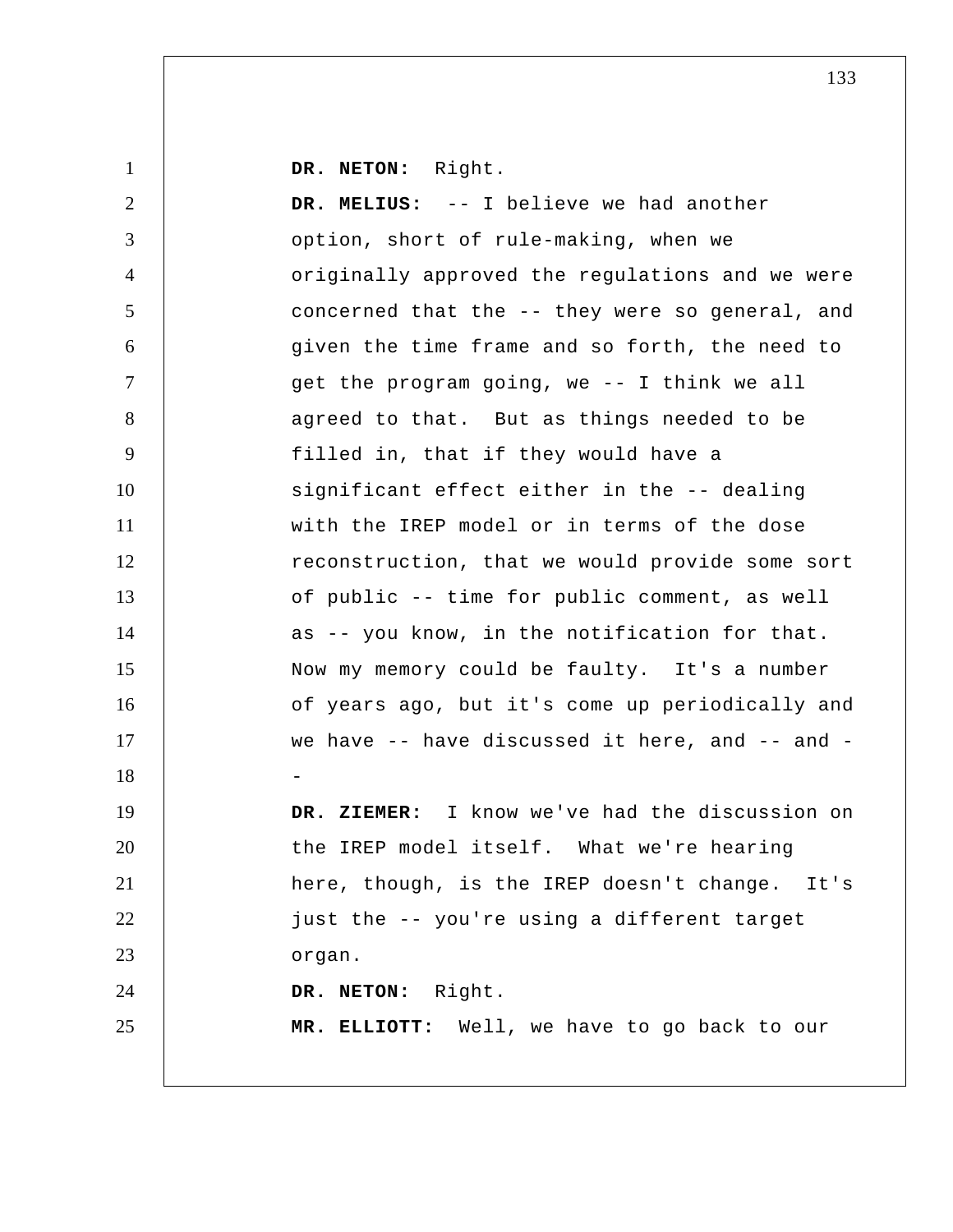| $\mathbf{1}$   | rule-making effort in the early days and -- and |
|----------------|-------------------------------------------------|
| $\overline{2}$ | this goes to Dr. Melius's point. In that rule-  |
| 3              | making, we -- and I asked Liz to check on this  |
| 4              | -- what it says about -- my recollection in the |
| 5              | language is we are to bring substantive changes |
| 6              | to the Board for review and advice. Is this a   |
| $\overline{7}$ | substantive change. You know, I guess I -- you  |
| 8              | need to weigh in on that. We think it's a       |
| 9              | substantive change. We think it's a change in   |
| 10             | the right direction. We think it gives benefit  |
| 11             | of doubt and it just feels right, it's doing    |
| 12             | the right thing. Certainly if -- if you need    |
| 13             | more information about this, we're -- we're     |
| 14             | ready to do that. I'd hate to see us hold off   |
| 15             | on, you know, treating 500 claims, and a        |
| 16             | majority of those that have been denied, where  |
| 17             | they may be found to be compensable under this  |
| 18             | approach. So -- but appreciate your input.      |
| 19             | DR. MELIUS: Yeah, it's not just a question of   |
| 20             | what we need to see or whatever. We can talk    |
| 21             | about that separately. But -- but as I recall,  |
| 22             | there -- there was an agreement to notice the   |
| 23             | public if, you know, substantial changes were   |
| 24             | being -- going to be made, if something would   |
| 25             | have a substantial effect on a num-- number of  |
|                |                                                 |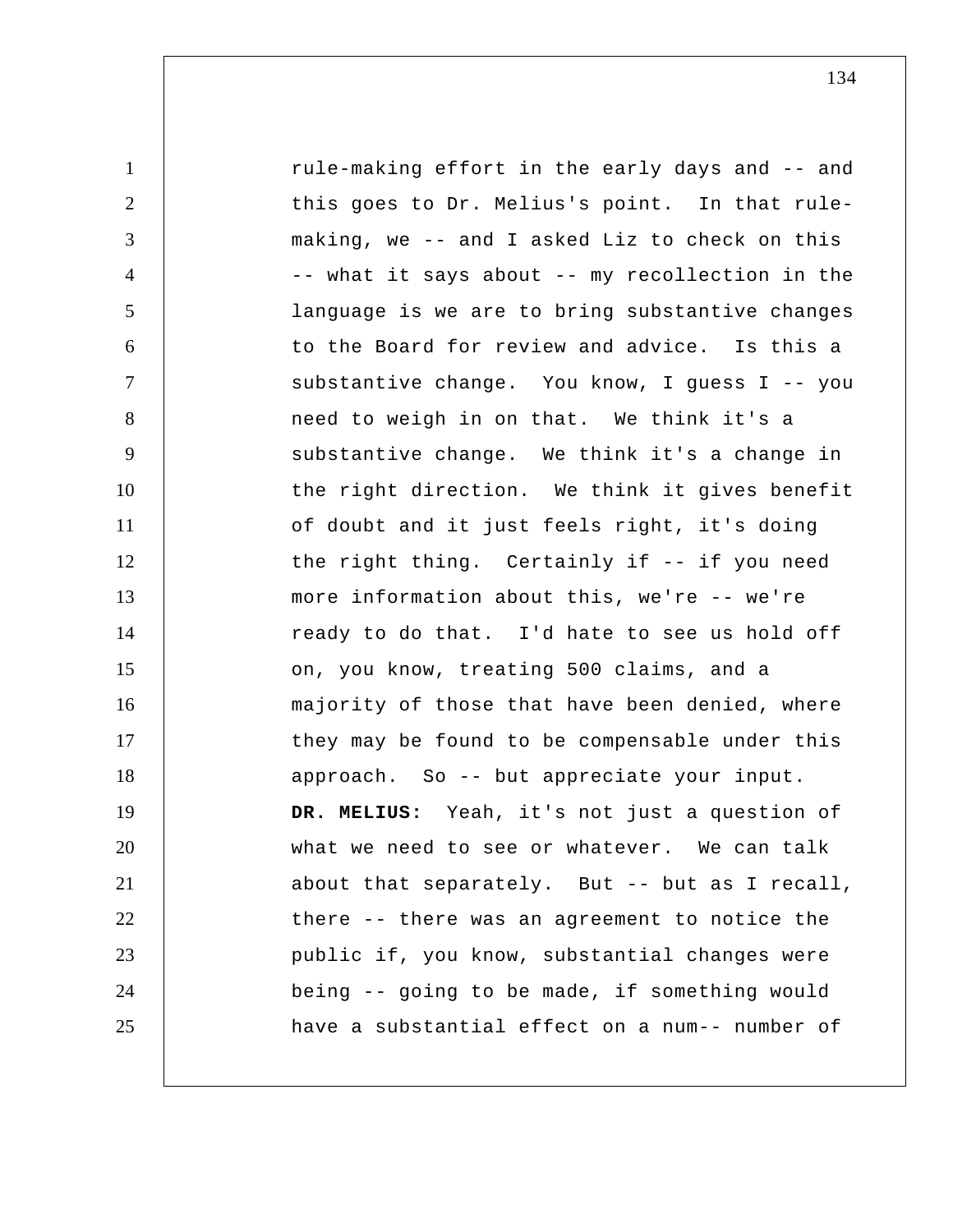1 2 3 4 5 6 7 8 9 10 11 12 13 14 15 16 17 18 19 20 21 22 23 24 25 claims, and so that then it would be on the agenda for the next meeting and there'd be an opportunity to talk about -- that was short of rule-making, but I think we need to look back at both what was in the rule and in the Board's discussions of the rule at that point in time and -- again, I'm not trying to -- I just think we need to stick by what we said we would originally do and -- and be consistent on that and not an issue whether it's a good change or a bad change or positive or negative that we - we really need to follow that.  **MR. ELLIOTT:** And I agree, we do want to follow that, but -- and this is what the lawyers back in the office are checking on right now --  **DR. MELIUS:** Okay.  **MR. ELLIOTT:** -- what does the language of the rule speak to. The POC rule, I'm pretty sure, specifies that substantive changes in the POC rule are to be brought before this -- this Board. I don't -- we're trying to figure out if this -- this is a dose reconstruction methodology, and if that is couched a similar and same way. I would also offer that we did not agree -- or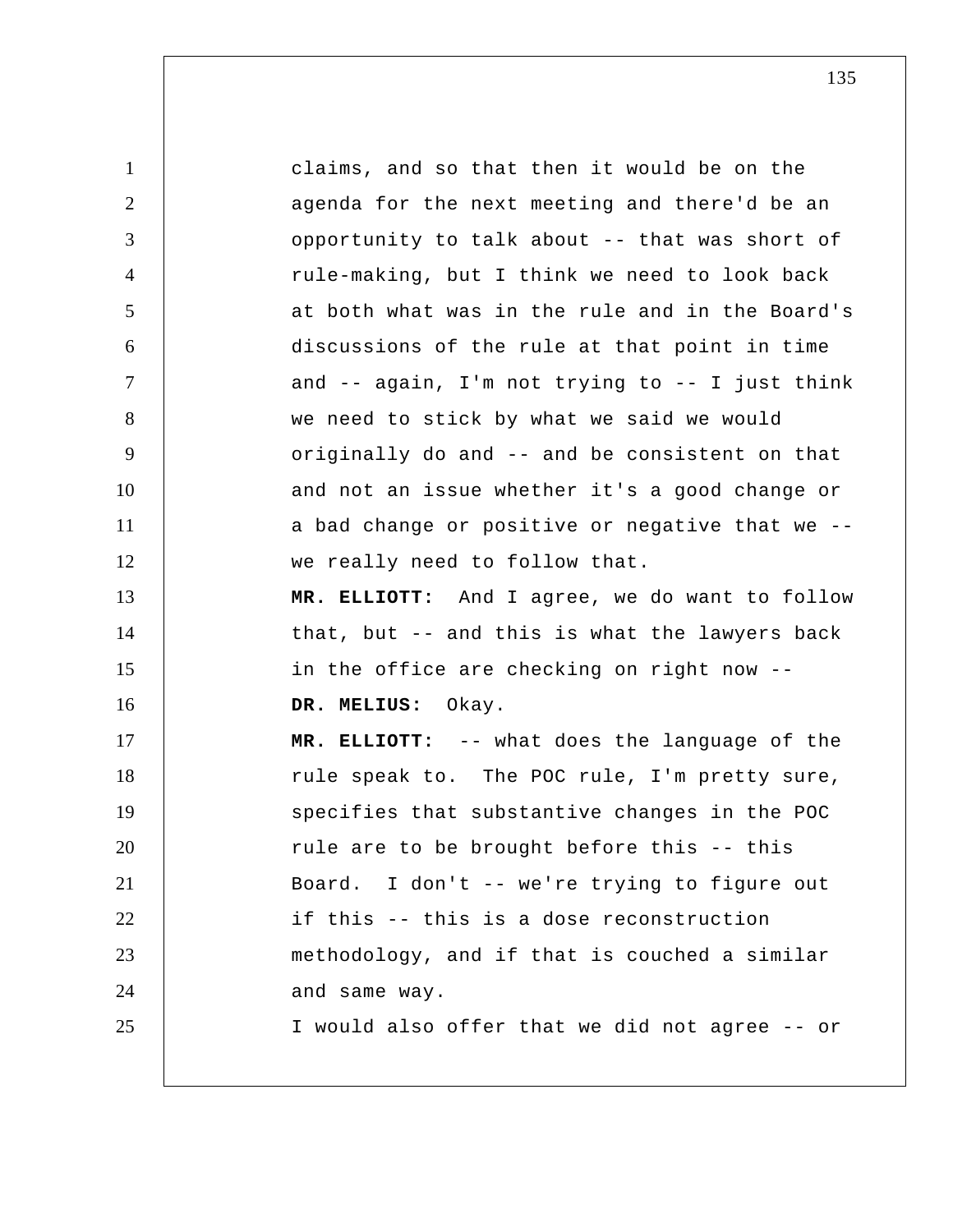1 2 3 4 5 6 7 8 9 10 11 12 13 14 15 16 17 18 19 20 21 22 23 24 25 I don't think we covered in our agreement that we would put out a *Federal Register* notice. This could serve as public notice that we are interested in moving in this direction, but we welcome your input again.  **DR. MELIUS:** Yeah, let's -- let's check and we  $can$   $-$  **DR. ZIEMER:** Anything that's outside of the rule-making issues, which are certainly binding, and irrespective of what this Board may or may not have done in the past, we can do as we wish on -- we can take action today that is even contrary to something we decided to do before, if we so wish. In other words, we can outline a procedure that we think should be followed in this case in terms of public notice and so on. I think those -- that prerogative is open to us, because we are not necessarily bound forever by any actions of the past. We may not have anticipated exactly this kind of thing in the past, or we had something else in mind. But it seems to me we still are not prevented from taking whatever action is appropriate.  **DR. MELIUS:** Well, I would strongly disagree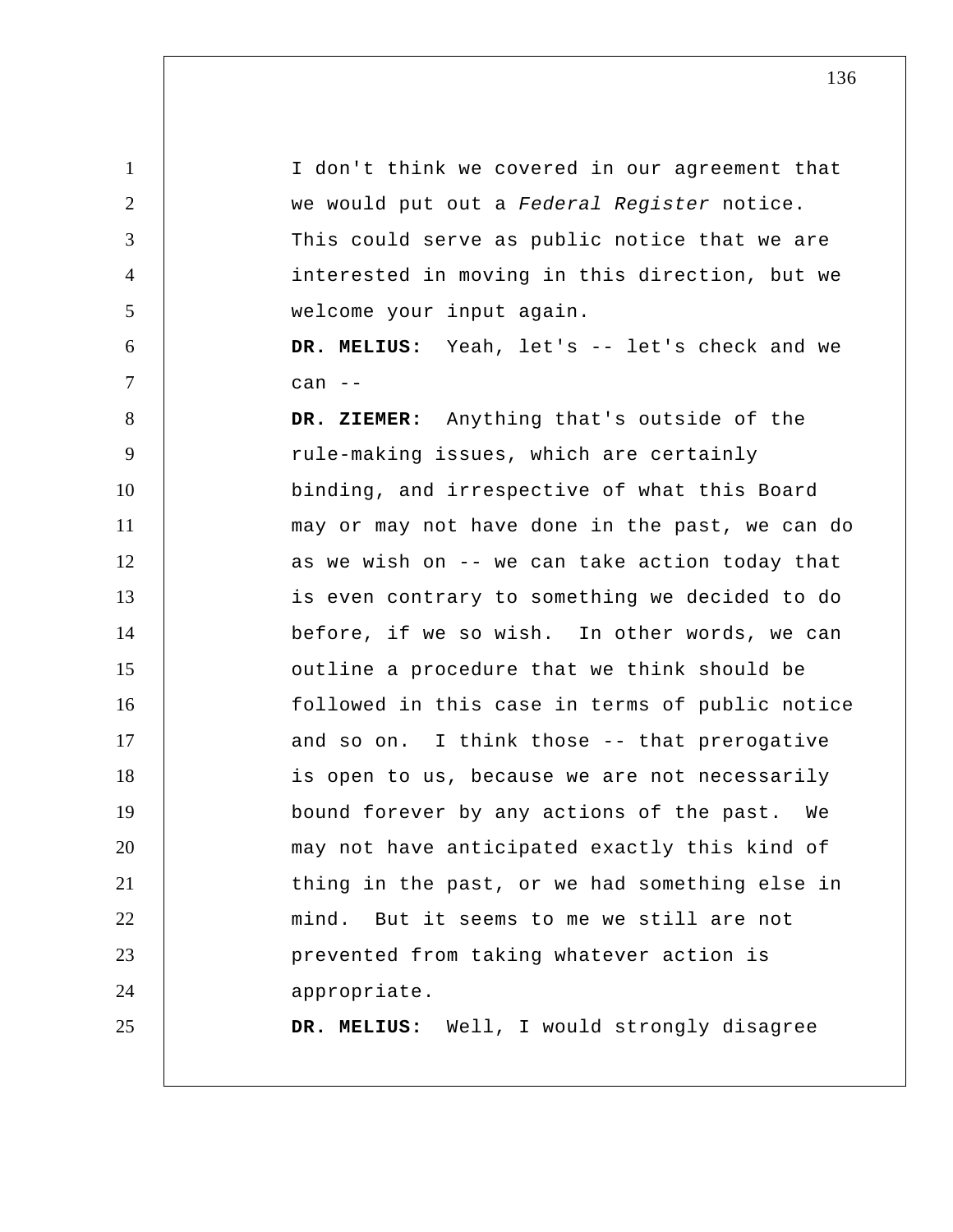1 2 3 4 5 6 7 8 9 10 11 12 13 14 15 16 17 18 19 20 21 22 23 24 25 with that, Paul. I think we -- we have made a commitment -- if we did, and I'm not saying, you know, we did. But if we did make a commitment that if we were going to make substantial changes in dose reconstruction procedures or some other part of this program and told people that we would publicly notify them and so forth, then I think we do need to - - to follow that. Now if we want to change that procedure and -- to what extent it was in the rule-making and to what extent it was a commitment that NIOSH made in terms of the meeting, we -- I have no problems with discussing that, but I -- I don't think we should just arbitrarily decide that we're going to change our approach or procedures because of some such issue --  **DR. ZIEMER:** Well, actually we don't disagree. I was looking at it from completely the opposite point of view. It doesn't matter whether -- if we didn't do that in the past, we can still do it.  **DR. MELIUS:** Okay.  **DR. ZIEMER:** I was actually looking at it completely the opposite way --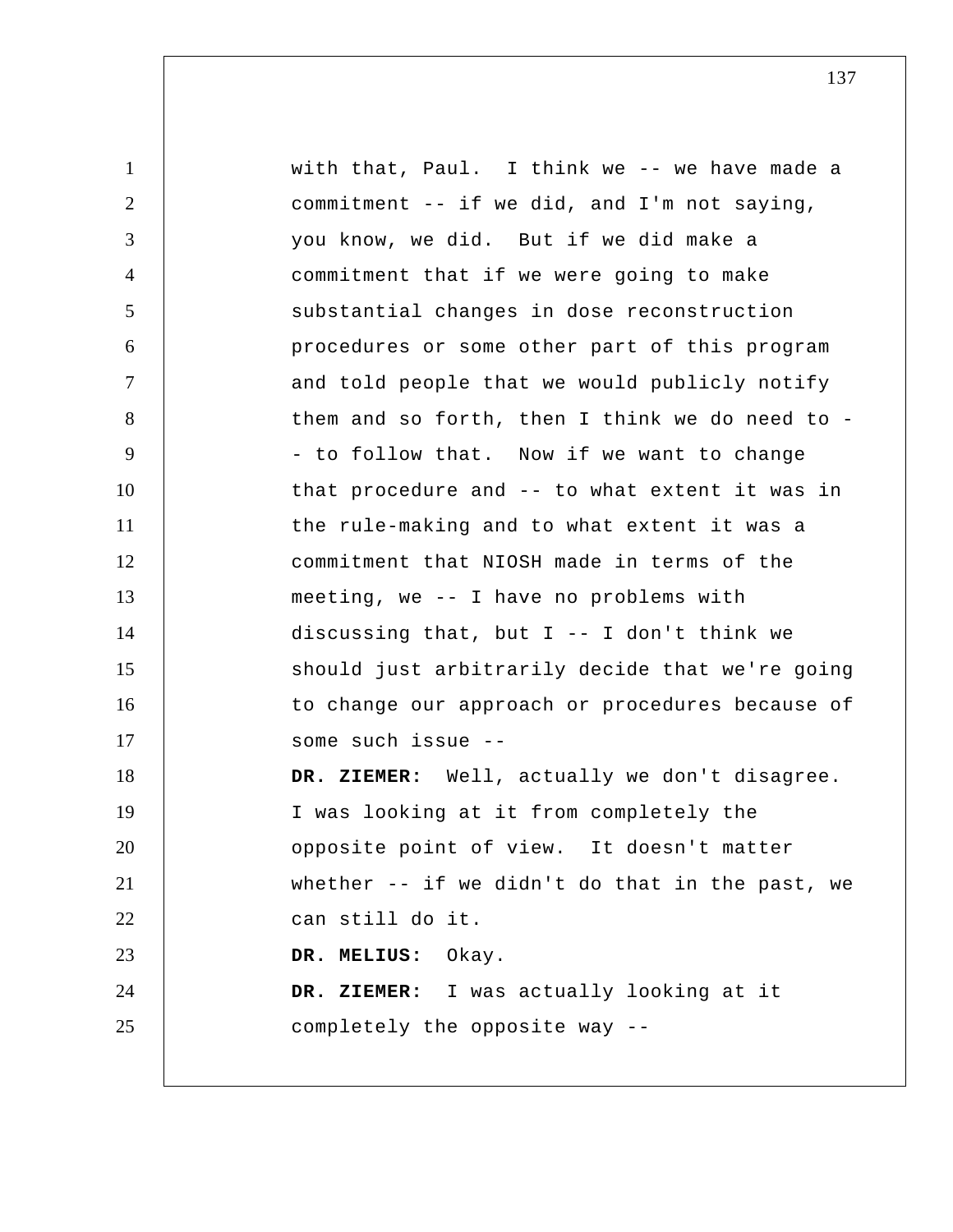| $\mathbf{1}$   | DR. WADE: All right, let me --                  |
|----------------|-------------------------------------------------|
| $\overline{2}$ | DR. ZIEMER: -- not dependent on whether we      |
| 3              | made a policy in the past on this.              |
| $\overline{4}$ | DR. MELIUS: Okay.                               |
| 5              | DR. WADE: Given the sentiment of the Board,     |
| 6              | let me propose that we follow this course of    |
| $\tau$         | action. We can have a rules check and see what  |
| 8              | the record shows, but I get the sense of this   |
| 9              | Board that they would like more information on  |
| 10             | this question, and they would like to see the   |
| 11             | public noticed of the fact that at the next     |
| 12             | meeting this item would be discussed. So I      |
| 13             | think we can follow that path. We can see what  |
| 14             | the lawyers produce in terms of what the record |
| 15             | shows, but other than Larry's caution about     |
| 16             | wanting to do the right thing quickly, I see    |
| 17             | nothing wrong with providing this Board with    |
| 18             | the report that you said was on your desk, for  |
| 19             | example, Jim. You've got those materials.       |
| 20             | Provide them to the Board. When we put out the  |
| 21             | agenda for the next meeting, make it clear that |
| 22             | this item's going to be discussed asking for    |
| 23             | the Board's concurrence, and let the public     |
| 24             | comment at that meeting if they would like.     |
| 25             | DR. ZIEMER: And -- and indeed, we could also    |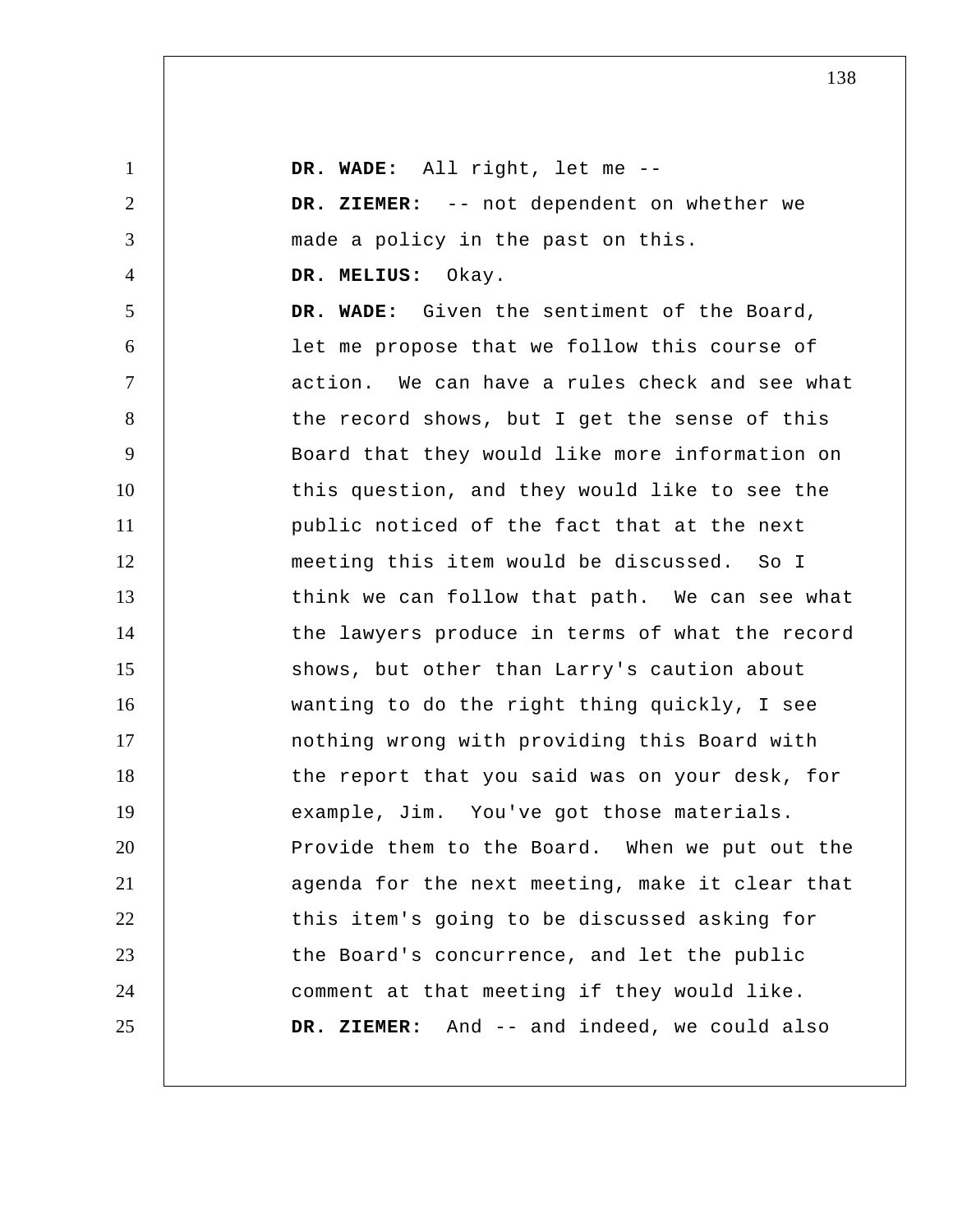1 2 3 4 5 6 7 8 9 10 11 12 13 14 15 16 17 18 19 20 21 22 23 24 25 identify previous commitments that we have --  **DR. WADE:** Sure.  **DR. ZIEMER:** -- made along --  **DR. MELIUS:** Yeah.  **DR. ZIEMER:** -- that line. That's certainly appropriate. Mark?  **MR. GRIFFON:** Just to -- just to follow on with what Lew said, the -- I was thinking the same thing. The procedure on your desk -- I don't know if it's a procedure or policy, and I don't know to what exten-- if you can describe that, maybe, if it has -- **DR. NETON:** This is a --  **MR. GRIFFON:** -- enough background to help us - - or is it just a -- **DR. NETON:** It's a procedure that really changes the target organ selection based on our input from our hematologist.  **MR. GRIFFON:** Does it include any of the basis for the change, or that's really extern-- **DR. NETON:** I think there is some basis in there about the discussions that took place, but  $--$  **MR. GRIFFON:** So that might be a -- a --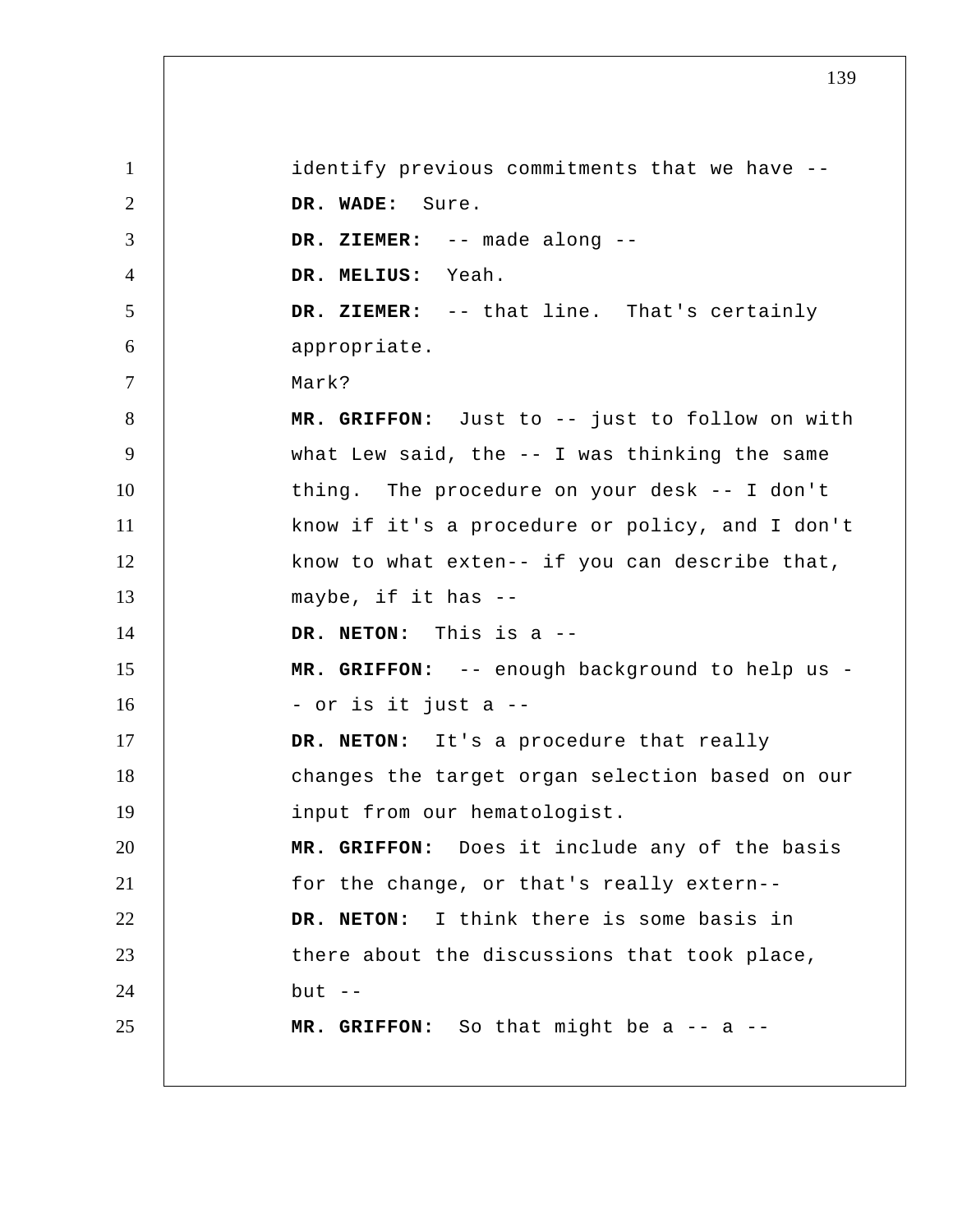1 2 3 4 5 6 7 8 9 10 11 12 13 14 15 16 17 18 19 20 21 22 23 24 25 **DR. NETON:** -- again, I mean this is not a giant rocket science sort of an issue. I mean if you don't know the target organ, then one has to default to something more conservative, and that's about the extent of the scientific debate, I think.  **MR. GRIFFON:** Yeah. **DR. NETON:** I mean there may be other opinions. Now maybe our one hematologist is not going to be sufficient evidence, I don't know. But --  **DR. MELIUS:** But I -- I think there's some issues in the -- excuse me for interrupting, but in the details of it that -- about the classification and -- or maybe those can be dealt with on an individual basis, but I do get concerned that -- I mean I would certainly like to see the procedure and understand a little bit more about how it's communicated to the Department of Labor so that we -- **DR. NETON:** Sure.  **DR. MELIUS:** -- don't cause problems. **DR. NETON:** Again, classification is out of our hands. I mean we -- we have to assume we're getting the appropriate classification from them and they -- you know, that's their issue.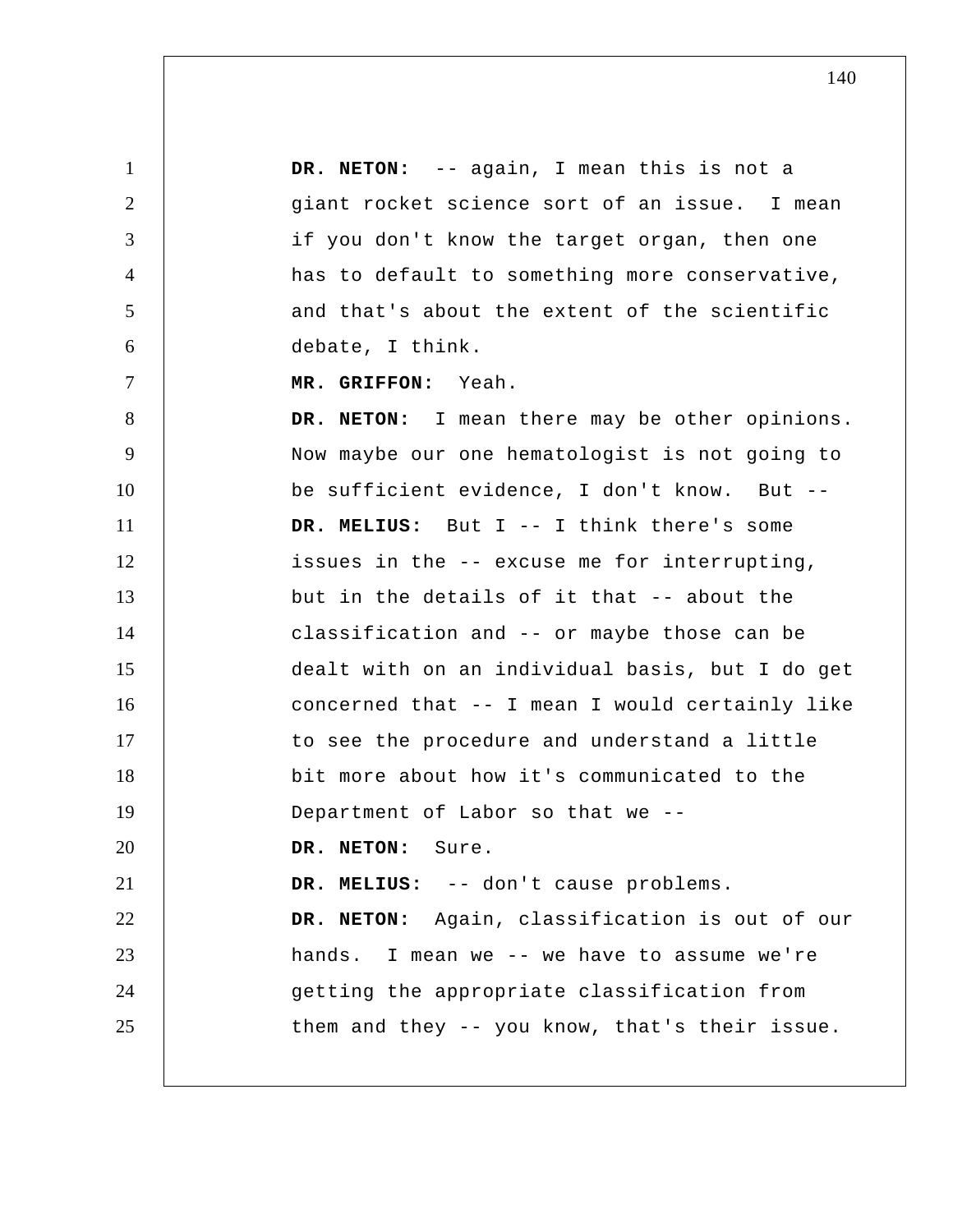1 2 3 4 5 6 7 8 9 10 11 12 13 14 15 16 17 18 19 20 21 22 23 24 25 I'm a little concerned, though, because you know, with SC&A's reviews we're making -- we're in the process of -- there's numerous potential changes that could be made and tweaks to dose reconstruction. And if all these have to go through public process, it's going to be --  **DR. MELIUS:** No, that -- DR. NETON: -- somewhat cumbersome.  **DR. MELIUS:** -- that was not the intent. This had to do with basic procedures and so forth, not individual dose reconstructions or site pro-- profile reviews. **DR. NETON:** Well, no, then there's other issues related to rotations and --  **DR. MELIUS:** Well, then --  **DR. ZIEMER:** There's a concern about -- aside from this particular situation, about setting a precedent on how we actually deal with changes of this type, and --  **DR. MELIUS:** And again, may-- maybe we have to revisit the procedure or our procedure so that we facilitate this. I'm not trying to hold it up, but I do think we need to be, you know, sort of consistent with what we had decided at an earlier point in time.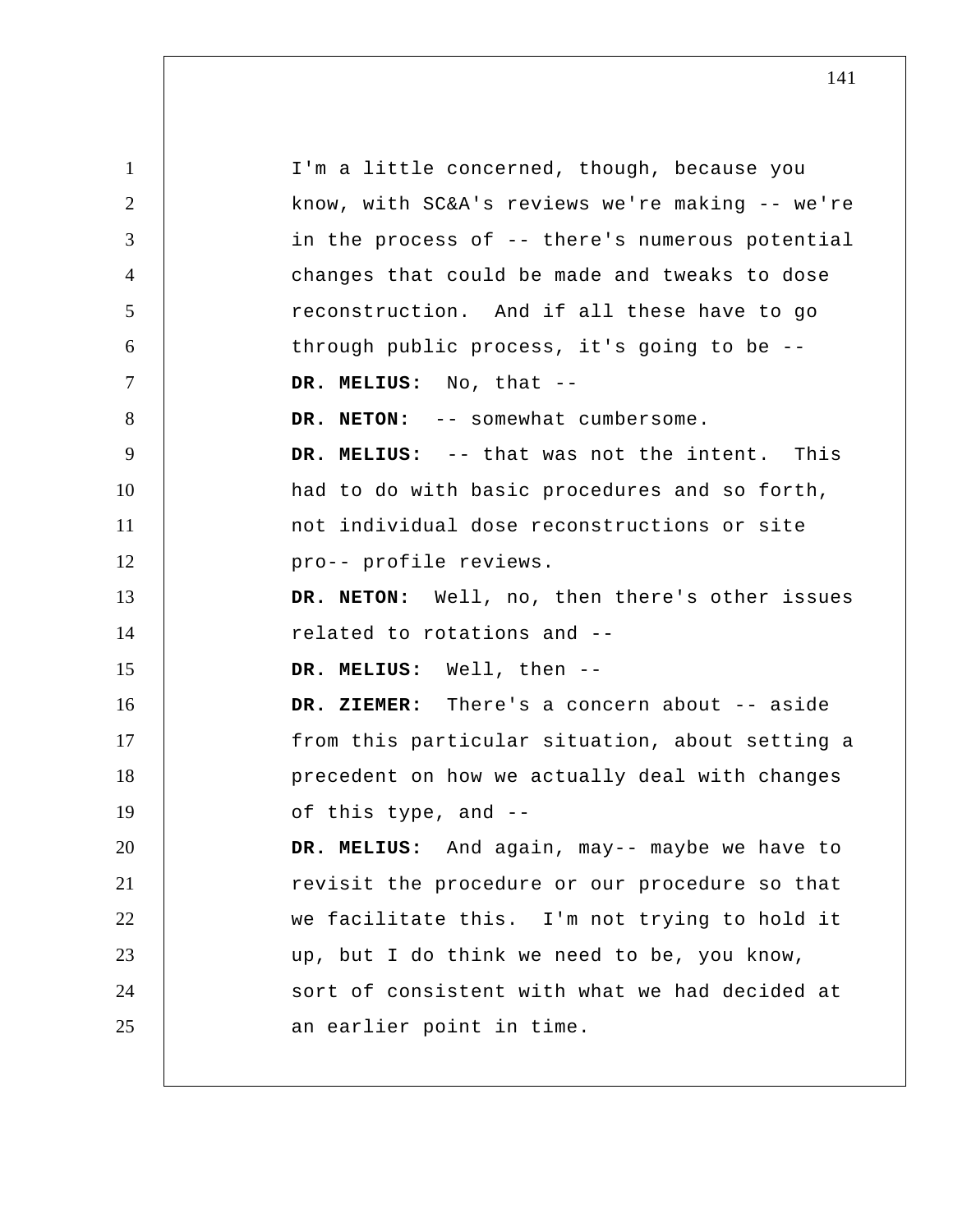**DR. NETON:** Okay.

| $\overline{2}$ | DR. MELIUS: I also add that I think some of     |
|----------------|-------------------------------------------------|
| 3              | this is the -- some of the reaction is because  |
| $\overline{4}$ | -- we haven't talked about it yet, but what --  |
| $\mathfrak{S}$ | what an excellent job I thought you did with    |
| 6              | the lung cancer model. That document I          |
| $\tau$         | thought, when you presented it to us, was       |
| 8              | excellent and very useful. And I guess when --  |
| 9              | then when we don't see it on something else,    |
| 10             | then we're -- you know, it sort of raises       |
| 11             | expectations.                                   |
| 12             | DR. NETON: Appreciate that.                     |
| 13             | DR. ZIEMER: Okay, let's go ahead and -- we      |
| 14             | don't have to take a particular action right at |
| 15             | this point. Let's go ahead with the rest of     |
| 16             | the presentation, so after lymphoma we're up to |
| 17             | age at exposure.                                |
| 18             | AGE AT TIME OF EXPOSURE                         |
| 19             | DR. NETON: All right. This one is really just   |
| 20             | for information only, and we're not asking for  |
| 21             | any decision on the Board, although we          |
| 22             | certainly would appreciate any input that the   |
| 23             | Board might have -- we'll start with that --    |
| 24             | on                                              |
| 25             | This issue was I believe a number two priority  |
|                |                                                 |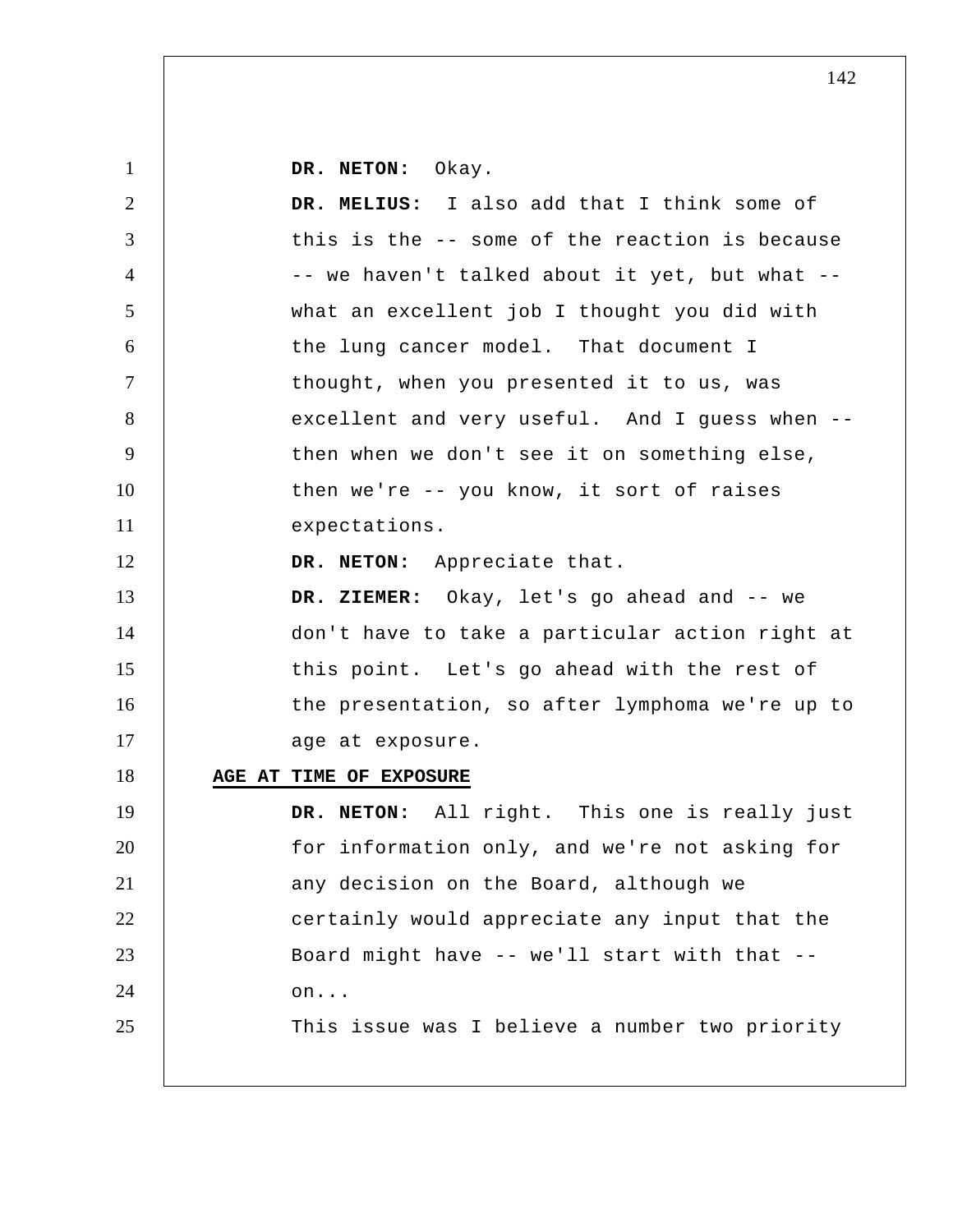1 2 3 4 5 6 7 8 9 10 11 12 13 14 15 16 17 18 19 20 21 22 23 24 25 on the Board's list of priority issues -- it was in the second tier of priorities, let's put it that way. It was not a first-tier priority. And this has been an issue for some time, that it's been in the literature that some researchers have suggested that the radiosensitivity to cancer increases with age. There -- there are studies out there that one can quote and cite that -- that demonstrate that there's some statistical effect relative to how old one is in the risk of developing cancer. We took a look at this and went back and reviewed the relevant major studies that we're aware of that we could find that demonstrated this effect, and just -- just to see where the science is falling on this issue at this particular time. Again, I suggest it's a priority research issue, but it was in the second -- priority. So what I have here really is sort of a summary of the papers that have been published relative to this, and there are a number of papers and I've cited here on this slide the Hanford study, Wing and Richardson, Gilbert et al,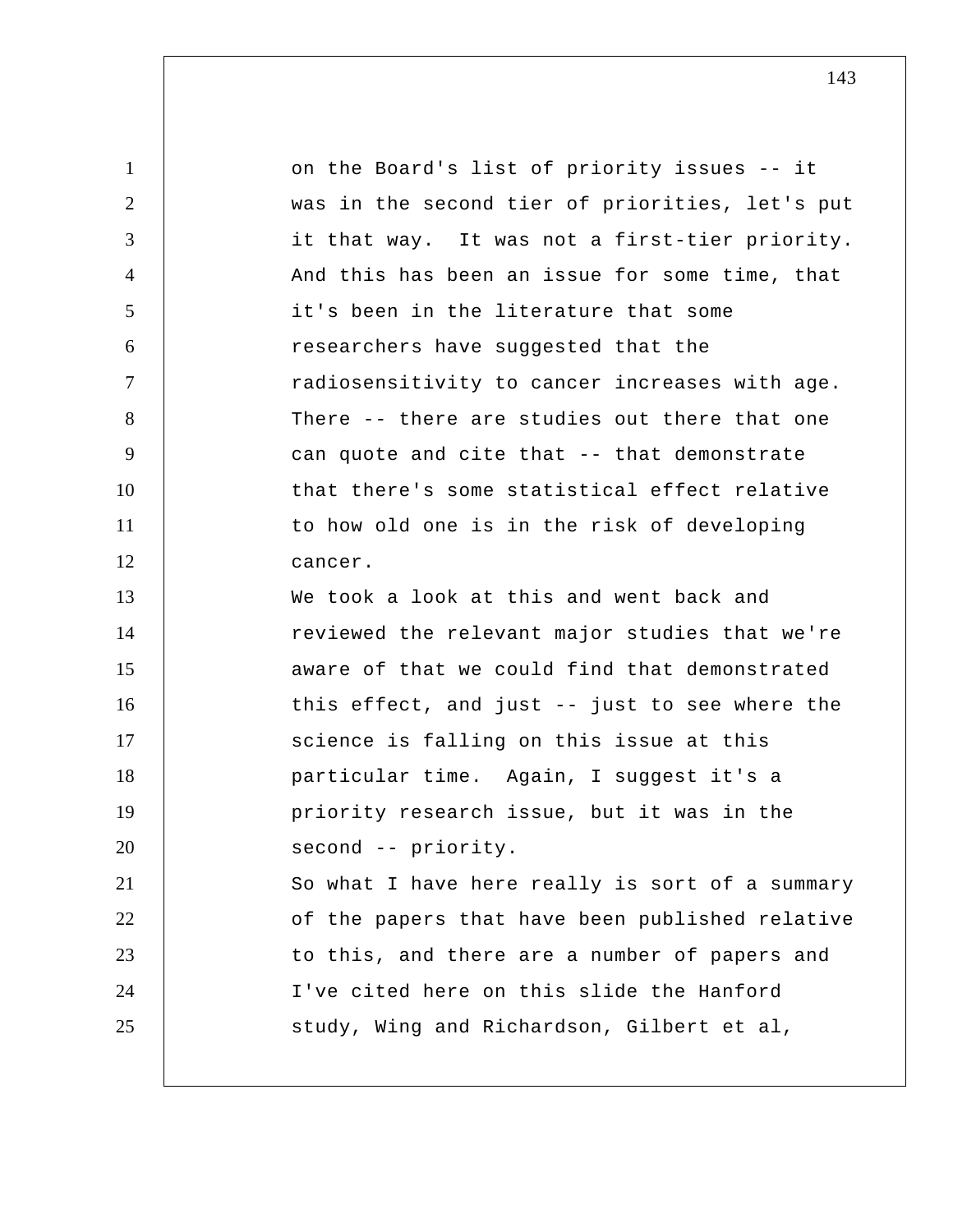1 2 3 4 5 6 7 8 9 10 11 12 13 14 15 16 17 18 19 20 21 22 23 24 25 Stewart and Kneale, the ORNL cohort and the Rocketdyne cohorts. Each of those studies have in some way made -- come to some conclusion that there may be an effect related to age at exposure. That is, older people when they're exposed have a higher risk of developing cancer per unit dose than -- than younger. They -- they all -- the stan-- this is not a standard analysis method, though, of how one does this. They all -- one can group these age bands differently and come to different conclusions, and that's one of the issues I think here is how one standardizes on this analysis. I think one of the studies actually, you know, picked a before-45 and after-45; one grouped them by decades, that sort of thing. So you can get different conclusions. So those studies have reported associations, and then on the bottom here we have studies for the Rocky Flats, Atomic Energy of Canada, the United Kingdom Atomic Energy Administration or Agency, and the UK Atomic Weapons Establishment and Sellafield. None of those studies, when they looked for this age of  $-$ - at  $-$ - issue have identified such an association. So again, you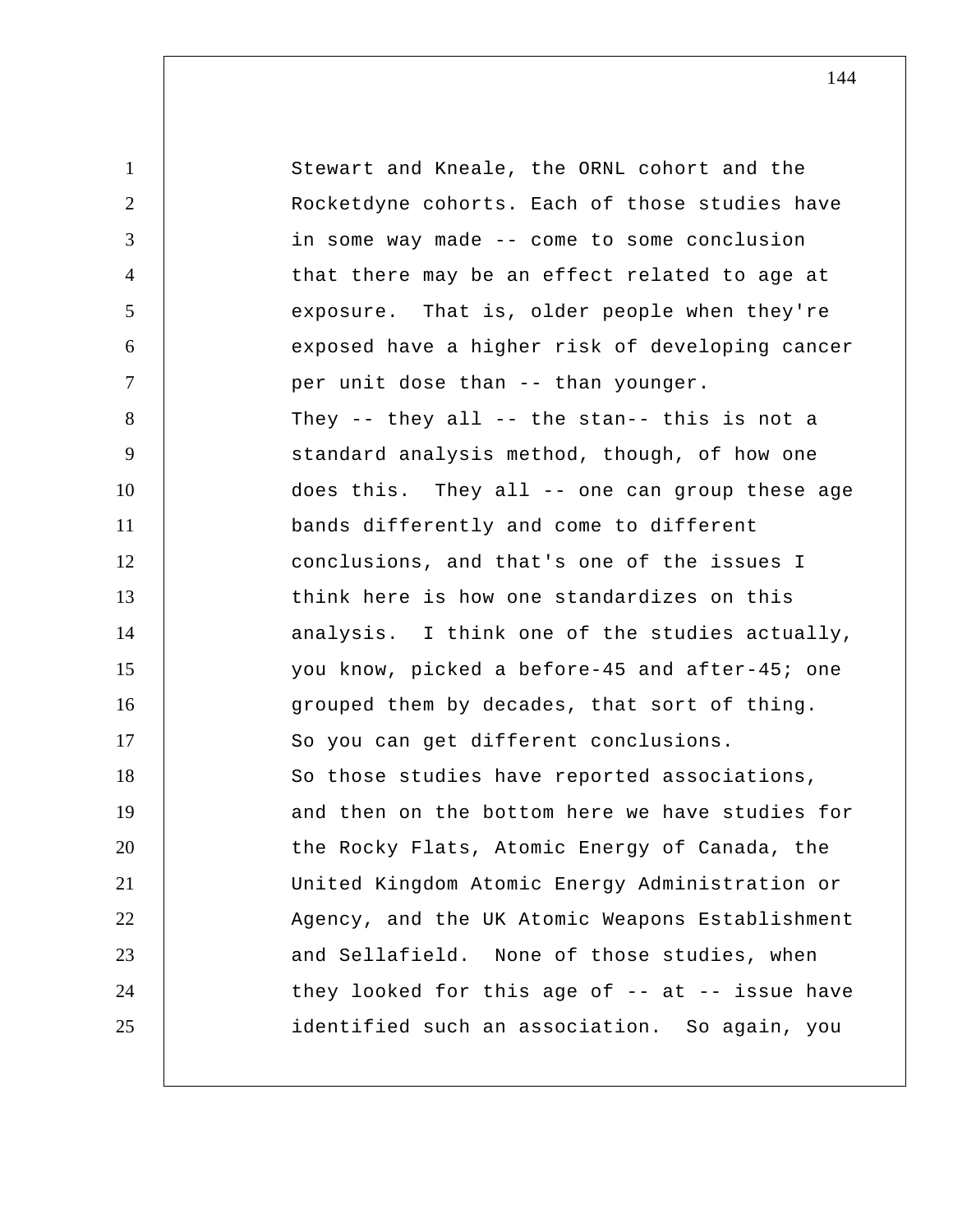have conflicting -- conflicting science on this issue.

1

2

3 4 5 6 7 8 9 10 11 12 13 14 15 16 17 18 19 20 21 22 23 24 25 NIOSH -- HERB, that is, the Health-related Energy Research Branch -- had engaged in some research on this issue in collaboration with Oak Ridge Associated Universities in the past. And they looked at this effect in the ORNL - the Oak Ridge National Laboratory cohort. And the conclusion of this analysis was that the observed trends may have been due to other factors than age at exposure. This is an issue of confounding within this -- this analysis, and that is these birth-cohort effects. That is, how you group these things from age at exposure, you end up with people who were born in different times. So then you may have confounding due to the fact that these people may have had different smoking habits, medical screening may have been applied differently in that time period. So there's -- there's other plausible issues that come into play here that tend to bring into question the robustness of this analysis. Richardson and Ashmore just recently looked at this effect in Canadian workers, and their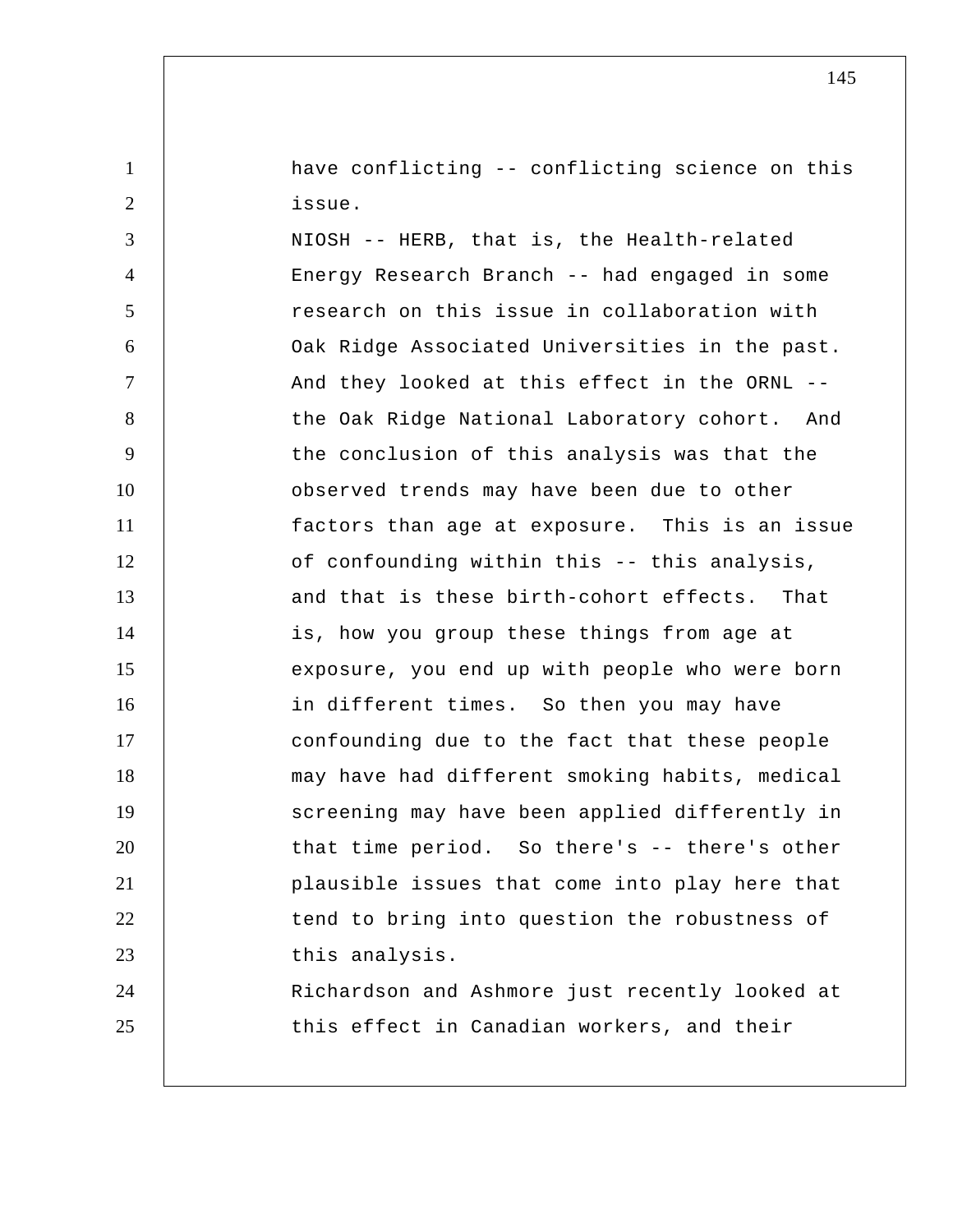1 2 3 4 5 6 7 8 9 10 11 12 13 14 15 16 17 18 19 20 21 22 23 24 25 conclusion was that there was an increase in radiosensitivity with age for lung and leukemia -- lung cancer and leukemia, but not for others. But again, you know, a more detailed analysis determined that this could have been the differences in smoking behavior over time. So again, not -- not conclusive. There's no conclusive determination made here. An interesting note here is, you know, NIOSH-IREP actually has an age-at-exposure adjustment, and that is -- it's sort of the opposite of what we're talking about here. For most cancers the radiosensitivity decreased with age in the atomic bomb survivors, and that -- those corrections or adjustments are applied to a number of -- almost all of our cancer models with the exception of female genitalia, lung cancer and -- and leukemias and squamous cell carcinoma. So you know, right now we're doing something a little different than what - if you hear age at exposure, this is different than the age at exposure that I was just talking about. So you know, just a brief summary on an arm's length view of this issue and -- and I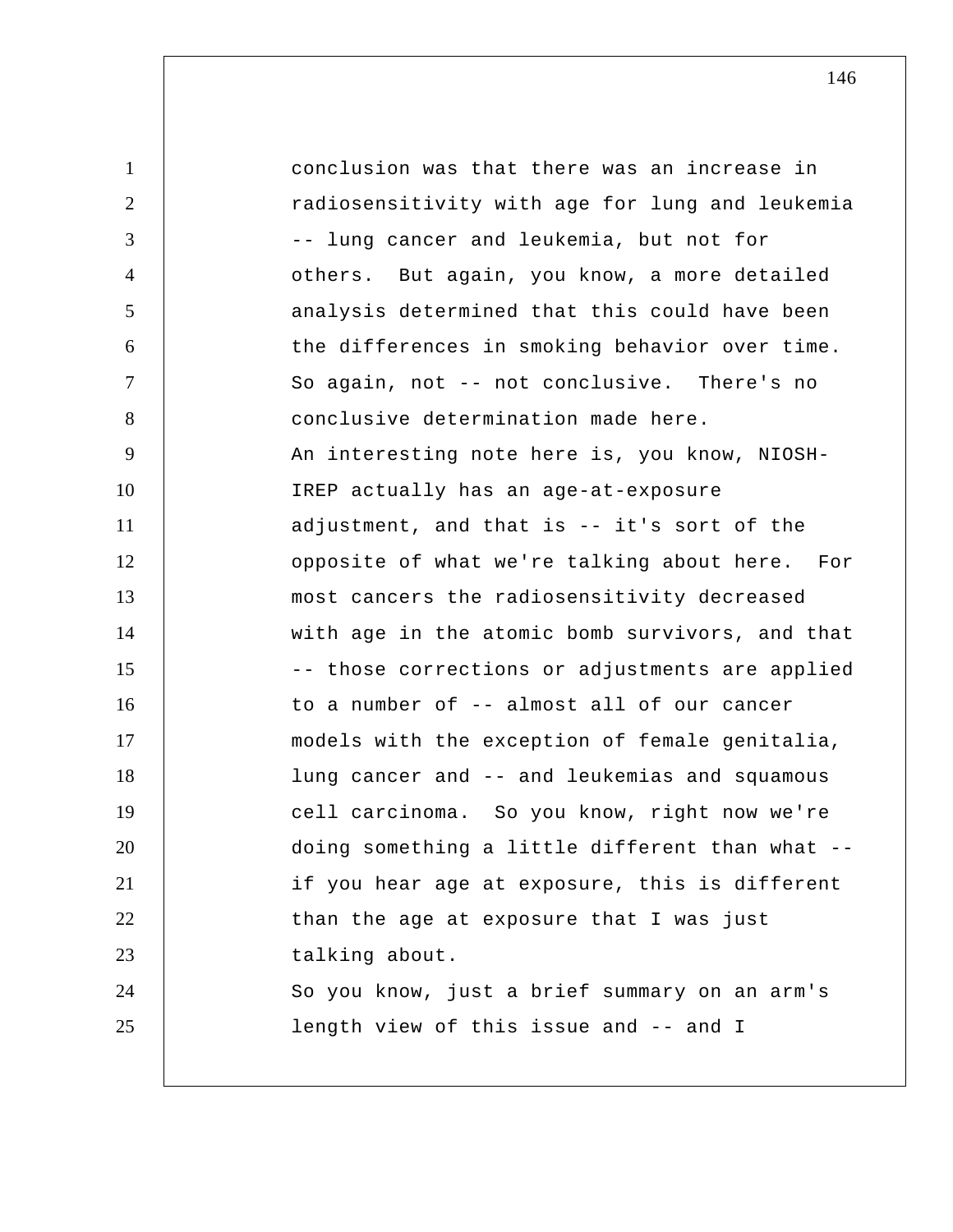1 2 3 4 5 6 7 8 9 10 11 12 13 14 15 16 17 18 19 20 21 22 23 24 25 certainly have more experts here to help me, who can discuss this issue and flesh out the scientific details, but -- but the balance of the evidence right now is not conclusive as to whether or not, you know, we should engage in applying, you know, unilaterally an age-atexposure adjustment for occupational cohorts. There's certainly evidence out there. More research needs to be done, and we're going to continue to accrue these studies as they come out and -- and, you know, analyze them, keep our ear to the ground as to what the Healthrelated Energy Research Branch may be doing and see what happens in the future. Right now we're not -- we're not proposing to make any change based on that -- that effect.  **DR. ZIEMER:** Okay. Now let's open the floor for discussion on the age of -- age at exposure issue. Any questions or comments -- Dr. Melius.  **DR. MELIUS:** Yeah, would anybody -- Jim or you or any of the other staff here -- be aware of what other studies are currently underway that are likely to be completed shortly in terms of addressing this issue? And also I'd be curious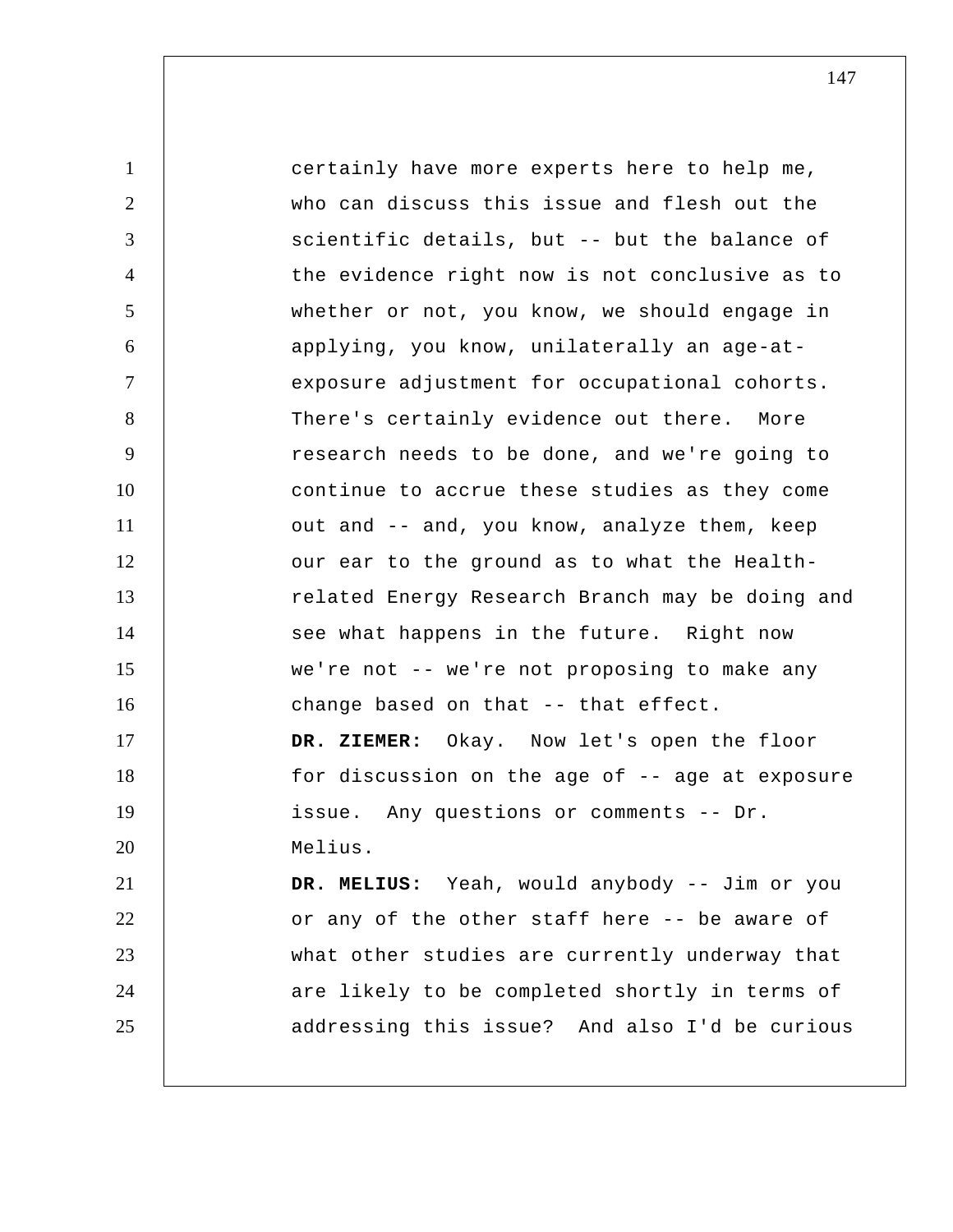1 2 3 4 5 6 7 8 9 10 11 12 13 14 15 16 17 18 19 20 21 22 23 24 25 -- I don't recall what the current -- current BEIR report, most recent one, to what extent it tried to address this issue and what their conclusions were. **DR. NETON:** Right, I'm familiar with what - the BEIR report had a very brief -- several sentences, and maybe Brant can speak to this; he's more familiar with the literature than I am.  **DR. ULSH:** The first part of your question about what major studies are underway right now, I think the biggest one on the horizon is probably the IARC 15-country study. Preliminary results of that study have been published, but we're still waiting for detailed results to come out and I think that's underway.  **DR. MELIUS:** Okay.  **DR. ULSH:** With regard to BEIR VII, it really didn't have a lot to say about this. As Jim indicated, there were a few paragraphs and basically they summarized what we said here in the slides, that some cohorts have some evidence of it and others have not, but they really didn't delve into it in much more detail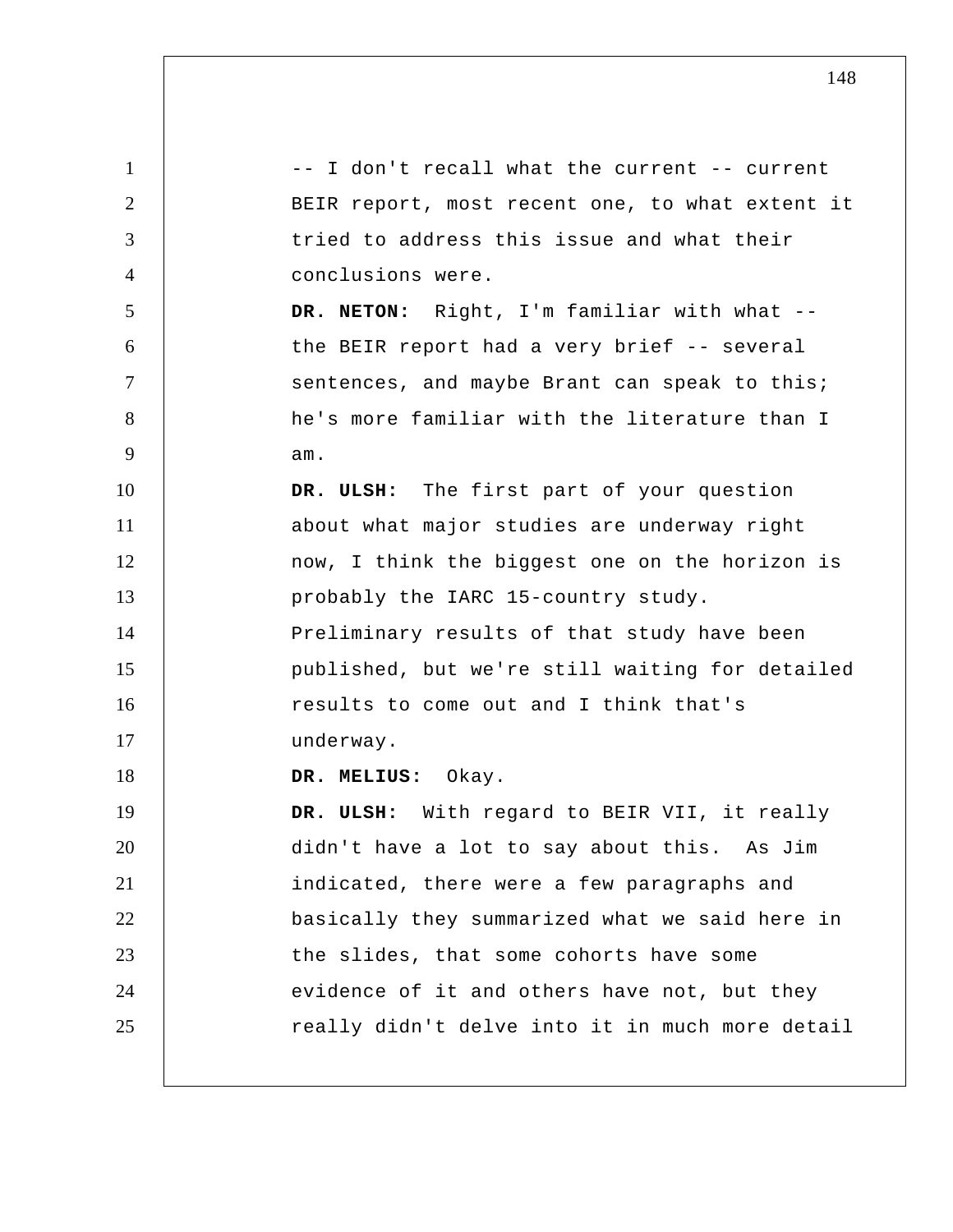than that.

1

2 3 4 5 6 7 8 9 10 11 12 13 14 15 16 17 18 19 20 21 22 23 24 25  **DR. MELIUS:** Okay. Thank you, Brant.  **DR. ZIEMER:** Okay. Other comments or questions on that? Okay, if not, let's proceed then, Jim. **DR. NETON:** I think (unintelligible) more smoothly when we're not making major changes to models.  **DR. ZIEMER:** Counsel has an issue.  **DR. WADE:** There goes smooth. **MS. HOMOKI-TITUS:** No, I think this'll actually help smooth the last issue. 82.33, which is part of the dose reconstruction rule, how will NIOSH inform the public of changes to the scientific elements underlying the dose reconstruction process. NIOSH will publish a notice in the *Federal Register* informing the public of changes and the rationale for the changes. This notice will also provide a summary of the recommendations of comments received from the Advisory Board and the public, as well as responses to the comments. So therefore, we need to receive y'all's information before we put a *Federal Register*  notice out.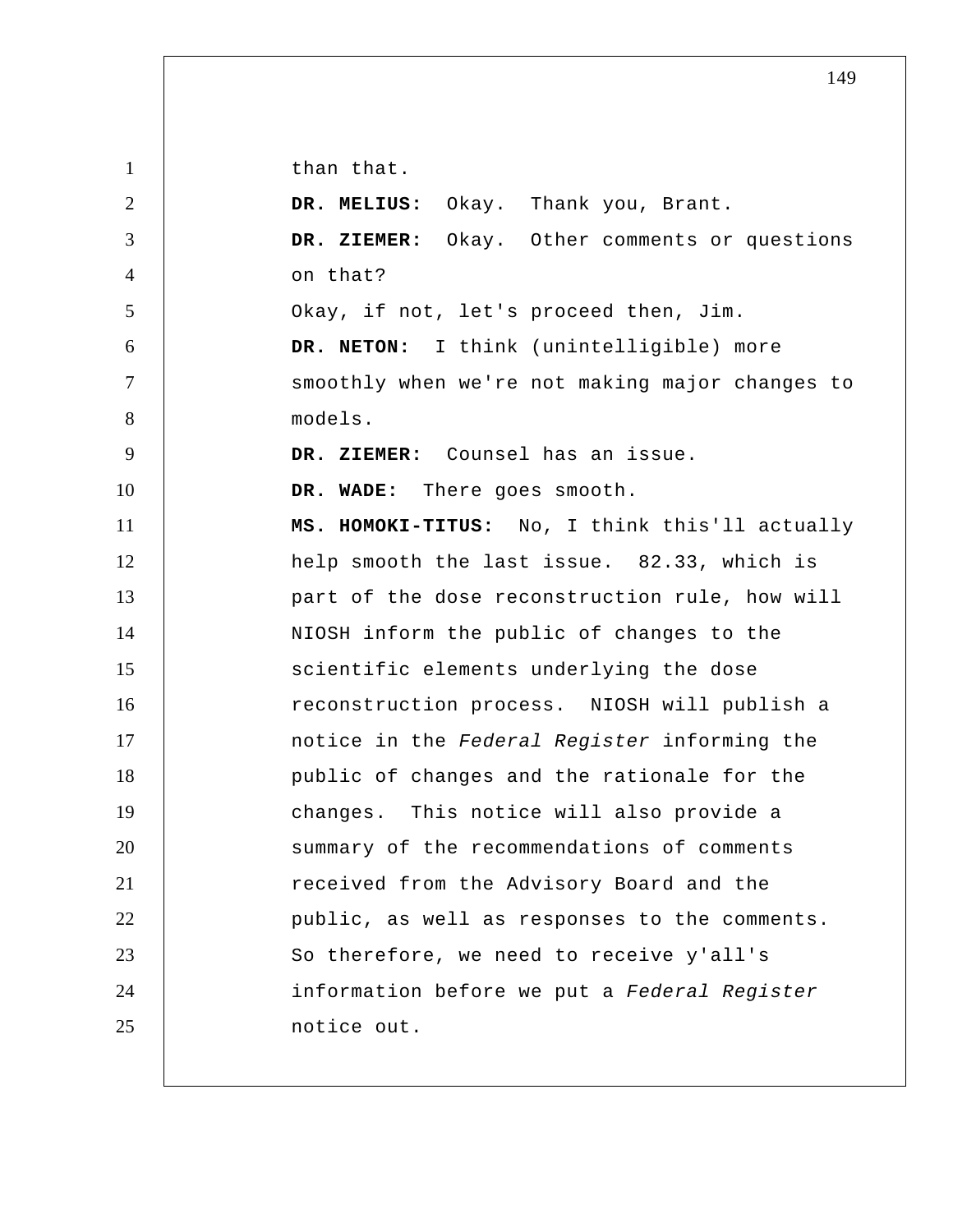| $\mathbf{1}$   | DR. NETON: I guess, Liz, I'm not --              |
|----------------|--------------------------------------------------|
| $\overline{2}$ | MS. HOMOKI-TITUS: Obviously, however you all     |
| 3              | decide to do that, whether it's hey, we need     |
| $\overline{4}$ | more information --                              |
| 5              | DR. ZIEMER: And Liz, I don't know if you can     |
| 6              | help us on this, but I suppose one of the        |
| $\overline{7}$ | issues -- Jim kind of said, you know, we're --   |
| 8              | we're always massaging the -- the things, it's   |
| 9              | -- it's, again, this threshold issue of at what  |
| 10             | point does a change become significant. Do we    |
| 11             | have any test of that internally, or is it the   |
| 12             | Board's judgment on these things? I mean this    |
| 13             | one looks significant insofar as it may cause    |
| 14             | re-examination and changes in a number of -- of  |
| 15             | what are now closed cases. Is that the test of   |
| 16             | $significance, or -- I -- I'm -- that's sort of$ |
| 17             | - -                                              |
| 18             | MS. HOMOKI-TITUS: I think I would have to --     |
| 19             | DR. ZIEMER: -- that's sort of a rhetorical       |
| 20             | question.                                        |
| 21             | MS. HOMOKI-TITUS: I was going to say, I don't    |
| 22             | think that we have a standard (unintelligible)   |
| 23             | $- -$                                            |
| 24             | DR. ZIEMER: Don't have --                        |
| 25             | MS. HOMOKI-TITUS: -- that.                       |
|                |                                                  |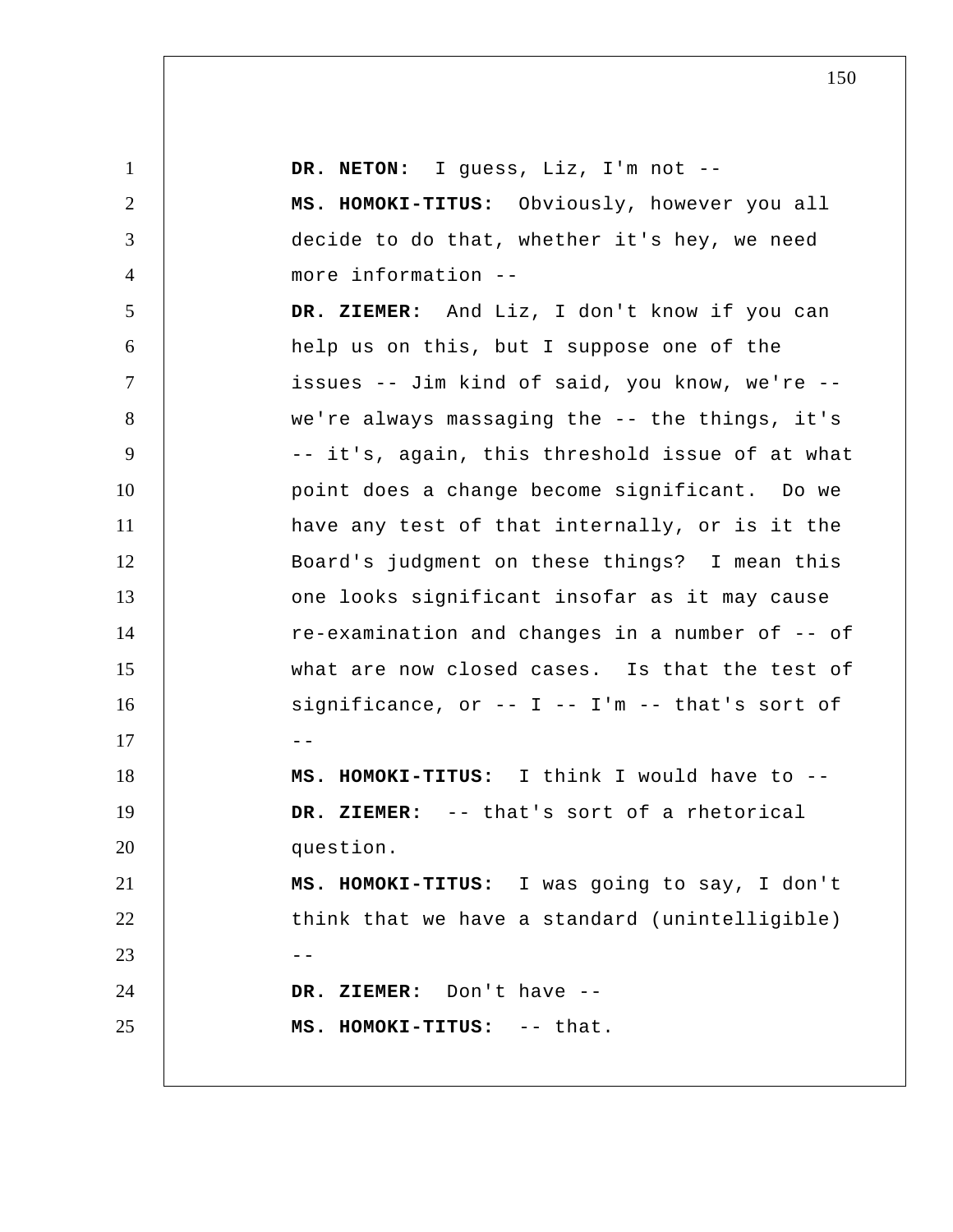| $\mathbf{1}$   | DR. ZIEMER: -- a standard, it's a judgment      |
|----------------|-------------------------------------------------|
| $\overline{2}$ | call I think, perhaps both on the part of the   |
| 3              | agency -- in a sense, you've said it's          |
| $\overline{4}$ | significant because you brought it to us to --  |
| 5              | to look at. That's sort of -- implies that you  |
| 6              | think it's -- has some level of significance.   |
| $\tau$         | DR. WADE: You know, I think there'd be two      |
| 8              | tests. One you just mentioned. If NI-- if the   |
| 9              | agency brings something to you and says it's    |
| 10             | significant, then I think we -- we live under   |
| 11             | this provision. The agency will also be making  |
| 12             | you aware of all the things that it's doing,    |
| 13             | and I think at any point the Board can say I    |
| 14             | consider that significant and would like to     |
| 15             | follow the procedures that Liz just read to us. |
| 16             | DR. ZIEMER: This could include changes that     |
| 17             | come about that we become aware of as part of   |
| 18             | the interaction with the contractor, for        |
| 19             | example. If something they do causes NIOSH to   |
| 20             | change a process or a methodology, one might    |
| 21             | identify that. Dr. Melius?                      |
| 22             | DR. MELIUS: Yeah, and I think if one would      |
| 23             | want to go back through the transcripts of all  |
| 24             | our previous meetings, I -- this actually --    |
| 25             | issue has come up before and where we I think   |
|                |                                                 |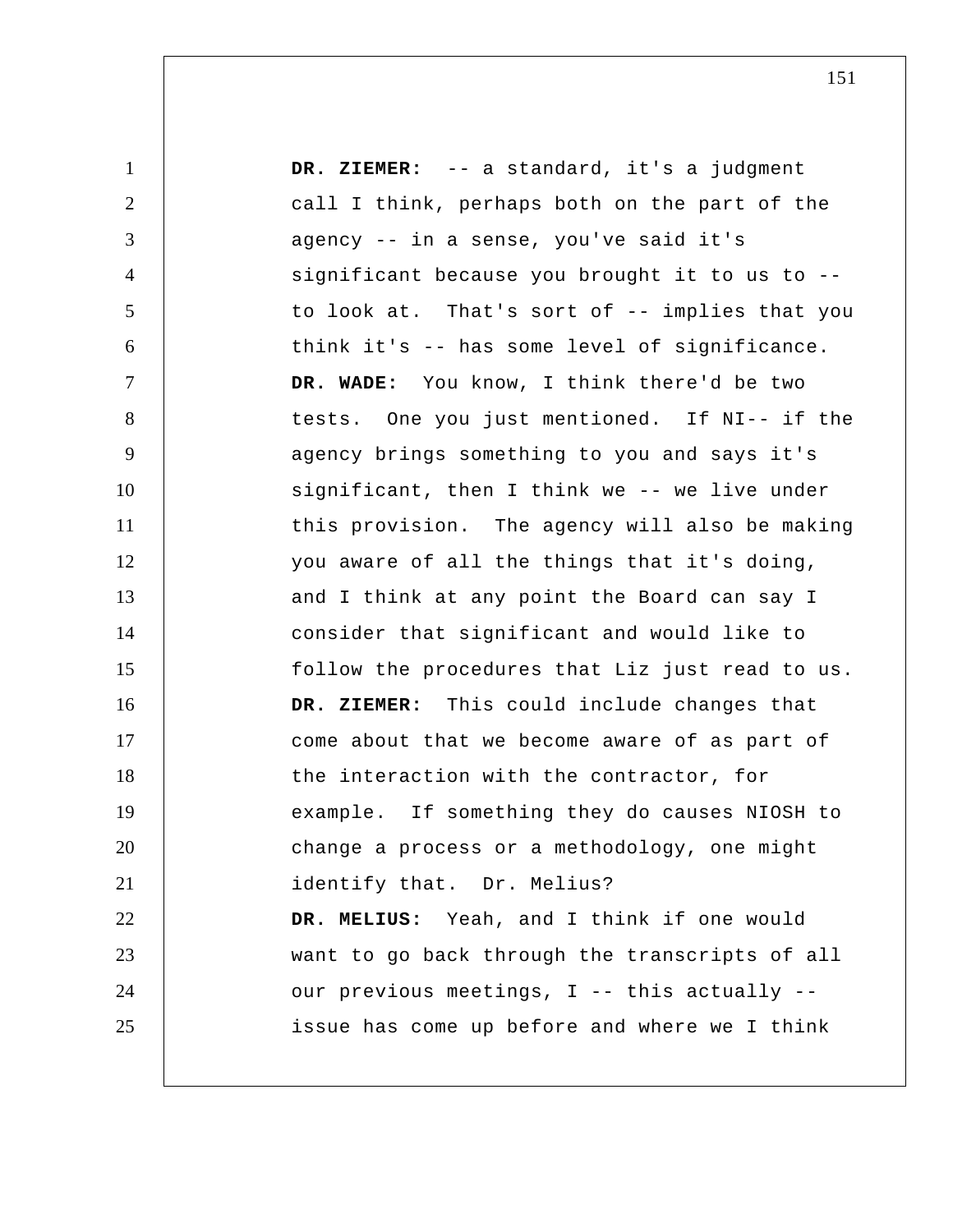1 2 3 4 5 6 7 8 9 10 11 12 13 14 15 16 17 18 19 20 21 22 23 24 25 have actually had discussions and decided that the proposed changes really weren't that significant and -- do that, and -- I mean the threshold is fairly -- I think this one does - is significant, does meet that, you know, sort of arbitrary threshold we -- we've talked about. But we have discussed this before and have decided that it wasn't warranted so...  **DR. ZIEMER:** Okay, and it does appear that the rule itself is a governing thing over and above anything we might have done in our Board then, in terms of this notification process.  **DR. WADE:** Could I also ask the agency a question there? Given the fact that now we have significance defined in this term, do you bring this issue to the Board as a significant issue? **DR. NETON:** I -- I think I -- I certainly (unintelligible) call this a significant issue, I could not. But I think -- my take on this is this is a fundamental change to dose reconstruction, I don't know. It's a target selection. It's a lower-tier procedure that's being modified, not an implementation guide or an ICRP model. But it is significant, I will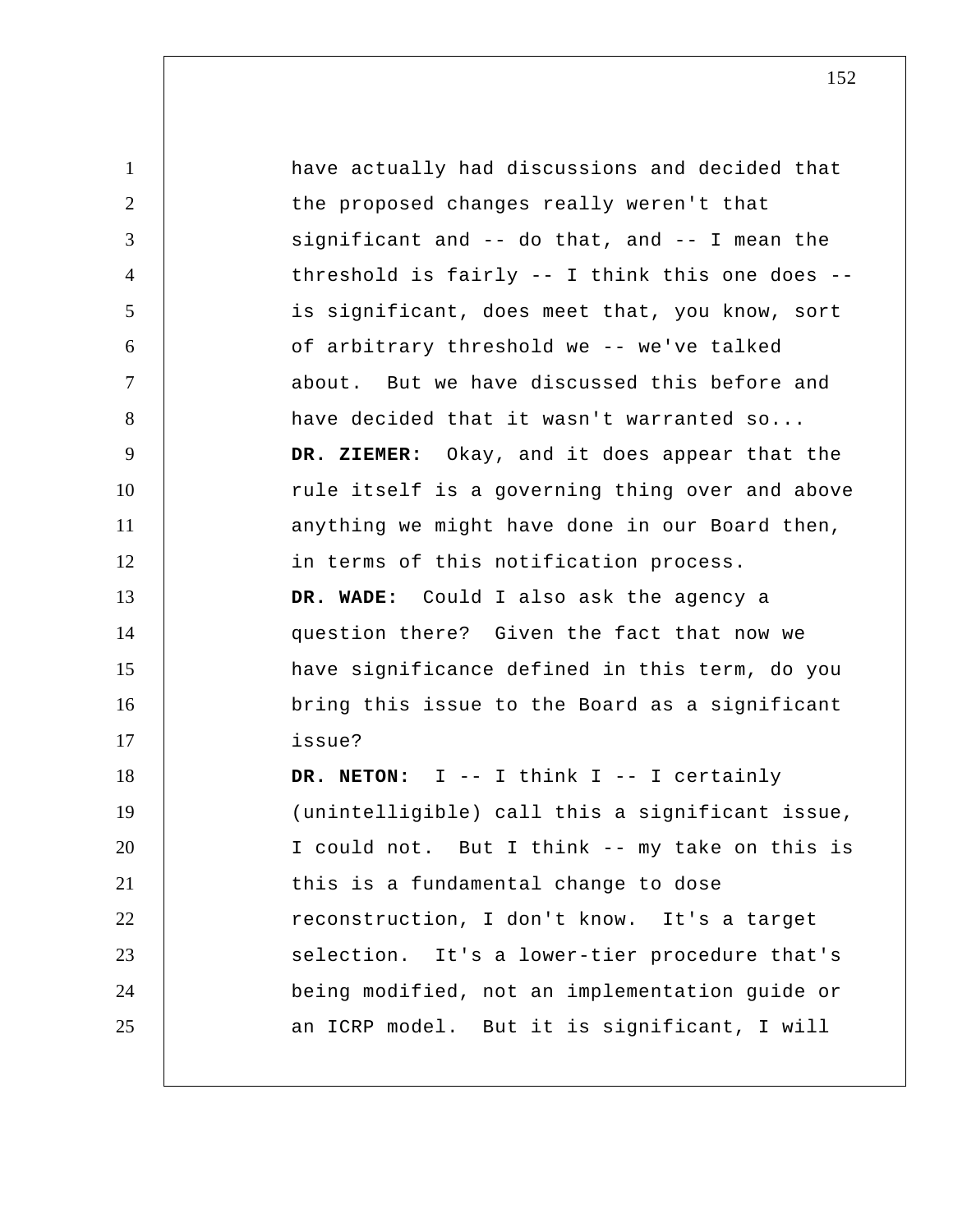grant you.

1

2 3 4 5 6 7 8 9 10 11 12 13 14 15 16 17 18 19 20 21 22 23 24 25  **MR. ELLIOTT:** Is the word "significant" or "substantial"? We don't know, but I would say it's a substantial change.  **DR. WADE:** So you're bringing it to the Board - -  **MR. ELLIOTT:** Yes.  **DR. WADE:** Well, the Board has every right to say in order for us to comment, we need certain information and we can proceed down that --  **DR. MELIUS:** Yeah, and -- I mean I would also say, 'cause it -- something has to be commu-- Department of Labor has to -- I won't say endorse this, but implement this and -- in change and so forth, and -- and since it will - - it does involve the recalculation of a number of completed dose reconstructions, I really think it's better to do it as -- a little bit more formally than we would do, you know, other -- deal with other issues. **DR. NETON:** No problem doing that.  **DR. WADE:** Let's also all pause to realize that we're doing the right thing. There is general agreement about it. We just want to make sure we do it the right way, so --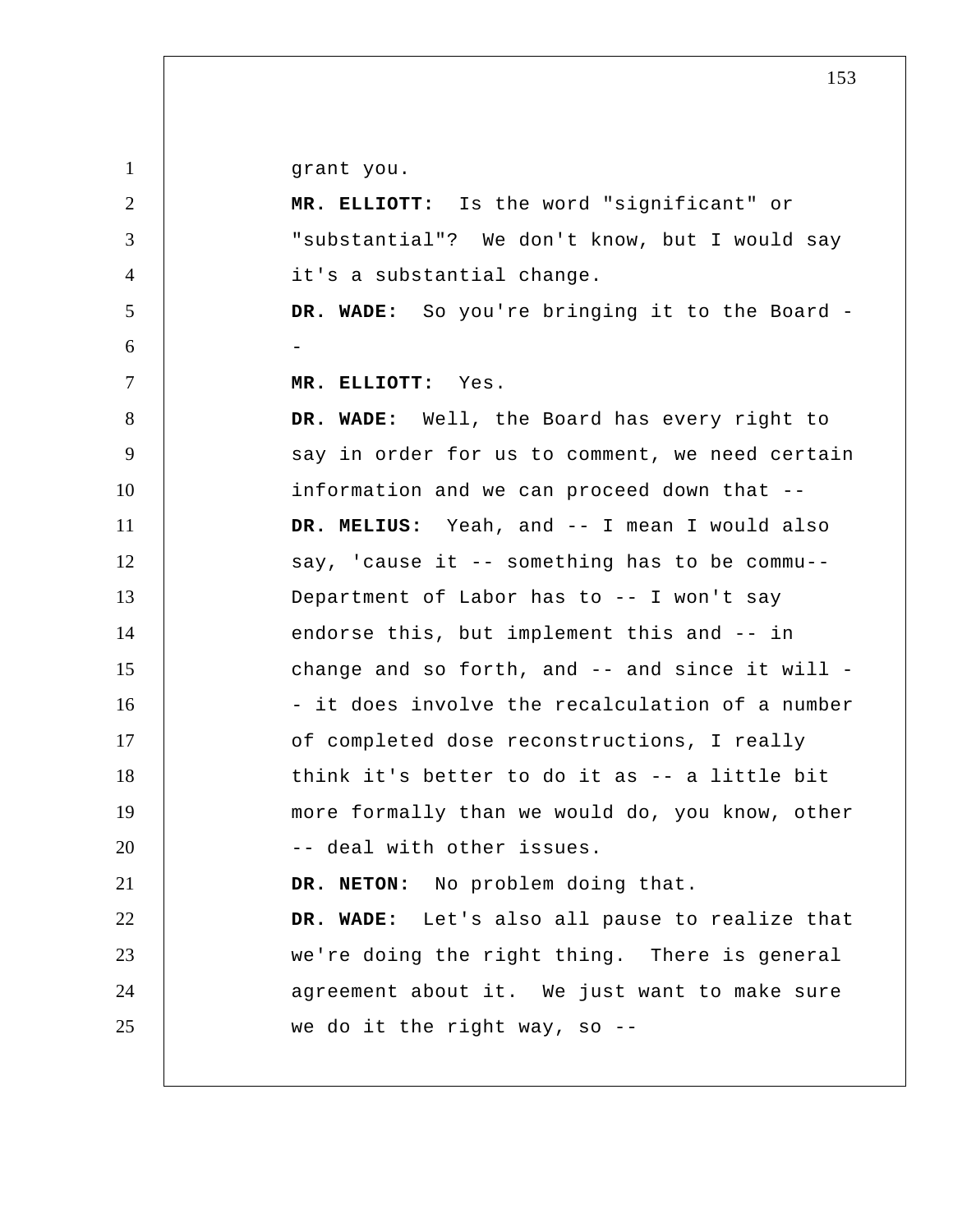| $\mathbf{1}$   | DR. ZIEMER: Mr. Presley I think has a comment,  |
|----------------|-------------------------------------------------|
| 2              | too.                                            |
| 3              | MR. PRESLEY: Jim, I believe you said this       |
| $\overline{4}$ | could impact as many as 500 cases?              |
| 5              | DR. NETON: That's correct.                      |
| 6              | MR. PRESLEY: I believe that's a pretty          |
| $\tau$         | significant number.                             |
| 8              | DR. NETON: Well, I agree.                       |
| 9              | DR. ZIEMER: Mark.                               |
| 10             | MR. GRIFFON: I just wanted to go back one       |
| 11             | second for the age at exposure, just -- just to |
| 12             | follow up on that. I mean the last slide you    |
| 13             | said evidence does not suggest modifying the    |
| 14             | NIOSH-IREP model. I guess -- I guess my only    |
| 15             | concern is the time frame on this because it    |
| 16             | seems the current model, as -- as you           |
| 17             | indicated, decreases the ER per sievert over    |
| 18             | time and some of these studies at least suggest |
| 19             | an increase and yet, you know, you wonder if -- |
| 20             | if the models should be made to say must at     |
| 21             | least be neutral over -- for age at exposure.   |
| 22             | And I guess you're saying there's just not      |
| 23             | enough evidence yet. I'm just wondering, you    |
| 24             | know -- 'cause that could significantly change  |
| 25             | models and results on the IREP outputs, and I   |
|                |                                                 |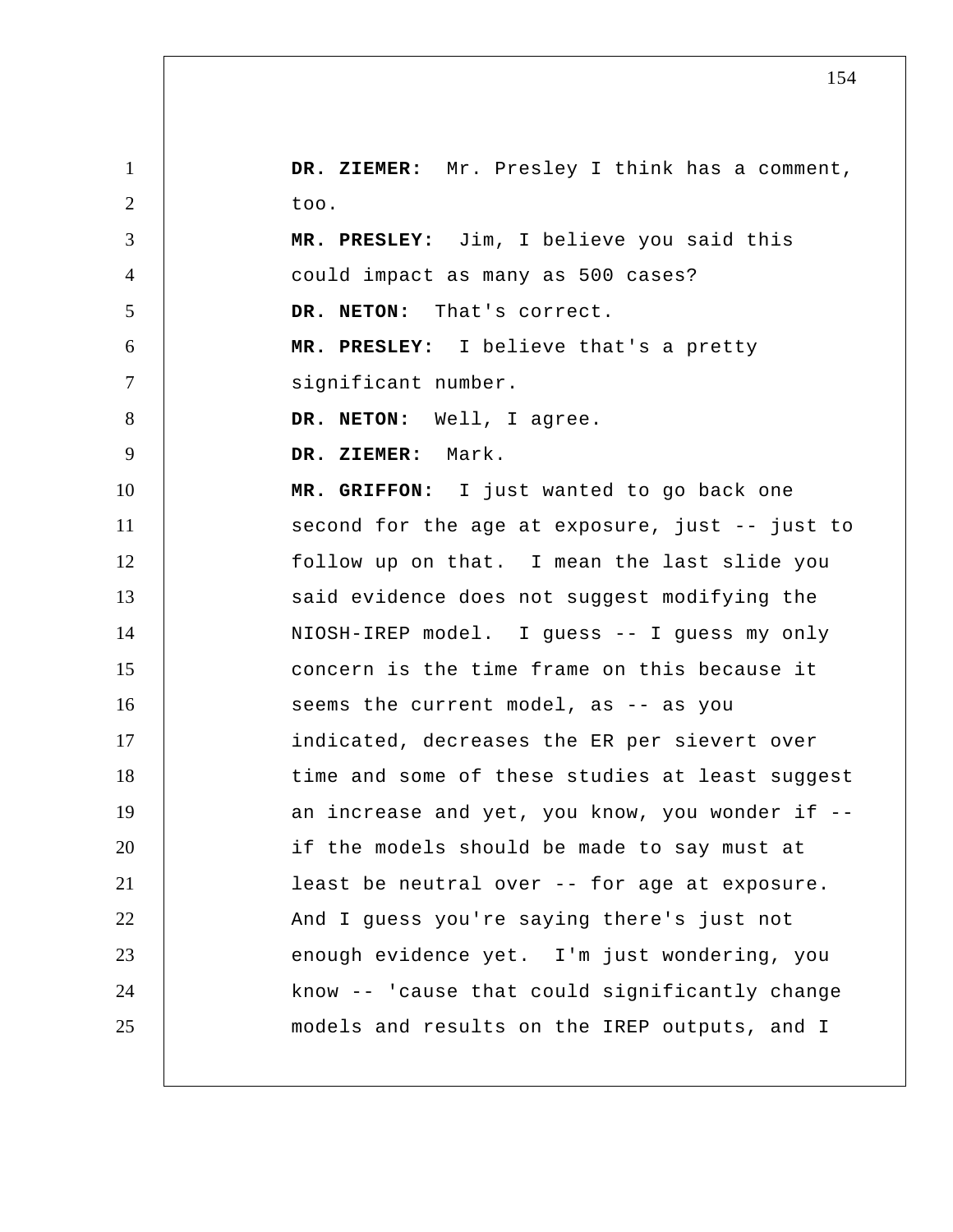| $\mathbf{1}$   | don't know if there's any kind of time frame         |
|----------------|------------------------------------------------------|
| $\overline{2}$ | expectation on resolving this.                       |
| 3              | DR. MELIUS: Well, that -- can I jump in --           |
| $\overline{4}$ | 'cause that was my really sort of my question I      |
| 5              | was trying to get at and -- and maybe to             |
| 6              | specify this a little bit more for your              |
| $\tau$         | question, Mark, is to ask NIOSH to come back to      |
| 8              | us once this IARC analysis is done 'cause            |
| 9              | that's the sort of next big thing coming -- at       |
| 10             | least to inform us of -- of where that stands        |
| 11             | and then I think we can decide do we need to do      |
| 12             | a formal -- you know, more complete evaluation       |
| 13             | of this, given the conclusions of BEIR VII and       |
| 14             | then given the $-$ - you know, what we $-$ - what we |
| 15             | see is coming. I think we -- I'm satisfied           |
| 16             | with waiting. I would like to know when that         |
| 17             | IARC report comes out and then when we can           |
| 18             | decide for --                                        |
| 19             | DR. ZIEMER: Did we -- did we hear that was on        |
| 20             | the street in a draft form or --                     |
| 21             | DR. MELIUS: No, the early report of the -- I         |
| 22             | don't think they've done this kind of analysis       |
| 23             | yet, at least I'm -- I haven't heard of it.          |
| 24             | Now people more informed than I may have.            |
| 25             | Okay, the good, the bad and the<br>DR. ZIEMER:       |
|                |                                                      |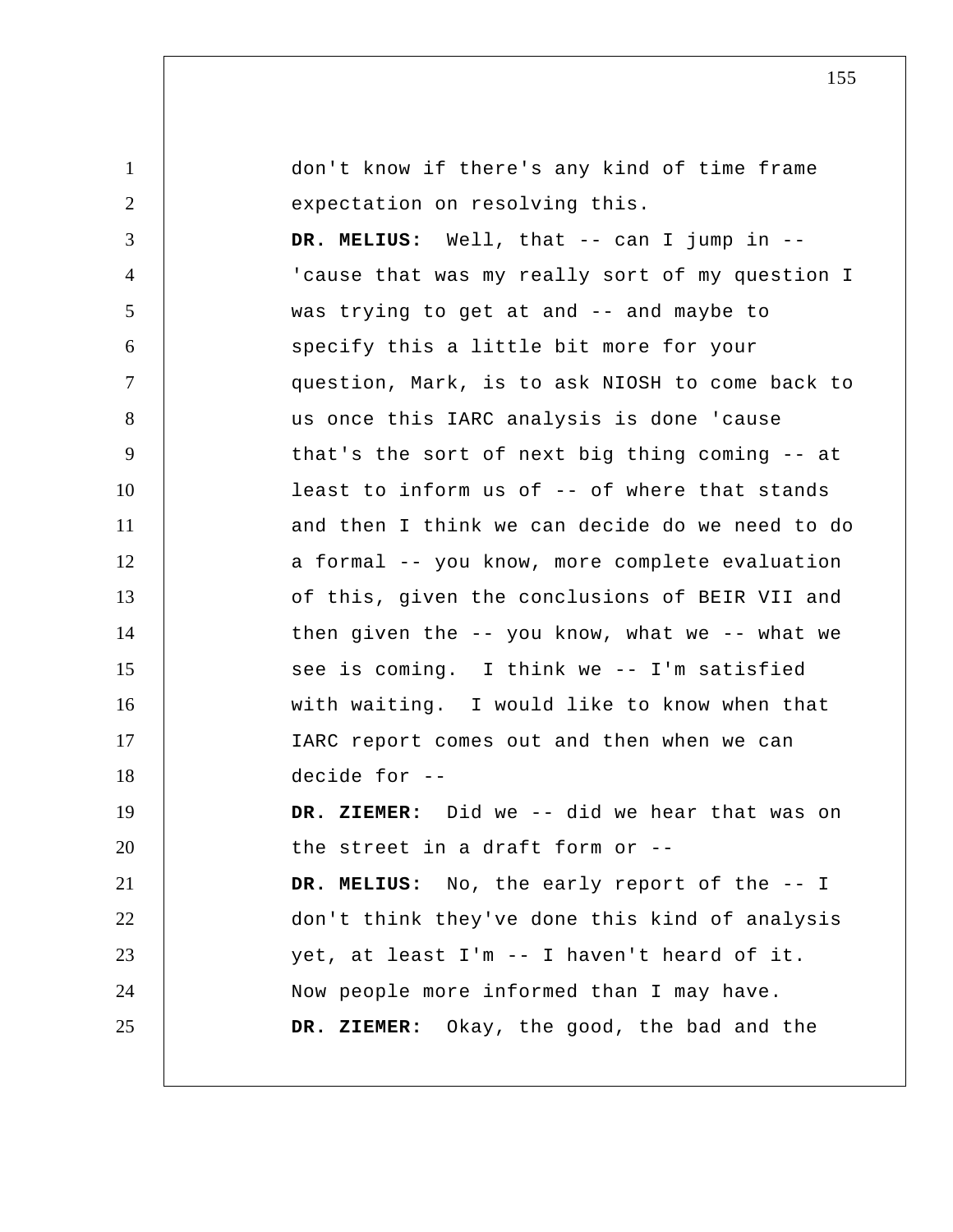| $\mathbf{1}$   | ugly. Which one's the good and which one's the  |
|----------------|-------------------------------------------------|
| 2              | bad?                                            |
| 3              | DR. MELIUS: Who's Clint Eastwood today?         |
| $\overline{4}$ | MR. HENSHAW: I just want to make one            |
| 5              | clarification on the age at exposure issue.     |
| 6              | Dr. Melius, you raised this issue. In IREP a    |
| $\tau$         | list of cancer decreases from ages 15 to 30,    |
| 8              | but then it remains constant from age 30 on, so |
| 9              | it's not -- you know, after age 30 this would   |
| 10             | not be (unintelligible) with the current        |
| 11             | adjustments.                                    |
| 12             | DR. MELIUS: Okay.                               |
| 13             | DR. NETON: Thanks, Russ.                        |
| 14             | DR. ZIEMER: Do we have some SENES input on      |
| 15             | this or is that --                              |
| 16             | DR. NETON: I think that was the input.          |
| 17             | DR. ZIEMER: All right.                          |
| 18             | DR. MELIUS: Can we go back to -- we're all      |
| 19             | over the place here -- can we just sort of get  |
| 20             | some closure on what we're doing with the       |
| 21             | lymphomas?                                      |
| 22             | DR. ZIEMER: Actually I want to get the closure  |
| 23             | -- this topic's going to continue after lunch.  |
| 24             | We have some more to cover --                   |
| 25             | DR. MELIUS: Oh, okay.                           |
|                |                                                 |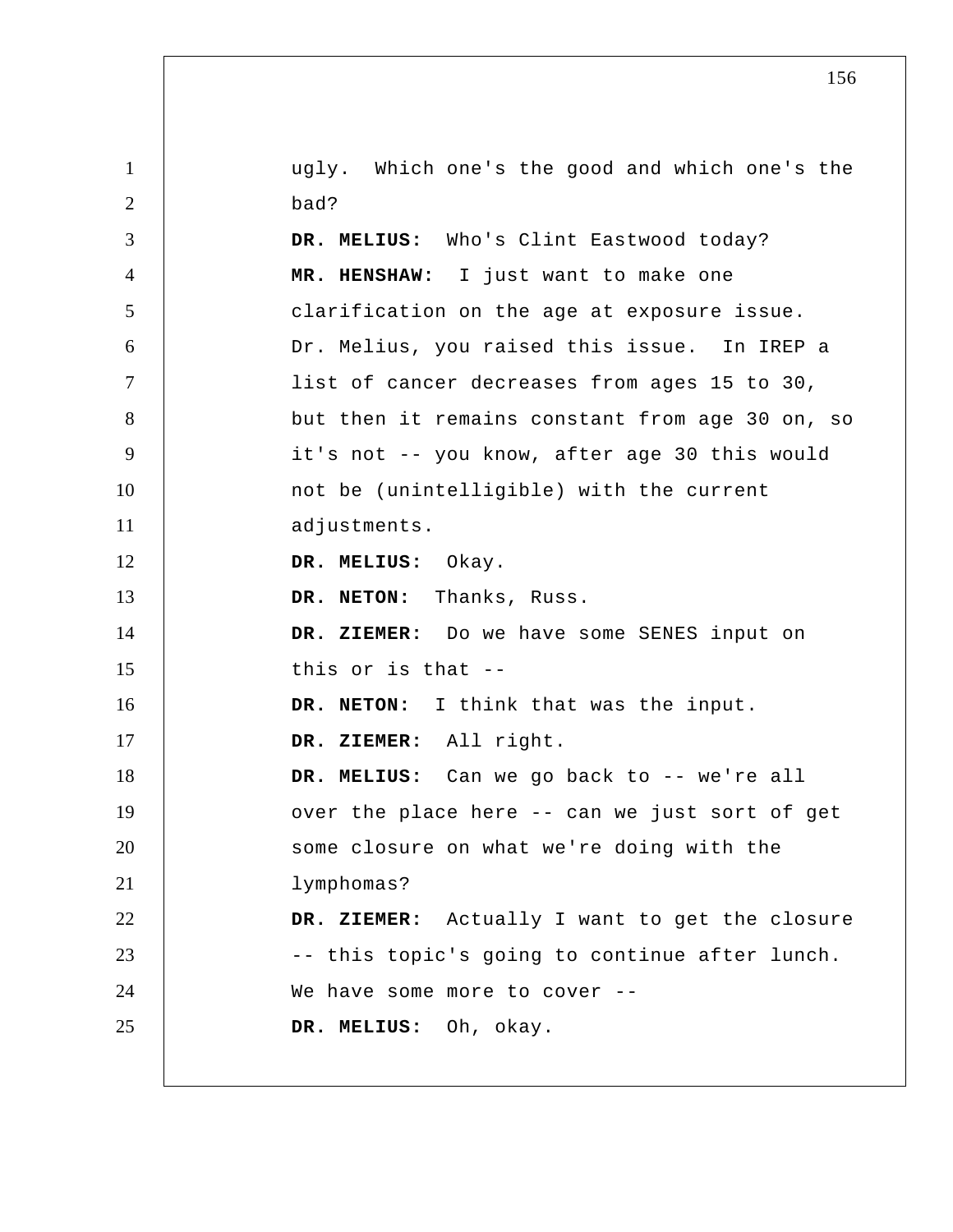1 2 3 4 5 6 7 8 9 10 11 12  $13 \t - -$ 14 15 16 17 18 19 20 21 22 23 24 25  **DR. ZIEMER:** -- and then we can sort of wrap up the whole thing.  **DR. MELIUS:** Okay, fine.  **DR. ZIEMER:** I think we'll go ahead -- it's - it's 12:00, let's get our lunch break --  **DR. WADE:** Could I impose upon --  **DR. ZIEMER:** -- and continue after lunch.  **DR. WADE:** I'd like to impose upon my friend Jim -- Jim, would it be possible after lunch when we do the wrap-up for you to put up the list of priorities that the Board had had before? Can we get our hands on that and let's **DR. NETON:** I think I can.  **DR. WADE:** If we could just have that as background.  **DR. ZIEMER:** Okay, we'll recess till 1:30. (Whereupon, a recess was taken from 12:00 p.m. to 1:30 p.m.) **SMOKING RISK ADJUSTMENT DR. ZIEMER:** Okay, we're ready to resume our deliberations. We're still on the topic of scientific issues, and I think we're ready to discuss the lung model aspect here, Jim, so let's proceed with that and then we'll have a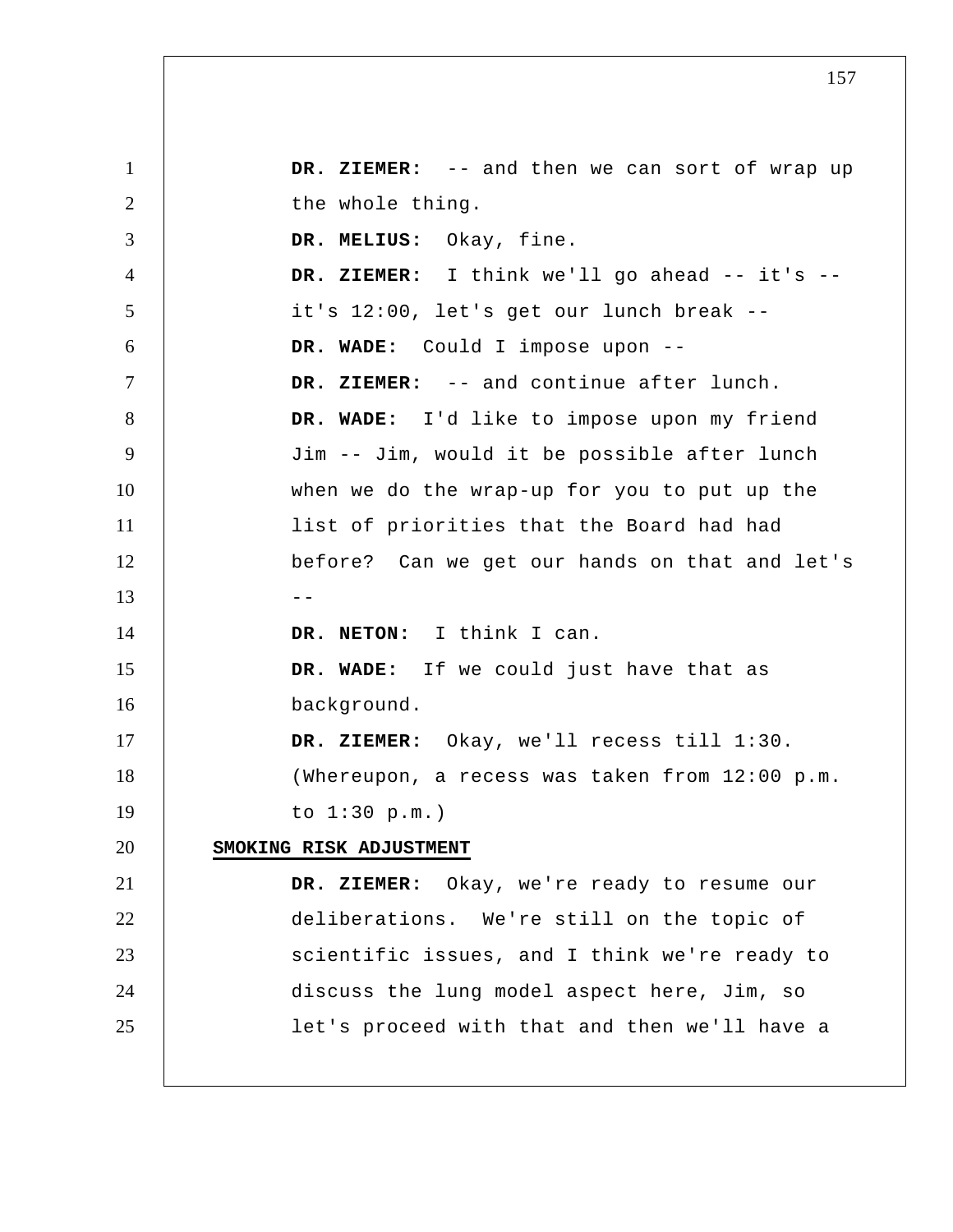1 2 3 4 5 6 7 8 9 10 11 12 13 14 15 16 17 18 19 20 21 22 23 24 25 chance to discuss related things. And we also I think have the priority list that was requested prior to lunch so we'll have a chance to look at that. **DR. NETON:** Thank you, Dr. Ziemer. You should have a copy of our document labeled status of research topics as of June 2005. It's a summary of the Board's priority one and two issues that were identified by the Board. There may be some confusion, there is another longer, three-page -- two or three-page list that Dr. Melius I believe put together, so - but I think this (unintelligible) reflects --  **DR. MELIUS:** Yeah, that -- actually this does reflect that. I think we had a discussion and agreement of the Board that -- so from that longer list we culled it down to this shorter list.  **DR. ZIEMER:** The longer list was everything that we wanted to have before us, from which we selected the priority ones and twos.  **DR. MELIUS:** Correct, yeah.  **DR. ZIEMER:** So these are the important ones. **DR. NETON:** These are the ones that ended up being, you know, listed --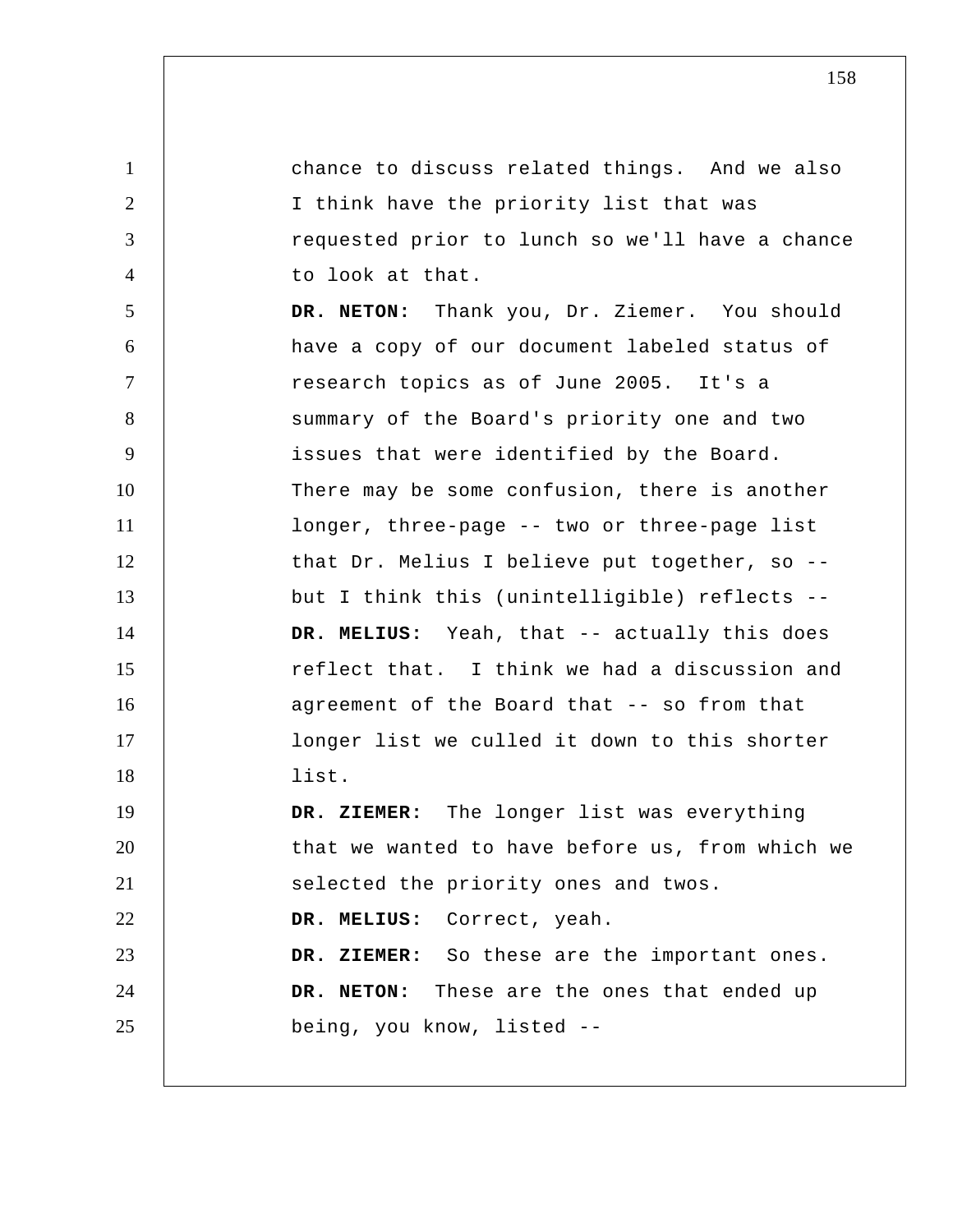1 2 3 4 5 6 7 8 9 10 11 12 13 14 15 16 17 18 19 20 21 22 23 24 25  **DR. MELIUS:** And I also believe you convinced us to add some priorities of yours to our list so that it worked out. **DR. NETON:** Yeah, in fact target organ for lymphoma claims is there right on the bottom, isn't it?  **DR. ZIEMER:** And also CLL. **DR. NETON:** Right, so it's a little bit of a medley, but I think this does accurately reflect the current issues. And if we're going to have a discussion about those, we could use that as a sounding board. Okay, I want to move on with the final topic, which is the NIOSH-IREP lung cancer model. And in this case we're asking for advice from the Board, and as Dr. Melius pointed out -- input from the Board. As Dr. Melius pointed out, a fairly lengthy package was sent to the Board outlining all of the relevant documents that were reviewed and used in coming to this decision. I'll get right to the chase on this one, and the first bullet says this, that NIOSH proposes to modify the NIOSH-IREP lung cancer risk model. There are -- right now there are two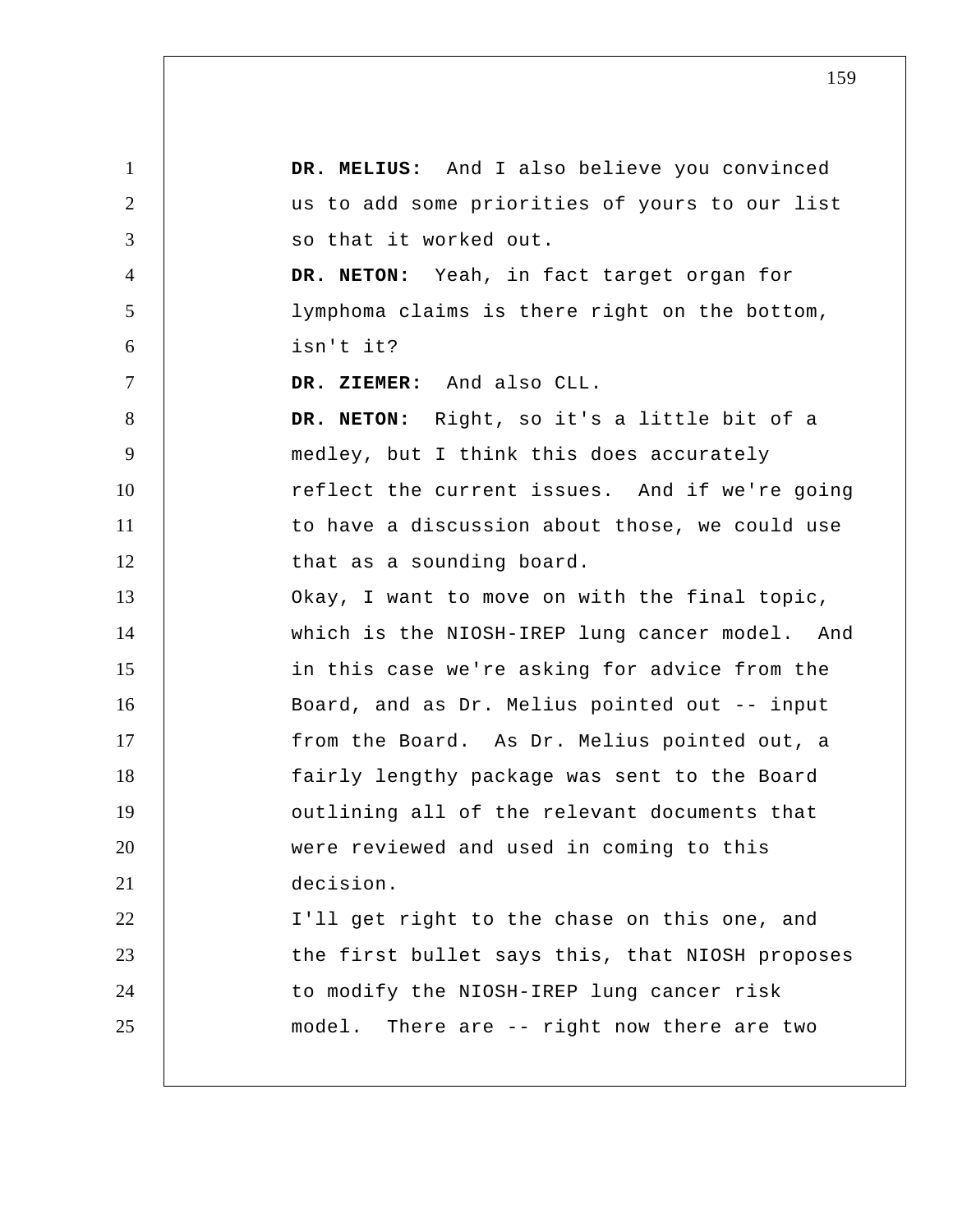| $\mathbf{1}$   | competing models out -- not competing, two      |
|----------------|-------------------------------------------------|
| $\overline{2}$ | distinct models. One that's owned by the        |
| 3              | National Cancer Institute, they developed it -- |
| $\overline{4}$ | was developed by the National Cancer Institute  |
| 5              | and that is NIOSH-IREP. We are proposing, and   |
| 6              | I'll get into the details why we believe this - |
| $\overline{7}$ | - we're proposing to do lung cancer probability |
| 8              | of causation calculations through a program,    |
| 9              | NIOSH-IREP, to run both our model and the       |
| 10             | National Cancer Institute's NIH-IREP model, and |
| 11             | select the higher PC of the two runs and that   |
| 12             | we would use that to determine claim outcome.   |
| 13             | The decision is based on this NCI revision      |
| 14             | that's out there, and I'll talk a little bit    |
| 15             | about that, and solicitation from expert        |
| 16             | opinions -- and I'd like to acknowledge the     |
| 17             | fine assistance we had in reviewing this with   |
| 18             | our friends at the SENES/Oak Ridge, Owen        |
| 19             | Hoffman, John Trabalka and Iulian Apostoaei.    |
| 20             | I'm never sure if I quite pronounce that right, |
| 21             | but I think that's a close approximation.       |
| 22             | I left my notes on my chair, so if you'll bear  |
| 23             | with me one second                              |
| 24             | (Pause)                                         |
| 25             | Okay. If we think back to the original Board    |
|                |                                                 |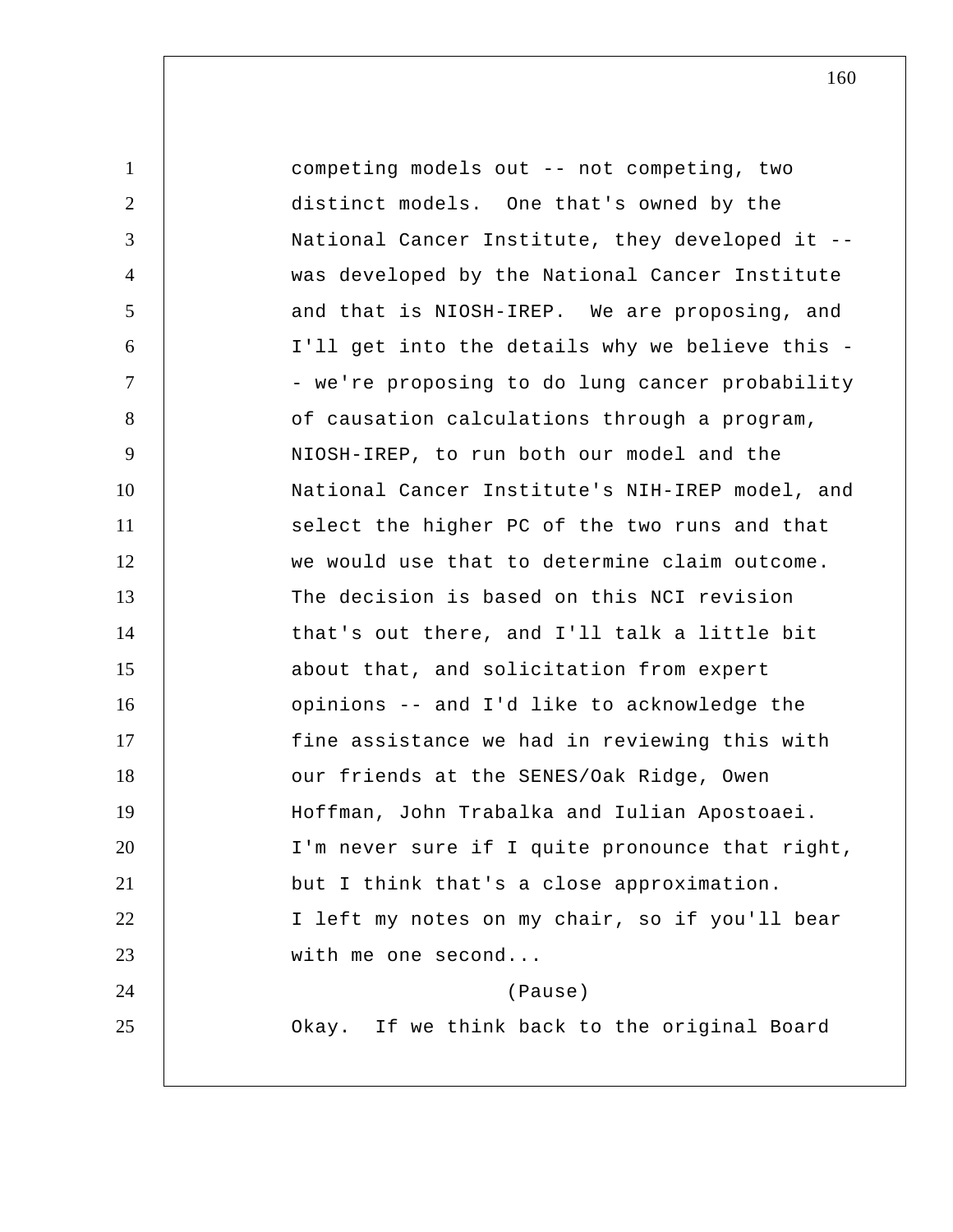1 2 3 4 5 6 7 8 9 10 11 12 13 14 15 16 17 18 19 20 21 22 23 24 25 meetings that we had, NIOSH was required to come up with risk models for all cancers, and we worked very closely with the National Cancer Institute and have adopted much of what they put together in NIH-IREP, which was created to help adjudicate claims for radiogenic cancers in the Veterans Administration program that's administered by Defense Threat Reduction Agency. Initially when we adopted the NCI model, they were identical. We had no differences between the two. But in late 2003 the National Cancer Institute modified their risk model based on a re-analysis of the Hiroshima/Nagasaki survivor data. There was a study put out by Pierce et al in *Radiation Research* in 2003 that included four years of additional follow-up of the Japanese cohort. So there was more data and there was also -- they incorporated a new interpretation between smoking and exposure to low level radiation. This new interpretation of smoking and low level radiation puts more weight on the additive interaction between smoking and cancer than in the multiplicative interaction. That is, both models acknowledge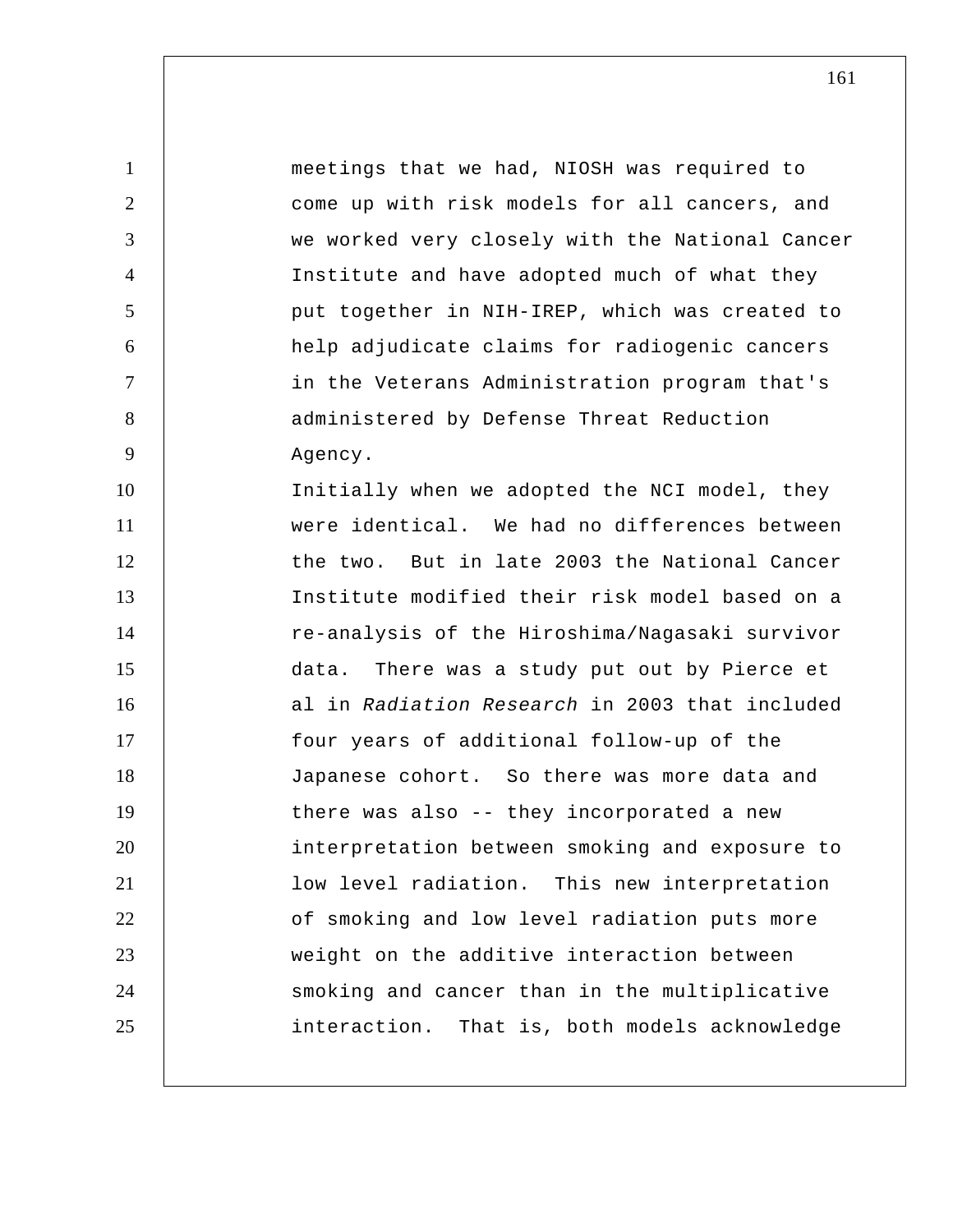1 2 3 4 5 6 7 8 9 10 11 12 13 14 15 16 17 18 19 that the interaction could be additive or multiplicative. But the new NCI interpretation using the Pierce data gave some more weight to the additive interaction. That is, these two agents acting independently, the synergism between the two is not as great as had previous been thought. So because of that, we end up with a different model out there that, you know, produces different PC results, given the same inputs. So you know, we're uncomfortable with that. These are both calculating the same type of parameters. So we undertook an analysis of this model to see (a), could we use it in toto. Was it just appropriate to adopt wholeheartedly into our program, or should we not adopt it because there are differences in our cohorts from the veterans; or should we do some combination of the two.

20 21 22 23 24 25 Another factor that I forgot to mention is the new NIH model does factor in dependence upon age at exposure in the risk calculation, and it's -- it's similar to the other -- the other models we talked about. The risk -- risk changes up to about 30 years of age and then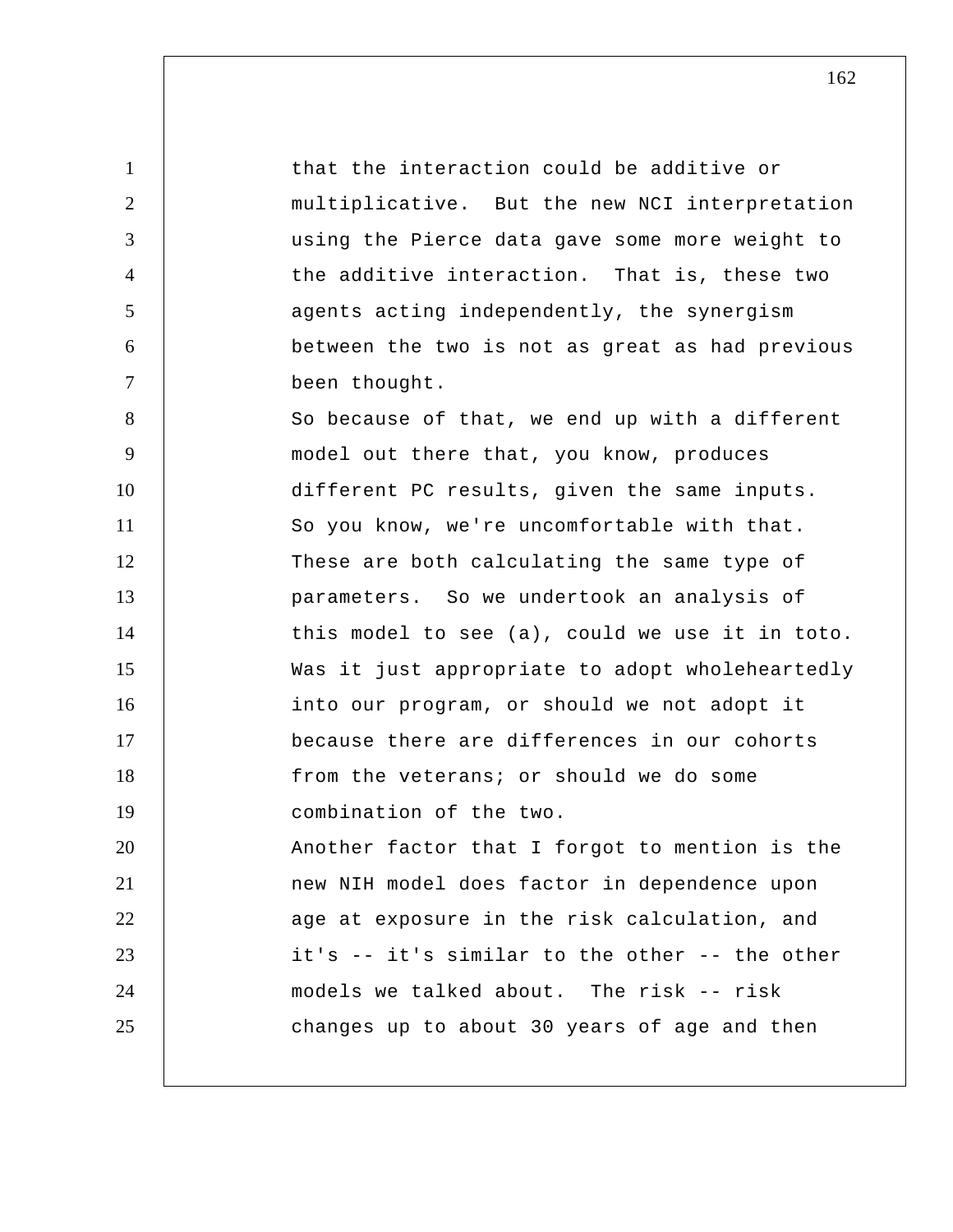1 2 3 4 5 6 7 8 9 10 11 12 13 14 15 16 17 18 19 20 21 22 23 24 25 it's a constant risk. So the dependency stops -- the dependency correction stops at around age 30. Okay, let me make sure I got all my points in here. Okay. We began evaluating this in -- in 2004 we were looking at it. And during this evaluation the NCI actually changed their model again twice. They felt there was a need to change a couple of things. One was they recognized that the transfer factor that was used to go between the Hiroshima/Nagasaki survivors and the U.S. population was not applied in accordance with the actual document that they produced. It was a -- I wouldn't necessarily call it an error, but it was not consistent with what they thought was happening. The other factor had to do with -- I forget -- it was alpha particle-- weights given to alpha particles. So we had this issue of a -- of a changing model in the middle of when we were trying to evaluate whether the original NIOSH -- NCI change was appropriate. We did go out and to evaluate this model we had SENES do an analysis to see what -- what the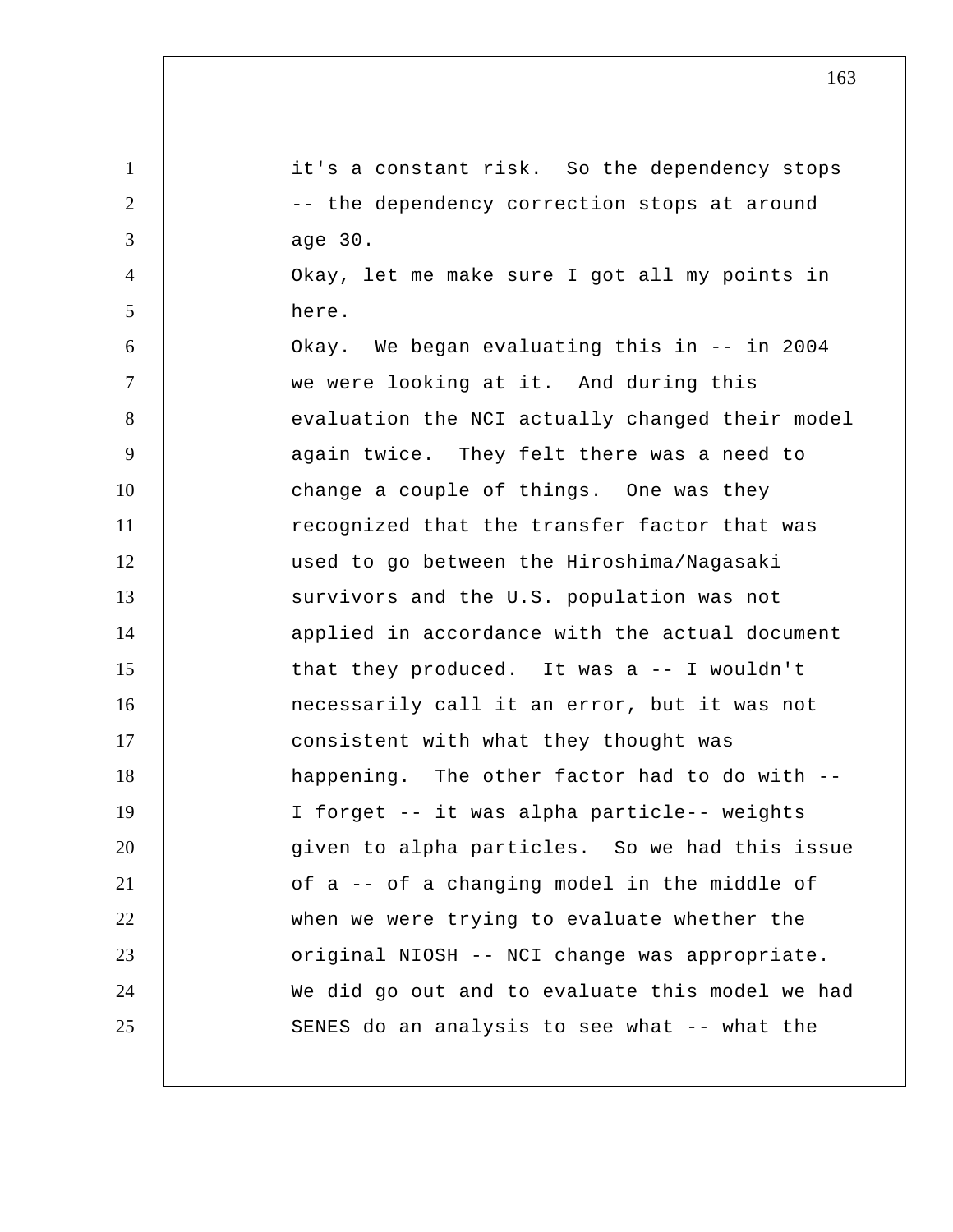1 2 3 4 5 6 7 8 9 10 11 12 13 14 15 16 17 18 19 20 21 22 23 24 25 major differences were compared to the NIOSH-IREP model and the NIH model. And the differences, we found out, could be significant. For instance, the NIH -- the NIOSH-IREP model would produce a -- these are generalities, nothing is -- nothing is cast in stone because there's so many parameters that are changing. But the NIOSH-IREP model would produce a greater probability of causation in general for non-smokers, whereas the NIH-IREP model would produce a greater probability of causation for smokers. And also the NIH-IREP model would have a greater probability of causation for females exposed at younger ages. There's other effects that are more difficult to generalize, but a lot of that has to do with this age at exposure adjustment that was added. So with that knowledge we went and solicited some expert opinions in late 2004 and received these comments in 2005. The outside experts are shown on this slide. They were each asked to independently evaluate the model -- in the context, again, of an OCAS compensation decision. Our goal was to recruit nationallyrecognized experts with as diverse a background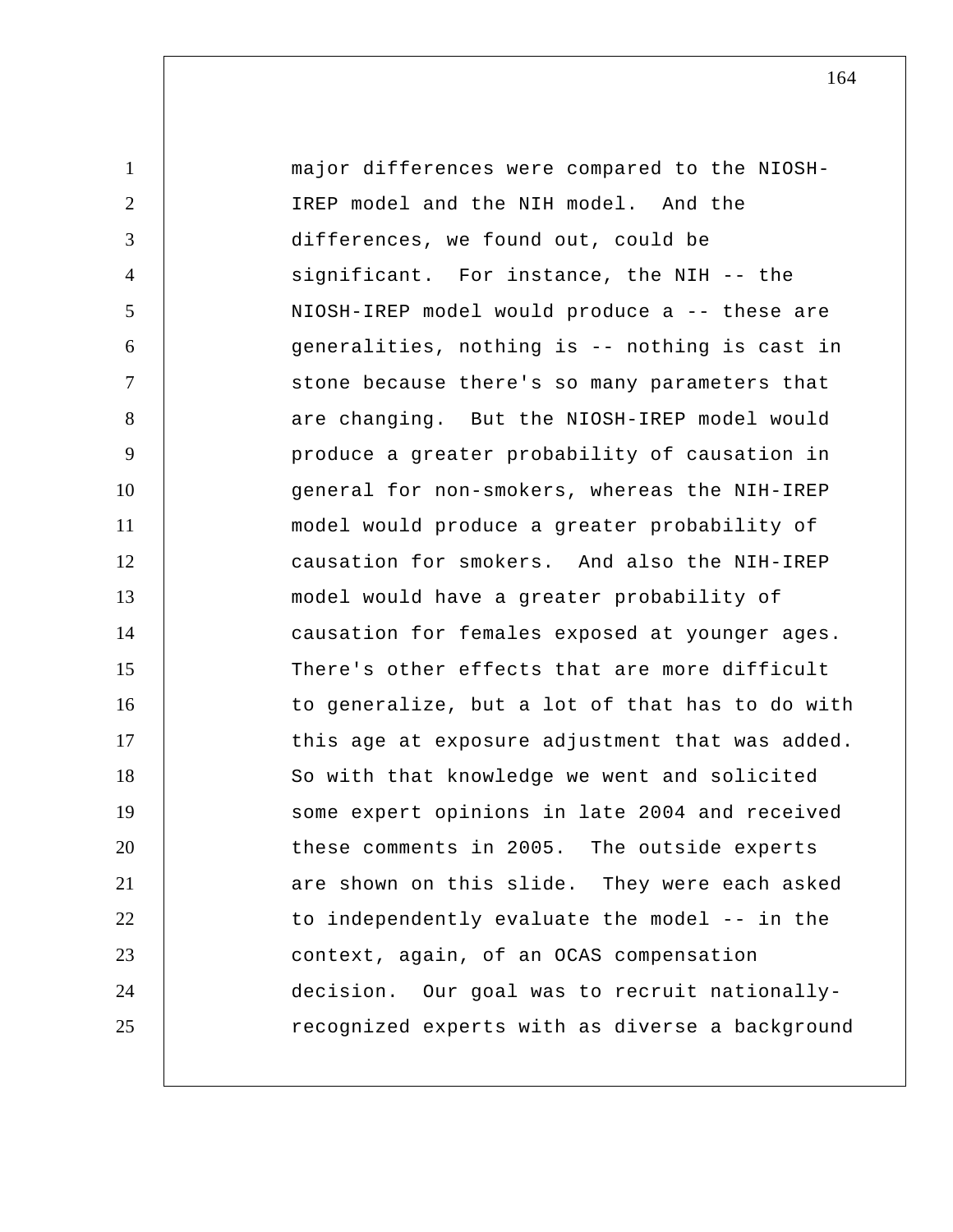| $\mathbf{1}$   | as possible, given that this is a fairly narrow |
|----------------|-------------------------------------------------|
| 2              | -- narrow-focused field. So here we have the    |
| 3              | list of folks -- David Brenner, for those of    |
| $\overline{4}$ | you who have been around the risk analysis      |
| 5              | epidemiology business in radiation have, I'm    |
| 6              | sure, heard of Dr. Brenner at Columbia          |
| $\overline{7}$ | University; Faith Davis from the University of  |
| 8              | Illinois at Chicago; again, David Richardson,   |
| 9              | who we also used for the age at exposure -- the |
| 10             | CLL, I'm sorry, I have been talking too much    |
| 11             | this week -- the CLL analysis; and Jonathan     |
| 12             | Samet at Johns Hopkins University.              |
| 13             | But we posed the same question to each of them, |
| 14             | and that was: In your expert scientific         |
| 15             | judgment, should NIOSH adopt the NIH-IREP lung  |
| 16             | cancer risk model for exposures other than      |
| 17             | radon?                                          |
| 18             | That's an important point; if you recall, we    |
| 19             | have a separate lung cancer/radon model, and    |
| 20             | this is not being called into question at all   |
| 21             | at this time.                                   |
| 22             | And if so, should the model be adopted intact   |
| 23             | or should we do something different? Should we  |
| 24             | modify it or should it be programmed to run     |
| 25             | both models?                                    |
|                |                                                 |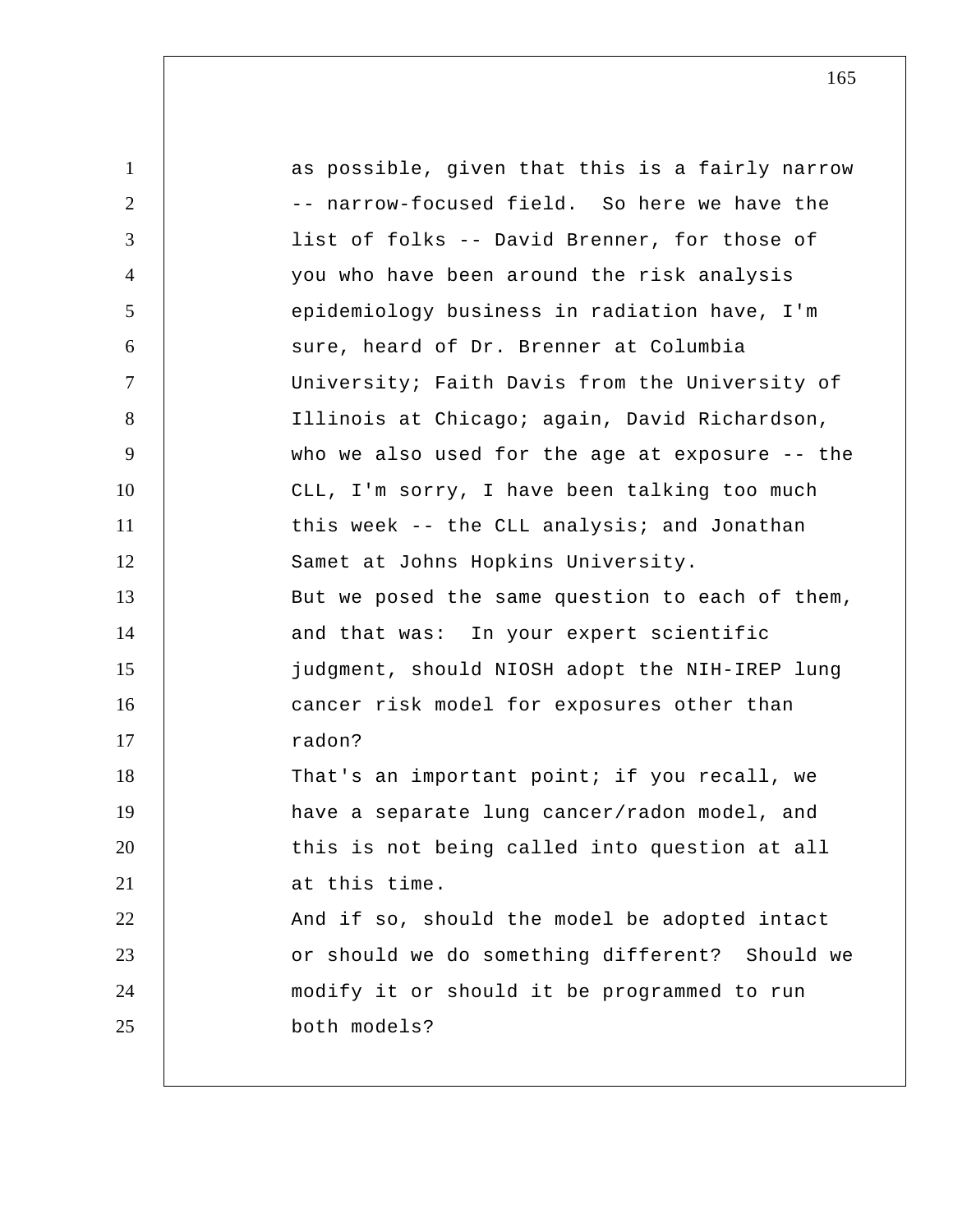1 2 3 4 5 6 7 8 9 10 11 12 13 14 15 16 17 18 19 20 21 22 23 24 25 So we left a wide-open issue here. We didn't - - we didn't try to prejudge anybody to one side or the other. And we asked them to provide their rationale. Much like the chronic lymphocytic leukemia issue, we received a number of comments and I'm going to just mention these alphabetically again, and again paraphrase very succinctly here what we believe to be the main message we received from each of the reviewers. Brenner suggested that we do a mixed model where we capture risk estimates from alternative distributions. Since he -- he didn't say run them both, he just said use a mixed model imbedded in the program, which effectively ends up being the same thing. He further went on to say that the overall weight of the evidence suggests an interaction between smoking and radiation is intermediate between these additive and multiplicative. It's actually not really the same thing. This would be our own hybrid distribution of effects. Okay. Davis suggested that we adopt the NIH-IREP model as the sole model, and primarily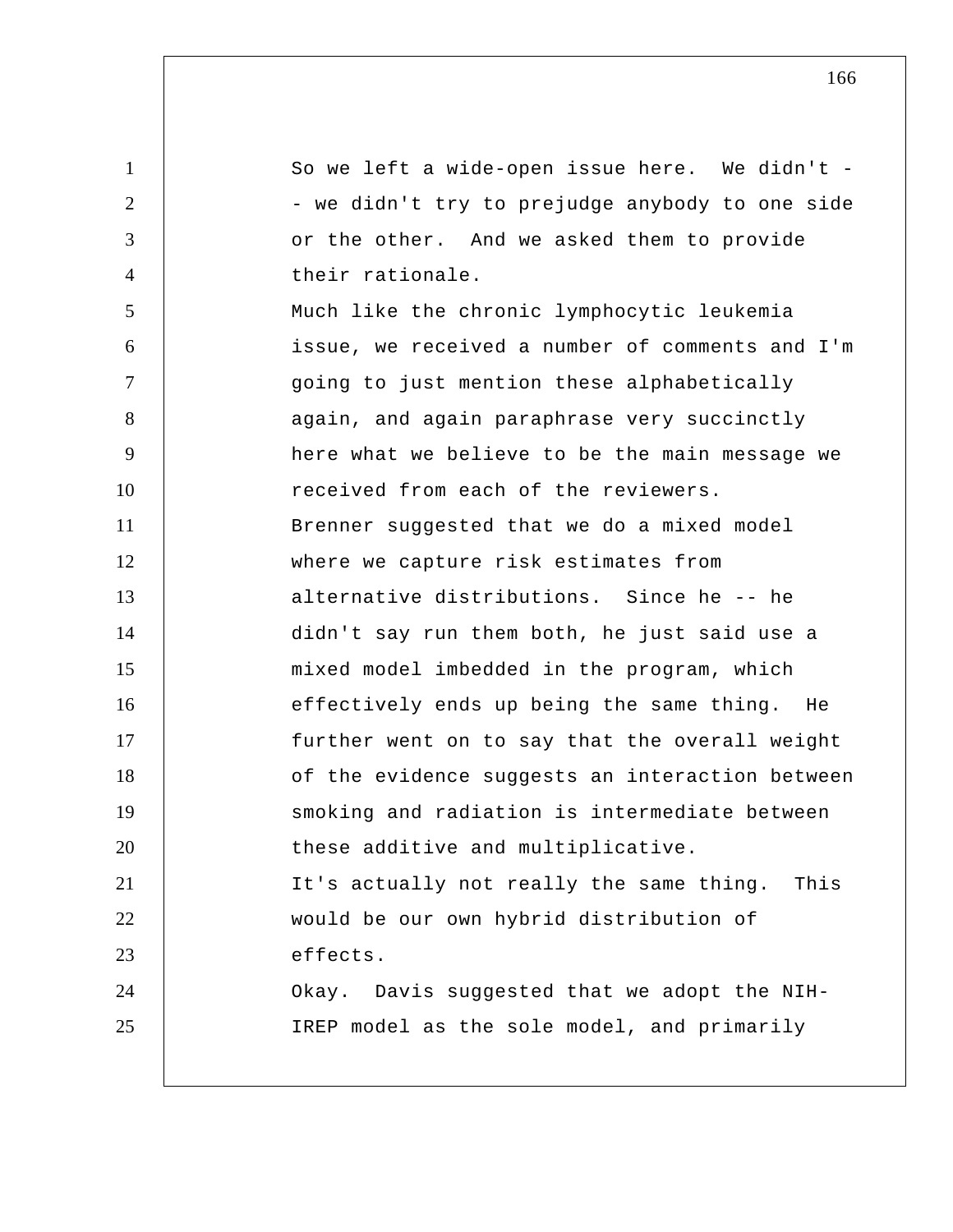1 2 3 4 5 6 7 8 9 10 11 12 13 14 15 16 17 18 19 20 21 22 23 24 25 because there was a new study that -- you know, for the reasons I mentioned; there's four more years of follow-up, there's age-specific effects; it seemed to her to be well-reasoned biologically and statistically and, you know, we're supposed to use the best available science, so -- so why not. She firmly believed that overall it was a substantial improvement over our -- our current model. Okay. David Richardson suggested that we program both models and used the higher probability of causation. And again, it was the current science provides an inadequate basis for determining which model is more appropriate. And Samet suggested that we, again, program both models and use the higher probability of causation. And he actually went on to say use of the NIH model alone would be a mistake, and he had some rationale for that about the possibly flawed understanding of the smoking adjustment profiles that were used, and specification may be inadequate. So we sort of received a mixed bag on this issue of comments, but -- but at the end of the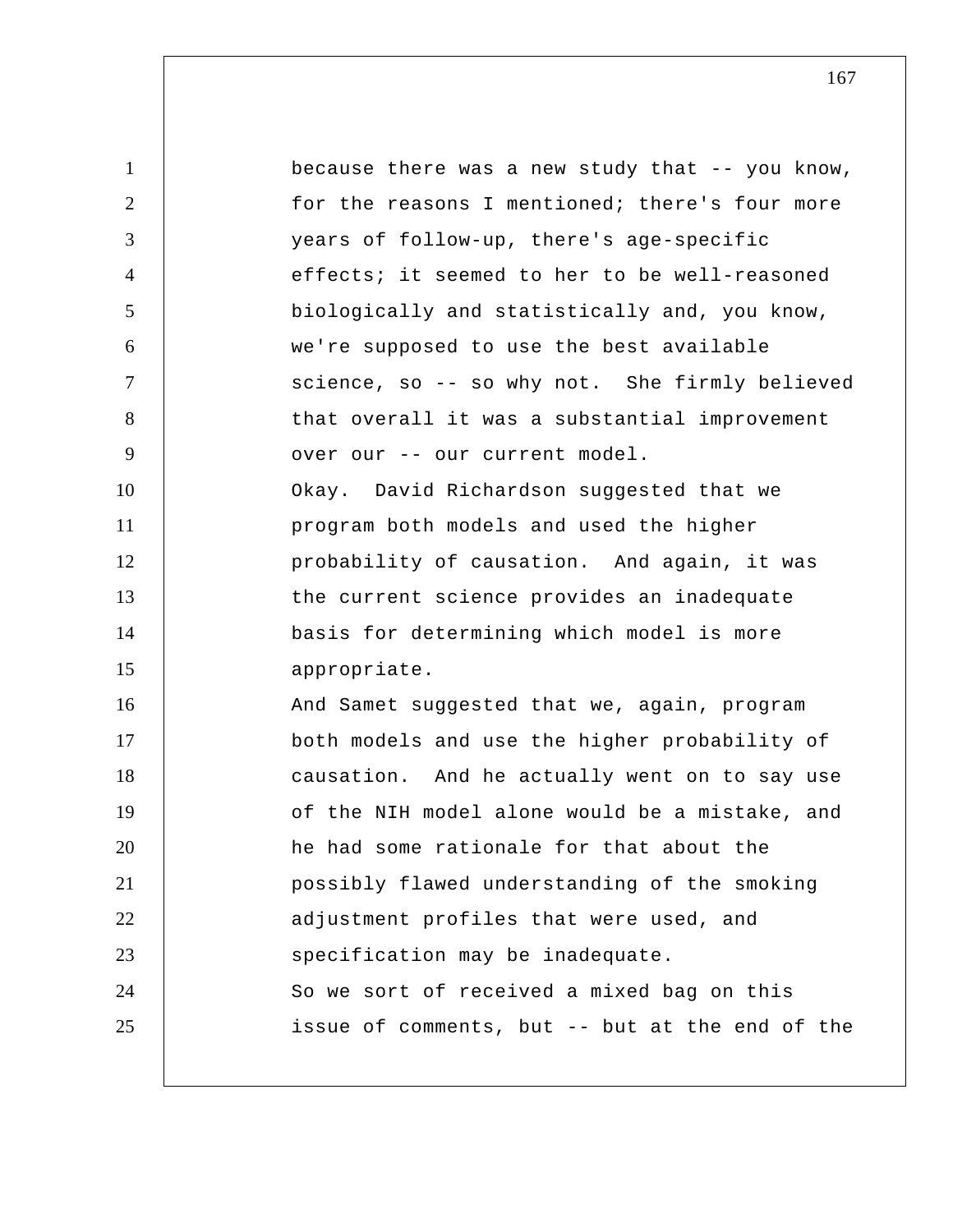1 2 3 4 5 6 7 8 9 10 11 12 13 14 15 16 17 18 19 20 21 22 23 24 25 day not a single reviewer said just stay with NIOSH-IREP. I mean they all suggested one - one side or the other, which led us to be-- led us to this position that we've been in a number of instances, particularly in the dose reconstruction business, where if you have a couple of equally plausible scientific explanations for something, and you can't pick one or the other and the science is not informative to allow you to do that, then we would pick the one that was more claimant favorable. And in this case, neither one was clearly claimant favorable over the other in all cases. So we have made a decision that we would just run both and use them that way. This would in no way reduce any PCs for any claims that have been processed thus far. We are proposing that we would go back and reevaluate lung cancers that have been -- been denied thus far with this new model, and then use it for future cases as they come available. The effect of this on our program we expect to be pretty small. If you recall our conversation yesterday, a large percentage of the lung cancers are already over 50 percent by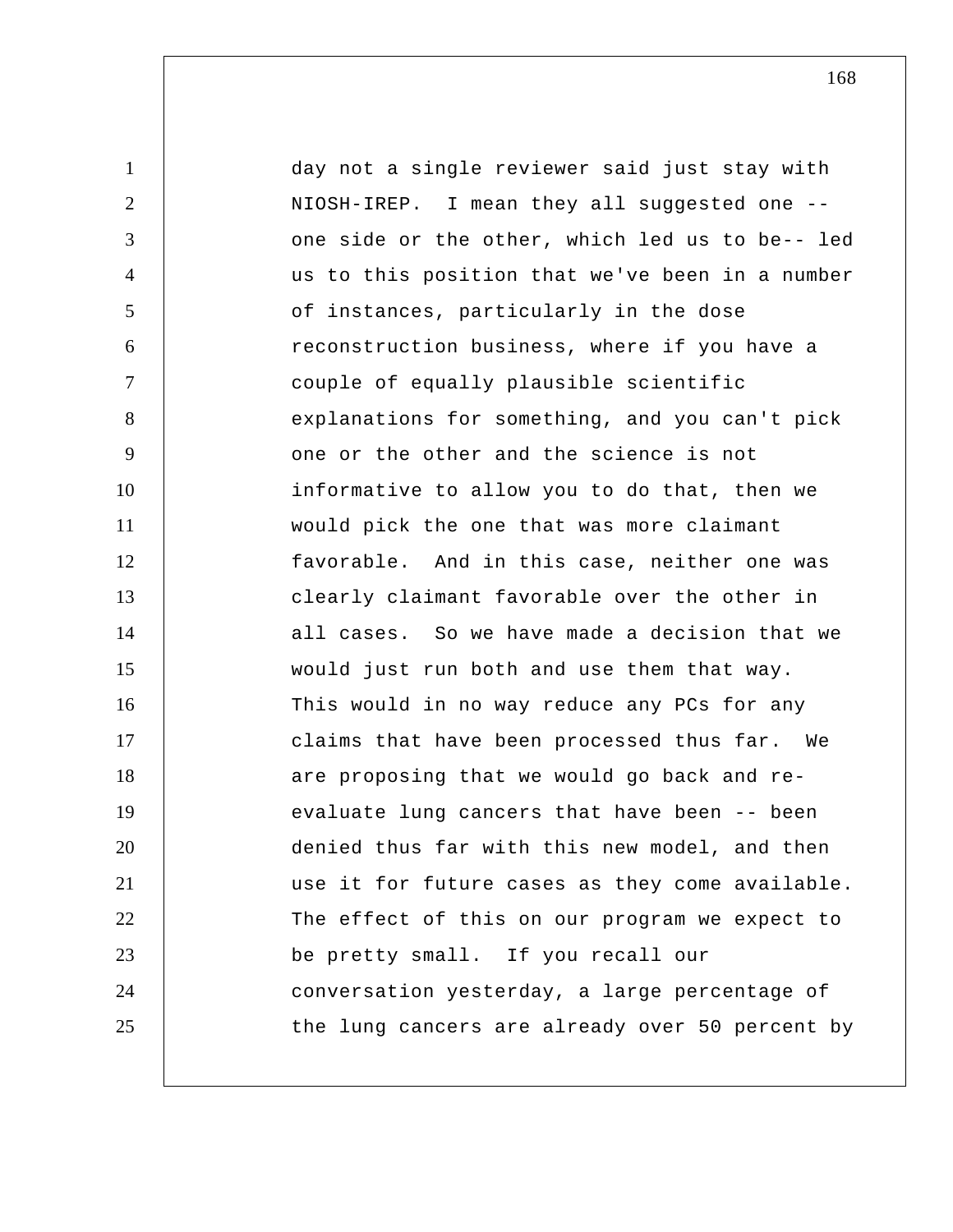| $\mathbf{1}$   | nature of our dose reconstruction efficiency    |
|----------------|-------------------------------------------------|
| $\overline{2}$ | process for inhalation of actinide elements.    |
| 3              | So the ones that have been denied, you know,    |
| $\overline{4}$ | we'll look at. And it certainly could change    |
| 5              | some, but it's nowhere near going to be the     |
| 6              | dramatic effect that we have seen with maybe    |
| $\tau$         | the lymphoma -- the lymphoma change.            |
| 8              | So I think -- I think that's a brief synopsis   |
| 9              | of where we are with this, and I'm ready to     |
| 10             | entertain any questions.                        |
| 11             | DR. ZIEMER: Okay, this is open for discussion.  |
| 12             | DR. MELIUS: Yeah, I have some --                |
| 13             | DR. ZIEMER: Jim.                                |
| 14             | DR. MELIUS: -- questions and -- and points. I   |
| 15             | would just go a little bit further than you did |
| 16             | in sort of describing what your experts said,   |
| 17             | 'cause I thought what was especially important  |
| 18             | wasn't just, you know, counting up the votes,   |
| 19             | so to speak. There were good reason not to use  |
| 20             | the NCI model, and -- and it's the fact that    |
| 21             | smoking patterns are different in Japan and     |
| 22             | they took up heavy smoking later than we did in |
| 23             | the United States, so it's just hard to judge   |
| 24             | since there's really a single time of exposure  |
| 25             | there to -- it just does -- isn't provide an    |
|                |                                                 |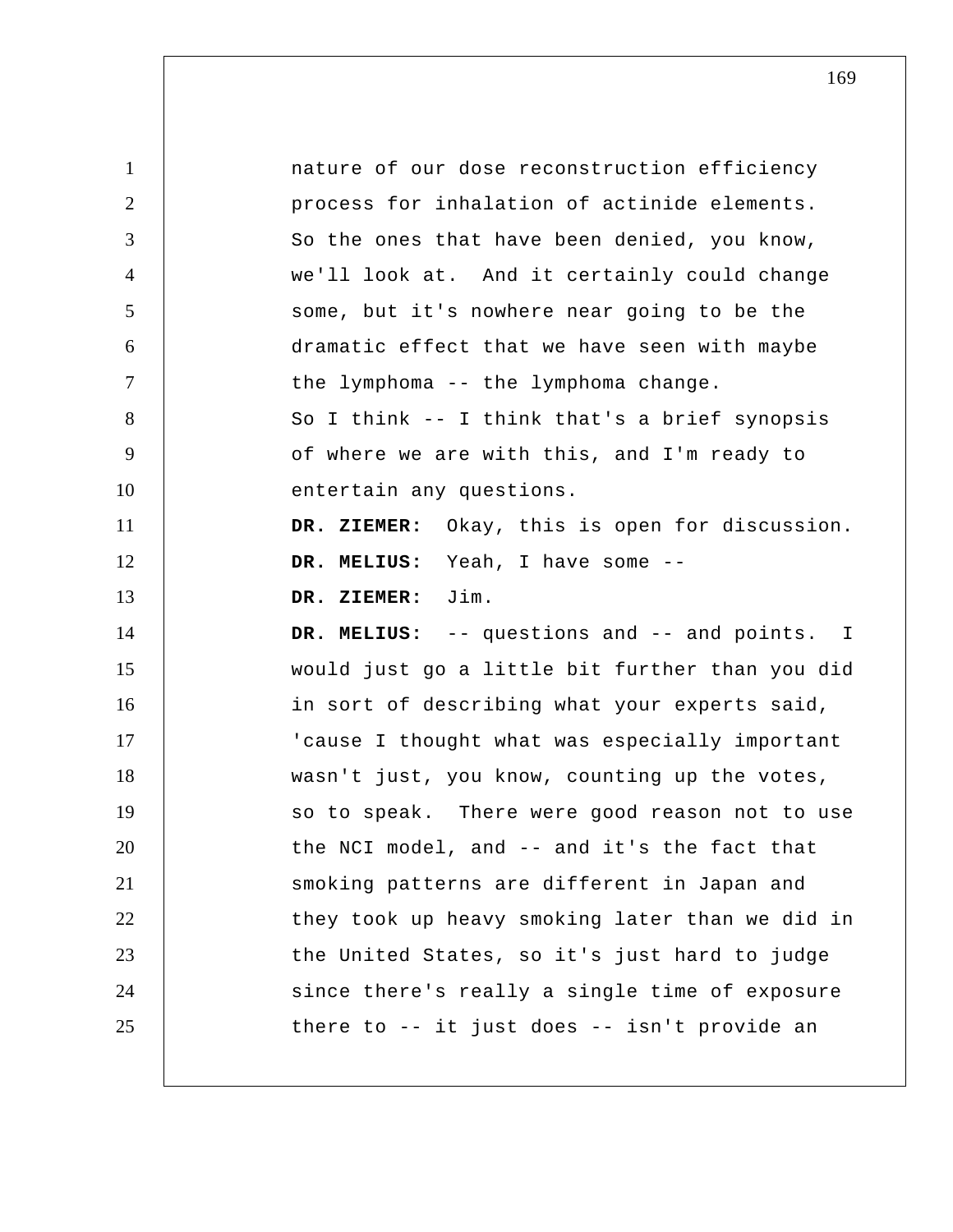1 2 3 4 5 6 7 8 9 10 11 12 13 14 15 16 17 18 19 20  $21$  --22 23 24 25 adequate basis, so I think it give you, you know, sound justification for not just adopting their -- their model by itself and do that, even though it has some advantages over -- so to speak, over the -- the NIOSH model. So - so I thought that was good. I have two questions. One is, I missed the - what the September 2005 update was of the NCI IREP. I didn't see that referenced in there. I might have missed it 'cause I wasn't looking for it, but it just -- **DR. NETON:** Russ, can you help me out with that?  **DR. MELIUS:** I mean especially since your - all your analysis preceded that. That's -- **DR. NETON:** That's a good point.  **DR. MELIUS:** Yeah.  **MR. HENSHAW:** Yes, the September 2005 -- **DR. NETON:** It's off, Russ; I think you --  **MR. HENSHAW:** -- (unintelligible) NIH-IREP was **THE COURT REPORTER:** Russ --  **MR. HENSHAW:** -- (unintelligible) correction --  **DR. ZIEMER:** Turn your mike on, Russ.  **MR. HENSHAW:** Thanks. The September 2005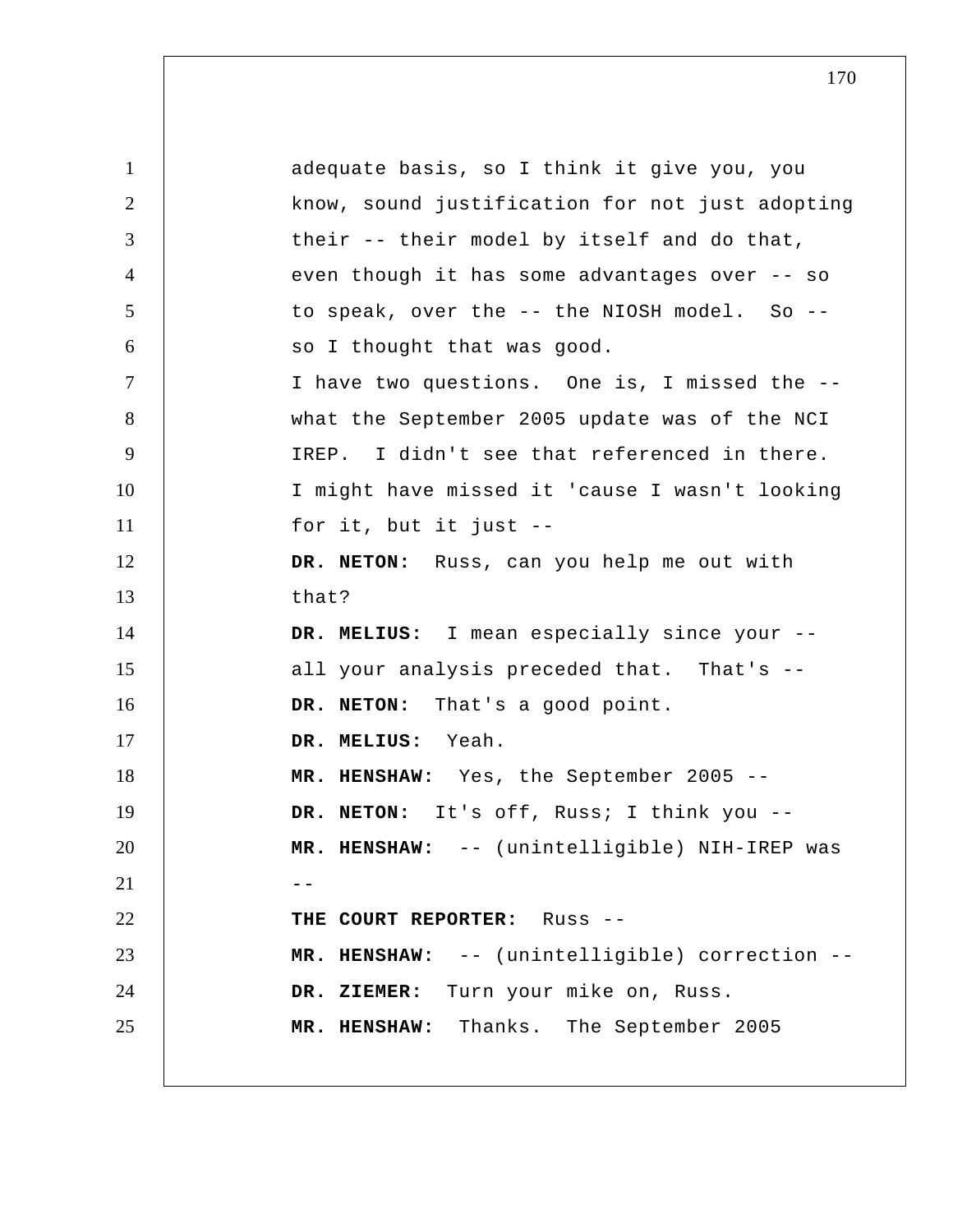1 2 3 4 5 6 7 8 9 10 11 12 13 14 15 16 17 18 19 20 21 22 23 24 25 change was a modification of the computer code to make the -- to make NIH-IREP consistent with the documentation published in fall of 2003. It affected the -- the change affected the - the transport function from the Japanese population to the U.S.  **DR. MELIUS:** Okay.  **DR. ZIEMER:** I think that was the discrepancy that  $--$ **DR. NETON:** Right.  **DR. ZIEMER:** -- Jim referred to where the - the program didn't follow what their actual -- **DR. NETON:** Right.  **DR. ZIEMER:** -- process said it was supposed to be doing.  **DR. MELIUS:** Right, and I just didn't see a reference to the Sep-- I was trying to make understood that was what the September 2005 change was. That was the -- the content of it was referenced, not the date -- at least I missed it. My second question was that Brenner recommended a -- sort of a hybrid model. I don't know if that's the term he used. But he had actually made a very specific recommendation on how that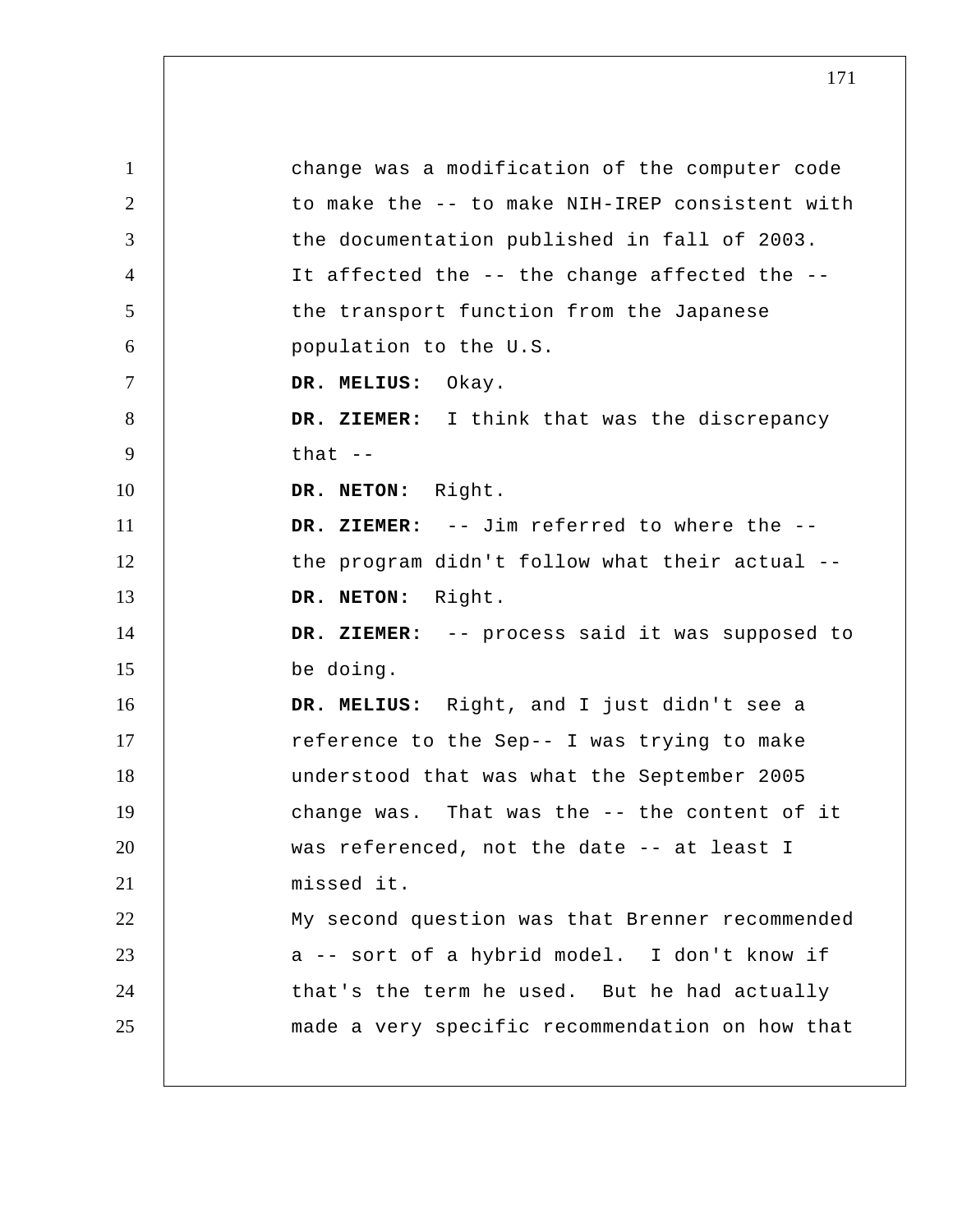1 2 3 4 5 6 7 8 9 10 11 12 13 14 15 16  $17$  --18 19 20 21 22 23 24 25 should be accomplished, and I think there was a -- you have a rationale for not adopting that, though it has some (unintelligible) advantages. You know, you just have to run two models and it's sort of -- you know, gives this a unified approach and so forth. I -- you know, I'm not sure we want to be in a position of adopting multiple model runs for every type of cancer and just pick out what's best. Not that I disagree with what you're recommending, but - but if someone could sort of explain the rationale for not adopting his approach, I think that's -- I think it was in some of the comments where the -- I think it was in actually the -- the SENES review, but I want to make sure I understood it and (unintelligible) **DR. NETON:** I'm going to ask Russ to help me out again with that. I think I could explain it, but it would be better than -- than getting corrected.  **DR. ZIEMER:** And also as you comment on that, does his approach always give kind of an intermediate value, or is that -- I got the idea that it -- being a mixed model, it -- it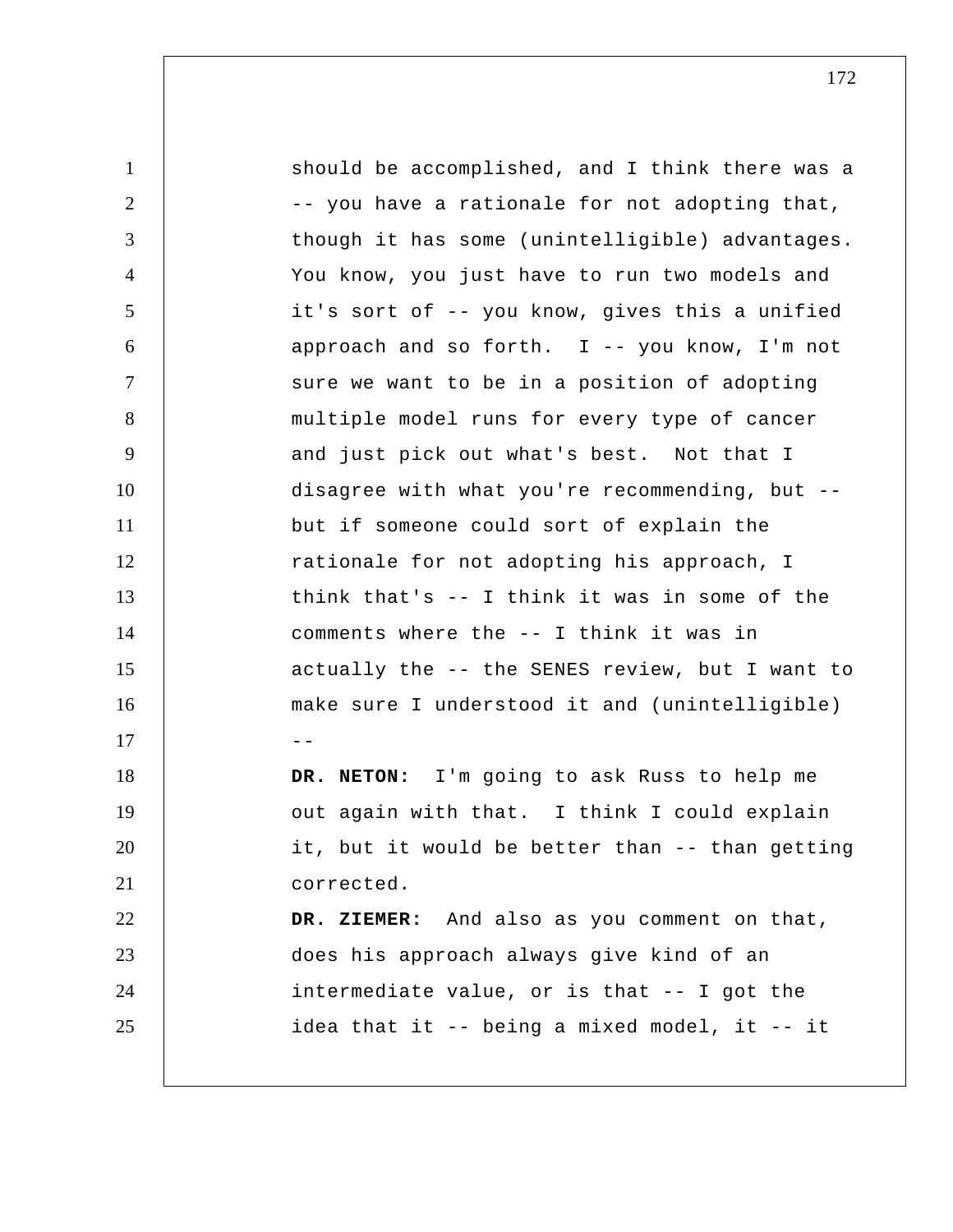1 2 3 4 5 6 7 8 9 10 11 12 13 14 15 16 17 18 19 20 21 22 23 24 25 would end up somewhere between what you would get with the other two individual ones.  **MR. HENSHAW:** I think that's probably a fair characterization, but we asked SENES to evaluate the effect of Dr. Brenner's proposal. It actually turns out at the 99th percentile it was not that terribly different from what - from some mixture of the NIH model and what we're actually proposing here. I might add that we received an e-mail from Dr. Brenner after making this decision, and he stated that he thinks we've made is extremely sensible. But the reason I think -- the rationale for not going with Dr. Brenner's suggestion would be that we're already -- we're already two years past the adoption of the NIH lung model. If we created a brand new hybrid model or mixed model, we would then need to vet that and obtain peer review on the model. We had no real consensus on -- on this proposal. Our - our feeling was that if we went down that road it would be another year to two years and we'd be back essentially to where we started, back to square one. We felt it wouldn't be fair to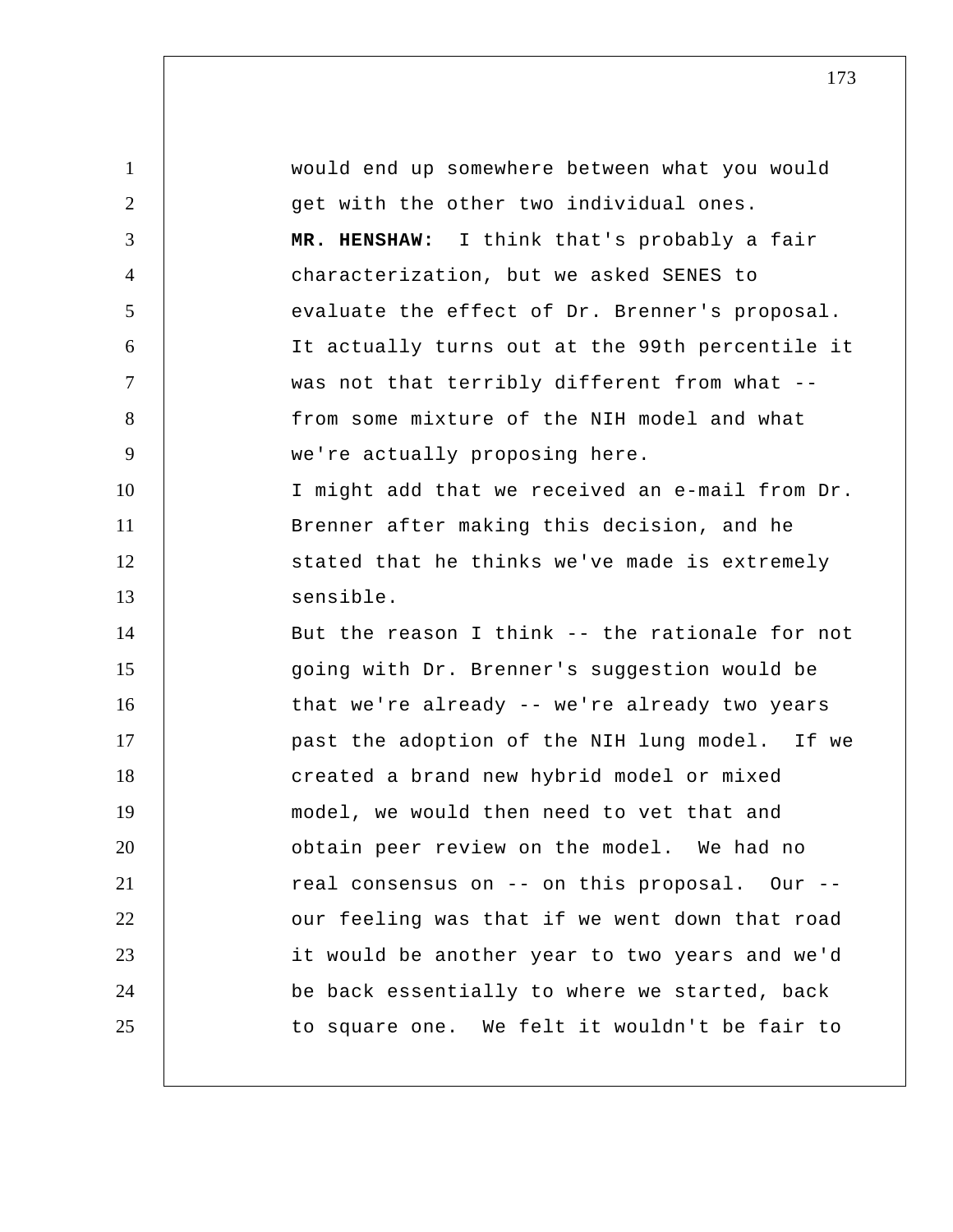| $\mathbf{1}$   | claimants to just basically postpone this whole |
|----------------|-------------------------------------------------|
| $\overline{2}$ | process another couple of years.                |
| 3              | DR. MELIUS: Yeah, but one could equally well    |
| $\overline{4}$ | argue that you could adopt the approach you're  |
| 5              | suggesting as an interim approach, and then,    |
| 6              | you know, adopt his suggestion -- you know,     |
| $\tau$         | given that it takes two years to implement.     |
| 8              | I'm not -- at least as I read some of this      |
| 9              | documentation, I wasn't convinced that -- that  |
| 10             | his suggestion was necessarily the -- was       |
| 11             | feasible and appropriate to do, and I was just  |
| 12             | trying to make sure that was also other         |
| 13             | people's understanding, I wasn't reading too    |
| 14             | much in it, 'cause he had sort of -- he had     |
| 15             | different recommendations at sort of different  |
| 16             | points in time and I --                         |
| 17             | DR. NETON: You raise a very good point, Dr.     |
| 18             | Melius. I was concerned when we first looked    |
| 19             | at this that -- and -- and I was -- actually    |
| 20             | thought that the Brenner suggestion made a lot  |
| 21             | of sense to me. And for the reasons that Russ   |
| 22             | mentioned, he convincingly portrayed that, you  |
| 23             | know, that doesn't make sense from a time       |
| 24             | perspective. But then again, as you mentioned   |
| 25             | earlier, going with two models every time we    |
|                |                                                 |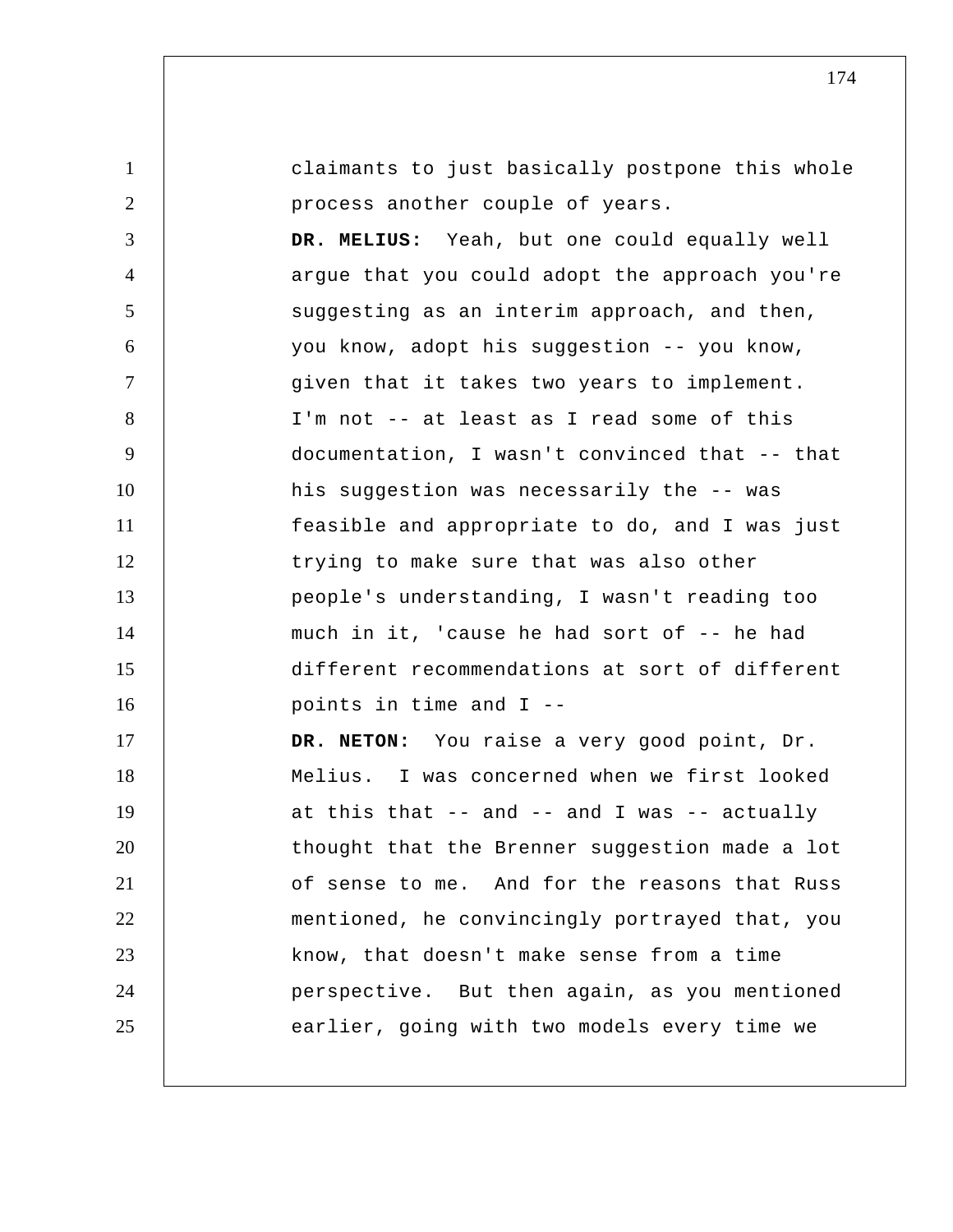1 2 3 4 5 6 7 8 9 10 11 12 13 14 15 16 17 18 19 20 21 22 23 24 25 run up against a change is -- is a precedent sort of setting thing, and I didn't want to necessarily go there. But I think -- we've at least convinced ourselves that, what you suggested, is this is maybe an interim, and when the science is more informative and we can figure it out and make a better determination, we would be prepared then to go with one -- one universal model.  **DR. MELIUS:** Okay. **DR. NETON:** So that's -- that's sort of what - how we ended up there.  **DR. ZIEMER:** Is the dual model approach -- will that cause you to have to review a number of closed cases -- **DR. NETON:** That's --  **DR. ZIEMER:** -- and give us some idea of what the impact there is going to be. **DR. NETON:** Well, as I -- as I mentioned, it would -- many of the lung cancers are already compensable so we wouldn't have to look at those. So for the ones that are less than 50 percent, we'll go back and look at every single one. The number shouldn't be that large. Russ, do you have a feel again? I don't -- I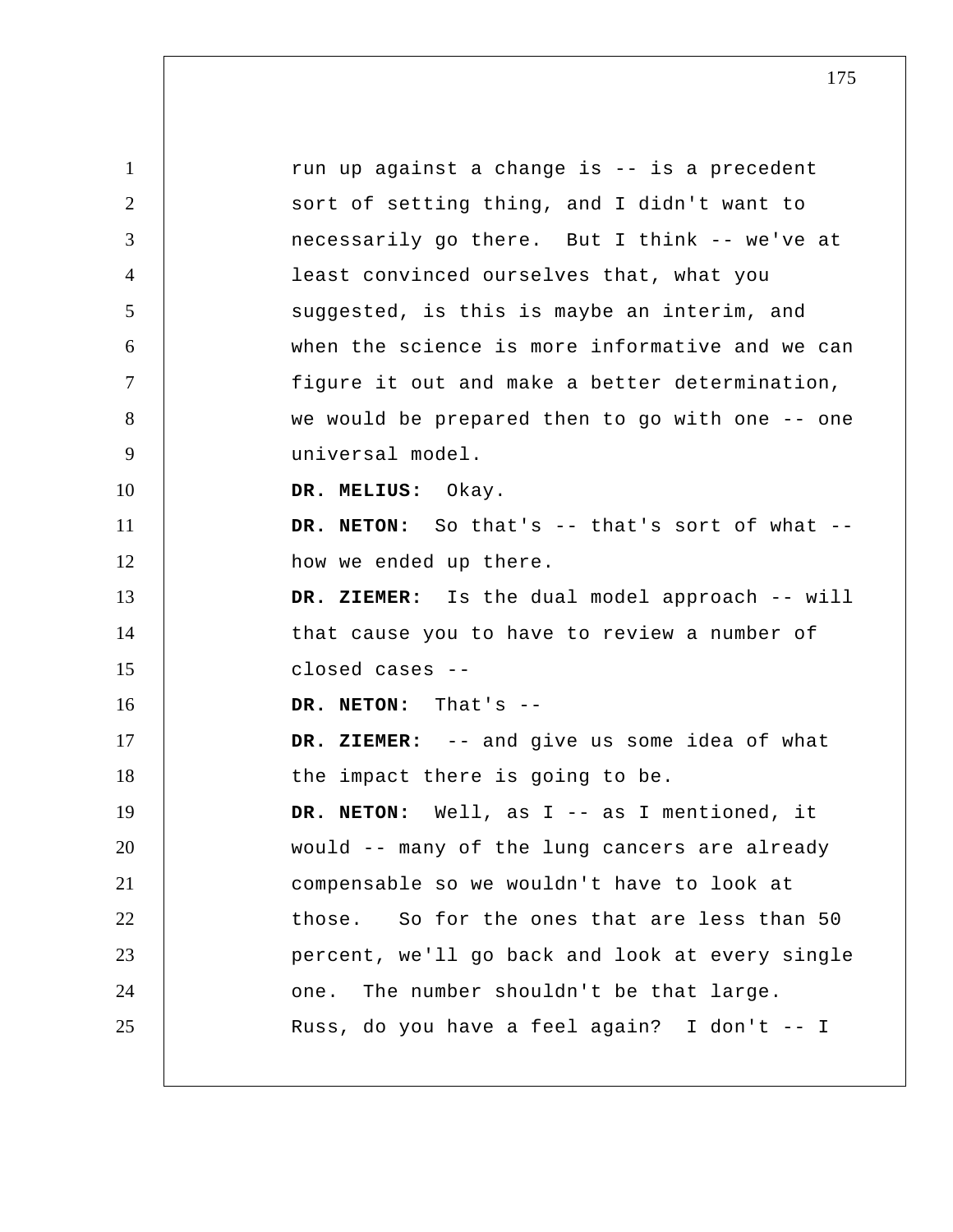1 2 3 4 5 6 7 8 9 10 11 12 13 14 15 16 17 18 19 20 21 22 23 24 25 don't know that we -- we don't feel it's a major effect and we don't feel that it is necessarily going to be a wholesale reversal in lung cancer compensation cases.  **MR. HENSHAW:** But bear in mind that we have a large number of lung claims, and the majority have been compensated. But that still leaves somewhere around 500 lung cancer claims that were not compensated, give or take 25 to 50.  **DR. ZIEMER:** Okay, that order of magnitude. **DR. NETON:** But the magnitude of the change is nowhere near what we were discussing with the lymphoma model. These are -- we've labeled them as significant changes, but they are - they're percentage changes, you know. I think it's hard to predict exactly, but it's not an order of magnitude.  **DR. ZIEMER:** Gen -- Gen Roessler. **DR. ROESSLER:** I agree with Dr. Brenner in his most recent conclusion that this is a sensible way to go. For one thing, we don't have to discuss whether it's claimant friendly or not. I think this is kind of an obvious thing to do. It's claimant friendly and it ought to be looked into.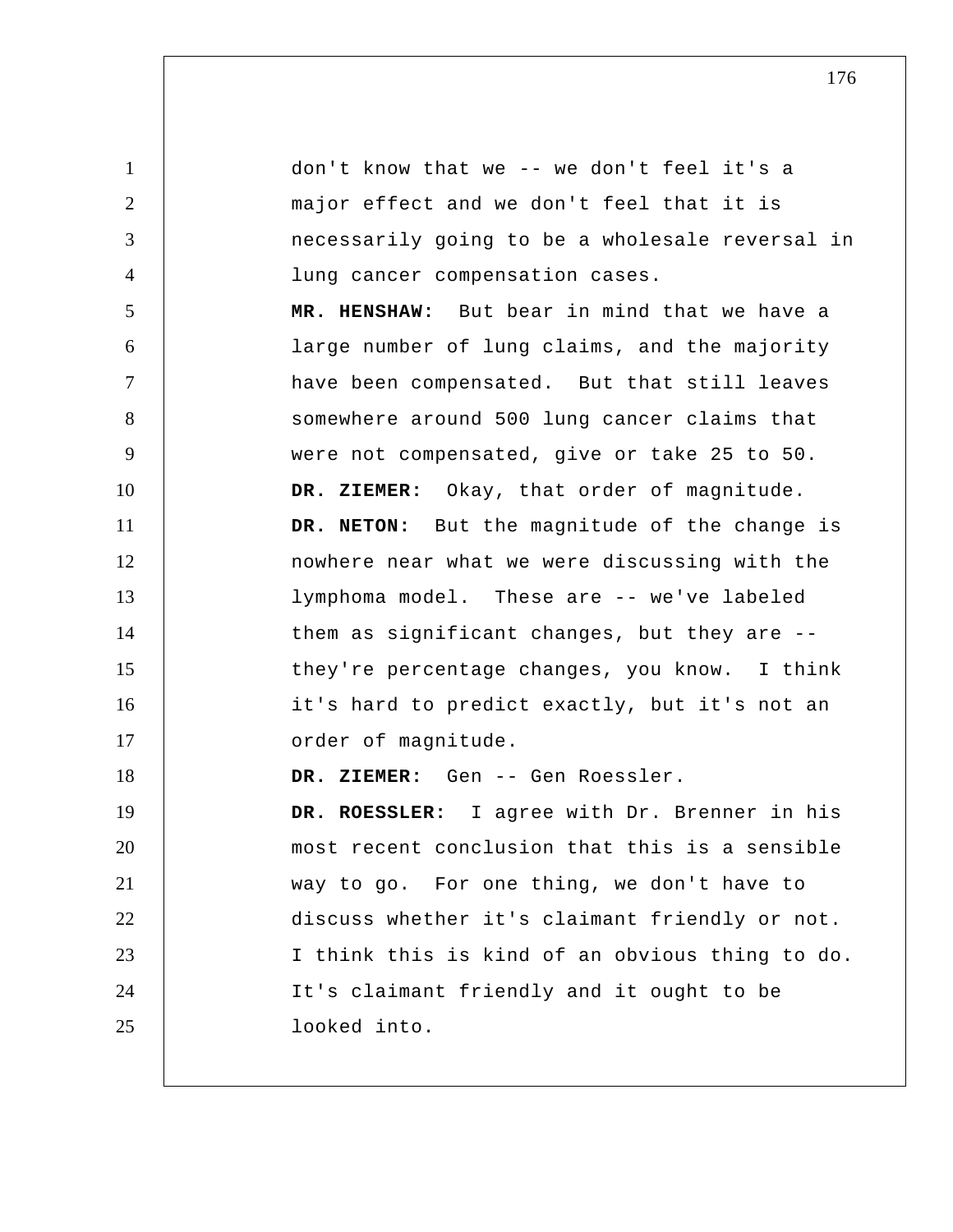1 2 3 4 5 6 7 8 9 10 11 12 13 14 15 16 17 18 19 20 21 22 23 24 25 What I think we should expect, though, is down the road -- maybe six months or a year -- is a report back on what transpired using both models, going back in time, and then for any of the cases that -- that have come up up to that point, just out of scientific interest, if nothing else. **DR. NETON:** We'd be very happy to do that and maybe report if we still stand with this model, if the science is any better or not at that time.  **DR. ZIEMER:** Rich. **MR. ESPINOSA:** When running the two models together for a smoker, about what's -- what's the difference on the percentage and in running it for a non-smoker what's the difference on the percentage? **DR. NETON:** I hate to keep going to Russ here, but he's -- he's really the expert. It's - it's percentage points. Again, I don't think  $it's$   $-$  **MR. HENSHAW:** Richard, it's really -- I don't know that I can characterize that simply. It can range from a few percentage points to 20 plus percentage points, depending upon the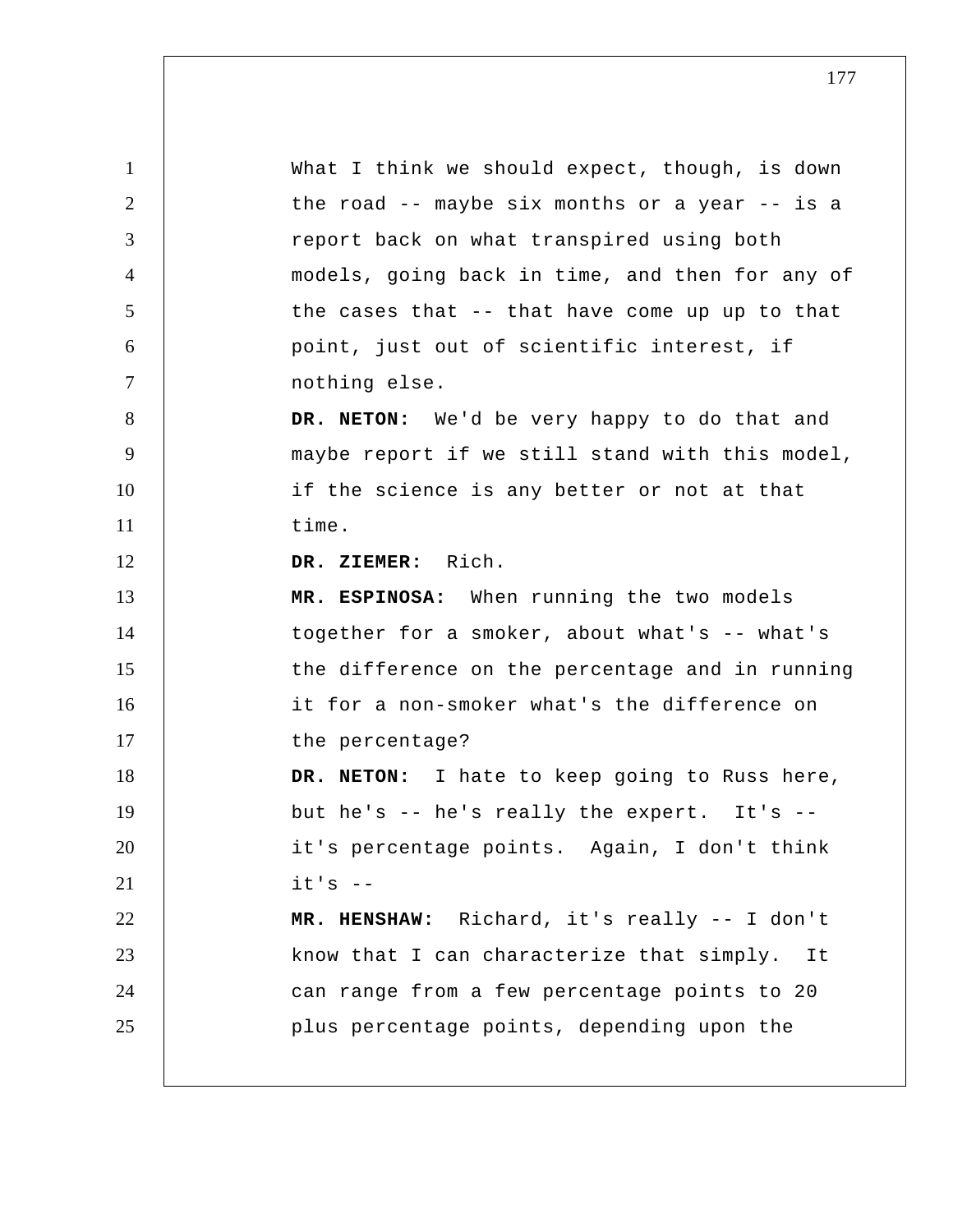exact claim scenario.

| 2              | DR. NETON: There's so many variables in these   |
|----------------|-------------------------------------------------|
| 3              | models that it -- you know, it's not easy to, a |
| $\overline{4}$ | priori, come up and bracket what the magnitude  |
| 5              | of the change is, which is in fact one of the   |
| 6              | reasons that we've proposed both.               |
| $\tau$         | DR. ZIEMER: Jim, another comment?               |
| 8              | DR. MELIUS: Yeah, can I ask what NCI's          |
| 9              | reaction was to this                            |
| 10             | DR. NETON: I think they -- they are supportive  |
| 11             | of what we're doing. I don't think there's any  |
| 12             | (unintelligible) --                             |
| 13             | DR. MELIUS: Yeah, it seems to me there's also   |
| 14             | implications -- that there are deficiencies in  |
| 15             | their approach. I mean I think that's --        |
| 16             | DR. NETON: Yeah, we -- we --                    |
| 17             | DR. MELIUS: -- documented. I mean I'm sure,     |
| 18             | you know, you can argue which one's best, but   |
| 19             | it sort of depends who you are from the         |
| 20             | claimant's point of view. But also              |
| 21             | scientifically it's hard to -- to               |
| 22             | (unintelligible).                               |
| 23             | DR. NETON: We've informed NCI where we're at    |
| 24             | and what we're doing with this, and we've       |
| 25             | received no negative feedback.                  |
|                |                                                 |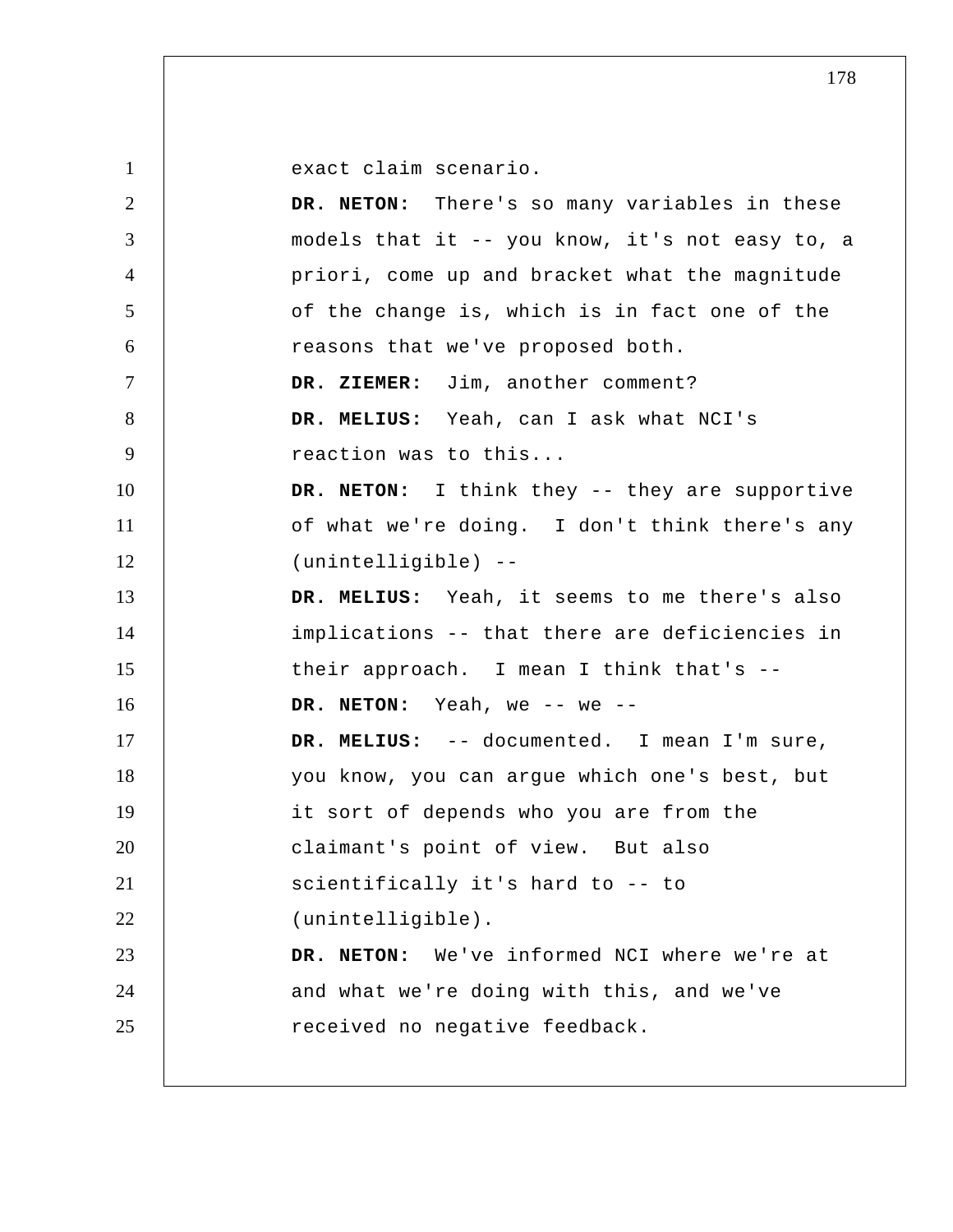| $\mathbf{1}$   | DR. ZIEMER: Okay. Other comments?                |
|----------------|--------------------------------------------------|
| $\overline{2}$ | (No responses)                                   |
| 3              | SCIENCE ISSUES (CONTINUATION)                    |
| $\overline{4}$ | Okay. Then perhaps we can talk about the         |
| 5              | broader issues of both the -- well, you have     |
| 6              | the list before you --                           |
| $\tau$         | DR. MELIUS: Yeah, and actually I'd like to --    |
| 8              | DR. ZIEMER: -- of the priorities and related -   |
| 9              | - yes?                                           |
| 10             | DR. MELIUS: Before we drop this -- I mean I'd    |
| 11             | like to actually make a motion that the Board    |
| 12             | supports NIOSH adoption of this new approach.    |
| 13             | I think -- with the proviso that Gen mentioned   |
| 14             | earlier, that this issue be reviewed again in a  |
| 15             | year. Based on whether there's new science or    |
| 16             | other events, they may want to -- NIOSH may      |
| 17             | want to consider sort of $a$ -- (unintelligible) |
| 18             | we call it a unitarian approach to -- to this    |
| 19             | issue.                                           |
| 20             | DR. ZIEMER: Yeah, that's actually -- the         |
| 21             | approach is how do we deal with each of these,   |
| 22             | so we'll start at that end, that's fine, the     |
| 23             | Chair will recognize that motion, and if         |
| 24             | there's a second $-$ -                           |
| 25             | MR. ESPINOSA: Second.                            |
|                |                                                  |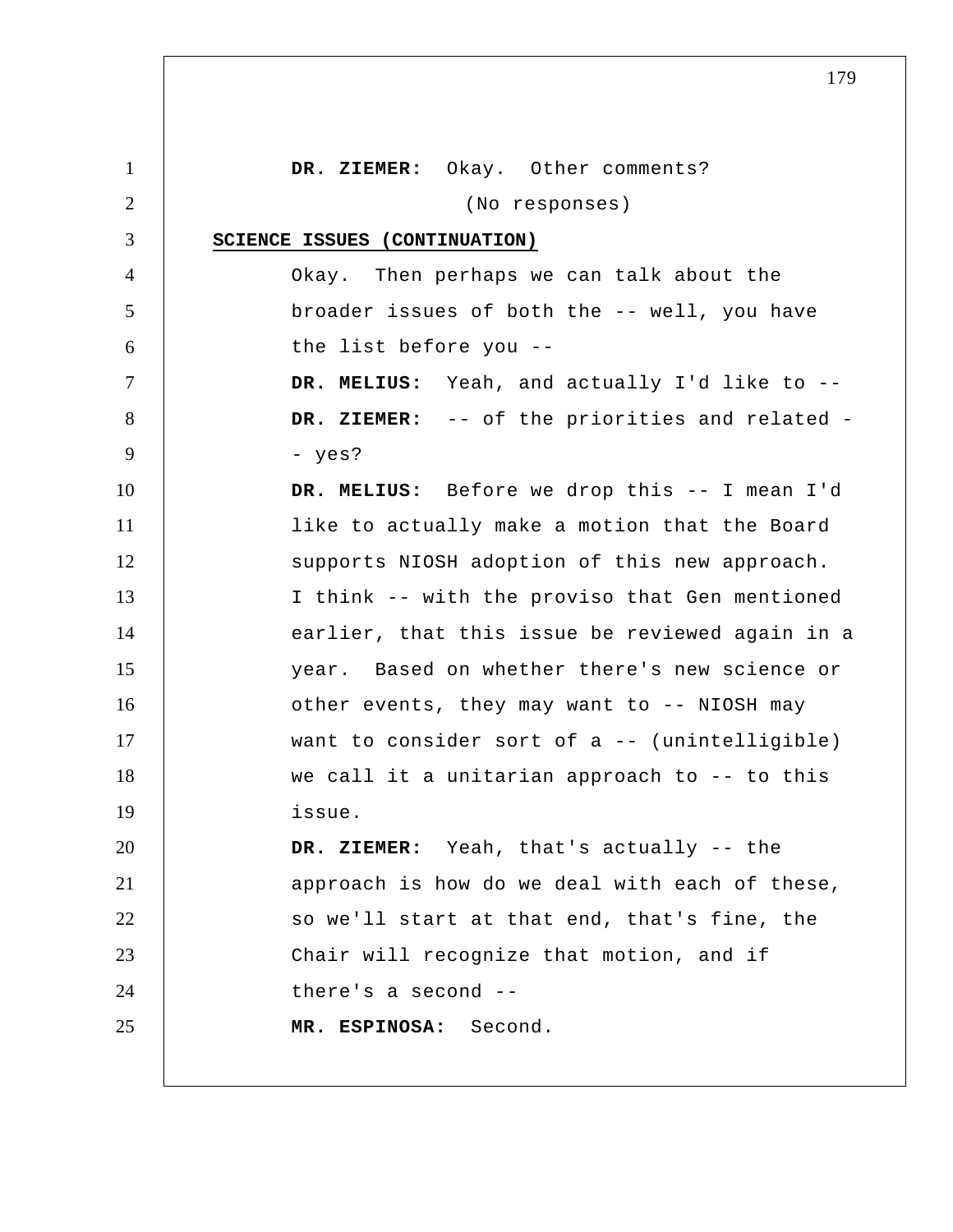1 2 3 4 5 6 7 8 9 10 11 12 13 14 15 16 17 18 19 20 21 22 23 24 25  **DR. ZIEMER:** -- and seconded. Now -- so the motion -- and that motion deals specifically with the lung model.  **DR. MELIUS:** Lung model, yeah.  **DR. ZIEMER:** And let me ask for discussion on that motion. If there is none, we'll -- did you have a comment, Rich, or not? **MR. ESPINOSA:** No.  **DR. ZIEMER:** Okay. Then let's proceed to vote on that motion. Do we -- everybody understand what the motion is? Can anyone help the Chair remember what it is?  **DR. MELIUS:** Yeah, the Board supports NIOSH's proposal to adopt this dual -- dual model approach to evaluating lung cancer cases, with the proviso that in approximately one year's time they sort of review what any new literature and sort of reconsider whether a unitarian model approach may be more appropriate.  **DR. ZIEMER:** Okay.  **MS. MUNN:** Is that a capital U?  **DR. MELIUS:** That's unitarian with a small u, not a large U.  **DR. ZIEMER:** Yeah, we're going to have a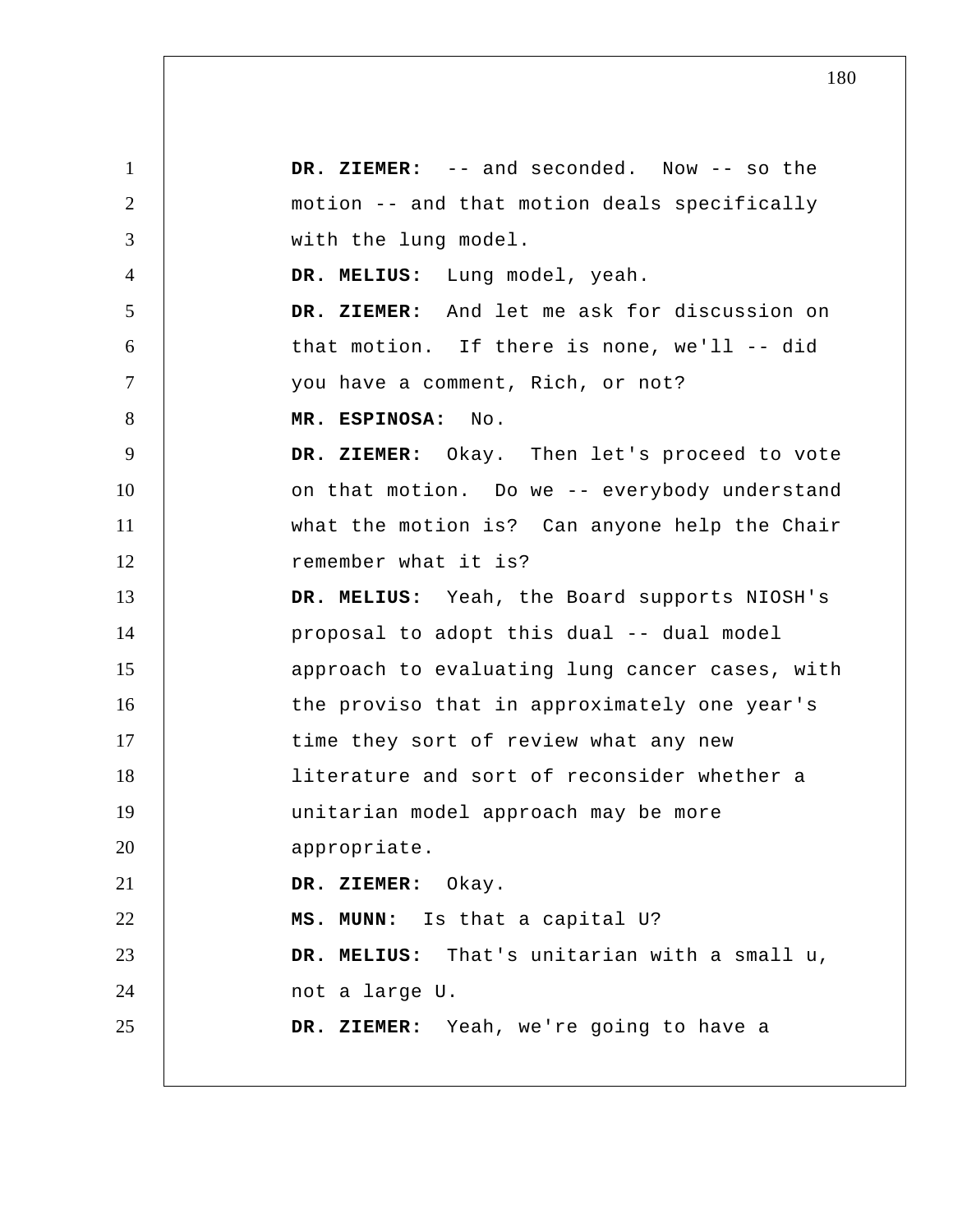| $\mathbf{1}$   | Presbyterian approach on                        |
|----------------|-------------------------------------------------|
| $\overline{2}$ | Okay, all in favor of the motion, say aye?      |
| 3              | (Affirmative responses)                         |
| $\overline{4}$ | Any opposed?                                    |
| 5              | (No responses)                                  |
| 6              | Any abstentions?                                |
| $\overline{7}$ | (No responses)                                  |
| 8              | And for the record, Dr. Anderson is not here.   |
| 9              | Let's -- now I'm going to ask that we return    |
| 10             | and ask if there's any actions the Board wishes |
| 11             | to take on the CLL portion of the report. That  |
| 12             | was the chronic lymphocytic leukemia.           |
| 13             | (Pause)                                         |
|                |                                                 |
| 14             | Roy.                                            |
| 15             | DR. DEHART: Yes, we have discussed in part the  |
| 16             | possibility of getting additional information,  |
| 17             | and if so, would that be available in December  |
| 18             | when we have a phone conference?                |
| 19             | DR. NETON: Additional information on chronic    |
| 20             | lymphocytic leukemia?                           |
| 21             | DR. DEHART: On the -- on the proposal there.    |
| 22             | DR. NETON: Yes. Yeah, we can certainly update   |
| 23             | you on the status of where we are with it at    |
| 24             | that point --                                   |
| 25             | DR. ZIEMER: Yeah, and --                        |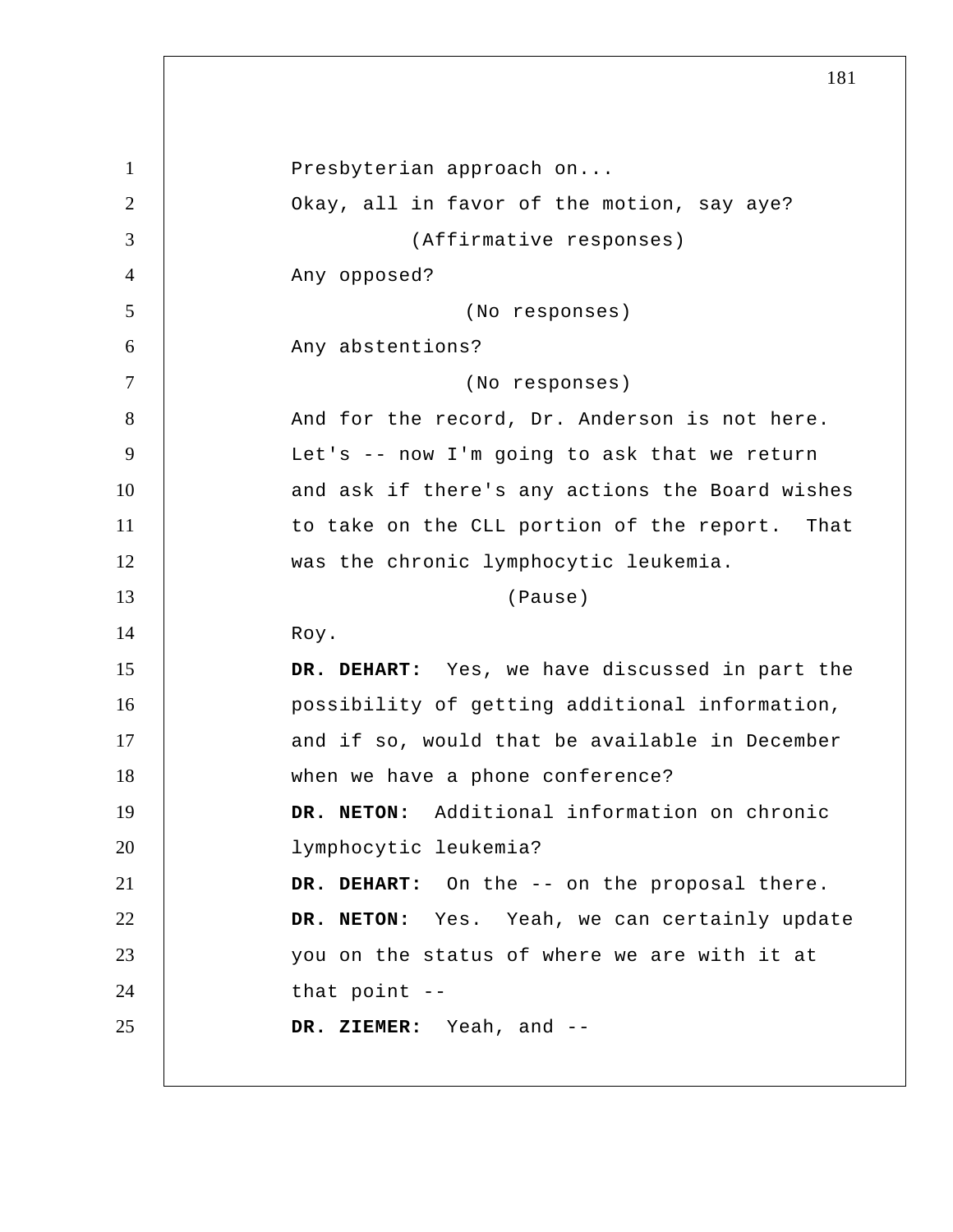1 2 3 4 5 6 7 8 9 10 11 12 13 14 15 16 17 18 19 20 21 22 23 24 25 **DR. NETON:** -- and if we've made any additional progress.  **DR. ZIEMER:** -- keep in mind on this one NIOSH is not recommending any change at this time, so we're looking for just update or -- **DR. NETON:** If we've made any progress on the risk model, I think that's what you're referring to.  **DR. DEHART:** Yes, that's correct.  **DR. ZIEMER:** Are you making a specific motion or just -- is this just a general --  **DR. DEHART:** I was just clarifying information that we could get that information.  **DR. ZIEMER:** No action is otherwise required. Okay. Then on age at -- age at exposure. **DR. NETON:** Skip the lymphoma issue, possibly?  **DR. ZIEMER:** I'm sorry. I didn't intend to do that, but lymphoma.  **DR. MELIUS:** Yeah, on lymphoma can I -- I just want to understand -- I don't know what counsel or anybody's had -- change -- has the rules changed, first of all. I'm taking that meaning it hasn't. We didn't -- so my question would be sort of a logistical question, sort of how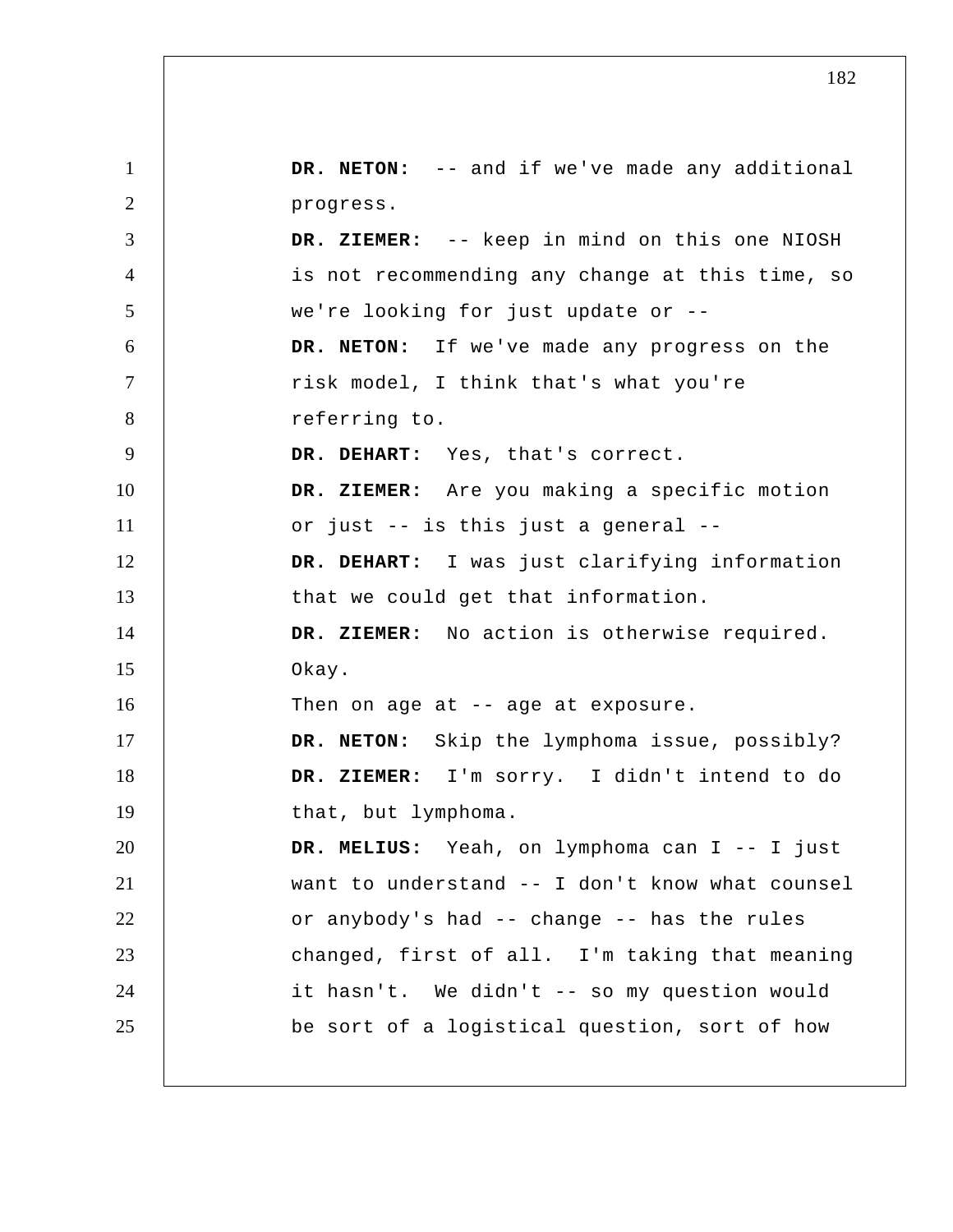1 2 3 4 5 6 7 8 9 10 11 12 13 14 15 16 17 18 19 20 21 22 23 24 25 to -- what's the best way of accomplishing this without, you know, unduly holding this up and so forth. And I think the consensus of the Board is we'd like to see a little bit more information. I think -- I think we could accomplish that with -- at the phone call meeting in November and -- and that would then fit, and then a Board action and then a *Federal Register* notice, is that the -- this question's for Larry or for Liz, is that the --  **DR. ZIEMER:** I believe -- and Liz, you may want to help us again on this. I believe the *Federal Register* notice was to include something relating to Board's recommendation. Was that -- **DR. MELIUS:** Yeah.  **DR. ZIEMER:** -- this, so we --  **DR. MELIUS:** We need --  **DR. ZIEMER:** -- need formal --  **MR. ELLIOTT:** We need Board input on a -- on any substantive change of this sort (unintelligible) --  **DR. ZIEMER:** Does that input appear in the notice itself or -- that was really the question I have.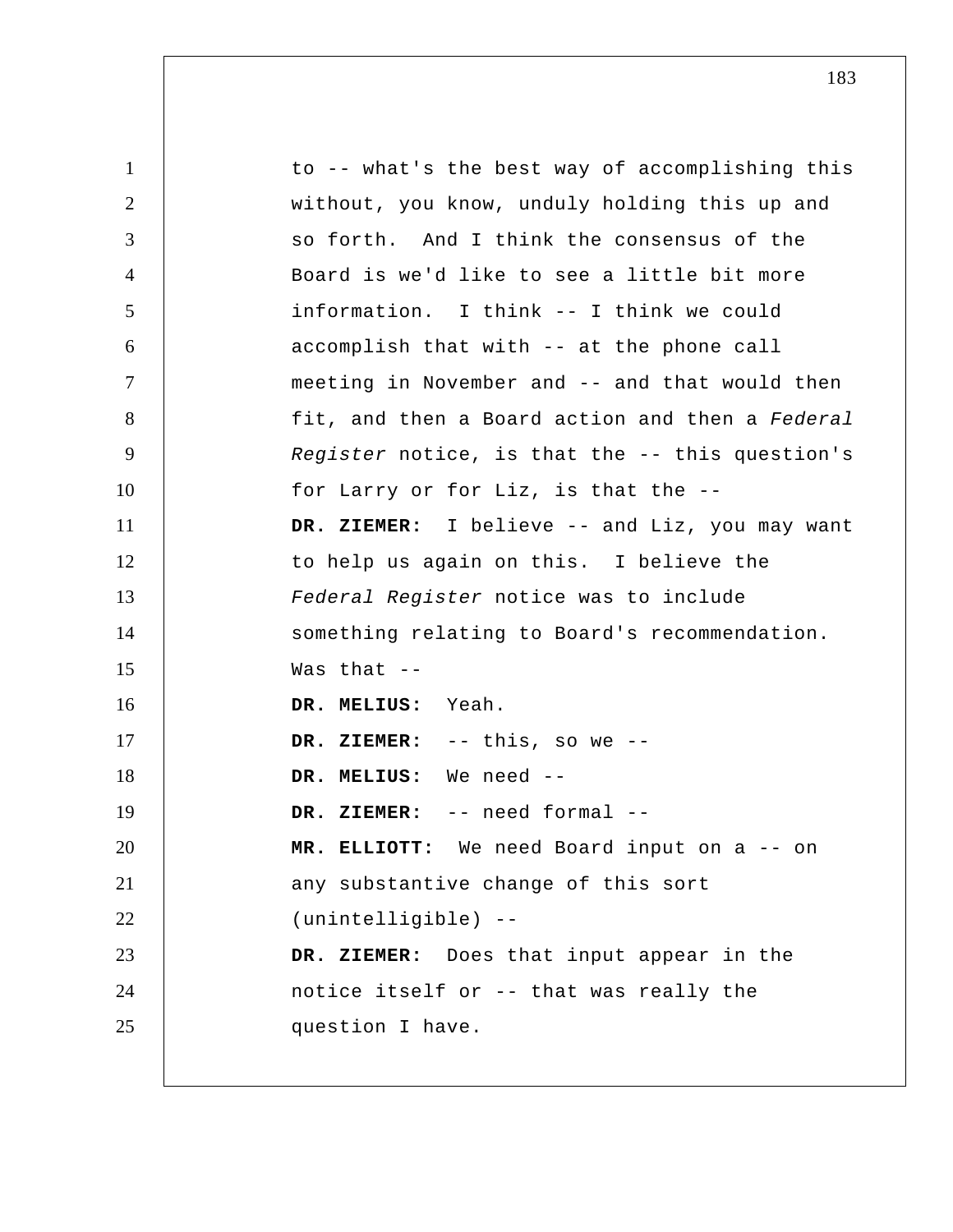**DR. MELIUS:** Yeah.

1

2 3 4 5 6 7 8 9 10 11 12 13 14 15 16 17 18 19 20 21 22 23 24 25 **MS. HOMOKI-TITUS:** For the Federal -- the *Federal Register* notice will include any comments that the Board makes, but you're not under a legal requirement to make comments if you don't want to.  **DR. ZIEMER:** Yes, okay.  **DR. WADE:** So the way this will happen, we'll put out an agenda for the meeting. We'll mention in that agenda we're going to discuss it. We'll come to that phone call and make a presentation to you. You'll react. We'll capture your comments, and then issue a *Federal Register* notice of the change and your comments. **DR. NETON:** I might add, though, prior to that meeting we'll provide the Board with some more documentation --  **DR. MELIUS:** Yeah, now -- **DR. NETON:** -- (unintelligible) to this issue.  **DR. MELIUS:** -- what I think the documentation should include would be your new procedure. think -- **DR. NETON:** We can do that and we'll --  **DR. MELIUS:** And some -- some of the background I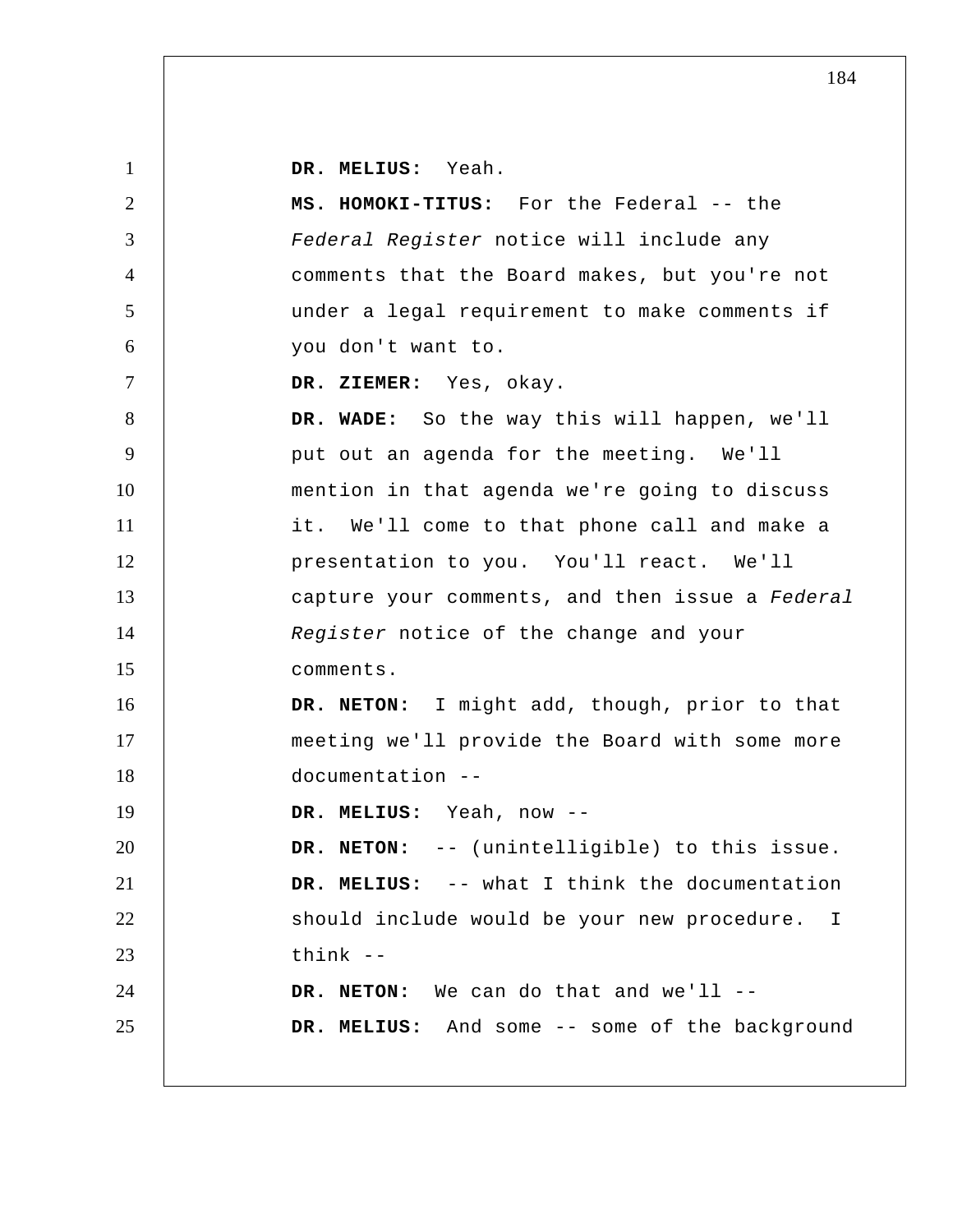1 2 3 4 5 6 7 8 9 10 11 12 13 14 15 16 17 18 19 20 21 22 23 24 25 -- to the extent that background's not covered on lymphomas and sort of the science behind this, I think to the extent you could attach some of that, either a review article or whatever background documentation you have. don't think it needs to be, you know, an extensive report, but something that would be - - be helpful for us to understand that would be useful. **DR. NETON:** That won't be a problem.  **DR. ZIEMER:** And let me ask, any of the other Board members have particular items you feel should be included in that report? I think to some extent we'll leave it to your judgment as to what that contains, but at least some background material so that we have a basis for making informed comments for the *Federal Register*. I -- I assume that the Board will at least want to have something on record in that -- in that *Federal Register* report. I don't -- since the procedure in the *Federal Register* is defined and we have conveyed the information desired, I don't think a formal motion is required here unless someone believes that you'd like to formalize it in some way. I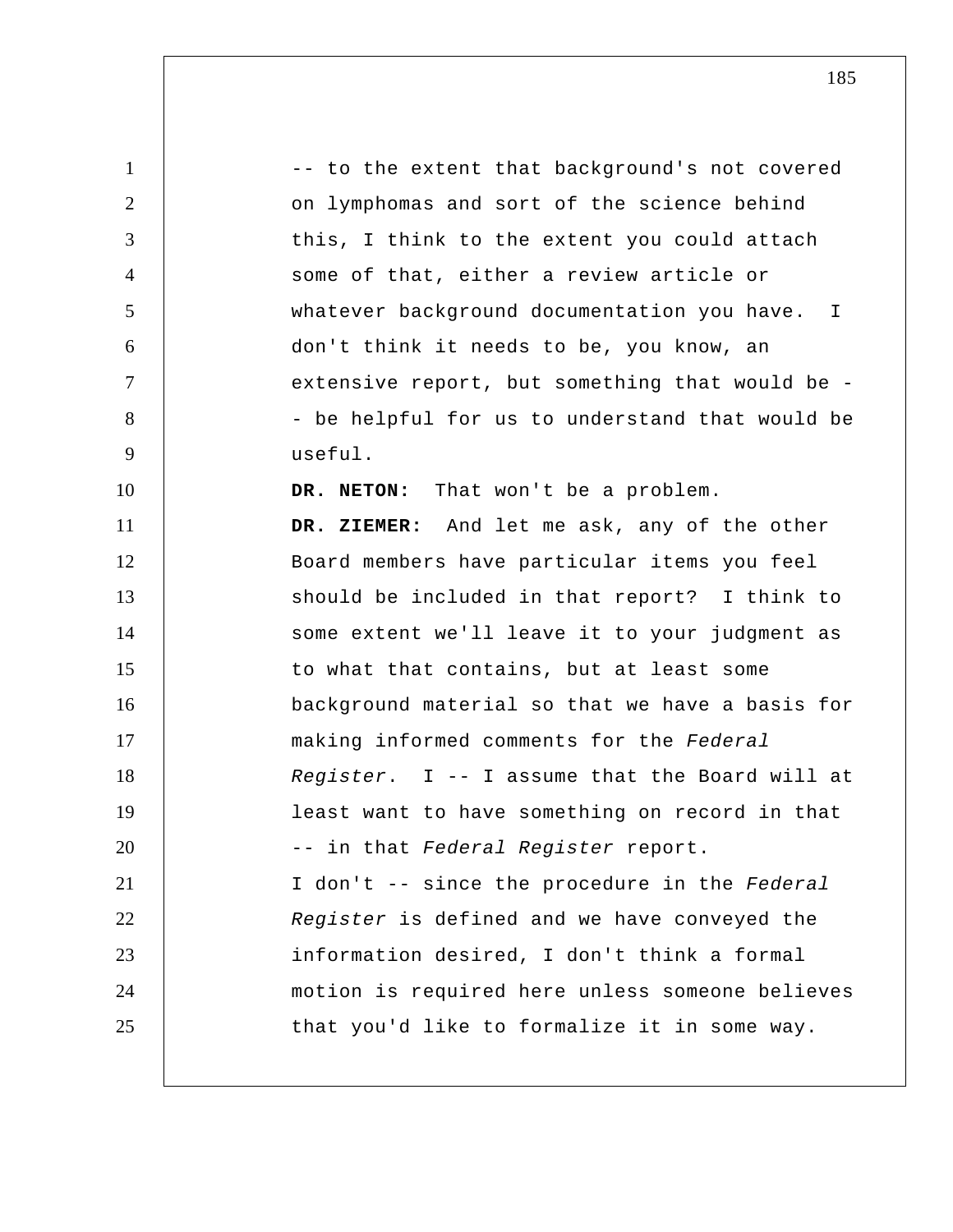| $\mathbf{1}$   | But I believe we understand how to proceed         |
|----------------|----------------------------------------------------|
| 2              | here, so without objection, we'll proceed on       |
| 3              | that basis.                                        |
| $\overline{4}$ | Then age at exposure --                            |
| 5              | DR. MELIUS: Yeah, I                                |
| 6              | DR. ZIEMER: Jim, do you have a comment there?      |
| $\tau$         | DR. MELIUS: Yeah, I think we had discussed         |
| 8              | briefly that -- again, the issue was for NIOSH     |
| 9              | to come back to us and -- particularly when the    |
| 10             | large IARC study has been analyzed and -- as to    |
| 11             | whether that sheds any further light on $-$ on     |
| 12             | this -- on the age at exposure issue and where     |
| 13             | there may be other $-$ - other science at $-$ - at |
| 14             | the time and I think then make a decision if       |
| 15             | appropriate after that point in time on what       |
| 16             | way to go forward. But I think we generally        |
| 17             | agree that we need more science here.              |
| 18             | DR. ZIEMER: Well, and keep in mind now that        |
| 19             | NIOSH is not recommending a change in this         |
| 20             | particular thing at this time. They have           |
| 21             | committed themselves to continue to monitor the    |
| 22             | research literature and keep us informed.<br>So    |
| 23             | with that background and the comments you made,    |
| 24             | $we$ --                                            |
| 25             | DR. MELIUS: Yeah, yeah, and the action may be      |
|                |                                                    |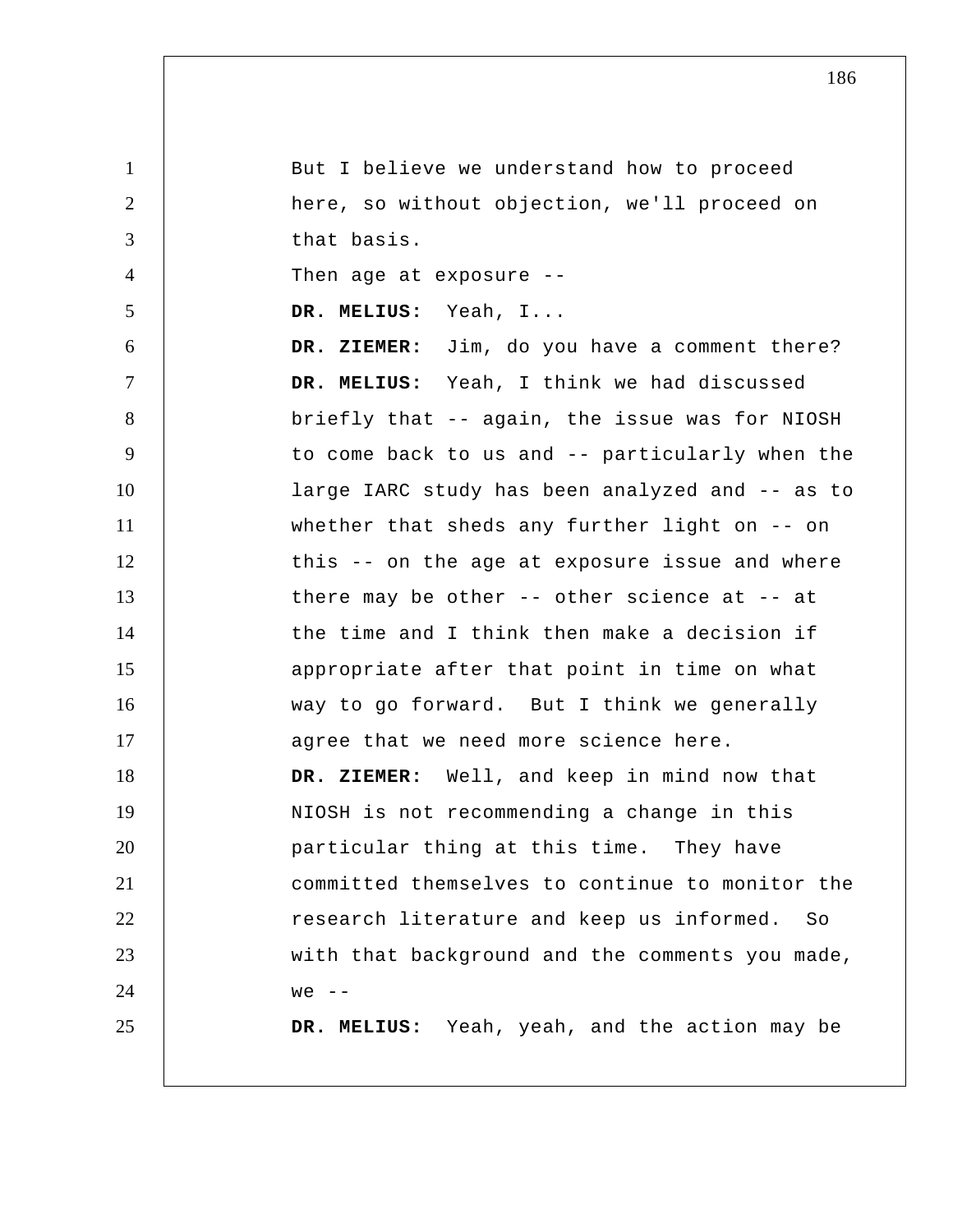1 2 3 4 5 6 7 8 9 10 11 12 13 14 15 16 17 18 19 20 21 22 23 24 25 very well as sort of more formal evaluation of this in relationship to the IARC -- and to - excuse me, to the IREP model. **DR. NETON:** It's been a long day.  **DR. MELIUS:** Whatever those are, one of those I-Rs.  **DR. ZIEMER:** Now in -- so thank you, Jim, on that. Why don't you stay put for just another moment. I'd like to make sure on the -- I have too many pieces of paper here, but on the list of priorities -- thank you, to the rescue -- on the risk -- or on the list of priorities to make sure that we have, number one, still retained the same priorities, or changed them; and are there other items that should be on this list now, as time has passed since the list was first generated. Gen Roessler, Jim Melius. **DR. ROESSLER:** I think it's referred to on this list, but under DDREF it mentions the imminent release of BEIR VII, and I'm wondering how that will impact on this particular topic and whether there are any other topics identified. I haven't read BEIR VII, maybe nobody else here has really read the whole thing, either, but --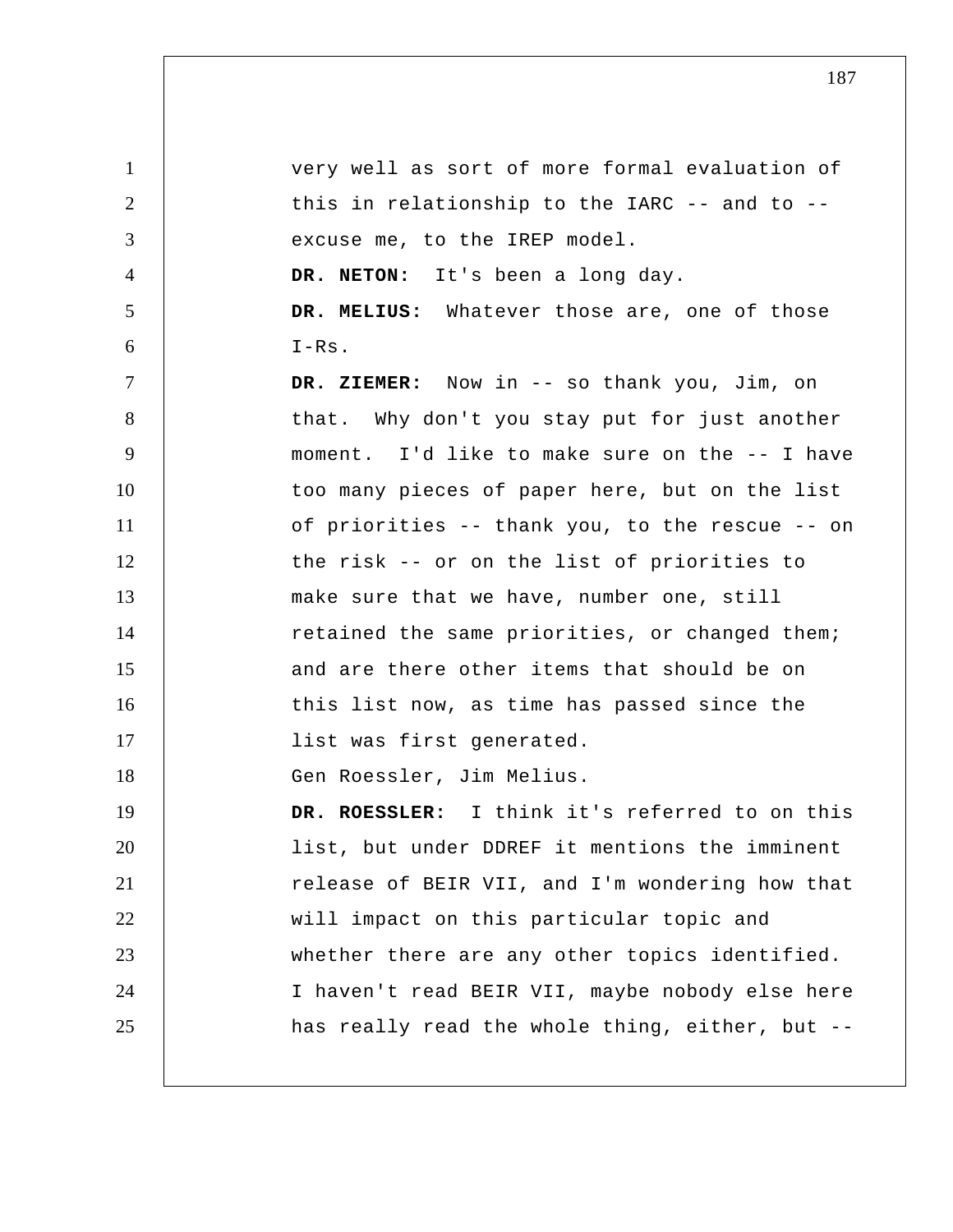1 2 3 4 5 6 7 8 9 10 11 12 13 14 15 16 17 18 19 20 21 22 23 24 25  **DR. ZIEMER:** Well -- **DR. ROESSLER:** -- I'm wondering if there's anything that --  **DR. ZIEMER:** -- Owen claims to have read BEIR VII, and -- and since he's here from SENES and they're one of the key players here -- but please don't summarize BEIR VII for us, Owen.  **DR. HOFFMAN:** Well, I think the question has to do with the low dose, low dose rate effectiveness factor --  **DR. ZIEMER:** Yeah, this is the dose rate effectiveness factor.  **DR. HOFFMAN:** -- and at the time that issue was discussed here, BEIR VII was not yet out.  **DR. ZIEMER:** Correct.  **DR. HOFFMAN:** It has since come out, and what you'll be interested to know is that what's in BEIR VII effectively is not much different than what's in IREP. The biggest difference is that they've chosen a continuous distribution to represent uncertainty, and that distribution conforms to a lognormal distribution instead of it being discrete -- a discrete distribution where weights are given at different points. The center of the distribution is at 1.5. They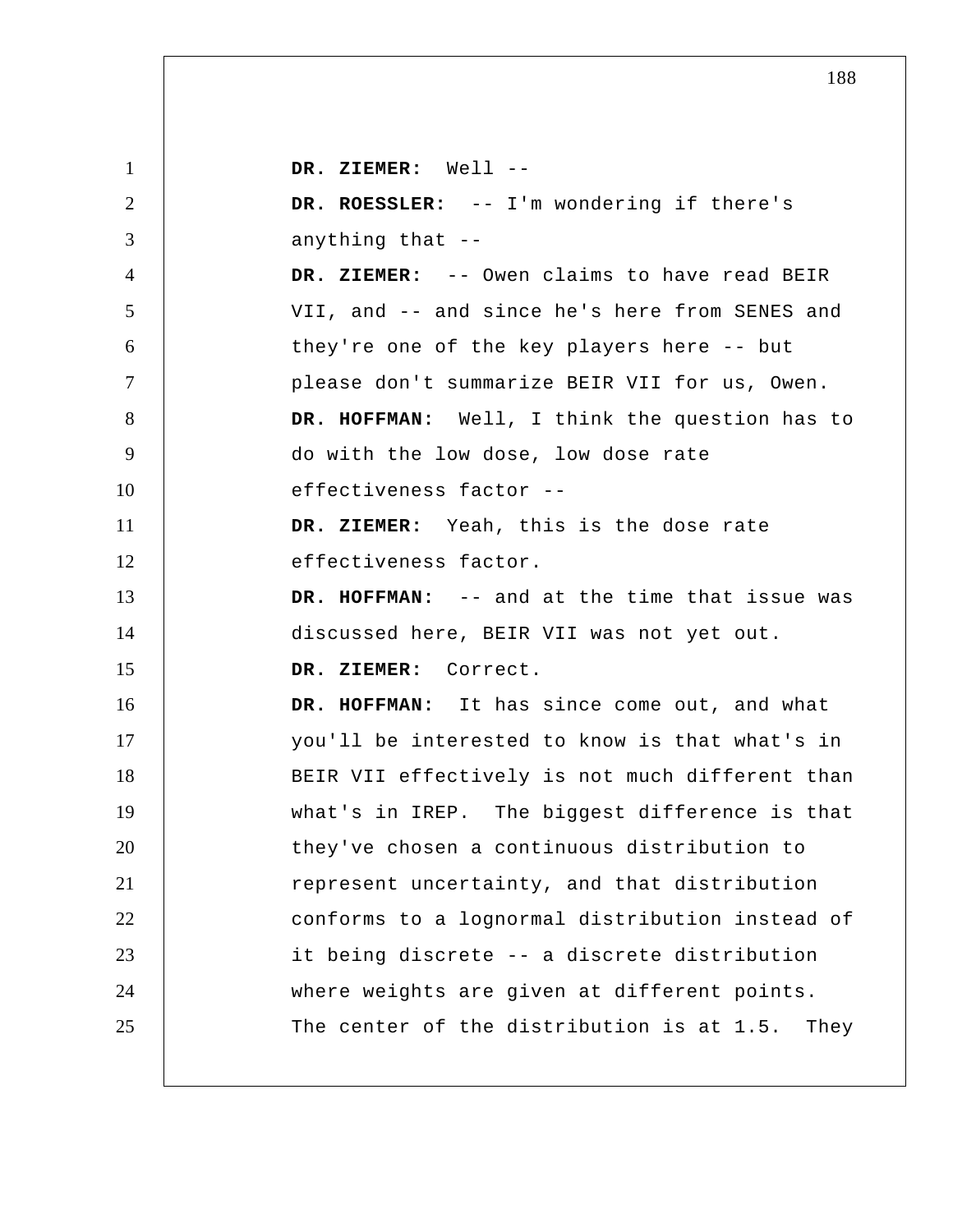1 2 3 4 5 6 7 8 9 10 11 12 13 14 15 16 17 18 19 20 21 22 23 24 25 did an evaluation just based on Japanese survivors' data at very low doses and came up with a geometric standard deviation at about 1.24, but in committee said this intuitively is too tight of a distribution and inflated that to the equivalent of a geometric standard deviation of 1.35. And so when you look at a 95 percent credibility interval on the DDREF itself, it's not markedly different from what's in IREP at present time. Now just to give you some insights, we have been tasked by NIOSH to look into the whole question of DDREF, and we're not ready to report to you on our results, but just to give you some preliminary insights as we still think there are some open questions having to do not so much with low dose acute exposure, but the whole question of chronic long-term exposures and whether or not the distribution adopted by BEIR VII is wide enough to account for our - the uncertainty in our state of knowledge.  **DR. ZIEMER:** You're puzzled as to whether that answered your question or not, so -- **DR. ROESSLER:** I think what you are saying, at this time there is nothing from BEIR VII that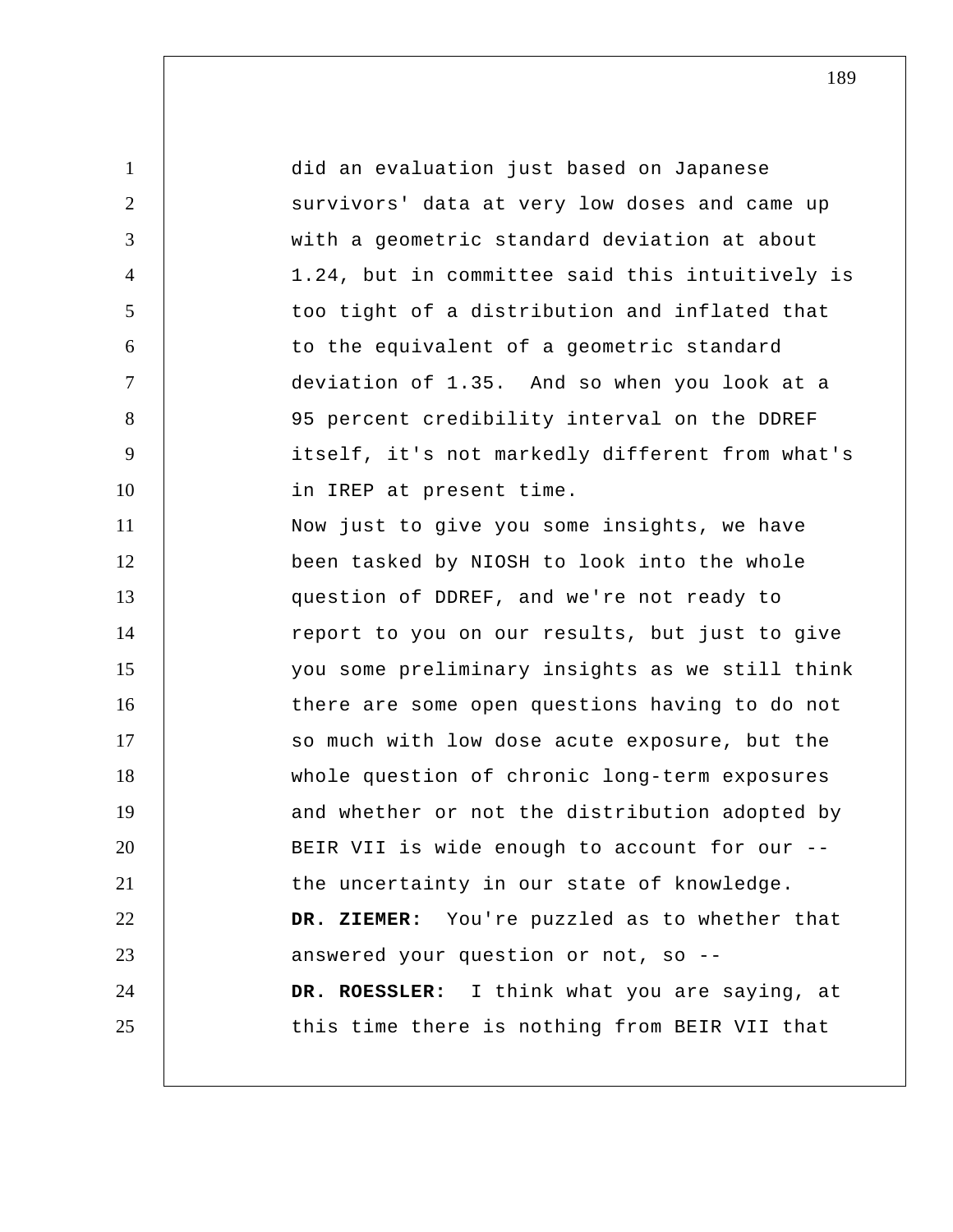1 2 3 4 5 6 7 8 9 10 11 12 13 14 15 16 17 18 19 20 21 22 23 24 25 suggests that there's anything inconsistent with IREP.  **DR. ZIEMER:** There's no (unintelligible) --  **DR. HOFFMAN:** No, no -- no, in terms of BEIR VII there is nothing that stands out. What stands out to us, there is some inconsistencies with the general literature.  **DR. ZIEMER:** Thank you. Jim.  **DR. MELIUS:** Just to follow up on that, maybe what's appropriate and -- is when you finish your report and there's sort of closure on it within NIOSH, maybe we could have a presentation, discussion of this issue then and sort of cover everything at that point in time. The other issue that I'd like to raise that's on there that's sort of listed as there's no action is the -- the issue of the interaction with chemical and other exposures in these facilities, which is something that, if I remember the law -- it's been a while -- it's sort of that NIOSH is tasked with evaluating in some way if  $-$  at some point is  $-$  you know, should worker populations be treated differently because of the worker populations and other issues. And I believe we discussed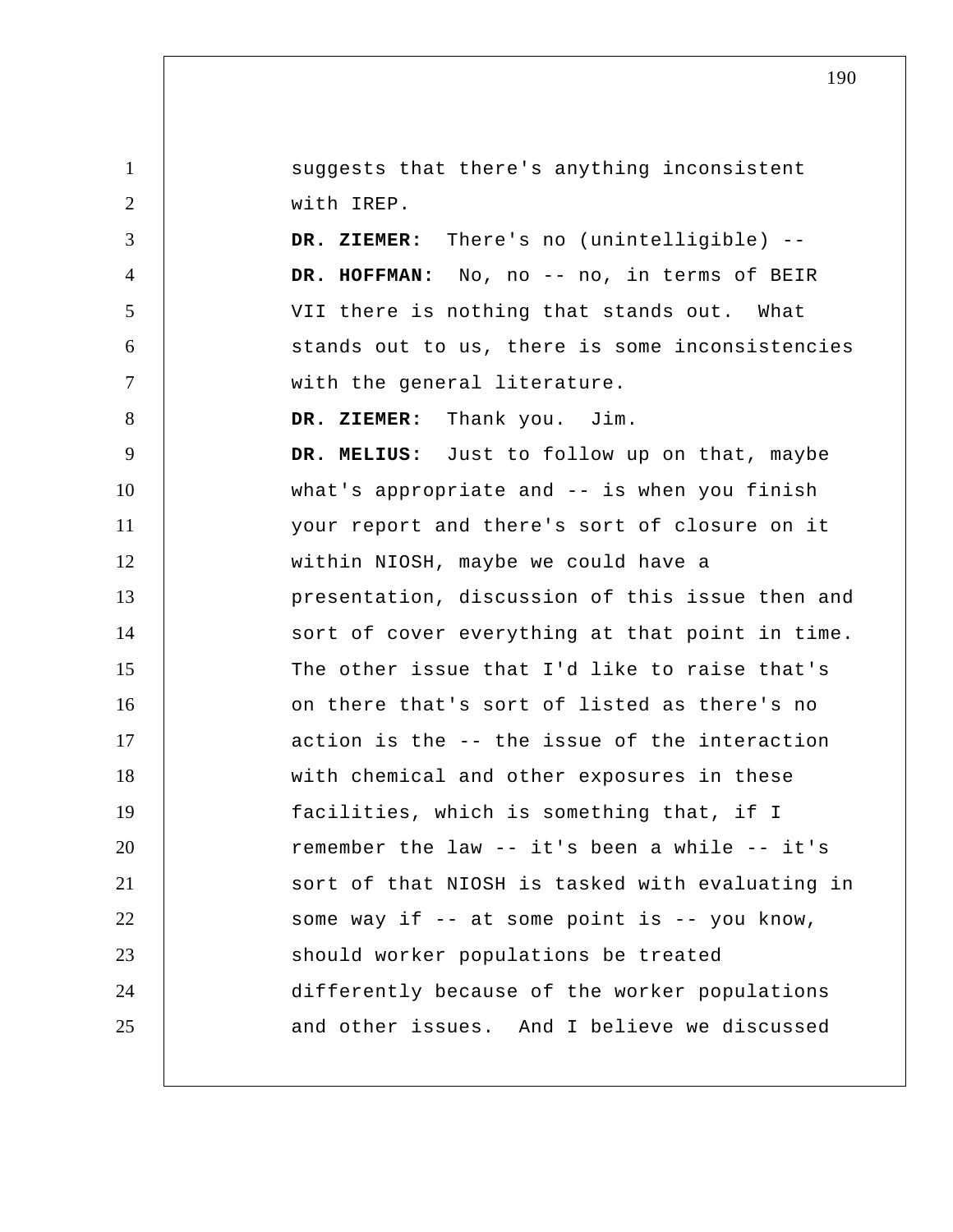| $\mathbf{1}$   | this probably two years ago, may have been --   |
|----------------|-------------------------------------------------|
| $\overline{2}$ | maybe longer, and at the time decided there     |
| 3              | just wasn't enough information to be able to    |
| $\overline{4}$ | adjust the IREP model to take that into         |
| 5              | account. I would think it's worth it at some    |
| 6              | point to sort of reopen that discussion, just   |
| $\tau$         | to get updated. You know, what's new, what's -  |
| 8              | - what's changed with that. And I think         |
| 9              | particularly because the Subtitle E program     |
| 10             | really raises that question again. Department   |
| 11             | of Labor's going to be going through and        |
| 12             | evaluating sort of mixed exposures --           |
| 13             | radiation, chemical, asbestos, and so forth.    |
| 14             | And I think as we heard in the public comment   |
| 15             | period, it's -- and it's going to bring that    |
| 16             | more to the forefront in terms of people        |
| 17             | thinking about this program. And again, I'm     |
| 18             | not sure the science is ready to change the way |
| 19             | we approach things, but -- but I think we do    |
| 20             | need to revisit the issue and at least get      |
| 21             | updated on -- on where we are 'cause I think    |
| 22             | it's still -- it still should be open at some   |
| 23             | point as to whether we -- we couldn't have a    |
| 24             | better approach that would take into account    |
| 25             | the other exposures at these facilities, at     |
|                |                                                 |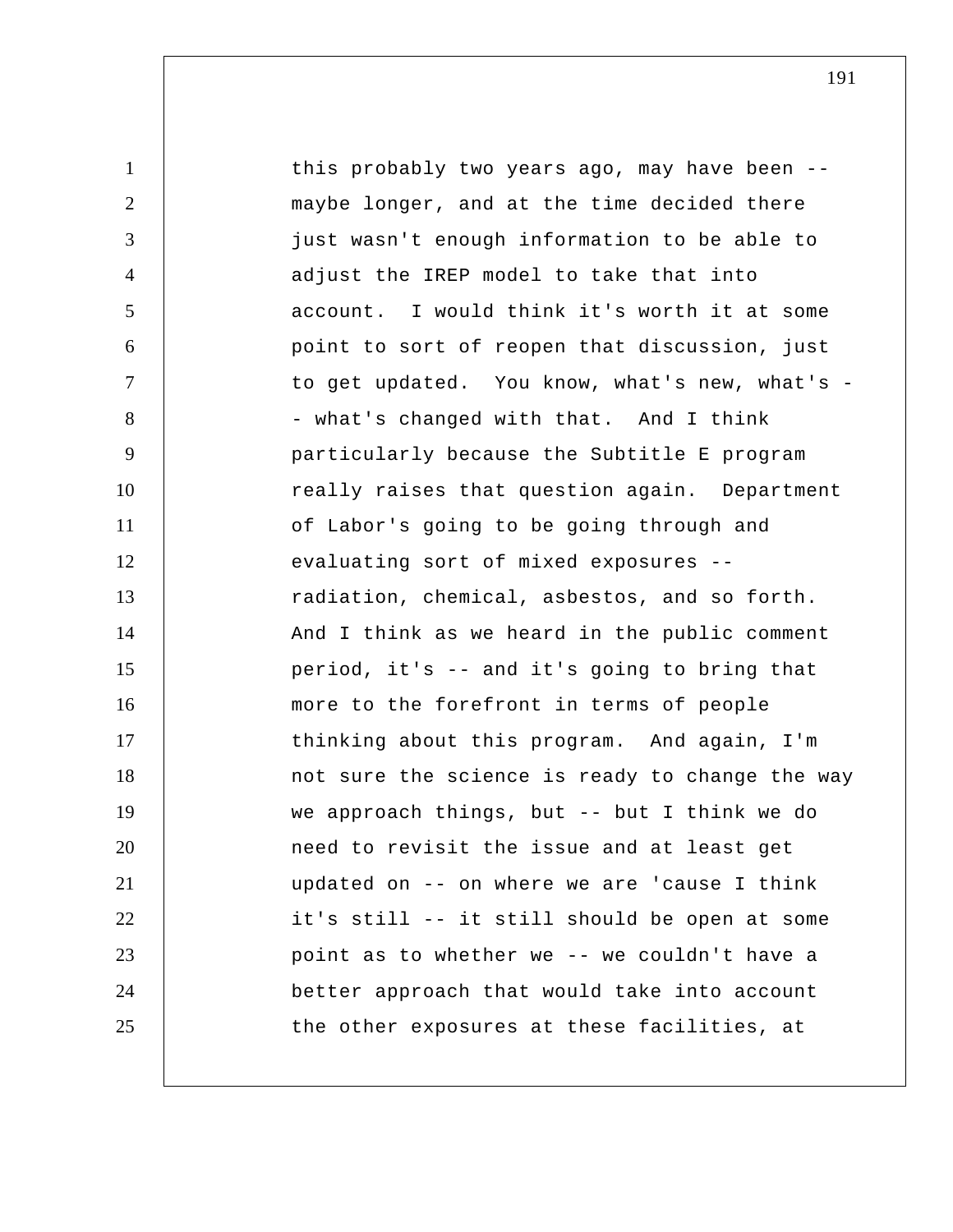1 2 3 4 5 6 7 8 9 10 11 12 13 14 15 16 17 18 19 20 21 22 23 24 25 least to the extent it interacts with the radiation exposure.  **DR. ZIEMER:** Is there someone in NIOSH that's currently tracking the literature on this? I - - frankly, this is a vast, vast topic, I mean when you think of all the possible interacting agents and toxic agents that could be considered. Is anybody focusing on any particular subsets within the whole realm of toxic chemicals? And who's tracking the literature on this? **DR. NETON:** Thank you, Larry.  **MR. ELLIOTT:** Well, I would love to say that --  **DR. ZIEMER:** I mean it's a --  **MR. ELLIOTT:** It is a vast --  **DR. ZIEMER:** Mind-boggling.  **MR. ELLIOTT:** -- vast, complex subject area, and I would like to say that somebody is tracking it with regard to radiation and effects associated with other exposures and radiation. We have a NORA committee on mixed exposures. They are probably the sole entity monitoring research and progress on determining synergistic, additive, multiplicative effects, interactions and these kind of things. But I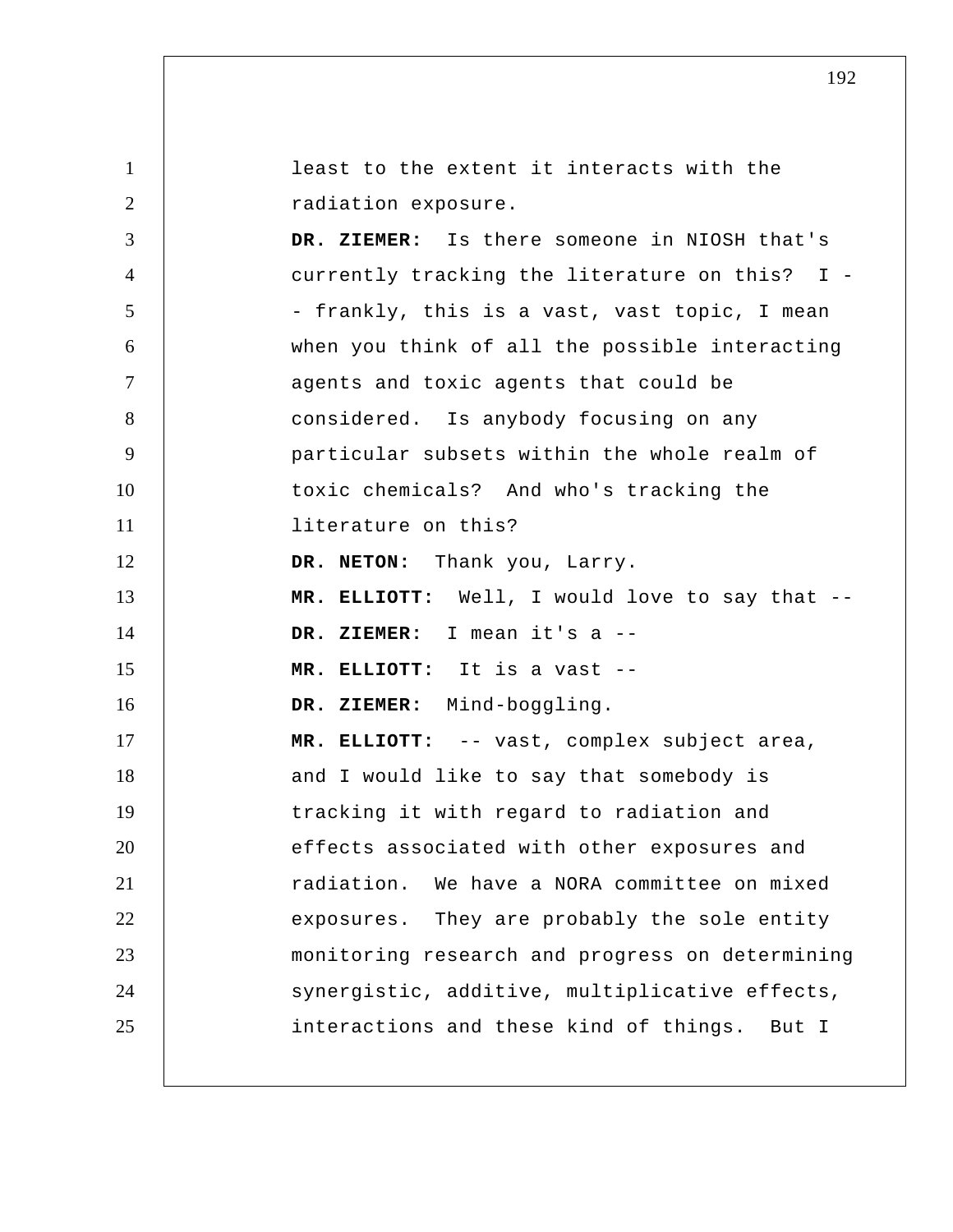don't believe that they've included a specific focus on radiation and other chemicals in those interactions.

1

2

3

4 5 6 7 8 9 10 11 12 13 14 15 16 17 18 19 20 21 22 23 24 25  **DR. ZIEMER:** Are they -- are they looking at that as one of the things, though? Do they - do they look at it at all, do you know?  **MR. ELLIOTT:** I don't -- I'll have to check into that, and it merits some follow-up, to see if -- if they have an interest in that and if they're following it. If not, I can express the concern that we want them to and see where that'll take us. There may be individual researchers, of course, at NIOSH who have, you know, a special interest in this and are doing what they can, but they're working at  $-$ - in their own vacuum in that regard and they need to seek those out, as well, so --  **DR. MELIUS:** Who did the presentation two years ago? I -- 'cause we did have a presentation on this and decided -- I thought it was somebody from HERB that updated us as part of -- **DR. NETON:** I think that might have been Mary Schubauer-Berrigan, if I'm not mistaken - who's in the audience right now, actually.  **DR. ZIEMER:** Was it?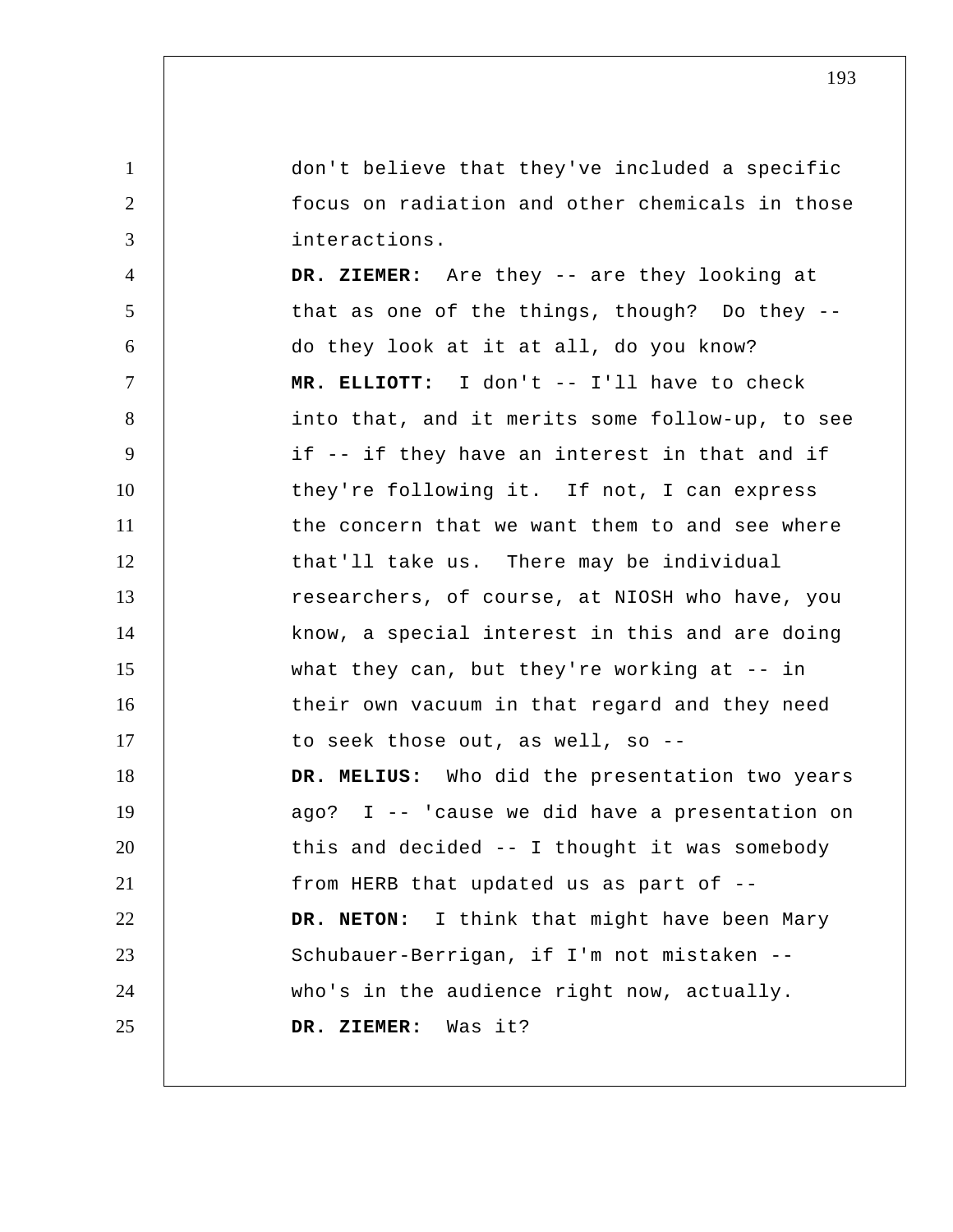1 2 3 4 5 6 7 8 9 10 11 12 13 14 15 16 17 18 19 20 21 22 23 24 25  **DR. MELIUS:** (Unintelligible) that, and again, I don't want to say that we're ready to make changes or underestimate sort of the complexity of this. But at the same time, I think it is something that's going to be a recurrent issue among the claimants and I'd much rather have us take an -- affirmative steps to say -- at least stay on top of this issue. I really think Congress has charged you to -- to be at least, you know, monitoring what's going on. And again, it's not something that has to be at the next meeting, but at some point in the -- you know, next year or two, we need to be, you know, just updated on where this is. And if you -- the update is there's no new literature, nothing that's really helpful, then fine. At least we've -- we've said we've -- we've looked at it to that --  **DR. ZIEMER:** I think it's a good suggestion, and let's make it -- two years is a little far out, I think, on the horizon. I'd like to suggest that we try to get this on the agenda this year, if we can -- simply a status report. It may be that there's someone else in the agency, maybe the NORA group has someone who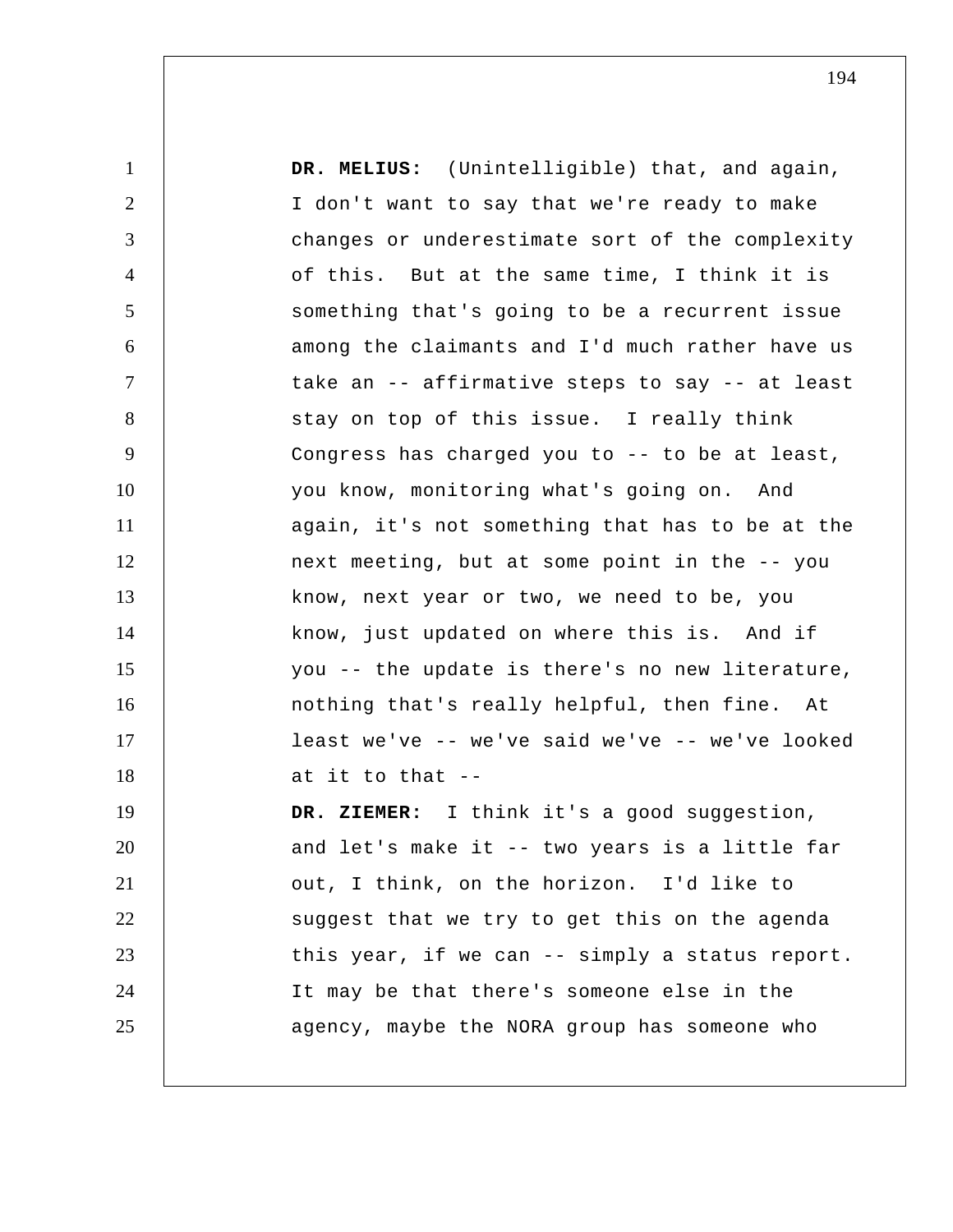1 2 3 4 5 6 7 8 9 10 11 12 13 14 15 16 17 18 19 20 21 22 23 24 25 can at least give us a status report, if only to say nobody's funding such research. I'm also wondering if -- if there is any funding in either NIH or DOE, 'cause it's really these interactive or synergistic effects that often are synergistic, actually, and would be at least useful to identify what's going on in - in that field.  **DR. MELIUS:** Just I would be happy to have Mary welcomed back or -- she did a good job last time.  **DR. ZIEMER:** That would be fine. However, if the agency has someone who's actively working on that --  **DR. MELIUS:** I understand, I'm not -- that was just...  **DR. ZIEMER:** We'll have both. We'll have a synergistic presentation. Yes, Roy?  **DR. DEHART:** As I recall, in the last several years there have been a number of publications coming out of Scandinavia and Europe regarding solvents and radiation exposure. One specific one is benzene.  **DR. ZIEMER:** Yes.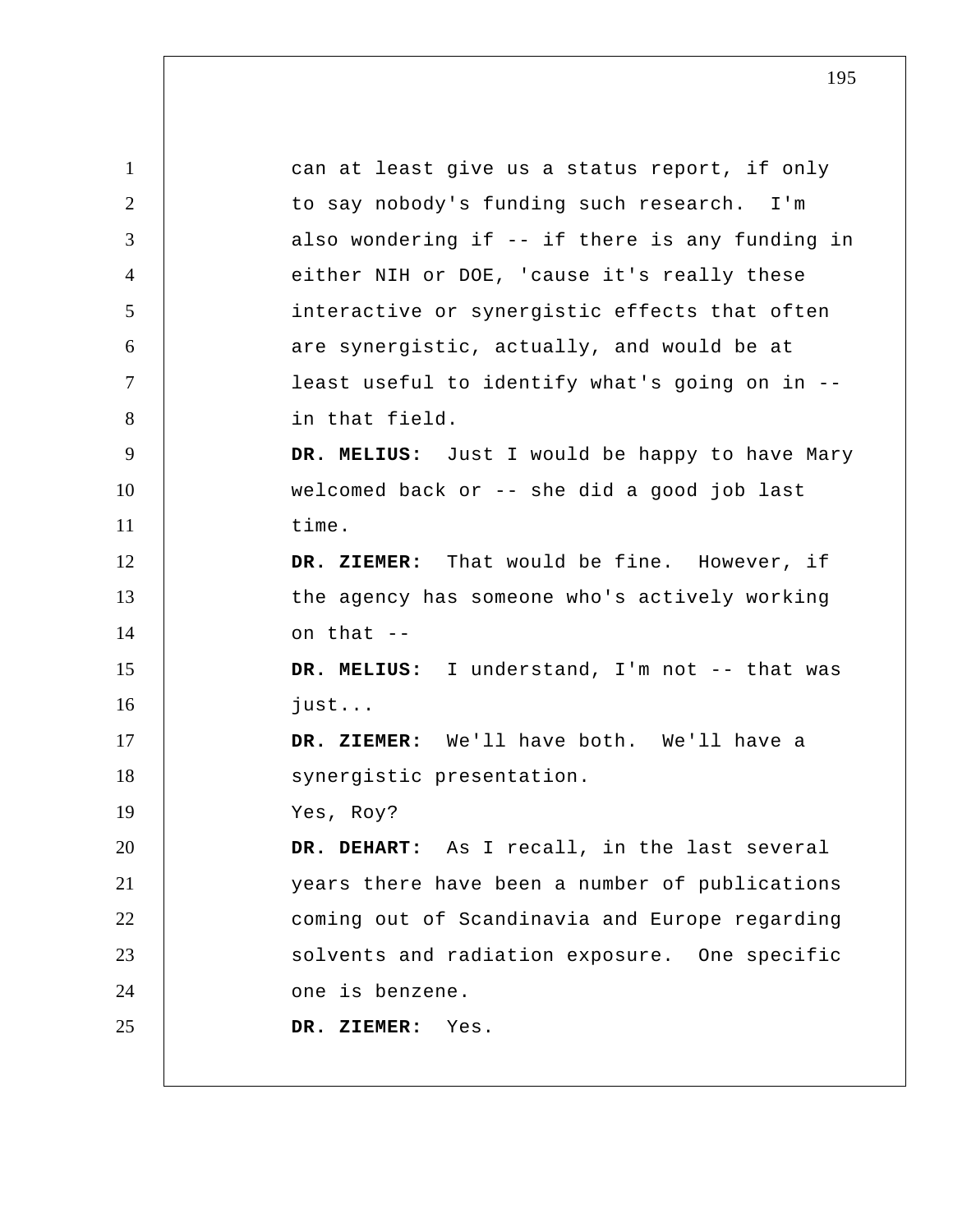1 2 3 4 5 6 7 8 9 10 11 12 13 14 15 16 17 18 19 20 21 22 23 24 25  **DR. DEHART:** So I know there's some current stuff out there.  **DR. ZIEMER:** And actually -- and I don't want to prolong this discussion -- but to move into that realm, it's going to have to be one step at a time. It's going to have to be something like radiation and benzene. And once you -- I think. And once you get experience with that, you can say okay, now it's radiation and benzene and you name some pesticide or whatever it may be and start to develop that. But this -- this has been a longstanding issue that is very difficult to come to grips with 'cause it's not easily analyzed epidemiologically, nor in the laboratory. Okay, further items now on the priority list. Any additions or modifications? And that interaction is on the priority list and we will make sure we get it on the agenda, as well. Thank you, Jim. (Pause) **BOARD WORKING TIME, DR. PAUL ZIEMER, CHAIR**  We have a number of items now that are sort of a Board working session. We're going to talk about future agendas and items, and maybe even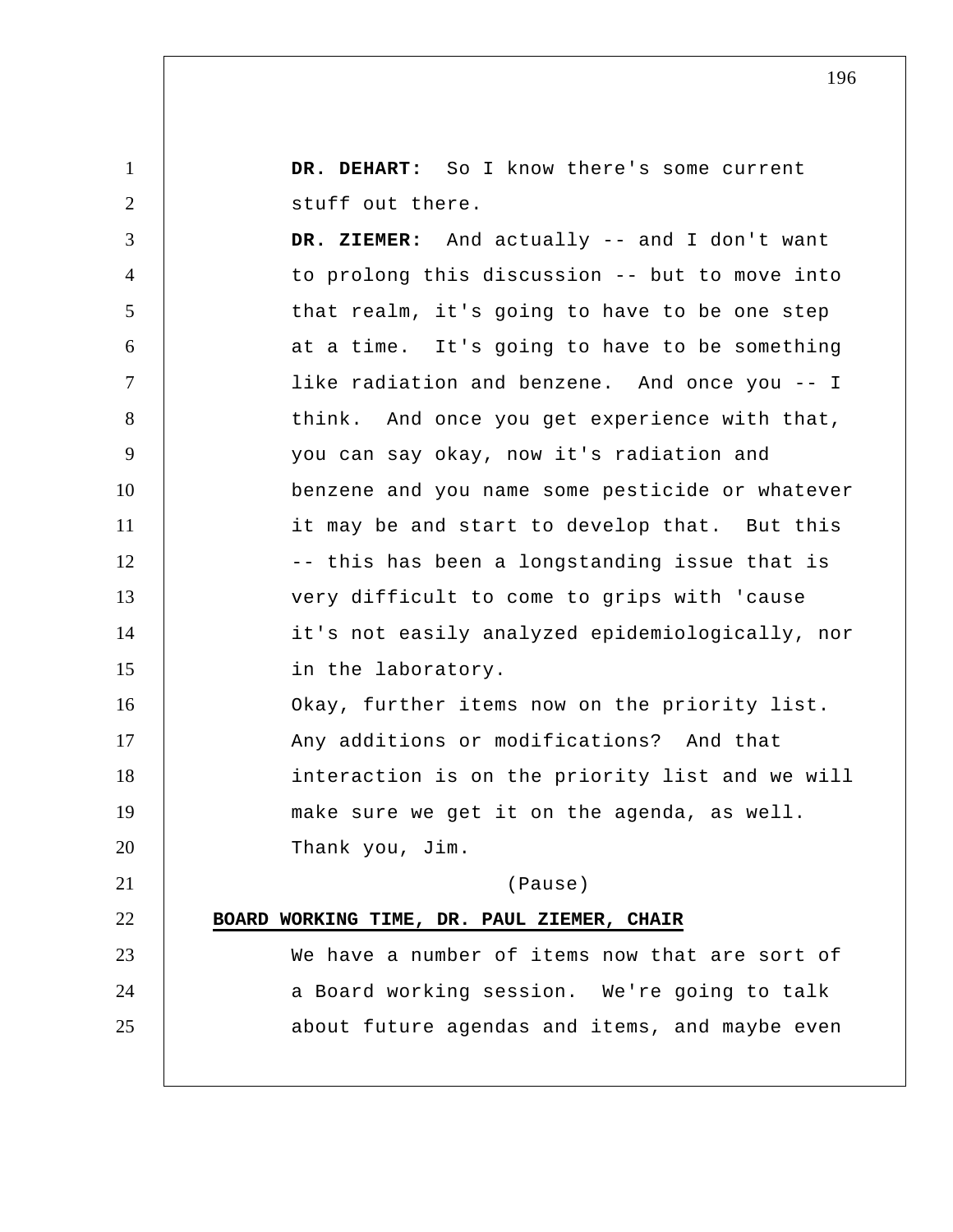1 2 3 4 5 6 7 8 9 10 11 12 13 14 15 16 17 18 19 20 21 22 23 24 25 locations. We're also -- have maybe -- maybe one item can precede this pretty rapidly, but I want to point out to the Board that although we have desi-- or are recommending designating Linde Ceramics as a Special Exposure Cohort, our contractor also is, as we speak, in the process of reviewing the site profile for Linde Ceramics. And John Mauro has asked for some guidance from the Board as to how they proceed. In other words, does designating the early group as part of this Special Exposure Cohort affect how they review the site profile. Let me add to that, it would seem to me that for the early years where there still is a possibility for reconstructing external doses because there is monitoring data, and since there is the possibility that one could have skin cancer claims made in the -- outside the exposure cohort, that reviewing the site profile for the full scan of years may still be important, that we shouldn't necessarily exclude the early years simply because there's a Special Exposure Cohort. I'd like to get some feedback from the Board as -- so that we can give guidance to the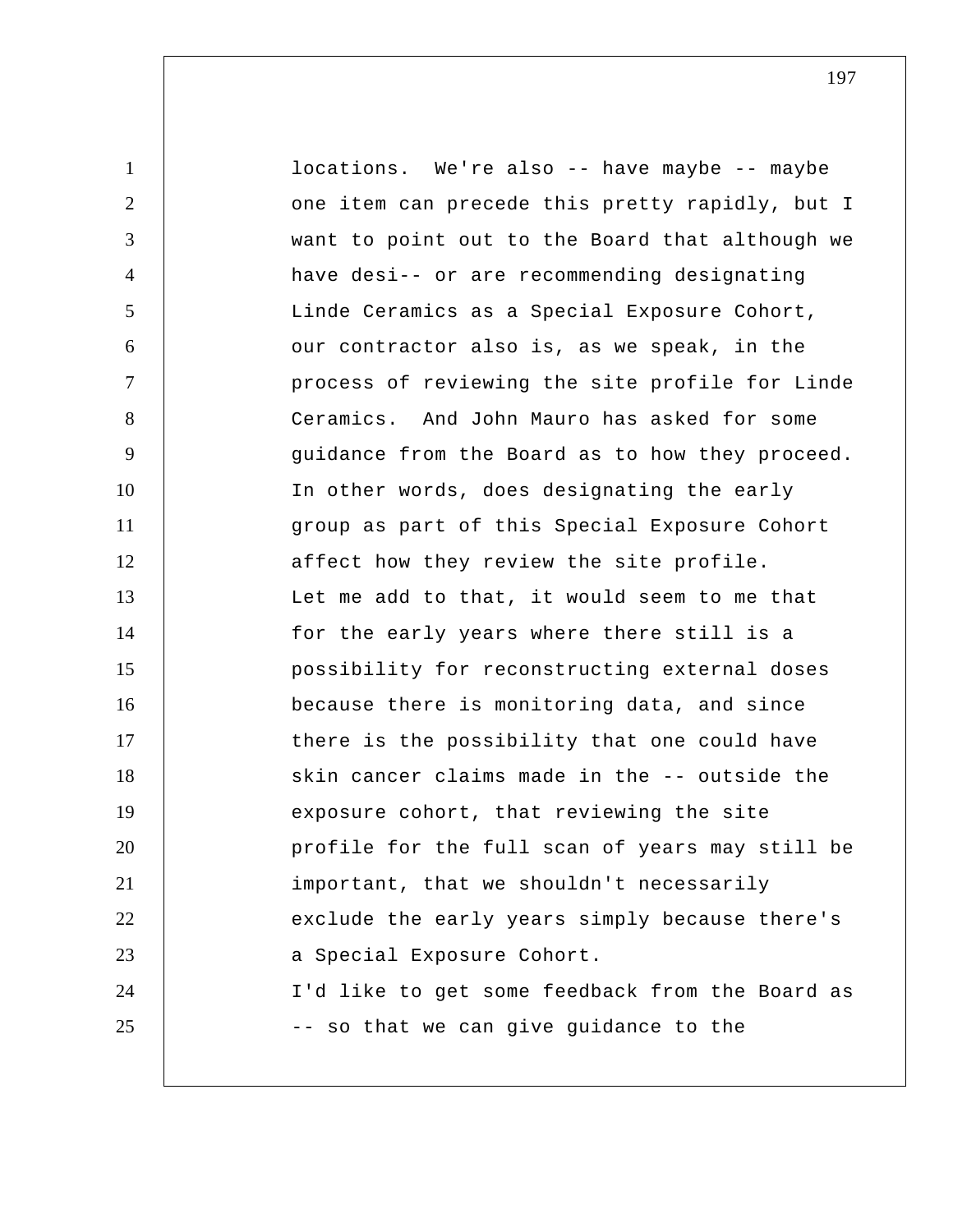contractor on that issue. Jim?

1

2 3 4 5 6 7 8 9 10 11 12 13 14 15 16 17 18 19 20 21 22 23 24 25  **DR. MELIUS:** Yeah, another parameter that would be of use, 'cause I don't think we can predict whether we'll have another SEC petition relevant to other years, but this latest action may increase it  $-$ - that chances, but it  $-$ - it's hard to say. But -- but it would also be helpful to know where NIOSH is in terms of addressing -- obtaining the documentation, to what extent it's available, for later years and being able to have a comprehensive -- I don't know what the right term is -- site profile there, because -- you know, the question would be, as I looked at the site profile when we - when I got the Linde evaluation, saw there was nothing there to review for -- for -- very little for '47 -- there wasn't much there in general. I mean it's a pretty sparse document, and I'd hate to have our contractor spend a lot of time rushing to get that done when there's really not much to review. And even if we got an SEC request there, we would end up having to spend --  **DR. ZIEMER:** Yeah.  **DR. MELIUS:** -- you know, going back to it in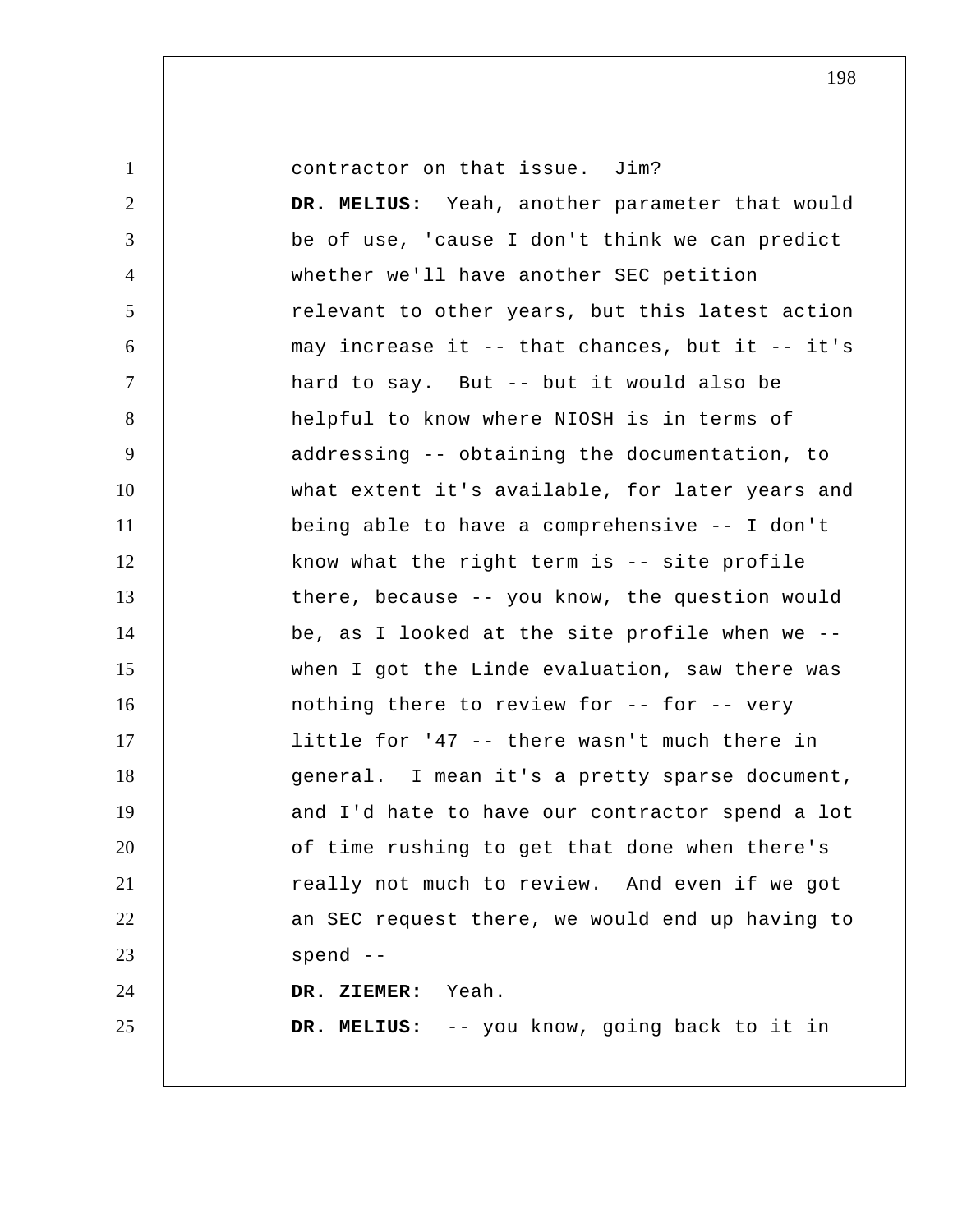1 2 3 4 5 6 7 8 9 10 11 12 13 14 15 16 17 18 19 20 21 22 23 24 25 some way. I mean -- and some of the inefficiencies we've had are the fact that in addressing SEC petitions we end up then expanding or updating a site profile and it turns out our review wasn't really, you know --  **DR. ZIEMER:** Wasn't needed.  **DR. MELIUS:** -- it goes -- isn't complete enough to address all the issues that have then come up, and I think it does tend to prolong the process, so it's -- I mean I think what we've been doing is appropriate in terms of action. So I guess my question be is -- you know, are there plans to fill in that more or is that -- are we -- all we have with Linde is what we've got now and that's it. So to the extent you can answer that in 30 seconds or... **DR. NETON:** I think that what we have right now is our best shot. It's unlikely to change substantially.  **DR. MELIUS:** Okay. Thanks.  **DR. ZIEMER:** Okay. And which means that what SC&A would review is what's there, which is sort of a minimal amount, but nonetheless, it is on their list. It's not -- it's -- they have some other priorities, but it is in the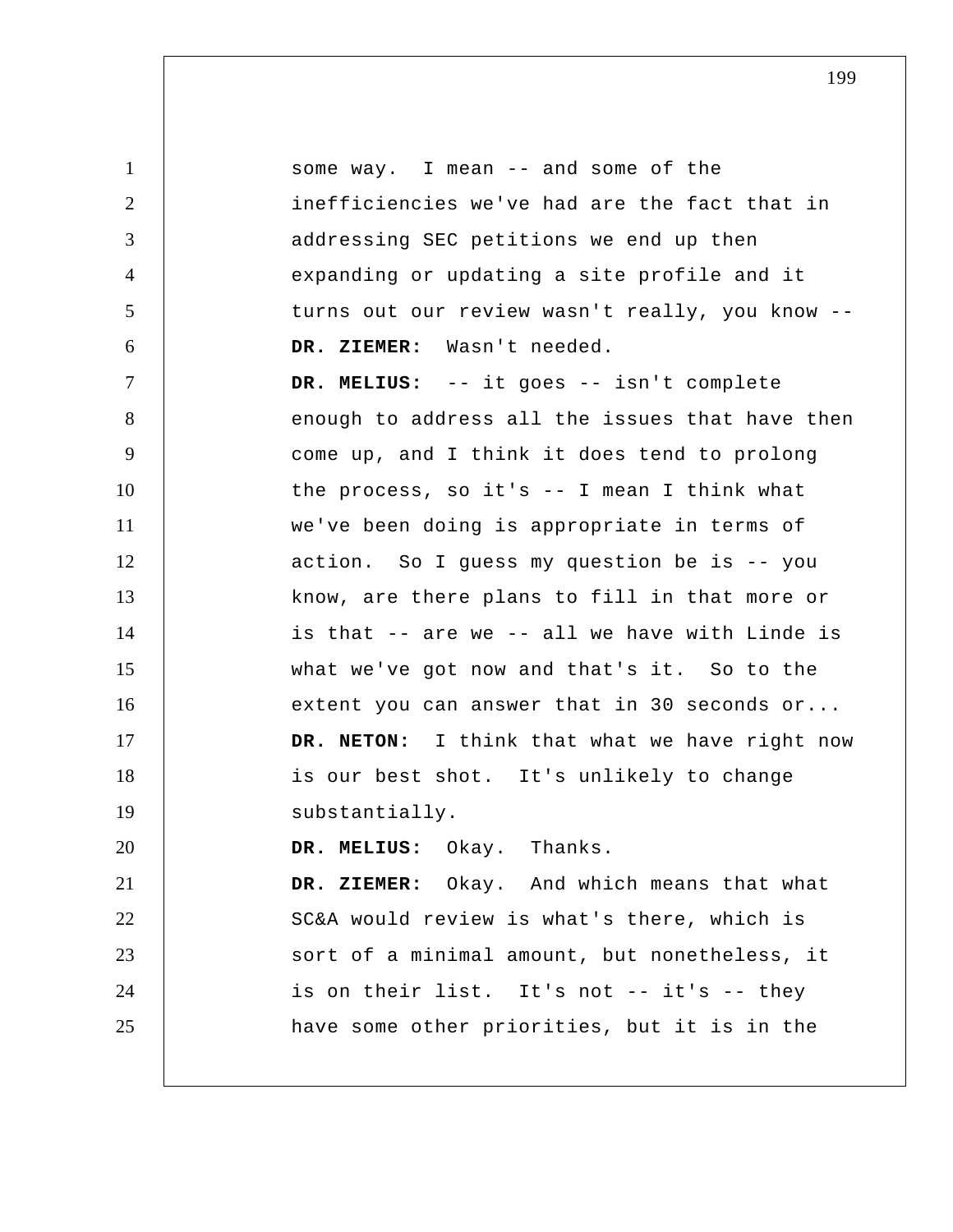| $\mathbf{1}$   | list. And I think you've actually gotten        |
|----------------|-------------------------------------------------|
| $\overline{2}$ | underway. It's -- or at least somebody's        |
| 3              | started to review it, from what I understood    |
| $\overline{4}$ | from John.                                      |
| 5              | MR. FITZGERALD: Yeah, we -- we have started     |
| 6              | reading and going through -- again, it's just - |
| $\overline{7}$ | - not too far, but just beginning to get into   |
| 8              | it. But certainly the same thought crosses our  |
| 9              | mind as far as the material to review. It       |
| 10             | might not be certainly as much on that          |
| 11             | particular one.                                 |
| 12             | DR. ZIEMER: Okay.                               |
| 13             | DR. NETON: I'd just like to add, I think in a   |
| 14             | case like Linde it's not exactly -- sort of     |
| 15             | like Bethlehem Steel. But where you have a      |
| 16             | paucity of data, we have constructed models to  |
| 17             | fill in the blanks, so to speak, and those are  |
| 18             | technical issues. You know, we certainly would  |
| 19             | welcome review comment by SC&A, you know, just  |
| 20             | because of the fact that we don't have a lot of |
| 21             | -- of volumes of data, so it would be relevant  |
| 22             | I think to get some feedback on those           |
| 23             | approaches.                                     |
| 24             | DR. ZIEMER: Now no particular action is         |
| 25             | required unless this Board wishes SC&A to       |
|                |                                                 |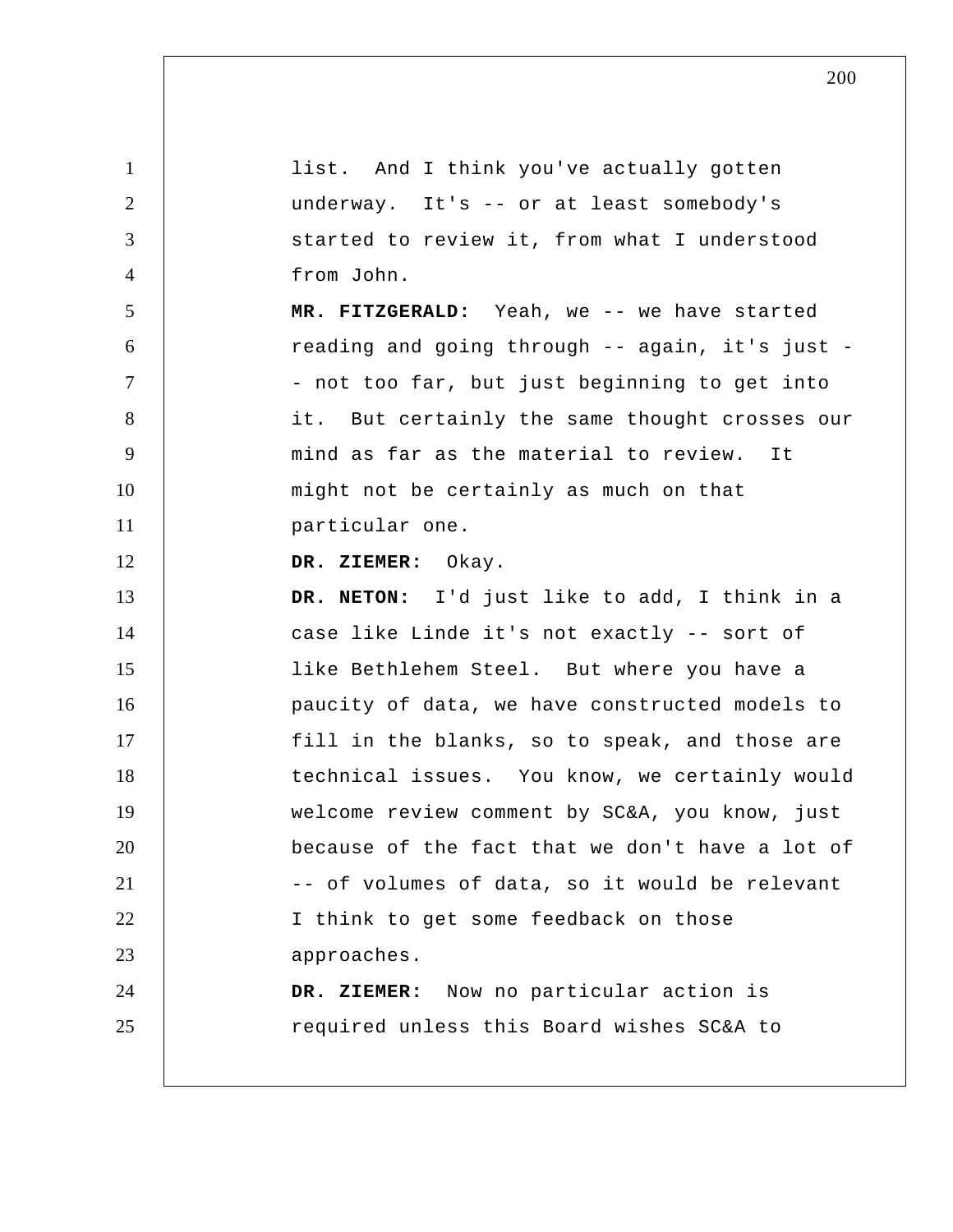1 2 3 4 5 6 7 8 9 10 11 12 13 14 15 16 17 18 19 20 21 22 23 24 25 somehow modify what they are doing. Is -- I just simply wanted to make you aware that they have raised the question, does the action that we took affect them in terms of their review of Linde. Wanda?  **MS. MUNN:** No.  **DR. ZIEMER:** Okay.  **DR. WADE:** Could you be more specific?  **DR. ZIEMER:** Okay. Any other comments?  **DR. MELIUS:** Don't equivocate.  **DR. ZIEMER:** Okay. Thank you very much. We are going to talk about scheduling things, and then there are a couple of Board members who have some -- a variety of motions to make on dealing with a variety of issues, one having to do with -- there's been some consideration as to what we might do to define the parameters for quality of data for dose reconstructions, and perhaps a workgroup along that line, and we'll entertain a motion dealing with that. Also, some desire to make a formal response to the New York delegation, since they have written us some letters that were put on the record, and to reply to those, as well. But - so we have several items there in addition to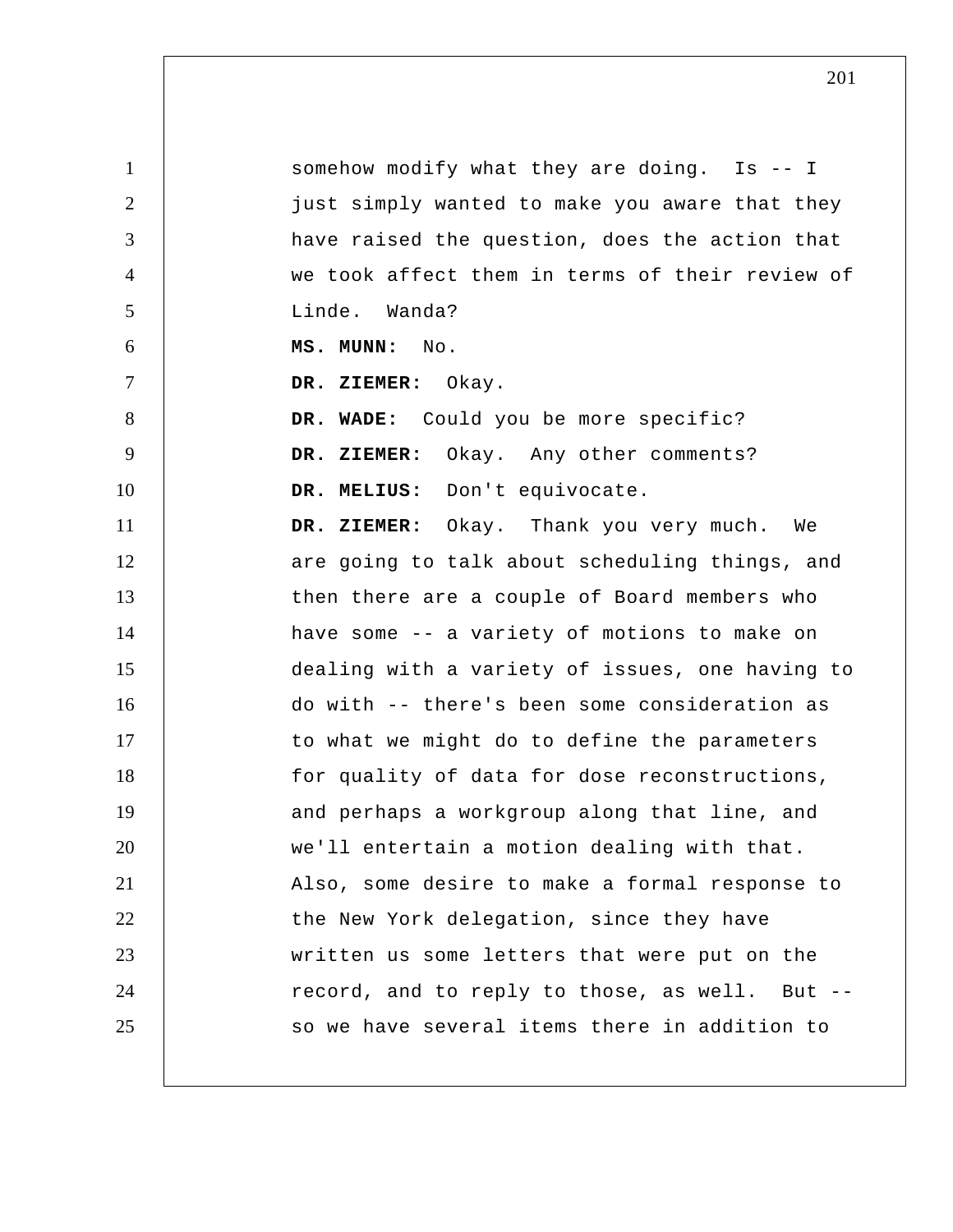| $\mathbf{1}$   | the future meetings, future activities and so   |
|----------------|-------------------------------------------------|
| $\overline{2}$ | on.                                             |
| 3              | DR. WADE: And the last item on the agenda,      |
| $\overline{4}$ | we'll just have a bit of a discussion of        |
| 5              | conflict of interest and get your sense -- the  |
| 6              | Board's sense as to the things they would like  |
| 7              | us and the Office of General Counsel to         |
| 8              | consider in any future analysis or review.      |
| 9              | <b>FUTURE MEETINGS</b>                          |
| 10             | But let me try and tackle the topic of          |
| 11             | scheduling, and I'm going to do it in three     |
| 12             | pieces.                                         |
| 13             | DR. ZIEMER: And everybody should have a copy    |
| 14             | of Lew's proposed schedule, I think.            |
| 15             | DR. WADE: First I'm going to ask you to try     |
| 16             | and hold some dates for Board meetings. Then I  |
| 17             | would like to look at a proposed sort of        |
| 18             | future-looking agenda for Board activities.     |
| 19             | And then I'd like to take you back to some      |
| 20             | things you've been binning as potential topics  |
| 21             | for workgroups.                                 |
| 22             | So first the dates, and let me be very          |
| 23             | prescriptive, if I might, and then you can stop |
| 24             | me, shout me silent, when it's appropriate.     |
| 25             | Right now we have a Board call scheduled for    |
|                |                                                 |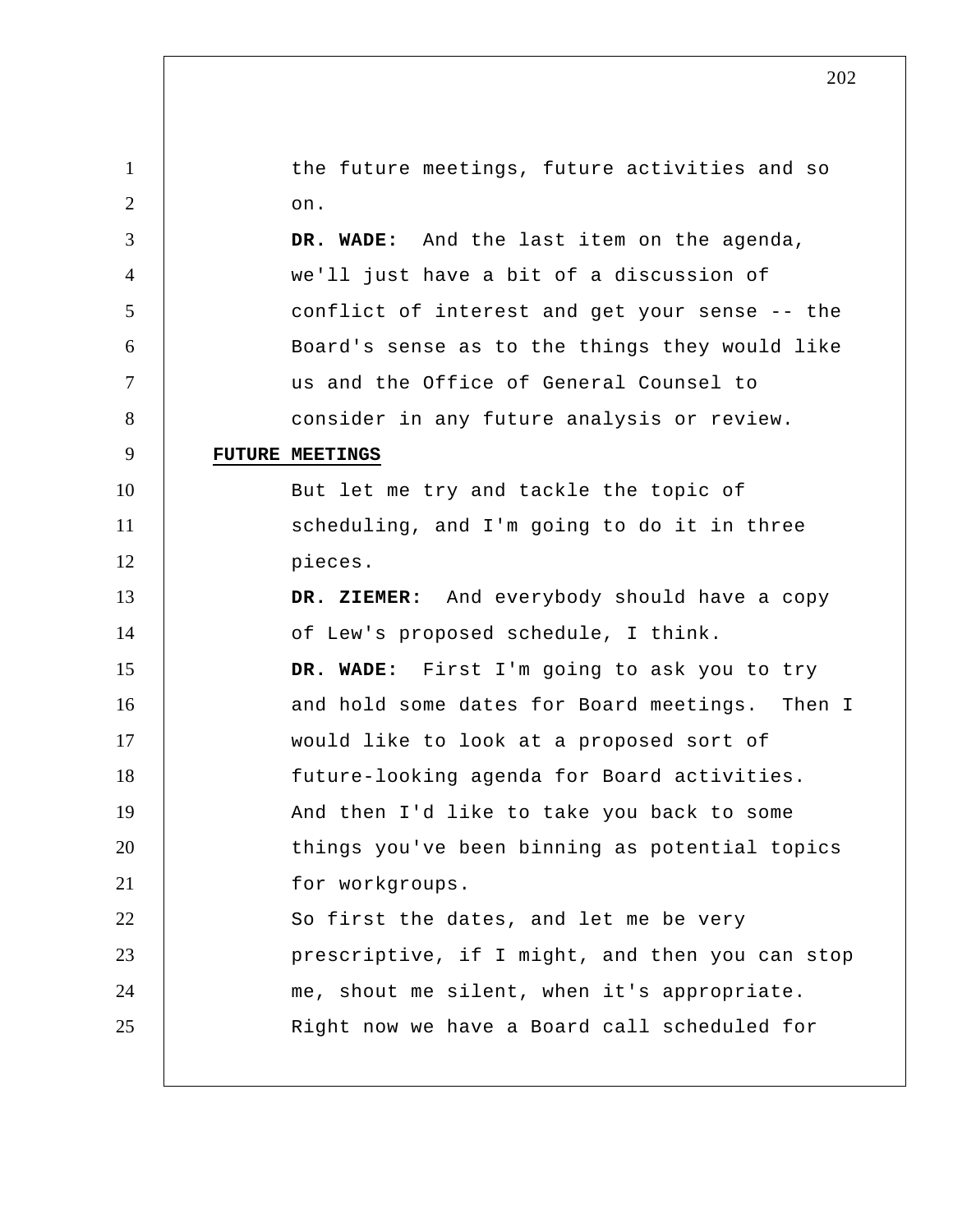1 2 3 4 5 6 7 8 9 10 11 12 13 14 15 16 17 18 19 20 21 22 23 24 25 November 28th. I would like you to mark on your calendars for a potential Board call on January 9th.  **DR. ZIEMER:** As well.  **DR. WADE:** As well. Again, I'm just trying to build some potential into the system for issues that might come up.  **DR. ZIEMER:** Do we have a time on the 28th Board call?  **DR. WADE:** Well, I think in deference to our friends on the west coast, I would say --  **DR. MELIUS:** 7:00 a.m.  **DR. WADE:** -- 7:00 a.m. west coast time, which would be -- **MR. ESPINOSA:** 7:00 a.m. west coast time.  **DR. ZIEMER:** 10:00.  **DR. WADE:** -- 10:00 a.m. on the 28th, 10:00 a.m. on the 9th. The 28th I think is a go. The 9th remains to be seen, but I'd like to get it on your calendar. We have a Board meeting scheduled for the 24th, 25th and 26th. I'd like to come back and revisit that in a moment. I would like you to hold March 14th at 10:00 a.m. for a Board call. And then I would like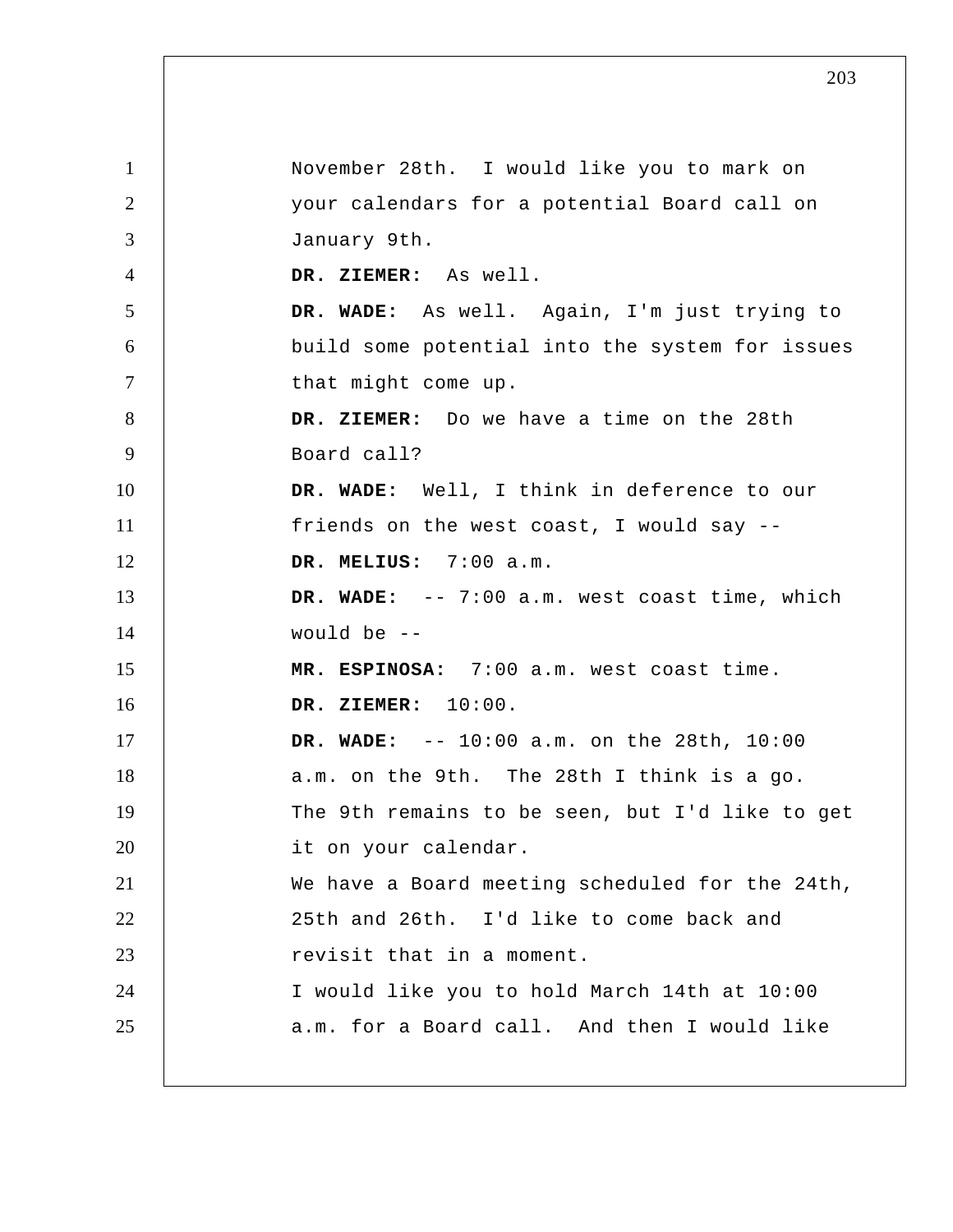1 2 3 4 5 6 7 8 9 10 11 12 13 14 15 16 17 18 19 20 21 22 23 24 25 you to hold April 25th, 26th and 27th for a Board face-to-face meeting.  **MS. MUNN:** April.  **DR. ZIEMER:** Give us the March date again.  **DR. WADE:** March 14th. And these are all open dates on all of your calendars.  **MS. MUNN:** The March 14th was...  **DR. WADE:** A call.  **MS. MUNN:** A call.  **DR. WADE:** And again, we might not need it. But I'm guessing -- the way we're doing business, I think there'd likely be a Board call between each face-to-face meeting to sort through some of these issues.  **MR. GRIFFON:** And the April date for...  **DR. WADE:** The April dates are the 25th, 26th and 27th.  **DR. DEHART:** And December again for the phone call?  **DR. WADE:** The phone call is November 28th.  **DR. DEHART:** Oh, I thought there was a phone call in December.  **DR. WADE:** December's phone call is November 28th.  **DR. ZIEMER:** It was -- it was changed --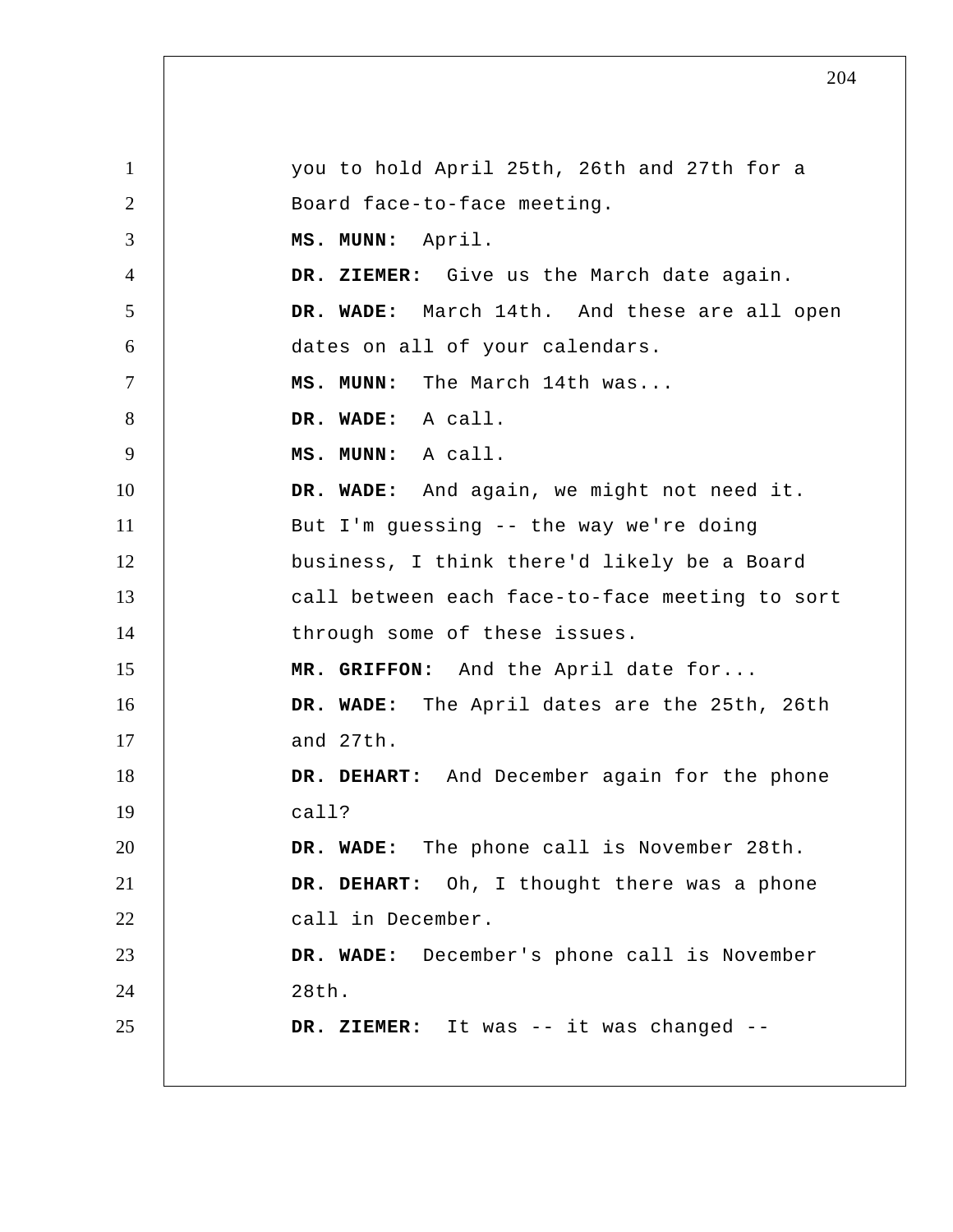1 2 3 4 5 6 7 8 9 10 11 12 13 14 15 16 17 18 19 20 21 22 23 24 25  **DR. WADE:** We changed it yesterday.  **DR. ZIEMER:** It was on the 1st.  **DR. DEHART:** Okay.  **DR. ZIEMER:** It was originally on the 1st.  **DR. WADE:** We changed it to accommodate some schedules, so now I think everyone can participate in those dates. Okay, deep breath --  **DR. MELIUS:** April date's 25th --  **DR. WADE:** 25th, 26th and 27th, full Board meeting, likely Colorado.  **DR. MELIUS:** I'd better to play the lottery, it just fit my calendar perfectly.  **DR. WADE:** I understand. Now let me go to the knotty issue of -- we have long scheduled a face-to-face Board meeting for January 24th, 25th and 26th. It has come to my attention that that is a conflict for some people, given the Health Physics Society meeting. There is an open period with one small exception. If we were to go to January 30th, 31st and February 1st, that's open on everyone's calendar except Paul's on the 1st. I wonder, Paul, if there's any flexibility in that?  **DR. ZIEMER:** Yes, I can -- I can skip my other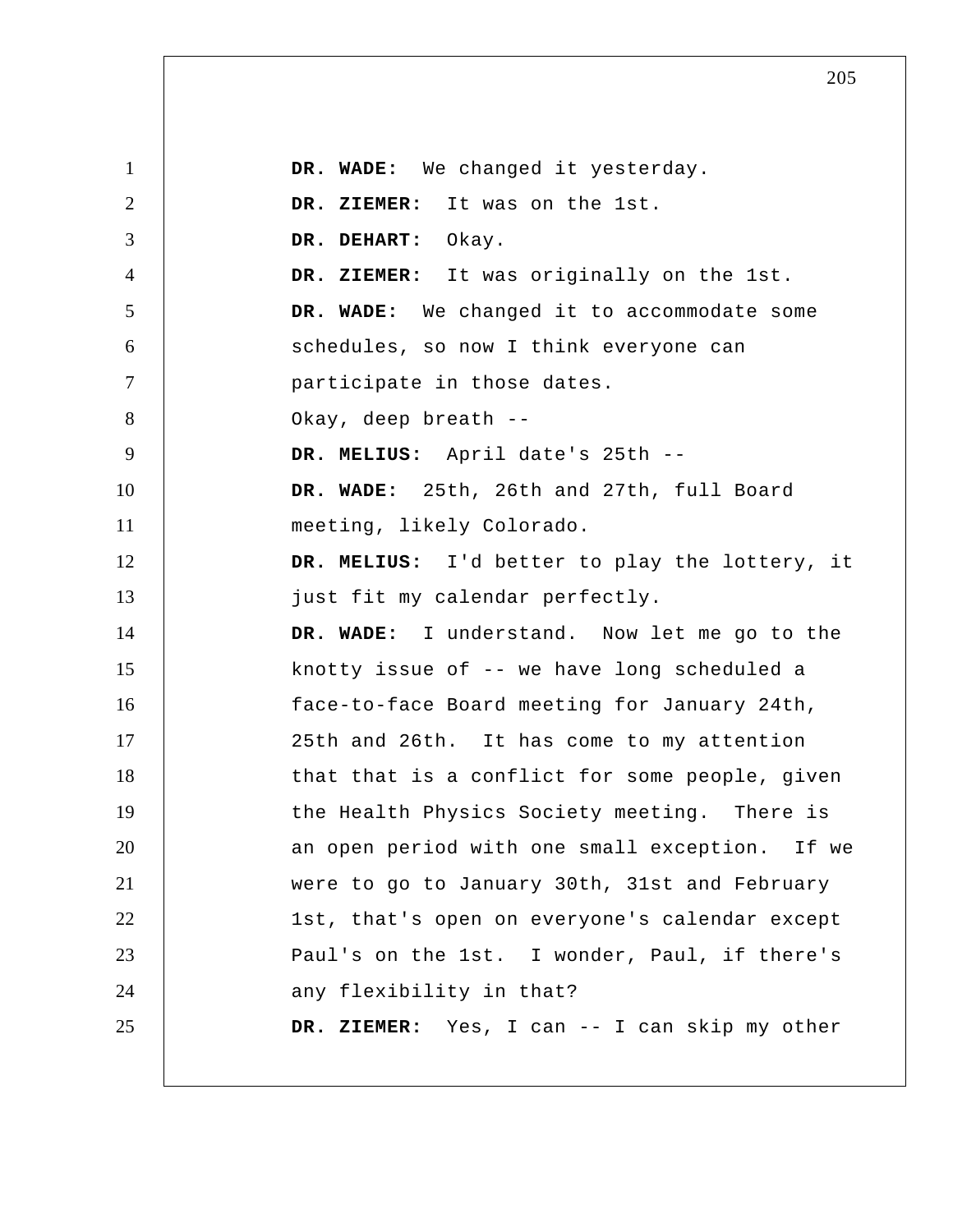meeting.

1

| $\overline{2}$ | DR. ROESSLER: I might be the only one with the  |
|----------------|-------------------------------------------------|
| 3              | conflict with the health physics meeting, and   |
| $\overline{4}$ | if that's the case it's not a problem because I |
| 5              | think I can send a representative to the health |
| 6              | physics meeting and be here. I don't want to    |
| $\tau$         | throw everybody off, because that date has been |
| 8              | there and I've thought about it and thought     |
| 9              | that that would work for me.                    |
| 10             | MR. ESPINOSA: Where is your meeting at, Gen?    |
| 11             | DR. ROESSLER: Scottsdale. You want to switch?   |
| 12             | DR. WADE: Paul, are you -- Paul, would you      |
| 13             | prefer to keep the dates originally or to       |
| 14             | switch one week?                                |
| 15             | DR. MELIUS: Let's switch our location.          |
| 16             | MR. ESPINOSA: (Off microphone) Let's switch     |
| 17             | our location, yeah. Let's piggyback on Gen's    |
| 18             | (unintelligible).                               |
| 19             | DR. MELIUS: We have an SEC petition from        |
| 20             | Scottsdale.                                     |
| 21             | MR. ESPINOSA:<br>Yeah                           |
| 22             | DR. ZIEMER: Yeah, my preference would be to     |
| 23             | keep it where it is, but I can switch my date,  |
| 24             | as well.                                        |
| 25             | DR. ROESSLER: No, I -- I think it'll work.      |
|                |                                                 |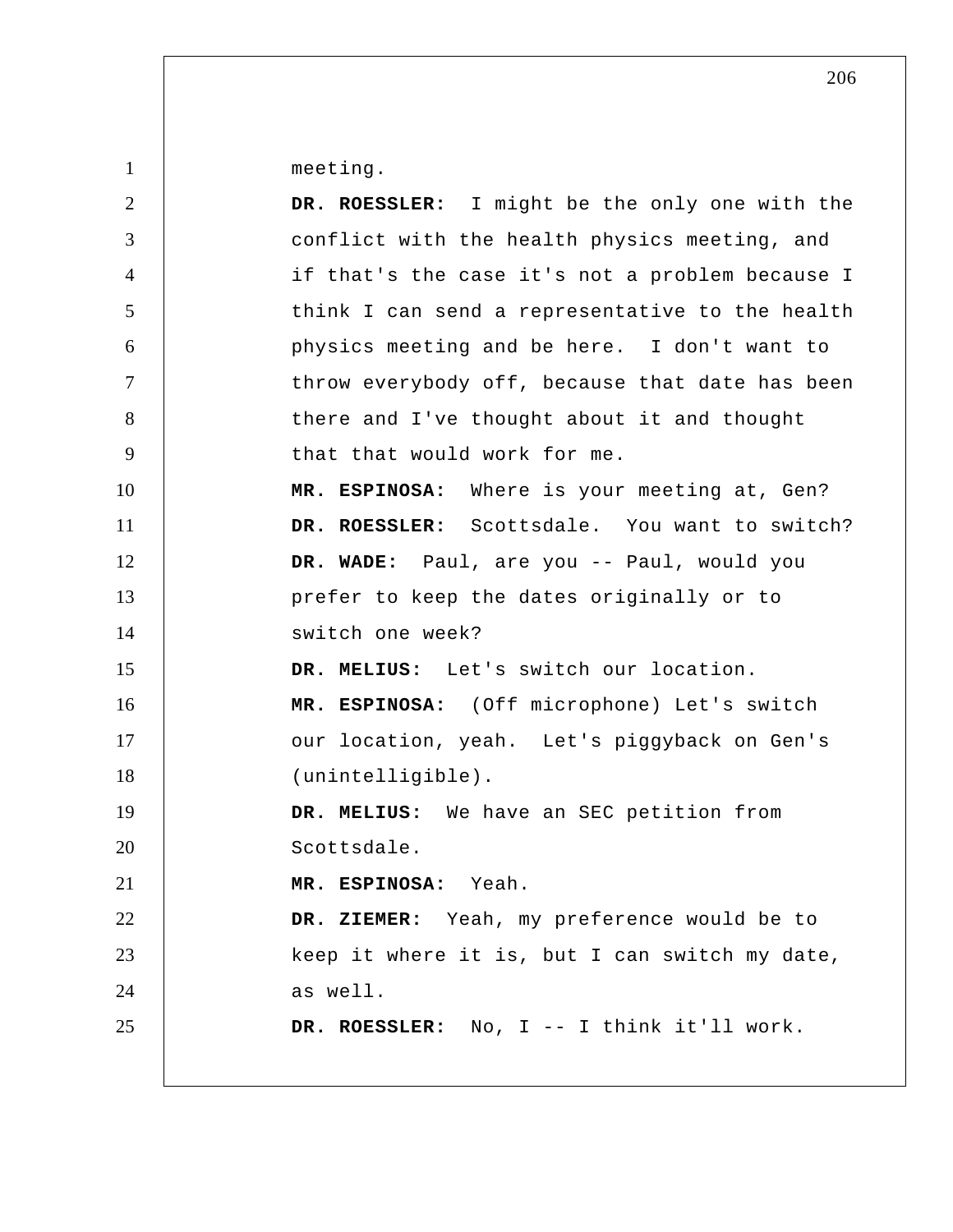| $\mathbf{1}$   | DR. WADE: So let's keep it where it is,         |
|----------------|-------------------------------------------------|
| $\overline{2}$ | January 24th, 25th, 26th. I think it's going    |
| 3              | to be here in Oak Ridge. Not here in            |
| $\overline{4}$ | Knoxville, in Oak Ridge. And I think, LaShawn,  |
| 5              | we already have the hotel in Oak Ridge? Okay.   |
| 6              | So those are the dates. One more time, Board    |
| $\tau$         | call at 10:00 a.m. Eastern Daylight Time on     |
| 8              | November 28th; a face-to-face Board meeting in  |
| 9              | Oak Ridge on January 24th, 25th, 26th; a        |
| 10             | tentative Board call at 10:00 a.m. on January   |
| 11             | 9th; a tentative Board call at 10:00 a.m. on    |
| 12             | March 14th; and a face-to-face Board meeting on |
| 13             | April 25th, 26th, and 27th, likely in Denver.   |
| 14             | Okay? That was okay.                            |
| 15             | Next is this piece of paper that you've got     |
| 16             | that looks at starting to cobble together       |
| 17             | agendas for the Board meetings. For the         |
| 18             | November 28th call, we are likely to be looking |
| 19             | at a Pacific Proving Grounds SEC that will      |
| 20             | likely be a recommendation to add the class.    |
| 21             | If that is the case, rather than to wait        |
| 22             | another month and a half, I would propose,      |
| 23             | again, if it's a simple recommendation we would |
| 24             | do it on the November 28th call. Okay?          |
| 25             | We do want to deal with the Bethlehem Steel     |
|                |                                                 |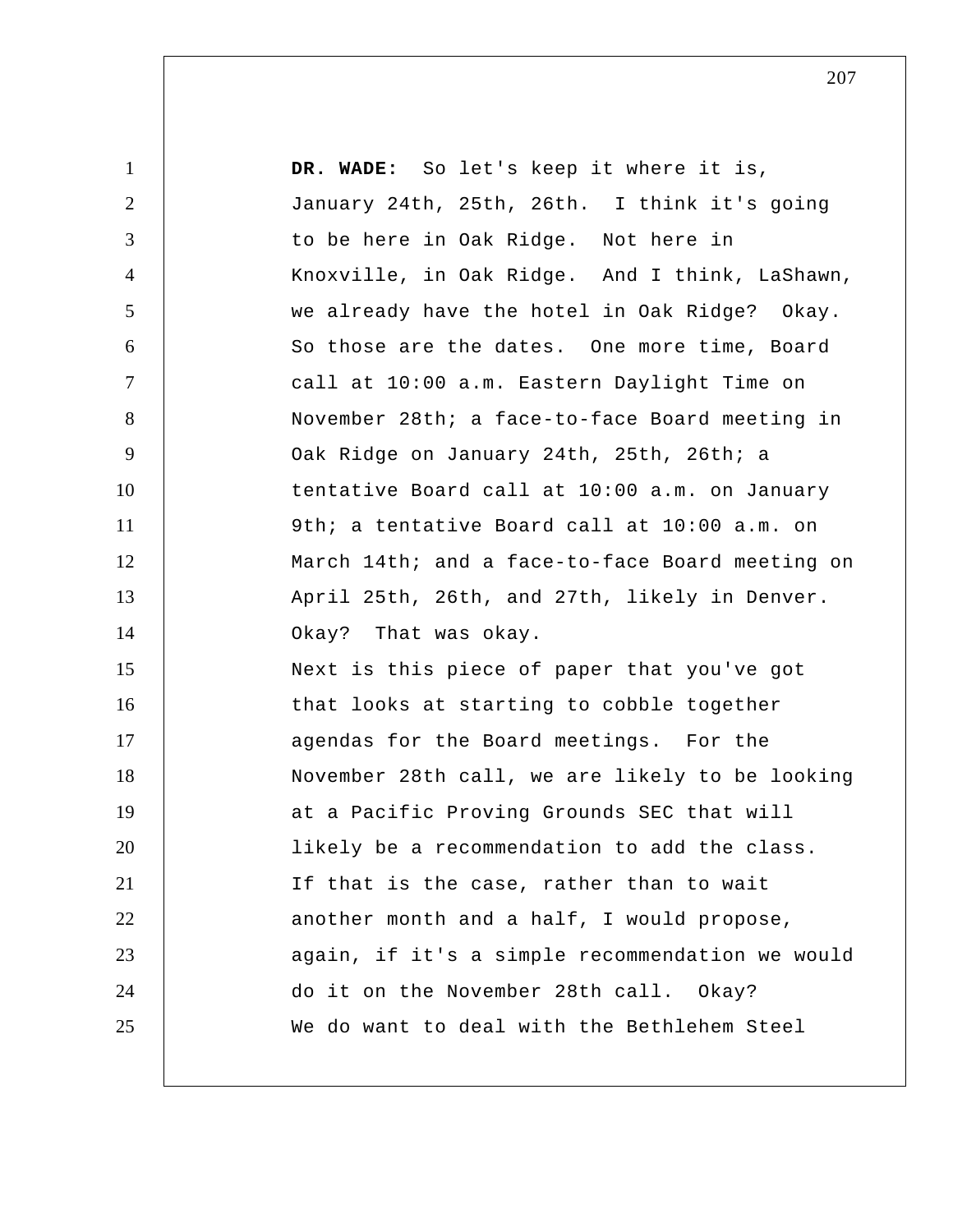1 2 3 4 5 6 7 8 9 10 11 12 13 14 15 16 17 18 19 20 21 22 23 24 25 Technical Basis Document, and we'll talk more about that in a moment as to what the issues are, but you asked that that be considered on the November 28th call. And we have the Y-12 TBD that I think will be very important to address on the November 28th call. And you've asked that update on science issues CLL and lymphoma be on the November 28th call. That's starting to make a busy call, but those are the tentative agenda items for the November 28th call. Okay? For the January meeting --  **DR. ZIEMER:** Don't we have January 9th in between there?  **DR. WADE:** Well, we don't know what we'll do at that. That's, to me, held as a potential.  **DR. ZIEMER:** So we --  **MR. GRIFFON:** Lew --  **DR. ZIEMER:** -- if we can't cover all these, we would carry them over? Is that what you're suggesting?  **DR. WADE:** Possibly, and some of these other items that we're going to discuss I think might take some agreement before the Board meeting.  **MR. GRIFFON:** I -- I don't know if I'm getting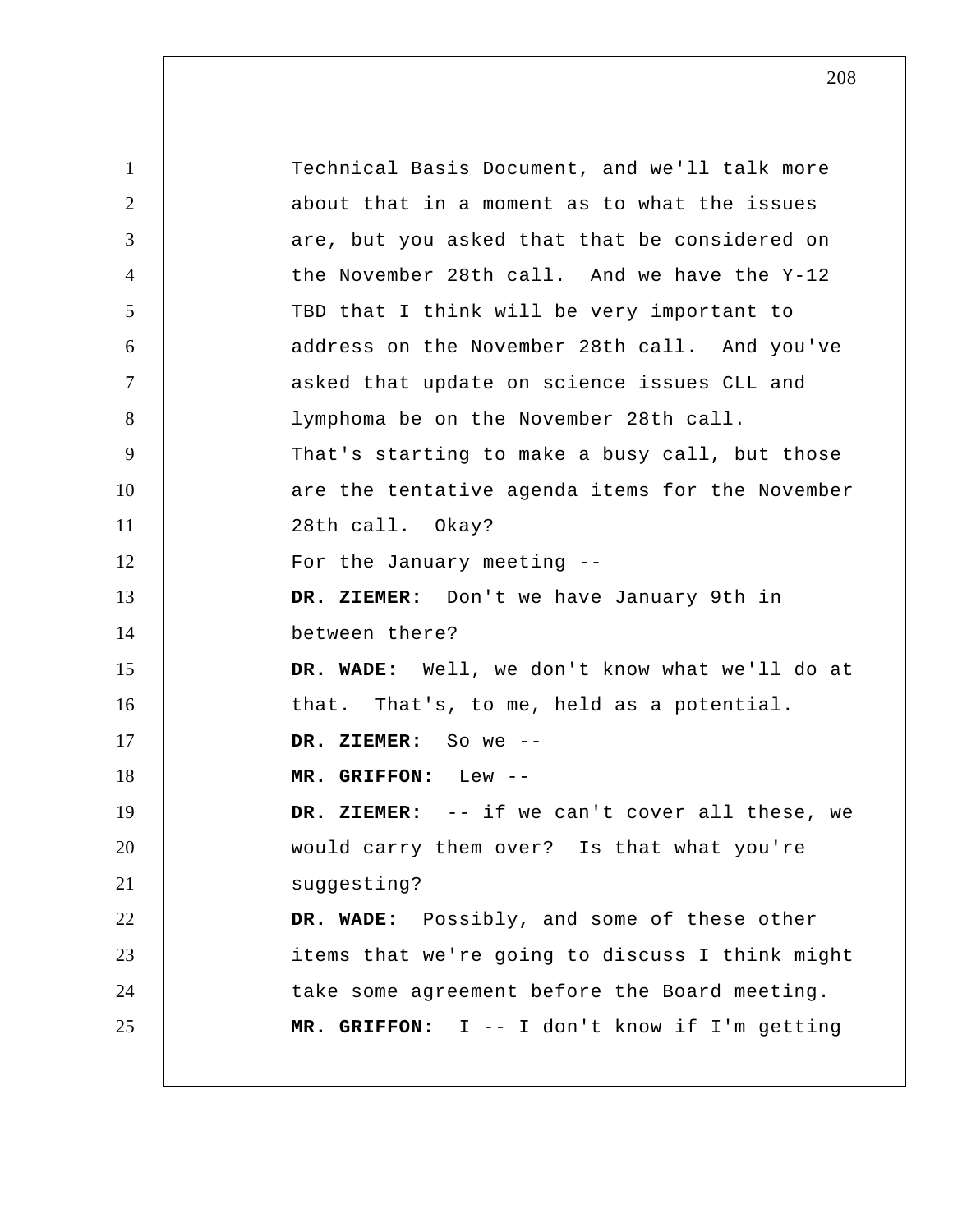1 2 3 4 5 6 7 8 9 10 11 12 13 14 15 16 17 18 19 20 21 22 23 24 25 ahead of things here, but do we have some workgroup dates in between these, too, and --  **DR. ZIEMER:** Right, yeah, we'll set those next.  **MR. GRIFFON:** Okay. The only reason I raise that is I'm wondering if -- on this conference all if -- if we would be ready and -- and it's probably not good to present this in a conference call format, anyway, but the procedures review of the internal dose. I'm not sure if -- that might want to wait until the face-to-face, but --  **DR. WADE:** Okay. Jim?  **DR. MELIUS:** Yeah, I would just add that I get a little worried if we have a long agenda that involves a lot of public participation in a conference call. Just the sheer numbers of people on just cause problems. We've had problems with highway noise and other problems there, and I just think that -- we may just have to think through to the extent, again, if Pacific Proving Grounds is straightforward, that -- that may be okay. But some of these other -- both Bethlehem and Y-12 -- I don't know to what extent there'll be more people. And at the same time I think we have to be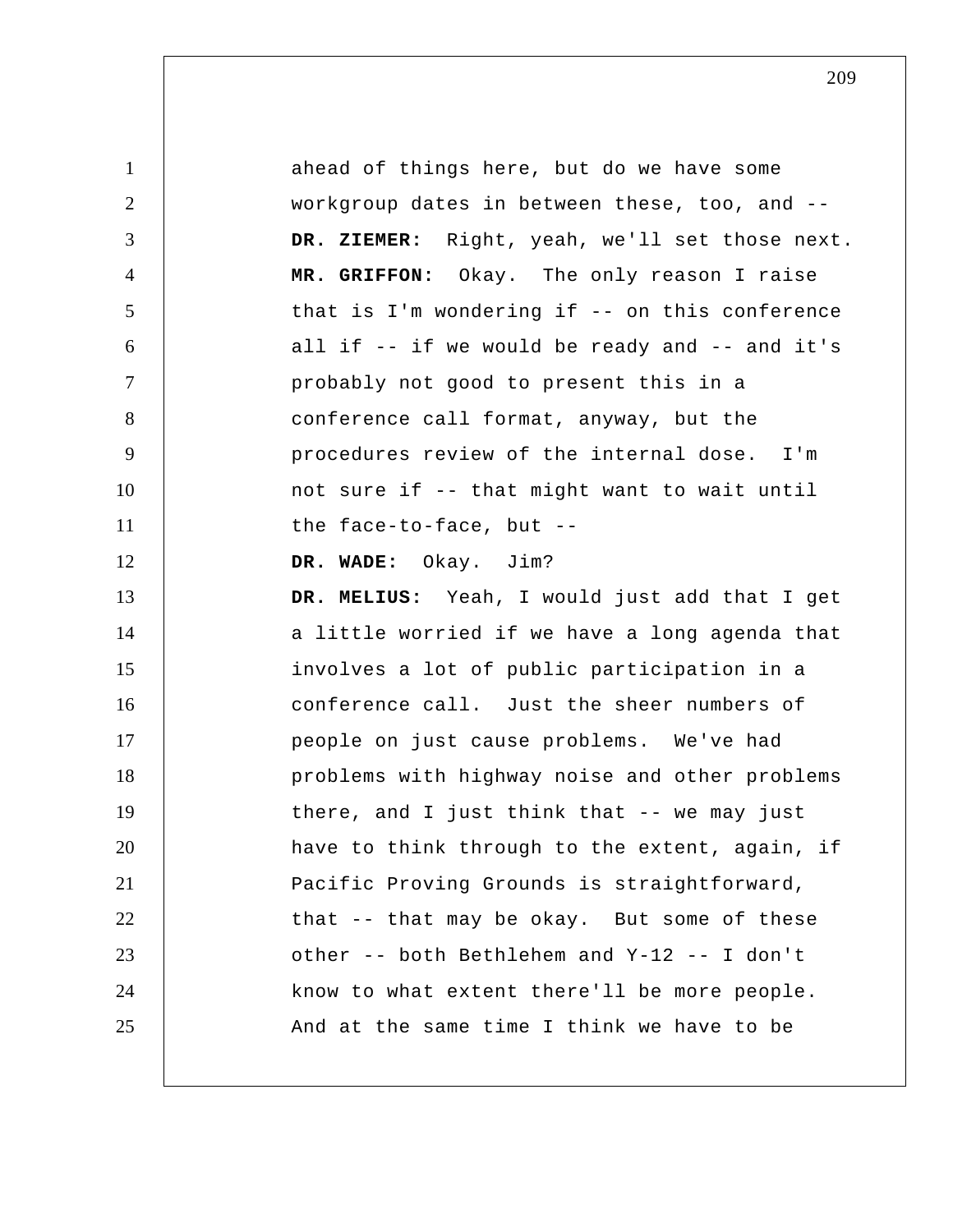| $\mathbf{1}$   | available for the public so I don't want to say |
|----------------|-------------------------------------------------|
| $\overline{2}$ | curtail it, but --                              |
| 3              | DR. WADE: Yeah, I think -- I think we'll        |
| $\overline{4}$ | refine this as we go through the discussion.    |
| 5              | DR. ZIEMER:<br>Just --                          |
| 6              | DR. MELIUS: Okay.                               |
| $\overline{7}$ | DR. ZIEMER: -- voiced a concern. Okay.          |
| 8              | FUTURE ACTIVITIES                               |
| 9              | DR. WADE: Now in January we have a number of    |
| 10             | things that have been asked to be put on the    |
| 11             | agenda. Right now we're imagining that the Y-   |
| 12             | 12 SEC petition for '48 to '57 will be on the - |
| 13             | - and it'll be the centerpiece of the January   |
| 14             | face-to-face meeting agenda.                    |
| 15             | We hold open the possibility, although it might |
| 16             | not be great, that there'll be other 83.14      |
| 17             | NIOSH-identified SEC classes, although Stu      |
| 18             | indicated not likely. But I would like to hold  |
| 19             | that potential on the agenda.                   |
| 20             | You asked very specifically yesterday that the  |
| 21             | working group would report out on Bethlehem     |
| 22             | Steel, particularly the interview with Mr.      |
| 23             | Breslin and then the other issues. I put that   |
| 24             | on there. We'll talk about that in terms of a   |
| 25             | working group item.                             |
|                |                                                 |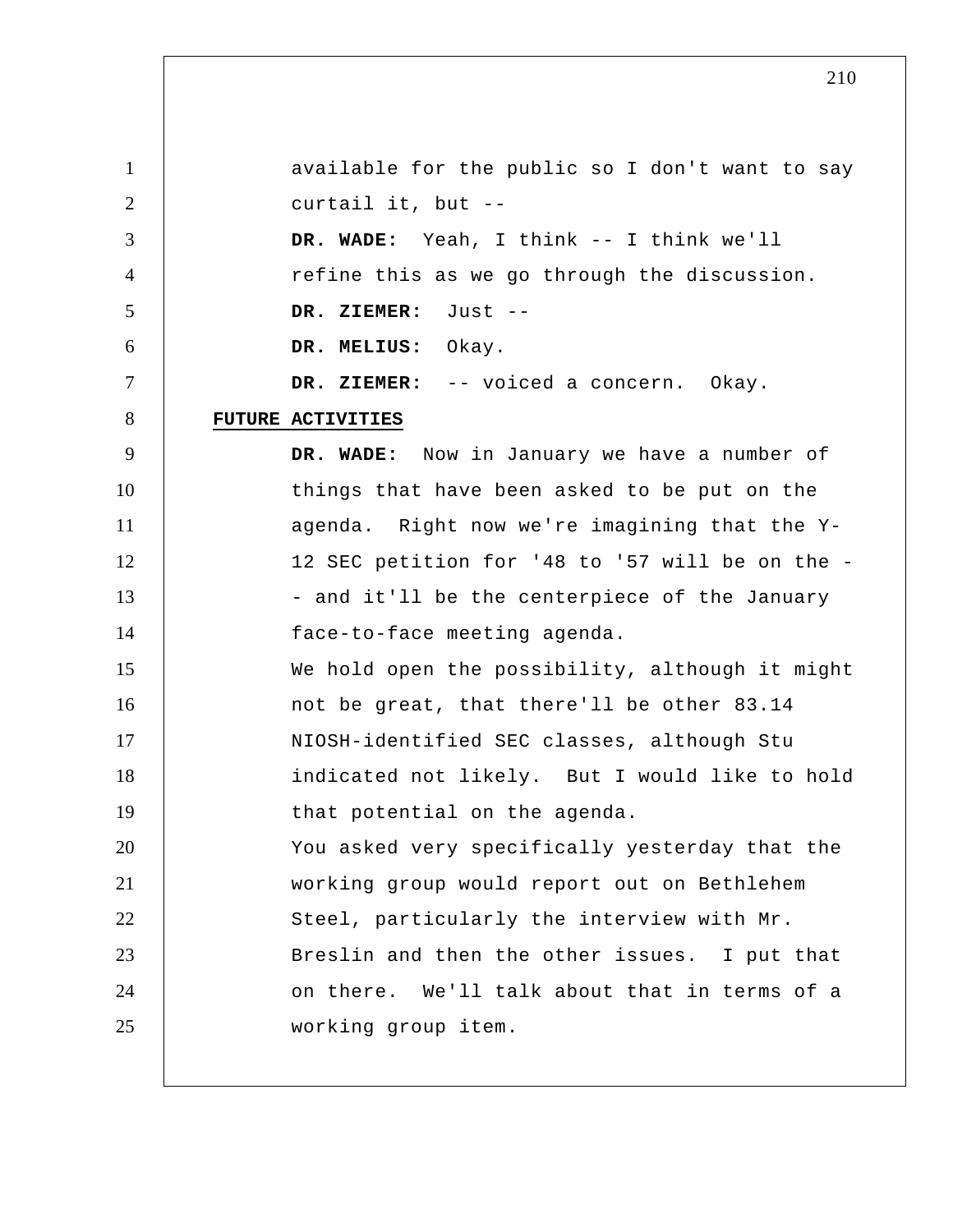| $\mathbf{1}$   | I think we'll need to look at the Rocky Flats   |
|----------------|-------------------------------------------------|
| $\overline{2}$ | Technical Basis Document, the Savannah River    |
| 3              | Technical Basis Document, Hanford Technical     |
| $\overline{4}$ | Basis Document. We have the Mike Wright letter  |
| 5              | that was referred to last night that I think we |
| 6              | need to put on the agenda of the next Board     |
| $\overline{7}$ | meeting. I'm open to the possibility of trying  |
| 8              | to do that in a telephone call but, again, that |
| $\overline{9}$ | might be difficult. But I think we owe Mr.      |
| 10             | Wright an answer.                               |
| 11             | We are looking at a re-write of the SEC rule    |
| 12             | that could well be through our department and   |
| 13             | ready for discussion with you in January.       |
| 14             | We owe a report on adding to the list of the 22 |
| 15             | covered cancers. We think tentatively we might  |
| 16             | be ready in January; we might not.              |
| 17             | Depending upon what flows from the conflict of  |
| 18             | interest, we have the DR reviews that are       |
| 19             | continuing to -- to flow.                       |
| 20             | And I imagine there'll be updates on science    |
| 21             | issues.                                         |
| 22             | Liz?                                            |
| 23             | MS. HOMOKI-TITUS: I'm not sure if that report   |
| 24             | that you just referred to regarding the         |
| 25             | updating of the SEC cancers list is something   |
|                |                                                 |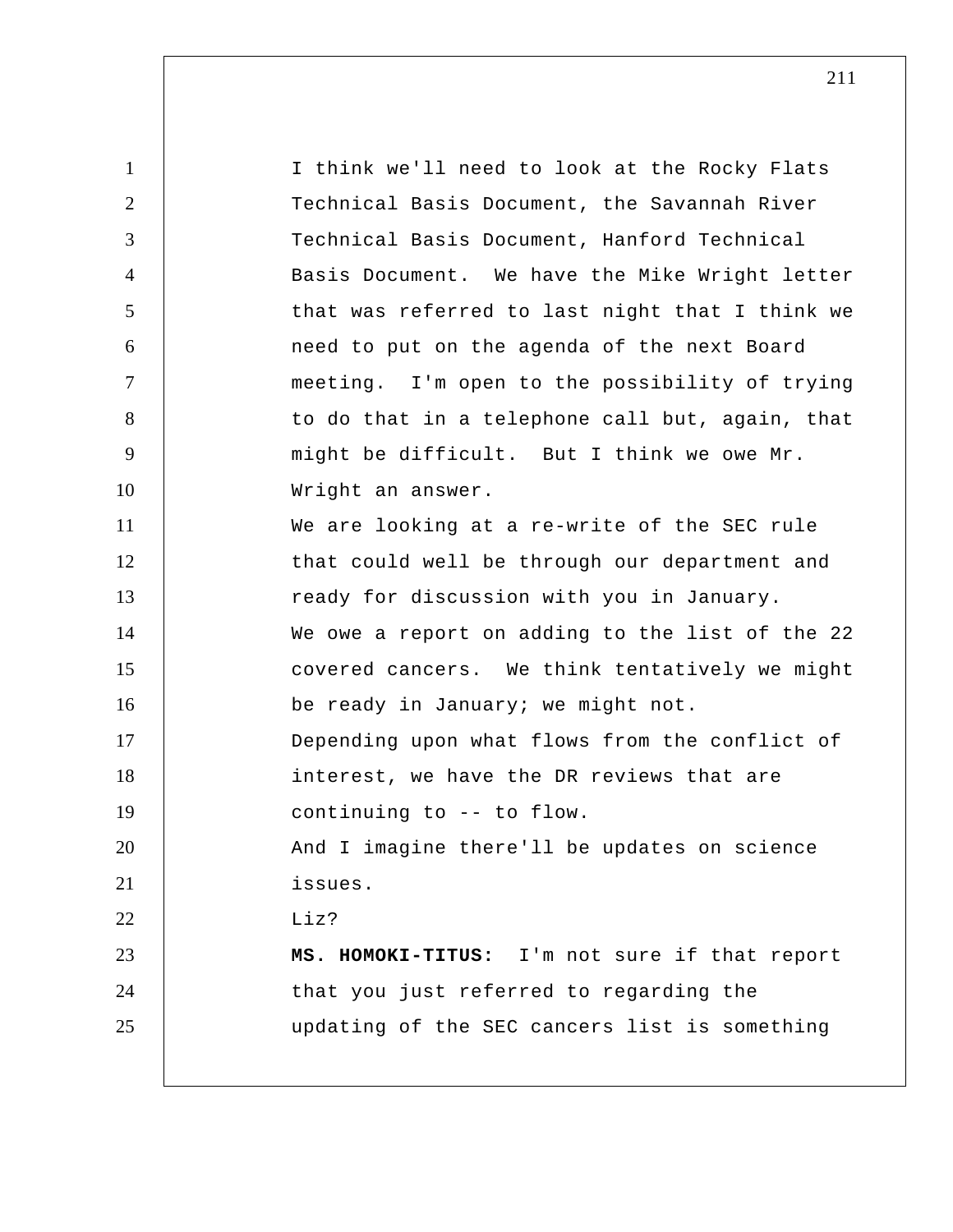1 2 3 4 5 6 7 8 9 10 11 12 13 14 15 16 17 18 19 20 21 22 23 24 25 that NIOSH is doing on their own, but as far as we know it has not been signed by the President. It's not a requirement yet.  **DR. WADE:** We understand. I'm just trying to make potential space available. **MS. HOMOKI-TITUS:** Okay.  **MR. GRIFFON:** It -- it seems to me that -- that this meeting may require a few more days. I also -- I also think procedures review belongs on there --  **DR. MELIUS:** Yeah.  **MR. GRIFFON:** -- and -- and you know, this is getting full. I don't know that we're going to get to Savannah River or Hanford TBD, realistically.  **DR. MELIUS:** And I -- let me just add to that so -- I mean I'd much rather have us make significant progress on one of them than a little bit of progress on all three 'cause then we're -- you know, it just sort of prolongs it, at the same time recognizing that it may not be possible to have complete closure on one within a time period. So there may need to be some judgment on that based on some of the working groups.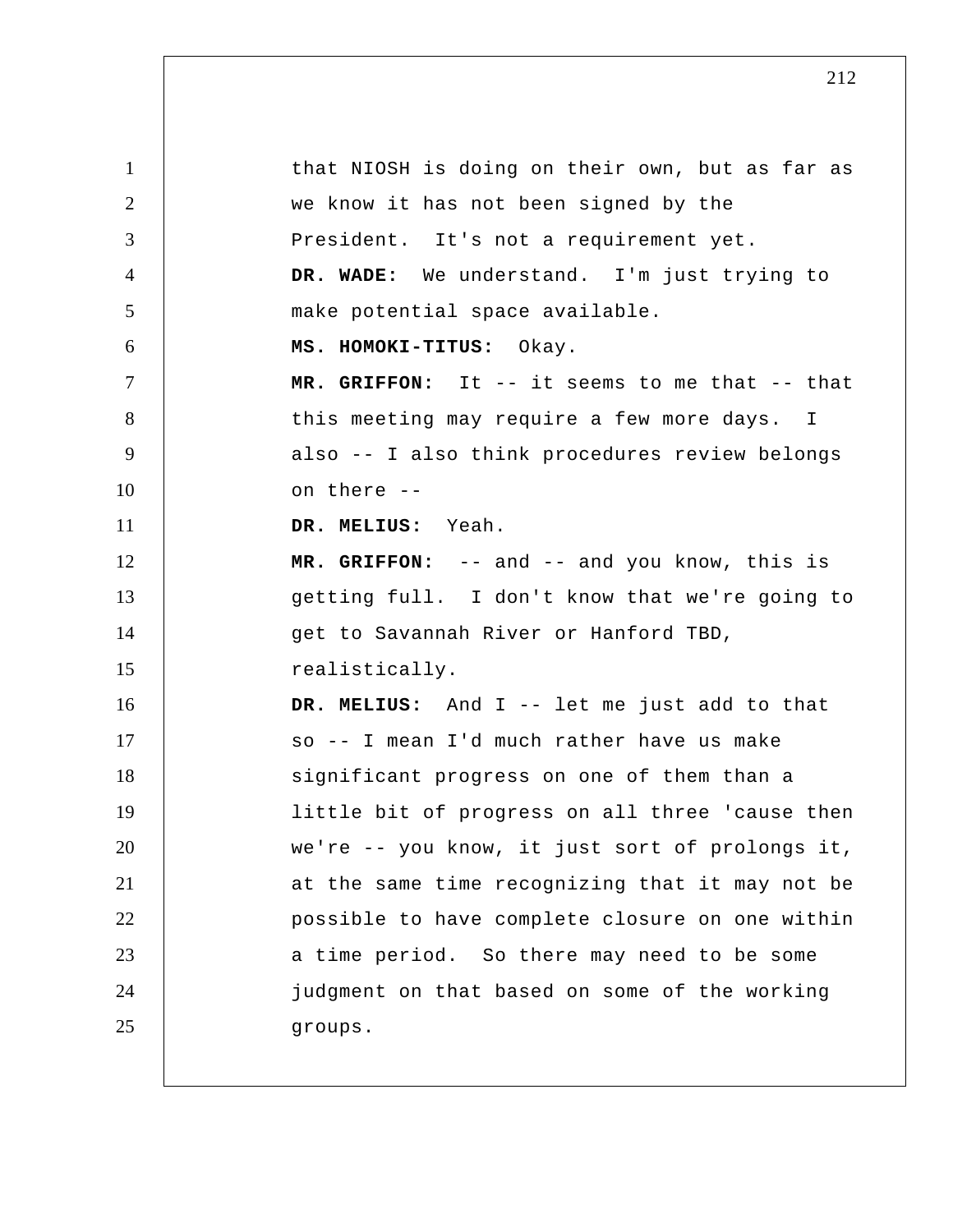1 2 3 4 5 6 7 8 9 10 11 12 13 14 15 16 17 18 19 20 21 22 23 24 25 I'm also a little confused, and it's probably my own fault 'cause I wasn't here when you were discussing Bethlehem, but -- but if Bethlehem's on both November and January, is -- I don't understand why it's on both. The idea, I thought, was to bring closure, and do we need to discuss it -- I think one or the other. I'm not sure --  **DR. WADE:** Right, I'm not sure we do, either. When we talk about the working group -- **DR. MELIUS:** Okay.  **DR. WADE:** -- I think that'll sort --  **DR. MELIUS:** Okay.  **DR. WADE:** But what about this wonderful suggestion of meeting four days in Oak Ridge -- 24, 25, 26 and 27? You've made the trip.  **DR. MELIUS:** How about a half a day on the (unintelligible) --  **DR. ZIEMER:** It seems to me that that's really almost too long to be productive, both for us and for NIOSH staff, but that's my own feeling. These are -- I know we've made the trip, but there's a point of diminishing returns on these kind of activities.  **DR. WADE:** Okay, I understand.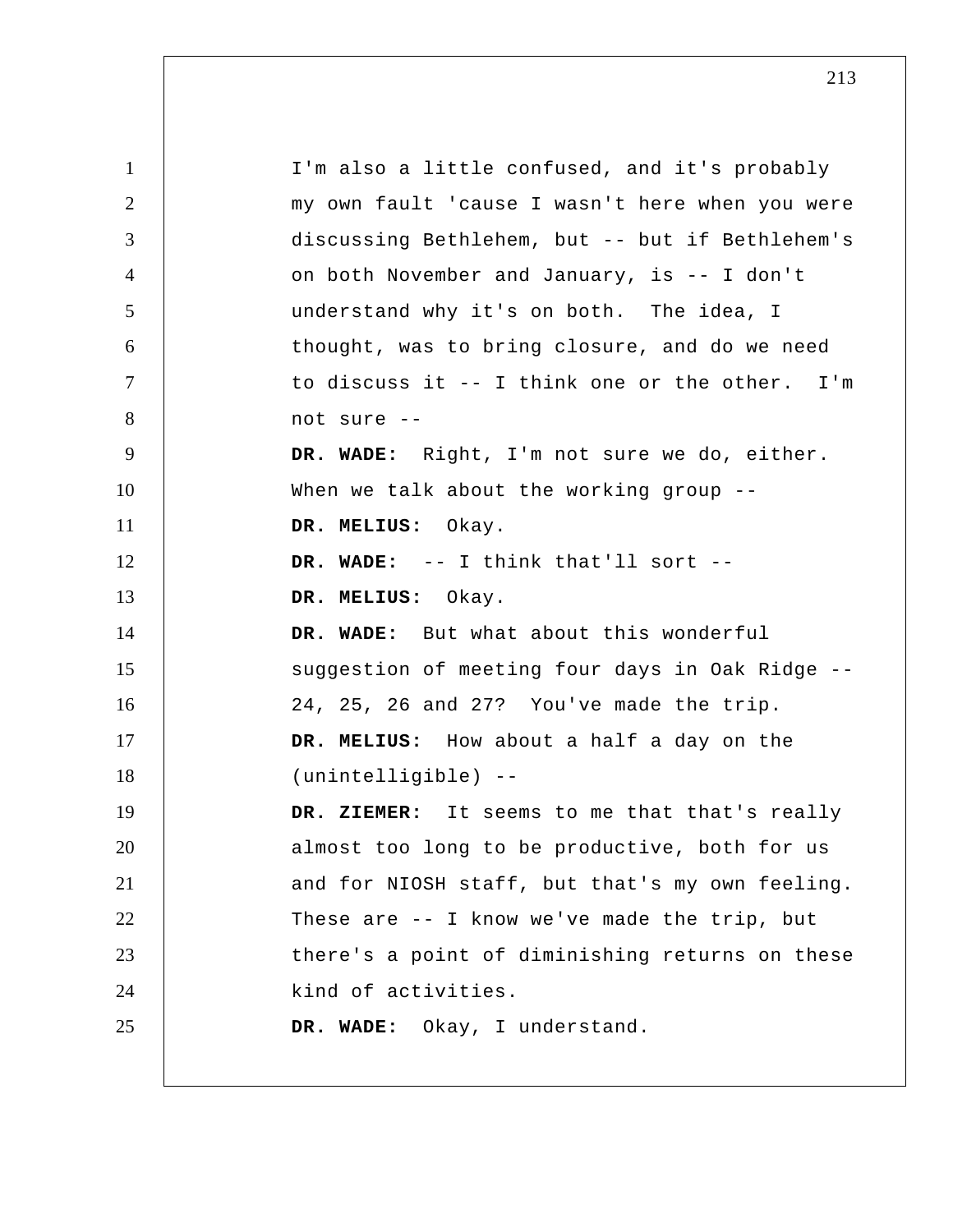| $\mathbf{1}$   | DR. ZIEMER: I don't know how the rest of you    |
|----------------|-------------------------------------------------|
| 2              | feel, but I think three days pushes --          |
| 3              | certainly for me it does, but speak for         |
| 4              | yourselves.                                     |
| 5              | DR. WADE: I understand.                         |
| 6              | DR. MELIUS: How about a half-day on Friday?     |
| $\overline{7}$ | Will we get anything done or --                 |
| 8              | DR. ZIEMER: I don't know.                       |
| 9              | DR. WADE: Okay, let's keep the three days.      |
| 10             | I'll be shifting things -- things will -- the   |
| 11             | weight of this agenda will naturally cause it   |
| 12             | to flow down, but again, I wanted to get -- let |
| 13             | you know the breadth of the kinds of things     |
| 14             | we're considering.                              |
| 15             | Then when you get into the April meeting, we're |
| 16             | likely looking at the Rocky Flats SEC petition. |
| 17             | We're likely to be looking at the Ames          |
| 18             | University of Iowa -- or is it Iowa State?      |
| 19             | DR. ZIEMER: It's Iowa State, Ames.              |
| 20             | MR. ESPINOSA: Would there be any possibility    |
| 21             | of having a face-to-face maybe for a day and a  |
| 22             | half to -- for the Oak Ridge SEC, late          |
| 23             | November, early December?                       |
| 24             | DR. WADE: I honestly don't think we'll be       |
| 25             | finished with the work on the --                |
|                |                                                 |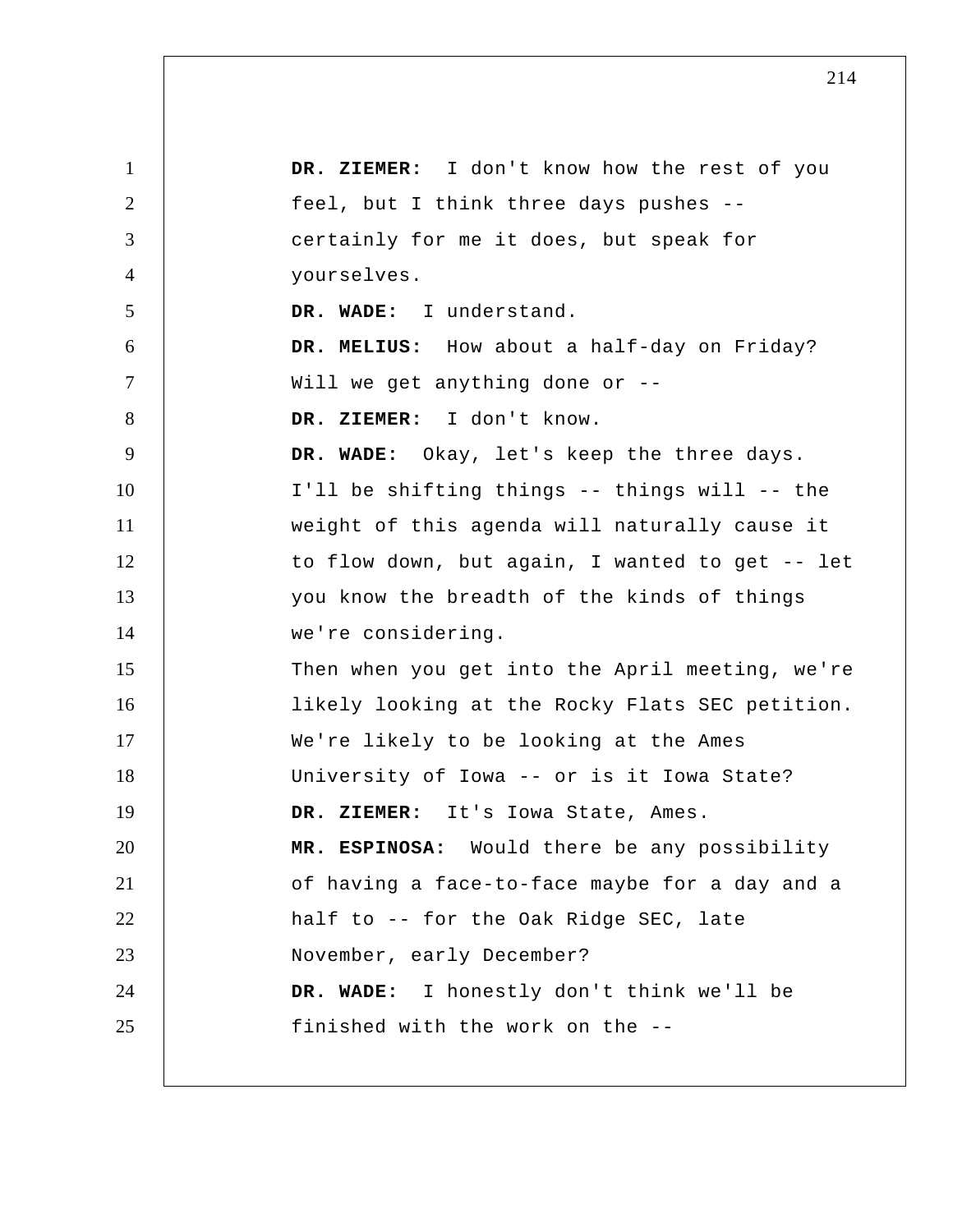1 2 3 4 5 6 7 8 9 10 11 12 13 14 15 16 17 18 19 20 21 22 23 24 25  **MR. GRIFFON:** No.  **DR. WADE:** -- the site profile.  **MR. GRIFFON:** Right.  **DR. WADE:** I think it's a good idea, Richard, but I don't think we'll be ready to have completed the site profile or... And you can see we've got the Nevada Test Site coming up.  **MS. MUNN:** Oh, yeah.  **DR. WADE:** You've -- I have an arrow up on the NIOSH status report on Task III external dose actions. Again, we've done -- no, we've done the external; this would be internal. Right? We've done the external?  **MR. GRIFFON:** Yeah.  **DR. WADE:** The internal is yet to be done.  **MR. GRIFFON:** It's procedures review, I think you can call that, yeah.  **DR. WADE:** Yeah, the Task III procedures review on the internal. It'd be nice to do that in January, but again, January is so full. So again, enough said on it. This gives you a sense of the kinds of things that we're juggling and we've -- we've identified some dates.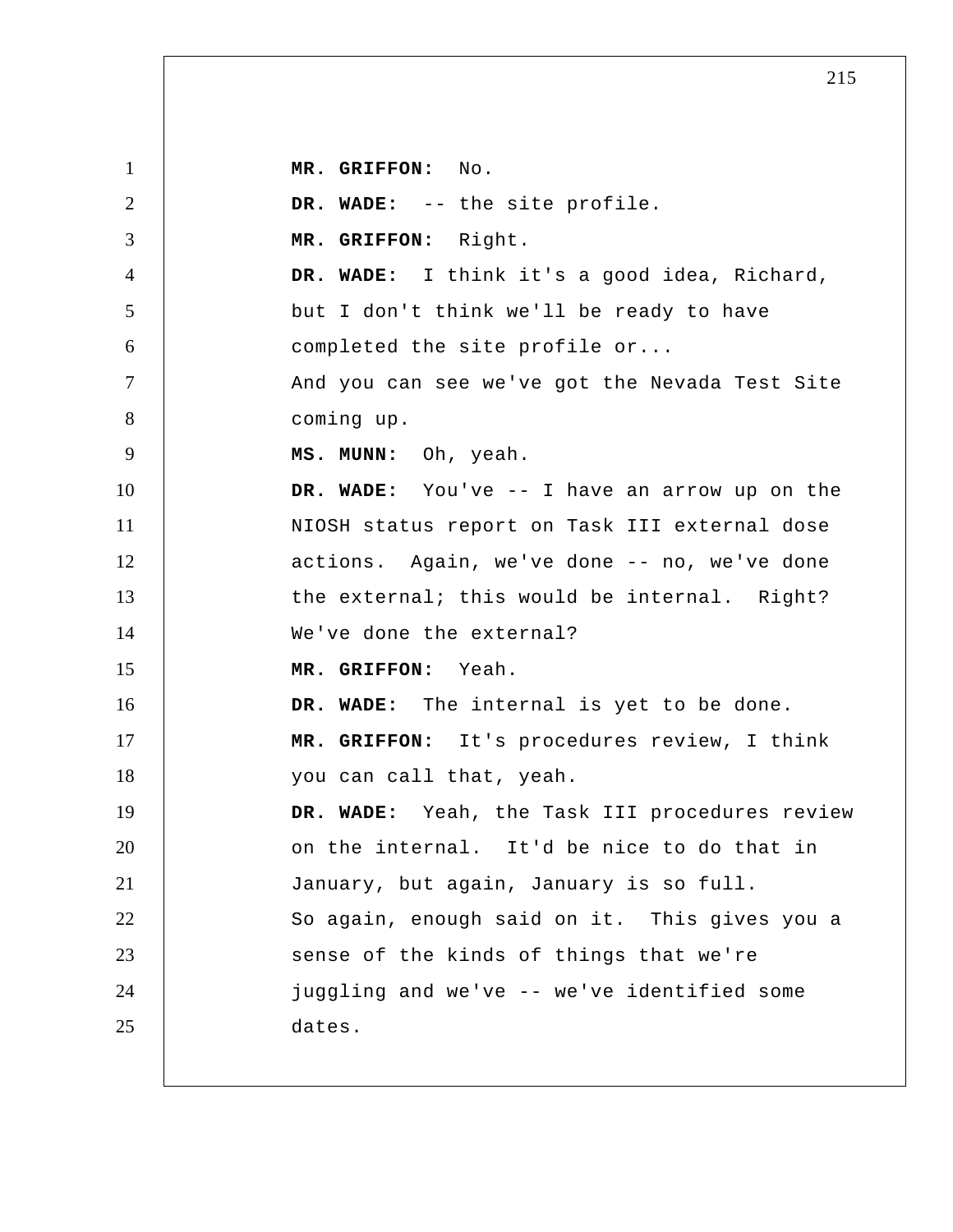1 2 3 4 5 6 7 8 9 10 11 12 13 14 15 16 17 18 19 20 21 22 23 24 25 Now to the last issue, which is the working groups. I made notes and I've put it up on the screen of things that you said you wanted to deal with in working groups. And I know it's not a complete list, but on Bethlehem Steel there are the two issues. They are the discussions with Breslin relative to the GA versus BZ samples. And then there were trying to reach resolution on all the other issues that have been identified in Bethlehem Steel. Those are two separate things. I think we need to do them. Dr. Melius is correct, maybe we don't do them on the call. Maybe we do them when we sit down face to face in January. But again, there needs to be working group action taking us up to resolution on those two issues. We need the development and population of what I call the resolution matrices -- that's the start of the six-step process -- for Savannah River, Y-12 and for Rocky Flats. And I highlight Y-12 as the most important. We have the Task III, which again is the internal dose matrix and the CATI interview matrix. That needs to be done in working group.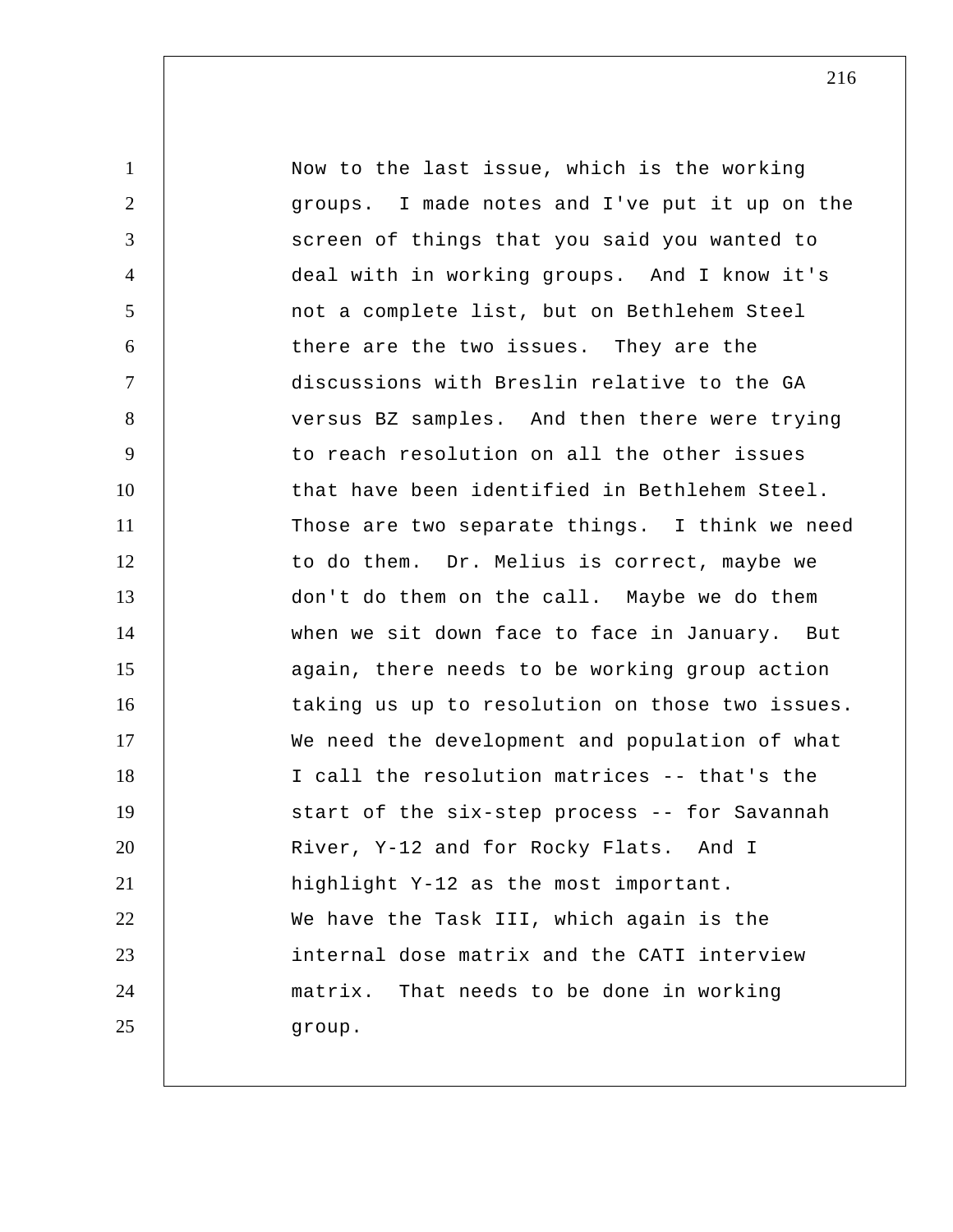1 2 3 4 5 6 7 8 9 10 11 12 13 14 15 16 17 18 19 20 21 22 23 24 25 And then I know there are other proposals going to be made to deal with working groups, so I'll end my comments to say once you hear the other motions, then we need to start to schedule these things.  **MR. GRIFFON:** I think -- I think there's the ongoing six-step process for the DR reviews, too, that we need to --  **DR. WADE:** Okay.  **MR. GRIFFON:** -- need to add to that list. We've got the second set of 20 and the third set of 20 --  **DR. ZIEMER:** We have DR calls coming up next week on the third set.  **MR. GRIFFON:** But we haven't resolved the second set, either.  **DR. ZIEMER:** And second set comments haven't been resolved yet.  **MR. GRIFFON:** Right.  **DR. WADE:** So you're correct, Mark. Thank you. Okay. Just to set the stage for your very productive discussions.  **DR. ZIEMER:** Any comments on these or any items that have been overlooked in terms of at least being out there before us so we know what's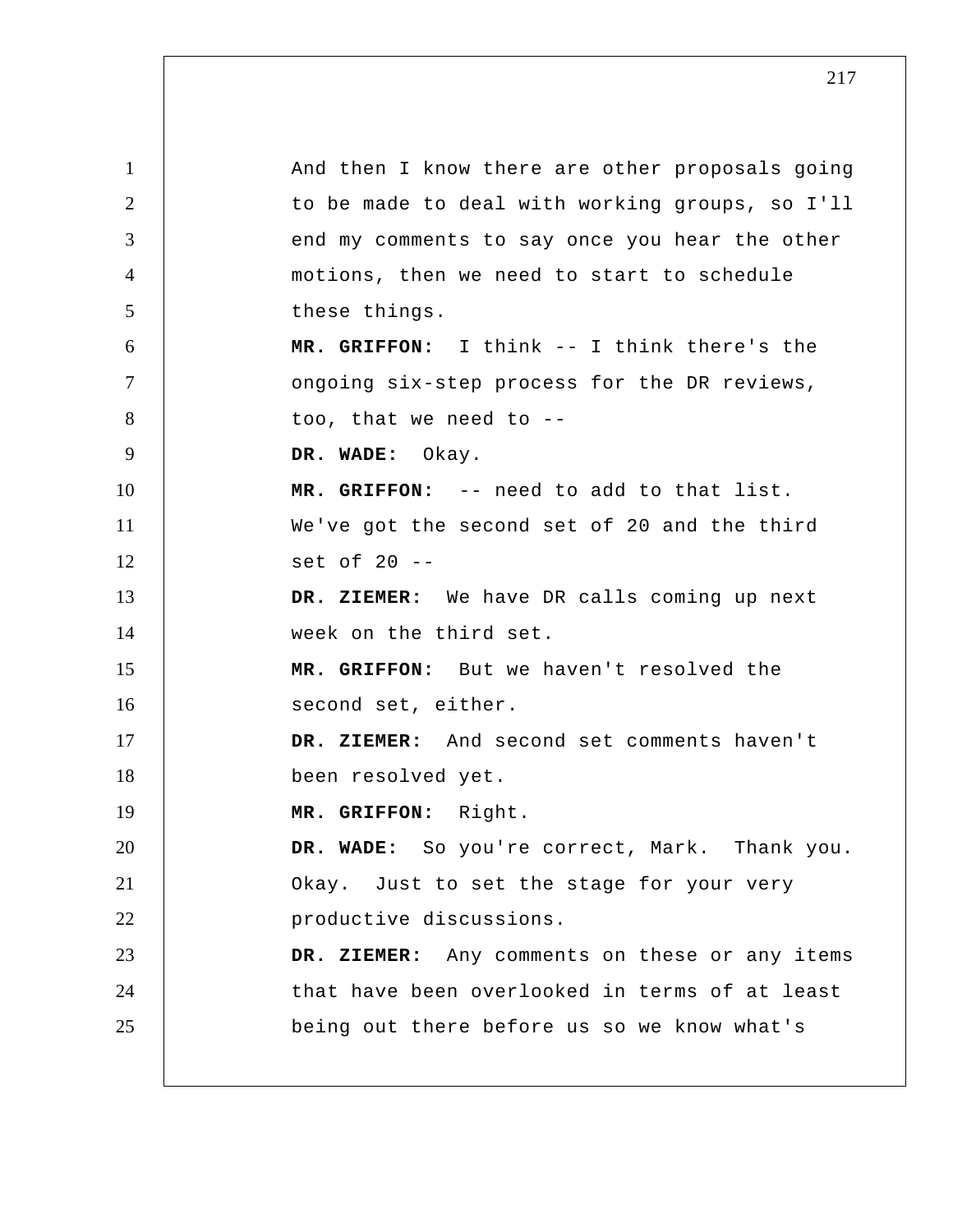1 2 3 4 5 6 7 8 9 10 11 12 13 14 15 16 17 18  $19$  --20 21 22 23 24 25 coming down the pike?  **DR. MELIUS:** Yeah, I actually -- I'm --  **DR. ZIEMER:** Yes, go ahead, Jim.  **DR. MELIUS:** Just also think about populating these January 9th calls and March 14th calls, 'cause I -- I think it is possible to do a call with significant public participation, but it's a lot easier when it's public participation on one issue.  **DR. WADE:** Right.  **DR. MELIUS:** And so that way people can pay attention to that issue and they're not confused by discussing multiple things.  **DR. ZIEMER:** Well, actually multiple calls may be a better approach.  **DR. MELIUS:** A better -- yes, what I was thinking, and so we have those scheduled, but utilize them in that way and -- you know, maybe  **DR. ZIEMER:** In fact, it might be possible to - - even on a given day -- to break it into two calls or three calls or something like that.  **DR. MELIUS:** Yeah.  **DR. ZIEMER:** And so if you're interested in the discussion on say Pacific Proving Grounds --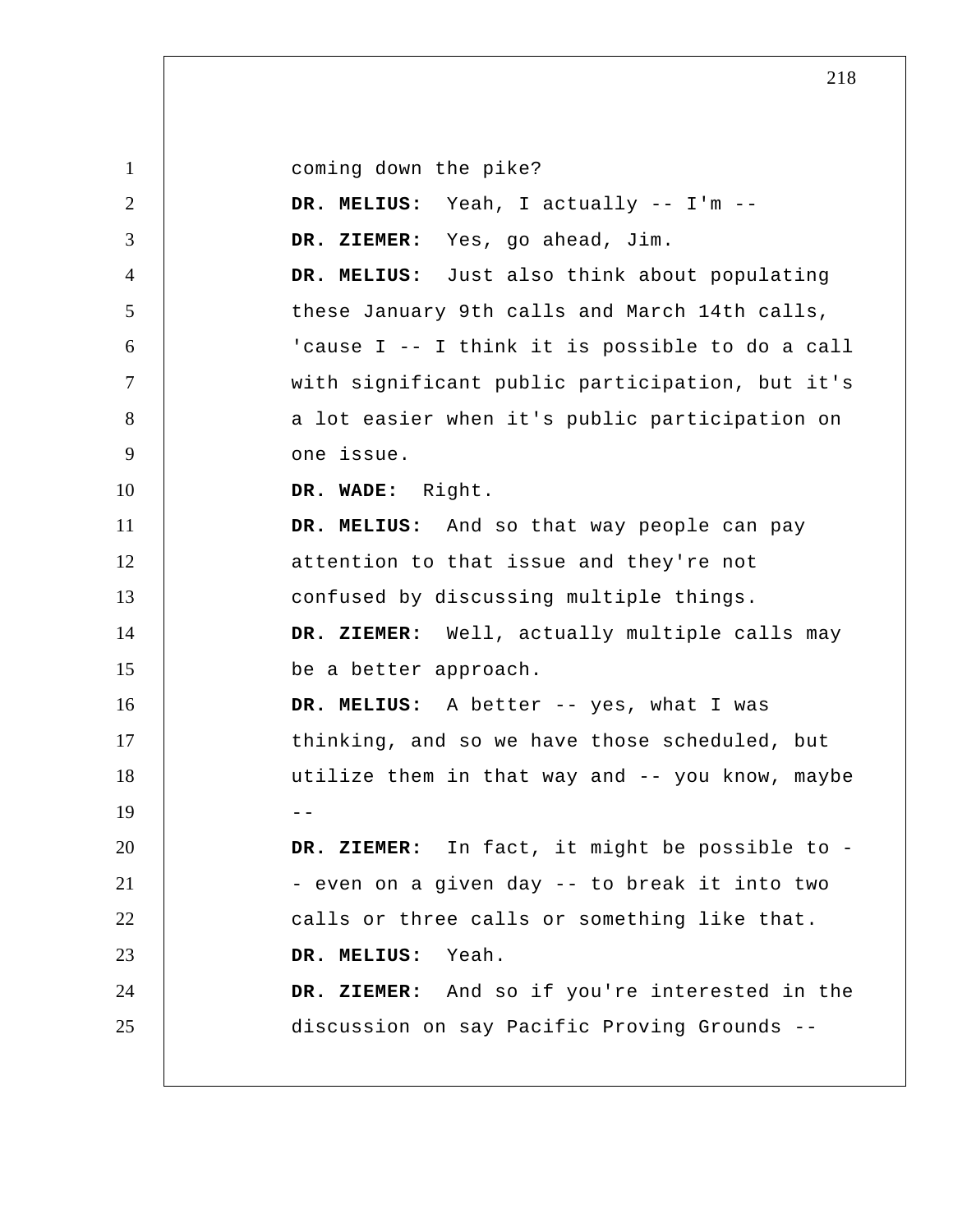1 2 3 4 5 6 7 8 9 10 11 12 13 14 15 16 17 18 19 20 21 22 23 24 25  **DR. MELIUS:** Yeah.  **DR. ZIEMER:** -- that's when it's going to be discussed. We may even have a different callin number so we can --  **DR. MELIUS:** Yeah.  **DR. ZIEMER:** -- keep those groups separate. But could we look into that --  **DR. WADE:** Yes, we can --  **DR. ZIEMER:** -- as a possibility.  **DR. WADE:** We need a quorum to --  **DR. ZIEMER:** 'Cause that background noise issue and multiple people issue is very, very difficult to conduct business.  **MS. MUNN:** We could do from 10:00 to 12:00 and then --  **DR. ZIEMER:** Roy?  **DR. MELIUS:** Yeah.  **MS. MUNN:** -- 2:00 to 4:00 or something. DR. ZIEMER: Good suggestion, Wanda.  **DR. DEHART:** I don't want to overplay the obvious, but I'd just remind everyone that there's an enormous amount of paperwork - reading reports, et cetera -- as part of our homework for each and every one of these calls and attendance at meetings, so...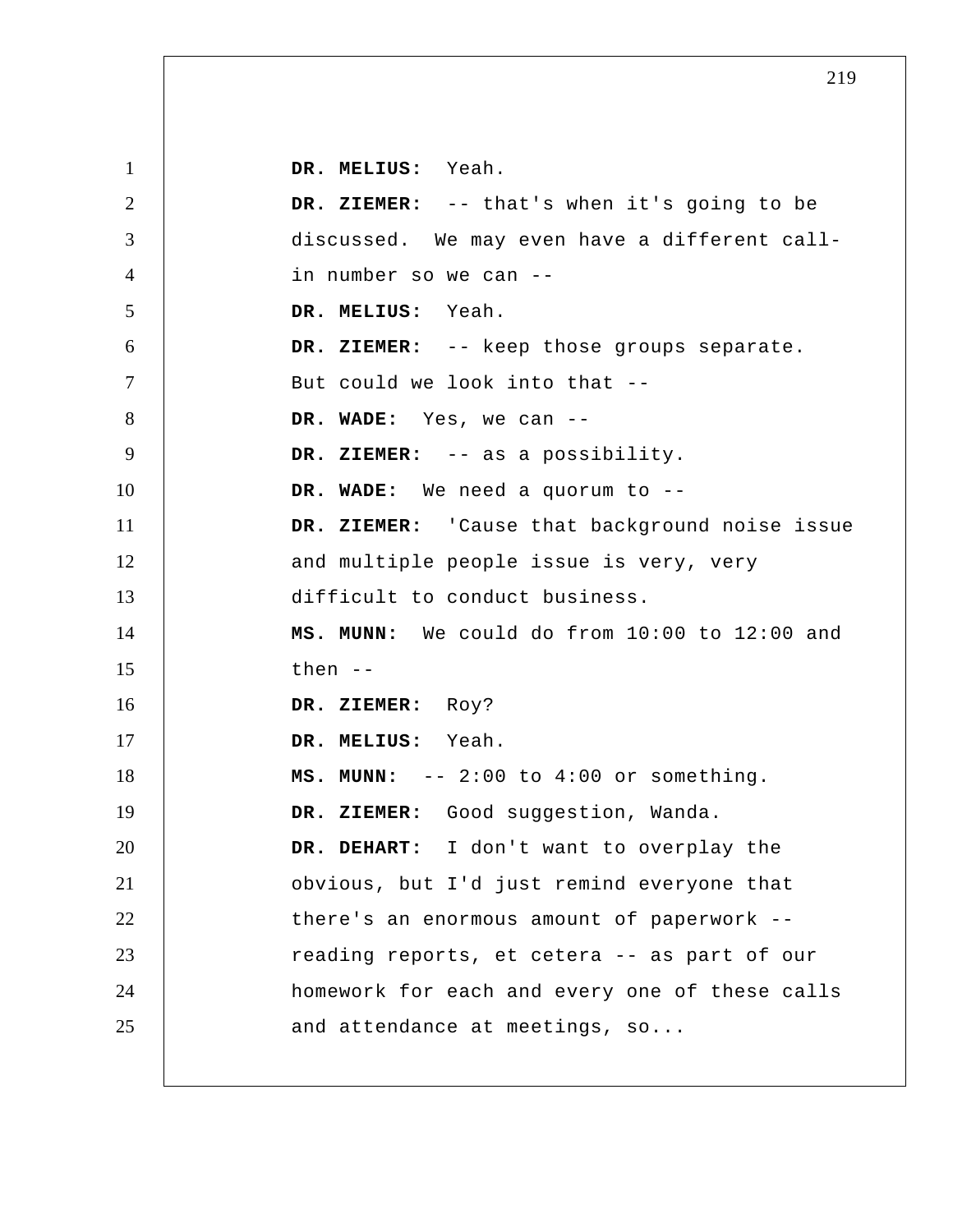1 2 3 4 5 6 7 8 9 10 11 12 13 14 15 16 17 18 19 20 21 22 23 24 25  **DR. MELIUS:** Well, and the corollary to that is a plea to NIOSH to get them to us early -- fast and well and give us adequate time to review them.  **DR. WADE:** Certainly.  **DR. ZIEMER:** Well, this will serve as a kind of road map, but it may take some detours as we proceed. But certainly the idea of considering multiple calls, even -- all in one day or in successive days might be a possible way to handle some of these. Okay, the Chair's going to recognize Roy DeHart for purposes of a motion. This -- this motion would deal with responding to the letters from the New York delegation.  **DR. DEHART:** I want to apologize for the group -- to the group for not having written the letter. It wasn't the intent of the motion to do that, but to indicate a need for the letter. The motion basically is it is moved that the Board prepare a letter addressed to the -- to Senator Shreimer, to Congressman Higgins and to Congressman Slaughter, with the following: One, express our appreciation for their interest in the Board's deliberation regarding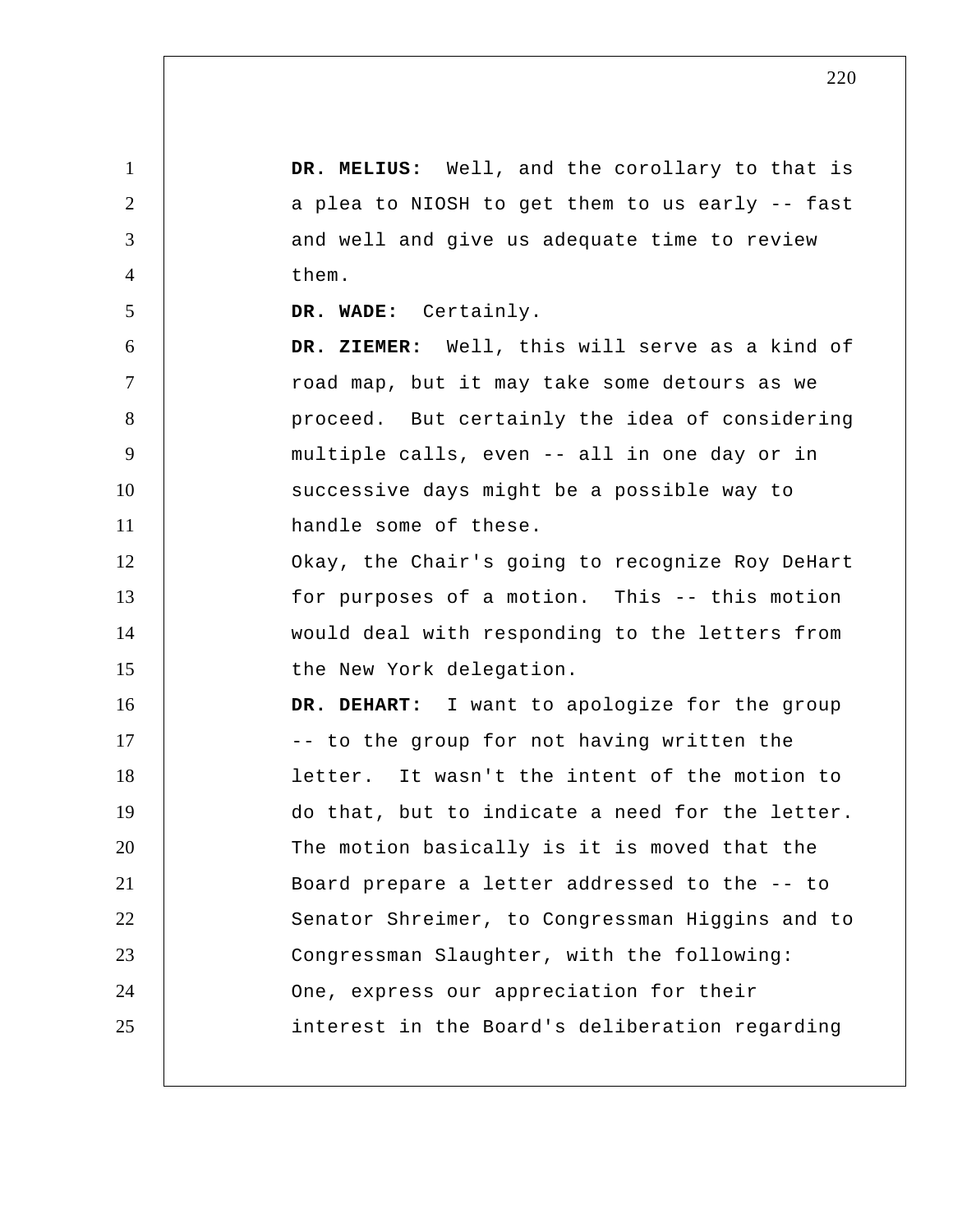| $\mathbf{1}$   | Bethlehem Steel;                                 |
|----------------|--------------------------------------------------|
| $\overline{2}$ | Two, provide current information on the status   |
| 3              | of Bethlehem Steel claimants, to include the     |
| $\overline{4}$ | number of claimants, the number not qualified    |
| 5              | or disqualified, the number for whom dose        |
| 6              | reconstruction has been completed, the number    |
| $\tau$         | who have a POC greater than -- equal to or       |
| 8              | greater than 50 percent, the number who failed   |
| 9              | to achieve 50 percent, the number awaiting dose  |
| 10             | reconstruction;                                  |
| 11             | Part three, address other information of value   |
| 12             | to the discussion; for example, payments made    |
| 13             | to the Bethlehem claimants.                      |
| 14             | DR. ZIEMER: That is your motion?                 |
| 15             | DR. DEHART: That is the motion.                  |
| 16             | DR. ZIEMER: And if it passed, the Chair would    |
| 17             | be instructed to prepare such a letter with      |
| 18             | that content.                                    |
| 19             | I would hope so, (unintelligible)<br>DR. DEHART: |
| 20             | motion.                                          |
| 21             | DR. ZIEMER: Seconded?                            |
| 22             | MR. PRESLEY: (Off microphone) (Unintelligible)   |
| 23             | Okay. Discussion on this motion?<br>DR. ZIEMER:  |
| 24             | I assume if it passed that NIOSH would provide   |
| 25             | the necessary statistical data and information   |
|                |                                                  |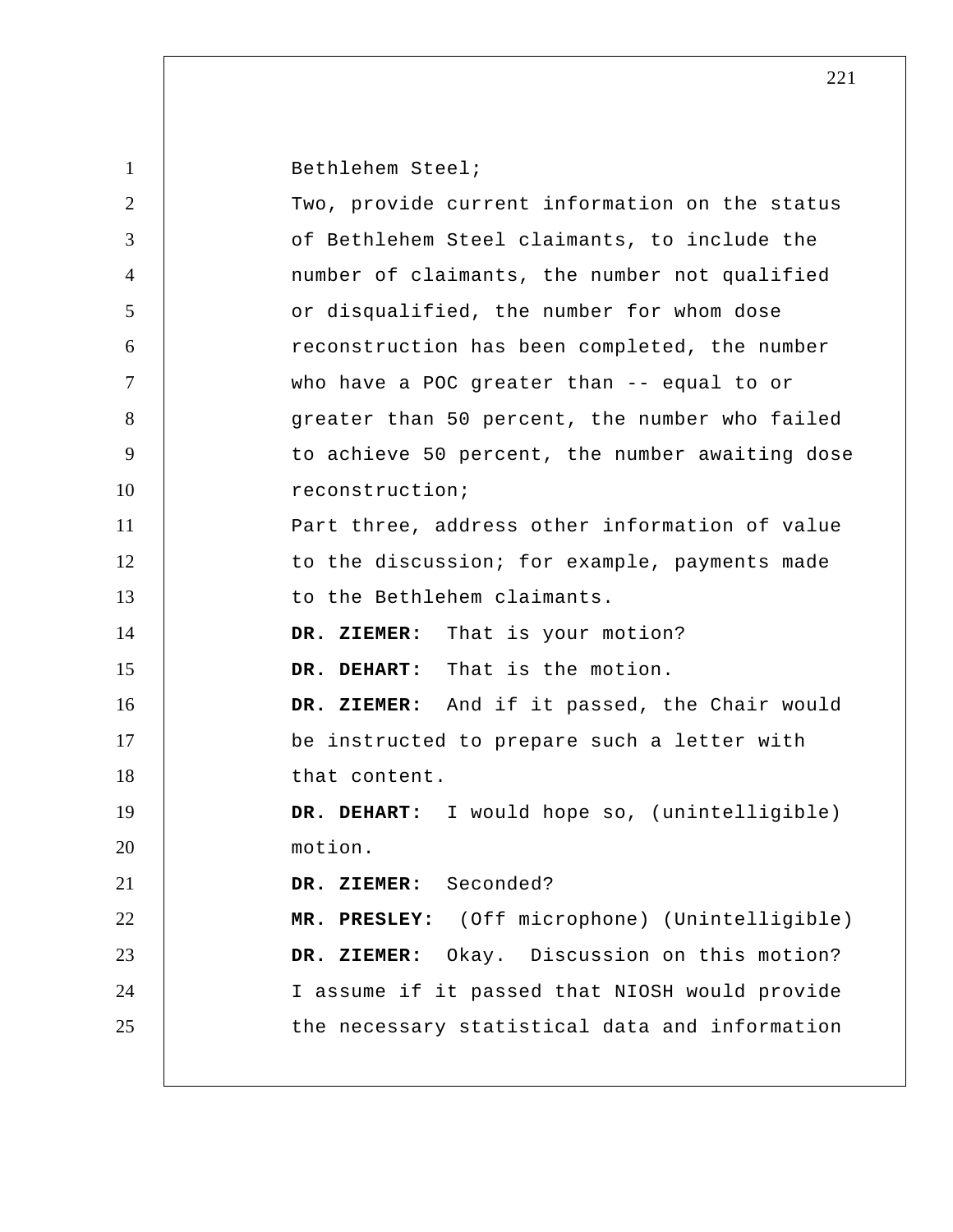for the Chair.

| $\overline{2}$ | MR. ELLIOTT: We would be happy to do so except    |
|----------------|---------------------------------------------------|
| 3              | for the one point on those cases that weren't     |
| $\overline{4}$ | qualified. We don't have that information and     |
| 5              | we'll try to get that from Department of Labor,   |
| 6              | but                                               |
| $\tau$         | DR. ZIEMER: Okay. Comment, Jim?                   |
| 8              | DR. MELIUS: Yeah, again, I wasn't here for the    |
| 9              | discussion so I'm -- don't quite understand the   |
| 10             | context of -- complete context for this letter,   |
| 11             | but I think I would object to the letter as       |
| 12             | proposed, but would approve a letter than         |
| 13             | included then some description of what our        |
| 14             | follow-up actions would, you know, be -- what     |
| 15             | the process has been and where the process was    |
| 16             | going; i.e., what we plan --                      |
| 17             | DR. ZIEMER: On the site profile.                  |
| 18             | DR. MELIUS: -- on the site profile that we        |
| 19             | plan to resolve, you know, 'cause I think         |
| 20             | that's some of the $--$ the questions. And I $--$ |
| 21             | to some extent I'm -- I think talking about       |
| 22             | that in the context of what's already happened    |
| 23             | at the site which you lay out. I just thought     |
| 24             | your letter stopped a little bit short, and I'd   |
| 25             | like to not just respond and say this is the      |
|                |                                                   |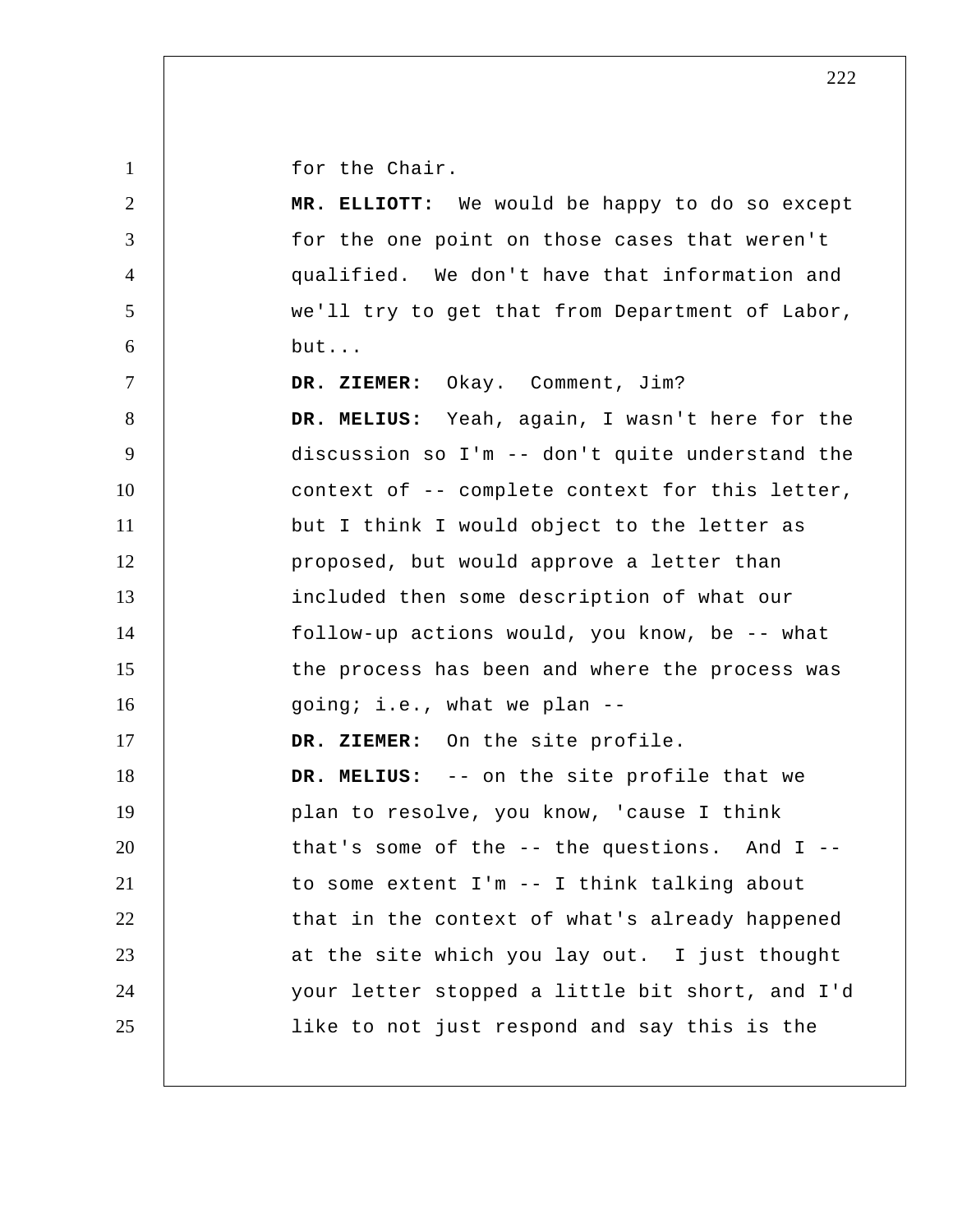1 2 3 4 5 6 7 8 9 10 11 12 13 14 15 16 17 18 19 20 21 22 23 24 25 situation there, but this is what the Board plans to do to, you know, sort of complete our part of the -- our responsibilities at that - at that site. And that by whatever the date is that we intend to complete the review of the site profile and -- and so forth, and that it's gone -- undergone an extensive and very complete and comprehensive review.  **DR. DEHART:** My letter was intended to be brief and informative. The -- all three letters implied that nothing was being done for the workers, and that is incorrect.  **DR. MELIUS:** Yeah.  **DR. DEHART:** It was a misinformation. And my letter intends to simply provide that information.  **DR. ZIEMER:** Jim, I don't know if you're proposing an -- a friendly or semi-friendly amendment that there be point four to the letter to sort of give them a status report of where we are on the site profile. Is that what you were suggesting?  **DR. MELIUS:** That was what I was suggesting. And I was trying to suggest it as a friendly amendment, so --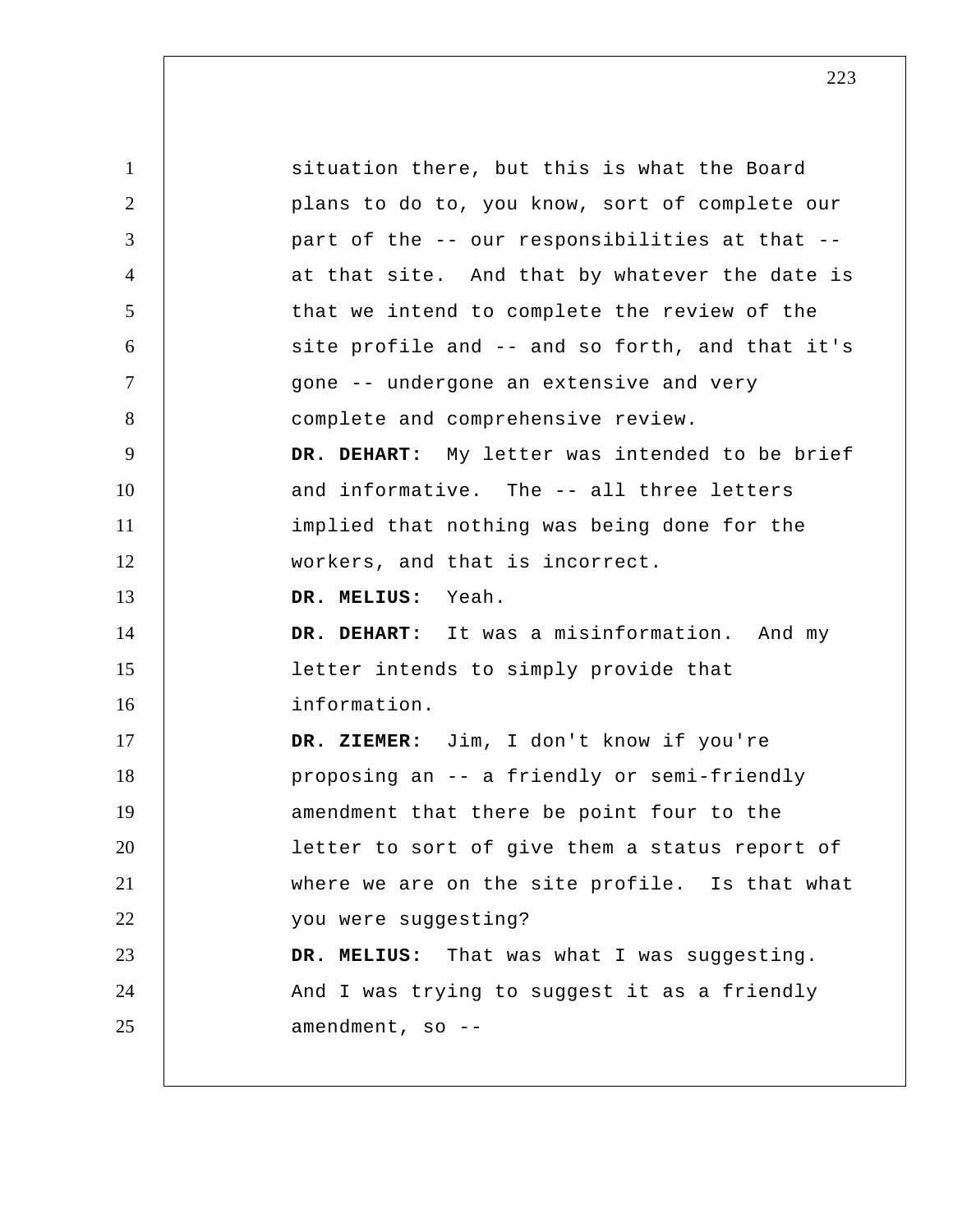1 2 3 4 5 6 7 8 9 10 11 12 13 14 15 16 17 18 19 20 21 22 23 24 25  **DR. DEHART:** As a friendly amendment I would accept that, but I would not want to see a date to hold us to it. And if you put a date in there, I'll guarantee you the Congress will hold us to it.  **DR. MELIUS:** Well, I -- I think we have to -- I'm comfortable with fudging or estimating a date that -- where we are and that we hope in the next few months to complete that (unintelligible) --  **DR. DEHART:** I have an area in number three which -- for other information that's appropriate to the letter and so I can -- I would accept that.  **DR. MELIUS:** And I'm sure Paul can craft an appropriate...  **DR. ZIEMER:** I was hoping you guys would draft a (unintelligible) -- Wanda, you have a comment. Are you speaking for the motion or --  **MS. MUNN:** Yes, I am, and I'm speaking --  **DR. ZIEMER:** -- against the motion?  **MS. MUNN:** I am speaking for the abbreviated motion. It -- one -- of course I can count the votes now and see what the opportunity is for my passing that, but I know this won't go.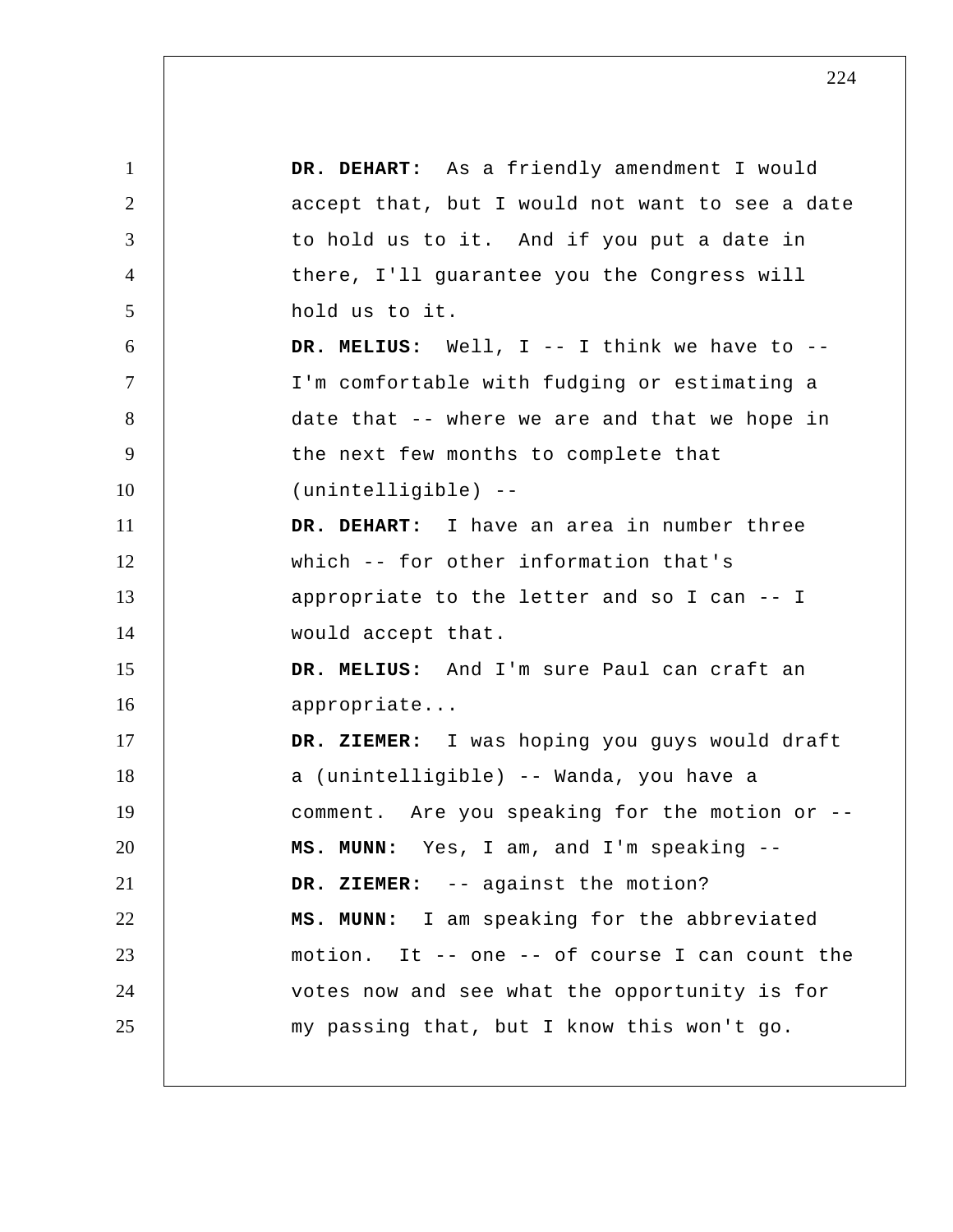1 2 3 4 5 6 7 8 9 10 11 12 13 14 15 16 17 18 19 20 21 22 23 24 25 Nevertheless, that doesn't change the fact that the purpose of this letter, it seems, should be to correct the misinformation and obvious lack of knowledge that our lawmakers have with respect to where this particular claim is right now. They need to understand that there are not gross errors in what NIOSH has done, that no one is dragging their feet, that Bethlehem Steel has not been ignored and is not being unfairly treated, but that 45 percent of the claims that have been received so far from Bethlehem Steel have been paid and that most of them have actually been handled already. They don't -- they clearly do not know that. If we incorporate into this letter everything that we have done or plan to do, then it does not have either the impact nor does it meet the real purpose of responding to the issues that were raised in the letters to this Board.  **DR. ZIEMER:** Thank you. Now, other comments? It appears to the Chair that you were speaking against expanding -- adding the semi-friendly amendment.  **DR. MELIUS:** The friendly amendment --  **MS. MUNN:** You are correct.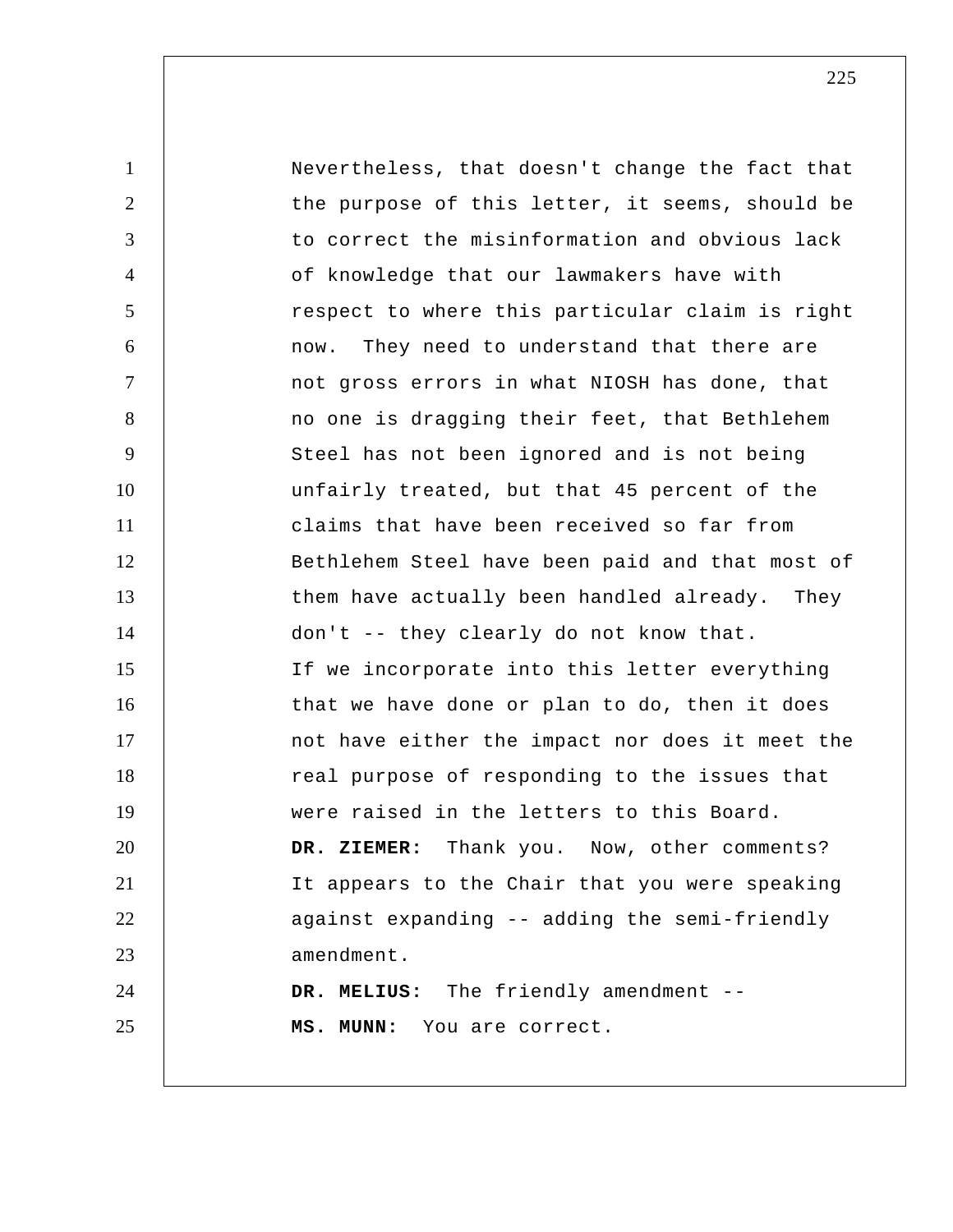1 2 3 4 5 6 7 8 9 10 11 12 13 14 15 16 17 18 19 20 21 22 23 24 25  **DR. MELIUS:** -- Roy had accepted where we are and (unintelligible).  **DR. ZIEMER:** That's all right. Okay, other comments pro or con?  **DR. DEHART:** To try to make room for everyone, let me suggest we leave this to our Chairman to prepare. He -- he has heard the comments from those of us around the table with regard to such a letter.  **DR. ZIEMER:** I think Bob has a comment.  **MR. PRESLEY:** As -- as second to the motion, I -- I agree to both parts. I think we do need to make it short and sweet as to what we plan on doing, but I do think that we need to address very strongly the three points that were made in that letter. Letters.  **DR. ZIEMER:** Letters, yes. Okay. Leon? **MR. OWENS:** Dr. Ziemer, I think that the Board has, over the past several months, responded in kind when we've had Congressional inquiries. We've also allowed our contractor to respond in kind to Congressional inquiries, and I would agree with Roy's motion. I'll speak in favor of it, but with the friendly amendment that Dr. Melius has suggested. I don't think the Board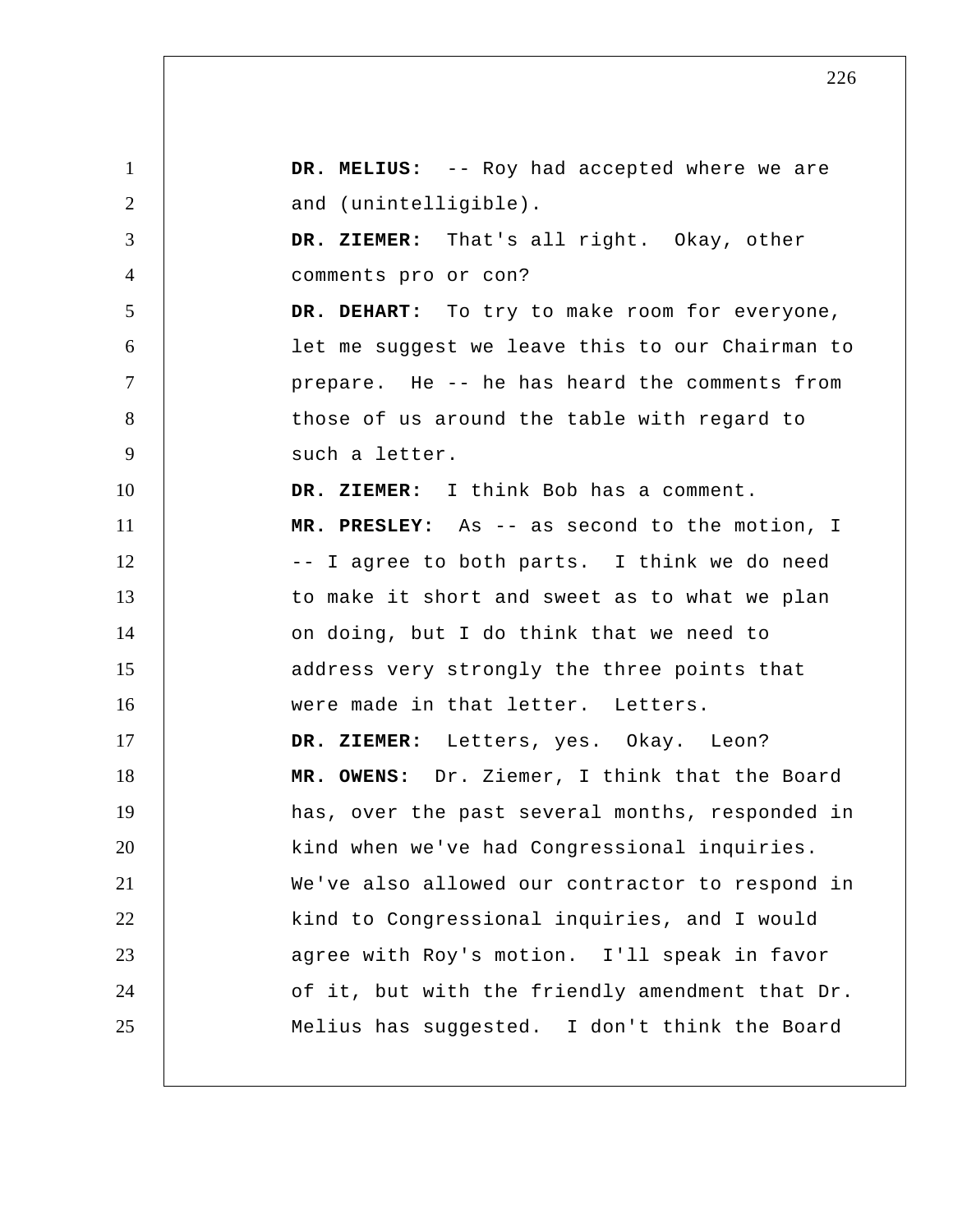| $\mathbf{1}$   | in any way wants to chastise any member of the  |
|----------------|-------------------------------------------------|
| 2              | Congressional delegation. I think that what we  |
| 3              | would like to do, though, is to provide         |
| $\overline{4}$ | information and provide a status update when    |
| 5              | they have received information that was         |
| 6              | incorrect. I think that NIOSH, Mr. Elliott,     |
| $\tau$         | provided us information yesterday in regard to  |
| 8              | the status of Bethlehem Steel, and I think it   |
| 9              | would be wise for the Board to include that     |
| 10             | information and also an update on the site      |
| 11             | profile, along with the points that Roy had     |
| 12             | made in his motion.                             |
| 13             | DR. ZIEMER: Okay, thank you. Other comments?    |
| 14             | Jim?                                            |
| 15             | DR. MELIUS: Yeah, I was not necessarily trying  |
| 16             | to weaken what Roy was intending as much as     |
| 17             | just saying we need to add a fourth strong      |
| 18             | point and to -- to the letter. And I -- I just  |
| 19             | think it would both read better and I think it  |
| 20             | also conveys our efforts involved in that.      |
| 21             | DR. ZIEMER: And the mover and seconder          |
| 22             | actually accepted that, so it does become part  |
| 23             | of the motion. The Chair will rule that the     |
| 24             | motion that's before us does include some brief |
| 25             | -- brief comments about the status of -- of our |
|                |                                                 |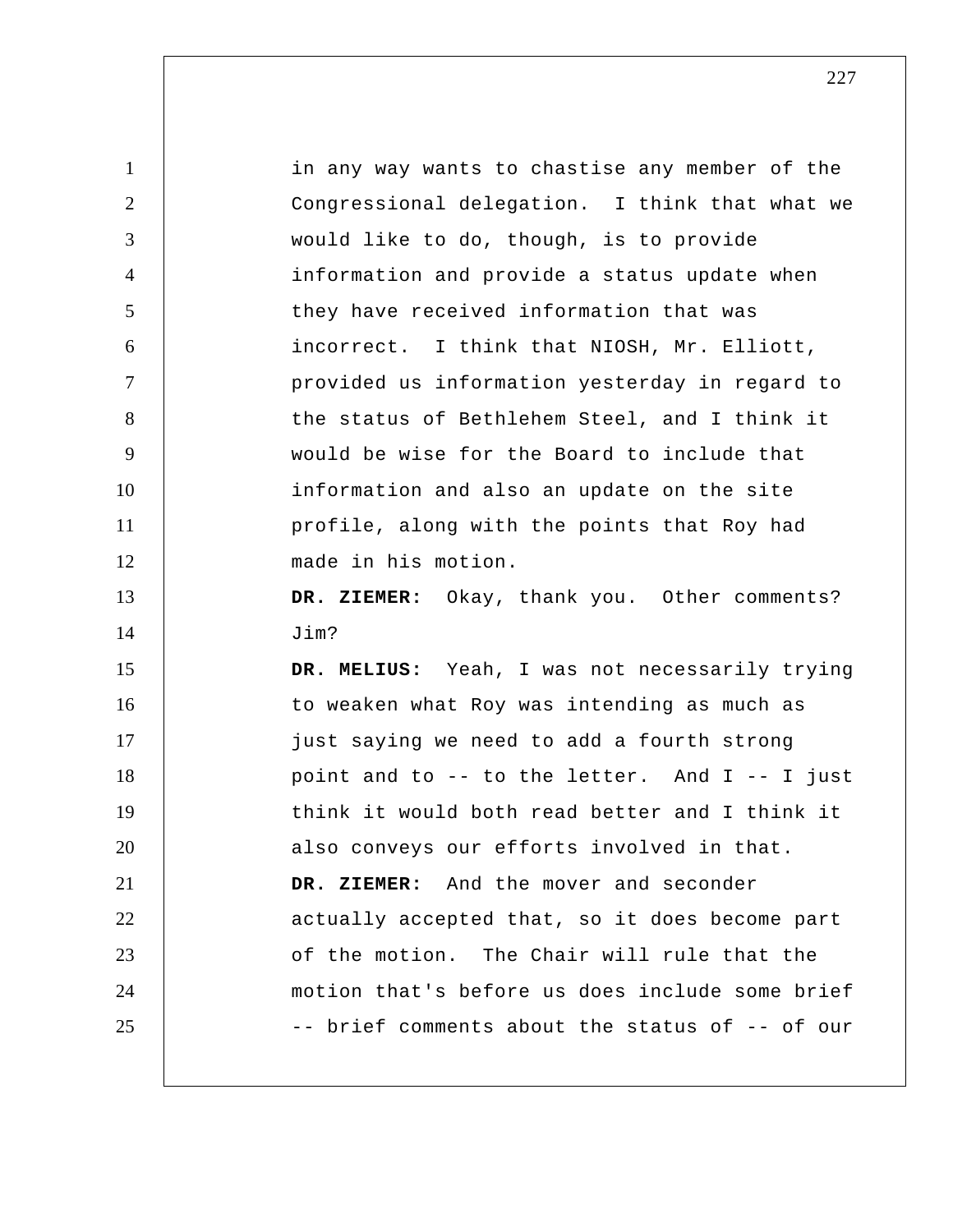| $\mathbf{1}$   | review of the site profile and is coming to     |
|----------------|-------------------------------------------------|
| 2              | closure on that.                                |
| 3              | Further, if the Board so wishes, we could       |
| $\overline{4}$ | certainly distribute copies of a draft in       |
| 5              | advance to make sure there aren't levels of     |
| 6              | heartache, although I'm -- we can't really take |
| $\tau$         | any votes by mail, so -- and we can't do        |
| 8              | business by e-mail, so what -- what could       |
| 9              | happen is that if it took me long enough to     |
| 10             | draft this, it may almost take to the November  |
| 11             | 28th conference call.                           |
| 12             | DR. WADE: Well, the other approach could be     |
| 13             | you could draft it and send it out, and if you  |
| 14             | heard from -- you pick the number, three Board  |
| 15             | members --                                      |
| 16             | DR. ZIEMER: We could call a meeting.            |
| 17             | DR. WADE: -- concerned, then we --              |
| 18             | DR. ZIEMER:<br>Right.                           |
| 19             | DR. WADE: $--$ could do it at $--$              |
| 20             | DR. ZIEMER: Right.                              |
| 21             | DR. WADE: -- the meeting. If not, we can send   |
| 22             | it out.                                         |
| 23             | DR. ZIEMER: Right. Are you ready to vote on     |
| 24             | this motion?                                    |
| 25             | Okay. Then all in favor, say aye?               |
|                |                                                 |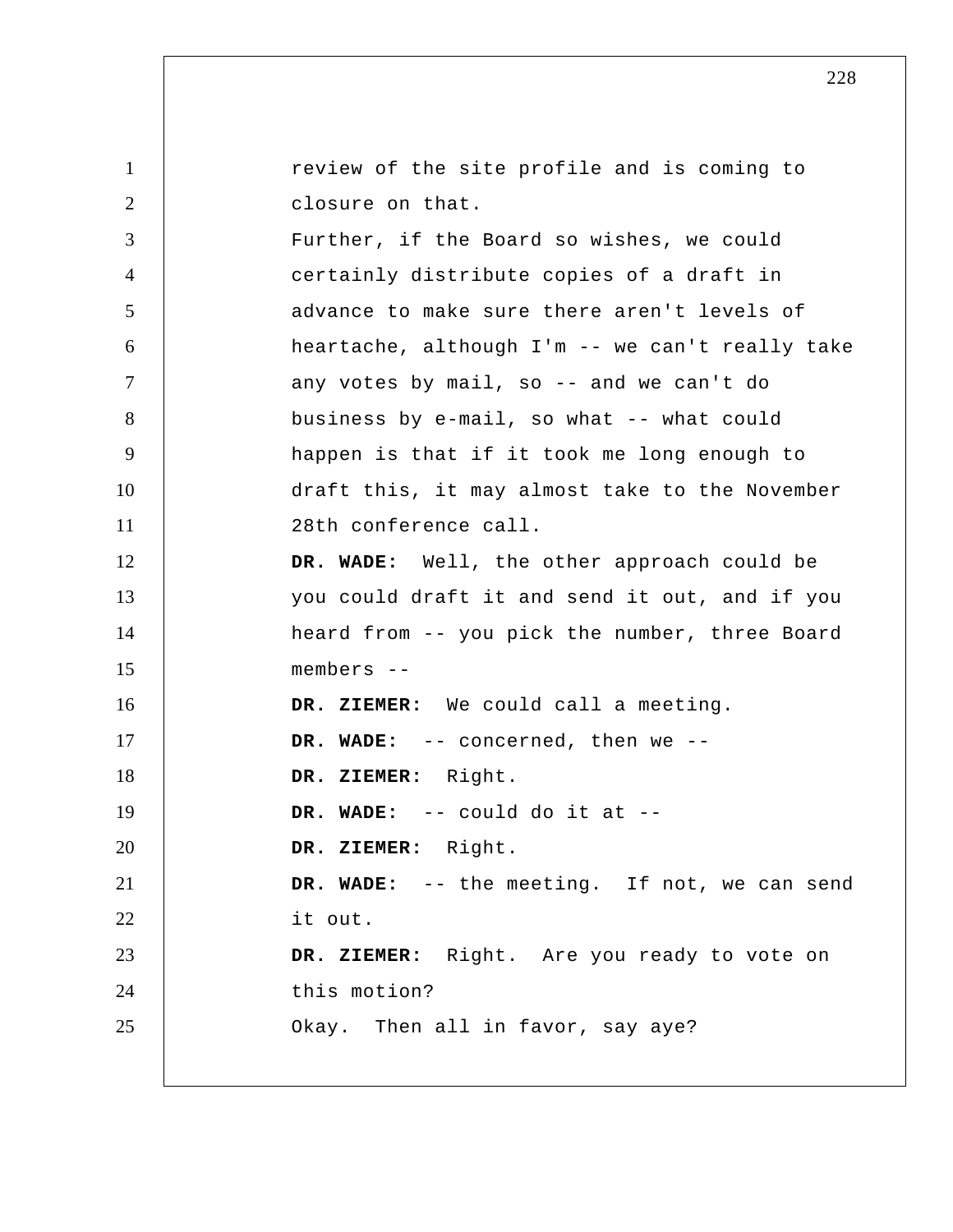| $\mathbf{1}$   | (Affirmative responses)                         |
|----------------|-------------------------------------------------|
| $\overline{2}$ | Those opposed, say no?                          |
| 3              | (No responses)                                  |
| $\overline{4}$ | And any abstentions?                            |
| 5              | DR. WADE: Henry Anderson's not here.            |
| 6              | DR. ZIEMER: And Henry is not here. Motion       |
| $\tau$         | carries, thank you very much.                   |
| 8              | DR. WADE: Just so -- for my understanding, you  |
| 9              | will draft a letter, send it out. If you hear   |
| 10             | from three Board members with a concern, you'll |
| 11             | wait until the Board is next formally convened. |
| 12             | DR. ZIEMER: Right.                              |
| 13             | DR. WADE: If not, you'll send it on.            |
| 14             | DR. ZIEMER: Right.                              |
| 15             | DR. WADE:<br>Okay.                              |
| 16             | DR. ZIEMER: Now the Chair recognizes Jim        |
| 17             | Melius for purposes of making a motion relating |
| 18             | to a potential workgroup for --                 |
| 19             | DR. MELIUS: Yeah.                               |
| 20             | DR. ZIEMER: -- developing -- well, the motion   |
| 21             | $will -- will --$                               |
| 22             | DR. MELIUS: Yeah.                               |
| 23             | DR. ZIEMER: -- I won't give your motion as      |
| 24             | part of the --                                  |
| 25             | DR. MELIUS: Yeah, let -- let me discuss the     |
|                |                                                 |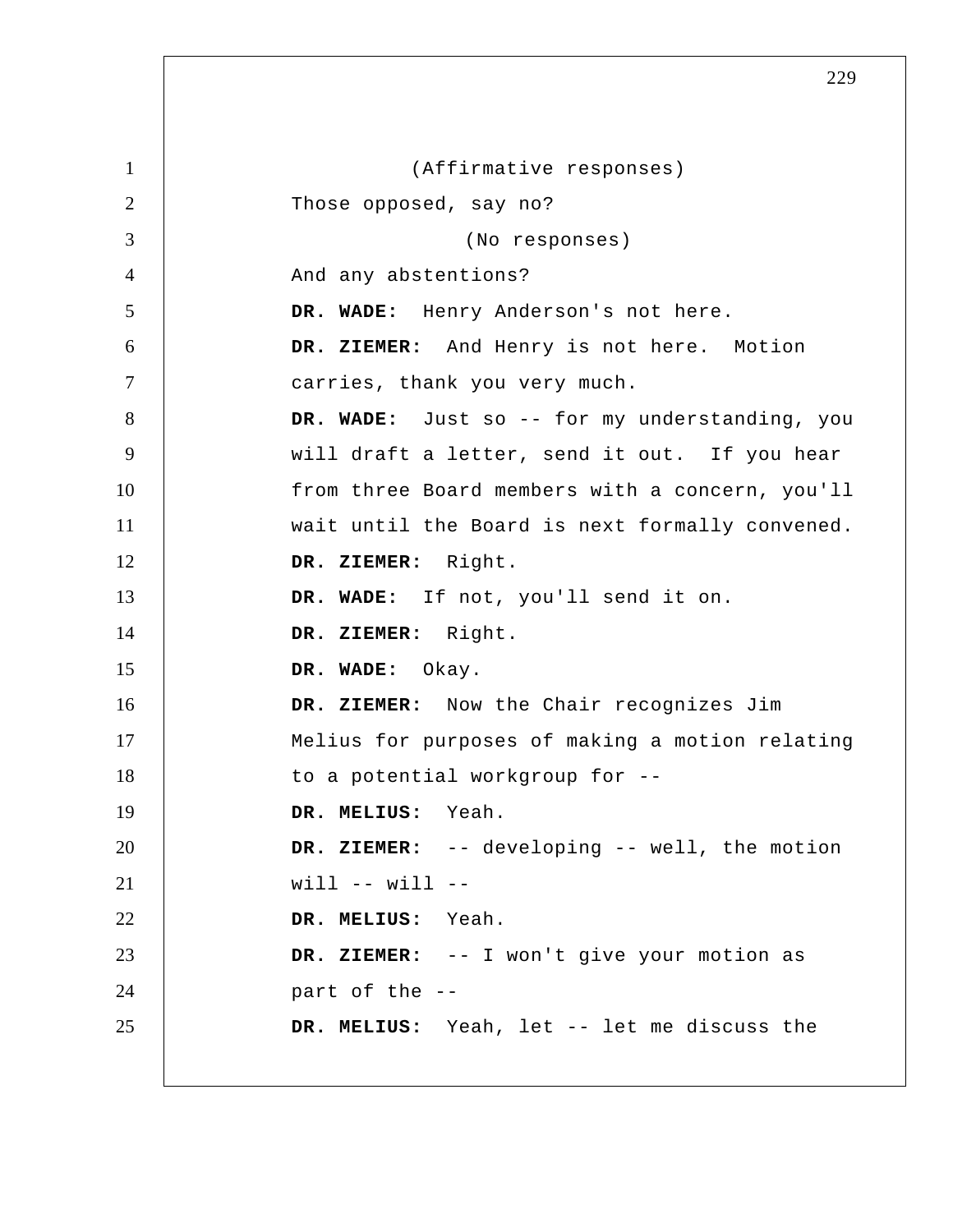context of this thing. It's certainly going to be popular in suggesting another workgroup and another meeting, but  $I$  -- I think this would be very helpful to the process.

1

2

3

4

5 6 7 8 9 10 11 12 13 14 15 16 17 18 19 20 21 22 23 24 25 I think all of us have been frustrated by the difficulties we've had in addressing some of the -- both the SEC petitions, particularly the Mallinckrodt one and to a lesser extent the Iowa SEC petitions, and also in dealing with the site profiles, particularly the Bethlehem one where we have spent a long time wrestling with these issues. And part of the reasons for this are just sort of procedurally and us sort of learning how to deal with SEC petitions and so forth. But I also think that some of the problem is that -- that we really haven't defined the criteria for determining, you know, when has a SEC petition been adequately evaluated, what's a dose reconstruction that's been completed with sufficient accuracy, how do we -- what does it mean by sort of, you know, maximal feasible dose reconstructions and things like that that, while they may be difficult to define those precisely and mathematically in a regulation or whatever, I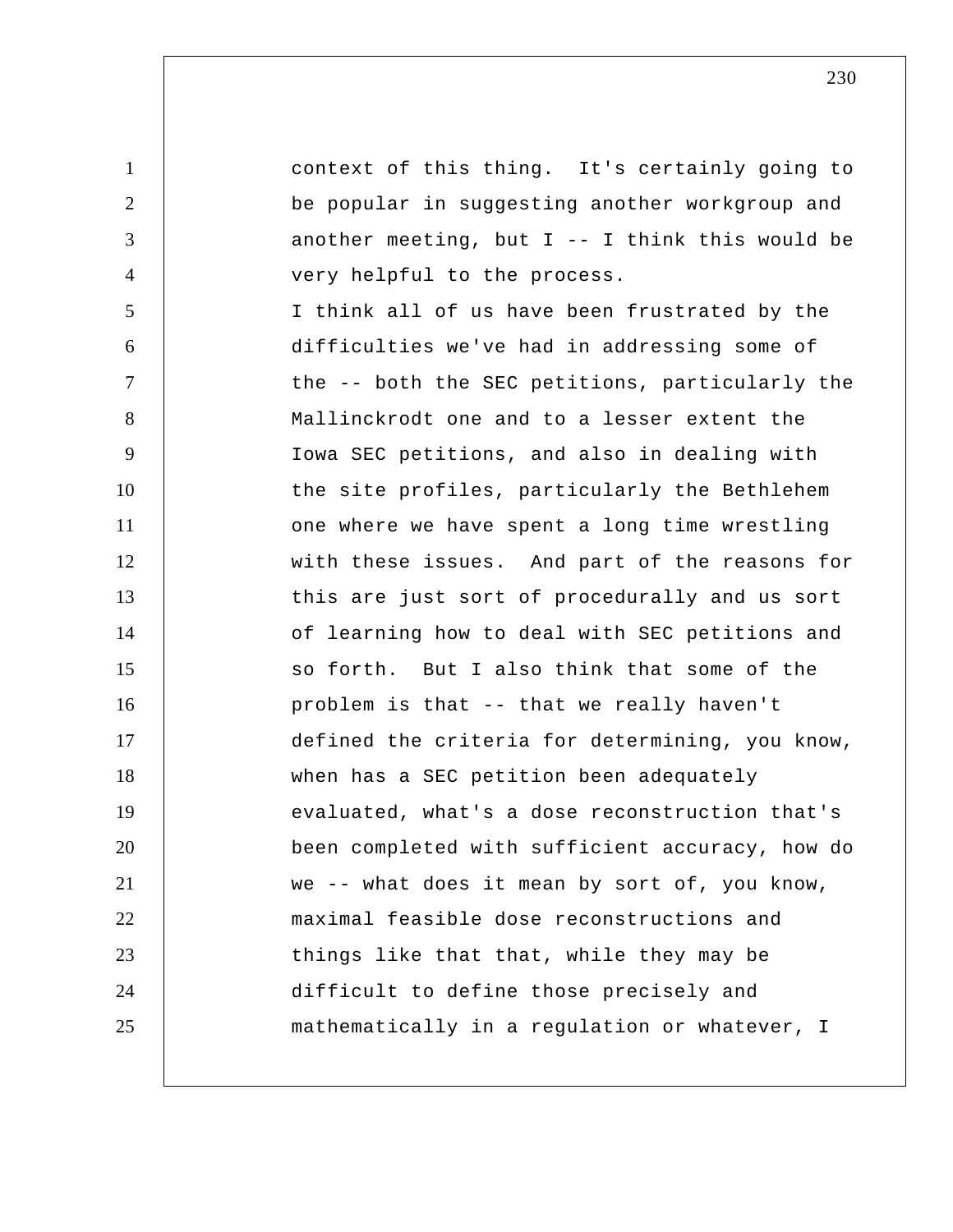1 2 3 4 5 6 7 8 9 10 11 12 13 14 15 16 17 18 19 20 21 22 23 24 25 do think that we could -- we need to try to come to grips with those issues and try to develop some guidance that NIOSH could follow in terms of dealing with SEC petitions, in terms of dealing with the evaluation of these site profiles, that the Board could utilize in having to make some assessment of those petitions and of the NIOSH evaluation reports, that it would also better instruct our contractor in terms of how to do some of these evaluations so that we focus on what is important to the process, not get sidetracked quite as often on -- on other issues which I think is sort of a -- in some ways it's just a natural result of a -- of how complicated these issues are and -- and the nature of the available -- available science. And I think we've -- could accomplish something by trying to develop -- and I think we could actually complete a set of guidelines that would help to inform the process and inform our work and NIOSH's work. I've had some discussions with NIOSH staff, including running into them in airports and so forth as we've traveled around the country, who I also think that they believe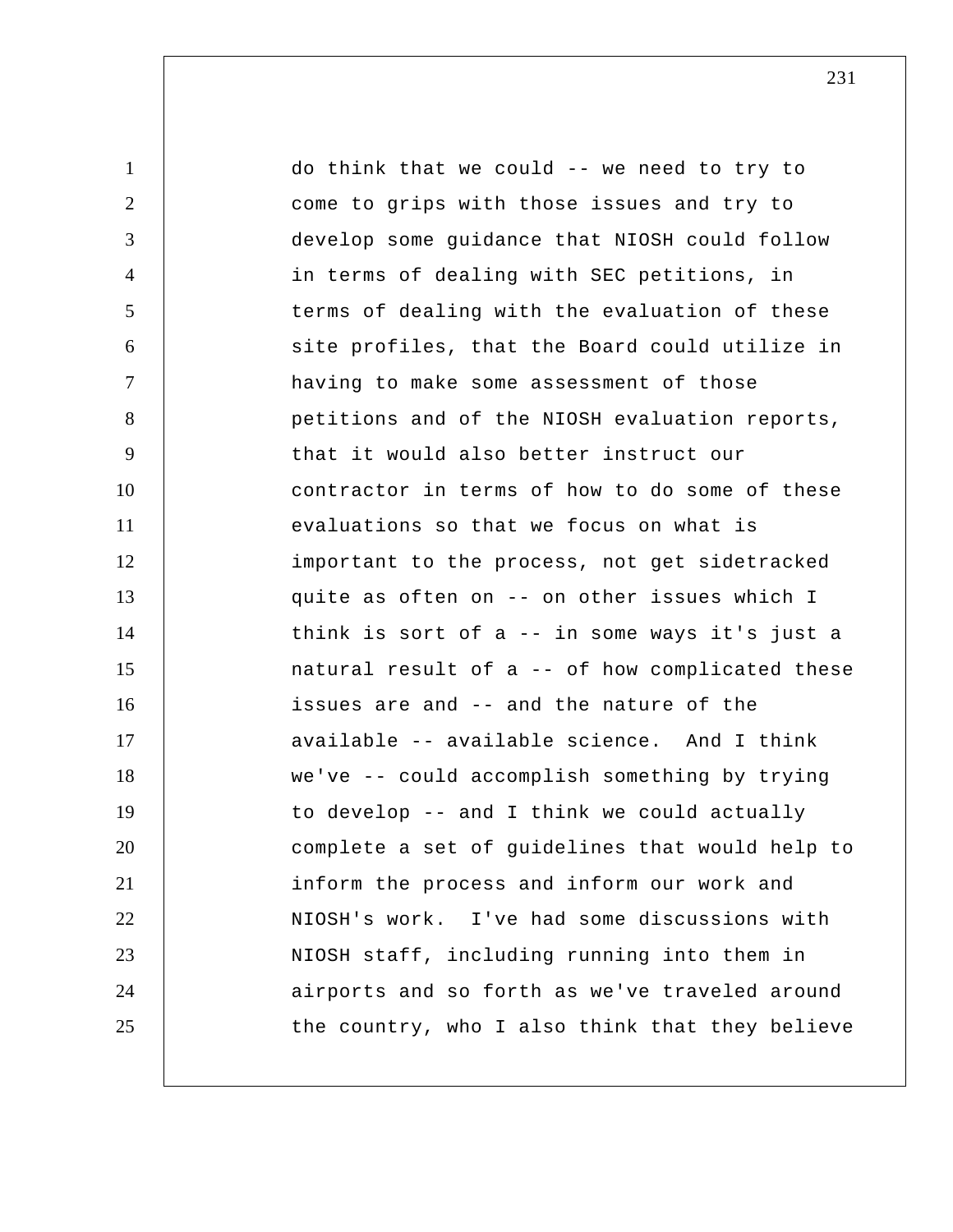1 2 3 4 5 6 7 8 9 10 11 12 13 14 15 16 17 18 19 20 21 22 23 24 25 this would be helpful also. So I would propose that we set up a small working group, that we hold, you know, sort of a one-day meeting with some of the NIOSH staff to discuss this and - hopefully sometime in November in Cincinnati, that we try to, to some extent, meld this with what we're doing on the Y-12, but also go back and -- with a review of the site -- of the Y-12 site profile, but also go back and sort of look at what happened with Mallinckrodt and Iowa and Bethlehem, and really see if we can come to grips with what our guidelines that would make this process work better for -- both for NIOSH, NIOSH staff, their contractor, ourselves as a Board having to make rulings on these and recommendations and also for our contractor - do that. So that's my proposal, is another working group to look at this issue and I -- I'm optimistic that we could be successful with this, though. You know, we're never going to have all the answers. This is a complicated area and not a lot of external guidance for us to rely on.  **DR. ZIEMER:** For lack of a better term, the Chair will call this the workgroup on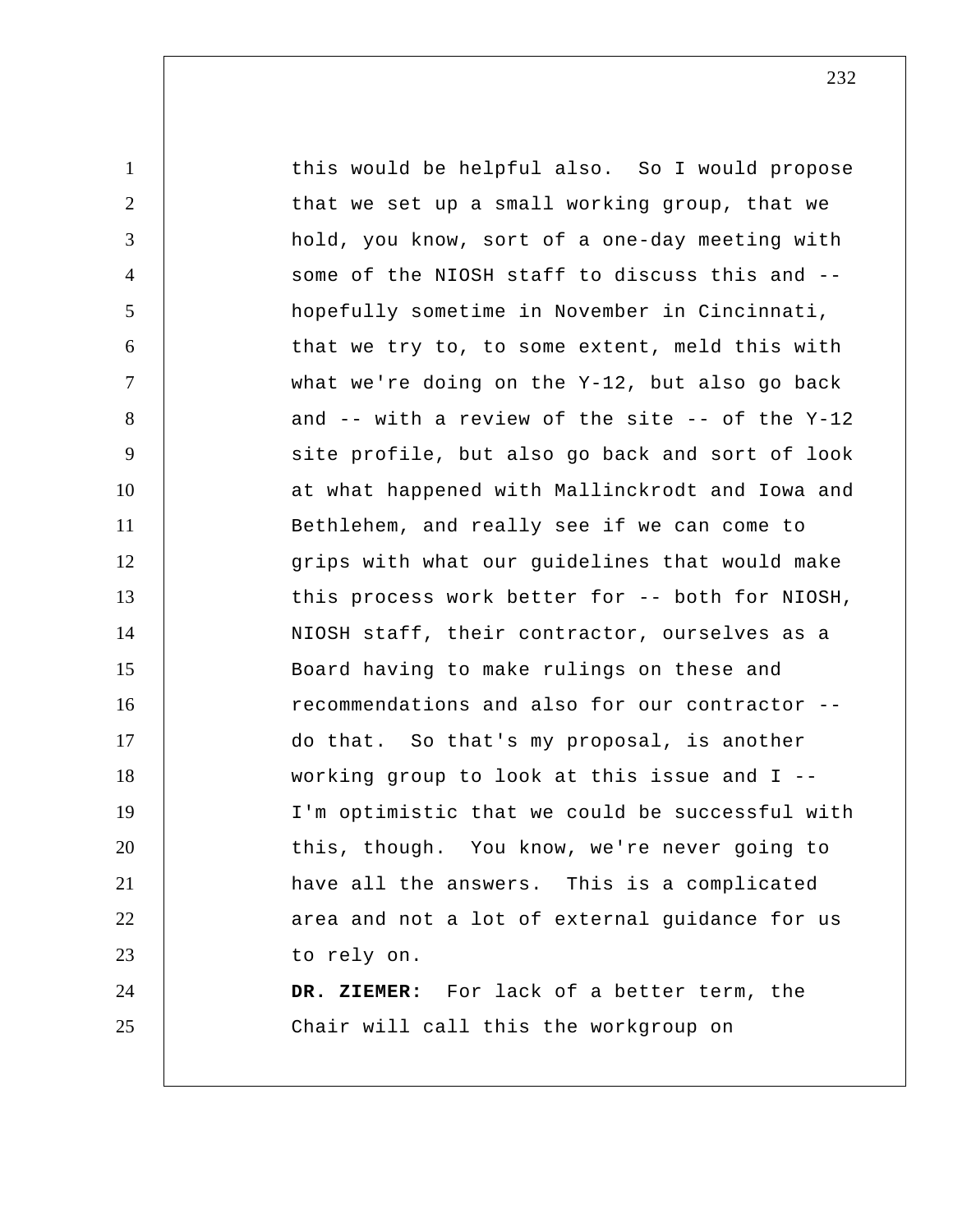sufficient accuracy and --

1

2 3 4 5 6 7 8 9 10 11 12 13 14 15 16 17 18 19 20 21 22 23 24 25  **DR. MELIUS:** That is the motion then. **DR. ROESSLER:** I second.  **DR. ZIEMER:** -- it's not clear to me that that was a motion as a -- but I think, Jim, the motion is to establish a small working group to -- to evaluate possible criteria for sufficient accuracy. That's a concise way of saying it. Some of us have had some conversations about the makeup of the working group, and let me suggest -- well, first of all, the Chair would like to ask Dr. Melius to chair the working group. The Chair himself has agreed to participate in the group. I understand Mark is available to participate. We do want to keep the group small. I don't necessarily want to exclude others and -- but I think we -- we may want -- if there's say another person that would want to volunteer, that would be fine. But at least Mark and Jim and I would be willing to take a stab at this. Anyone else want to -- have an urgency -- and Roy would like to participate, so that -- that would give us a start.  **DR. MELIUS:** Yeah, we would hope that we could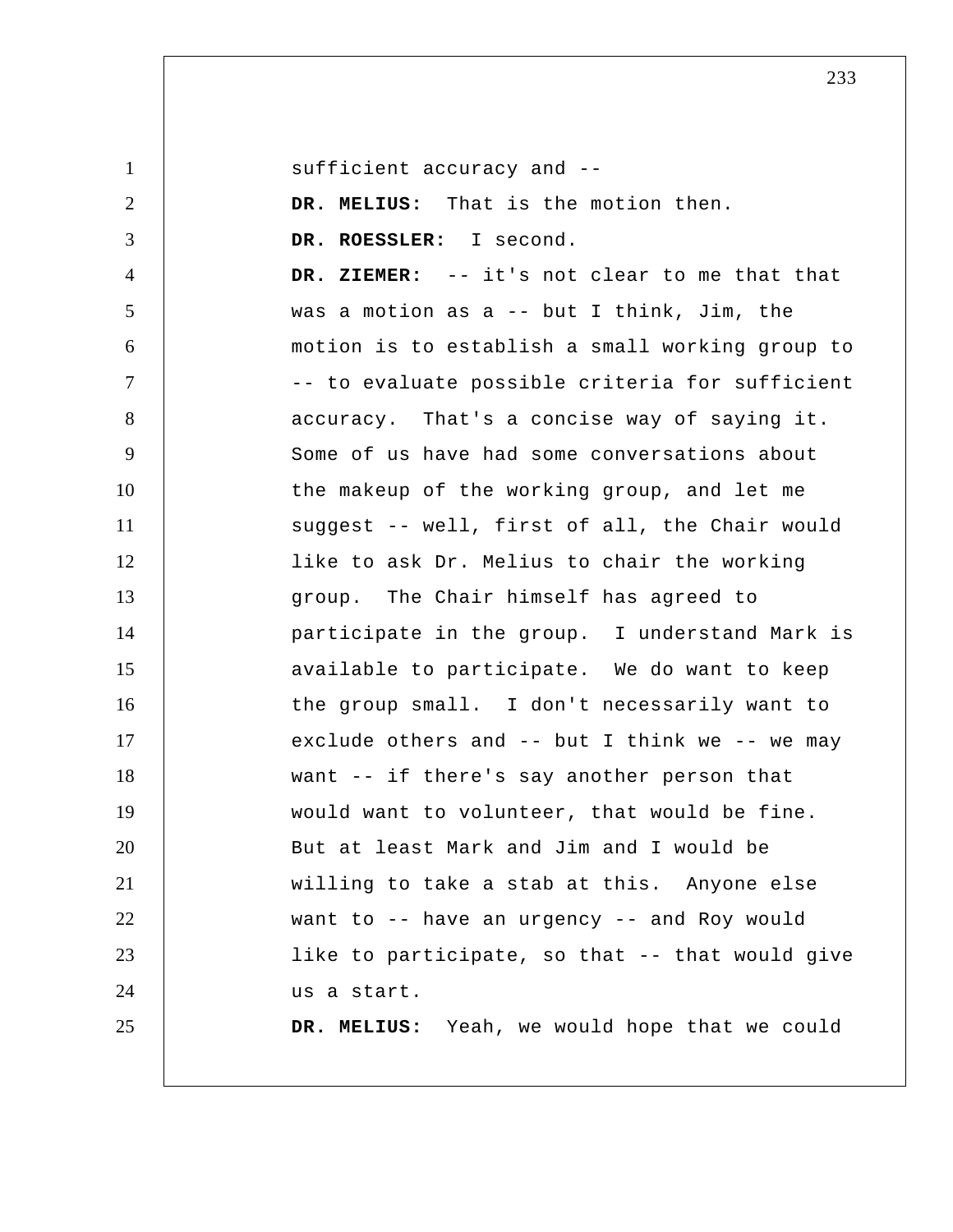1 2 3 4 5 6 7 8 9 10 11 12 13 14 15 16 17 18 19 20 21 22 23 24 25 report back by the November 28th -- we - conference call for where things stand and then maybe --  **DR. ZIEMER:** Well, as a minimum we could give a status report. And of course this may indeed not be something that can be resolved, but at least we could have a status report on where we're headed, whether we're making decent progress or not. It's a thorny issue, really, to say what are -- what are the criteria for really saying something is sufficiently -- I know that we tend to do this in an intuitive manner. We all do.  **DR. MELIUS:** Uh-huh.  **DR. ZIEMER:** You look at the Mallinckrodt data and we sort of all have our own internal criteria as to does it feel right, does it look right, do I trust the data. There's a whole gamut of issues. I think each of us approaches it somewhat differently. We may not be able to come up with criteria that are completely objective. One would like that. I don't think we'll ever completely remove some subjectivity -- and indeed, it would be the Board -- Board members' individual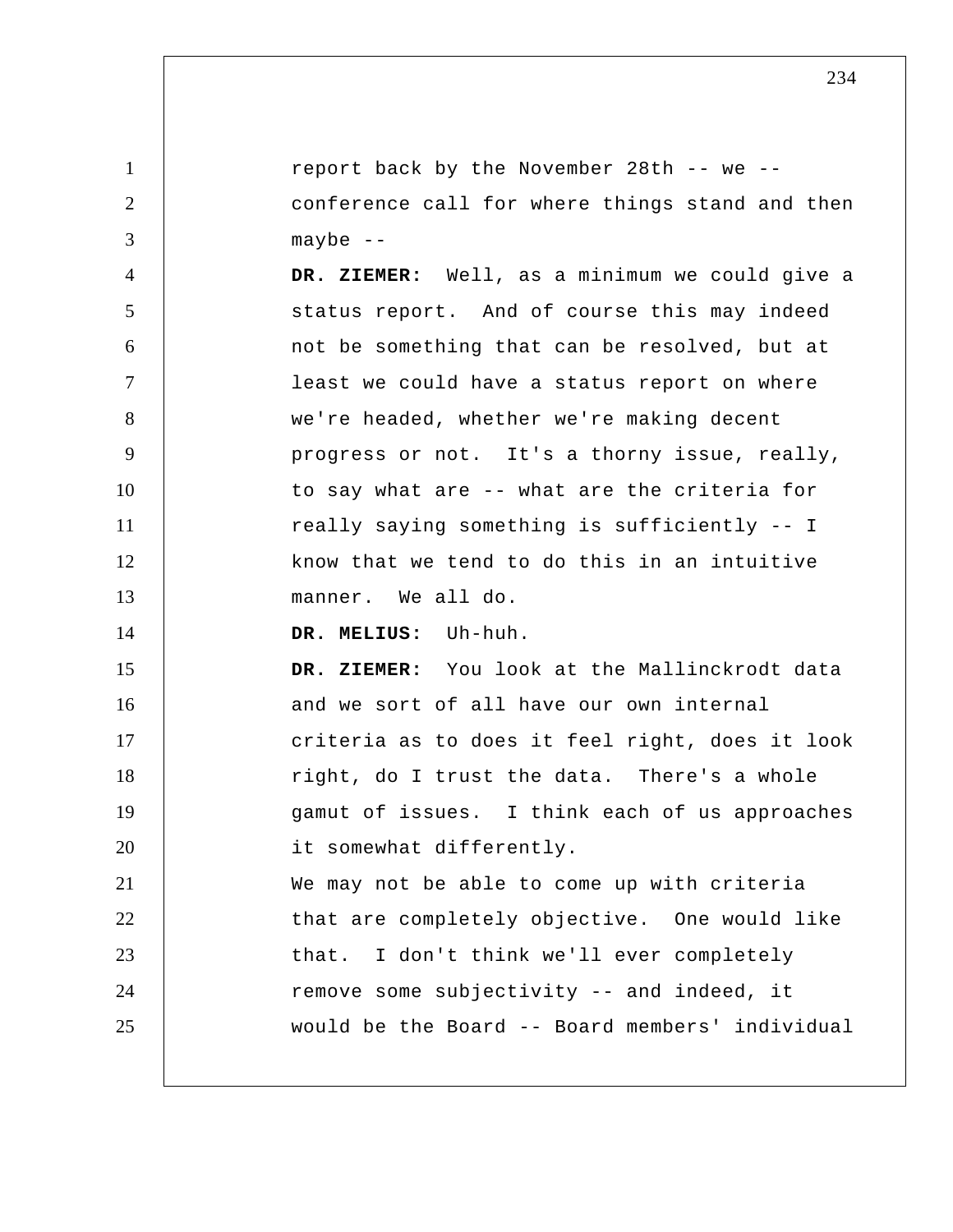1 2 3 4 5 6 7 8 9 10 11 12 13 14 15 16 17 18 19 20 21 22 23 24 25 rights to say, even beyond whatever criteria, I still don't like this dataset, or I do, for whatever reason it might be. We're not going to be able to cover every possible criteria, but we're hoping to have some guidelines that we can use as a -- kind of a measuring stick for sufficient accuracy and related issues, that we have some sort of guide as to how to go about evaluating. And Arjun, maybe you have some input.  **DR. MELIUS:** Well, can I just -- before Arjun, just to elaborate that a little bit. I mean it disturbed me that our vote on Mallinckrodt, that we were as split as we were. Not that it wasn't a difficult situation to evaluate and given the pressures and so forth, but it seems we've operated, up until then, pretty much on consensus. We've been able to craft some agreement on how to approach things. And again, it may not always be possible, and we've had other sort of close votes, but usually on more minor issues. And I also think that if you look back at the process and what NIOSH went through, what SC&A went through in terms of process, and the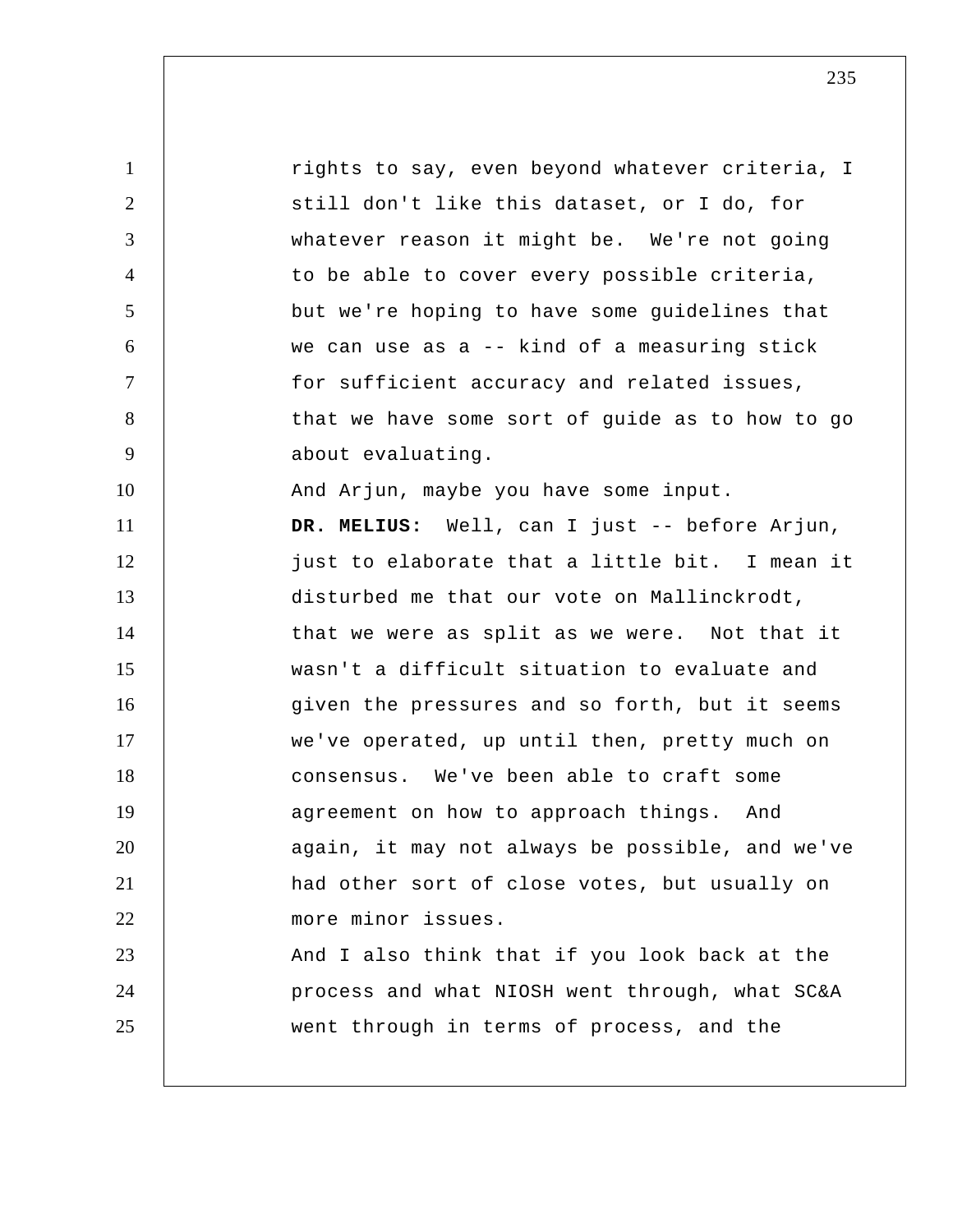1 2 3 4 5 6 7 8 9 10 11 12 13 14 15 16 17 18 19 20 21 22 23 24 25 amount of time we spent wrestling with some of these issues, and I don't think that's sort of fair to the whole process -- nor to the claimants to try to understand -- goes on, and it just reaches a point where everybody sort of -- sort of stops and then says well, let's just vote, let's just do it, and that's not a --  **DR. ZIEMER:** Plus -- plus many issues are timeconsuming and yet have very little impact --  **DR. MELIUS:** Yes.  **DR. ZIEMER:** -- on the bottom line, so that's another related thing. Arjun?  **DR. MAKHIJANI:** Dr. Ziemer, just as a reminder, at the last meeting you did ask SC&A to prepare two reports under Task V, one of which is an evaluation of the NIOSH procedures on SEC petitions. And the second report has two parts. One is suggested draft procedures for the Board itself to take up SEC evaluation - petition evaluations, and the second part of that would be the SC&A procedures when you do ask us to evaluate an SEC petition evaluation.  **DR. ZIEMER:** Right.  **DR. MAKHIJANI:** And as you know, I'm tasked with -- with -- I'm the task manager for those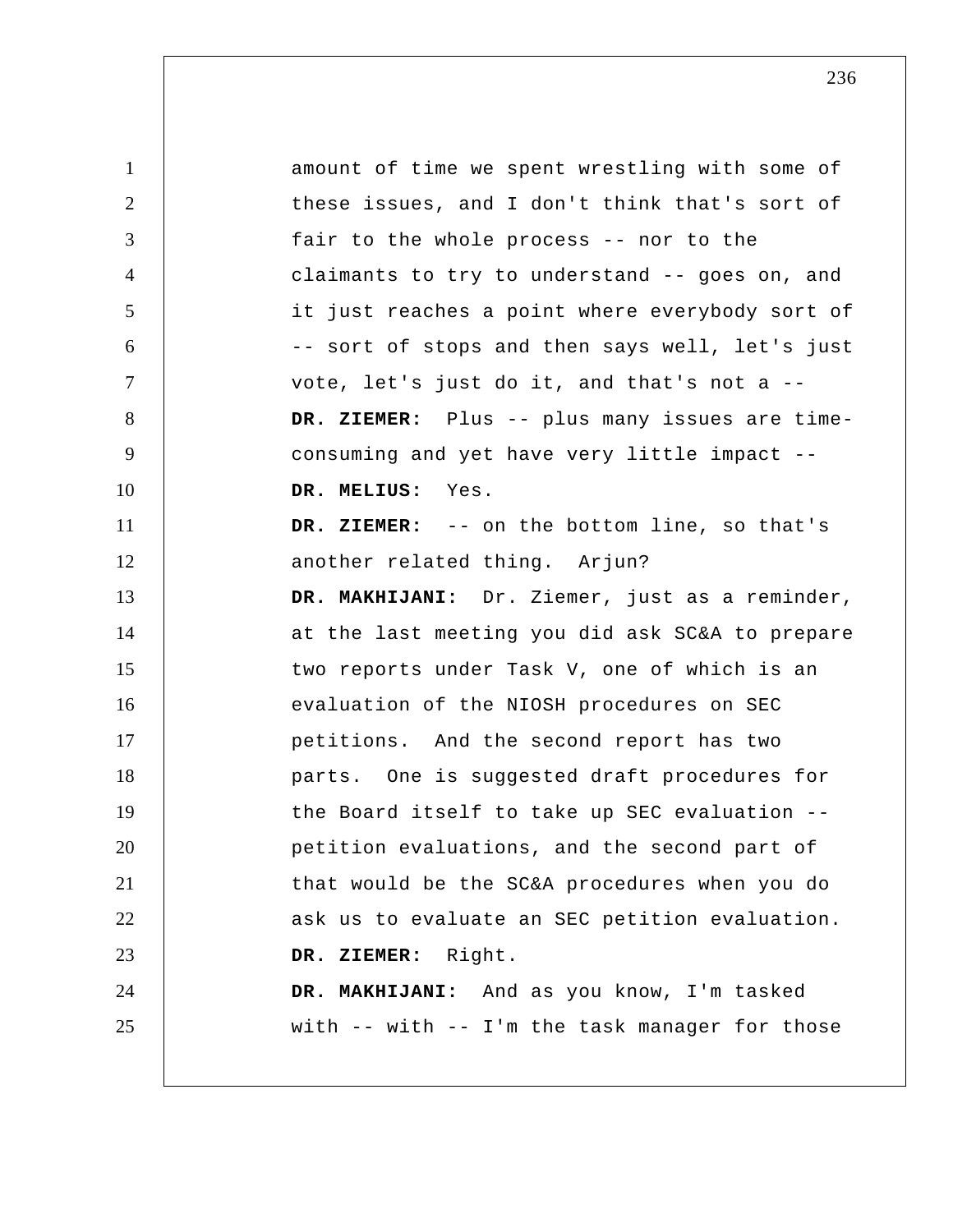1 2 3 4 5 6 7 8 9 -- 10 11 12 13 14 15 16 17 18 19 20 21 22 23 24 25 reports, and we have started work on that and expect to have, in about a month, by mid-November or so, so before -- before -- the second part, the SC&A procedures, as well as the -- perhaps to a lesser extent, the Board procedures will be more of a checklist, but the SC&A procedures will correspond to some extent with the list that Dr. Melius was talking about  **DR. ZIEMER:** Well --  **DR. MELIUS:** -- and may be helpful to you.  **DR. ZIEMER:** Right, and in fact to the extent that your procedures would include criteria, obviously this would be very important input to that. We certainly don't want you to have to operate in a vacuum on that, so perhaps this will -- will inform that part of it, to some extent.  **DR. WADE:** I'll talk to you and John. Anything that would be available I think that could inform this process would be accepted and welcome.  **DR. MAKHIJANI:** Yeah, I --  **DR. ZIEMER:** And I think the -- our procedures for evalua-- or our Board procedures that you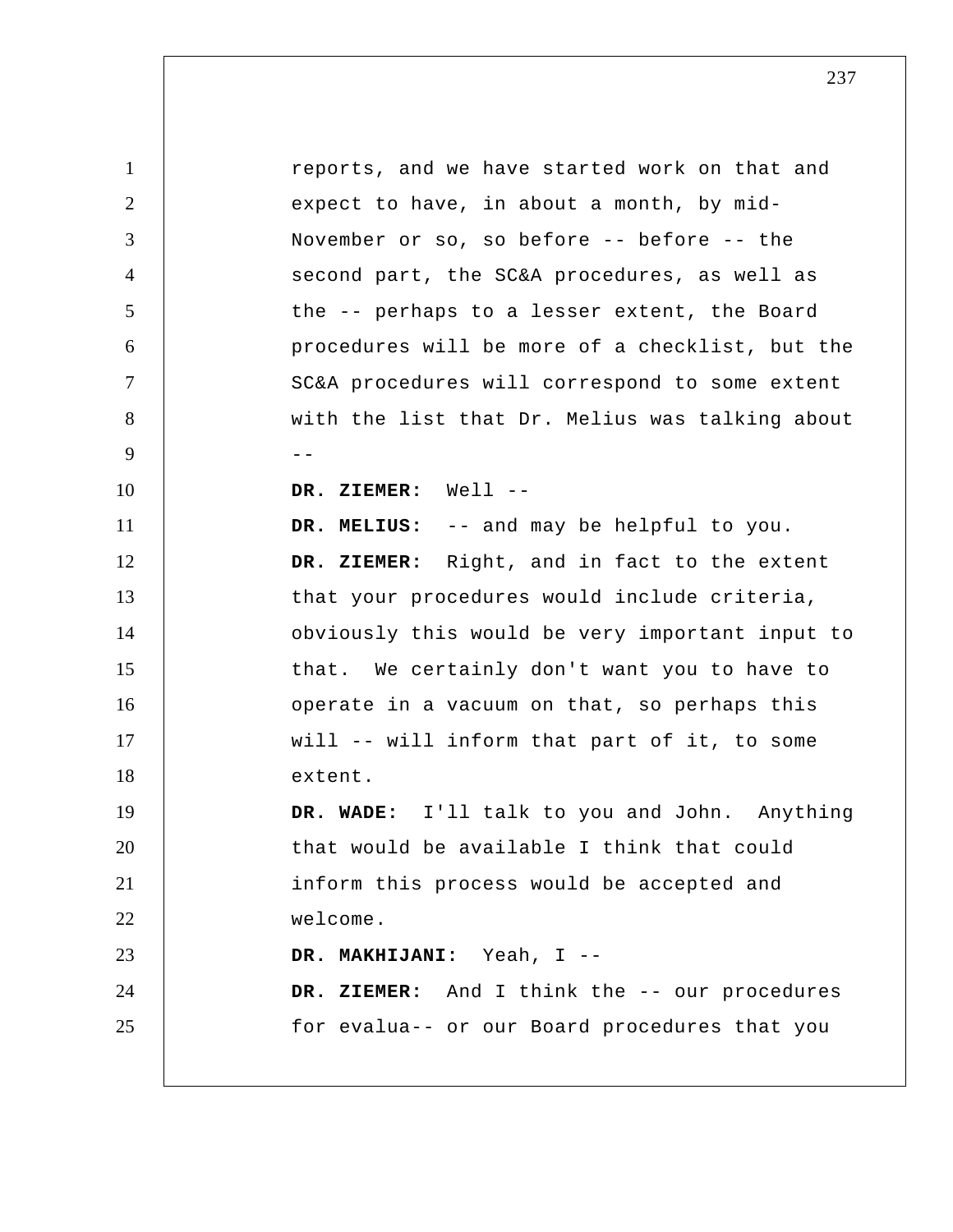1 2 3 4 5 6 7 8 9 10 11 12 13 14 15 16 17 18 19 20 21 22 23 24 25 were going to help develop, as you say, are more along the lines of -- I think a little more mechanical than what we're talking about here, which is the -- sort of the underlying -- I don't want to call it philosophical so much, but the underlying criteria by which we make decisions. But that very well could end up - and as you evaluate you've got to be looking - or using such criteria, in any event.  **DR. MAKHIJANI:** Yeah, Dr. Ziemer, the second part of the report on procedures, which would be the SC&A procedures, for evaluation - evaluating the NIOSH --  **DR. ZIEMER:** Yeah.  **DR. MAKHIJANI:** -- petition evaluations, that would seem at least largely to overlap with what you're talking about. And I was -- if the working group members had some input to provide SC&A as they proceed --  **DR. ZIEMER:** Oh, yes --  **DR. MAKHIJANI:** -- and vice versa, so -- for -- I think it would be useful.  **DR. ZIEMER:** Oh, we would certainly keep you informed and -- and I think it's a two-way street because the Board doesn't have a corner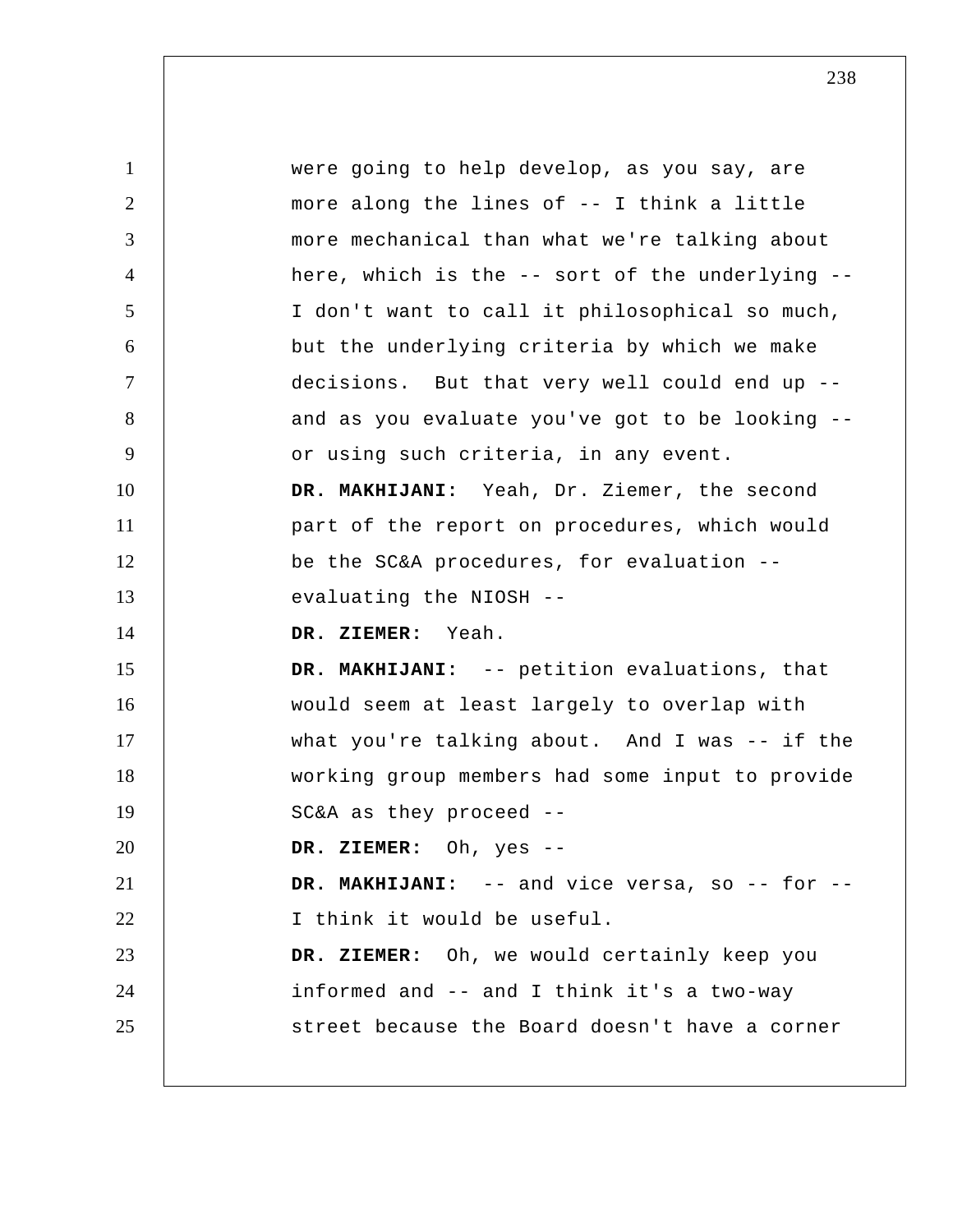1 2 3 4 5 6 7 8 9 10 11 12 13 14 15 16 17 18 19 20 21 22 23 24 25 on ideas. We often like to think we do, but we realize that you guys occasionally have a good idea, too.  **DR. WADE:** Thank you, Arjun.  **DR. ZIEMER:** Thank you, Doctor.  **DR. WADE:** Let's -- Larry, you should be on the record as to reacting to this. Your reaction?  **MR. ELLIOTT:** I'm pleased that we're going to take this step. I think that we've heard loud and clear over the course of the last three face-to-face Board meetings concern among select Board members as to their understanding of what we mean by sufficient accuracy. It goes to what Dr. Ziemer was talking about earlier, we all bring something a little bit different to that, I think, on what level of subjective interpretation and trust we apply to this -- this bounding criteria for maximum plausible dose for the SEC evaluation reports and what we provide with regard to sufficient accuracy on dose reconstructions. These are both spoken about in our rules. You can find it in the preamble. You all worked with us on that. But it's still I think a somewhat confusing if not nebulous concept, and anything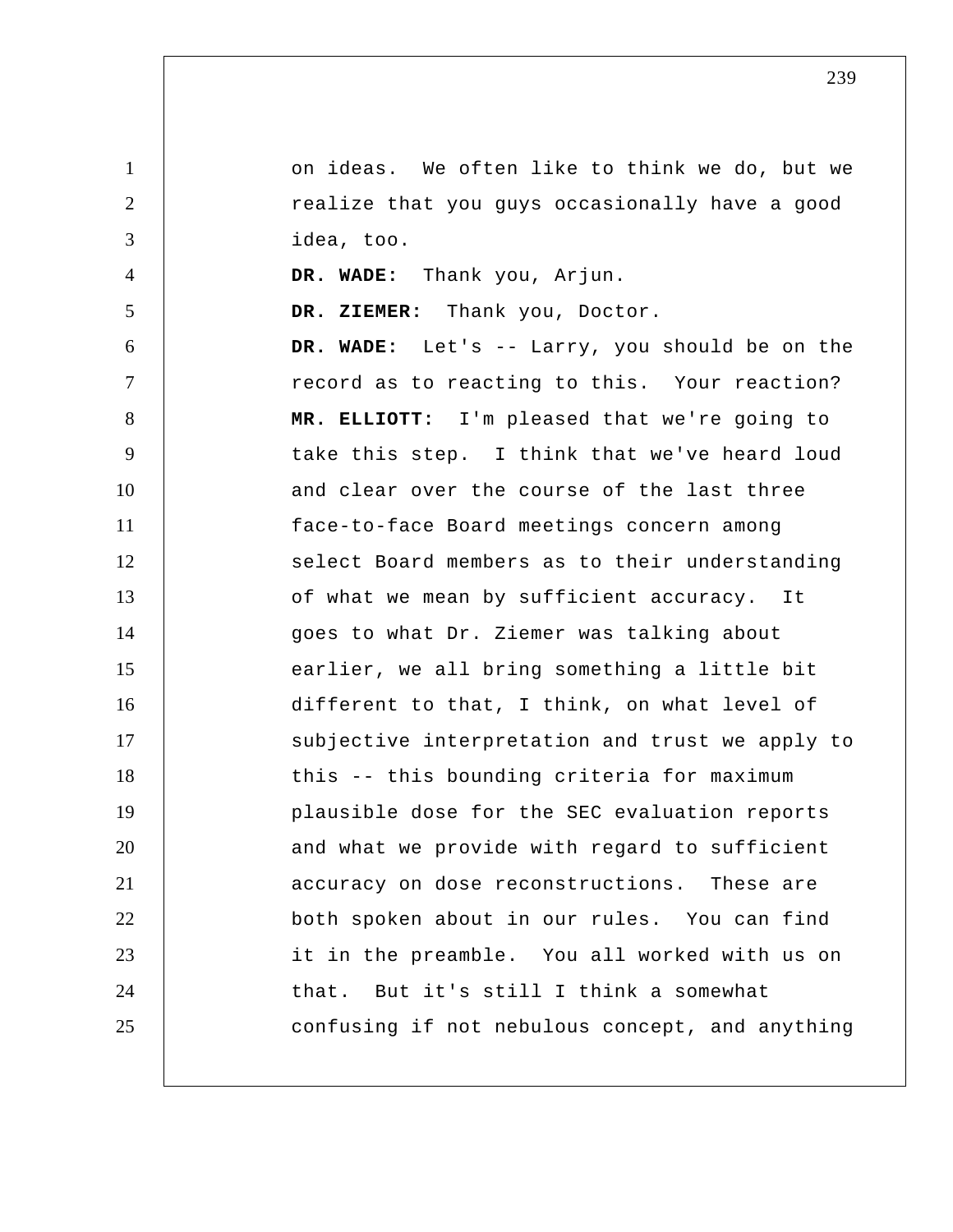1 2 3 4 5 6 7 8 9 10 11 12 13 14 15 16 17 18 19 20 21 22 23 24 25 that we can do to -- to bring clarity to that I think is only -- is welcome from my perspective and is going to aid us all in lowering the frustration levels and lowering the amount of effort and work we have to all go through to try to get to the -- the end posts, the goal posts here on these things. So I'll appreciate this. I'm supportive of it, and I'm looking forward to the day in Cincinnati when we sit down with the working group.  **DR. WADE:** How about November 2nd?  **DR. ZIEMER:** Okay, let's --  **MR. ELLIOTT:** Did you say November 7th?  **DR. WADE:** 2nd.  **MR. ELLIOTT:** 2nd.  **DR. ZIEMER:** Let's -- have we voted yet on establishing this? We basically have a motion to establish the working group with membership as described. And I think it's been seconded or it's now seconded by Rich. **MR. ESPINOSA:** Gen seconded it.  **DR. ZIEMER:** Gen seconded it.  **MR. ELLIOTT:** We'll have to set a date later.  **DR. ZIEMER:** Okay. All in favor, say aye? (Affirmative responses)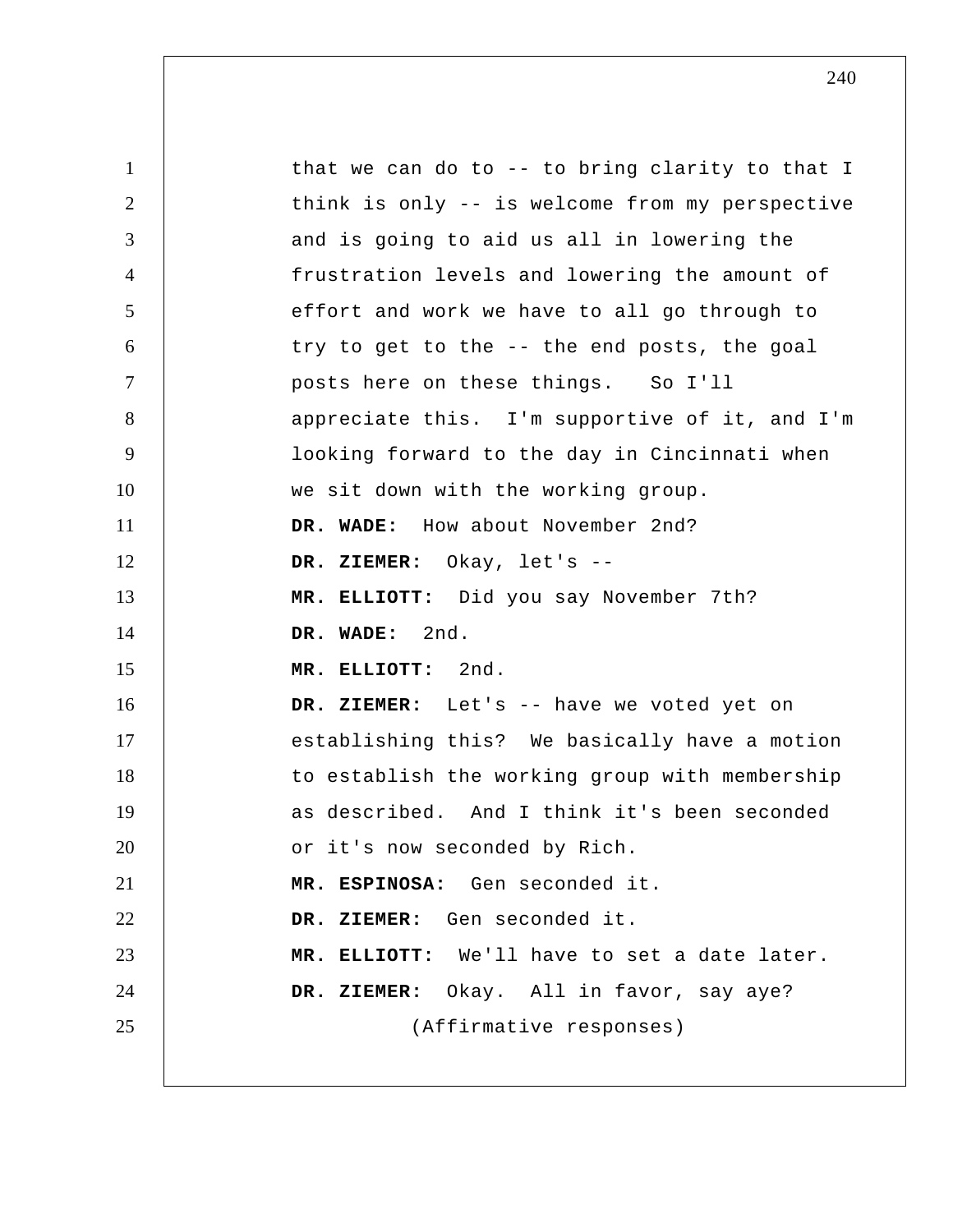1 2 3 4 5 6 7 8 9 10 11 12 13 14 15 16 17 18 19 20 21 22 23 24 25 And any opposed? (No responses) Any abstentions? (No responses) Thank you. The motion carries. Now while we're talking about working groups, we still have some carryover activities relating to dose reconstruction and Task III matrix review --  **DR. WADE:** Bethlehem.  **DR. ZIEMER:** -- and some Bethlehem things. We have a working group that has gotten underway on that, and I would hope that working group could continue that activity. We -- we know that working groups aren't supposed to go on indefinitely, but they were not able to finish that task. This was Mark and Wanda and Robert and -- and Mike, and then Rich was an alternate if someone couldn't come. And so we would ask them to continue those activities and have to make sure that they're on the schedule, too, to deal with those items.  **DR. WADE:** And I would ask again that Y-12 be prominent in those discussions.  **DR. ZIEMER:** So Mark, in that workgroup you have the internal dose par-- or the -- yes, the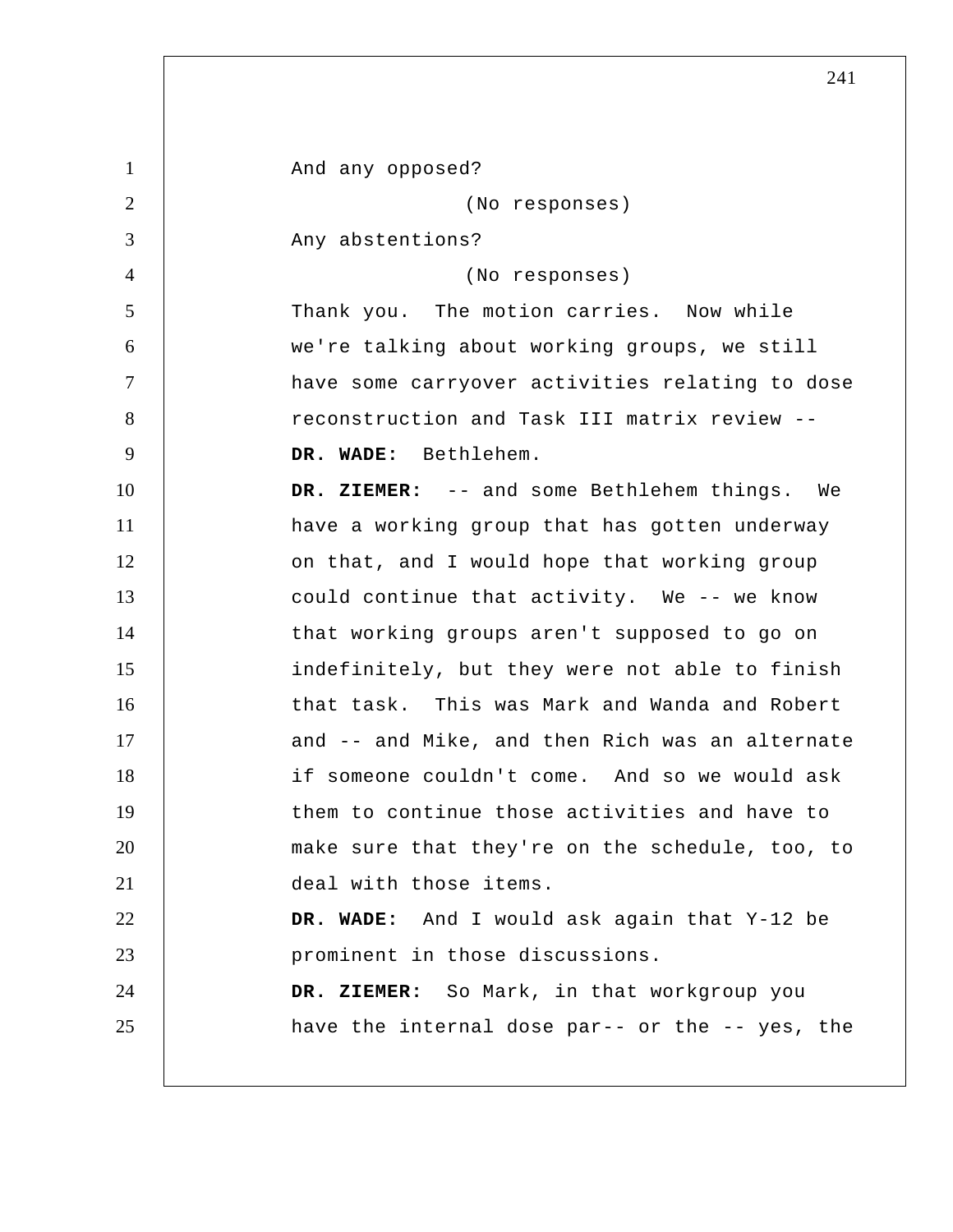1 2 3 4 5 6 7 8 9 10 11 12 13 14 15 16 17 18 19 20 21 22 23 24 25 internal dose part of the procedures matrix. You have the dose reconstruction matrix for the second round to work on, the Bethlehem Steel - closure of Bethlehem Steel issues, and --  **DR. WADE:** Y-12.  **MS. MUNN:** Y-12.  **DR. WADE:** Y-12 site profile.  **DR. ZIEMER:** -- Y-12 site profile.  **DR. WADE:** The resolution matrix.  **DR. ZIEMER:** Resolution matrix, so those four issues. Okay.  **MS. MUNN:** That's a lot.  **DR. ZIEMER:** Okay. Do we have other --  **DR. WADE:** No. I don't know if you want to do anything with scheduling. You can work with LaShawn and I, both chairs, and we'll --  **DR. ZIEMER:** I think the working groups can work out their schedules individually 'cause they're small groups. We don't have to do that as a -- as a whole.  **DR. WADE:** Now I assume that the -- that the Board would like us to follow the procedure that we would notice -- *Federal Register* notice about the working groups. We'll post a notice on the OCAS web site. Do you want us to make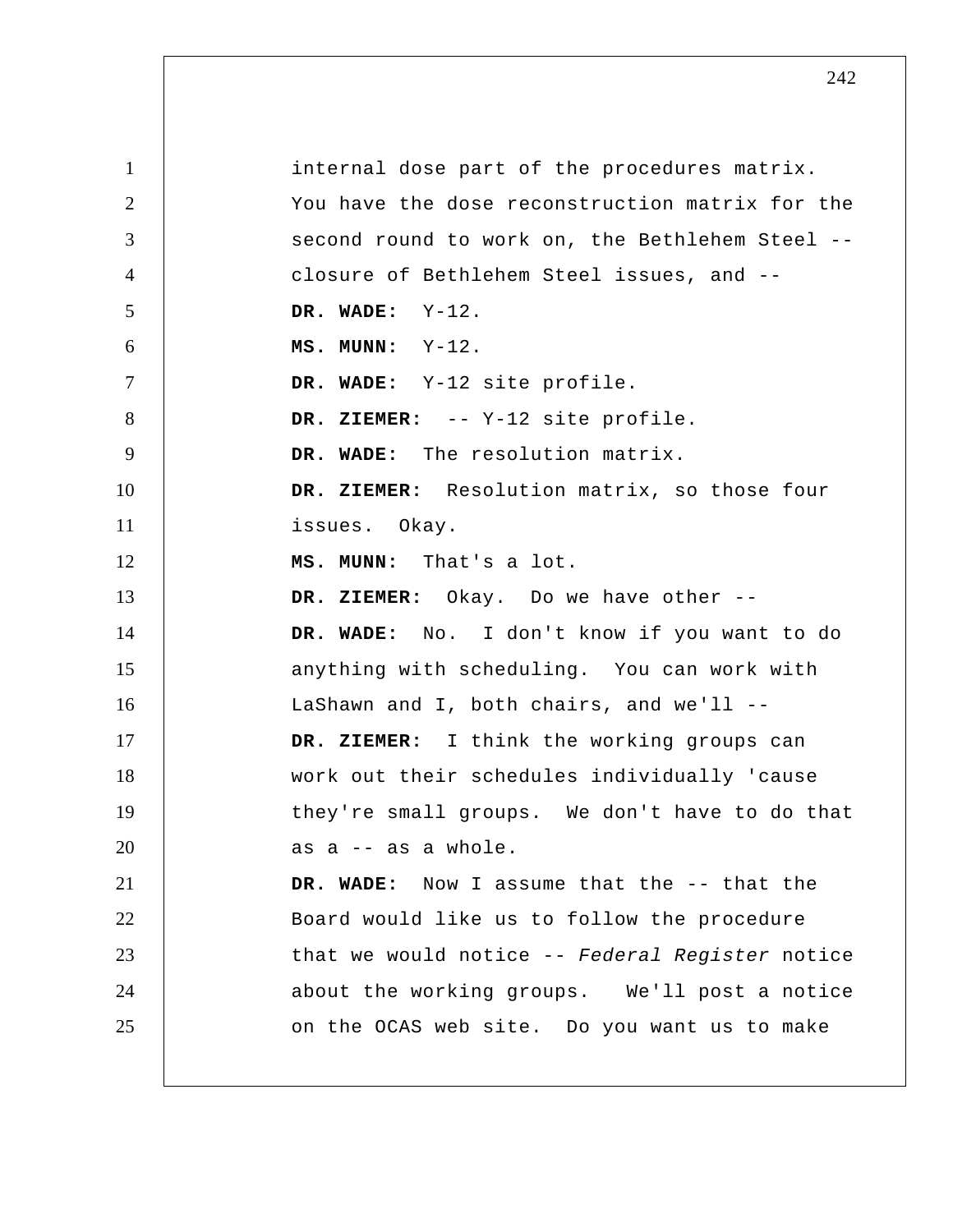1 2 3 4 5 6 7 8 --9 10 11 12 13 14 15 16 17 18  $19$  --20 21 22 23  $24$  --25 these meetings available publicly or not? They don't have to be.  **DR. ZIEMER:** You're talking about open them up for the public to be physically at the meetings? Well, certainly we're committed on Bethlehem --  **MR. GRIFFON:** (Off microphone) (Unintelligible)  **DR. ZIEMER:** -- but at least keep Ed Walker in the loop.  **MR. GRIFFON:** -- (unintelligible) for Bethlehem, so...  **DR. ZIEMER:** I don't know on the others if we're really going to be productive to do that. Jim, on yours I don't see any reason there, and as long as you have --  **MR. GRIFFON:** I actually --  **DR. ZIEMER:** -- Ed in the loop on the Bethlehem  **MR. GRIFFON:** On the non-Bethlehem stuff, I -- I -- I think we could actually be more productive if -- if we didn't have them open to the public, as long as they're transcribed.  **DR. WADE:** We'll transcribe them -- I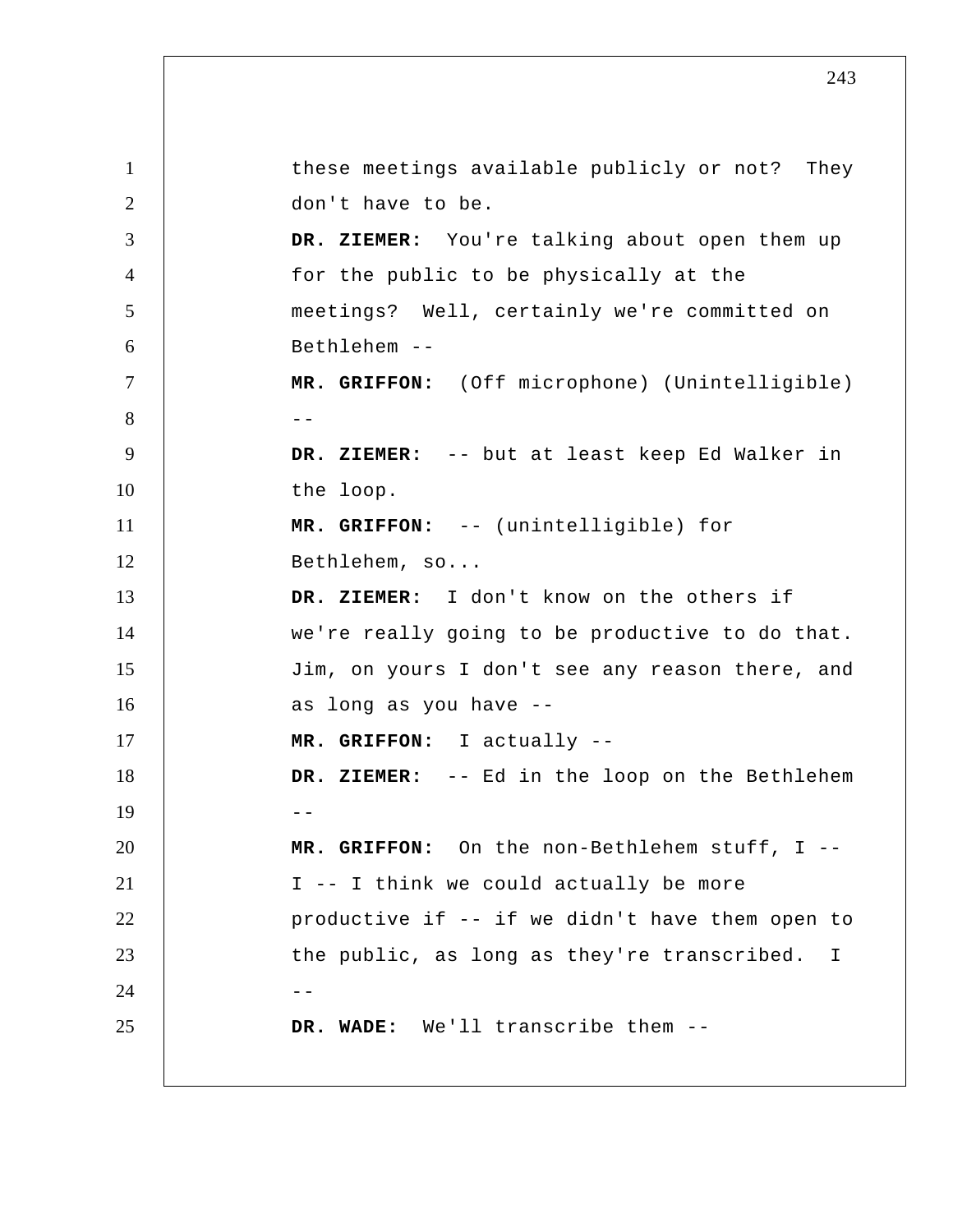**MR. GRIFFON:** Yeah.

| $\overline{2}$ | DR. WADE: -- we'll let people know that the     |
|----------------|-------------------------------------------------|
| 3              | meetings are going on. We'll promise then to    |
| $\overline{4}$ | deliver the transcripts on the web site, but we |
| 5              | will not open the working groups to the public, |
| 6              | except Ed Walker invited to Bethlehem.          |
| $\tau$         | DR. ZIEMER: Is that agreeable? It appears to    |
| 8              | be.                                             |
| 9              | Okay, we're ready to move on to conflict of --  |
| 10             | MR. PRESLEY: (Off microphone) Paul --           |
| 11             | DR. ZIEMER: Oh, I'm sorry, Bob, I missed you    |
| 12             | there.                                          |
| 13             | MR. PRESLEY: Before we -- before we get into    |
| 14             | the conflict of interest, (unintelligible) been |
| 15             | asked to come back to Washington two or three   |
| 16             | times. I was -- I was asked not too long ago    |
| 17             | by one of our representatives in the state of   |
| 18             | Tennessee as to when the Board was going to     |
| 19             | come back to Washington, and I think it's been  |
| 20             | what, four years since we've been up there      |
| 21             | again -- or since we've been up there. We       |
| 22             | might want to think about that down the road as |
| 23             | to when the executive branches are going to be  |
| 24             | in session and schedule a meeting. I know it    |
| 25             | takes a long time to schedule rooms and meeting |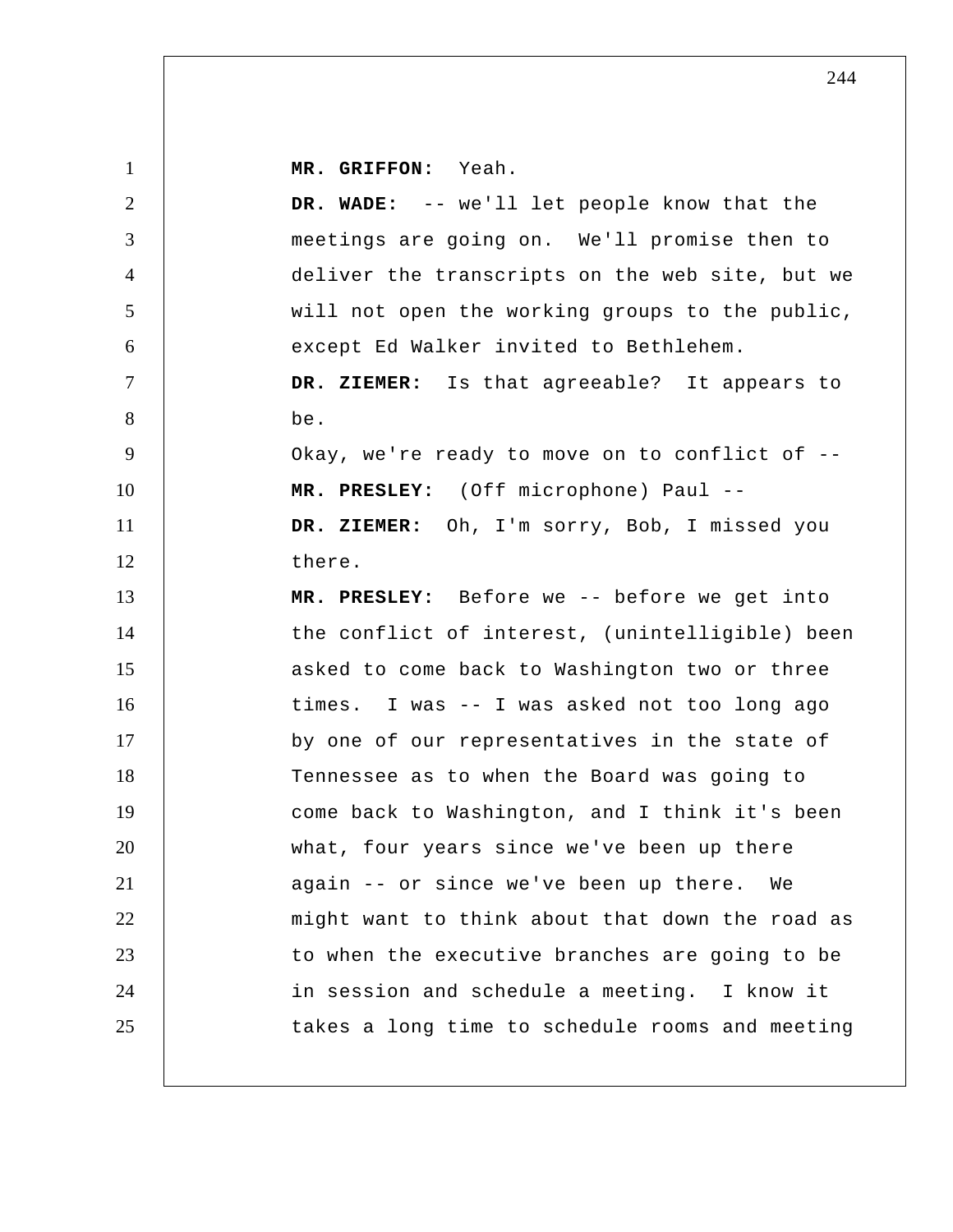1 2 3 4 5 6 7 8 9 10 11 12 13 14 15 16 17 18 19 20 21 22 23 24 25 places and things like that when they're in session, so you might want to start thinking about that down the road, if -- if the Board would like to go back to Washington. And with all the stuff that we've gotten here lately, it might be a good idea if we did hold a meeting up there where we can have some input.  **DR. MELIUS:** Yeah, I just -- point -- I mean I think I was one of the ones that suggested it, but -- but the other -- I mean we're always torn 'cause I also think it's important that we try to hold meetings near the sites and -- and now it seems we have more than -- that's even become impossible to address all of the sites that we need to, you know, address at a given meeting. We can't accommodate everybody, and I just worry that we go up to Washington, then we're just one less -- we're going to make a decision on something that's without the opportunity for the public to participate from at least one of the sites. Now some of it's unavoidable and I'm not sure what the solution is and...  **DR. ZIEMER:** Well, your -- your suggestion is so noted, and we'll look for an opportunity to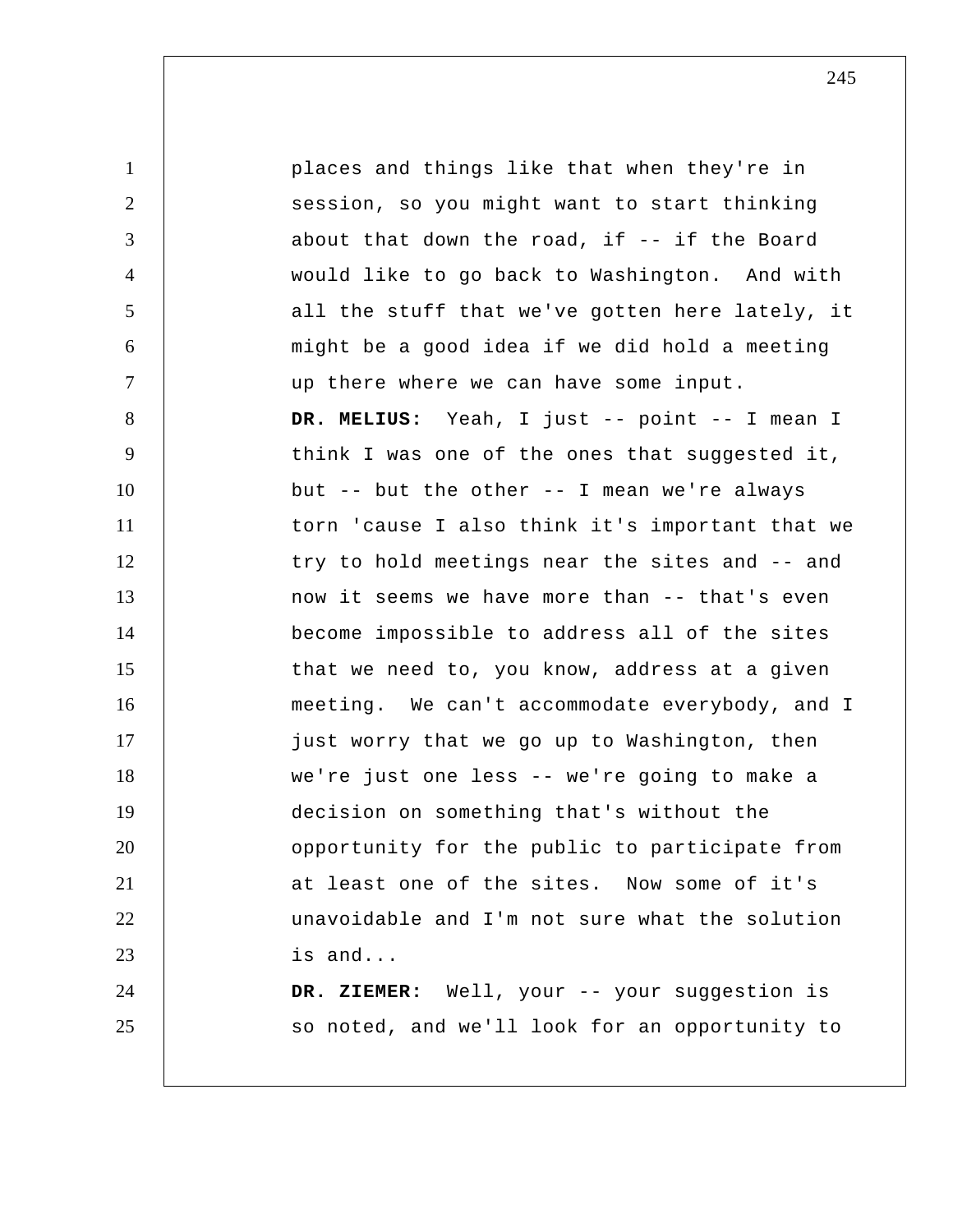1 2 3 4 5 6 7 8 9 10 11 12 13 14 15 16 17 18 19 20 21 22 23 24 25 do that, certainly. **CONFLICT OF INTEREST, HHS REPRESENTATIVE** Lew, conflict of interest --  **DR. WADE:** Yeah, let me --  **DR. ZIEMER:** -- lead us in that discussion.  **DR. WADE:** Yes, it will be just a discussion. Let me introduce the -- the concept to you. There's been an awful lot of talk about conflict of interest. There's a lot of agitation over conflict of interest when it comes up here, and we've asked the Office of General Counsel to start to give sort of some holistic thought to this issue of conflict of interest. We -- we have many people involved in the program -- NIOSH employees, contractors of various types, this Board. The Office of General Counsel has been giving thought to it. We've also asked the Office of General Counsel possibly, when a plan emerges, to -- to be the implementer of that plan because it clearly can't be NIOSH. As that process is going on, I thought it would be worthwhile just to spend some time hearing from the Board things that it would want us to take into consideration as we imagine putting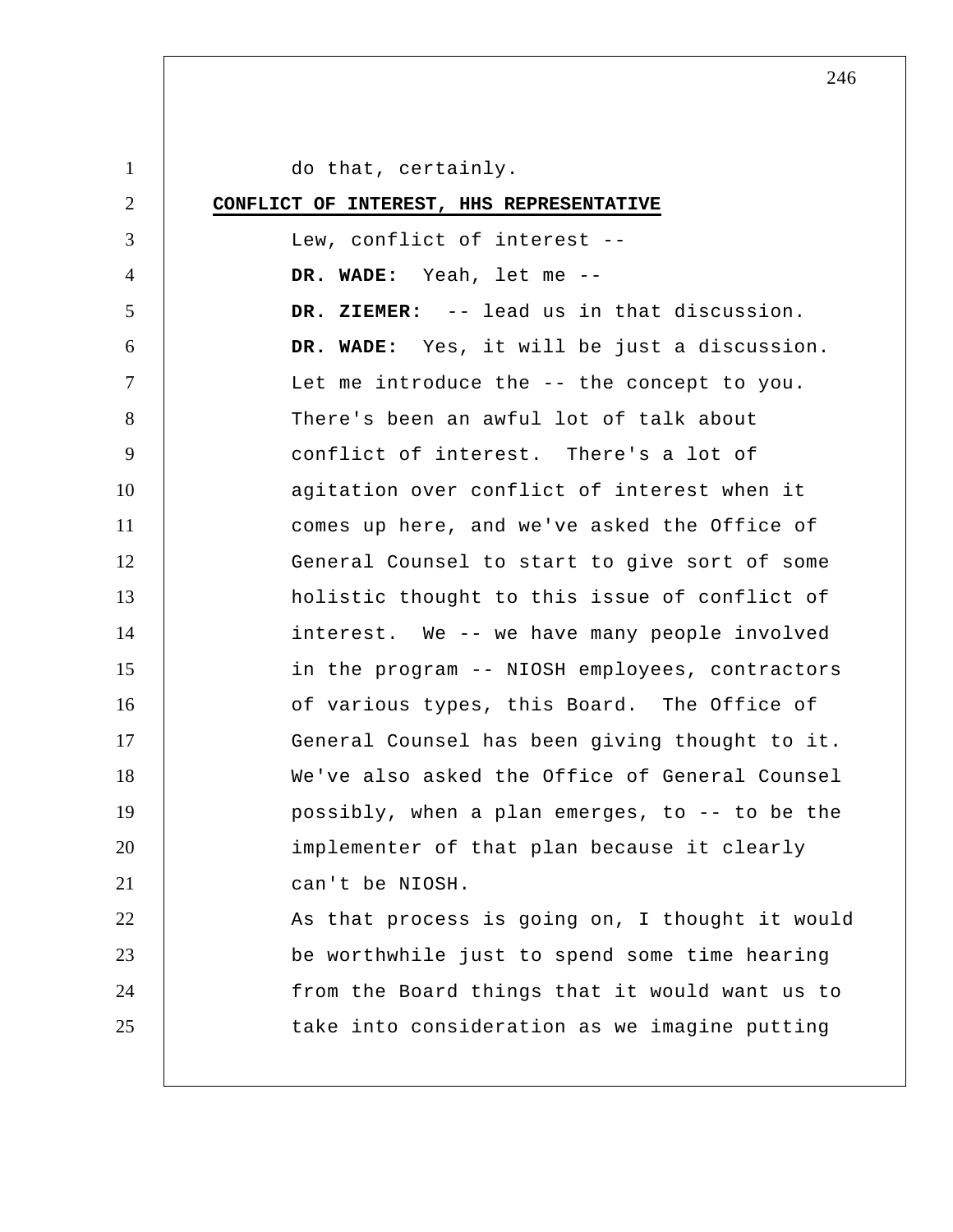together such a holistic plan. So I thought this was just an opportunity to talk a little bit. I know that there is some concern on the part of Board members, and I thought this might be an opportunity to get it out in the presence of the Office of General Counsel and NIOSH so we could hear these things and be sensitive to them as we move forward with putting together a plan of action.  **DR. ZIEMER:** Okay. So what we're looking for now is just comments relating to that that would provide input to your thinking. Jim.  **DR. MELIUS:** Yeah, first, I think it would be useful for the Board to have an update from

1

2

3

4

5

6

7

8

9

10

11

12

13

14 15 16 17 18 19 20 21 22 23 24 25 someone knowledgeable and have some discussion of how our individual -- not our specific individual, but sort of the context and the criteria for how our individual conflicts of interest or potential conflicts are evaluated. You know, what is the -- the general rules for this and so forth, 'cause it's -- to me it's always been confusing, and I think -- we've had presentations before and I don't think they've really -- I've never understood. And I know when I think of what's in my letters and so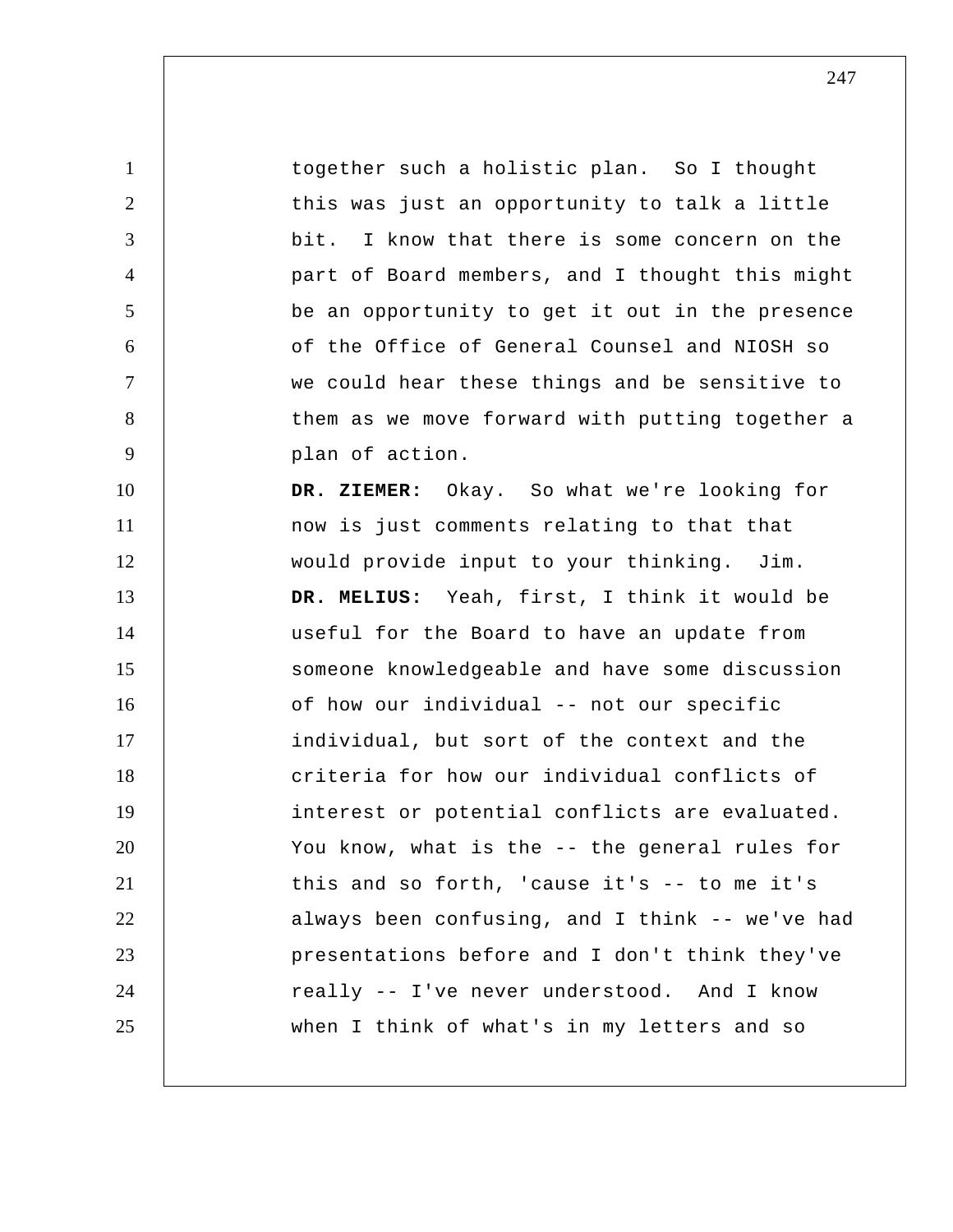| $\mathbf{1}$   | forth, it doesn't always fit with what I'm      |
|----------------|-------------------------------------------------|
| $\overline{2}$ | hearing and I then go out -- get individual     |
| 3              | explanation and it's helpful. But -- but I      |
| $\overline{4}$ | think having that sort of a background might be |
| 5              | helpful, and also as it applies to -- in the    |
| 6              | general sense, to contracts 'cause some of the  |
| $\tau$         | issues we've wrestled with is how to apply      |
| 8              | conflict of interest to contractors and -- I    |
| 9              | think it's a little bit different, at least     |
| 10             | operationally, and even going back to our own   |
| 11             | is -- is sort of -- it's always been confusing  |
| 12             | to me how we operation-wise -- dealing with our |
| 13             | own, do we wait for Lew or do I -- does the     |
| 14             | Chair enforce that? Is somebody from Counsel's  |
| 15             | office informing us? Are we supposed to sort    |
| 16             | of self-identify when there is -- how -- how do |
| 17             | we do that and particularly in these cases,     |
| 18             | 'cause nearly all of us have some dealings with |
| 19             | some of the sites in the past and -- or ongoing |
| 20             | and we really need to understand this and this  |
| 21             | question of appearances. And at the same time,  |
| 22             | in order to function there's a lot of very      |
| 23             | general topics that we deal with that cover     |
| 24             | multiple sites, and what's appropriate there?   |
| 25             | And maybe there's a list of questions that we - |
|                |                                                 |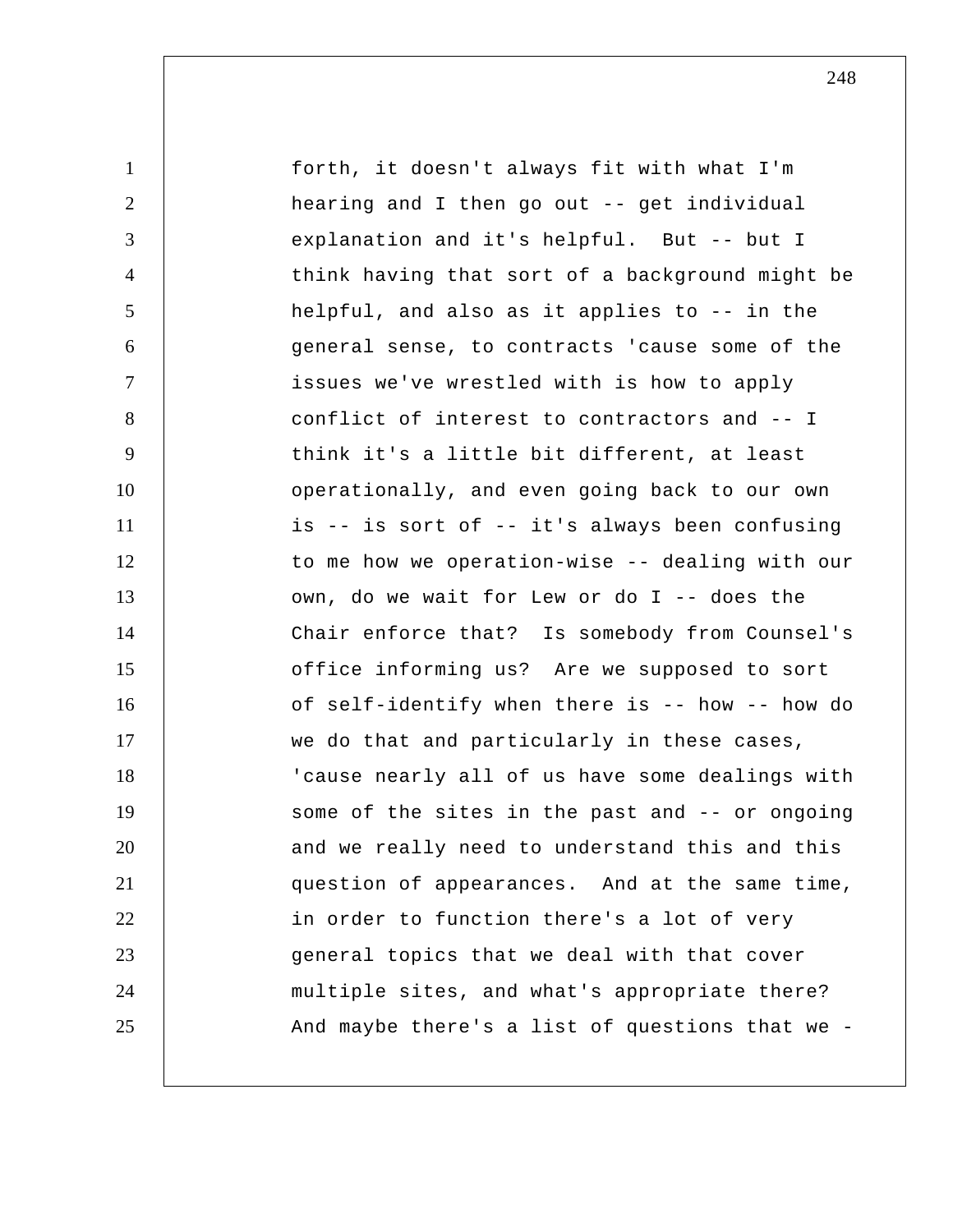1 2 3 4 5 6 7 8 9 10 11 12 13 14 15 16 17 18 19 20 21 22 23 24 25 - we want to put together to ask somebody and - - to be addressed, but it -- I would certainly like to have a better understanding of what we're doing before we sort of offer too many opinions on what's good or -- or bad 'cause I don't quite understand the rules completely myself.  **DR. ZIEMER:** Right. And actually it's often difficult to ascertain the logic that is used. For example, if you worked at a site, are you - - you end up being sort of banned from dealing with any of the years, even though -- for example, if -- let's take early years of Oak Ridge, maybe be-- before you were ever there, Bob, what vested interest would you have, pro or con, on what happened in the site when you weren't there? You couldn't be putting yourself into a cohort or something like that on the early years, so why would that matter? That sort of thing. And I'll take my own case where I'm excluded from Y-12 because I worked there a week as a student, not an employee, and yet actually probably had more direct dealings with sites when I worked for DOE when -- I mean when we were doing tiger teams and our group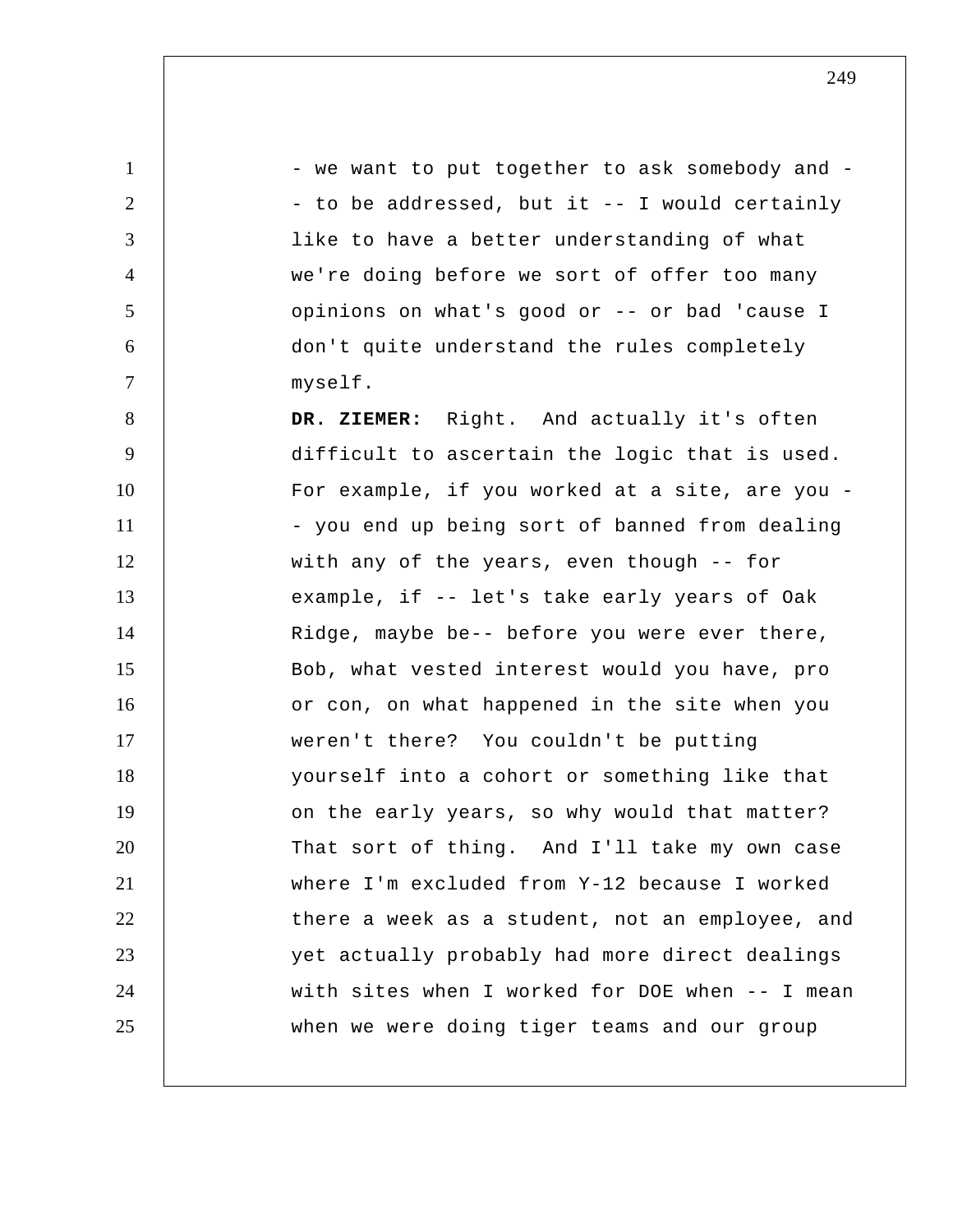1 2 3 4 5 6 7 8 9 10 11 12 13 14 15 16 17 18 19 20 21 22 23 24 25 was having more impact on what went on on sites than I ever had working at Oak Ridge or Y-12, but those aren't excluded, and if they were, it would be every site, I guess.  **MR. PRESLEY:** (Off microphone) (Unintelligible) DR. ZIEMER: So it's those kind of -- there's a certain illogic to what goes on. Yeah. Who's next?  **DR. MELIUS:** I think Wanda was next.  **DR. ZIEMER:** Wanda.  **MS. MUNN:** Bob was going to say something.  **MR. PRESLEY:** Since -- since you -- since you mentioned me, that's one thing I want to -- had a problem with. You know, I've been out there at Y-12 for 40 years, and I can see where I shouldn't vote on something. But I am considered a site expert and think that I ought to be able to have some input to some of this stuff. I agree -- I agree about the voting, but it -- it really bothers me that I can't have input to some of the questions asked or - or some of the things.  **DR. ZIEMER:** While sitting at the table.  **MR. PRESLEY:** That's correct.  **DR. ZIEMER:** Yeah. Okay.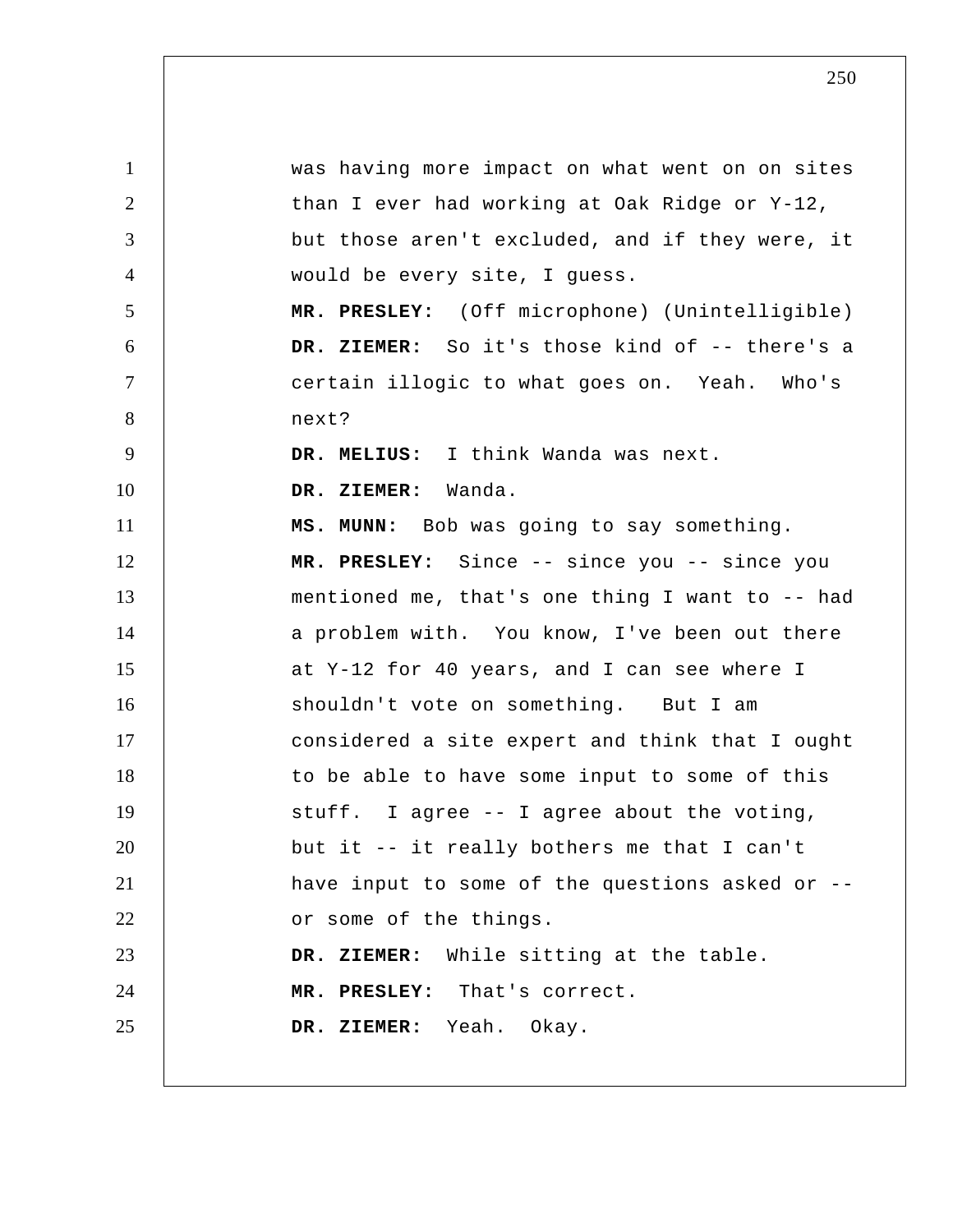| $\mathbf{1}$   | MR. PRESLEY: As a -- as a site expert.            |
|----------------|---------------------------------------------------|
| $\overline{2}$ | DR. ZIEMER: Wanda.                                |
| 3              | MS. MUNN: Can we get the people who actually      |
| $\overline{4}$ | make these determinations -- that is to say the   |
| 5              | Ethics Office -- can we get a presentation from   |
| 6              | them? A 15-minute presentation, not a two-hour    |
| $\overline{7}$ | workshop, making it clear to us how those         |
| 8              | decisions are made so that we can ask our         |
| 9              | questions of the people who make those            |
| 10             | decisions. It seems difficult for us to have      |
| 11             | to place these questions, time and time again,    |
| 12             | in the hands of staff, who must interpret what    |
| 13             | they've been told from the Ethics Office. And     |
| 14             | $SO$ --                                           |
| 15             | DR. ZIEMER: Well, I don't know --                 |
| 16             | $MS. MUNN: -- why not --$                         |
| 17             | DR. ZIEMER: -- the answer to that, but --         |
| 18             | Why not go to the source?<br>MS. MUNN:            |
| 19             | -- right now we'll put that on the<br>DR. ZIEMER: |
| 20             | list of questions. Okay. Jim?                     |
| 21             | DR. MELIUS: Yeah, I would agree with that,        |
| 22             | that -- I think what we're looking for is a       |
| 23             | better understanding of the criteria and then     |
| 24             | how they apply sort of overall, and -- and how    |
| 25             | do we sort of operationalize tho-- I mean does    |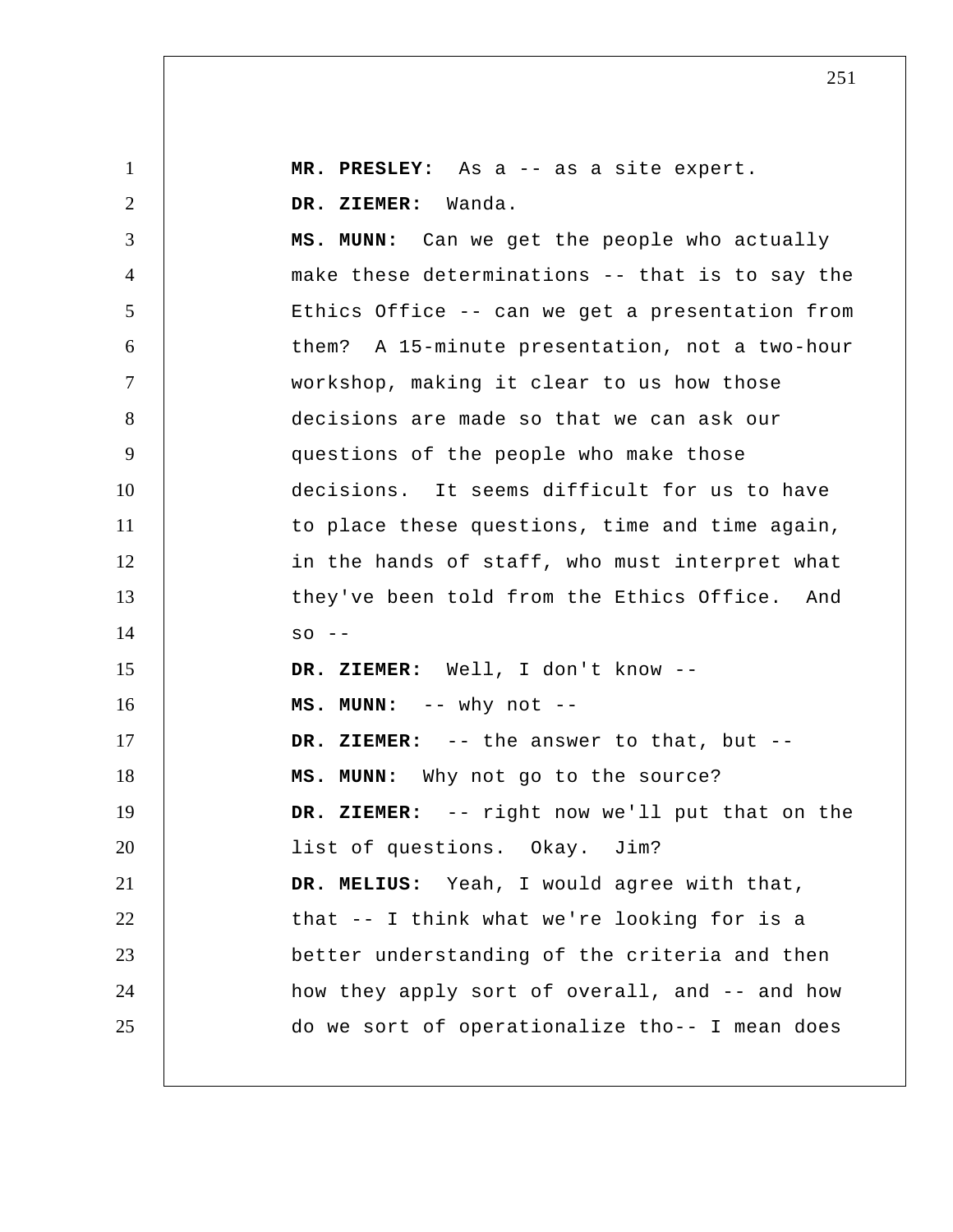| $\mathbf{1}$   | -- in Bob's example, should he -- when he is an |
|----------------|-------------------------------------------------|
| 2              | expert on that site, some knowledgeable on that |
| 3              | site, should he identify himself at the -- at   |
| $\overline{4}$ | the table's that -- should there be some -- or  |
| 5              | should he be -- have to go to the back          |
| 6              | microphone or, you know, what's re-- reality of |
| $\tau$         | the difference I think is there's some value to |
| 8              | -- so that the people in the audience know how  |
| 9              | he's acknowledged some of the -- that he'll be  |
| 10             | speaking, but not, you know, voting on this     |
| 11             | situation and -- and so forth, and I think we   |
| 12             | need to know how that -- that works. And there  |
| 13             | are other situations for -- you said, Paul, and |
| 14             | I think my own situation where there've been    |
| 15             | some sites I've been involved in on particular  |
| 16             | issues that -- you know, I think that if        |
| 17             | someone knew the details of those issues, then  |
| 18             | I -- that -- that it's very -- I should be      |
| 19             | conflicted, I should -- should avoid being      |
| 20             | involved in those issues. But you know, I --    |
| 21             | understand what I'm saying, nobody here's going |
| 22             | to know -- have the knowledge or very few       |
| 23             | people would ever have the knowledge of what I  |
| 24             | was involved in, so you sort of try to self-    |
| 25             | identify those and maybe when, you know, you    |
|                |                                                 |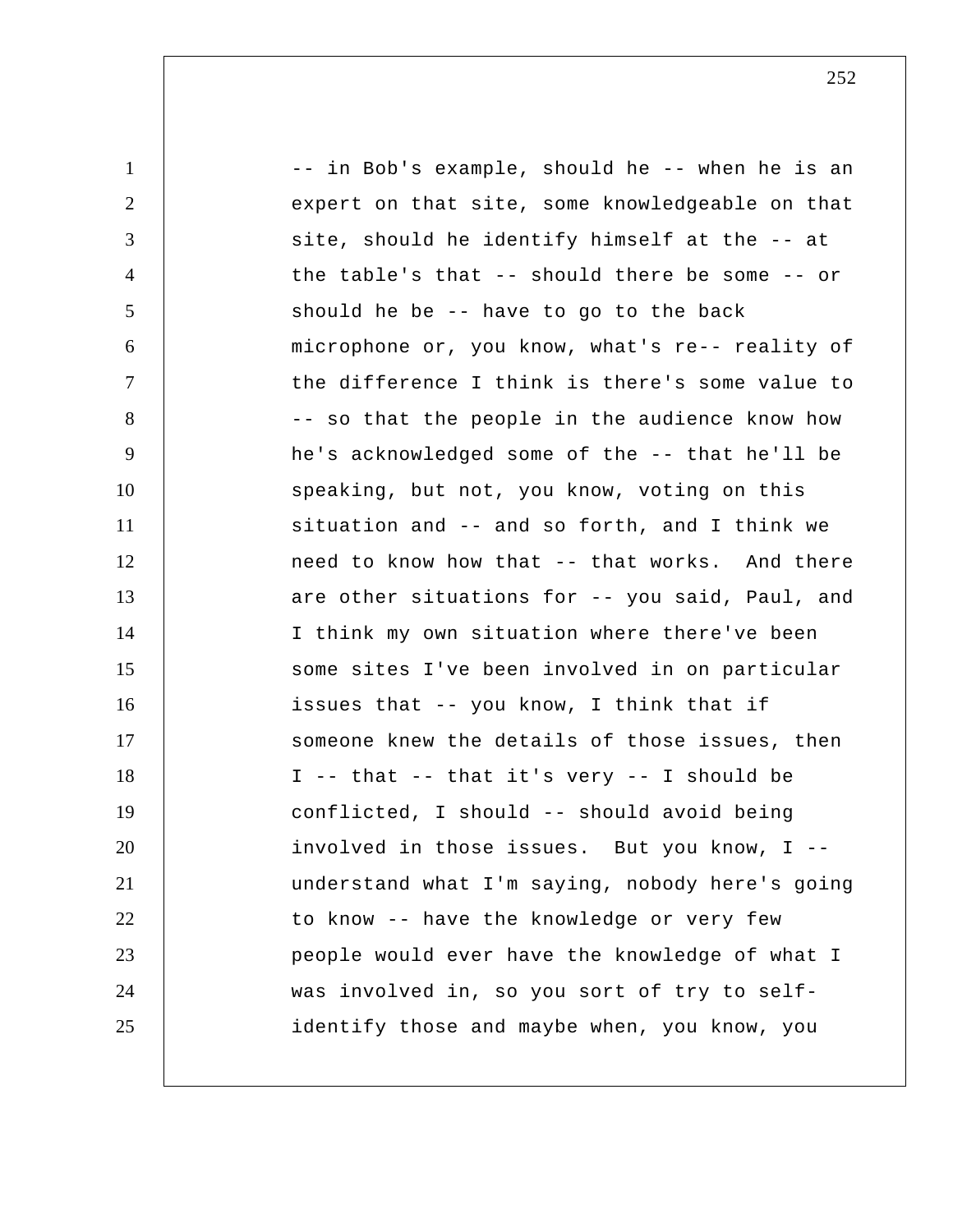1 2 3 4 5 6 7 8 9 10 11 12 13 14 15 16 17 18 19 20 21 22 23 24 25 were working for DOE there were certain things you're so vested in you really shouldn't be, you know, involved in if it comes before - before the Board. Yet you know, I don't know everything you did at DOE or couldn't expect to and, you know -- so but does that mean every DOE issue and then, you know, to me what's ridiculous is if you spent a week as a student there at  $Y-12$ , I mean that makes  $-$ - you know, any sense at -- sense at all in that.  **DR. ZIEMER:** Other comment? Yes, Michael.  **MR. GIBSON:** There's also the issue that, you know, when NIOSH or our contractor goes out to the sites, they look for site experts to get their information, which obviously they have to. Those site experts could be just as much conflicted. They could hide their dirty laundry in one instance, or they might have a vested interest in -- in the future establishing a cohort for the site. So you know, I think that's why we were chosen, because of our vast backgrounds and in -- the expertise at different areas, so what's the difference in going to a site expert at the site as opposed to, you know, us being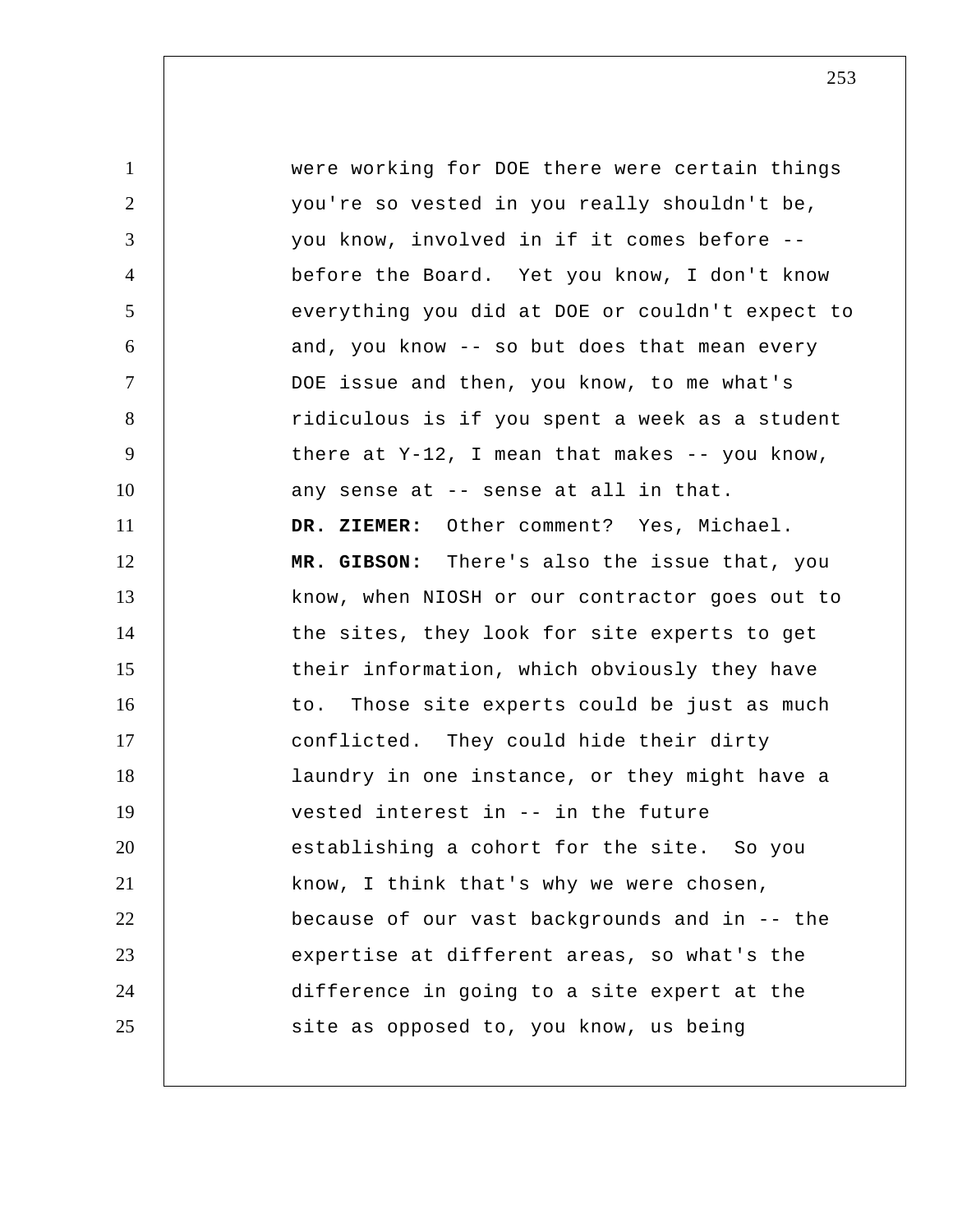conflicted?

1

2

3

 **DR. ZIEMER:** Okay, good question. Others? Yeah, Jim.

4 5 6 7 8 9 10 11 12 13 14 15 16 17 18 19 20 21 22 23 24 25  **DR. MELIUS:** Just -- just along those -- those lines, and I think it also comes up even with the Board occasionally, is sort of the transparency of -- of that process and to the - - to the public in -- in how that's -- that's dealt with, so that -- you know, to what extent is that expert consulted or does that expert control the process, did -- is there sort of a public process to it so it's happening in the open like our Board meetings, which are, you know -- most part all open and so forth, other than our working groups. Or is it happening, you know, out in the field someplace where no one's going to know what's going on until something's completed, and I -- and I think that's different. So again, we're -- we -- we have a situation where we've been involved in a site and are offering sort of our knowledge. That's happening in front of an audience and in public. There's a public record of that - again, as opposed to something where there's - you know, we do an off -- you know, writing a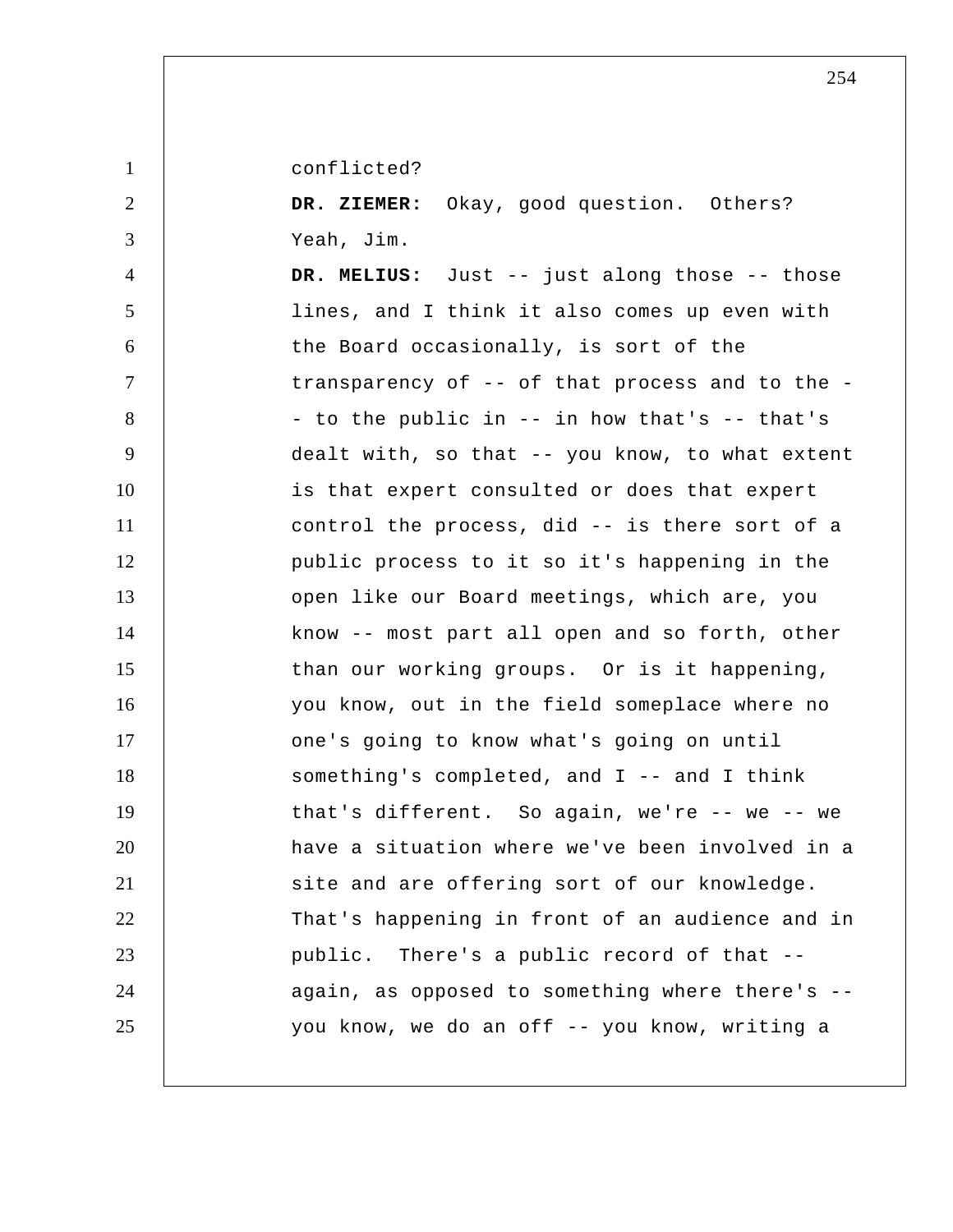1 2 3 4 5 6 7 8 9 10 11 12 13 14 15 16 17 18 19 20 21 22  $23$  --24 25 report or doing something sort of behind closed doors. And I just don't understand how they're applying that and those criteria -- or even what they are all the time.  **DR. WADE:** Could I --  **DR. ZIEMER:** Yeah, let me make one other comment. I think typically -- and maybe Liz can correct me if I'm wrong. Typically the test for conflict of interest sort of -- in all cases, not just the Board, but -- is whether or not you somehow would stand to gain from a decision that you make in terms of the relationship you've had or have -- an ongoing or a past relationship. For example, would you be in a position to put yourself on a -- in a Special Exposure Cohort or, you know, do you somehow enhance -- in many -- many kinds of boards it's do you gain -- will you profit personally from the action you take because of either your previous association or you have some insight or knowledge of some sort, and that often is the test of conflict of interest  **DR. WADE:** Yeah, but --  **DR. ZIEMER:** -- where -- where your decision is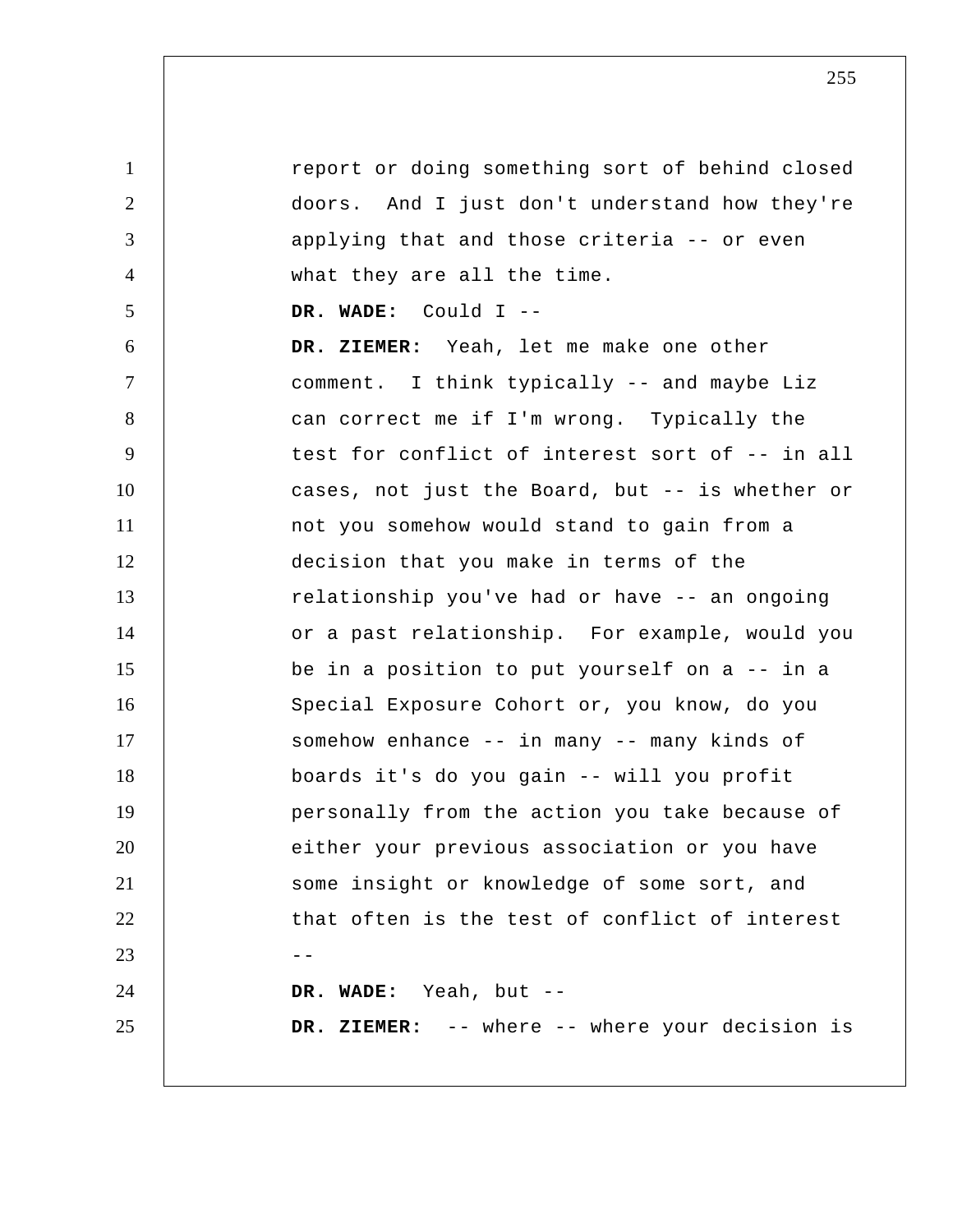1 2 3 4 5 6 7 8 9 10 11 12 13 14 15 16 17 18 19 20 21 22 23 24 25 really colored by the fact that you are either going to personally gain from this or you have friends that are going to gain from this or whatever it may be.  **DR. MELIUS:** Yeah, but -- but it -- it's actually a little -- usually a little bit more -- would it appear --  **DR. ZIEMER:** Or does it appear --  **DR. MELIUS:** It's not just the actual conflict, it's would it appear, and it's a little more liberal --  **DR. ZIEMER:** Yeah, it's a little more --  **DR. MELIUS:** -- situation, though it doesn't always make it any easier.  **DR. ZIEMER:** Right. Roy.  **DR. DEHART:** There's also the other side, that -- the fact that you have worked at that plant and now sit on a decision process, are you protecting yourself or your decisions that you made while you were employed there, and I sense that is a very strong --  **DR. ZIEMER:** Yeah.  **DR. DEHART:** -- part of the conflict.  **DR. ZIEMER:** Yeah, and that's why I say if it's a set of years that you weren't there and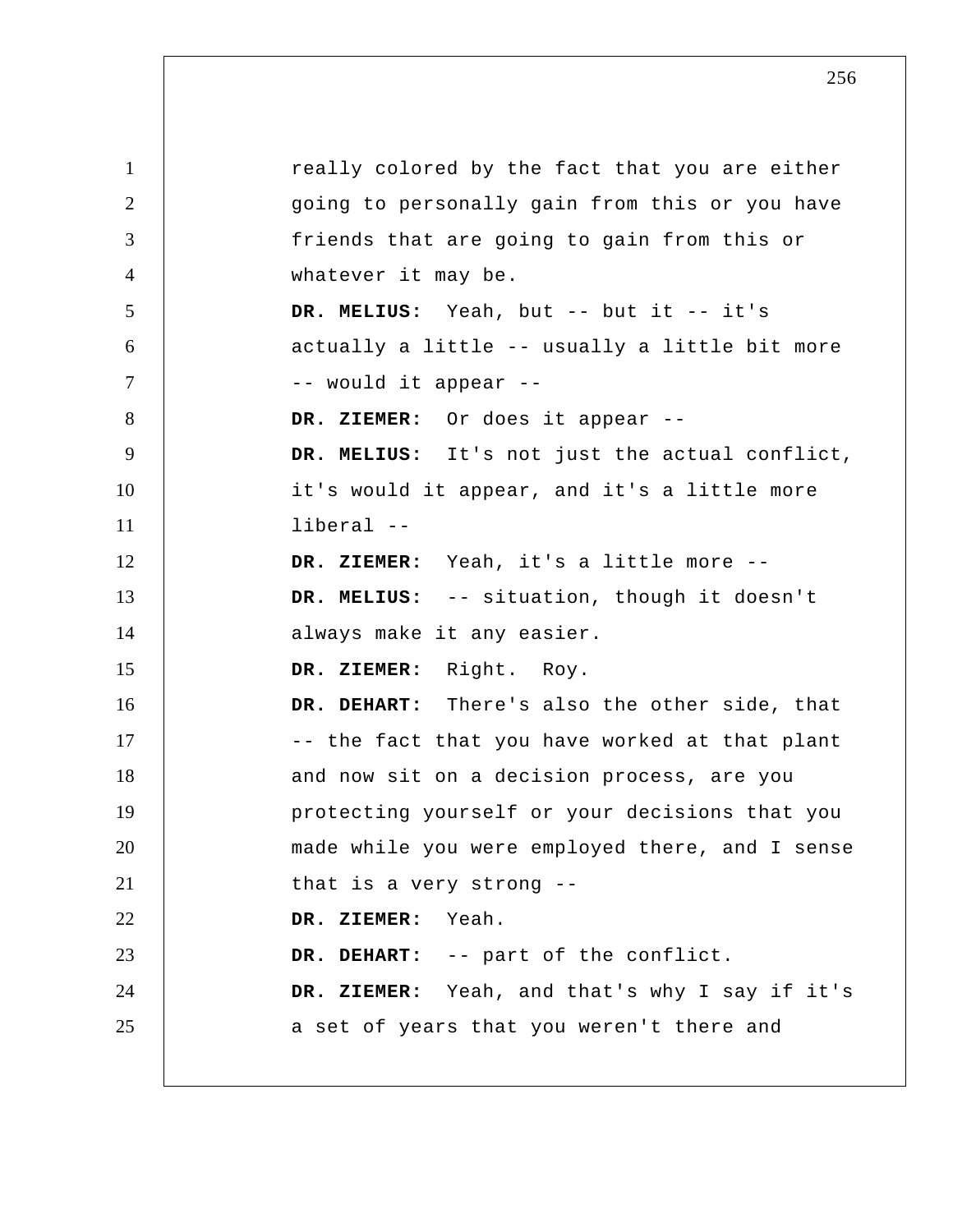1 2 3 4 5 6 7 8 9 10 11 12 13 14 15 16 17 18 19 20 21 22 23 24 25 weren't in either a decision-making process or any -- any part of that -- for example, earlier years, let's say in Presley's case. Suppose a cohort came before us that was -- long preceded him, unless it was his dad or something that worked there, how -- how does it -- why does it matter? That's what I'm having a little trouble with here.  **DR. MELIUS:** Yeah, while you were a student there for that one week, you've controlled everything that's ever happened or ever will happen at Y-12, Paul. We know that.  **DR. ZIEMER:** Well, unfortunately, the week I worked there at Y-12 was the week they had the criticality (unintelligible) --  **DR. MELIUS:** See?  **DR. ZIEMER:** -- I don't want to take any credit for that.  **MS. MUNN:** Mystery solved.  **DR. WADE:** Not to -- not to bring this to closure or even to end the discussion, but let me sort of -- there are three issues that have emerged, and let's talk a little bit about them, each in turn. The first is the agency's rules for dealing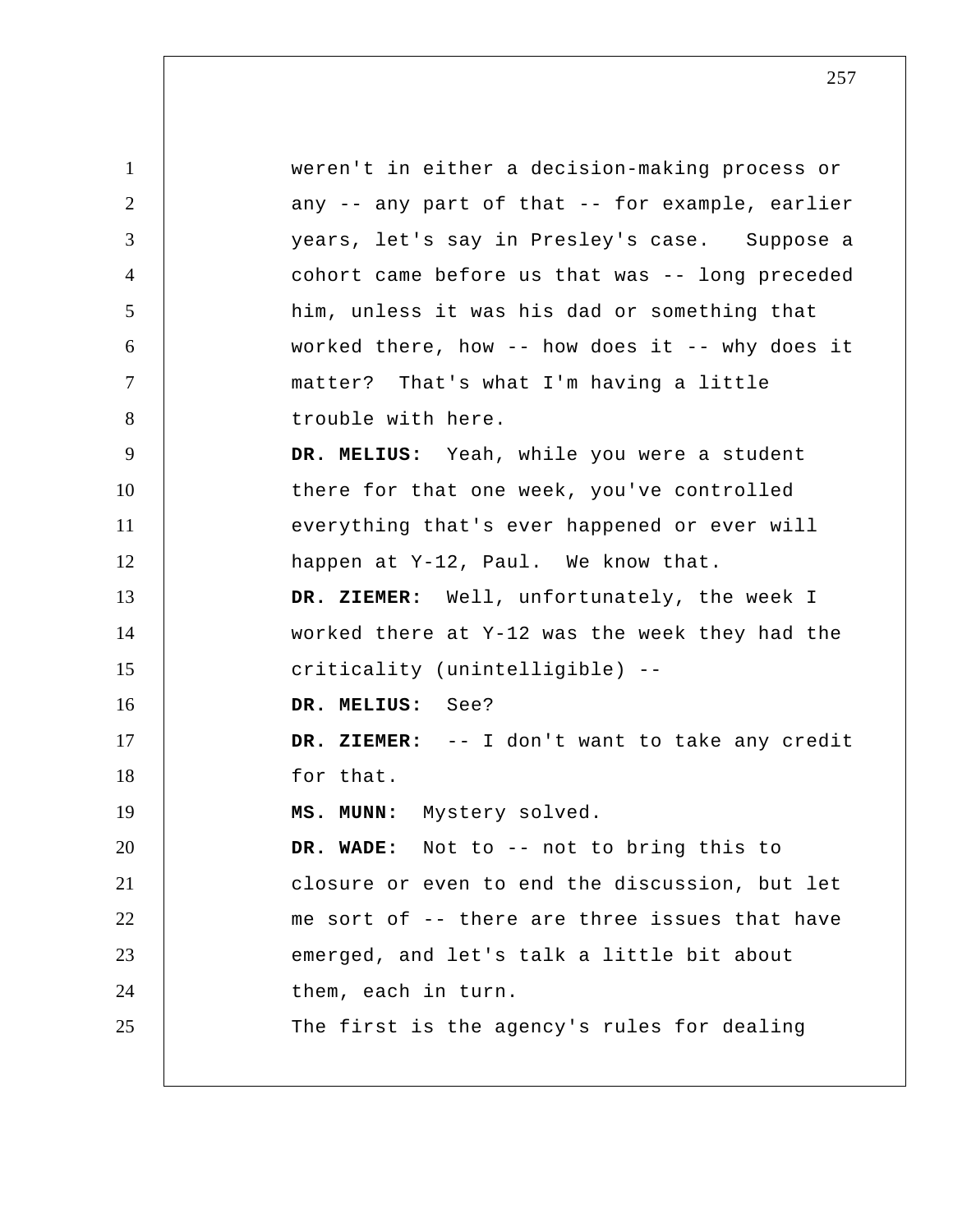| $\mathbf{1}$   | with issues like individual dose                |
|----------------|-------------------------------------------------|
| 2              | reconstruction, site profiles and SEC petition. |
| 3              | And I can articulate those again and you can    |
| $\overline{4}$ | react to them and -- and we can hear your       |
| 5              | reaction and then possibly modify or -- or      |
| 6              | continue with them.                             |
| $\overline{7}$ | There is this issue of transparency, who should |
| 8              | know if there is a conflict; should we begin    |
| 9              | each discussion on a particular topic by        |
| 10             | identifying those people that have a conflict.  |
| 11             | I think we need to talk a little bit about      |
| 12             | that.                                           |
| 13             | And then the third and most vexing, as I listen |
| 14             | to you, is by what logic were these conflicts   |
| 15             | identified. On the third, you know, I will use  |
| 16             | Liz's good offices to see what we might be able |
| 17             | to do to get someone from the Ethics Office     |
| 18             | here to talk to you. That is easier said than   |
| 19             | done, but we think that's a reasonable          |
| 20             | suggestion and we would attempt to honor that.  |
| 21             | Liz has twice now during this week articulated  |
| 22             | what is the operative policy of the agency      |
| 23             | right now, and that is that for a discussion of |
| 24             | a site profile someone with a conflict can be   |
| 25             | at the table and fully participate in the       |
|                |                                                 |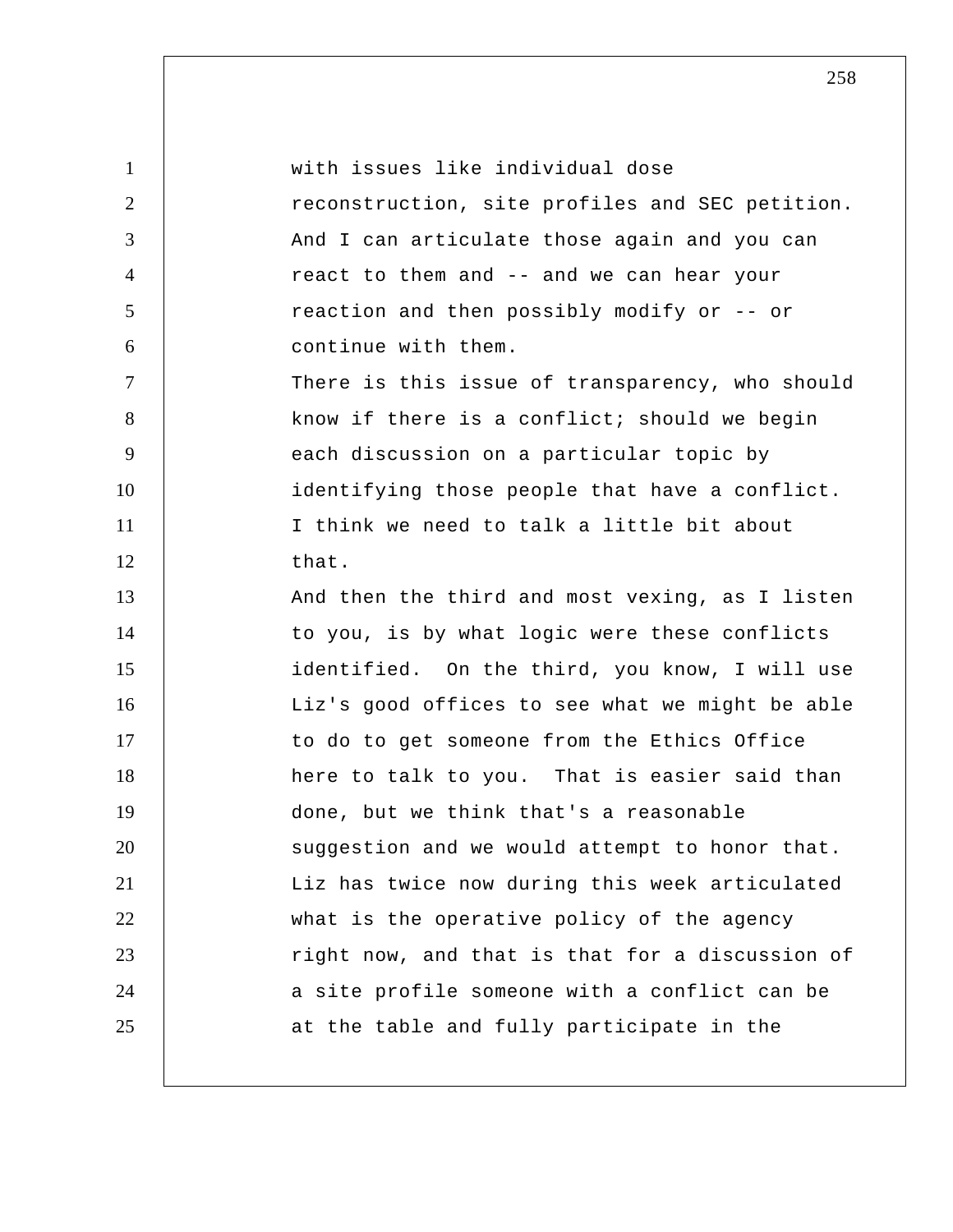1 2 3 4 5 6 7 8 9 10 11 12 13 14 15 16 17 18 19 20 21 22 23 24 25 discussion, completely participate in the discussion, but would not vote on a Board action relative to that site profile. **MS. HOMOKI-TITUS:** (Off microphone) Can I --  **DR. WADE:** Okay? **MS. HOMOKI-TITUS:** And not make a motion.  **DR. WADE:** Not make a motion about the -- on issues of individual dose reconstruction reviews or SEC petitions, someone who's conflicted would not participate in the discussion at the table, but would be free to participate in the discussion as a site expert from the microphone -- that microphone -- but would again not make a motion and not vote. So those are the rules we're operating under. Again, we've heard some concerns about that. We'll consider those concerns. If you wish to speak to Liz or I after this meeting and articulate your concerns again, we'd be glad to hear them. But those are the positions we're operating from now. Liz? **MS. HOMOKI-TITUS:** I just wanted to let you know that I have heard from a number of members that they do have concerns with that policy, especially regarding the site profiles, so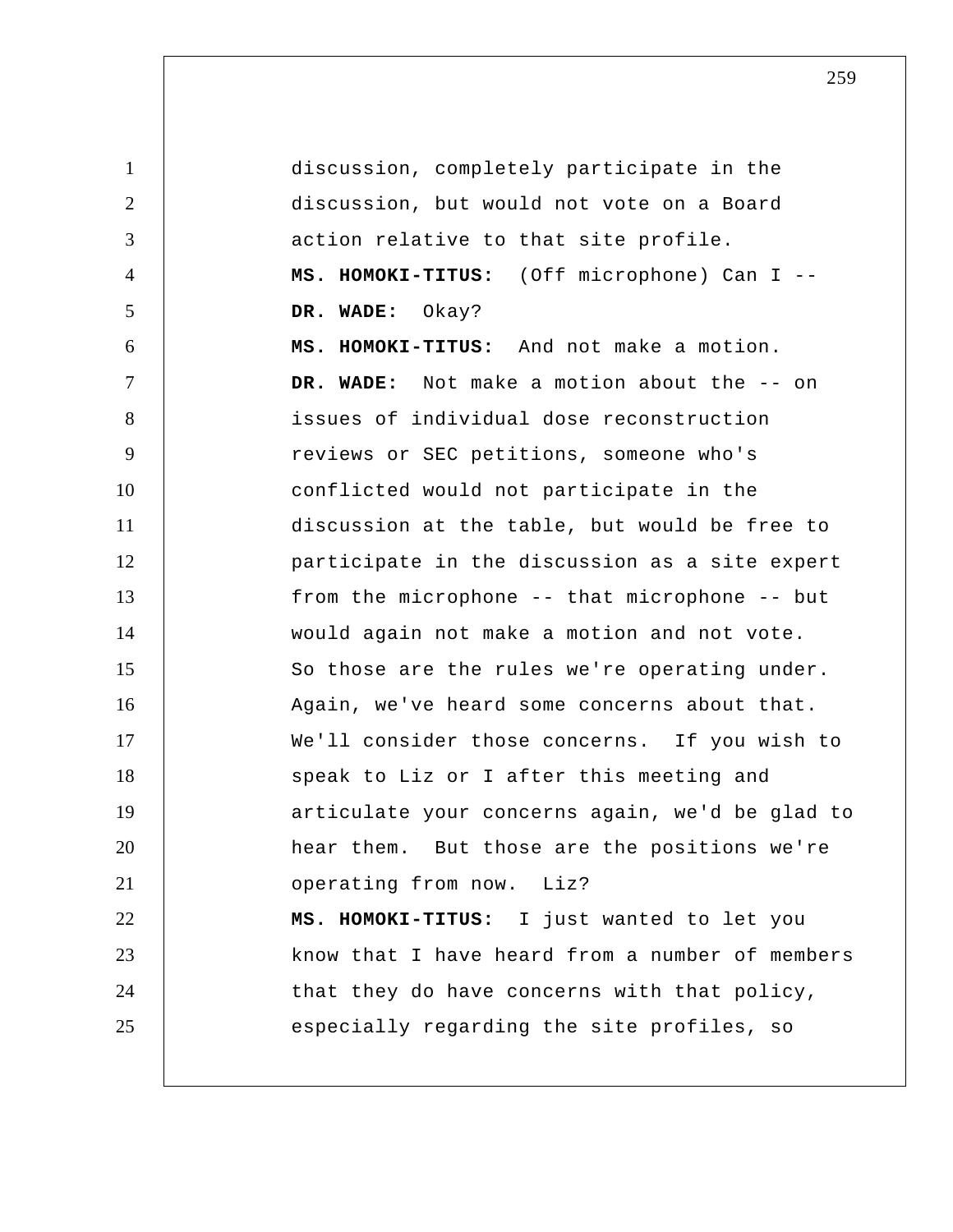1 2 3 4 5 6 7 8 9 10 11 12 13 14 15 16 17 18 19 20 21 22 23 24 25 we've made arrangements to have further discussions with the Ethics Office again and look forward to letting you know what we hear about that.  **DR. WADE:** Yes. And we -- we have heard your discussions and we are aware of your concerns. To the issue of transparency, intellectually I don't have my mind around that. I mean I could see some logic that would say if we were to dis-- start a discussion of Y-12 via a site profile or an SEC petition that we would identify all those people who were conflicted - - for the record, for the public. On the other hand, I could see saying everyone knows of their conflicts and we ask them to self-police on those issues. Again, we have not taken the position of identifying at the start of every discussion. Again, if you have thoughts on that, you could let us know. We've heard some comment around the table now. And then the third one is, again, making the logic clear to you by which the decisions are made, and that we'll push to have someone from the Ethics Office come and speak to you about.  **DR. ZIEMER:** Thank you very much. You have an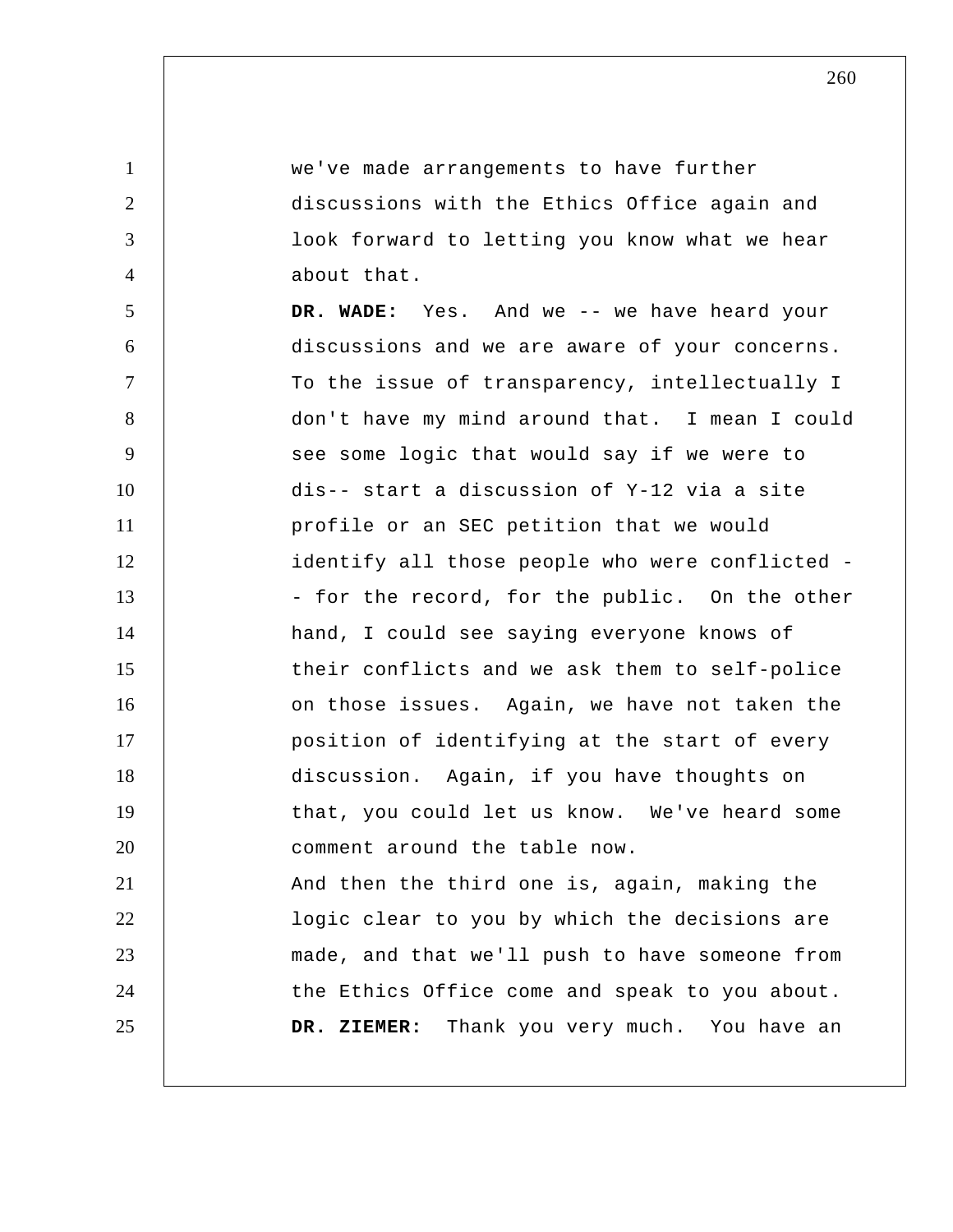additional comment, Mark?

1

2 3 4 5 6 7 8 9 10 11 12 13 14 15 16 17 18 19 20 21 22 23 24 25  **MR. GRIFFON:** Yeah, just -- just to follow up on Liz's comment and Lew, your last item, the logic for identifying. I guess that's where - especially -- I think -- I don't know if there's any generic sort of way in which it was determined whether there was -- there was a conflict on participation in the site profile review process. I think it's probably specific to individuals around, depending on -- on our - - our work histories or whatever. But I think that -- that's one item I think that I was kind of surprised the other day on and I would like some clarification on that, as Wanda stated.  **DR. WADE:** Thank you.  **DR. MELIUS:** Yeah --  **DR. ZIEMER:** Jim.  **DR. MELIUS:** -- I'd like to maybe -- sort of go -- a little different issue, but one that's - that's related. I think all of us received in the mail a report or -- I believe it was a draft report from Larry concerning the issue of the possible conflict or evaluation of possible conflict for some of the people involved at the Paducah site and -- and that thing. And the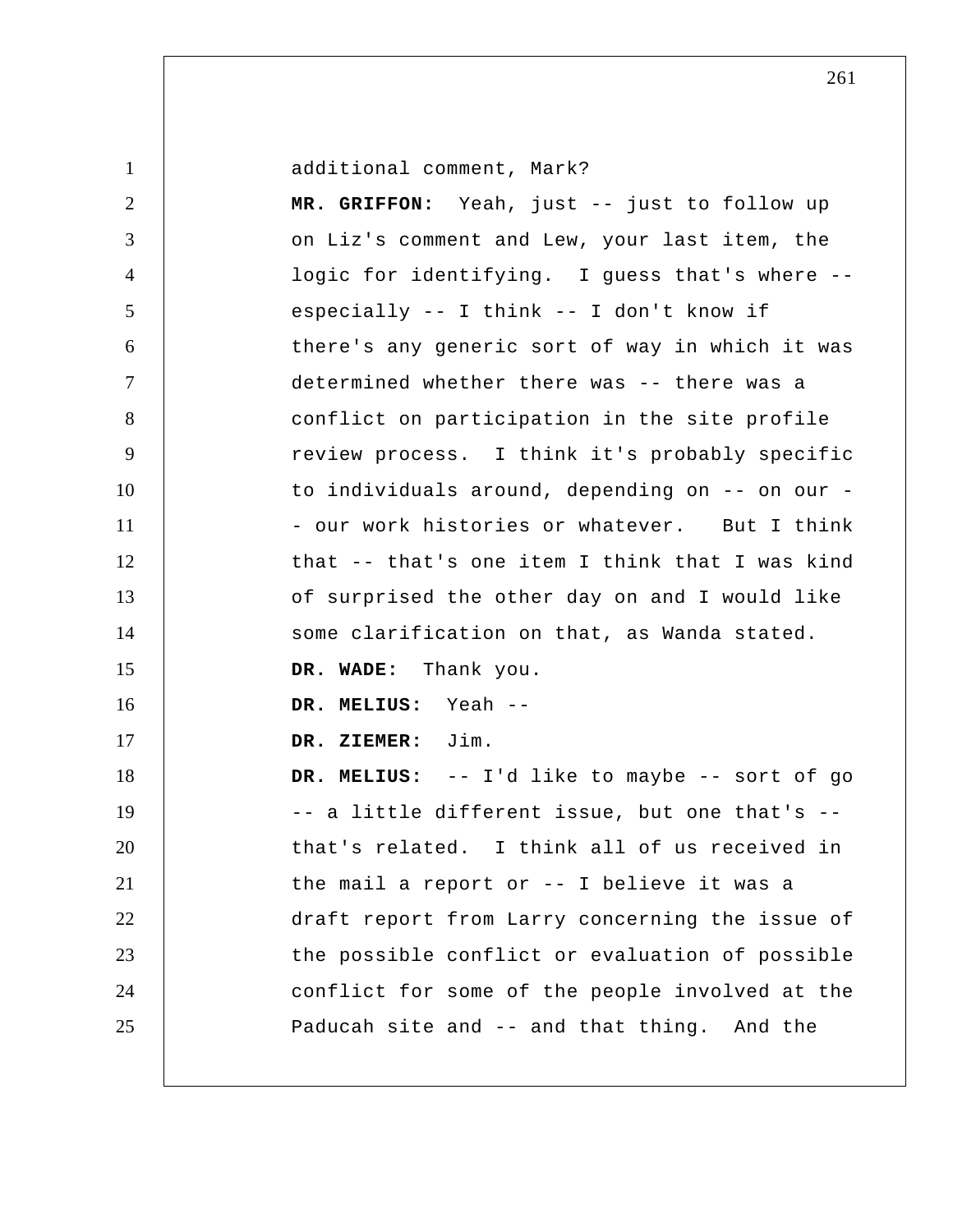1 2 3 4 5 6 7 8 9 10 11 12 13 14 15 16 17 18 19 20 21 22 23 24 25 only reason I wanted to -- my understanding is that that's getting further review and some input from the person that asked for the report. I don't think we need to discuss that portion of it, but -- but it struck me when reading through it -- 'cause I thought we were going to discuss it at this meeting, I was getting prepared -- was that, at least for the second part of that report which dealt with the site profile itself and some of the scientific issues that -- that -- one way of addressing that, if we feel it needs to be addressed, is having our contractor evaluate the site profile. My -- my recollection is that Paducah site profile is not on the list to be reviewed. And if we're going to take that step or -- and maybe we don't need to take it now, but to consider it, we -- it just -- there's a time frame involved and -- and at least like to get that out as something to -- to think about and -- as to whether we discuss that again. But maybe it's something NIOSH comes back to us as saying that yeah, that's what they also think is something -- makes sense to do, but -- but I at least wanted to mention that.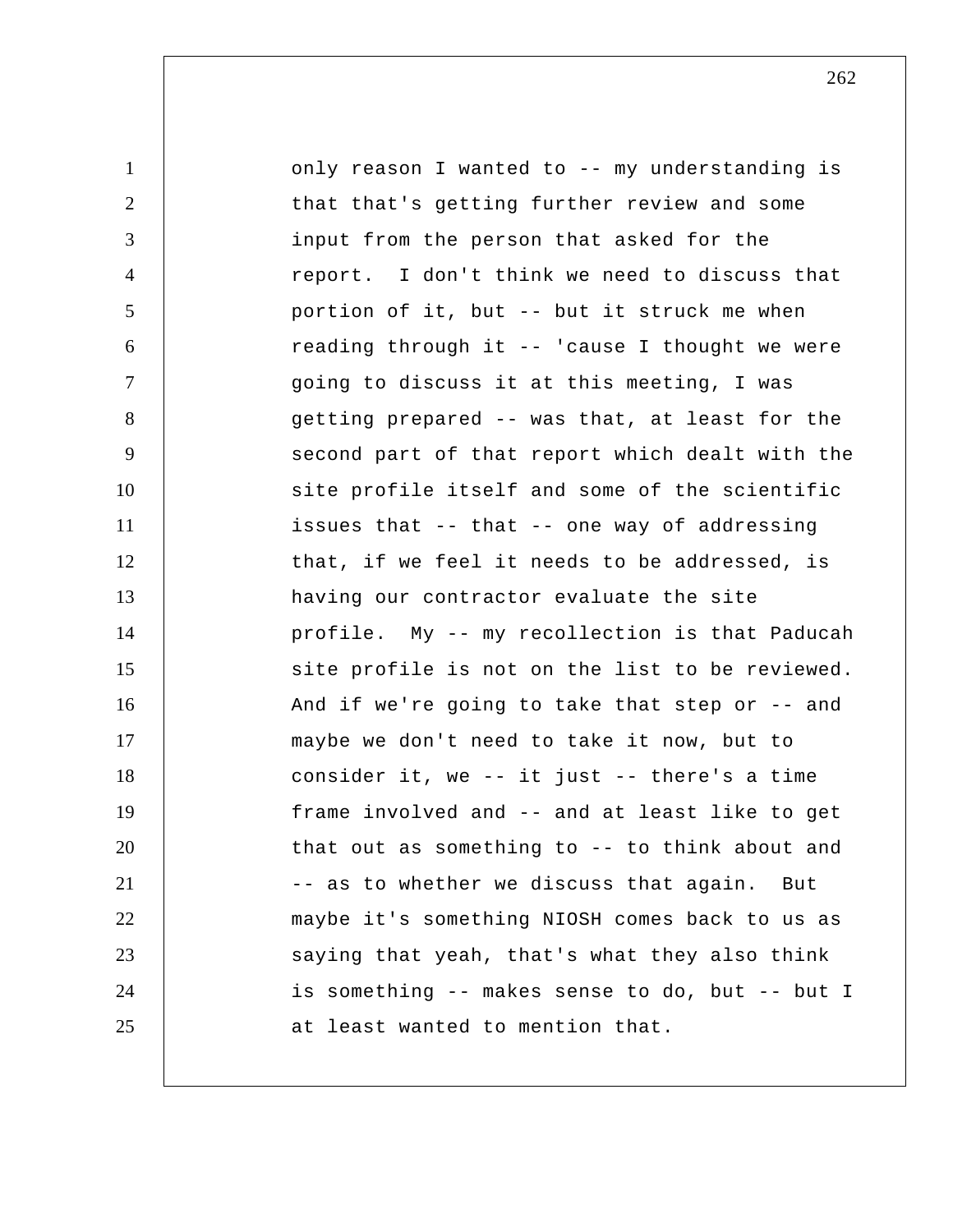1 2 3 4 5 6 7 8 9 10 11 12 13 14 15 16 17 18 19 20 21 22 23 24 25  **DR. ZIEMER:** Yeah. Larry, you have a --  **MR. ELLIOTT:** I would like to react to that point, and I think it does make sense to -- to have the site profile reviewed. But I would suggest it makes more common sense to me to review it after it's revised, based upon the corrective action that has been identified in that -- that assessment report that you're speaking of. It wouldn't do any good, I don't think, at this juncture to review that rev. of that site profile. You need to review what's modified after this assessment is done.  **DR. MELIUS:** Okay. That makes sense.  **DR. WADE:** Thank you.  **DR. ZIEMER:** Thank you.  **DR. WADE:** I think we're done with this point. **APPROVAL OF MINUTES DR. ZIEMER:** Okay. We have one final item I believe on our agenda. This is a carryover from earlier in the meeting. We have the minutes for our July meeting to -- to act on, so I'm going to call now for any corrections or additions to the minutes. Wanda, I know you have some.  **MS. MUNN:** Just a couple. They're minor.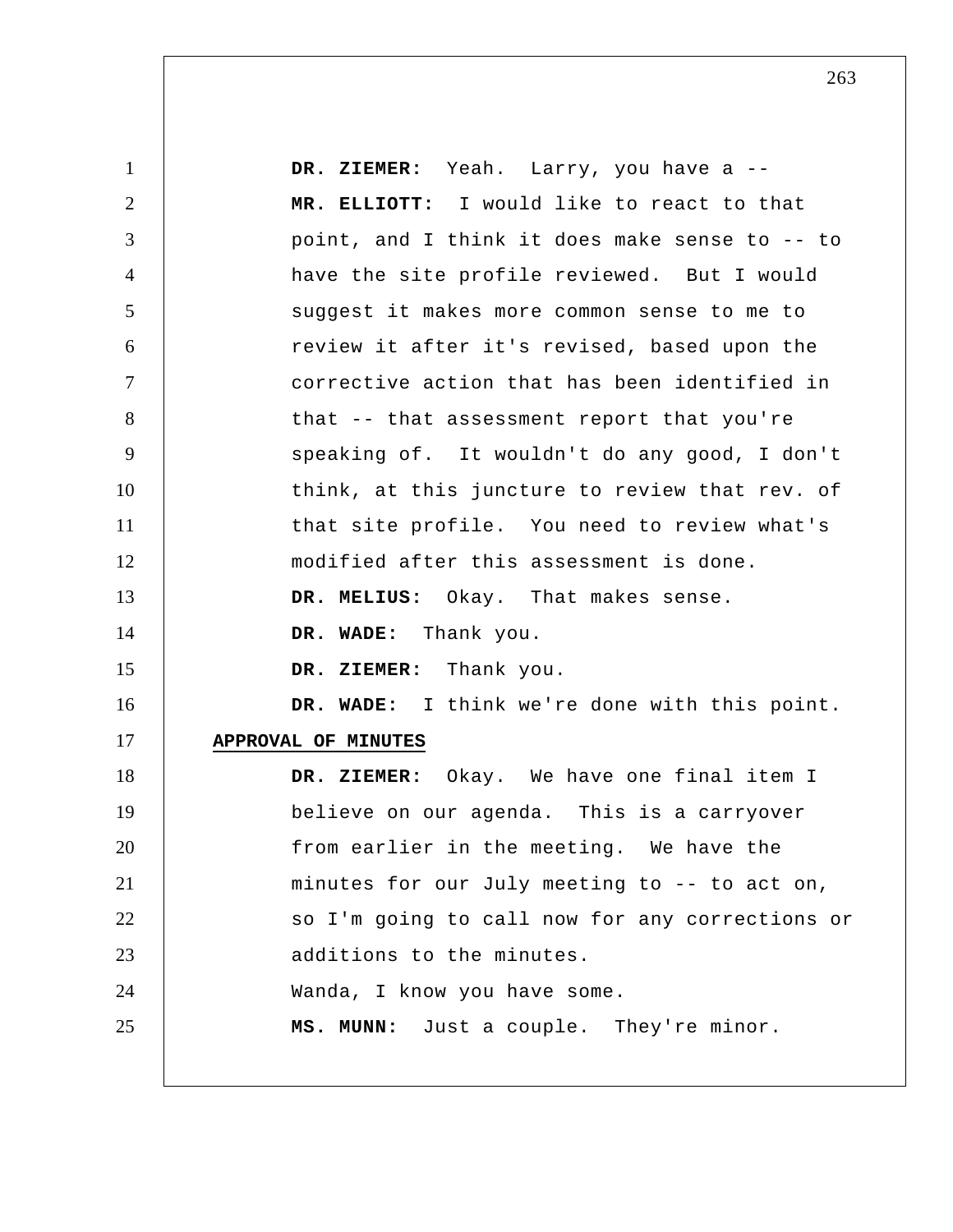1 2 3 4 5 6 7 8 9 10 11 12 13 14 15 16 17 18  $19$  --20 21 22 23 24 25 Would you like me to go through them one by one?  **DR. ZIEMER:** Yes. Give us a page number and paragraph.  **MS. MUNN:** Page 13.  **DR. ZIEMER:** Page 13, paragraph?  **MS. MUNN:** The next to the last paragraph.  **DR. ZIEMER:** Uh-huh, in bold type?  **MS. MUNN:** Yes, uh-huh. Seems to me that it should tell us what provisions -- what those provisions were. If one's just simply reading through this quickly, we know that provisions were adopted governing communications and program direction, but it doesn't say what those --  **DR. ZIEMER:** Now what we may need to do -- in the Executive Summary from which you're reading, many of these motions were abbreviated  **MS. MUNN:** Very much so, and I had no problem with any of the others and I agree with the idea of abbreviating.  **DR. ZIEMER:** I was looking to see whether --  **MS. MUNN:** It just seemed to me this doesn't tell me anything.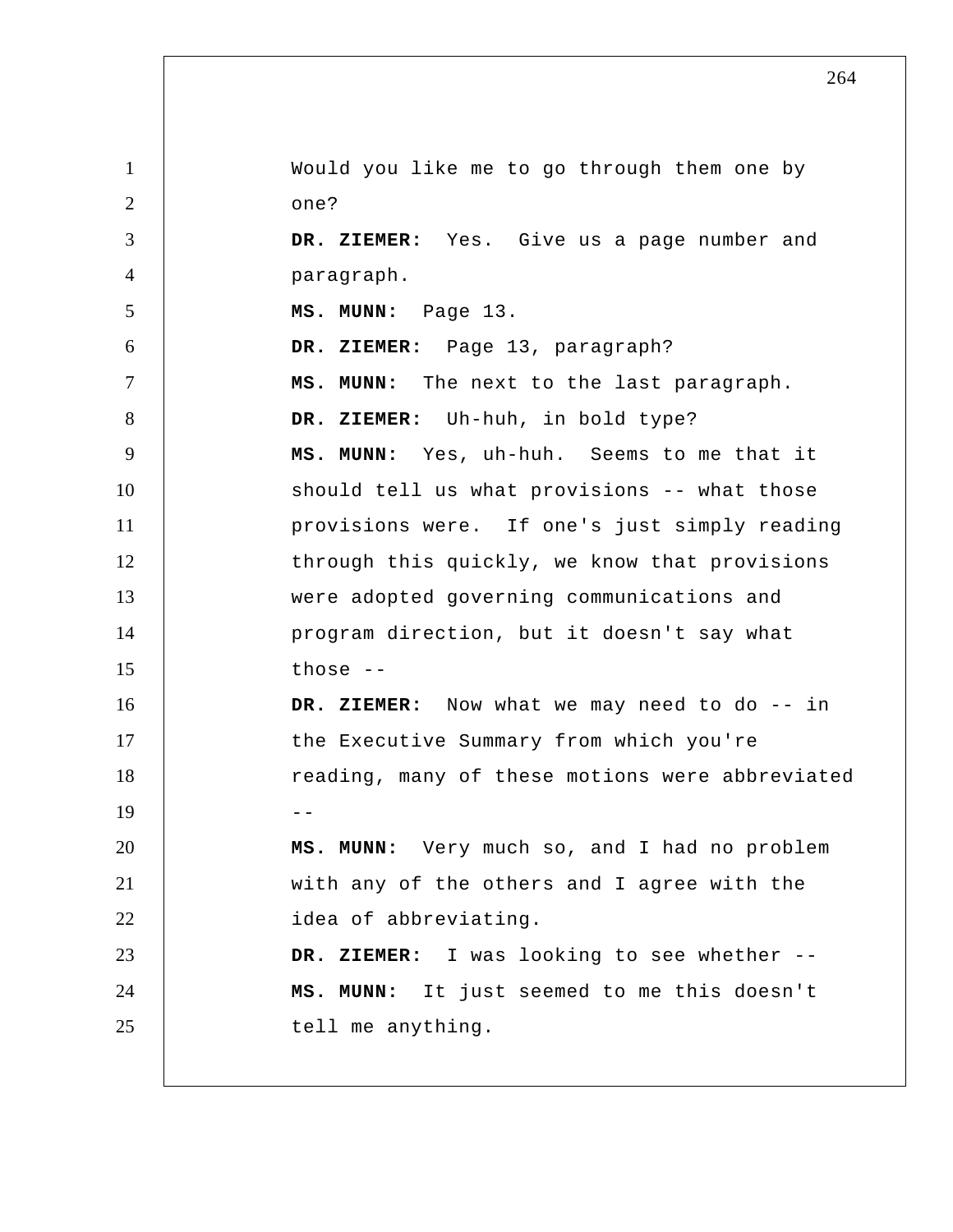1 2 3 4 5 6 7 8 9 10 11 12 13 14 15 16 17 18 19 20 21 22 23 24 25  **DR. ZIEMER:** -- the motion, as it's discussed in the main minutes, covers that.  **MS. MUNN:** Well, I have rewording for the main minutes, but --  **DR. ZIEMER:** For that same motion?  **MS. MUNN:** -- not for the motion itself. Not for the motion itself.  **DR. ZIEMER:** Oh. I believe this is a result of the condensation process there.  **MS. MUNN:** I think it is, too. The two preceding motions right on -- on that same page, on page 13, tell you what happened.  **DR. ZIEMER:** Uh-huh, and this one does not.  **MS. MUNN:** And this one really doesn't. It just says it had to do with this, but it doesn't tell us what happened. I think minor wording revision is in order and it doesn't have to be extensive.  **DR. ZIEMER:** Maybe we can -- Ray, did you prepare the Executive Summary or did NIOSH staff -- Ray Green? **THE COURT REPORTER:** I do.  **DR. ZIEMER:** Ray?  **DR. WADE:** Ray does the minutes.  **DR. ZIEMER:** Perhaps we can find a condensed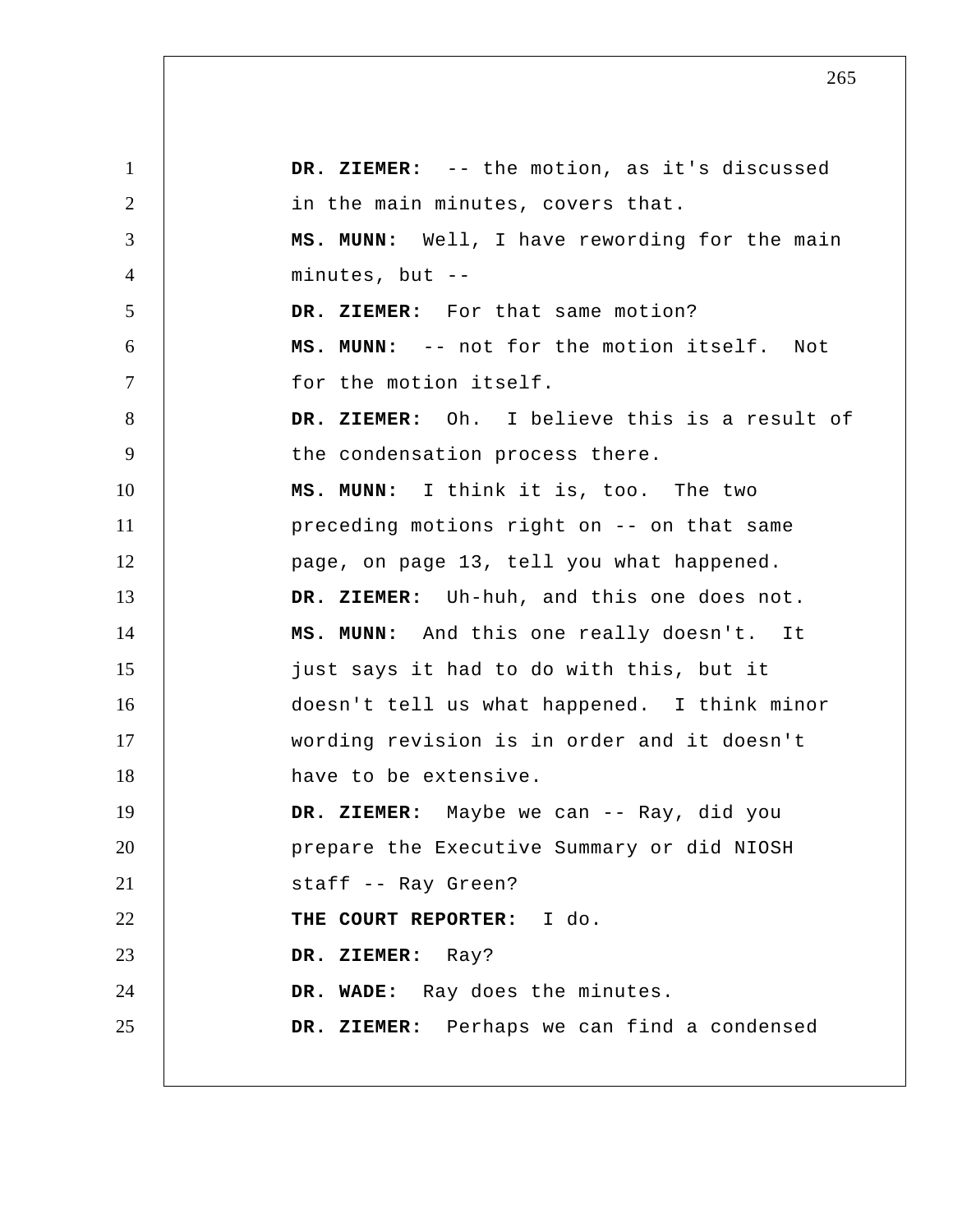1 2 3 4 5 6 7 8 9 10 11 12 13 14 15 16 17 18 19 20 21 22 23 24 25 version of the provisions for that motion.  **MS. MUNN:** That would help a little.  **DR. ZIEMER:** Would that be agreeable.  **MS. MUNN:** That would be fine with me, yeah.  **DR. ZIEMER:** Okay.  **MS. MUNN:** On page 14, paragraph five that starts "Dr. John Mauro," perhaps I --  **DR. ZIEMER:** What page is that?  **MS. MUNN:** Page 14 --  **DR. ZIEMER:** Fourteen?  **MS. MUNN:** -- the next page.  **DR. ZIEMER:** Uh-huh.  **MS. MUNN:** Perhaps I'm just not reading that paragraph correctly, but the planned procedures did not seem to fit in there.  **DR. ZIEMER:** John Mauro commented that their conflict of interest planned procedures --  **MS. MUNN:** And forms have been completed.  **DR. ZIEMER:** The procedures and forms, I -- I think the thrust is that the procedures and forms -- the conflict of interest procedures and forms that they plan to use, I believe is the thrust of it, so maybe the -- maybe the wording is awkward here.  **MS. MUNN:** Wasn't clear to me.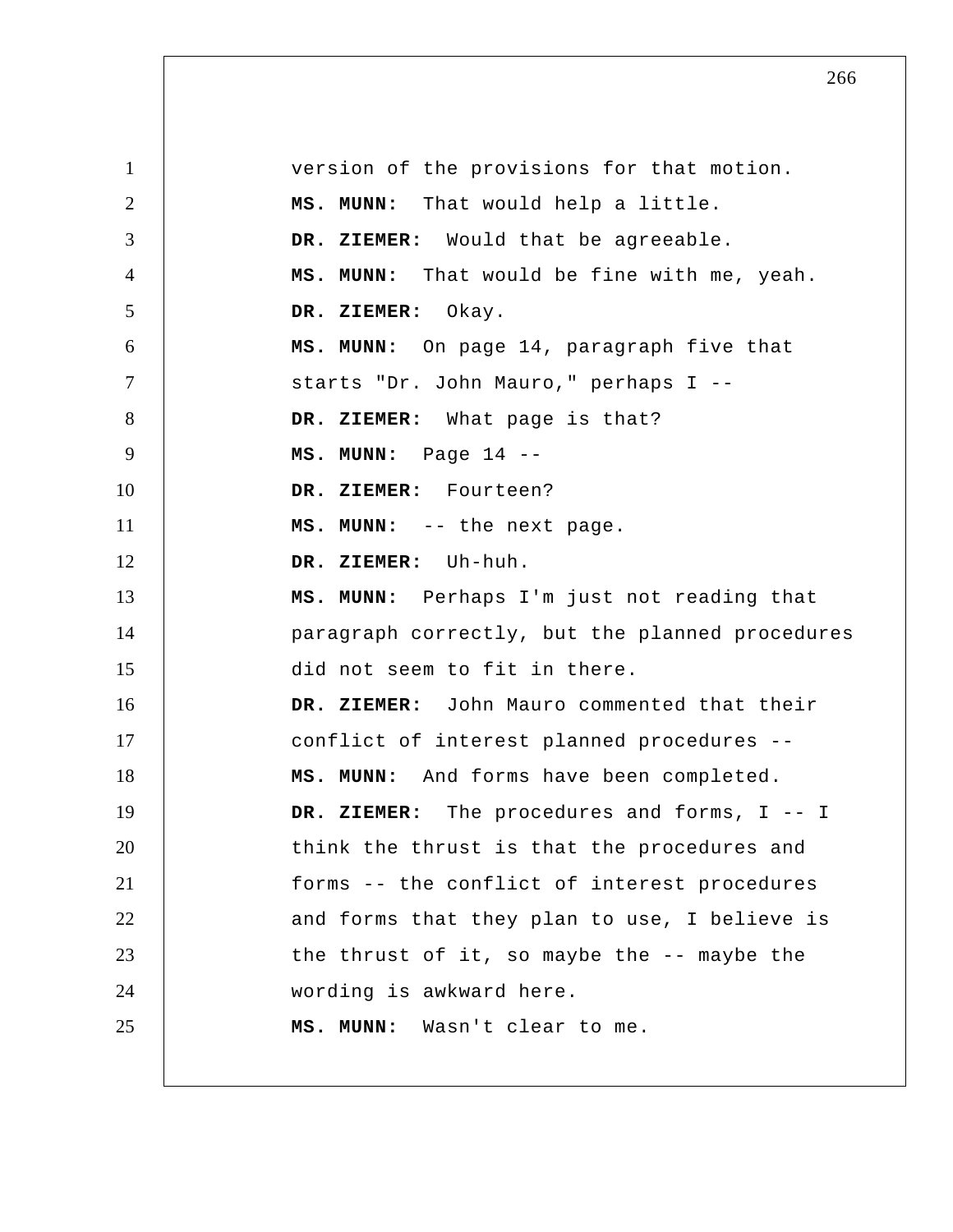1 2 3 4 5 6 7 8 9 10 11 12 13 14 15 16 17 18 19 20 21 22 23 24 25  **DR. ZIEMER:** I think you could leave out the words "planned" -- the word "planned" and it will read correctly -- their conflict of interest procedures and forms have been completed. It was -- it was forms that they planned to do. They now have been completed --  **MS. MUNN:** Yes.  **DR. ZIEMER:** -- so --  **MS. MUNN:** Yes, that's --  **DR. ZIEMER:** -- take out the word "planned".  **MS. MUNN:** That's what I thought it meant, but I wasn't sure.  **DR. ZIEMER:** Okay.  **MS. MUNN:** There are many places in the -- in these minutes where there's a typo, which I'm assuming may just be --  **DR. ZIEMER:** If you'll pass those on to Ray, we'll get  $--$  **MS. MUNN:** No, it's the same typo.  **DR. ZIEMER:** Oh, okay.  **MS. MUNN:** An equal mark appears instead of an apostrophe.  **DR. ZIEMER:** And actually I think it's probably the printout process. Many of the bullets showed up as  $-$  in other forms, so  $-$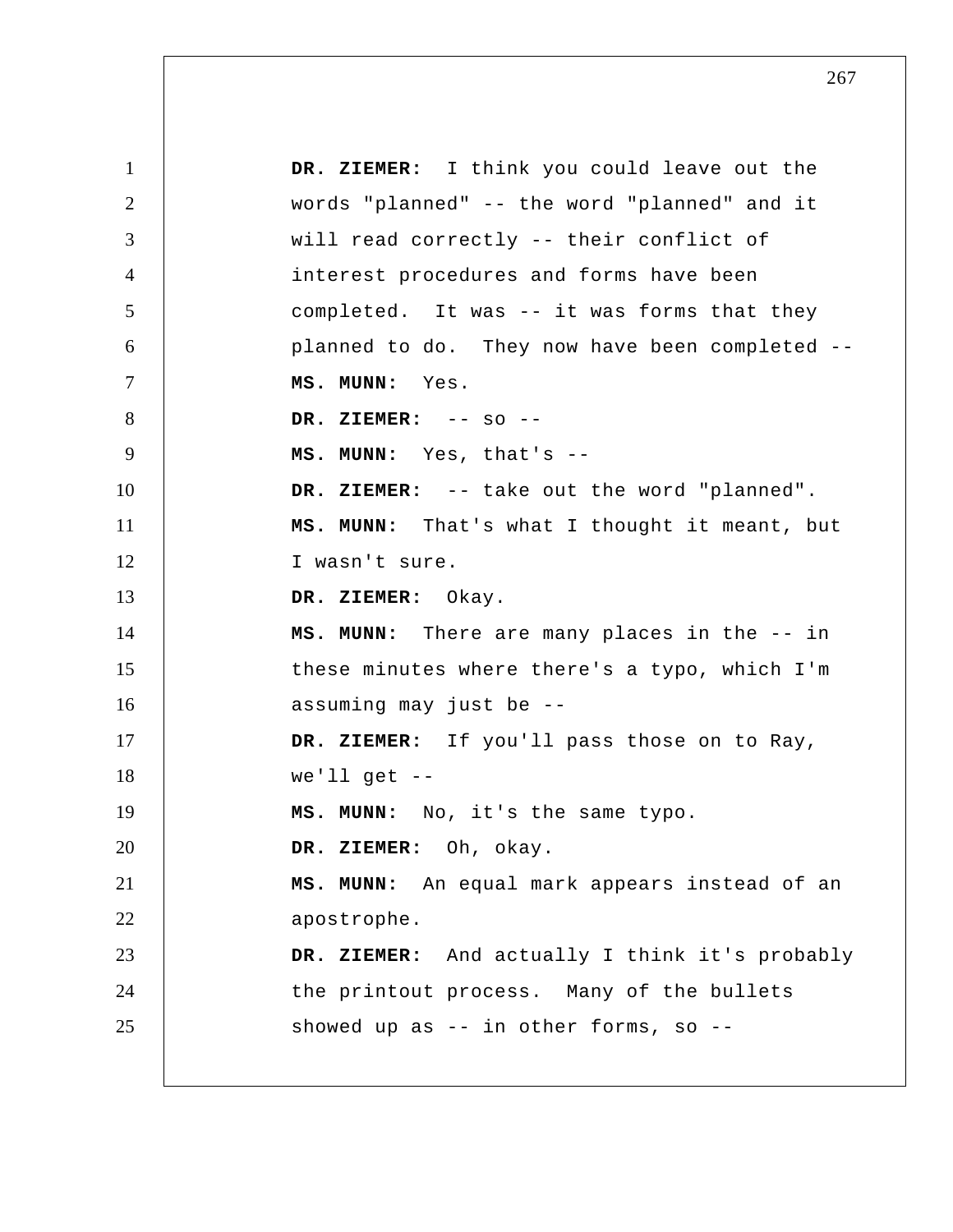1 2 3 4 5 6 7 8 9 10 11 12 13 14 15 16 17 18 19 20 21 22 23 24 25  **DR. MELIUS:** I think Ray did it.  **DR. ZIEMER:** -- Ray can take care of that.  **MR. GRIFFON:** I question that silver medal now. **MS. MUNN:** I literally meant typo. I meant that the printing process itself had done something strange there.  **DR. ZIEMER:** Thank you.  **MS. MUNN:** On page 26, the last of the marked - - bulleted items there that have Ps in front of them, I was -- I think it's just language that doesn't read well. There seems to be a systematic overestimation error of the Barnes data due to the standard precipitating - standard precipitating? -- which artificially jacked up the calibration curve.  **DR. ZIEMER:** Okay, I think their chemical standard precipitated out of the solution is what  $--$  **MS. MUNN:** That would have been precipitation. Right? Not precipitating.  **DR. ZIEMER:** Well --  **MS. MUNN:** The standard having precipitated, which --  **DR. ZIEMER:** I think that's the thrust of it. Maybe we can --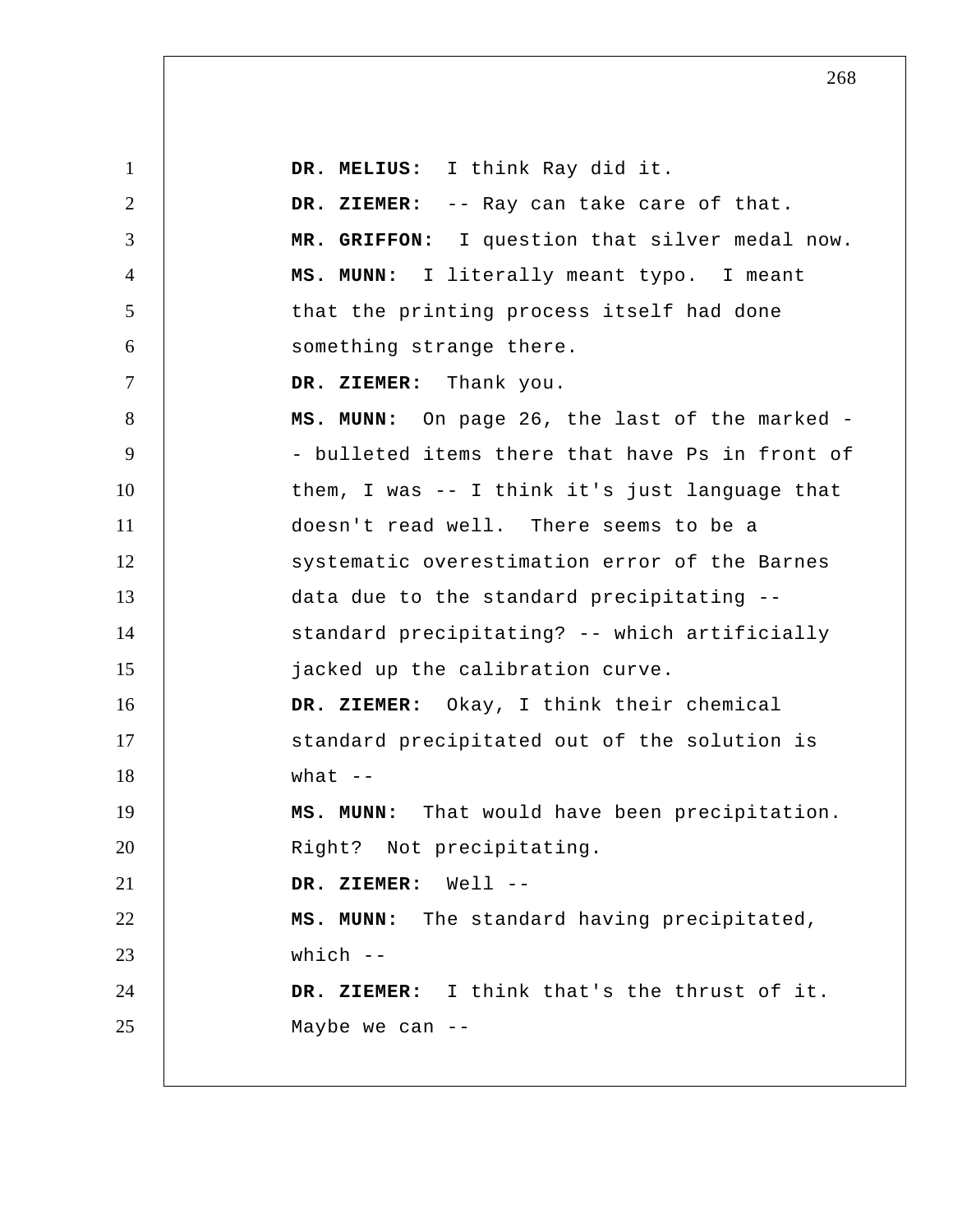1 2 3 4 5 6 7 8 9 10 11 12 13 14 15 16 17 18 19 20 21 22 23 24 25  **MS. MUNN:** Which artificially jacked up the calibration curve back up to expectation. That's -- if that's clear to everyone else here, then I'll shut up.  **DR. ZIEMER:** It's a little bit awkward, but the thrust of it is there was a chemical precipitation -- **MS. MUNN:** That's fine. That's fine with me.  **DR. MELIUS:** Just to shut you up.  **MS. MUNN:** Yeah, I know. The only other one --  **DR. ZIEMER:** If you -- if you could say due to the fact that the standard precipitated out of solution or something like that. How is that? Is that better?  **MS. MUNN:** Sounds fine to me.  **DR. ZIEMER:** Due to the fact that the standard precipitated out of solution, which artificially jacked up the calibration curve.  **MS. MUNN:** Uh-huh.  **DR. WADE:** Due to the fact that...  **DR. ZIEMER:** Well, then it still is awkward - calibration curve back up to expectation.  **MS. MUNN:** Back to the expected level?  **DR. ZIEMER:** Yes.  **MS. MUNN:** Back to the expected level.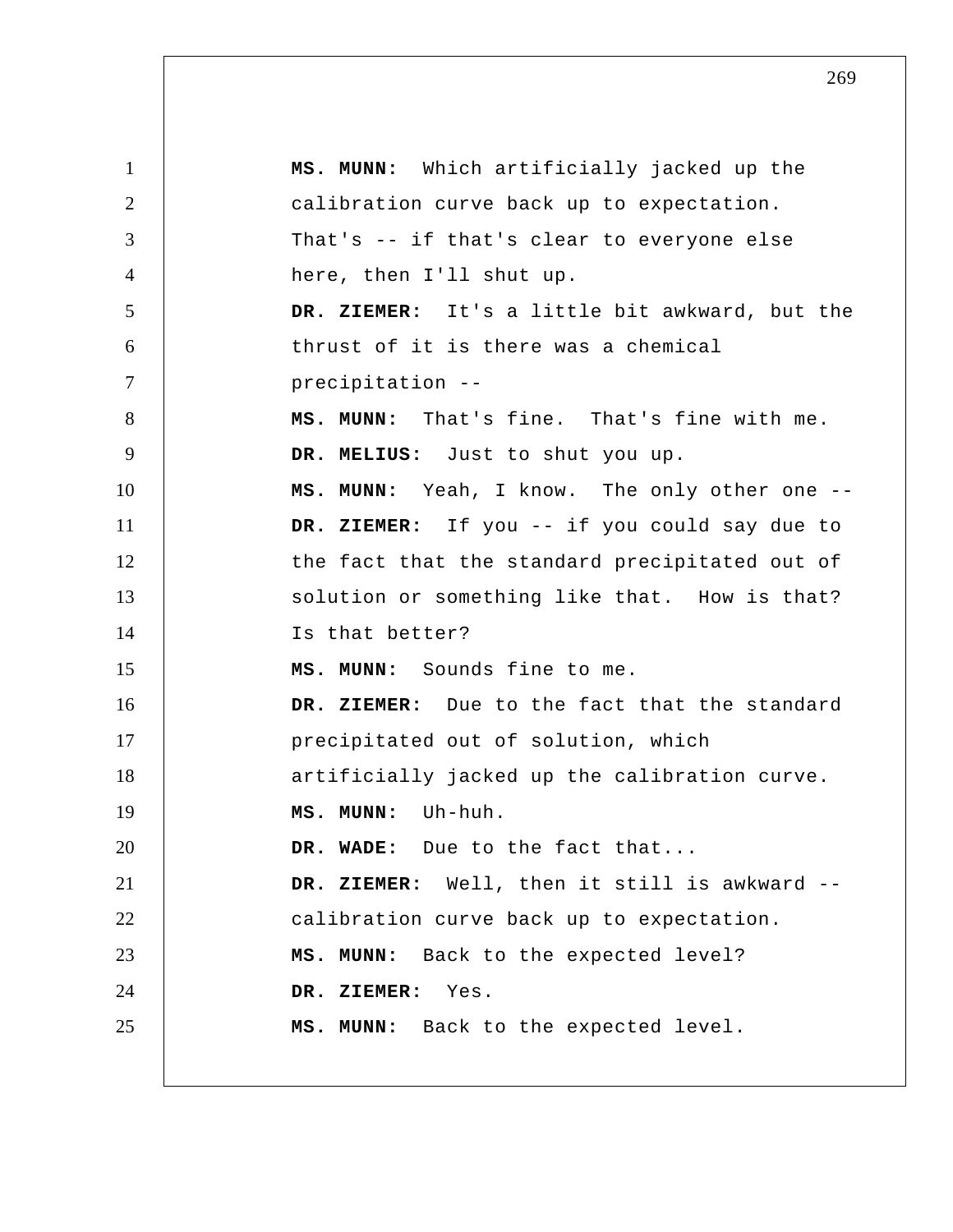**DR. WADE:** Page 26.

1

| $\overline{2}$ | DR. ZIEMER: And Ray, I'll give you my marked    |
|----------------|-------------------------------------------------|
| 3              | up copy. Back to the expected level I think     |
| $\overline{4}$ | would handle that. Thank you.                   |
| 5              | Others, Wanda?                                  |
| 6              | MS. MUNN: The last one, which I have written    |
| $\tau$         | out, is page 43, line three, where it starts    |
| 8              | talking about my rant, and I have re-written it |
| 9              | to say (Reading) Ms. Munn strongly protested    |
| 10             | the unexpected presentation of such a process-  |
| 11             | changing motion, previously unannounced in the  |
| 12             | agenda, at a time when several Board members    |
| 13             | could not be present. She indicated that in     |
| 14             | these circumstances she would not vote on the   |
| 15             | motion unless it was a vote to table. She then  |
| 16             | put forth a vote to table the motion.           |
| 17             | And then the last sentence would continue on as |
| 18             | it was. Just replace the two sentences.         |
| 19             | DR. ZIEMER: Can you provide that wording for    |
| 20             | Ray?                                            |
| 21             | MS. MUNN: Yes.                                  |
| 22             | DR. ZIEMER: Is that agreeable to everyone?      |
| 23             | Thank you.                                      |
| 24             | DR. ROESSLER: That's okay, but that's           |
| 25             | (unintelligible), we got --                     |
|                |                                                 |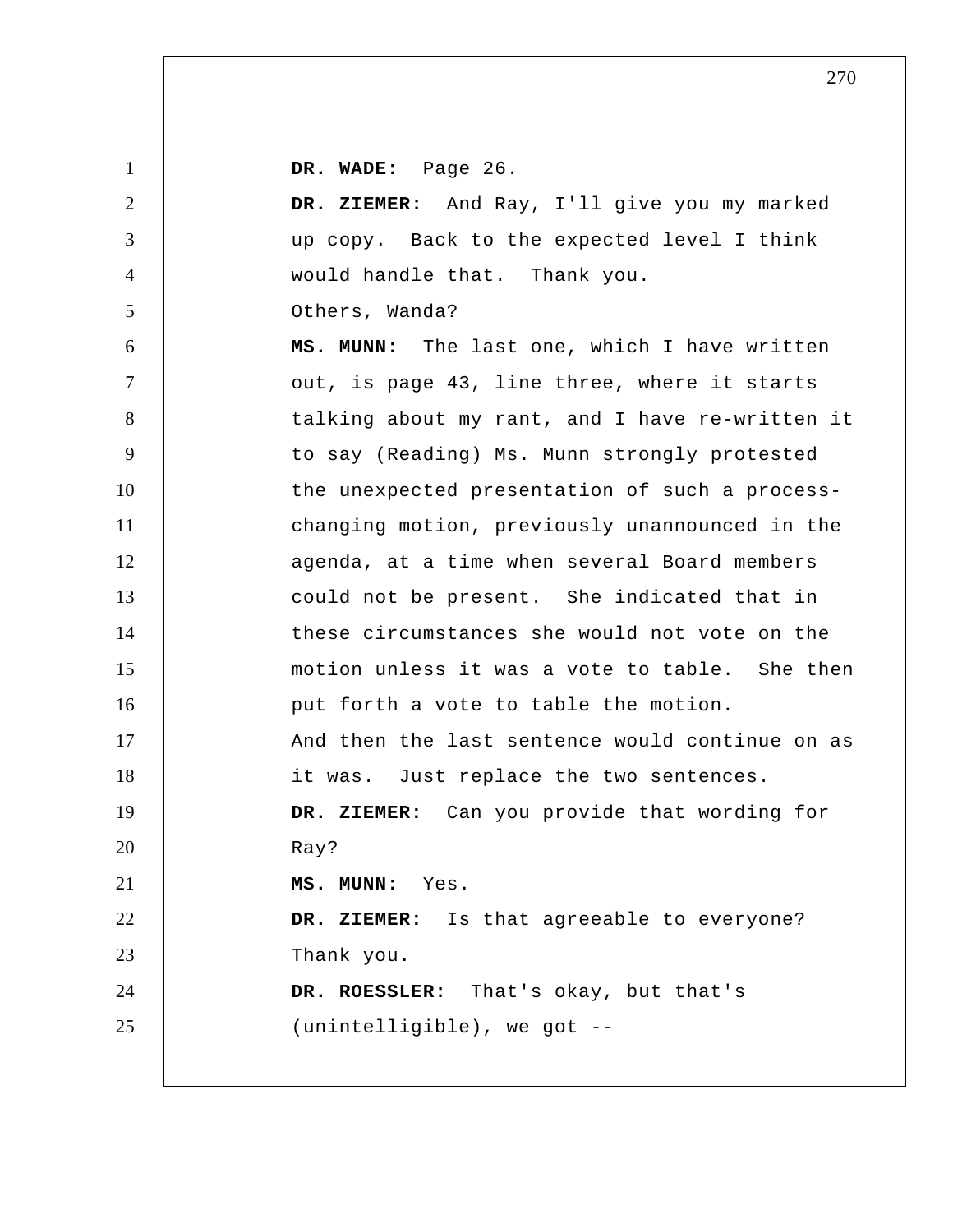| $\mathbf{1}$   | MS. MUNN: (Off microphone) (Unintelligible)     |
|----------------|-------------------------------------------------|
| $\overline{2}$ | left out a great deal.                          |
| 3              | DR. ROESSLER: -- we got the sense of it.        |
| $\overline{4}$ | MS. MUNN: I left out a great deal.              |
| 5              | DR. ZIEMER: Okay. Wanda, do you have            |
| 6              | additional ones?                                |
| $\tau$         | MS. MUNN: No, that's the last --                |
| 8              | DR. ZIEMER: Okay. I'd like to call attention    |
| 9              | of the Board to page 4 in the middle of the     |
| 10             | page, the highlighted paragraph on the motion.  |
| 11             | It says the Board passed a motion granting an   |
| 12             | SEC petition. The Board does not grant SEC      |
| 13             | petitions. It should read -- we may have        |
| 14             | thought we did -- had really done that, but it  |
| 15             | should the Board passed a motion recommending   |
| 16             | the granting of an SEC petition.                |
| 17             | Also on page 2 under privacy issues, I'm going  |
| 18             | to suggest -- this talks about Board -- a Board |
| 19             | member being required to recluse (sic) himself. |
| 20             | I wasn't sure what we would do if the Board     |
| 21             | member was either Gen or Wanda since this only  |
| 22             | talks about reclusing (sic) himself.            |
| 23             | DR. ROESSLER: We're fellows.                    |
| 24             | DR. ZIEMER: You're fellows?                     |
| 25             | MS. MUNN: Both of us.                           |
|                |                                                 |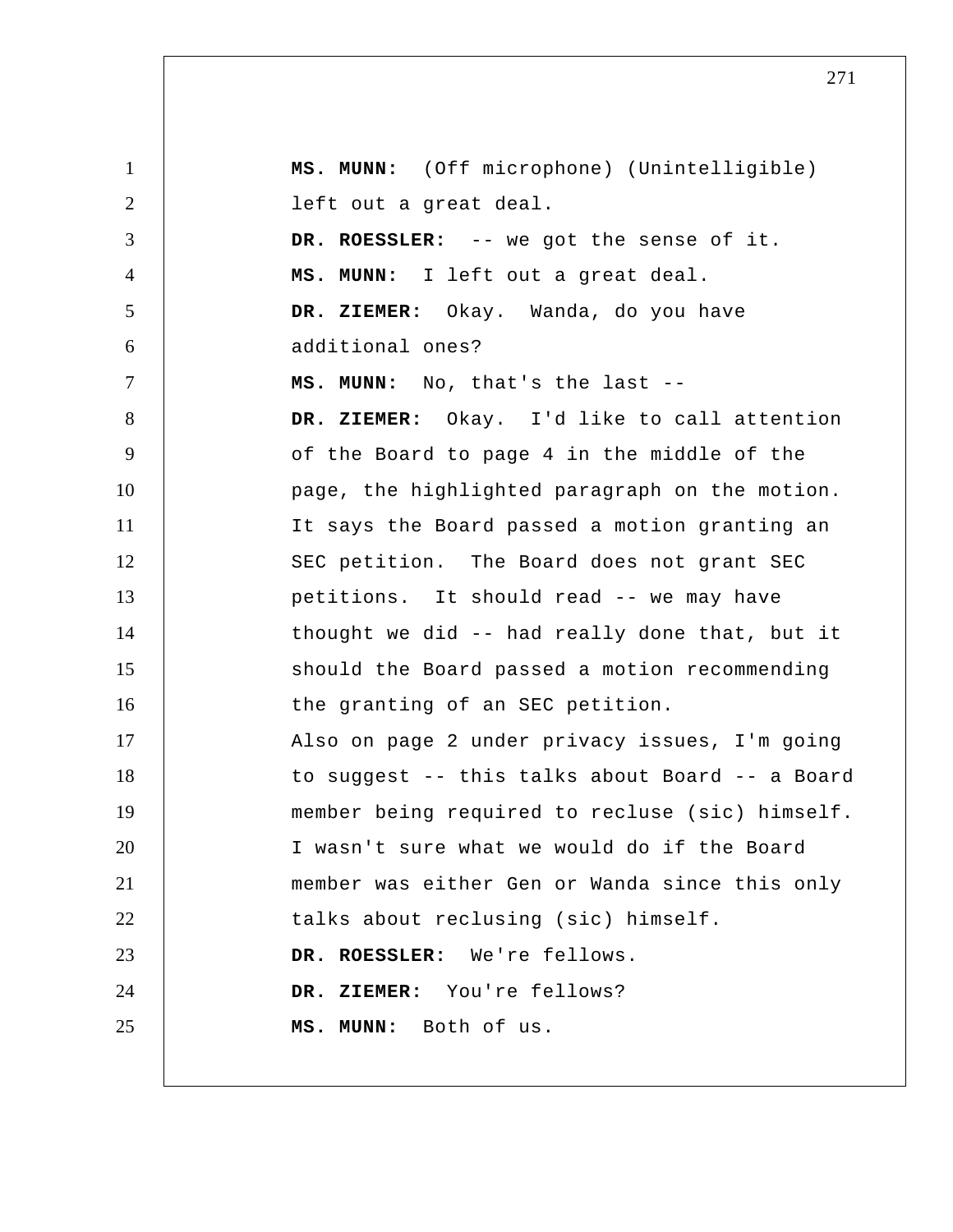| $\mathbf{1}$   | DR. ZIEMER: My solution here would be under     |
|----------------|-------------------------------------------------|
| $\overline{2}$ | which Board members might be required to        |
| 3              | recluse (sic) themselves -- becomes -- just     |
| $\overline{4}$ | pluralize it and make it -- is that agreeable?  |
| 5              | And leave out the word "a" -- condition under   |
| 6              | which Board members might be required to        |
| $\tau$         | recluse (sic) themselves.                       |
| 8              | MS. MUNN: Fine with me.                         |
| 9              | DR. ZIEMER: It just makes it neutral            |
| 10             | genetically -- genetically, generically. It's   |
| 11             | getting late in the day.                        |
| 12             | I don't know what the Board's preference is on  |
| 13             | the use of data. My preference is to consider   |
| 14             | it plural.                                      |
| 15             | MS. MUNN: Yes.                                  |
| 16             | DR. ZIEMER: So in --                            |
| 17             | MS. MUNN: It is.                                |
| 18             | DR. ZIEMER: -- on page 5 throughout the         |
| 19             | discussion of data -- and Ray, I'll mark this   |
| 20             | up -- we'll pluralize the use of the word       |
| 21             | "data" where it appears -- a number of places.  |
| 22             | If you have other minor changes -- are there    |
| 23             | any other major changes where there's incorrect |
| 24             | information or incorrect concepts? If not, a    |
| 25             | motion to approve the minutes with these        |
|                |                                                 |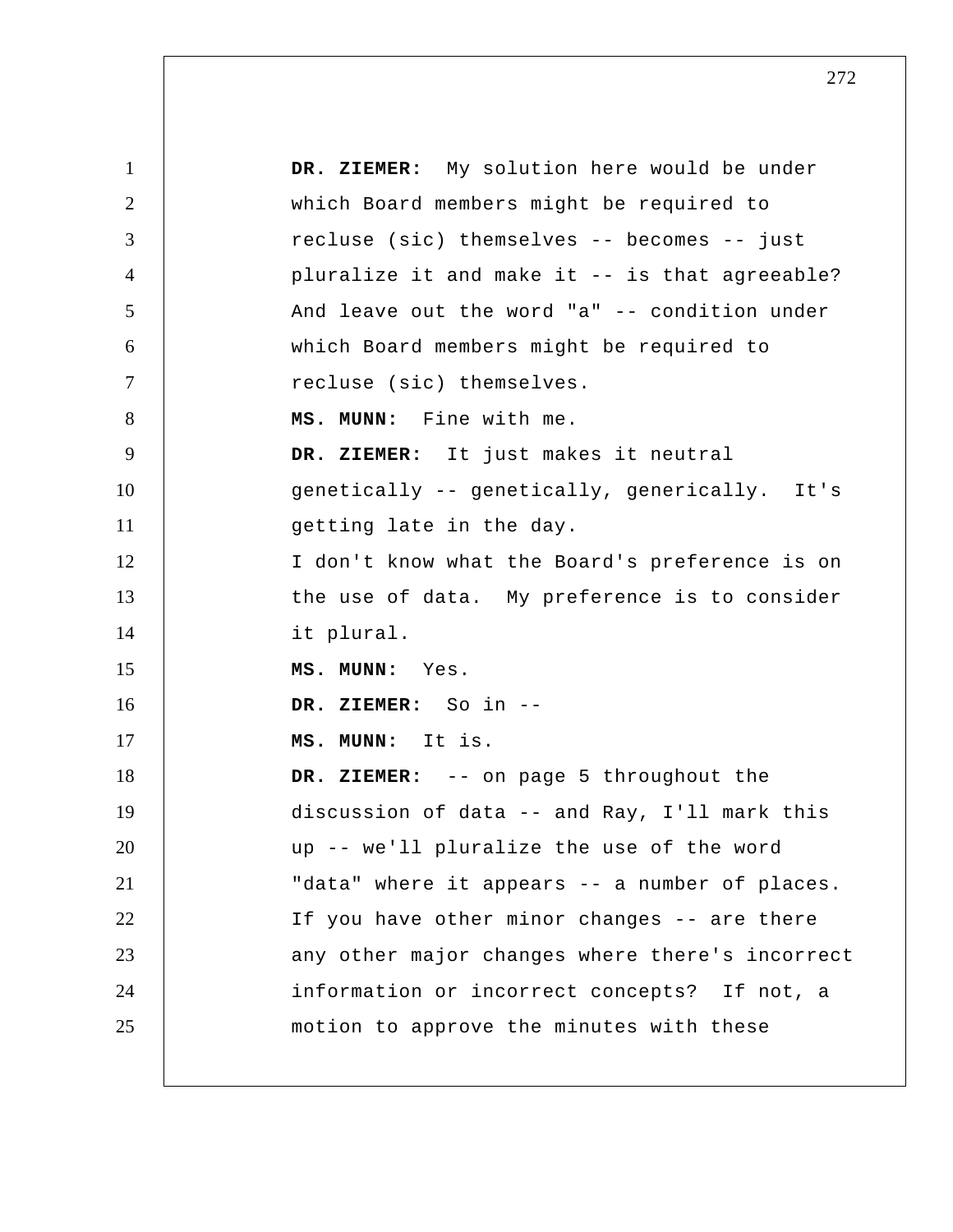1 2 3 4 5 6 7 8 9 10 11 12 13 14 15 16 17 18 19 20 21 22 23 24 25 suggested changes is in order.  **MR. GIBSON:** (Off microphone) (Unintelligible)  **DR. ZIEMER:** So moved?  **MS. MUNN:** Second. **MR. ESPINOSA:** Second.  **DR. ZIEMER:** Motion by Gibson, second by Rich, and any discussion? All in favor, aye? (Affirmative responses) Any opposed, no? (No responses) Motion carries, thank you. Any other business to come before us? Yes, Mark.  **MR. GRIFFON:** I know that Lew indicated that we can take care of workgroup dates outside of the Board. However, with -- with -- with our workgroup for -- covering Bethlehem, et cetera, I know we impact on NIOSH and SC&A, and I thought maybe while we have the key representatives here, we might --  **DR. ZIEMER:** Check calendars?  **MR. GRIFFON:** -- check calendars. And -- and also I want to try to think out loud about if it's reasonable to expect certain things to be done by certain dates, otherwise we would push it back a little. I'm looking tentatively at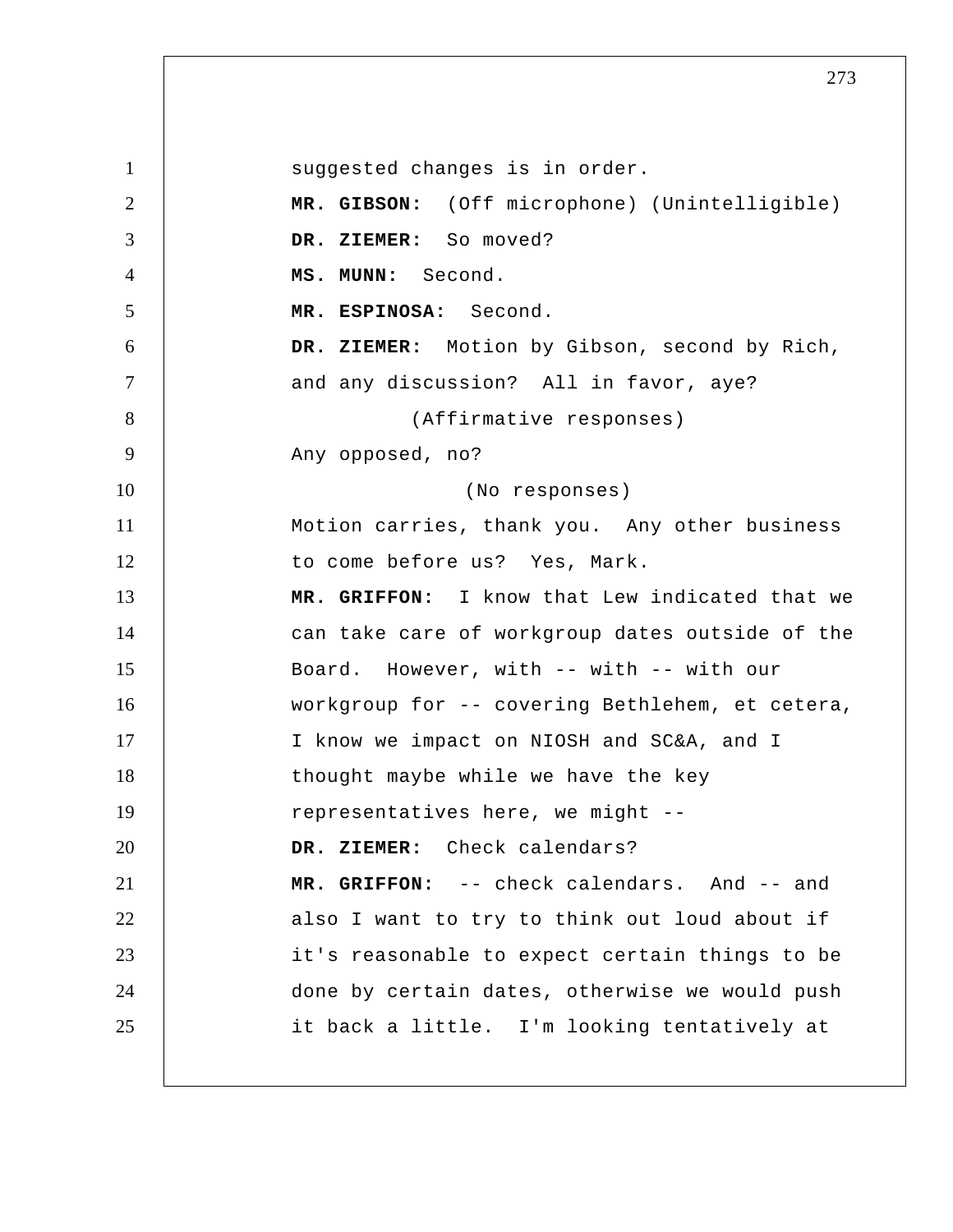1 2 3 4 5 6 7 8 9 10 11 12 13 14 15 16 17 18 19 20 21 22 23 24 25 November 15th or 16th --  **DR. ZIEMER:** So --  **MR. GRIFFON:** -- November 15th or 16th, and hopefully by then having --  **DR. ZIEMER:** This would be in Cincinnati. Correct?  **MR. GRIFFON:** Yes.  **DR. ZIEMER:** And how is that, Arjun, for you and  $--$ **UNIDENTIFIED:** (Off microphone) What workgroup (unintelligible) --  **MR. GRIFFON:** This will be the workgroup covering Bethlehem, procedures review, case review of Y-12, but I think we can decide which or all items -- I think it'll be -- at least Bethlehem I'd like to -- **DR. NETON:** This is separate apart -- separate and apart from the discussion with Breslin and (unintelligible).  **MR. GRIFFON:** Right, I'm assuming by then you would have the conversation with Breslin and -- **DR. NETON:** That's fine.  **MR. GRIFFON:** -- can report to our workgroup on that  $--$ **DR. NETON:** Yes, that's okay with us.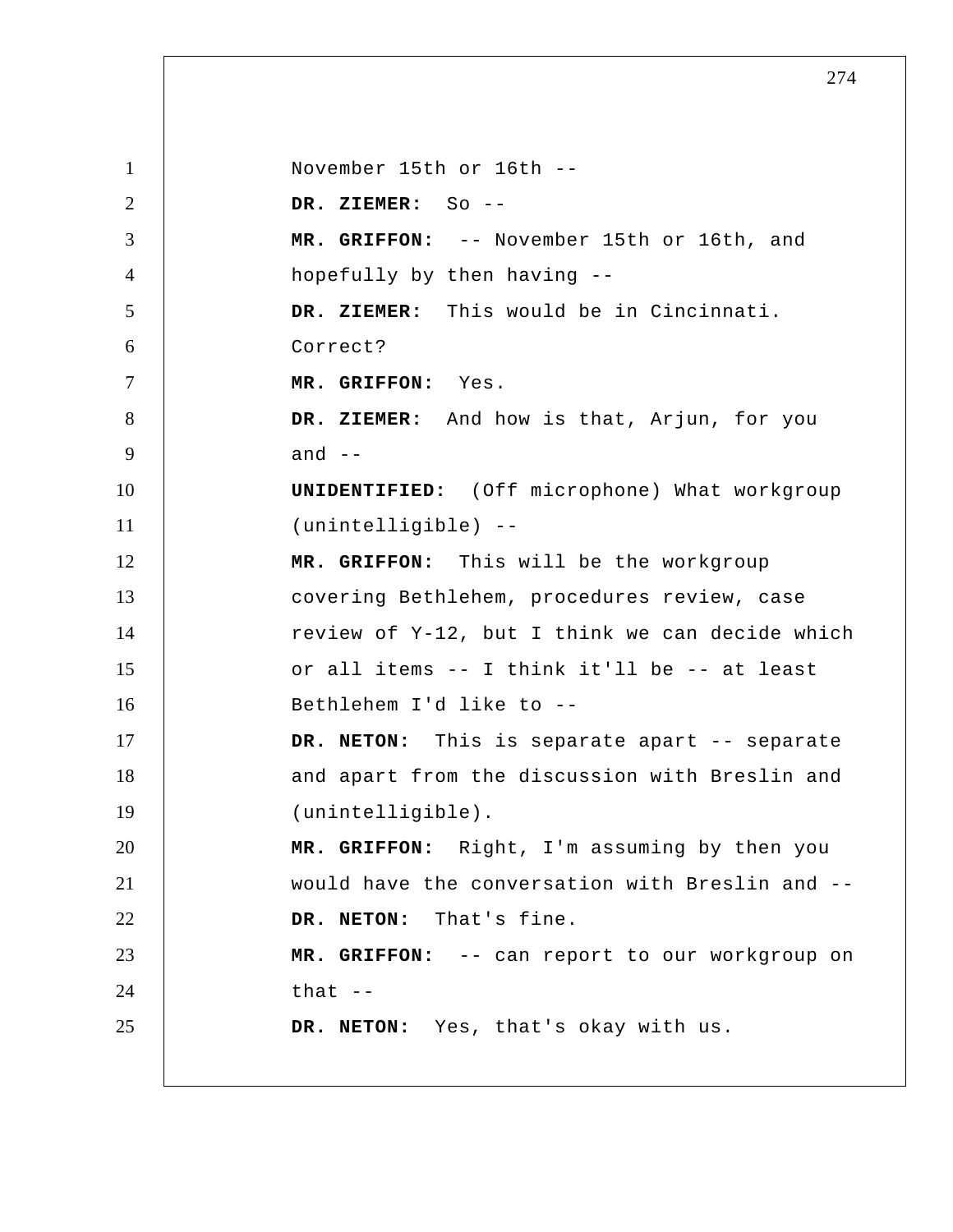1 2 3 4 5 6 7 8 9 10 11 12 13 14 15 16 17 18 19 20 21 22 23 24 25  **MR. GRIFFON:** -- and then we can resolve the other findings. Okay.  **DR. MAKHIJANI:** (Off microphone) (Unintelligible)  **MR. GRIFFON:** Let's say the 15th. Is that --  **DR. MAKHIJANI:** The 15th would be all right. I just have a little bit of a conflict in the first part of November, so essentially John -- John and Jim and I would have to figure out a schedule with Mr. Breslin and then Mr. Breslin has to be available, so there's a -- otherwise the  $--$  **DR. ZIEMER:** If that doesn't work, then they'll have to find (unintelligible) --  **DR. MAKHIJANI:** Yeah, the 15th otherwise is all right.  **MR. GRIFFON:** But tentatively it's -- it's an okay --  **DR. MAKHIJANI:** Yes. Yes.  **MR. GRIFFON:** -- date to hold it? And I would say that at least Bethlehem -- I don't know if there's any chance that we might have the internal dose responses to the procedures review by then? **DR. NETON:** I'd have to rely on my colleague,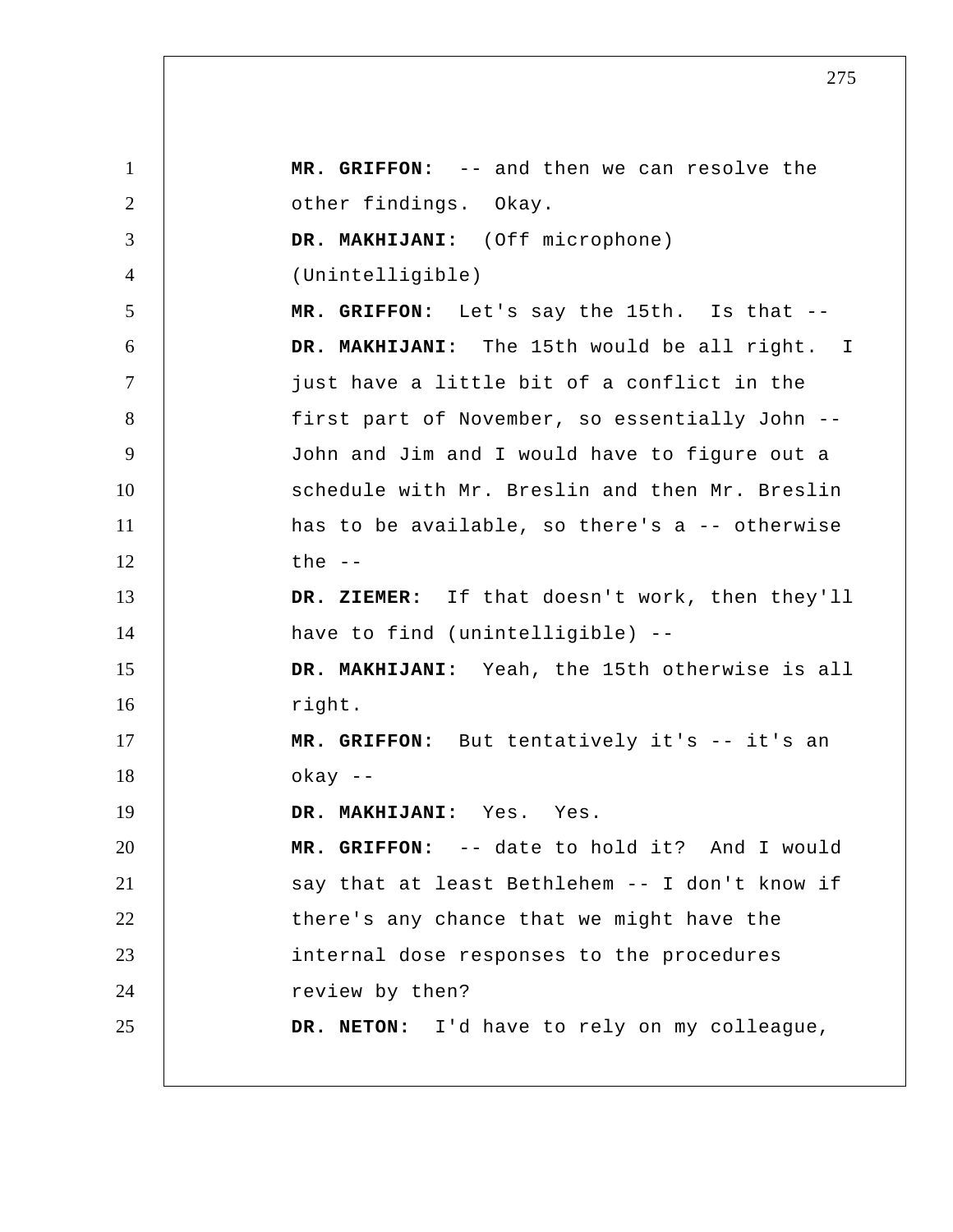1 2 3 4 5 6 7 8 9 10 11 12 13 14 15 16 17 18 19 20 21 22 23 24 25 Stu, to  $-$  **MR. GRIFFON:** Yeah -- yeah, I'm asking Stu to - - **DR. NETON:** -- speak to that.  **MR. GRIFFON:** -- and/or the -- any -- any -- if it's too soon to work on Y-12 issues there, too, but --  **DR. WADE:** It'd be nice to have the matrix on Y-12 put together with the SC&A comment and the NIOSH response.  **MR. HINNEFELD:** Okay. The matrix based on procedures --  **MR. GRIFFON:** Procedures review.  **MR. HINNEFELD:** -- let's see, the internal procedures review, we can certainly be at the point on the internal and the CATI procedures on the 15th that we were on the 6th on the external.  **MR. GRIFFON:** That'd be great.  **MR. HINNEFELD:** We can have our initial responses --  **DR. WADE:** Right, what about Y-12?  **MR. HINNEFELD:** -- (unintelligible) by that time.  **MR. GRIFFON:** And Y-12?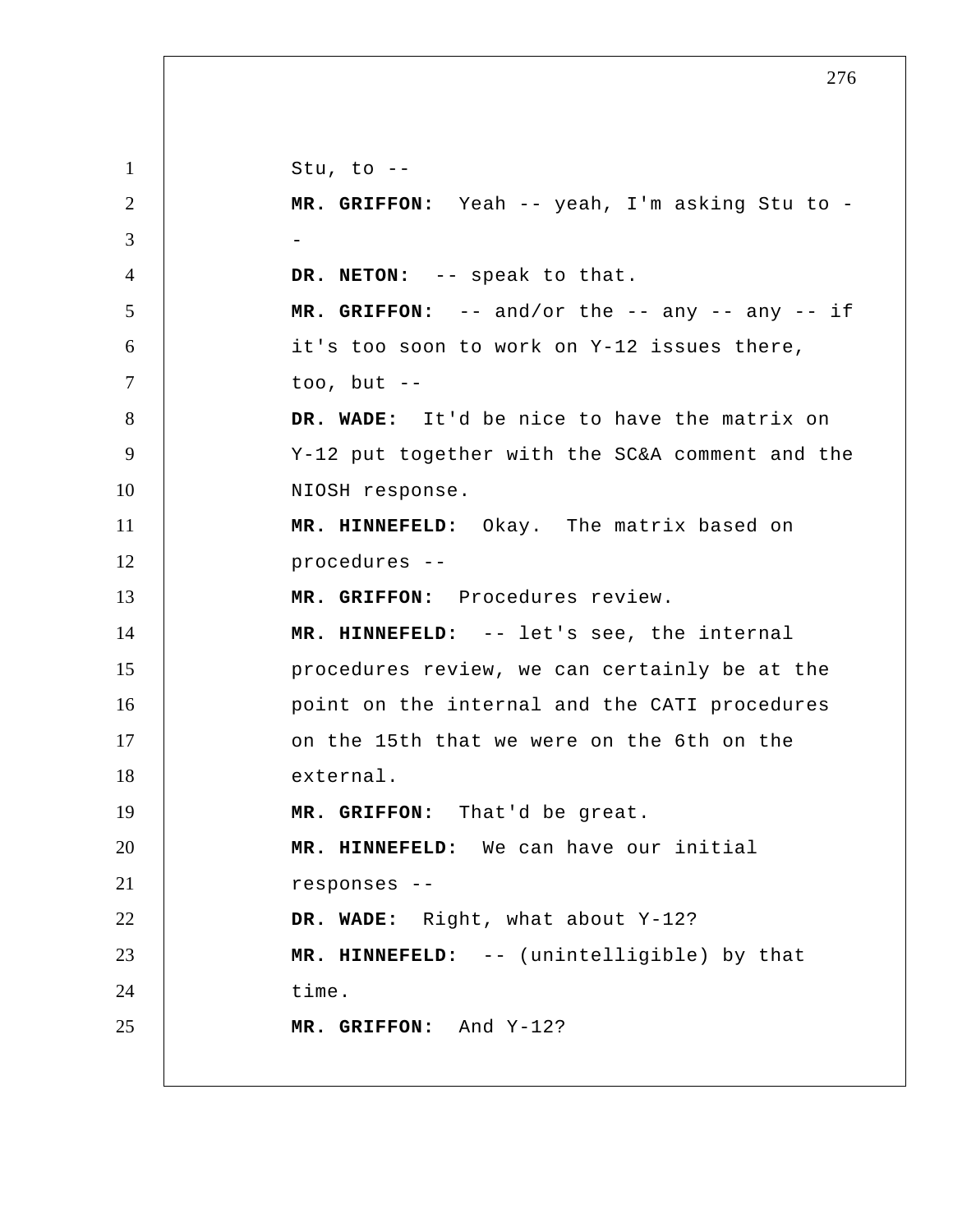| $\mathbf{1}$   | DR. NETON: First let me verify, that's the    |
|----------------|-----------------------------------------------|
| $\overline{2}$ | 15th and 16th, Tuesday and Wednesday.         |
| 3              | MR. GRIFFON: Or just the 15th, I'm saying.    |
| $\overline{4}$ | DR. NETON: Or -- well, just the 15th --       |
| 5              | DR. WADE: Jim has a conflict on the 15th. The |
| 6              | 16th?                                         |
| $\tau$         | DR. NETON: No, I don't.                       |
| 8              | DR. MELIUS: Well, I was going to throw out    |
| 9              | let's further complicate this -- either the   |
| 10             | 15th or the 17th would work for me for the -- |
| 11             | the new workgroup if you're going to be out   |
| 12             | there and --                                  |
| 13             | DR. NETON: I do have a conflict on --         |
| 14             | DR. WADE: I understand. What about the 16th   |
| 15             | for Mark's workgroup and the 17th for Dr.     |
| 16             | Melius's workgroup?                           |
| 17             | DR. NETON: That seems okay.                   |
| 18             | DR. WADE: With the wisdom of Solomon.         |
| 19             | DR. ZIEMER: Okay.                             |
| 20             | MR. GRIFFON: Okay.                            |
| 21             | DR. ZIEMER: Okay, Mark?                       |
| 22             | MR. GRIFFON: Yeah.                            |
| 23             | DR. MELIUS: The 17th?                         |
| 24             | DR. DEHART: The 17th?                         |
| 25             | DR. MELIUS: Yeah.                             |
|                |                                               |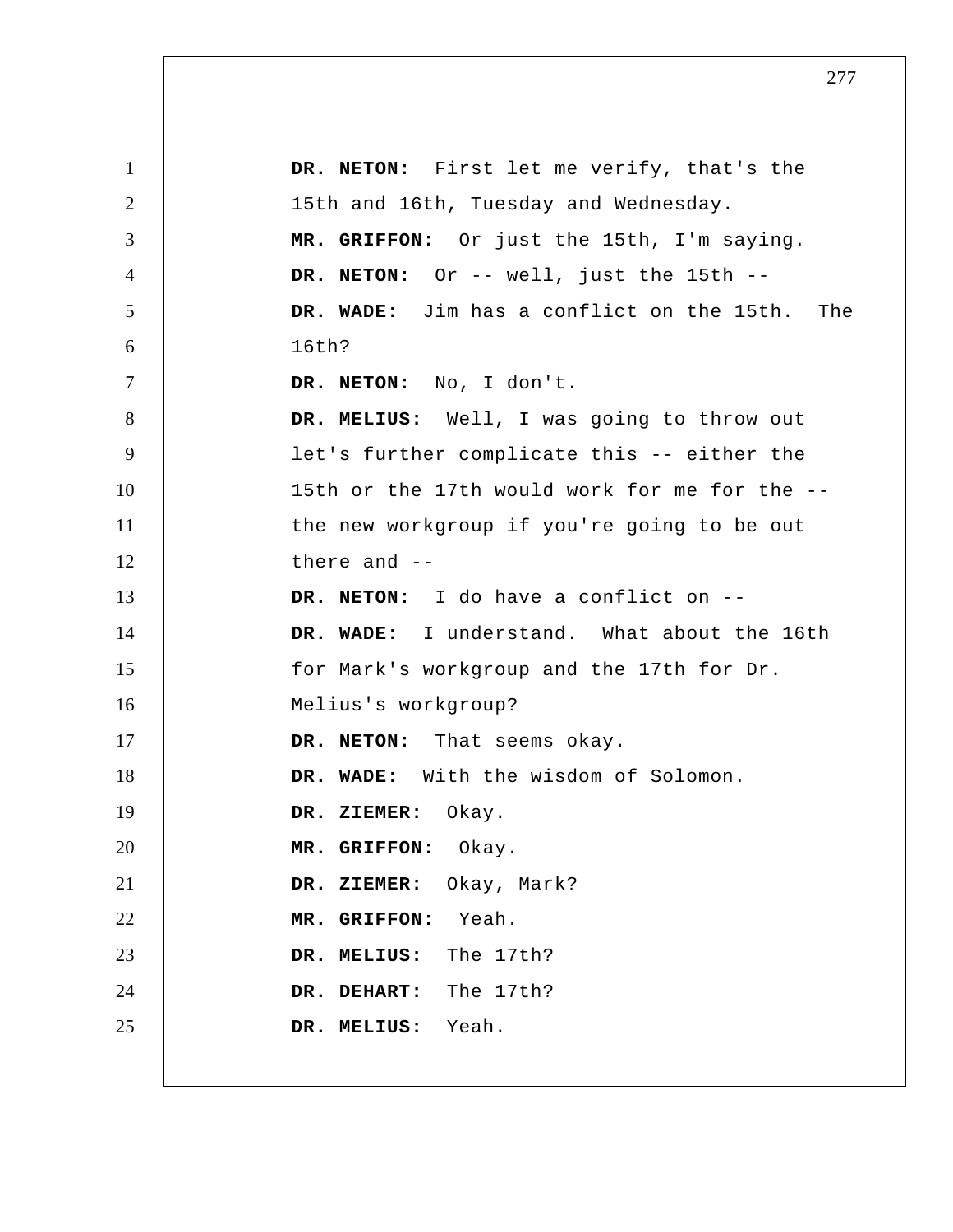| $\mathbf{1}$ | DR. DEHART: Okay.                              |
|--------------|------------------------------------------------|
| 2            | DR. WADE: The 16th for Mark's, the 17th for    |
| 3            | Jim's. I would really ask NIOSH if we can have |
| 4            | the matrix on Y-12 put together by then. I     |
| 5            | think that would be very important, given the  |
| 6            | fact that we're likely to see a discussion of  |
| $\tau$       | the SEC petition at the end of January.        |
| 8            | DR. NETON: We'll -- we'll try.                 |
| 9            | DR. WADE: Thank you.                           |
| 10           | DR. MAKHIJANI: Just a question, Dr. Melius,    |
| 11           | did you want any SC&A representative to be     |
| 12           | present at the 17th --                         |
| 13           | DR. MELIUS:<br>No.                             |
| 14           | DR. MAKHIJANI: -- just for planning purposes?  |
| 15           | DR. MELIUS: No, not at this point.             |
|              |                                                |
| 16           | DR. ZIEMER: I don't think we to on the initial |
| 17           | meeting.                                       |
| 18           | Okay. Any other business to come before us?    |
| 19           | MS. MUNN: We're talking the 16th?              |
| 20           | DR. WADE: 16th for Mark, 17th for Jim.         |
| 21           | DR. ZIEMER: Motion to adjourn?                 |
| 22           | MR. PRESLEY: So moved.                         |
| 23           | ZIEMER: Second?<br>DR.                         |
| 24           | MR. ESPINOSA: Second.                          |
| 25           | DR. ZIEMER: All in favor, leave.               |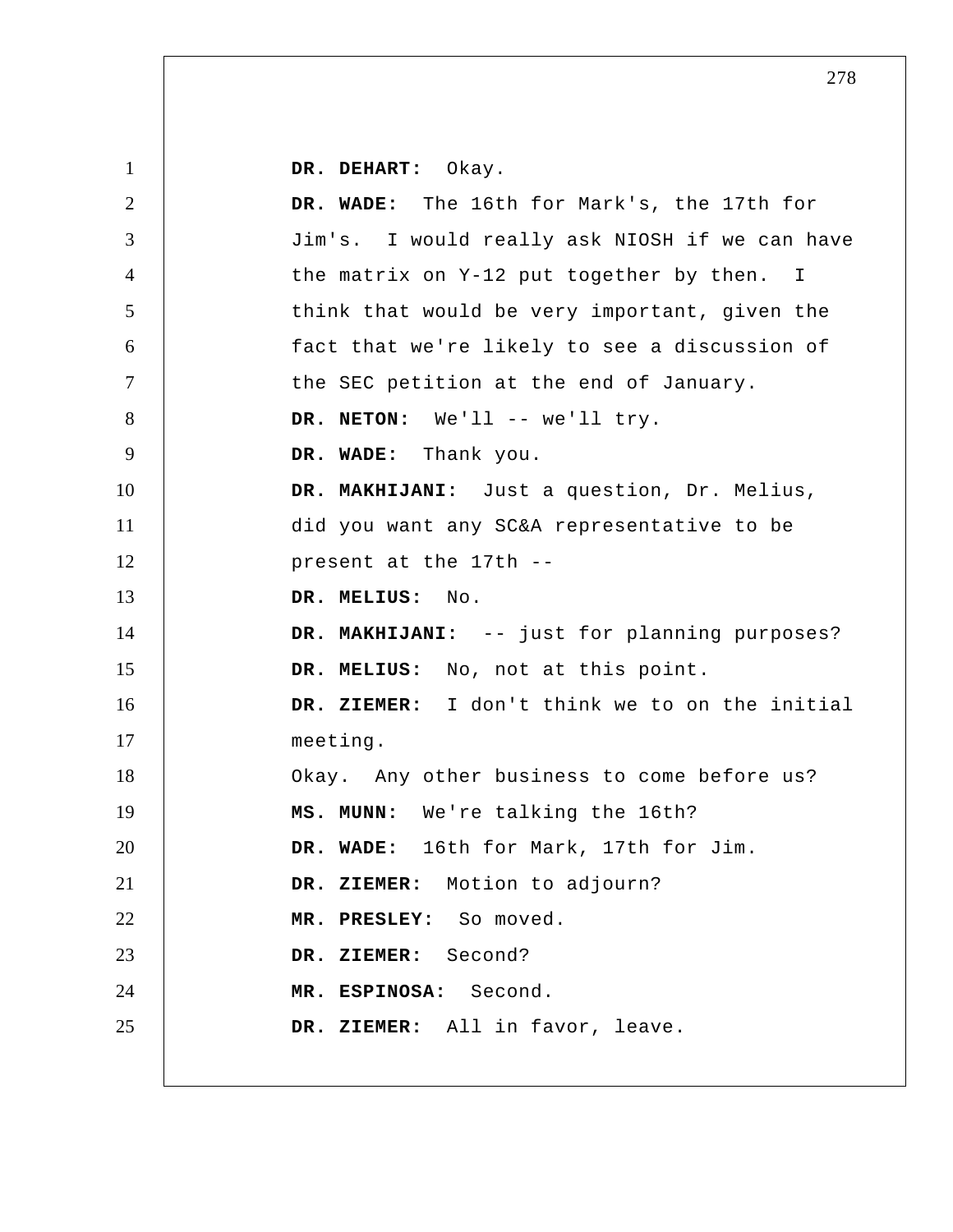|                |                                               | 279 |
|----------------|-----------------------------------------------|-----|
|                |                                               |     |
| $\,1\,$        | DR. WADE: Well done.                          |     |
| $\overline{c}$ | (Whereupon, the meeting was adjourned at 3:50 |     |
| $\overline{3}$ | $\texttt{p.m.}$ )                             |     |
| $\overline{4}$ |                                               |     |
|                |                                               |     |
| 5              |                                               |     |
|                |                                               |     |
|                |                                               |     |
|                |                                               |     |
|                |                                               |     |
|                |                                               |     |
|                |                                               |     |
|                |                                               |     |
|                |                                               |     |
|                |                                               |     |
|                |                                               |     |
|                |                                               |     |
|                |                                               |     |
|                |                                               |     |
|                |                                               |     |
|                |                                               |     |
|                |                                               |     |
|                |                                               |     |
|                |                                               |     |
|                |                                               |     |
|                |                                               |     |